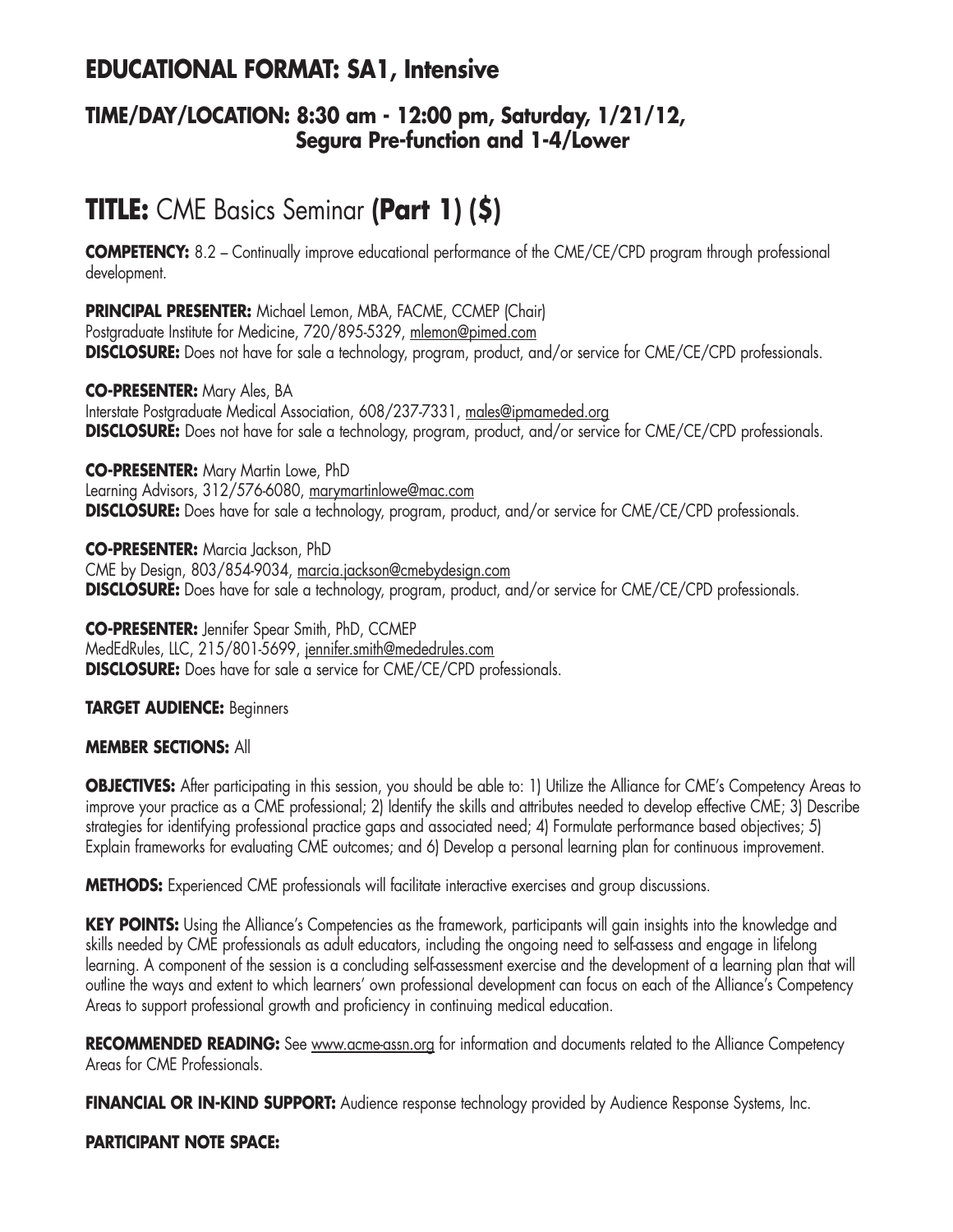### **EDUCATIONAL FORMAT: Alliance Meeting, All 2012 Basics Seminar and 2011 Basics Institute Paid Participants Welcome (See SA1, 8:30 am – 12:00 pm, Saturday, 1/21/12)**

### **TIME/DAY/LOCATION: 5:30 – 6:30 pm, Monday, 01/23/12, Marbella Pre-function and 1-2/Lower**

# **TITLE:** Designing the Right Learning Activity: A CME Basics Follow-up **(Part 2)**

**COMPETENCY:** 2.6 – Consider the learning environment, select and apply learning formats that are effective for physician learning and meeting the expected outcome.

**PRINCIPAL PRESENTER:** Mary Martin Lowe, PhD Alliance for CME, 312/576-6080, mlowe@acme-assn.org **DISCLOSURE:** Does have for sale a service for CME/CE/CPD professionals.

**CO-PRESENTER:** Michael Lemon, MBA, FACME, CCMEP Postgraduate Institute for Medicine, 720-895-5329, mlemon@pimed.com **DISCLOSURE:** Does have for sale a product for CME/CE/CPD professionals.

### **TARGET AUDIENCE:** Beginners

#### **MEMBER SECTIONS:** All

#### **OBJECTIVES:**

- 1) Identify learning formats and experiences that promote learning and changes in knowledge, competence, and performance
- 2) Discuss how to link assessments and expected outcomes to learning formats
- 3) Develop strategies to make educationally-sound decisions about learning formats, objectives, and expected results

**METHODS:** The session is designed to help new CME/CPD professionals learn more about the need to thoughtfully link expected results, objectives, activity formats and learning "experiences". Using case materials from the Basics Seminar, learners will work to develop an activity that integrates best practices in educational design to achieve appropriate expected results. This session is designed to be interactive with learners working in teams as well as group dialogue.

**KEY POINTS:** CPD professionals often have great aspirations to help change healthcare providers' abilities or performance but do not always design their activities in ways that truly support these kinds of changes. It is critical that new CPD professionals learn strategies for linking expected results with the right learning formats and experiences that facilitate their desired changes.

**RECOMMENDED READING:** Moore, D. E., Green, J. S. and Gallis, H. A. (2009) Achieving desired results and improved outcomes: Integrating planning and assessment throughout learning activities. Journal of Continuing Education in the Health Professions, 29: 1-15.

**FINANCIAL OR IN-KIND SUPPORT:** Audience response technology provided by Audience Response Systems, Inc.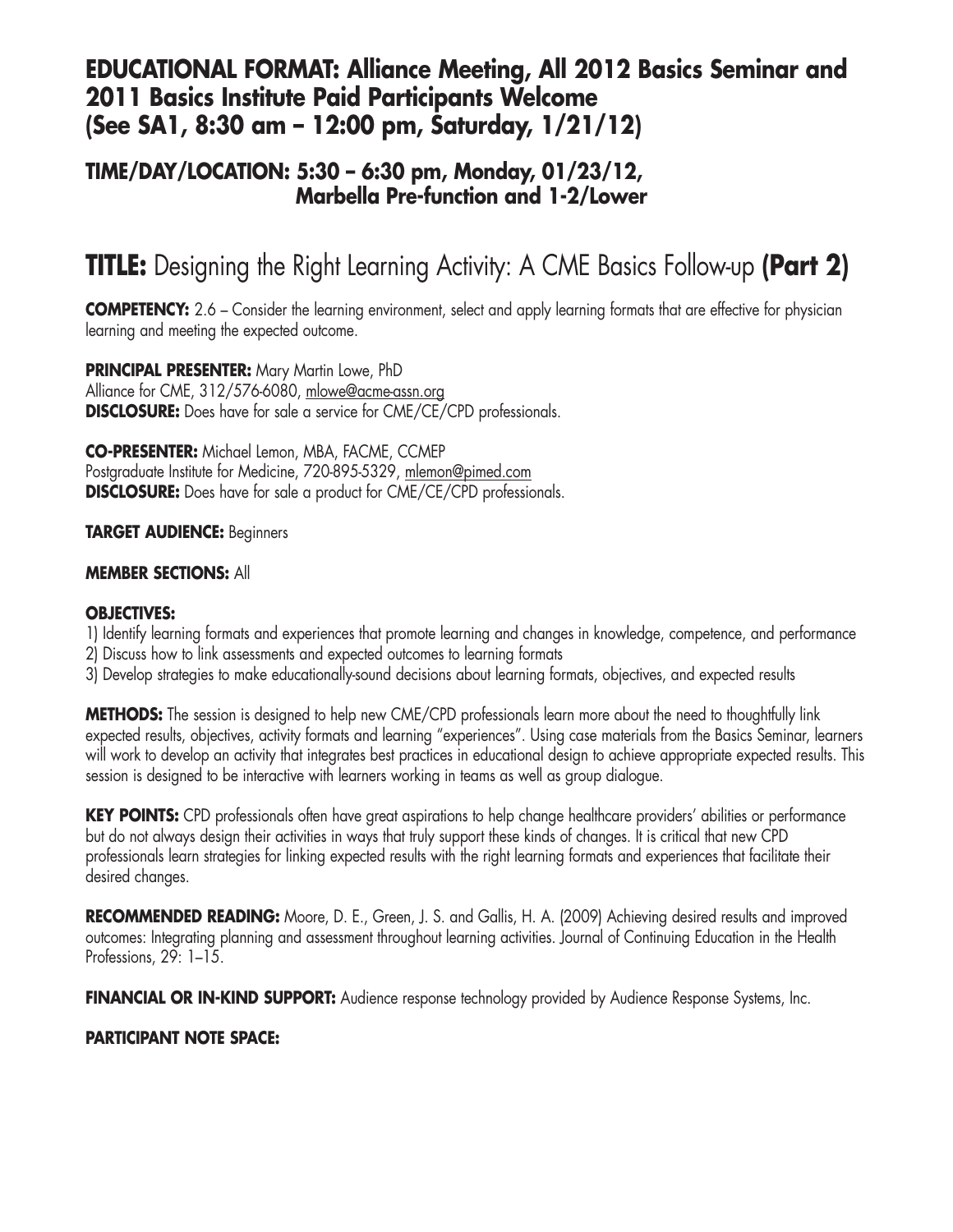## **EDUCATIONAL FORMAT: SA2, Intensive**

### **TIME/DAY/LOCATION: 8:30 am – 12:00 pm, Saturday, 1/21/12, Palazzo Pre-function and A-C/Lobby**

# **TITLE:** Getting Started With Emerging Technologies in CME **(Invited Abstract) (\$)**

**COMPETENCY:** 2.6 – Consider the learning environment, select and apply learning formats that are effective for physician learning and meeting the expected outcome

**PRINCIPAL PRESENTER:** Brian McGowan, PhD drbrianmcgowan@gmail.com **DISCLOSURE:** Does not have for sale a technology, program, product, and/or service for CME/CE/CPD professionals.

**CO-PRESENTER:** Scott Bradbury, MS American Academy of Pediatrics, 847/434-7147, sbradbury@aap.org **DISCLOSURE:** Does not have for sale a technology, program, product, and/or service for CME/CE/CPD professionals.

**CO-PRESENTER:** Anne Grupe, MSEd American Society of clinical Oncology, 571/483-1396, anne.grupe@asco.org **DISCLOSURE:** Does not have for sale a technology, program, product, and/or service for CME/CE/CPD professionals.

### **TARGET AUDIENCE:** All

### **MEMBER SECTIONS:** All

### **OBJECTIVES:** The purpose of this session is:

- 1. Introduce and demonstrate to participants emerging technologies and social media being used to support the delivery of education across different communities and industries.
- 2. Demonstrate and discuss ways emerging technologies and social media can be used to enhance, support, and deliver continuing medical education across a variety of settings.
- 3. To restate through case studies the value proposition of emerging technologies and social media to the CME professional.

**METHODS:** Session will be broken down into four component sessions:

- 1. General lecture-based "introductory" session where an overview of the day will be provided, along with an overview of emerging technologies.
- 2. Small or large-group "rapid learning" sessions where 3-5 specific emerging technologies (or families of technologies) are introduced, demonstrated, and discussed
- 3. Small group "Breakouts" where participants will debate and discuss ways in which they can use and apply emerging technologies into their applications of continuing medical education.
- 4. Large-group wrap-up session where session will be summarized, learning's shared, and next steps discussed.

**KEY POINTS:** Throughout 2011 the Alliance for CME and the Emerging Technologies Committee endeavored to provide resources and training to the Alliance membership. At the core of these efforts was the following value proposition - emerging educational technologies and social media serve three purposes: 1) to enhance the educational and process improvements initiatives we develop for healthcare providers; 2) to serve at the core of our own personalized learning plans/for our own continuing professional development; and 3) to provide inexpensive and broad reaching modes for advocacy for the CME professional community. In an effort to support the varied and heterogeneous Alliance membership base the Alliance Conference Committee and the Emerging Technology Committee is attempting to provide a broad and varied curriculum at the 2012 Annual meeting addressing topics of emerging educational technologies and social media. From intensive workshops, to Breakout sessions, to logistical and operational technologies, to a centrally located 1:1 Emerging Technologies Workshop Stations – attendees will have access to training, resources, and advice will be freely available to any and all members interested in expanding the their skill set.

### **RECOMMENDED READING:**

- 1. Alliance for CME website communities portal.
- 2. Medical Meetings Consult Columns: Social Media Connections (http://bit.ly/gNicHK).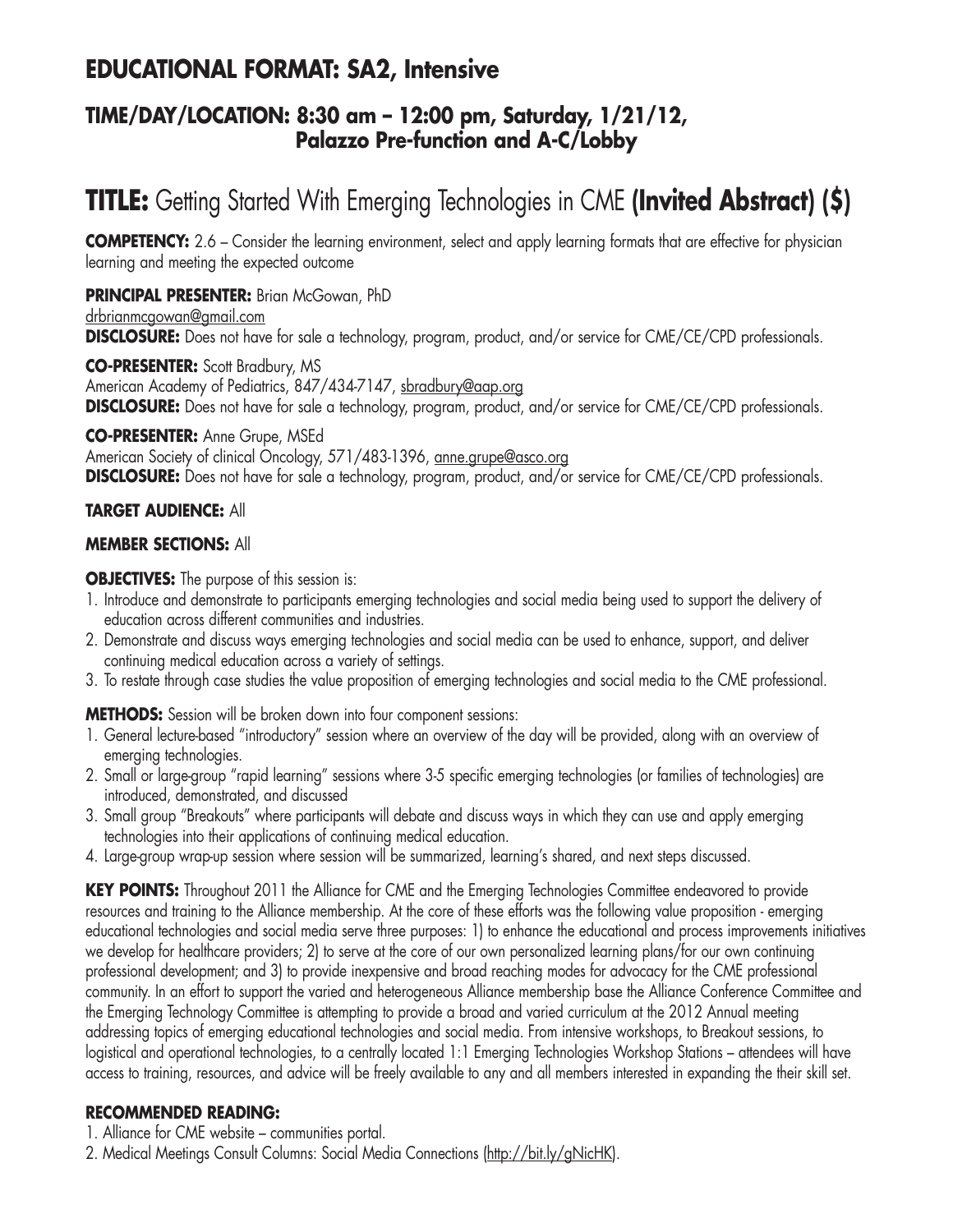### **EDUCATIONAL FORMAT: SA3, Member Section Meeting (Federal Health Care Educators – All Conference Participants Welcome)**

### **TIME/DAY/LOCATION: 1:30 – 5:00 pm, Saturday, 1/21/12, Amarante Pre-function and 2-3/Lower**

## **TITLE:** Federal Health Care Educators Member Section Meeting

### **COMPETENCY:**

1.2 – Maintain awareness of organizational development practices that improve individual and organizational learning and performance.

7.5 – Develop a management culture of the office that will reflect a collaborative, service oriented, continuous improvement system that meets the needs of the physicians served, the organization of the CME/CE/CPD program, and the accreditation standards.

### **PRINCIPAL PRESENTER:** Sylvia Scherr MS, RN

Uniformed Services University, 301/295-1537, sscherr@usuhs.mil **DISCLOSURE:** Does not have for sale a technology, program, product, and/or service for CME/CE/CPD professionals

### **CO-PRESENTER:** Diana Durham, PhD

VHA Employee Education System, 562/826-5505, ext. 4188, Diana.Durham2@va.gov **DISCLOSURE:** Does not have for sale a technology, program, product, and/or service for CME/CE/CPD professionals

### **TARGET AUDIENCE:** All

### **MEMBER SECTIONS:** Federal Health Care Educators

### **OBJECTIVES:**

- 1. CE providers from federal agencies across the nation will have an opportunity to meet their colleagues, share best practices, and explore opportunities for future collaboration and sharing.
- 2. Representatives from the Alliance and the ACCME will update the learners on changes that occurred in the past year and future trends in continuing education.

**METHODS:** This session will utilize a combination of lectures, interactive Q&A, scenarios and case studies, and provide opportunity for networking. Representatives of each of the organizations represented will provide an update on key issues including new forms of learning, e.g., credit for teaching, PI, and I-PoC, uses of technology including social networking, interprofessional education, reaccreditation, innovations and best practices.

**KEY POINTS:** The imperative is no longer teaching, learning, or putting on courses, but on improving the quality, accessibility, and cost effectiveness of care. In this rapidly changing CE environment, federal workers must expand their skills and repertoire of education offered. Federal CE providers have unique strengths and limitations. Sharing of creative approaches to problem solving and innovative best practices can enhance practice for all.

### **RECOMMENDED READING:**

- 1. New Alliance for CME website and resources www.acme-assn.org
- 2. AAMC website on CME www.aamc.org/initiatives/cme/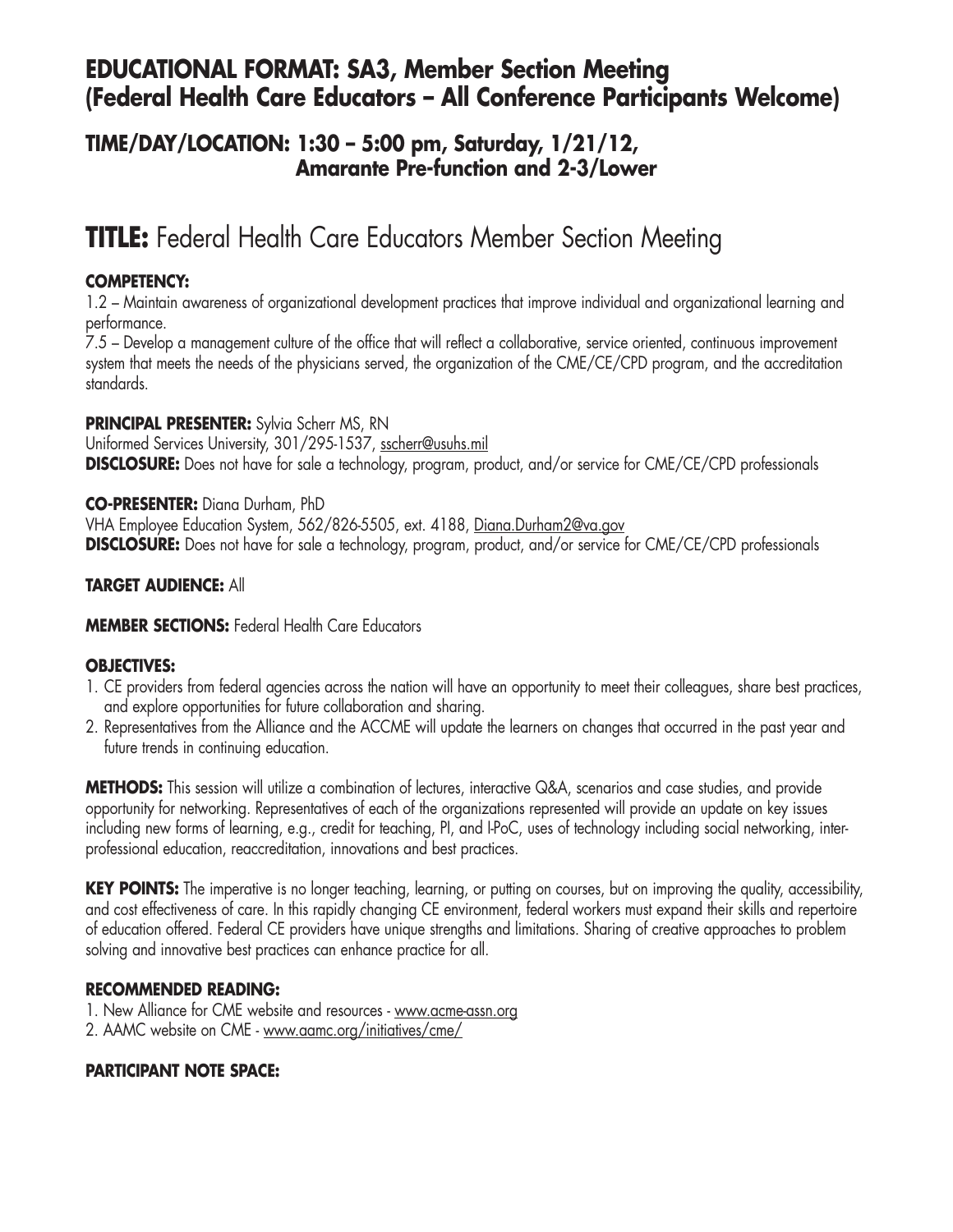### **EDUCATIONAL FORMAT: SA4, Member Section Meeting (Health Care Education Organizations – All Conference Participants Welcome)**

### **TIME/DAY/LOCATION: 1:30 – 5:00 pm, Saturday, 1/21/12, Del Lago Pre-function and 1-2/Lower**

## **TITLE:** Health Care Education Organizations Member Section Meeting

### **COMPETENCY AREAS:**

- 1 Adult Learning Principles
- 2 Educational Interventions
- 4 Systems Thinking
- 7 Administration/Management

### **PRINCIPAL PRESENTER:** Dierdre McKee, MPH

National Comprehensive Cancer Network, 215/690-0247, mckee@nccn.org **DISCLOSURE:** Does not have for sale a technology, program, product, and/or service for CME/CE/CPD professionals

**CO-PRESENTERS:** To Be Determined

### **TARGET AUDIENCE:** All

**MEMBER SECTIONS:** Health Care Education Organizations

### **OBJECTIVES:**

- 1. Identify principles of adult learning
- 2. Apply adult learning principles to CME program planning
- 3. Identify different educational needs for members of health care teams
- 4. Plan a team-based educational initiative
- 5. Share successful educational interventions as models for section members
- 6. Identify challenging areas for accreditation and compliance

**METHODS:** Discussion, didactic presentation, and panel discussion

**KEY POINTS:** This Member Section meeting will include an update from the Alliance for Continuing Medical Education Board, a discussion of Section activity, a presentation of the Section "Great Ideas Award", and a discussion of accreditation challenges. In addition, the meeting will include two focused presentations/panel discussions on the use of adult learning principles and team-based clinician education.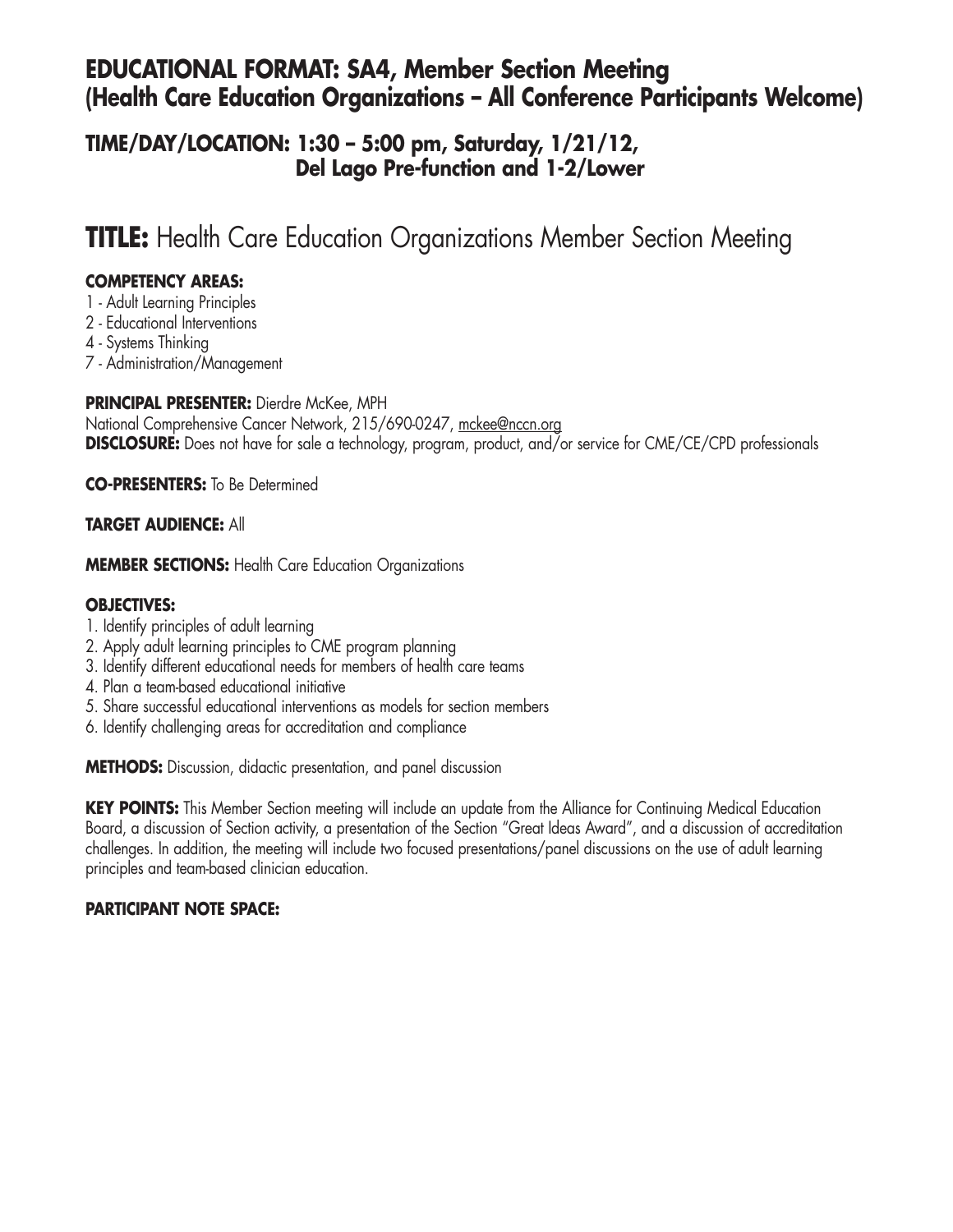### **EDUCATIONAL FORMAT: SA5, Member Section Meeting (Hospitals and Health Systems – All Conference Participants Welcome)**

### **TIME/DAY/LOCATION: 1:30 – 5:00 pm, Saturday, 1/21/12, Palazzo Pre-function and D/Lobby**

## **TITLE:** Hospitals and Health Systems Member Section Meeting

**COMPETENCY:** 2.7 - Consider multidisciplinary educational interventions when appropriate.

**PRINCIPAL PRESENTER:** Debra Jorden, MS, CHES, CCMEP (Section Leader) Cook Children's Medical Center, 682/885-7961, debra.jorden@cookchildrens.org **DISCLOSURE:** Does not for sale a technology program, product, and/or service for CME/CE/CPD professionals.

### **TARGET AUDIENCE:** All

**MEMBER SECTIONS:** Hospitals and Health Systems

**OBJECTIVES:** At the completion of this session, participants should be able to:

- 1. Discuss common issues of concern to CME professionals working in hospitals and health systems settings;
- 2. Access their program for changes necessary to achieve Reaccreditation with Commendation
- 3. Implement suggested solutions presented by colleagues in lecture, panel discussion, and small group formats.

**METHODS:** Mini-lectures will focus on ongoing issues and challenges as well as the program changes necessary for exemplary compliance. In addition, topics identified by attendees through the Hospitals Health Systems Member Section list serve will be discussed. Panel discussion, small group exercises, and question and answer sessions will be included.

**KEY POINTS:** Collaboration with other CME professionals who work in similar settings can provide solutions to challenges presented in the planning and delivery of educational programs including system changes necessary for accreditation with commendation.

**RECOMMENDED READING:** ACCME's Essential Areas and Their Elements, www.accme.org.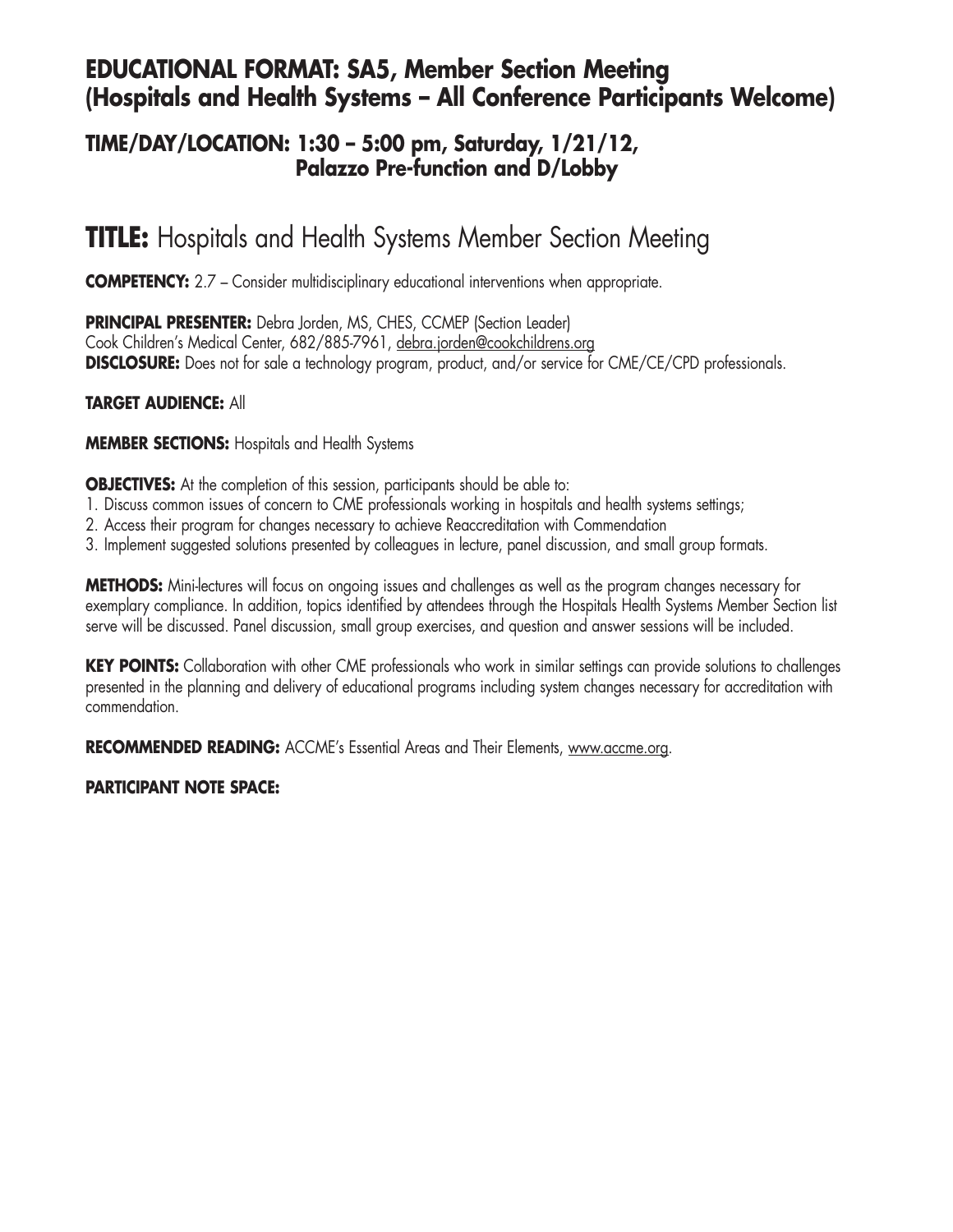### **EDUCATIONAL FORMAT: SA6, Member Section Meeting (Medical Education and Communication Company Alliance [MECCA] - All Conference Participants Welcome)**

### **TIME/DAY/LOCATION: 1:30 – 5:00 pm, Saturday, 1/21/12, Palazzo Pre-function and F-H/Lobby**

## **TITLE:** MECCA Member Section Meeting Annual Meeting

### **COMPETENCY:**

5.1 – Identify and collaborate with internal partners, including the quality improvement unit, performance improvement unit, the library, patients, and other related units, to accomplish the CME/CE/CPD mission. 5.2 – Identify and collaborate with external partners that enhance effective CME/CE/CPD activity.

**PRINCIPAL PRESENTER: Alicia Sutton, CCMEP** Omnia Education/Prova Education, 215/237-5892, asutton@omniaeducation.com **DISCLOSURE:** Does not have for sale a technology, program, product, and/or service for CME/CE/CPD professionals

**CO-PRESENTER:** Johanna Lackner Marx, MPH, MSW, CCMEP InQuill Medical Communications, LLC, 831/440-8700, johannalackner@inquill.com **DISCLOSURE:** Does have for sale a technology, program, product, and/or service for CME/CE/CPD professionals

**CO-PRESENTERS:** Panel Presenters to Be Determined

### **TARGET AUDIENCE:** All

**MEMBER SECTIONS:** Medical Education and Communication Companies

### **OBJECTIVES:**

- 1. Identify methods to increase audience generation in CME activities
- 2. Evaluate various technologies and platforms used to increase audience generation for CME activities
- 3. Describe how social media can be used within certified education as a learning tool
- 4. Develop a network of peers with knowledge about audience generation methodologies and social media as learning tools

**METHODS:** Didactic presentations, panel presentations, case studies, and the use of ARS to measure opinions and learning in the audience

**KEY POINTS:** Audience generation is a key measurement of success in CME activities. Through case studies, panel discussion, and audience participation utilizing audience response technology (ARS), we will explore a variety of methods and campaigns that have helped organizations achieve superior levels of audience participation in CME activities. In addition, we will showcase how social media can be used as a learning tool through case studies from MECCA member organizations. Panel members will reflect a broad base from the CME industry who will share their successes, challenges, and best practices in audience generation techniques and social media as a learning tool.

**FINANCIAL OR IN-KIND SUPPORT:** Audience response technology provided by Winding River Productions, Inc.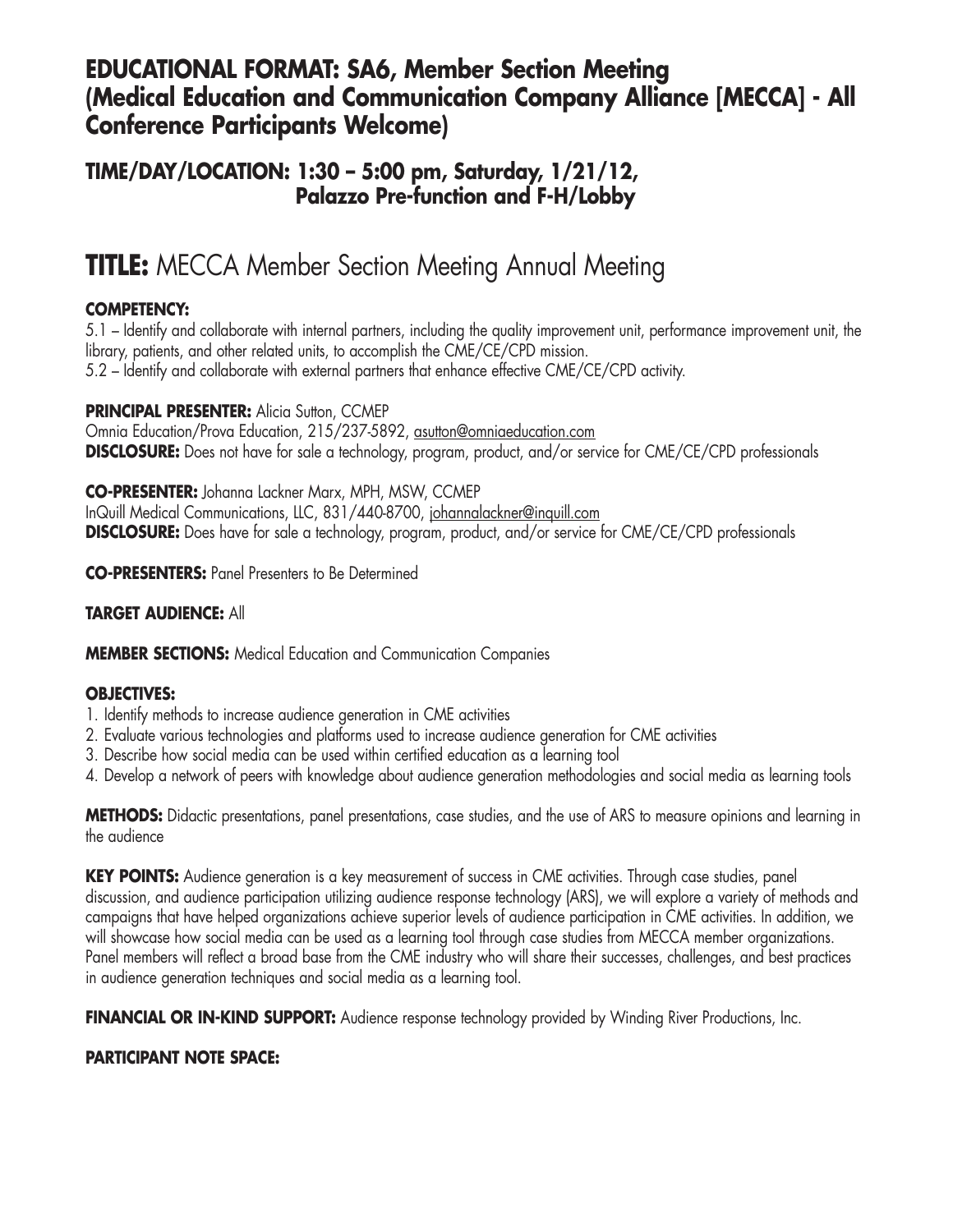### **EDUCATIONAL FORMAT: SA7, Member Section Meeting (Medical Schools – All Conference Participants Welcome)**

### **TIME/DAY/LOCATION: 1:30 – 5:00 p.m., Saturday, 1/21/12, Segura Pre-function and 1-4/Lower**

## **TITLE:** Medical Schools Member Section Meeting

**COMPETENCY AREA:** 6 – Leadership

### **PRINCIPAL PRESENTER:** Andrew Crim

UNT Health Science Center, 817/735-2644, Andrew.crim@unthsc.edu, **DISCLOSURE:** Does not have for sale a technology, program, product, and/or service for CME/CE/CPD professionals

### **CO-PRESENTER:** Ginny Jacobs

University of Minnesota, 612/625-4660, gjacobs@umn.edu **DISCLOSURE:** Does not have for sale a technology, program, product, and/or service for CME/CE/CPD professionals

**TARGET AUDIENCE:** Non-Beginners

### **MEMBER SECTIONS:** Medical Schools

#### **OBJECTIVES:**

- 1. Identify developments in policy, regulation and accreditation that have the potential to impact the practice of CME in academic centers
- 2. Identify opportunities for CME to align education with performance
- 3. Identify new opportunities for academic CME providers to extend roles and influence the system in which they operate

**METHODS:** This session will include interactive presentation and hands-on exercises.

### **KEY POINTS:** Agenda items include:

- 1. Update from the Alliance for CME
- 2. Presentation of "Great Ideas" Award
- 3. REMS
- 4. Whitepaper Reviews
- 5. Aligning Activities with MOC
- 6. Late Breaking Issues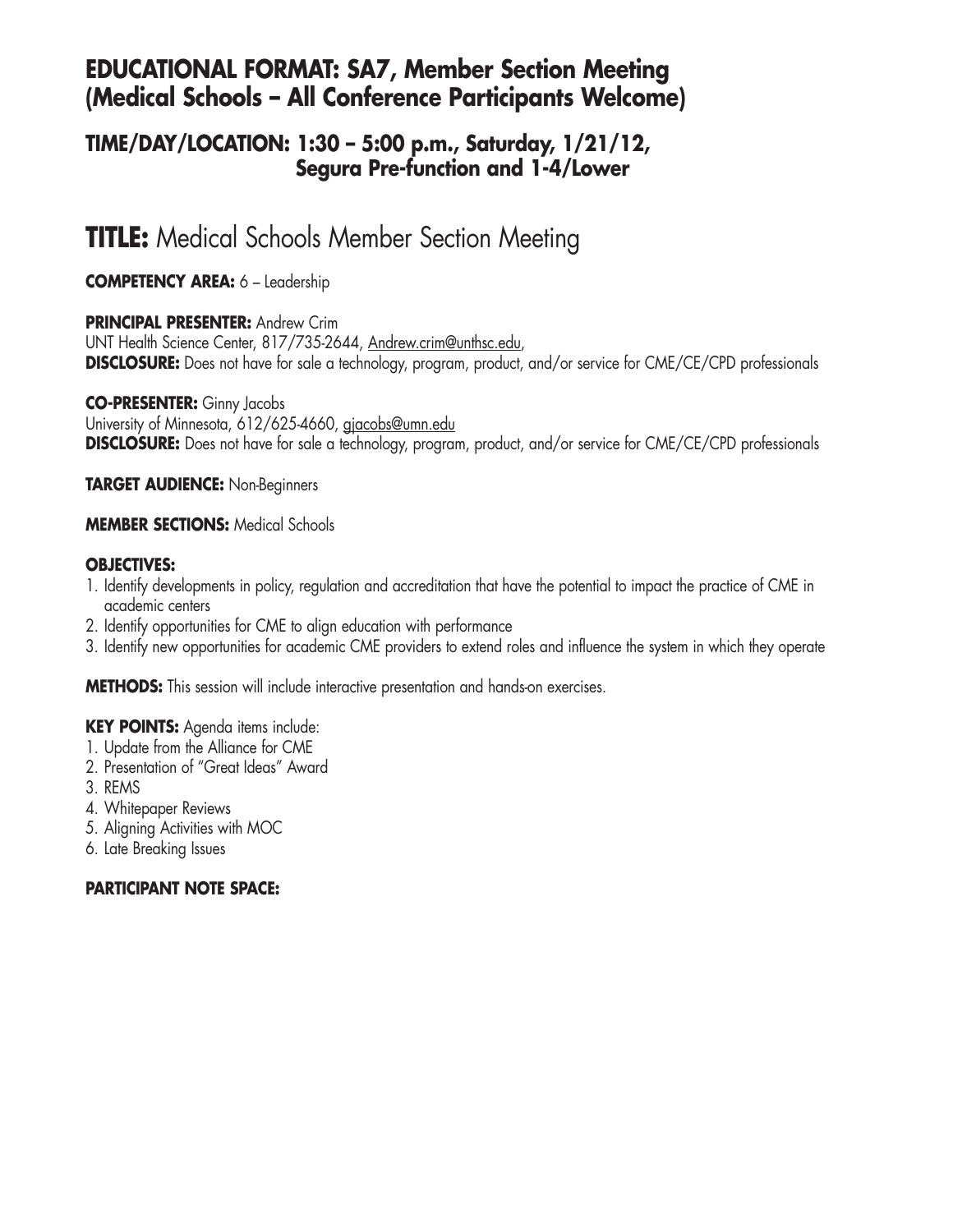### **EDUCATIONAL FORMAT: SA8, Member Section Meeting (Medical Specialty Societies – All Conference Participants Welcome)**

### **TIME/DAY/LOCATION: 1:30 – 5:00 pm, Saturday, 1/21/12, Palazzo Pre-function and E/Lobby**

## **TITLE:** Medical Specialty Societies Member Section Meeting

**COMPETENCY:** 6.4 – Promote and support appropriate change as an essential component of an effective CME/CE/CPD program.

**PRINCIPAL PRESENTER:** Charles Willis, MBA (Section Leader, Medical Specialty Societies) AGA Institute, 301/272-1196 cwillis@gastro.org **DISCLOSURE:** Does not have for sale a technology, program, product, and/or service for CME/CE/CPD professionals.

**CO-PRESENTER:** Janice Richards, MA (Education Programming Work Group Co-Chair) American College of Cardiology, 202/375-6515, jrichard@acc.org **DISCLOSURE:** Does not have for sale a technology, program, product, and/or service for CME/CE/CPD professionals

**CO-PRESENTER:** Brian Thompson, MBA (Education Programming Work Group Co-Chair) American Society for Gastrointestinal Endoscopy, 630/570-5621, bthompson@asge.org **DISCLOSURE:** Does not have for sale a technology, program, product, and/or service for CME/CE/CPD professionals

### **TARGET AUDIENCE:** All

#### **MEMBER SECTIONS:** Medical Specialty Societies

**OBJECTIVES:** The overall objective of the Medical Specialty Societies (MSS) Member Section meeting is to stimulate thought and promote action through sharing of valuable information on CME topics.

At the conclusion of this activity, learners should be able to:

- 1. Identify strategies to promote team learning and inter-professional activity planning within their respective organizations.
- 2. Evaluate and implement best practices as exemplified by peer organizations
- 3. Identify areas in which scholarly activity can be applied to their own professional development either individually or in consort with others.

**METHODS:** Short lecture presentations, panel presentations on strategic initiatives and successful activities, question and answer sessions as well as informal roundtable sessions on issues in continuing professional development.

**KEY POINTS:** Volunteer MSS staff on the Education Work Group plan and implement based on member input. Emphasis is on the exchange of new and innovative ideas and "best practices" in continuing professional development. Additionally, nominees for the MSS "Great Idea Award", as appropriate to identified topics, will be asked to share their submitted award proposals. Through discussion and networking at this session, members build alliances and peer to peer synergies in order to improve their own professional practice.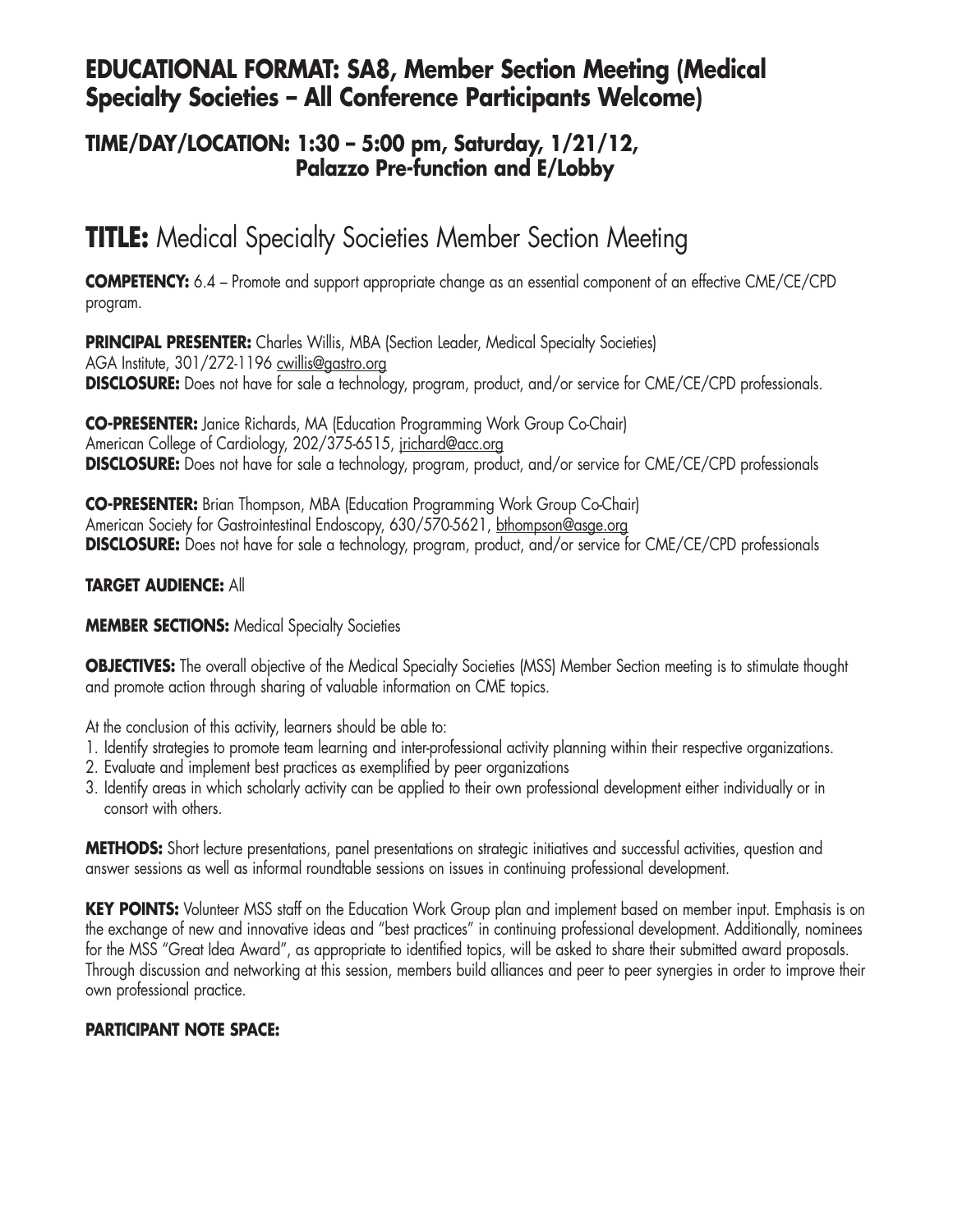### **EDUCATIONAL FORMAT: SA9, Member Section Meeting (Pharmaceutical Alliance for Continuing Medical Education [PACME] – All Conference Participants Welcome)**

### **TIME/DAY/LOCATION: 1:30 – 5:00 pm, Saturday, 1/21/12, Palazzo Pre-function and A-C/Lobby**

## **TITLE:** Strengthening Our Value: Tools to Get the Most Out of Each Approved Grant

### **COMPETENCY:**

3.2 – Use measurement data to assess educational outcomes/results of the learning intervention as a basis for determining future learning needs and the application of the educational knowledge and skills.

7.1 – Document the value of the CME/CE/CPD program to its own organization and to the physicians that it serves.

### **PRINCIPAL PRESENTER:** Hilary Schmidt PhD

sanofi-aventis, 908/981-5152, Hilary.Schmidt@sanofi-aventis.com **DISCLOSURE:** Does not have for sale a technology, program, product, and/or service for CME/CE/CPD professionals.

### **TARGET AUDIENCE:** All

### **MEMBER SECTIONS:** PACME

**OBJECTIVES:** At the end of this educational intervention, the participants will be better able to:

- 1. Assess the potential impact of each grant proposal and its ability to deliver appropriate metrics of effectiveness along each step of the educational process.
	- a. Effectively evaluate educational design, methods, and interventions to obtain meaningful and timely outcomes metrics.
	- b. Determine the effectiveness of completed educational activities against the established learning objectives and educational design and methods ,
	- c. Utilize outcomes data as a key component to validate one's educational strategy and future tactics.
- 2. Position IME as a critical asset to the overall mission of the organization to improve HCP knowledge, competence and patient outcomes.

**METHODS:** This will be an interactive session, utilizing best practice examples and case studies which stimulate input and discussion and lead to action steps that participants will be able to implement in their own environment.

**KEY POINTS:** The session will include updates on key PACME initiatives and important issues confronting all IME Departments along with a review of the current legislative environment confronting members and potential actions that should be considered to strengthen our CME mission. One such issue is the continued resource allocation within the industry. Corporate Management needs to ensure that valuable resources are used in the most effective manner possible to maximize impact and control expense. For each approved grant submission, IME departments must be able to validate maximum impact through proper educational design delivery, and evaluation and meaningful outcomes of the educational intervention. Speakers will challenge participants to evaluate their current grant review processes with a critical eye on educational design and specific and measurable metrics. Panel discussions will review the potential of new alternative educational models. Table discussions will focus on "Best Practices" and how to utilize and incorporate outcomes data and subsequently shared with the larger group. Sessions will continue to provide direction on the continuing importance of improving the internal and external Strategic Value of the IME department to key stakeholders.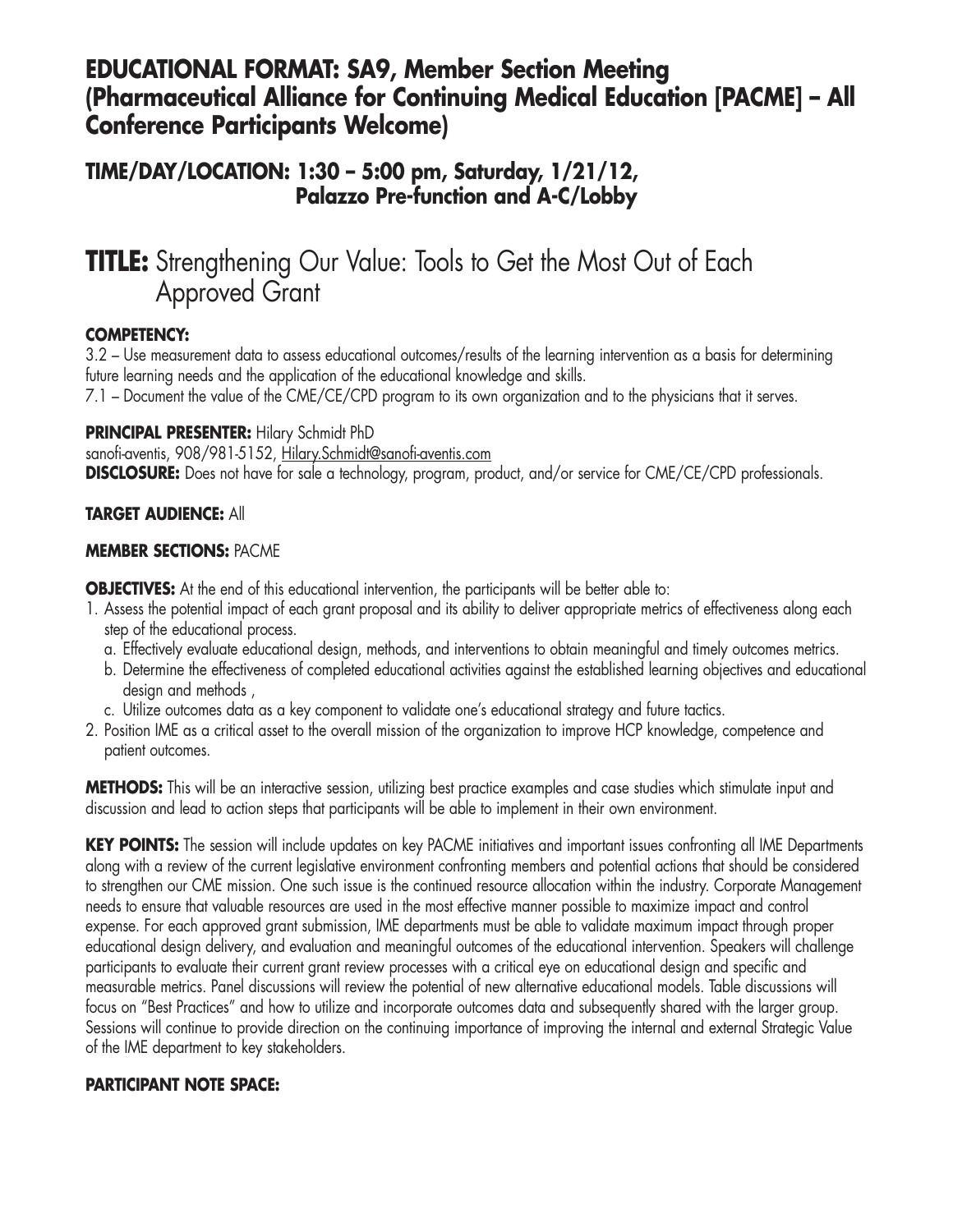### **EDUCATIONAL FORMAT: SA10, Member Section Meeting (State Medical Societies - All Conference Participants Welcome)**

### **TIME/DAY/LOCATION: 1:30 – 5:00 pm, Saturday, 1/21/12, Cordova Pre-function and 5-6/Lower**

## **TITLE:** State Medical Societies Member Section Meeting

**COMPETENCY:** 6.3 – Provide and support environment for continuous improvement in educational practice and office operations.

**PRINCIPAL PRESENTER:** Leslie Howell, BA

Pennsylvania Medical Society, 717/909-2624, lhowell@pamedsoc.org **DISCLOSURE:** Does not for sale a technology program, product, and/or service for CME/CE/CPD professionals.

**CO-PRESENTER:** Jackie Lehman Utah Medical Association, 801/747-3500, Jackie@utahmed.org **DISCLOSURE:** Does not for sale a technology program, product, and/or service for CME/CE/CPD professionals.

### **TARGET AUDIENCE:** All

**MEMBER SECTIONS:** State Medical Societies

**OBJECTIVES:** This meeting is intended for staff and committee volunteers who work with state medical societies as accreditors of intrastate providers and/or as an ACCME-accredited state medical society. Its purpose is to:

- 1. Share information and best practices related to current issues in the intrastate accreditation system, as well as issues related to accrediting CME activities; and
- 2. Identify a network of CME professionals who can be contacted for information and assistance throughout the year.

**METHODS:** Interactive session with presentations, case studies, and Q&A

**KEY POINTS:** This meeting will include content areas such as:

- 1. Update from Alliance for CME Board of Directors
- 2. Best practices for continued implementation of the Updated Criteria among state-accredited CME providers
- 3. Great Ideas Award
- 4. Coordination and Collaboration with SMS Peers
- 5. Any other timely topics affecting state medical society involvement in CME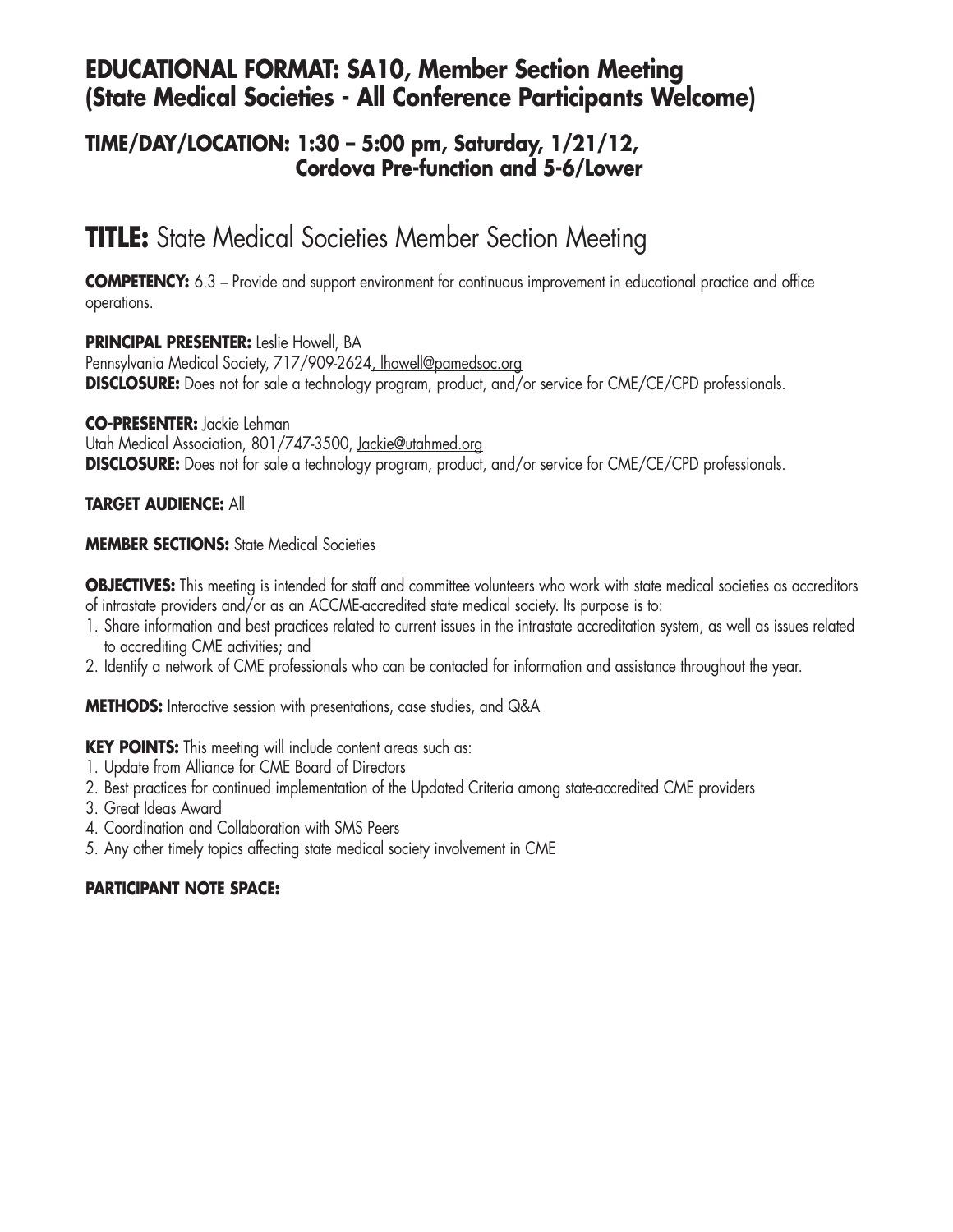### **EDUCATIONAL FORMAT: SA11, Member Section Meeting (Other – All Conference Participants Welcome)**

### **TIME/DAY/LOCATION: 1:30 – 5:00 pm, Saturday, 1/21/12, Del Lago Pre-function and 3-4/Lower**

## **TITLE:** Redesigning the 'Other Member Section': Making Sure It Can Best Support Our Needs **(Part 1)**

**COMPETENCY:** 6.3 – Provide and support an environment for continuous improvement in educational practice and office operations.

#### **PRINCIPAL PRESENTER:** Harold Magazine, PhD

Science Care, 602/288-0046, harold.magazine@sciencecare.com **DISCLOSURE:** Does not have for sale a technology, program, product, and/or service for CME/CE/CPD professionals.

### **CO-PRESENTER:** Moss Blachman, PhD

University of South Carolina School of Medicine, 803/434-4211, blachman@sc.edu **DISCLOSURE:** Does not have for sale a technology, program, product, and/or service for CME/CE/CPD professionals.

### **TARGET AUDIENCE:** Non-beginners

### **MEMBER SECTIONS:** All

**OBJECTIVES:** At the conclusion of the breakouts, participants should be able to engage in a process to address their unmet needs.

### **METHODS:**

- 1. Preconference survey of members of the "Other Member Section" to identify areas of unmet need and to inform the discussion at this session of the Annual meeting.
- 2. Presentation and interactive small group discussions to:
	- Confirm the range of needs of the members of this section and
	- Begin formulating a strategy to address their membership needs.

### **KEY POINTS:**

- 1. Address the concern that some members feel that:
	- They do not fit cleanly into any specific member section and
	- Their specific needs and concerns may not be fully recognized and supported.
- 2. Identify the range of needs (met and unmet) of the members of the "Other Member Section."
- 3. Formulate a plan to address these needs and communicate it to the Alliance.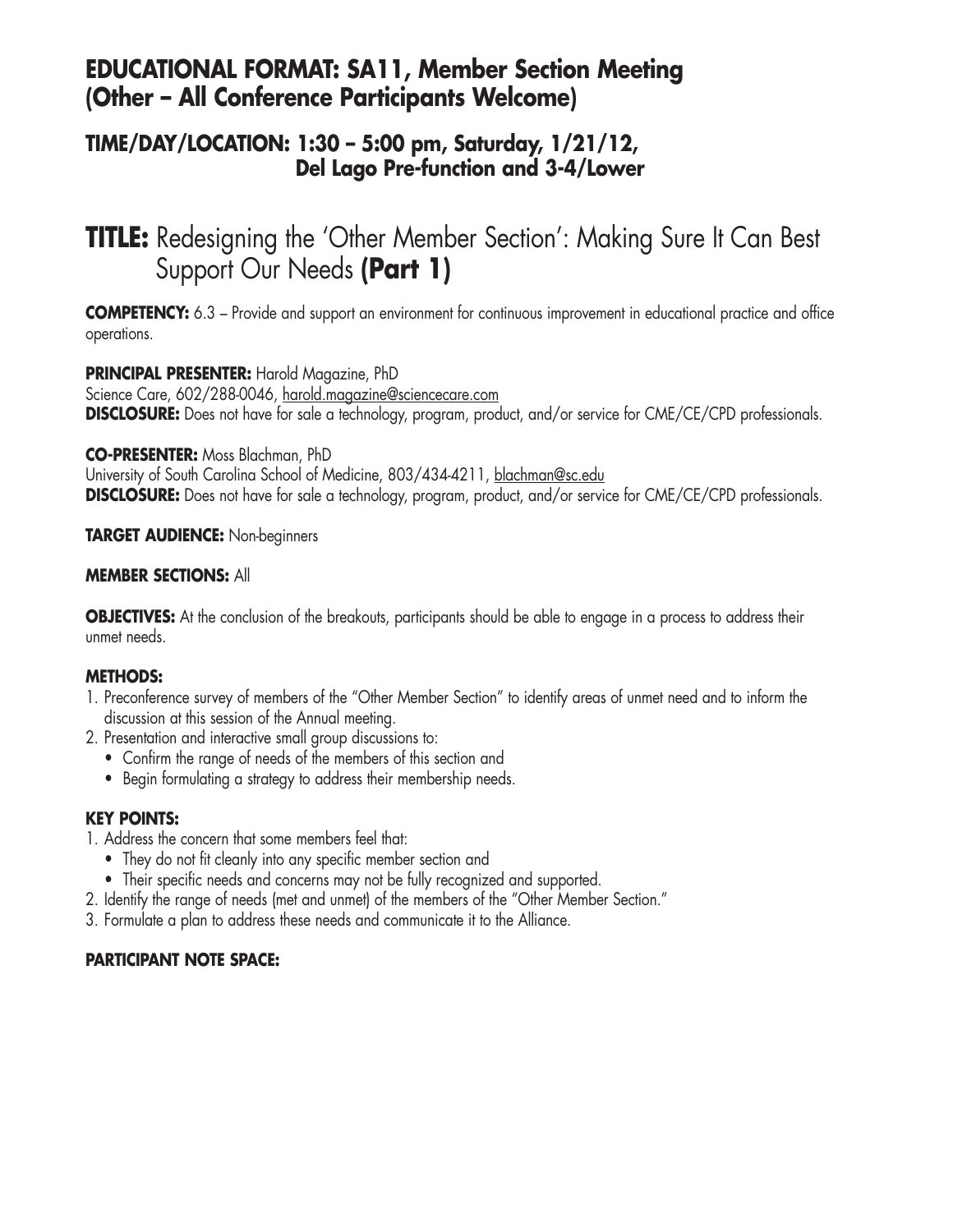## **EDUCATIONAL FORMAT: SA12, Breakout**

### **TIME/DAY/LOCATION: 5:15 – 7:00 pm, Saturday, 1/21/12, Palazzo Pre-function and D/Lobby**

## **TITLE:** Frances Maitland Memorial Lecture and Mentor/Mentee Program

**COMPETENCY:** 8.3 – Promote professional development for self and staff.

### **PRINCIPAL PRESENTER:** Robert Kristofco, MSW

Pfizer Medical Education Group, 205/249-7317, robert.kristofco@pfizer.com **DISCLOSURE:** Does not have for sale a technology, program, product, and/or service for CME/CE/CPD professionals.

### **TARGET AUDIENCE:** All

### **PROVIDER GROUPS:** All

**OBJECTIVES:** At the conclusion of this session, attendees will understand the relevance of mentoring for CME professionals at every level. The session will also present useful strategies for mentoring processes related to practical exercises to identify individual personal and professional goals with educational opportunities during the Annual Conference, as well as resources of the Alliance and other relevant organizations for goal attainment.

**METHODS:** The Memorial Lecture was established in 2000 as a way to honor Frances Maitland and continue her legacy as CME's best known mentor. The purpose of this lecture is to emphasize the value of mentoring with the enthusiasm and spirit of Frances who embodied the essence of mentoring.

**KEY POINTS:** Mentoring is a tradition in CME, as either a formal or informal process. Mentoring has been proven to work, as evidenced by the many CME professionals who have been mentored by someone like Frances Maitland, who took the time to mentor. In the time that ideas and experiences are exchanged, the tradition of the mentoring process is continuously renewed.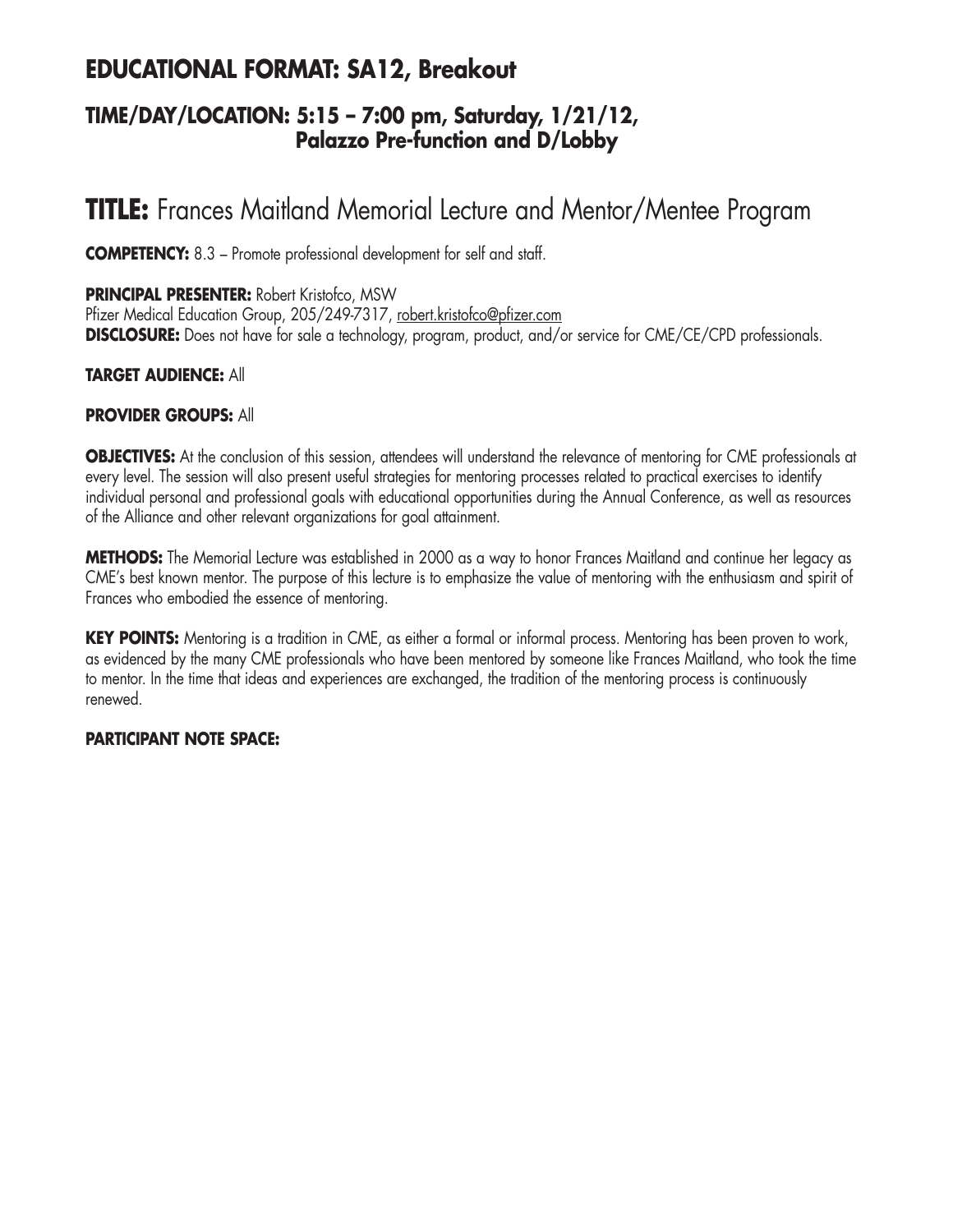## **EDUCATIONAL FORMAT: SA13, Breakout**

### **TIME/DAY/LOCATION: 5:15 – 7:00 pm, Saturday, 1/21/12, Palazzo Pre-function and D/Lobby**

## **TITLE:** Frances Maitland Memorial Lecture and Mentor/Mentee Program

**COMPETENCY:** 8.1 – Engage in self-assessment, identify gaps in knowledge/practice, and design an individual learning plan for ongoing improvement.

**PRINCIPAL PRESENTER:** Lawrence Sherman, FACME, CCMEP Prova Education, 215/285-6034, LS@provaeducation.com **DISCLOSURE:** Does not have an interest in selling a technology, program, product, and/or service to CME professionals.

### **TARGET AUDIENCE:** All

#### **MEMBER SECTIONS:** All

**OBJECTIVES:** This session will enable Mentees (newcomers to CME and/or this meeting) to competently and confidently navigate the Alliance Annual Conference, select sessions to attend, identify networking opportunities, find resources, etc; and Mentors (experienced CME professionals) should be able to address the needs of Mentees, communicate knowledge and demonstrate skills effectively, and provide necessary resources and networking opportunities to best help Mentees within the context of this meeting and early career development.

**METHODS:** Mentors and Mentees will be matched according to provider type and/or geographic location as much as possible. Those who pre-register before the meeting will be sent contact information so they can communicate before arriving. Those who register on-site will be matched at this session.

**KEY POINTS:** 1) Successful mentoring requires a commitment of time from both the Mentor and Mentee both before and during the Annual Conference, communicating and doing some homework (self-assessment/identifying educational gaps, looking through the Advance Program for sessions and networking opportunities, gathering resources, etc.); and 2) communication of needs, goals, realistic expectations and responsibilities is essential.

**RECOMMENDED READING:** Mentor Mentee Program Materials on Alliance web site at www.acme-assn.org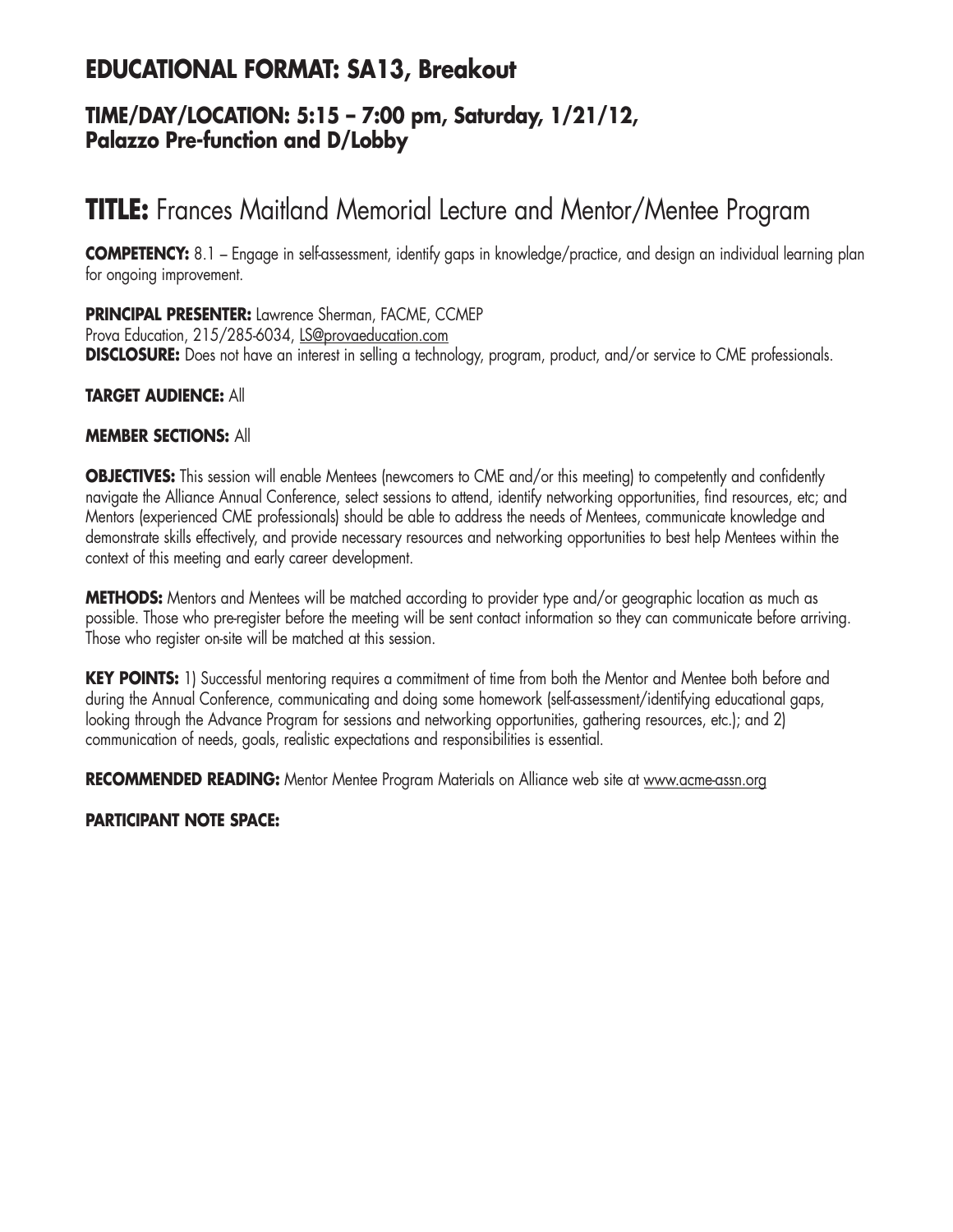## **EDUCATIONAL FORMAT: P1, Poster**

### **TIME/DAY/LOCATION: 7:00 am – 4:00 pm, Sunday, 1/22/12; 7:00 am – 4:00 pm, Monday, 1/23/12; 7:00 – 10:30 am, Tuesday, 1/24/12; Mediterranean Pre-function 4-6/Lobby**

**TITLE:** Engaging Physicians and Improving Patient Care through Case-Based Learning: Moving Beyond the Didactic Presentation

**COMPETENCY:** 2.1 – Use evidence based adult learning principles to quide the practice of CME/CE/CPD.

**PRINCIPAL PRESENTER:** Marissa Seligman, PharmD, CCMEP pmiCME, 617/406-4288, mseligman@pmicme.org **DISCLOSURE:** Does not have for sale a technology, program, product, and/or service for CME/CE/CPD professionals.

**CO-PRESENTER:** Carolyn Skowronski, PharmD pmiCME, 617/406-4000, cskowronski@pmicme.org **DISCLOSURE:** Does not have for sale a technology, program, product, and/or service for CME/CE/CPD professionals.

**CO-PRESENTER:** Alyce Kuklinski, NP, RN pmicme, 617/406-4000, akuklinski@pmicme.org **DISCLOSURE:** Does not have for sale a technology, program, product, and/or service for CME/CE/CPD professionals.

**TARGET AUDIENCE:** Non-beginners

### **MEMBER SECTIONS:** All

**OBJECTIVES:** Upon completion of this presentation, participants should be able to:

- 1. Provide evidence that supports the hypothesis that case-based presentations are more effective than didactic lectures in application of information into clinician performance-in-practice
- 2. Demonstrate the differences in audience engagement levels using case-based presentations versus didactic lectures

**METHODS:** Data will be collected from 2011 Access with ACP program attendees:

- 1. Quantitative: Physicians attending the case-based Access programs will be polled using the Audience Response System (ARS) regarding their assessment of case-based CME versus didactic CME. They will rate the case-based presentations on several parameters, such as effectiveness of the case-based format to learning and ease of applying learnings in their practice.
- 2. Qualitative: Physicians attending the programs will be asked to provide written qualitative feedback via comment forms.
- 3. (Optional) Quantitative: Presenting faculty will rate the case-based format against didactic lectures they have delivered on similar subjects.

**KEY POINTS:** A case-based presentation provides actionable information and applies learning at the level of patient management. Attendee participation in cased-based learning requires critical thinking and clinical decision making, two key elements in effective patient care.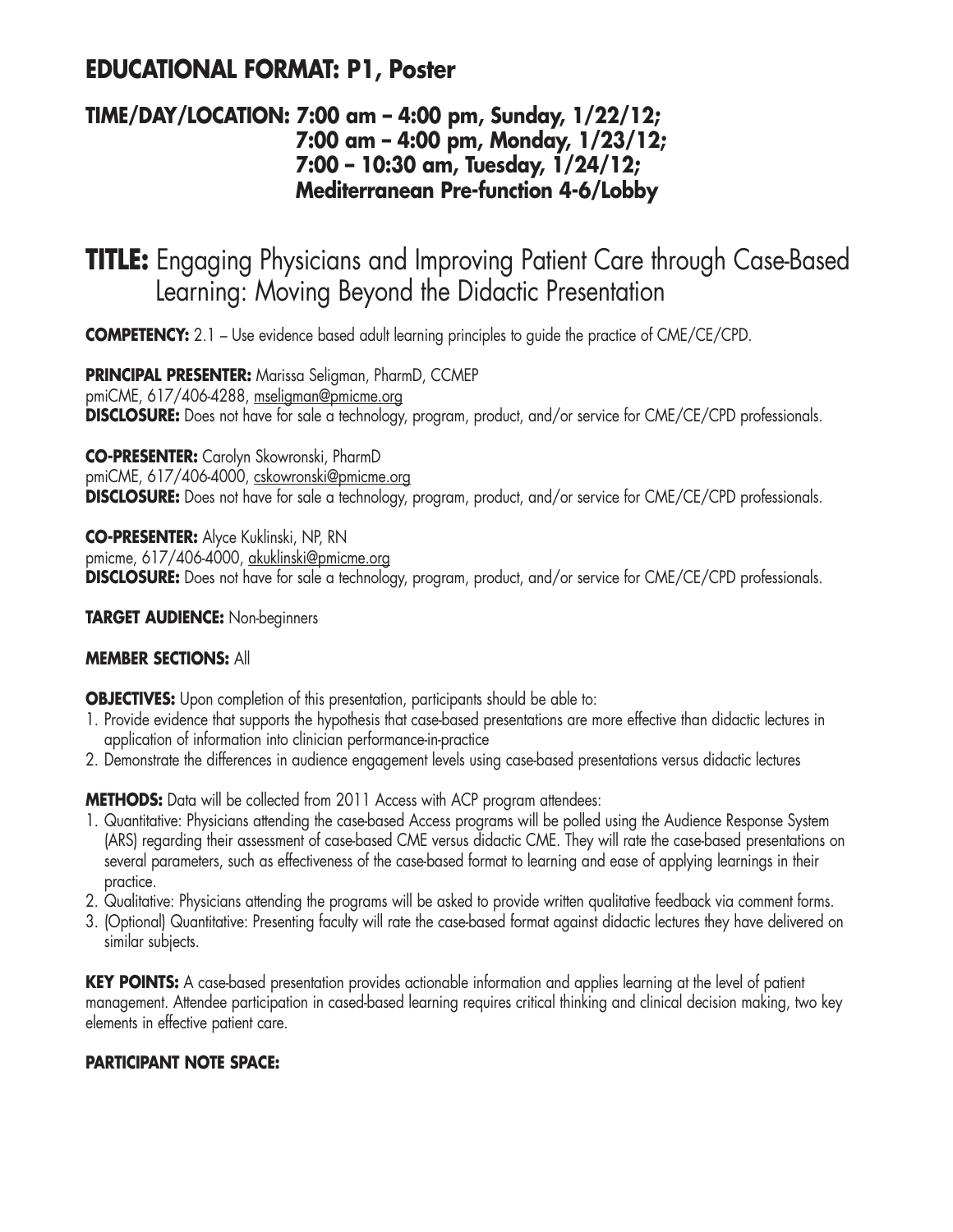## **EDUCATIONAL FORMAT: P2, Poster**

### **TIME/DAY/LOCATION: 7:00 am – 4:00 pm, Sunday, 1/22/12; 7:00 am – 4:00 pm, Monday, 1/23/12; 7:00 – 10:30 am, Tuesday, 1/24/12; Mediterranean Pre-function 4-6/Lobby**

## **TITLE:** Menopause: A Regional Assessment of Educational Needs of Healthcare Professionals in South Texas

**COMPETENCY:** 2.2 – Identify physician learning needs using data, especially clinical practice data.

### **PRINCIPAL PRESENTER: Jan Patterson, MD, MS**

UT Health Science Center San Antonio School of Medicine, 210/567-0964, pattersonj@uthscsa.edu **DISCLOSURE:** Does not have for sale a technology, program, product, and/or service for CME/CE/CPD professionals.

### **CO-PRESENTER:** Marissa Howard

UT Health Science Center San Antonio School of Medicine, 210/567-4435, howardm@uthscsa.edu **DISCLOSURE:** Does not have for sale a technology, program, product, and/or service for CME/CE/CPD professionals.

### **CO-PRESENTER:** Brenda Johnson, MEd, CCMEP

University of Texas Medical Branch-Galveston, 409/772-9305, br2johns@utmb.edu **DISCLOSURE:** Does not have for sale a technology, program, product, and/or service for CME/CE/CPD professionals.

### **TARGET AUDIENCE:** Beginners

### **MEMBER SECTIONS:** All

### **OBJECTIVES:**

- 1. Describe the process of identifying learning needs of physicians using data derived from a multi-organizational, multidisciplinary regional needs assessment.
- 2. Describe quantitative methods used to analyze results.
- 3. Describe longitudinal plan for dissemination of data, development of learning objectives and design/dissemination of educational interventions.

**METHODS:** A didactic presentation will review the process an academic medical center undertook to assess learning needs of healthcare professional in south Texas with regard to management and treatment of menopausal patients. A description of the survey of healthcare providers including physicians, nurse practitioners, and physician assistants in family medicine, internal medicine, gynecology, endocrinology, and endocrinologists, and pharmacists from multiple organizations will be shared as well as plans for dissemination of findings, and development of future educational interventions.

**KEY POINTS:** CME Professionals should develop competency in the use of clinical practice data to identify the learning needs of physicians and other healthcare professionals.

### **RECOMMENDED READING:**

- 1. The Alliance for Continuing Medical Education ALMANAC August 2010, "The Roots of Education Are in 'Why'".
- 2. DE Moore Et Al, "Achieving Desired Results and Improved Outcomes: Integrating Planning and Assessment Throughout Learning Activities.

**FINANCIAL OR IN-KIND SUPPORT:** Menopause – A Regional Assessment of Educational Needs of Healthcare Professionals in South Texas is supported by an educational grant from Pfizer, Inc.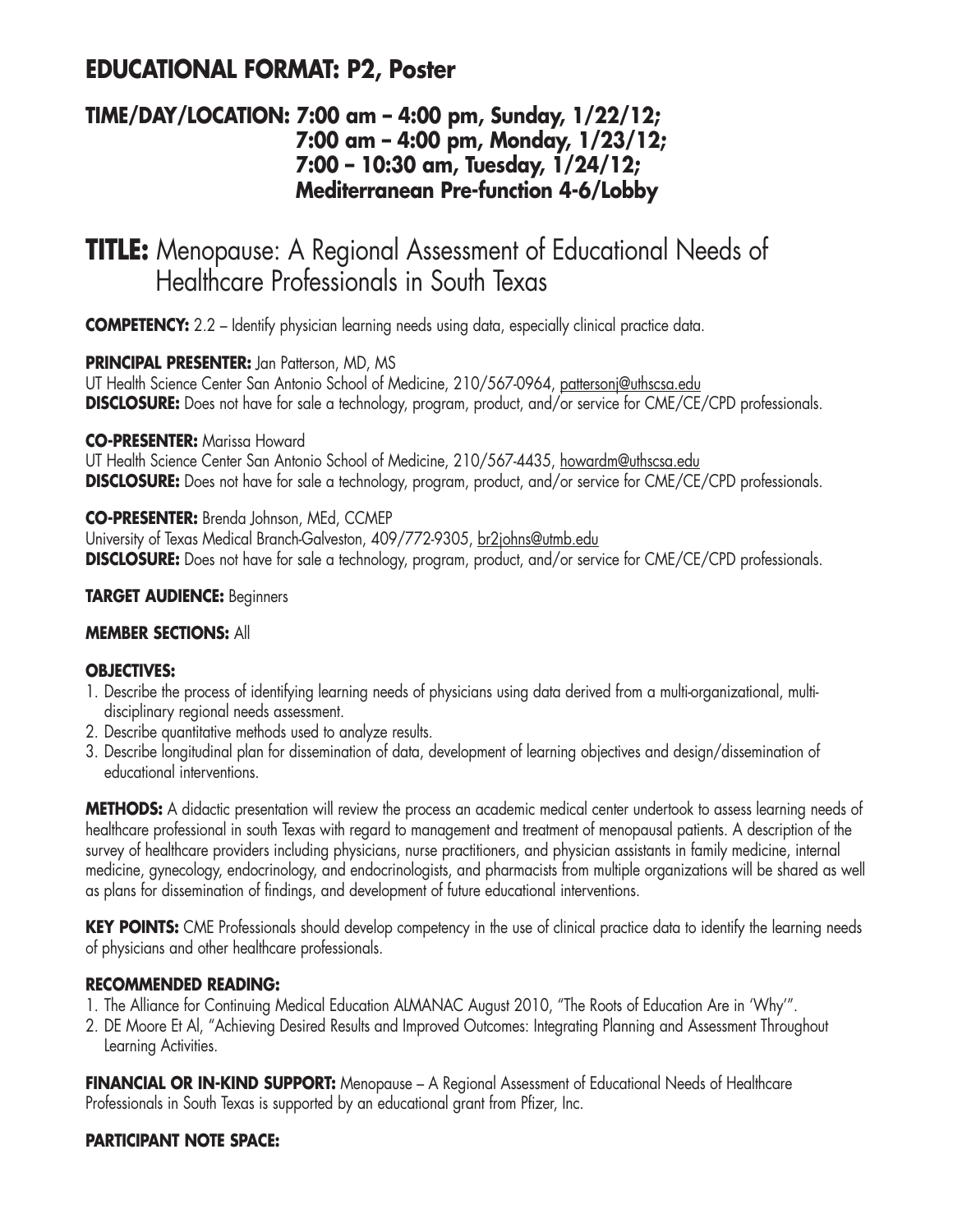## **EDUCATIONAL FORMAT: P3, Poster**

### **TIME/DAY/LOCATION: 7:00 am – 4:00 pm, Sunday, 1/22/12; 7:00 am – 4:00 pm, Monday, 1/23/12; 7:00 – 10:30 am, Tuesday, 1/24/12; Mediterranean Pre-function 4-6/Lobby**

## **TITLE:** Urology Core Curriculum: Lifelong Learning to Deliver Quality Urological Care

**COMPETENCY:** 2.3 – Facilitate physician self-assessment, self-directed learning and evaluation using appropriate data.

**PRINCIPAL PRESENTER:** Lauren Ero, MS, MEd American Urological Association, 410/689-3780, lero@auanet.org **DISCLOSURE:** Does not have for sale a technology, program, product, and/or service for CME/CE/CPD professionals.

**CO-PRESENTER:** Sandra Baird, BS

American Urological Association, 410/689-4040, sbaird@auanet.org **DISCLOSURE:** Does not have for sale a technology, program, product, and/or service for CME/CE/CPD professionals.

**TARGET AUDIENCE:** Non-beginners

**MEMBER SECTIONS: Medical Specialty Societies** 

**OBJECTIVES:** Describe the implementation of an online resource for self-directed lifelong learning guided by best practices in adult learning.

**METHODS:** Poster will illustrate the components of an interactive, online core curriculum developed to provide up-to-date resources for residents and practicing physicians.

**KEY POINTS:** Consideration of best practices in adult learning is essential. The Urology Core Curriculum enables self-directed lifelong learning, is interactive and accessible, provides multimedia content and encourages sequential, multiple interactions with the content. Self assessment directs the learner to a personalized experience with the curriculum, providing "just-in-time" learning opportunities. The curriculum will address the education needs of physicians preparing for certification and recertification as it provides the knowledge base for the American Board of Urology examinations. The Core Curriculum provides strategic guidance to the AUA for the entire CME program, and future directions include developing Internet Point-of-Care CME and Performance Improvement CME for the Core Curriculum.

**RECOMMENDED READING:** Cook, D. A., Garside, S., Levinson, A. J., Dupras, D. M., & Montori, V. M. (2010). What do we mean by web-based learning? A systematic review of the variability of interventions. *Medical Education*, 44(8), 765-774.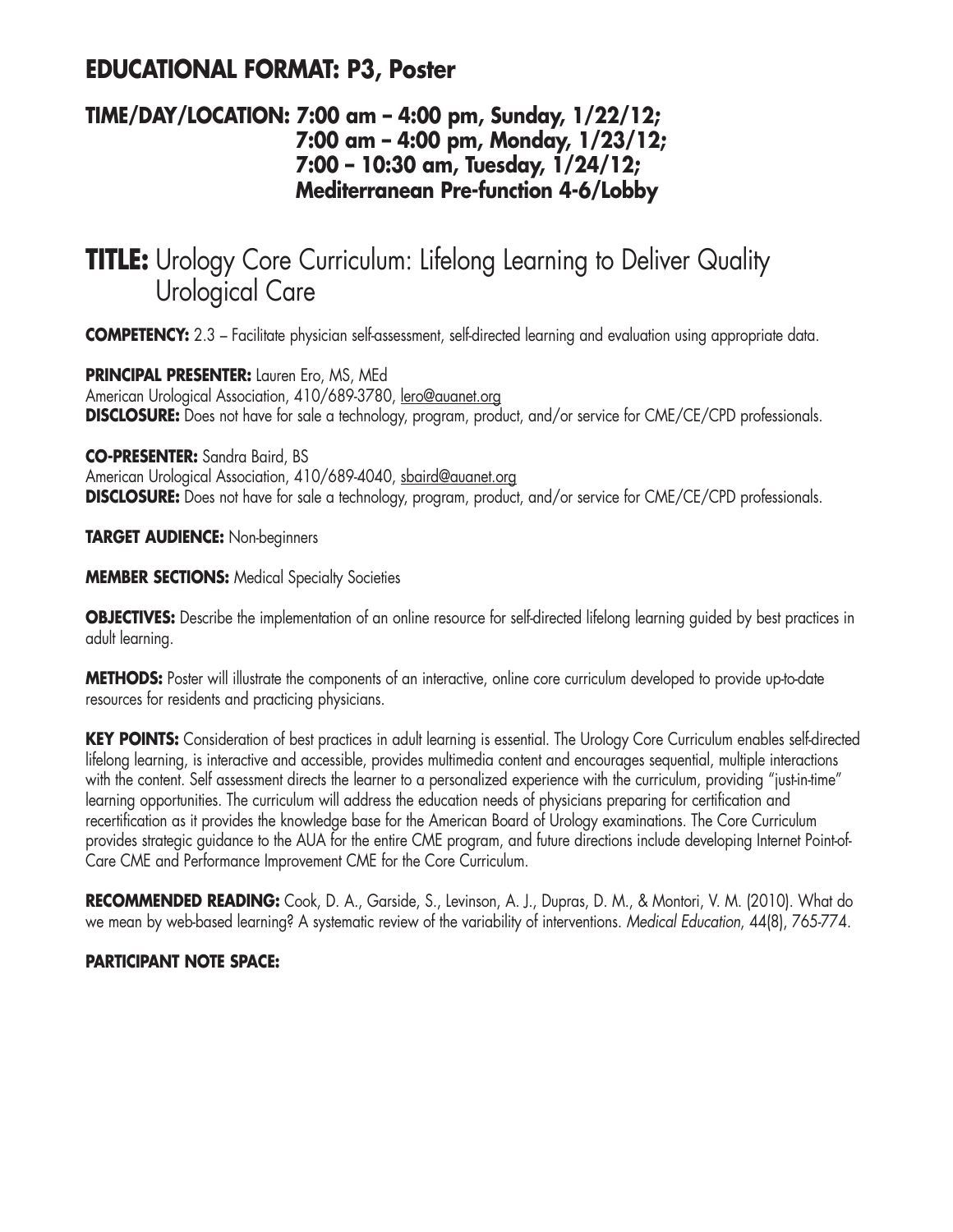### **EDUCATIONAL FORMAT: P4, Poster**

### **TIME/DAY/LOCATION: 7:00 am – 4:00 pm, Sunday, 1/22/12; 7:00 am – 4:00 pm, Monday, 1/23/12; 7:00 – 10:30 am, Tuesday, 1/24/12; Mediterranean Pre-function 4-6/Lobby**

## **TITLE:** Cultivating Faculty for a New Medical School in an Academic Healthcare System: Components of a Comprehensive Faculty Development Program

**COMPETENCY:** 2.4 – Assist physician-learners to reflect upon present and desired levels of performance and plan the next step in their personal education.

**PRINCIPAL PRESENTER:** Brooke Taylor, MPH, CCMEP William Beaumont Hospital, 248/551-0908, brooke.taylor@beaumont.edu **DISCLOSURE:** Does not have for sale a technology, program, product, and/or service for CME/CE/CPD professionals.

**CO-PRESENTER:** Linda Gillum, PhD Oakland University, 248/370-3633, gillum@oakland.edu **DISCLOSURE:** Does not have for sale a technology, program, product, and/or service for CME/CE/CPD professionals.

**TARGET AUDIENCE:** Non-beginners

### **MEMBER SECTIONS:** All

**OBJECTIVES:** Learners should be able to gain strategies to 1) identify key clinical and basic science faculty and assess their instructional needs, 2) teach faculty the needed teaching related content and skills determined to be best practices, 3) enhance faculty abilities to transfer this learning into their teaching, and 4) describe CME's role in the development of a faculty development initiative.

**METHODS:** This poster describes a faculty development initiative designed to transition faculty from a community hospitalbased clinical teaching program to a university-affiliated, health care system-based medical school curriculum.

**KEY POINTS:** A new medical school faces significant challenges of transitioning faculty from a suburban community-based clinical teaching model to an integrated, university-affiliated academic health care system model that includes both basic and clinical science teaching in all four years of the curriculum. A description of the faculty development curriculum design, teaching methodologies, and evaluation strategies will be presented, as well as lessons learned in preparing faculty for the inaugural class matriculating in August 2011.

**RECOMMENDED READING:** Clark JM, Houston TK, Kolodner K, Branch WT Jr, Levine RB, Kern DE. (2004). Teaching the teachers: national survey of faculty development in departments of medicine of US teaching hospitals. J Gen Intern Med; 19(3):205–14.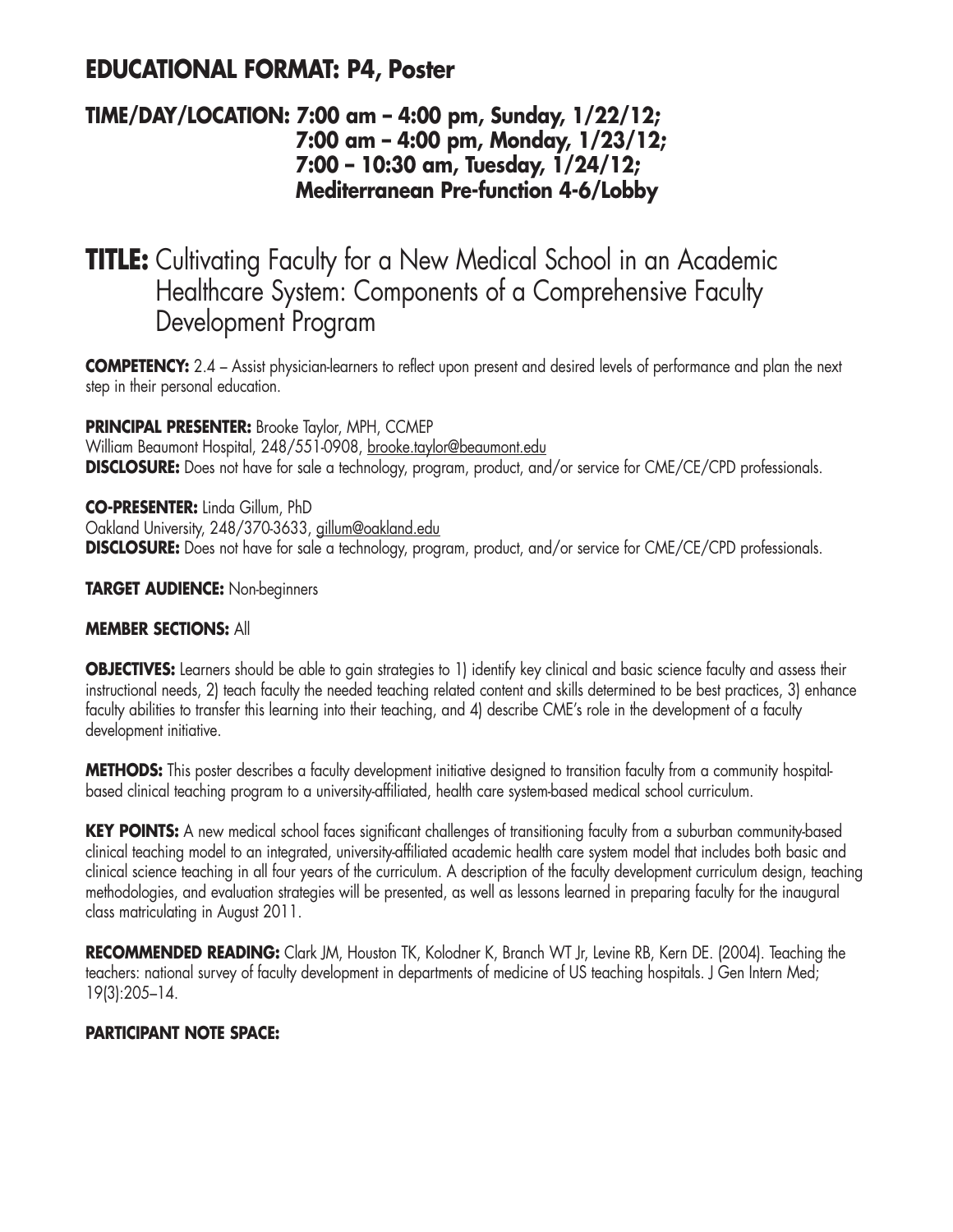## **EDUCATIONAL FORMAT: P5, Poster**

### **TIME/DAY/LOCATION: 7:00 am – 4:00 pm, Sunday, 1/22/12; 7:00 am – 4:00 pm, Monday, 1/23/12; 7:00 – 10:30 am, Tuesday, 1/24/12; Mediterranean Pre-function 4-6/Lobby**

## **TITLE:** Comparing the Effectiveness of Patient-Centered Methodologies in Managing Latino Patients with Diabetes

**COMPETENCY:** 2.6 – Consider the learning environment, select and apply learning formats that are effective for physician learning and meeting the expected outcome.

### **PRINCIPAL PRESENTER:** Robert Hennis, CCMEP

High Level Outcomes, LLC, 858/546-4900, rhennis@highleveloutcomes.com **DISCLOSURE:** Does not have for sale a technology, program, product, and/or service for CME/CE/CPD professionals.

### **CO-PRESENTER:** Amaryllis Soto, CCMEP

Sanofi-aventis US, 908/981-5149, amaryllis.soto@sanofi-aventis.com **DISCLOSURE:** Does not have for sale a technology, program, product, and/or service for CME/CE/CPD professionals.

### **TARGET AUDIENCE:** Non-beginners

### **MEMBER SECTIONS:** All

**OBJECTIVES:** At the completion, participants should be able to: (1) define specific challenges of caring for patients from diverse linguistic and cultural backgrounds, (2) assess the effectiveness of 3 methodologies in managing patients with chronic illnesses, and (3) outline how specific educational methodologies can be incorporated into community-based interventions in order to provide the highest impact on the patient.

**METHODS:** This poster presentation will present the results of a 3-arm study evaluating the effectiveness of several patientcentered methodologies in providing education/disease management to patients with chronic illness (ie, diabetes).

**KEY POINTS:** Health care providers are increasingly challenged with caring for patients from diverse linguistic and cultural backgrounds. It is important for health care professionals and managers to have a basic understanding of the impact of language and culture on health care delivery in order to efficiently organize services that meet the needs of both the institution and a diverse patient population. The Latino population has been disproportionately impacted by the diabetes epidemic and more research is needed to determine the effectiveness of various patient-centered methodologies on underserved populations. To that end, this study will evaluate 3 different methods providing education/disease management services for Latinos with Type 2 diabetes: tele-health, targeted educational print materials, and motivational interviewing. All methods are behavioral approaches meant to complement and not to substitute for standard care. Approximately 300 patients are expected to be involved in this research study (100 patients per arm).

**FINANCIAL OR IN-KIND SUPPORT:** This program is supported by an educational grant from sanofi-aventis US.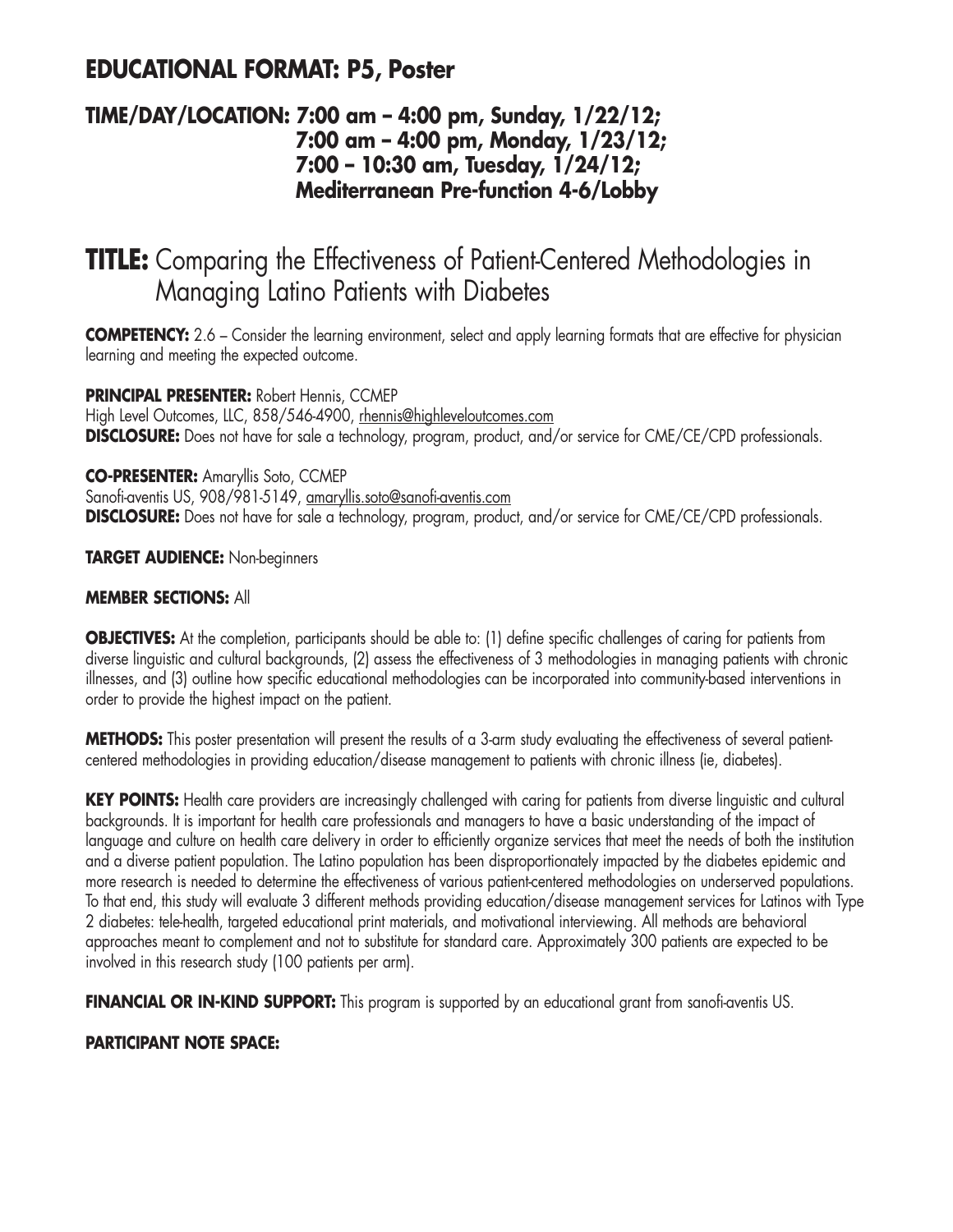## **EDUCATIONAL FORMAT: P6, Poster**

### **TIME/DAY/LOCATION: 7:00 am – 4:00 pm, Sunday, 1/22/12; 7:00 am – 4:00 pm, Monday, 1/23/12; 7:00 – 10:30 am, Tuesday, 1/24/12; Mediterranean Pre-function 4-6/Lobby**

## **TITLE:** Evidence-based Transfusion Medicine: Use of an Interactive Monthly Educational Newsletter to Change Physician Practice

**COMPETENCY:** 2.6 – Consider the learning environment, select and apply learning formats that are effective for physician learning and meeting the expected outcome.

**PRINCIPAL PRESENTER:** Irwin Gross, MD Eastern Maine Medical Center, 207/973-7794, igross@emh.org **DISCLOSURE:** Does not have for sale a technology, program, product, and/or service for CME/CE/CPD professionals.

**CO-PRESENTER:** Kathryn Bourgoin, MD

Eastern Maine Medical Center, 207/973-7315, kbourgoin@emh.org **DISCLOSURE:** Does not have for sale a technology, program, product, and/or service for CME/CE/CPD professionals.

### **TARGET AUDIENCE:** Beginners

### **MEMBER SECTIONS:** Hospitals and Health Systems

**OBJECTIVES:** At the completion of this poster, participants should be able to: (1) identify the key elements of a blood management program; (2) describe how an evidence-based clinical newsletter can contribute to implementation of a hospitalwide blood management program; and (3) list three methods of distribution to maximize awareness and readership

**METHODS:** The medical director of the hospital blood management program, together with support staff, created a visually distinctive clinical newsletter, distributed throughout the organization via the hospital intranet site and e-mail system. The newsletter contains interactive links to relevant references in the medical literature and a post-newsletter quiz.

**KEY POINTS:** Evidence based blood management programs attempt to change physician behavior-based transfusion practices to improve patient outcomes. Restrictive transfusion strategies are associated with lower costs, shorter lengths of stay, fewer infections, and lower mortality. Published data show large variations in transfusion rates and physician practice. A clinical newsletter was developed to facilitate implementation of comprehensive blood management at our hospital in an effort to decrease transfusions and standardize physician practice. Content was coordinated with specific clinical initiatives and contained links to relevant evidence based literature. Over two years, transfusion rates fell by greater than 50%.

### **RECOMMENDED READING:**

- 1. Basics of Blood Management, 1st Edition. Petra Seeber and Aryeh Shander, 2007. Published by Blackwell Publishing.
- 2. Patient Blood Management A New Paradigm for Transfusion Medicine, Thompson A, et al. ISBT Science Series (2009) 4, 423-35.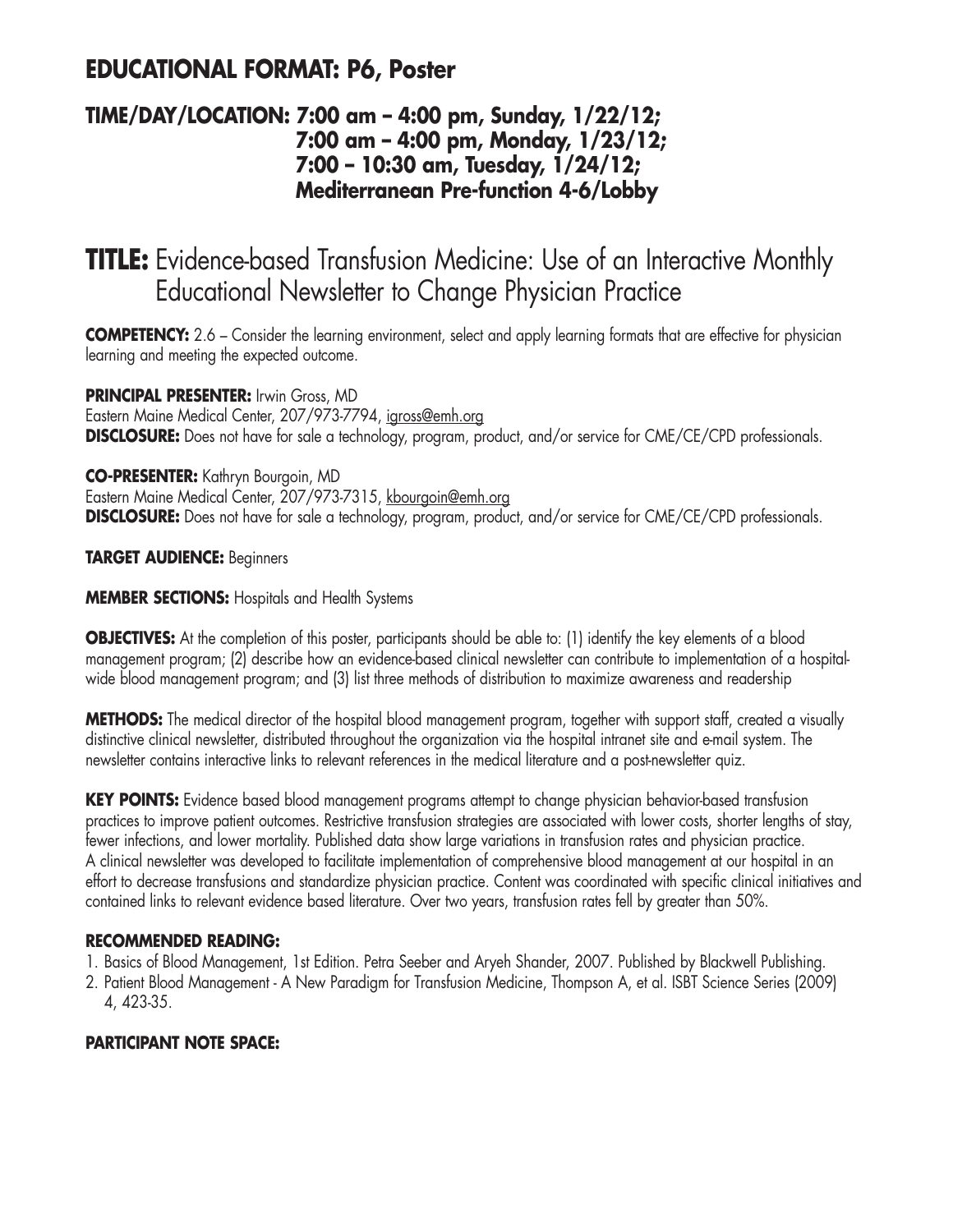## **EDUCATIONAL FORMAT: P7, Poster**

### **TIME/DAY/LOCATION: 7:00 am – 4:00 pm, Sunday, 1/22/12; 7:00 am – 4:00 pm, Monday, 1/23/12; 7:00 – 10:30 am, Tuesday, 1/24/12; Mediterranean Pre-function 4-6/Lobby**

**TITLE:** How to Achieve the Development of a Continuing Interprofessional Development Strategy for Social Pediatrics?

**COMPETENCY:** 2.8 – Provide longitudinal interventions when appropriate.

**PRINCIPAL PRESENTER:** Céline Monette, BSc Médecins francophones du Canada, 514/388-2228, ext. 222, cmonette@medecinsfrancophones.ca **DISCLOSURE:** Does not have for sale a technology, program, product, and/or service for CME/CE/CPD professionals.

**CO-PRESENTER:** Francine Borduas, MD Médecins francophones du Canada, 514/388-2228, francineborduas@videotron.ca **DISCLOSURE:** Does not have for sale a technology, program, product, and/or service for CME/CE/CPD professionals.

**CO-PRESENTER:** Gilles Julien, MD Fondation du Dr Julien, 514/527-3777, fondation@pediatriesociale.org **DISCLOSURE:** Does not have for sale a technology, program, product, and/or service for CME/CE/CPD professionals.

**CO-PRESENTER:** Hélène Sioui Trudel, BA, LLL Fondation du Dr Julien, 514/527-3777, atsienha@sympatico.ca **DISCLOSURE:** Does not have for sale a technology, program, product, and/or service for CME/CE/CPD professionals.

**TARGET AUDIENCE:** Non-beginners

#### **MEMBER SECTIONS:** All

**OBJECTIVES:** We present an approach for developing a continuing interprofessional development (CID) strategy in community social pediatric (CSP). This new field relies on collaboration among professionals, patients, family and community so that vulnerable populations of children can develop fully.

**METHODS:** A strategy was developed integrating a vision, a mission, a goal and a plan of action that rely on a common base for CSP professionals. A theoretical basis and all core values, competencies, expected behaviors where identified and translated into a CID portfolio. The latter used by a pedagogic and scientific committee to develop a CID concept.

KEY POINTS: The advantage of this approach is to have an integrated CID strategy based on the desired practice. It allows experts from various professions in this new field of CSP to agree on the same CID portfolio and to contribute to the implementation of a CID continuum concept that support and influence the training of physicians and other professionals. A partnership between Médecins francophones du Canada and Fondation du Dr Julien, fostered the contribution of CSP experts to develop a strategic plan that translates in a CID continuum. It aims at facilitating expertise sharing, skills improvement and capacity building in the field of CPS for an interprofessional global practice based on the implementation of the Child Rights Convention.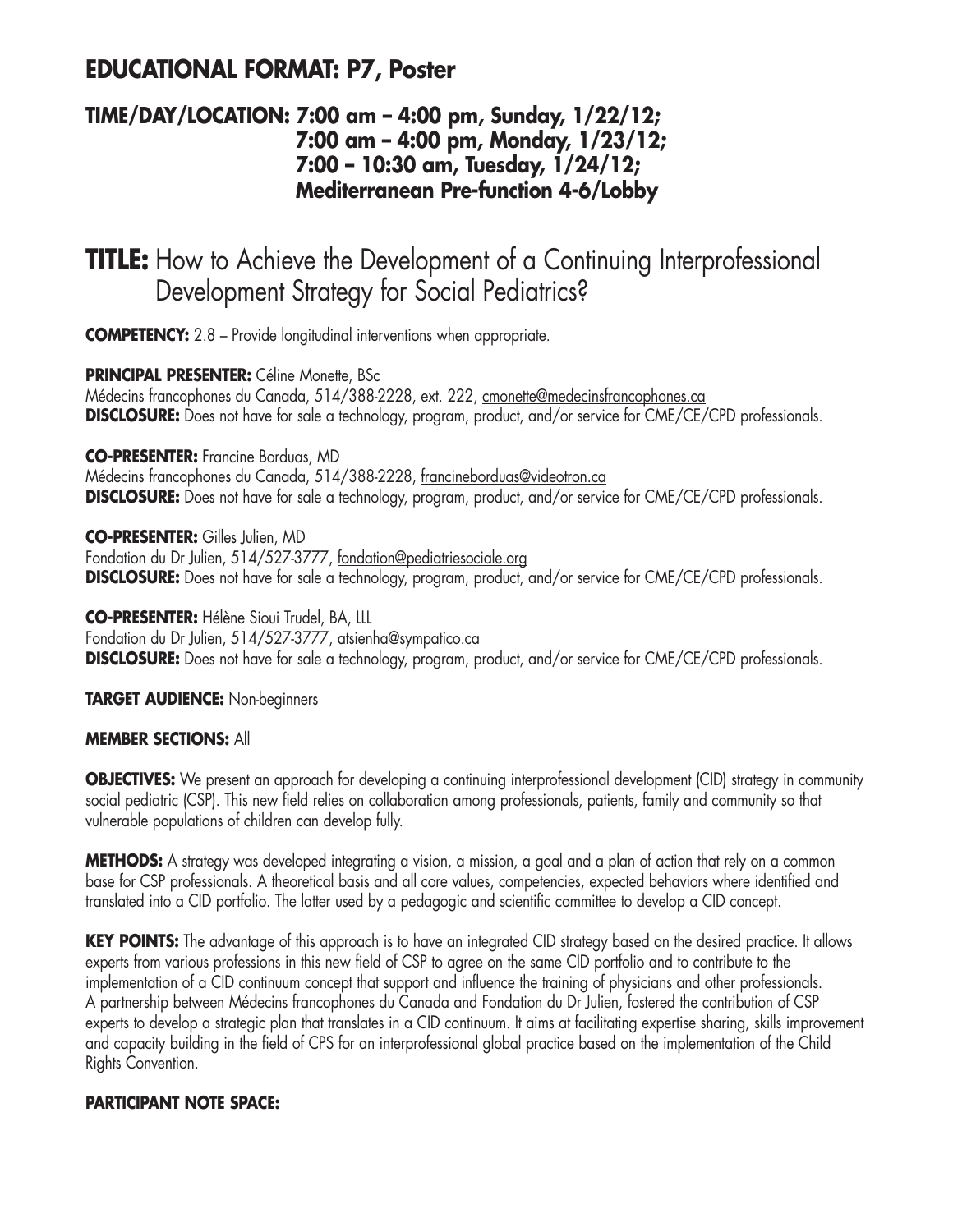## **EDUCATIONAL FORMAT: P8, Poster**

### **TIME/DAY/LOCATION: 7:00 am – 4:00 pm, Sunday, 1/22/12; 7:00 am – 4:00 pm, Monday, 1/23/12; 7:00 – 10:30 am, Tuesday, 1/24/12; Mediterranean Pre-function 4-6/Lobby**

## **TITLE:** A Curricular Approach to Pharmacist Continuing Education to Advance Pharmacy Practice in Anticoagulation Management

**COMPETENCY:** 2.8 – Provide longitudinal interventions when appropriate.

### **PRINCIPAL PRESENTER:** Jill Fitzgerald, PharmD

University of Connecticut School of Pharmacy, 860/486-2130, jill.fitzgerald@uconn.edu **DISCLOSURE:** Does not have for sale a technology, program, product, and/or service for CME/CE/CPD professionals.

### **TARGET AUDIENCE:** Beginners

#### **MEMBER SECTIONS:** All

**OBJECTIVES:** Upon completion of this presentation, participants should be able to:

- 1. Describe the curricular approach to pharmacist management of anticoagulation therapy culminating in a practice-based activity.
- 2. Recognize the value of providing multiple educational interventions to assist pharmacists in advancing their practice in anticoagulation management.
- 3. Discuss the implications of practice-based education for pharmacists.

**METHODS:** We will describe how we developed longitudinal comprehensive anticoagulation continuing education activities on anticoagulation management culminating in a traineeship at a local community hospital.

**KEY POINTS:** In 2008, the University of Connecticut School of Pharmacy Office of Pharmacy Professional Development provided a knowledge-based Anticoagulation Symposium. Following that activity, participants were surveyed to identify knowledge and practice gaps as part of a needs assessment process. From that survey, a second Anticoagulation Symposium was developed to educate pharmacists on the knowledge and application-based topics identified by the gap analysis. In addition, the presentations from the 2nd symposium were converted to online and webinar activities and several additional online educational modules were developed to provide an anticoagulation pre-requisite for a Traineeship at a pharmacist-run community hospital outpatient anticoagulation clinic. Participants who wish to attend the traineeship are required to complete the pre-requisite online and webinar activities. The Traineeship participants will be surveyed to investigate how the Traineeship affected their practice and the patients they serve.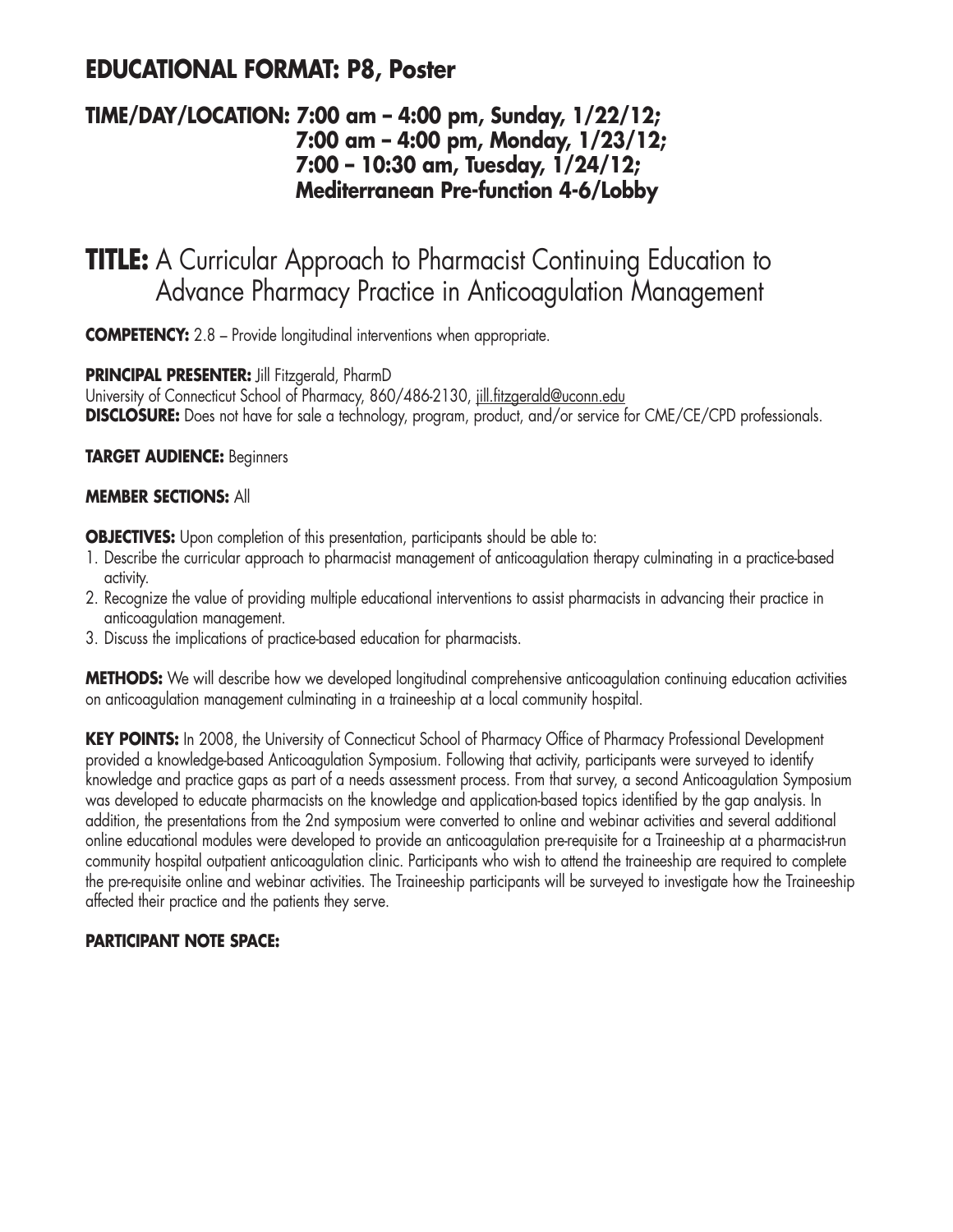### **EDUCATIONAL FORMAT: P9, Poster**

### **TIME/DAY/LOCATION: 7:00 am – 4:00 pm, Sunday, 1/22/12; 7:00 am – 4:00 pm, Monday, 1/23/12; 7:00 – 10:30 am, Tuesday, 1/24/12; Mediterranean Pre-function 4-6/Lobby**

## **TITLE:** Assessing the Effect of a Pilot Project Educating Residents on the Proper Usage of Spirometry

**COMPETENCY:** 2.9 – Provide interactive learning and opportunities to practice skills that lead to change in physician performance.

**PRINCIPAL PRESENTER:** Debi Susalka CE Outcomes, LLC, 205/259-1500, debi.susalka@ceoutcomes.com **DISCLOSURE:** Does have for sale a product and/or service to CME/CE/CPD professionals.

**CO-PRESENTER:** Theresa Barrett, MS, CMP, CAE

New Jersey Academy of Family Physicians, 609/394-1711, theresa@njafp.org **DISCLOSURE:** Does not have for sale a technology, program, product, and/or service for CME/CE/CPD professionals.

**CO-PRESENTER:** Shereta Wiley, MPH CE Outcomes, LLC, 205/259-1500, shereta.wiley@ceoutcomes.com **DISCLOSURE:** Does have for sale a product and/or service to CME/CE/CPD professionals.

**CO-PRESENTER:** Chad Williamson, MS, MBA CE Outcomes, LLC, 205/259-1500, chad.williamson@ceoutcomes.com **DISCLOSURE:** Does have for sale a product and/or service to CME/ CE/CPD professionals.

**TARGET AUDIENCE:** Non-beginners

#### **MEMBER SECTIONS:** All

**OBJECTIVES:** At the conclusion of this session, participants will be able to: (1) Understand how a pilot program on the use of spirometry for residents may be expanded to the national level; (2) Learn the current needs of residents regarding the use of spirometry to diagnose COPD; and (3) Design educational outcomes to assess the effect of an intervention on a residency program.

**METHODS:** Through a graphic poster display, we will present an overview of the assessment of a residency program on spirometry use for COPD, showing background on the intervention, assessment methods used, effect of the program, and recommendations for future programming in this topic area.

**KEY POINTS:** Use of spirometry is crucial in the proper diagnosis of chronic obstructive pulmonary disease (COPD), but preliminary data reveals that physicians do not learn spirometry techniques in residency and most current residents perceive it as too complicated. Hands on and didactic education was provided to residents from January to March 2011 throughout New Jersey. Effect on practice was measured by using a case-vignette survey before, immediately after, and 30 days following the education. Through the presentation we will present findings from this assessment, as well as recommendations for future activities for spirometry education and implications for expansion to a national level.

FINANCIAL OR IN-KIND SUPPORT: This assessment was supported by an educational grant from Pfizer.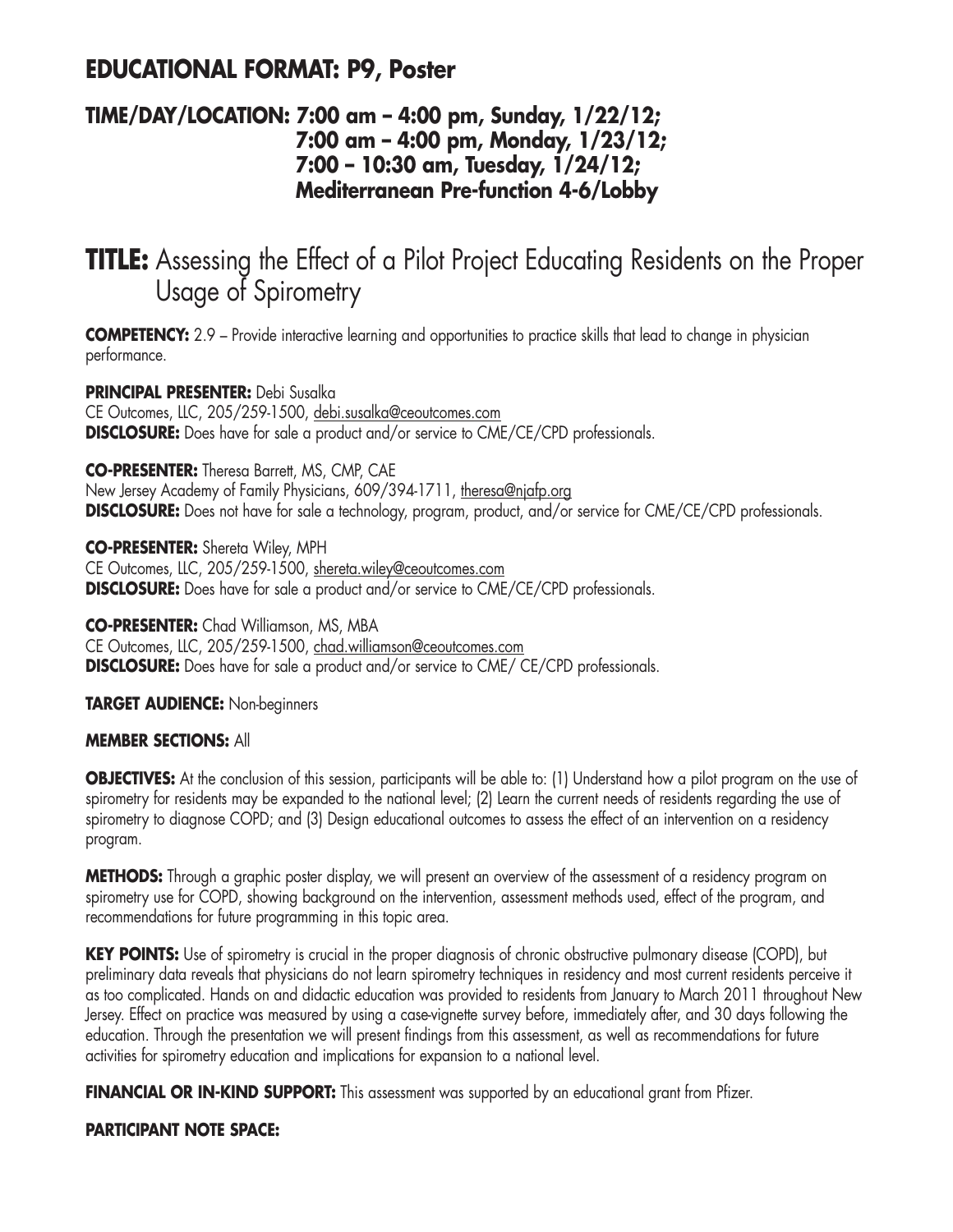## **EDUCATIONAL FORMAT: P10, Poster**

### **TIME/DAY/LOCATION: 7:00 am – 4:00 pm, Sunday, 1/22/12; 7:00 am – 4:00 pm, Monday, 1/23/12; 7:00 – 10:30 am, Tuesday, 1/24/12; Mediterranean Pre-function 4-6/Lobby**

**TITLE:** Ask the Expert Meets Peer-to-Peer: Outcomes from the 3rd Annual Chair Summit – Master Class for Neuroscience Professional Development

**COMPETENCY:** 2.9 – Provide interactive learning and opportunities to practice skills that lead to change in physician performance.

**PRINCIPAL PRESENTER:** Christina Ansted, MPH, CCMEP CME Outfitters, LLC, 614/328-4516, cansted@cmeoutfitters.com **DISCLOSURE:** Does not have for sale a technology, program, product, and/or service for CME/CE/CPD professionals.

**CO-PRESENTER:** Robert Kennedy, MA CME Outfitters, LLC, 614/328-4521, rkennedy@cmeoutfitters.com **DISCLOSURE:** Does not have for sale a technology, program, product, and/or service for CME/CE/CPD professionals.

**CO-PRESENTER:** Jan Schultz, MSN, RN, CCMEP Postgraduate Institute for Medicine, 720/895-5332, jschultz@pimed.com **DISCLOSURE:** Does not have for sale a technology, program, product, and/or service for CME/CE/CPD professionals.

**TARGET AUDIENCE:** Non-beginners

### **MEMBER SECTIONS:** All

**OBJECTIVES:** (1) Evaluate pre and post survey data to assess differences associated with participation in the educational activity; (2) Review data analysis results for Moore Level 5 outcomes measure to determine if information and strategies learned at Chair Summit were applied to practice and had an impact on patient care.

**METHODS:** (1) Illustrate the application of a multi-faceted outcomes process to measure educational effectiveness; (2) Demonstrate integration of adult learning principles and models of outcomes measurement into the development of a comprehensive educational program; and (3) Display audience demographics, audience generation tactics, data from online surveys and outcomes measurement.

**KEY POINTS:** (1) The integration of adult learning principles and models of outcomes measurement should be included in the development of a comprehensive educational program. (2) Key clinical take-away messages are points-of-knowledge or attitudes that are expected to shift based on the information presented in the initiative. (3) Consider a multi-faceted outcomes process to measure educational effectiveness. (4) Demographic questions, clinical assertions and, when appropriate, confidence measurement ratings help to identify ongoing knowledge gaps.

**RECOMMENDED READING:** (1) Moore DE. A framework for outcomes evaluation in the continuing professional development of physicians. In: Davis D, et al, eds. The Continuing Professional Development of Physicians: From Research to Practice. Chicago, Ill: American Medical Association;2003. (2) Moore DE Jr, et al. Achieving desired results and improved outcomes: integrating planning and assessment throughout learning activities. J Contin Educ Health Prof 2009;29:1-15.

**FINANCIAL OR IN-KIND SUPPORT:** This continuing education activity was co-sponsored by USF Health and CME Outfitters, LLC, and supported by educational grants from AstraZeneca Pharmaceuticals, Cephalon, Inc., Janssen, Division of Ortho-McNeil-Janssen Pharmaceuticals, Inc., administered by Ortho-McNeil Janssen Scientific Affairs, LLC, Lilly USA, LLC, Pfizer Inc., and Sepracor Inc.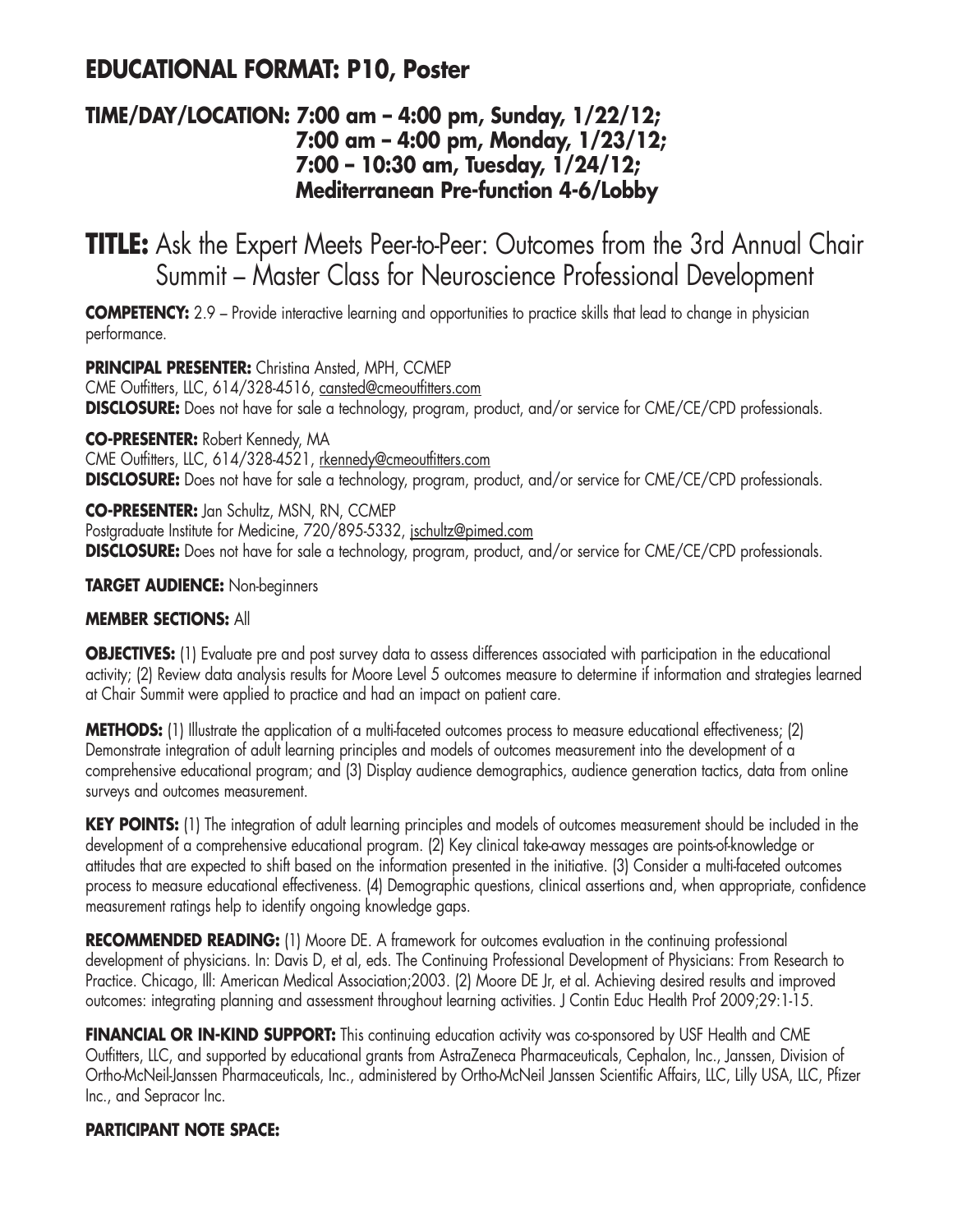## **EDUCATIONAL FORMAT: P11, Poster**

### **TIME/DAY/LOCATION: 7:00 am – 4:00 pm, Sunday, 1/22/12; 7:00 am – 4:00 pm, Monday, 1/23/12; 7:00 – 10:30 am, Tuesday, 1/24/12; Mediterranean Pre-function 4-6/Lobby**

## **TITLE:** A Novel Interdisciplinary Team Approach to Improving Institutional Quality and Patient Care: The STOP VTE Initiative

**COMPETENCY:** 2.12 – Offer consultation within physician organizations to identify goals for education that are specific to the practice and measureable.

**PRINCIPAL PRESENTER:** Kristi Hofer, PharmD ASHP Advantage, 434/964/0027, khofer@ashpadvantage.com **DISCLOSURE:** Does not have for sale a technology, program, product, and/or service for CME/CE/CPD professionals.

**CO-PRESENTER:** Michelle Bonnarens, PharmD ASHP Advantage, 503/992/1418, mbonnarens@ashpadvantage.com **DISCLOSURE:** Does not have for sale a technology, program, product, and/or service for CME/CE/CPD professionals.

**CO-PRESENTER:** Kristan Cline, PhD, CCMEP Ortho-McNeil Janssen Scientific Affairs, LLC, 908/927/6670, KCline1@its.jnj.com **DISCLOSURE:** Does not have for sale a technology, program, product, and/or service for CME/CE/CPD professionals.

**CO-PRESENTER:** Stuart Haines, PharmD University of Maryland School of Pharmacy, 561/753/8896, shaines@rx.umaryland.edu **DISCLOSURE:** Does not have for sale a technology, program, product, and/or service for CME/CE/CPD professionals.

**TARGET AUDIENCE:** Non-beginners

#### **MEMBER SECTIONS:** All

**OBJECTIVES:** Upon reviewing this poster, participants will be able to: (1) Describe a method by which an interprofessional team can perform an in-depth evaluation of an institution's practices toward any disease state or wellness program, (2) Explain the role of the mentoring team, (3) State the potential impact of the education intervention on patient outcomes, and (4) Evaluate the addition of mentorship components in the design of educational initiatives.

**METHODS:** The poster presentation will review the rationale and components of the STOP VTE Initiative with emphasis on the development of the mentored institutional quality improvement component including sharing the changes in institutional performance as it relates to key quality measures reported before and after the intervention.

**KEY POINTS:** An Institutional Impact Mentored Quality Improvement activity was offered as an adjunct to the educational interventions of the STOP VTE Initiative - a comprehensive educational initiative designed to improve guidelines based VTE prophylaxis in hospitalized patients. Selected institutions assembled inter-professional teams that worked with expert faculty mentors before the visit and onsite to evaluate the institution's VTE prevention practices and develop a plan to achieve institutionspecific quality-improvement goals. The team championed the quality improvement project within their institution. Data regarding the impact on VTE prophylaxis assessed before and 6 months after the intervention will be presented.

**RECOMMENDED READING:** (1) www.stopvte.org; (2) McWilliam CL. Continuing education at the cutting edge: promoting transformative knowledge translation. JCEHP. 2007; 27:72-9, and (3) Davis D. Continuing education, guideline implementation, and the emerging transdisciplinary field of knowledge translation. JCEHP. 2006; 26:5-12.

**FINANCIAL OR IN-KIND SUPPORT:** The activities described in this poster were funded by an educational grant from Ortho-McNeil, Division of Ortho-McNeil-Janssen Pharmaceuticals, Inc., administered by Ortho-McNeil Janssen Scientific Affairs, LLC.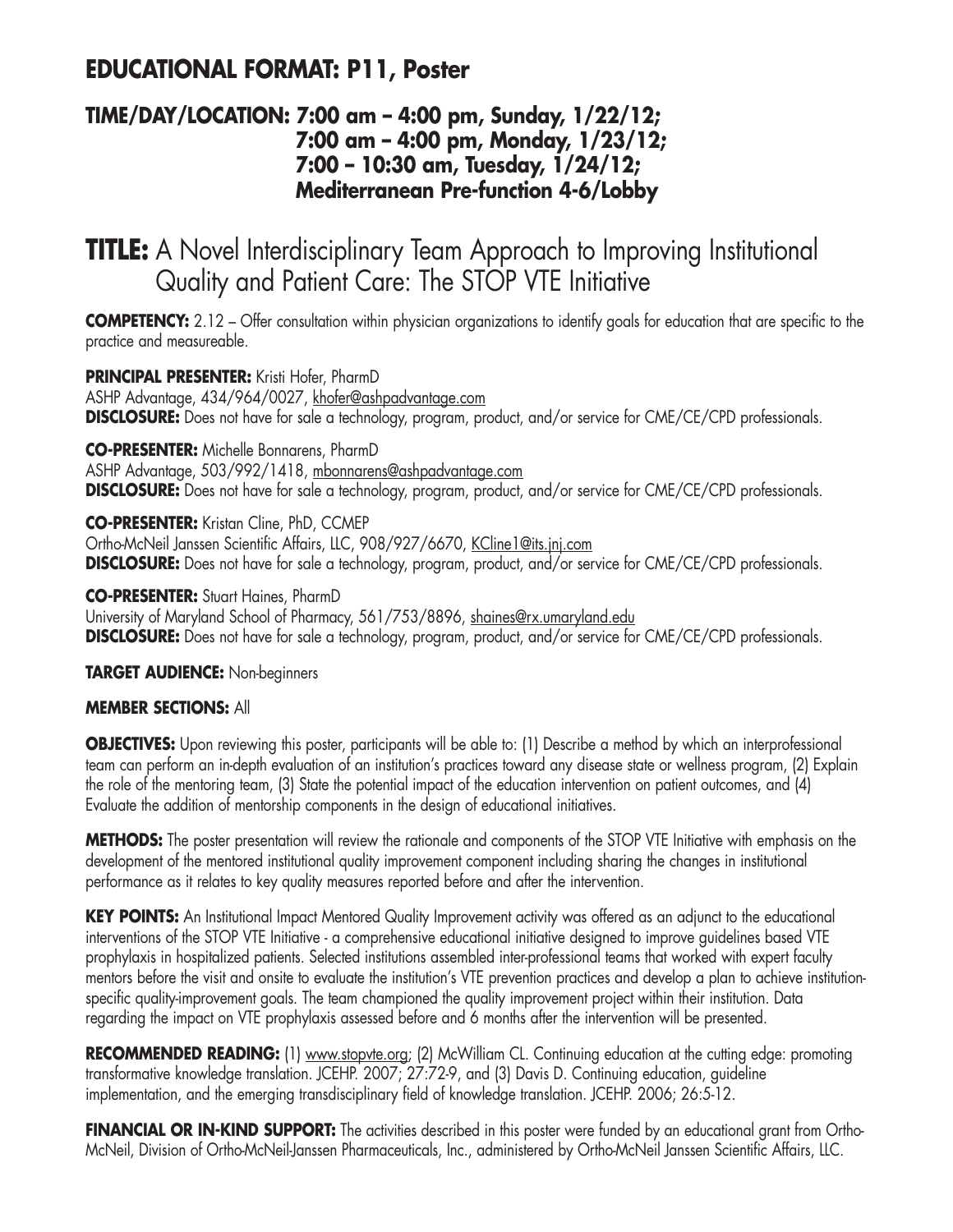## **EDUCATIONAL FORMAT: P12, Poster**

### **TIME/DAY/LOCATION: 7:00 am – 4:00 pm, Sunday, 1/22/12; 7:00 am – 4:00 pm, Monday, 1/23/12; 7:00 – 10:30 am, Tuesday, 1/24/12; Mediterranean Pre-function 4-6/Lobby**

## **TITLE:** Effective Decision Making for Creation and Implementation of a CME Office Database System

**COMPETENCY:** 3.1 – Develop, use and support an effective data management system for educational and administrative purposes.

### **PRINCIPAL PRESENTER:** Sarah Janesz, MAFM

Cleveland Clinic Center for Continuing Education, 216/445-6026, janeszs@ccf.org **DISCLOSURE:** Does not have for sale a technology, program, product, and/or service for CME/CE/CPD professionals.

**TARGET AUDIENCE:** Non-beginners

#### **MEMBER SECTIONS:** All

**OBJECTIVES:** Upon reading this poster, the participants should be able to:

- 1. Describe an analysis of whether to purchase or custom build a CME database system
- 2. Avoid common pitfalls when designing a custom CME database system
- 3. Recognize the key items that lead to a successful system implementation

**METHODS:** The poster will illustrate the Cleveland Clinic Center for Continuing Education's experience in planning, designing, building, and implementing a CME office database system.

**KEY POINTS:** Whether or not to purchase or design and build your own electronic CME database system can be a very difficult decision. Likewise, implementation of a new database system can be extremely complex to navigate. Some proceed on schedule with full involvement of stakeholders, while others stall or struggle, experiencing only partial success or no success at all. How can you make the right decision for your CME office, fortify yourself against failure and plan for success? This poster will share a perspective of how to make a sound decision based on the successes and challenges experienced by the Cleveland Clinic Center for Continuing Education.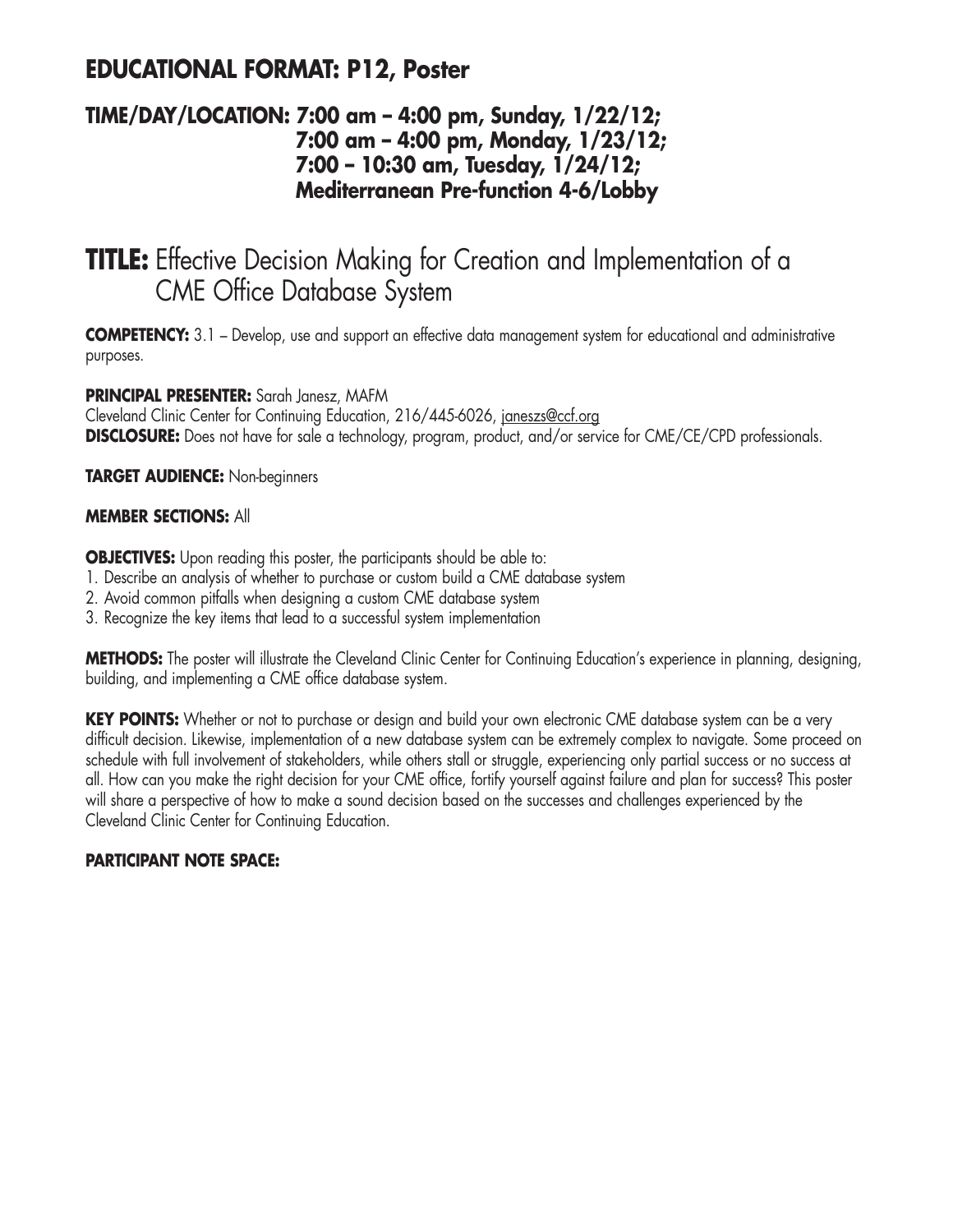## **EDUCATIONAL FORMAT: P13, Poster**

### **TIME/DAY/LOCATION: 7:00 am – 4:00 pm, Sunday, 1/22/12; 7:00 am – 4:00 pm, Monday, 1/23/12; 7:00 – 10:30 am, Tuesday, 1/24/12; Mediterranean Pre-function 4-6/Lobby**

**TITLE:** Assessment of Physician Knowledge of Hereditary Angioedema (HAE) and Its Treatments Before and After a Targeted Educational Event

**COMPETENCY:** 3.2 – Use measurement data to assess outcomes/results of the learning intervention as a basis for determining future learning needs and for determining the application of the educational knowledge and skills.

### **PRINCIPAL PRESENTER:** Yvonne Powers, CCMEP

Penn State College of Medicine, 717/531-6493, ypowers@hmc.psu.edu **DISCLOSURE:** Does not have for sale a technology, program, product, and/or service for CME/CE/CPD professionals.

### **CO-PRESENTER:** Timothy Craig, DO

Penn State Milton S. Hershey Medical Center, 717/531-6525, tcraig@hmc.psu.edu **DISCLOSURE:** Does not have for sale a technology, program, product, and/or service for CME/CE/CPD professionals.

**CO-PRESENTER:** Kristin Kodoric, MD

Penn State Milton S. Hershey Medical Center, 717/531-6525, kkodoric@hmc.psu.edu **DISCLOSURE:** Does not have for sale a technology, program, product, and/or service for CME/CE/CPD professionals.

**TARGET AUDIENCE:** Non-beginners

#### **MEMBER SECTIONS:** All

**OBJECTIVES:** After analyzing the data in the tables and graphs, the participant will be able to:

- 1. Compare and contrast the changes in scores between pre and post tests.
- 2. Assess the value of pre and post testing for educational events.
- 3. Develop and implement a program of pre and post testing for future educational events.

**METHODS:** Physicians who attended CME sessions on new developments and treatment modalities for Hereditary Angioedema were asked to complete pre-tests and post-tests. Attendee responses were analyzed to assess the effectiveness of an educational event on baseline knowledge about HAE and its treatments, along with a one-year follow up survey.

**KEY POINTS: Results** – Correct pre-test responses averaged 77% for allergists, 65% for rheumatologists, 40% for emergency room physicians, and 37% for family practitioners. These groups improved an average of 7.5%, 30%, 42.5%, and 53%, respectively, following the sessions. Collectively, post-test improvement ranged from 16-55% for all questions. **Conclusion** – Baseline knowledge about HAE and its treatments is deficient among physicians who may encounter HAE patients in their practice. Lectures on HAE advancements do improve physician knowledge immediately following an educational event. One year follow up indicates physicians were able to integrate this knowledge into practice.

**FINANCIAL OR IN-KIND SUPPORT:** This program was funded through an educational grant from Viropharma.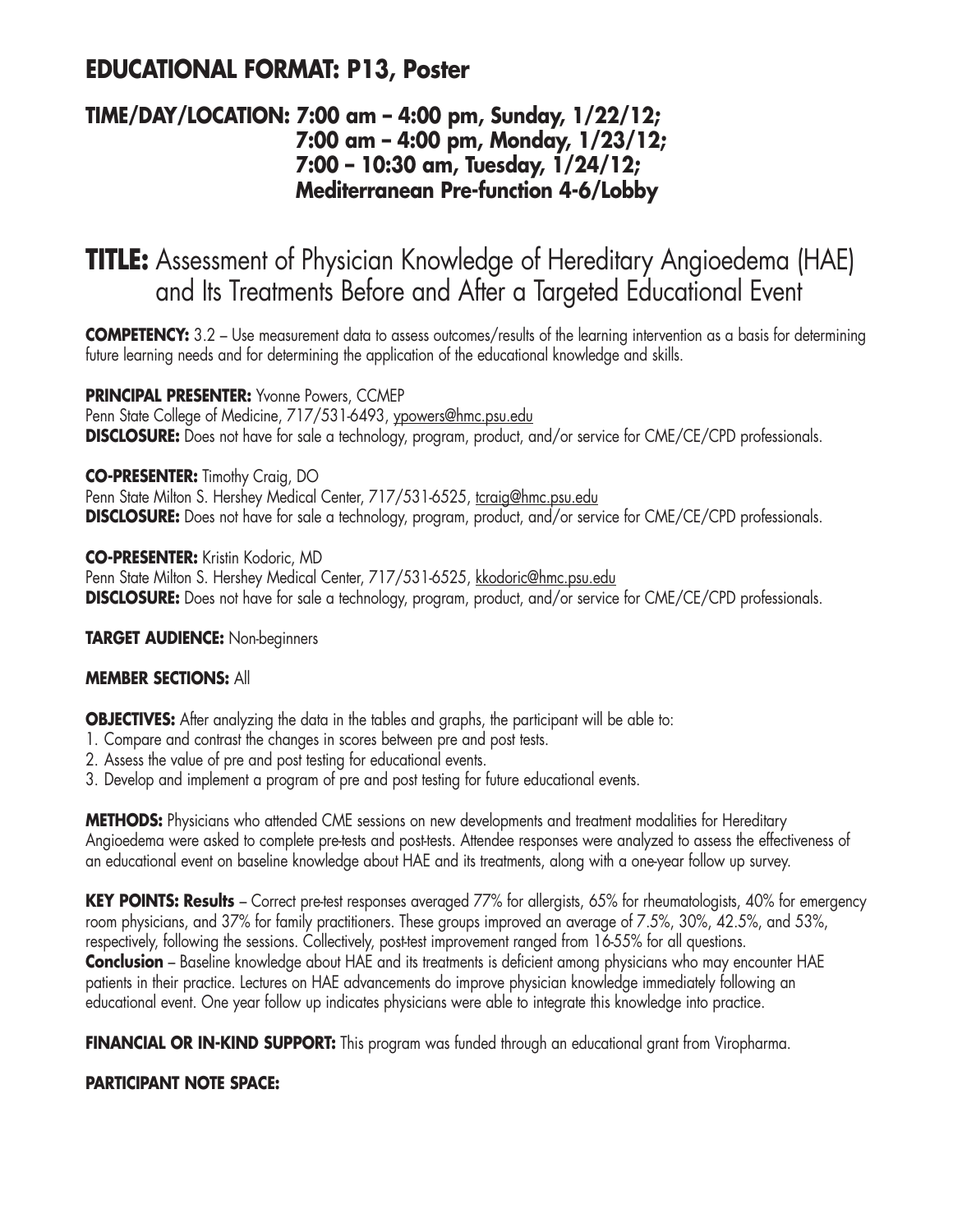### **EDUCATIONAL FORMAT: P14, Poster**

### **TIME/DAY/LOCATION: 7:00 am – 4:00 pm, Sunday, 1/22/12; 7:00 am – 4:00 pm, Monday, 1/23/12; 7:00 – 10:30 am, Tuesday, 1/24/12; Mediterranean Pre-function 4-6/Lobby**

## **TITLE:** An Online Approach to the Qualitative Evaluation of a CME Activity

**COMPETENCY:** 3.2 – Use measurement data to assess outcomes/results of the learning intervention as a basis for determining future learning needs and for determining the application of the educational knowledge and skills.

**PRINCIPAL PRESENTER:** Wendy Turell, DrPH, CCMEP Contextive Research LLC, 917/750-0173, wendy@contextiveresearch.com **DISCLOSURE:** Does have for sale a service for CME/CE/CPD professionals.

**TARGET AUDIENCE:** Non-beginners

#### **MEMBER SECTIONS:** All

**OBJECTIVES:** Upon reading this poster, learners will be able to: (1) Describe the anatomy and application of online focus groups in CME evaluation, and (2) Select existing or planned CME activities for which this methodology is appropriate.

**METHODS:** This poster presentation highlights the benefits, challenges, and anatomy of an online focus group. The poster includes:

- 1. Descriptions and images of the composition and "look" of online focus groups
- 2. An example of interview protocols and Nvivo coded and themed learner-data transcripts
- 3. A presentation of report-ready qualitative data results

KEY POINTS: Focus group research is helpful in bringing forth descriptive CME outcomes data regarding positive change, as well as variables that prevent or deter positive knowledge translation into behavioral change. Online focus groups are a costeffective and efficient way to bring learners together for a synchronous research-based discussion. This poster will also highlight the importance of a strict qualitative methodology, and theory-driven data analysis.

RECOMMENDED READING: Krueger RA, Casey MA. Focus Groups: A Practical Guide for Applied Research (ed 4). Sage: 2009.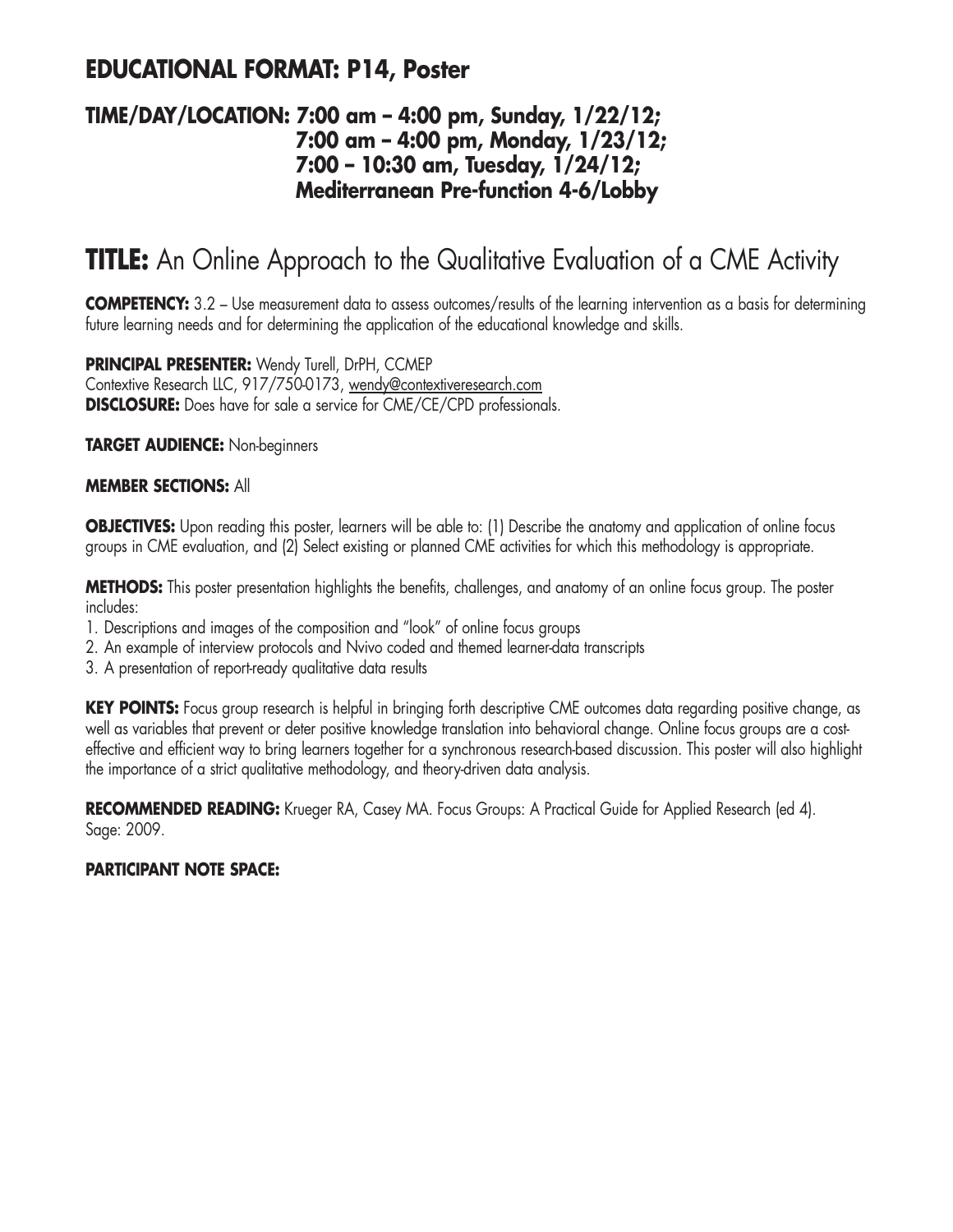## **EDUCATIONAL FORMAT: P15, Poster**

### **TIME/DAY/LOCATION: 7:00 am – 4:00 pm, Sunday, 1/22/12; 7:00 am – 4:00 pm, Monday, 1/23/12; 7:00 – 10:30 am, Tuesday, 1/24/12; Mediterranean Pre-function 4-6/Lobby**

## **TITLE:** Saturday Morning EP Report: Effectiveness of a Unique Performance Improvement Activity That Approximates Standard Clinical Practice

**COMPETENCY:** 3.2 – Use measurement data to assess outcomes/results of the learning intervention as a basis for determining future learning needs and for determining the application of the educational knowledge and skills.

**PRINCIPAL PRESENTER:** Ben Caref, PhD Medtelligence, 646/567-0948, bcaref@medtelligence.net **DISCLOSURE:** Does have for sale a program for CME/CE/CPD professionals.

**CO-PRESENTER:** Kathy Wickman, BSN, RN Medtelligence, 908/601-2575, kwickman@medtelligence.net **DISCLOSURE:** Does have for sale a program for CME/CE/CPD professionals.

**CO-PRESENTER:** Pamela Clark, BA Medtelligence, 203/856-6624, pclark@medtelligence.net **DISCLOSURE:** Does have for sale a program for CME/CE/CPD professionals.

### **TARGET AUDIENCE:** Non-beginners

#### **MEMBER SECTIONS:** All

**OBJECTIVES:** (1) Describe a unique on-site intervention that uses multiple yet easy-to-employ technologies, an experiential design based on medical adult learning principles, and incorporates robust statistical analysis; (2) Develop paired activities with reinforcement of the learning objectives via follow-up online; (3) Discuss the value of a case-based, peer-to-peer activity based on robust Level 1-4 statistical analysis; (4) Understand how measurements at multiple stages of a multi-faceted program can be used as a basis for improvement of future programs, and (5) Identify opportunities for onsite-online outcomes-based programming.

**METHODS:** We will review the "Saturday Morning EP Report" program and outcomes achieved based on learners' responses to questions designed to assess Moore's Level 1-4 at various interventions. We will also discuss the value of these measurements in relation to the gaps in knowledge and performance that still exist to aid in implementing program improvements.

**KEY POINTS:** A multi-component CME curriculum, using the trademarked Morning Report format, on the management of challenging cases in atrial fibrillation will be presented. The program consisted of regional live meetings followed by several linked online activities. The unique meeting format was case-based, with no didactic lecturing, and included a high degree of peer-to-peer interactivity and use of technology. Both live and online assessments were made to provide Level 1-4 outcomes. Level 4 assessments were made by creating cases that approximated the clinical setting and asking questions based on the key learnings, while also addressing the learning objectives. The purpose of this poster is to share the data and insights that resulted from the learning measurements.

#### **RECOMMENDED READING:**

- 1. Bordage G, Carlin B, Carlin, Mazmanian PE. Chest 2009;135;29S-36S.
- 2. Cauffman JG, et al. J Continuing Education in the Health Professions. 2002;22: 214-221.
- 3. Moore D, Green J, Gallis H. JCEHP 2009; 29(1):1-15.

**FINANCIAL OR IN-KIND SUPPORT:** The Saturday Morning EP Report program was supported by an educational grant from sanofi-aventis US.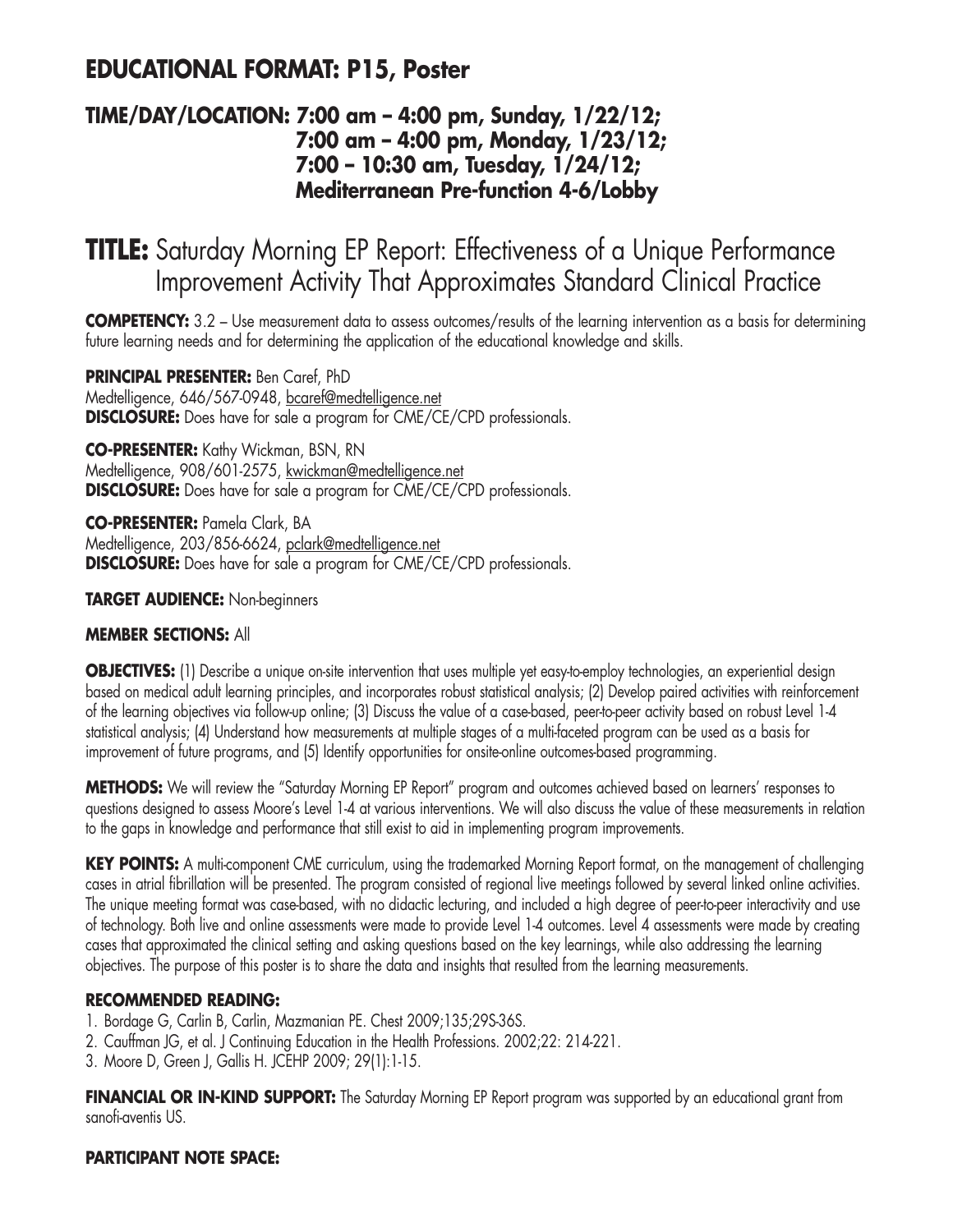## **EDUCATIONAL FORMAT: P16, Poster**

### **TIME/DAY/LOCATION: 7:00 am – 4:00 pm, Sunday, 1/22/12; 7:00 am – 4:00 pm, Monday, 1/23/12; 7:00 – 10:30 am, Tuesday, 1/24/12; Mediterranean Pre-function 4-6/Lobby**

## **TITLE:** Clever Medical Education: Building Upon Outcomes Data

**COMPETENCY:** 3.2 – Use measurement data to assess outcomes/results of the learning intervention as a basis for determining future learning needs and for determining the application of the educational knowledge and skills.

**PRINCIPAL PRESENTER:** Sara Fagerlie, PhD Educational Concepts Group, 770/980-3148, sfagerlie@educationalconcepts.net **DISCLOSURE:** Does not have for sale a technology, program, product, and/or service for CME/CE/CPD professionals.

**CO-PRESENTER:** Alison Heintz, MPH

Educational Concepts Group, 770/951-7370, aheintz@educationalconcepts.net **DISCLOSURE:** Does not have for sale a technology, program, product, and/or service for CME/CE/CPD professionals.

**CO-PRESENTER:** Maureen Haas, PharmD, BCPS, BCOP

Educational Concepts Group, 770/951-7370, mhaas@educationalconcetps.net **DISCLOSURE:** Does not have for sale a technology, program, product, and/or service for CME/CE/CPD professionals.

**CO-PRESENTER:** Tina Stacy, PharmD, BCOP, CCMEP

Educational Concepts Group, 770/933-1684, tstacy@educationalconcepts.net **DISCLOSURE:** Does not have for sale a technology, program, product, and/or service for CME/CE/CPD professionals.

**TARGET AUDIENCE:** Non-beginners

#### **MEMBER SECTIONS:** All

**OBJECTIVES:** Upon completion of this presentation, participants should be able to:

- Critically evaluate outcomes data
- Categorize outcomes results
- Develop education strategies based upon outcomes data

**METHODS:** Outcomes results will be reviewed, compared, and categorized. Strategies to utilize results for further education and incorporation into future programming will be discussed.

**KEY POINTS:** Sixty-nine certified live activities on multiple myeloma were held over a 1 year period. Competency was assessed via case vignettes completed prior to and immediately following each activity with an audience response system. Surveys completed 6 weeks following each activity evaluated performance. Results from the case vignettes and evaluation criteria will be presented. Additional discussion will include categorizing results and strategies used to build upon those results for additional educational programming and outcomes design.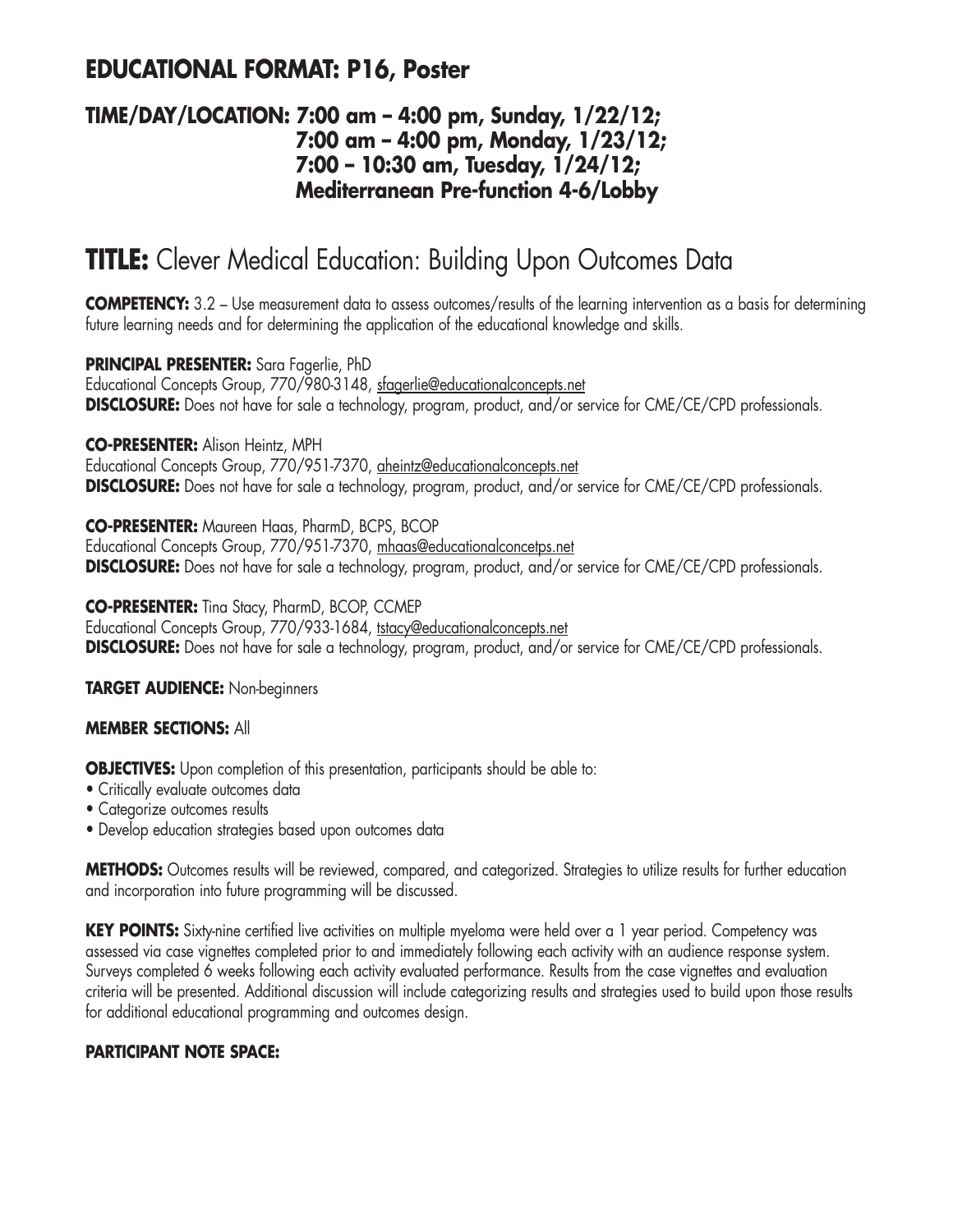## **EDUCATIONAL FORMAT: P17, Poster**

### **TIME/DAY/LOCATION: 7:00 am – 4:00 pm, Sunday, 1/22/12; 7:00 am – 4:00 pm, Monday, 1/23/12; 7:00 – 10:30 am, Tuesday, 1/24/12; Mediterranean Pre-function 4-6/Lobby**

## **TITLE:** Longitudinal and Latitudinal Outcomes of a Social Learning Educational Initiative

**COMPETENCY:** 3.2 – Use measurement data to assess outcomes/results of the learning intervention as a basis for determining future learning needs and for determining the application of the educational knowledge and skills.

### **PRINCIPAL PRESENTER:** Stephen Chavez

National Center for Continuing Medical Education, LLC, 609/630-6231, schavez@naccme.com **DISCLOSURE:** Does not have for sale a technology, program, product, and/or service for CME/CE/CPD professionals.

**TARGET AUDIENCE:** Non-beginners

### **MEMBER SECTIONS:** All

**OBJECTIVES:** Upon completion of this presentation, participants should be able to:

- 1. Recognize when to apply appropriate measurement instruments in multi-modal initiatives.
- 2. Understand how to apply control groups to measure educational effectiveness.
- 3. Discuss the impact of social media on educational outcomes.

**METHODS:** The instructional design and outcomes achieved will be reviewed, and we will discuss the value of measurement in multi-modal initiatives that include social learning.

**KEY POINTS:** A collaborative (Hopkins, DentalLearning.com, Academy of general Dentistry, NACCME), multi-component accredited program (webinar series, reinforcement toolkit, and learning blog) were assessed using pre-post test, long-term, and control group instruments. The purpose of this presentation is to share the insights that resulted from both longitudinal and latitudinal assessment of the program components.

**FINANCIAL OR IN-KIND SUPPORT:** This program was funded through an educational grant from Pfizer, Inc.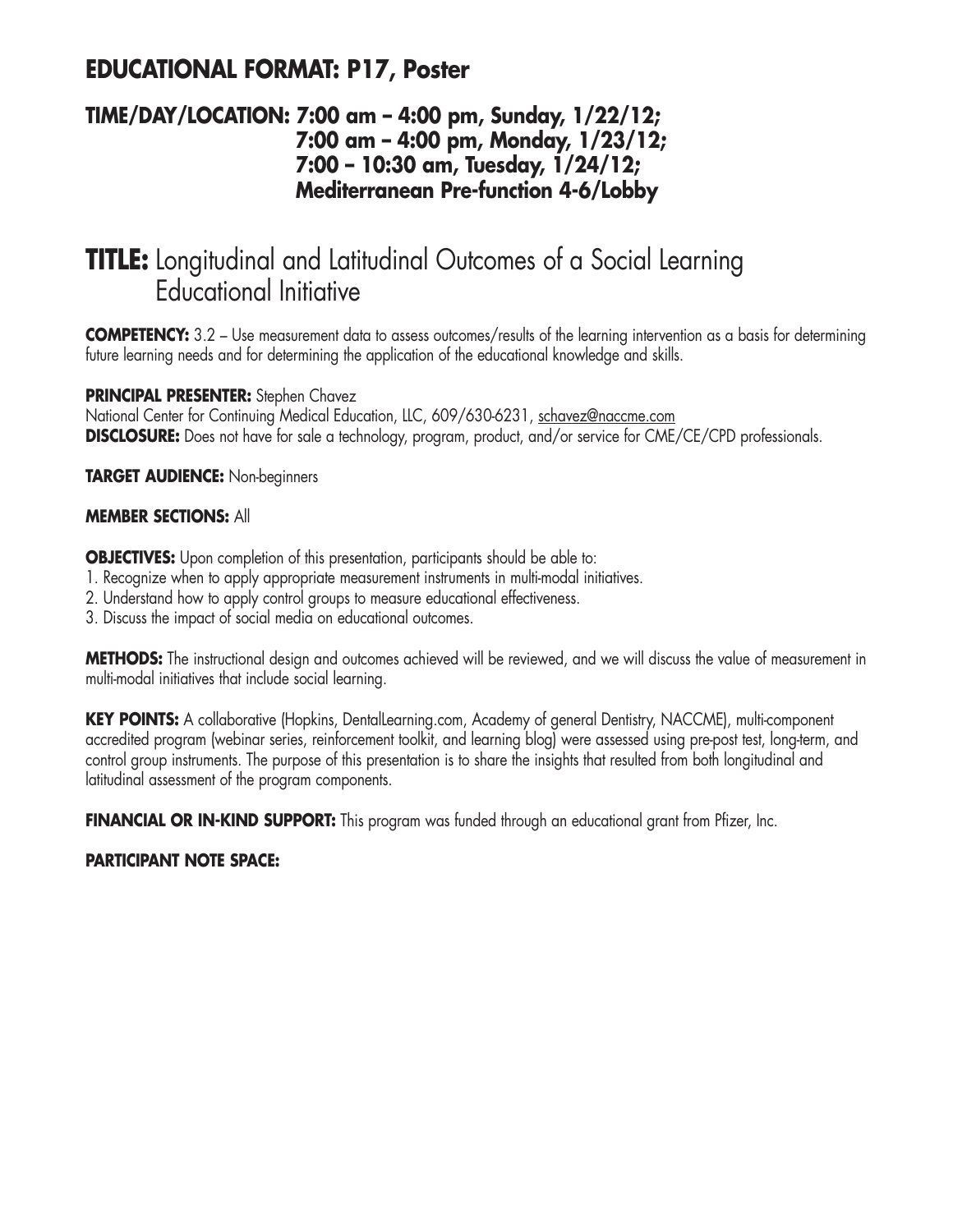## **EDUCATIONAL FORMAT: P18, Poster**

### **TIME/DAY/LOCATION: 7:00 am – 4:00 pm, Sunday, 1/22/12; 7:00 am – 4:00 pm, Monday, 1/23/12; 7:00 – 10:30 am, Tuesday, 1/24/12; Mediterranean Pre-function 4-6/Lobby**

## **TITLE:** Transition to On-Line Evaluation Tools in Promoting More Accurate Assessments

**COMPETENCY:** 3.2 – Use measurement data to assess outcomes/results of the learning intervention as a basis for determining future learning needs and for determining the application of the educational knowledge and skills.

### **PRINCIPAL PRESENTER:** Mary Noel Stenberg, BS

Penn State College of Medicine, 717/531-6856, mstenberg@hmc.psu.edu **DISCLOSURE:** Does not have for sale a technology, program, product, and/or service for CME/CE/CPD professionals.

### **CO-PRESENTER:** Kimberly Smith, BS

Penn State College of Medicine, 717/531-6079, ksmith16@hmc.psu.edu **DISCLOSURE:** Does not have for sale a technology, program, product, and/or service for CME/CE/CPD professionals.

### **TARGET AUDIENCE:** Non-beginners

### **MEMBER SECTIONS:** All

#### **OBJECTIVES:**

- Explore considerations in transitioning to an on-line evaluation tool
- Describe practical strategies to identify physician practice gaps and barriers to design effective educational activities
- Design an evaluation tool which will assess outcomes at various levels and assist in planning future activities
- Determine when to use a paper evaluation versus an on-line evaluation

**METHODS:** We will review on-line evaluation tool and the outcomes achieved. Data from 3 years of ongoing programs will be used to compare the strengths and weaknesses of the on-line tool to traditional paper evaluations. Response rates, strategies for physician change, and future improvement gaps will be analyzed.

**KEY POINTS:** Well-designed evaluations can garner valuable information on an activity level and overall program level. Hard copy (paper) evaluation forms are time consuming to aggregate and analyze. Penn State College of Medicine has wrestled with benefits of moving toward an on-line evaluation tool versus disadvantages of not requiring evaluations immediately at the end of an activity.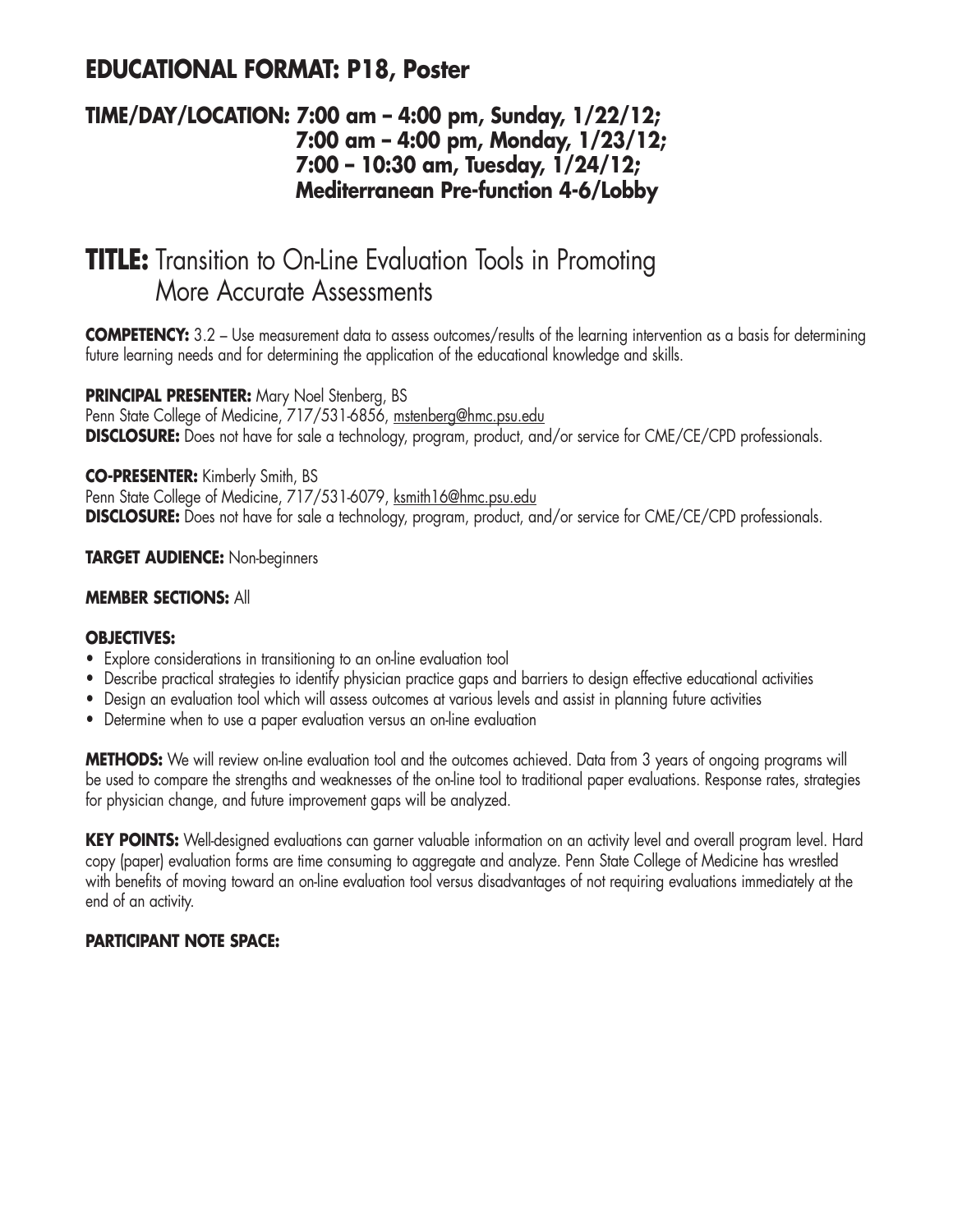## **EDUCATIONAL FORMAT: P19, Poster**

### **TIME/DAY/LOCATION: 7:00 am – 4:00 pm, Sunday, 1/22/12; 7:00 am – 4:00 pm, Monday, 1/23/12; 7:00 – 10:30 am, Tuesday, 1/24/12; Mediterranean Pre-function 4-6/Lobby**

## **TITLE:** Optimizing the Management of Nausea and Vomiting Associated with Cancer Therapy through Interactive Program Design

**COMPETENCY:** 3.2 – Use measurement data to assess outcomes/results of the learning intervention as a basis for determining future learning needs and for determining the application of the educational knowledge and skills.

### **PRINCIPAL PRESENTER:** Alison Heintz, MPH

Educational Concepts Group, LLC, 866/951-7370, aheintz@educationalconcepts.net **DISCLOSURE:** Does not have for sale a technology, program, product, and/or service for CME/CE/CPD professionals.

### **CO-PRESENTER:** Maureen Haas, PharmD, BCPS, BCOP

Educational Concepts Group, 866/980-3145, mhaas@educationalconcepts.net **DISCLOSURE:** Does not have for sale a technology, program, product, and/or service for CME/CE/CPD professionals.

### **CO-PRESENTER:** Tina Stacy, PharmD, BCOP, CCMEP

Educational Concepts Group, 866/933-1684, tstacy@educationalconcepts.net **DISCLOSURE:** Does not have for sale a technology, program, product, and/or service for CME/CE/CPD professionals.

#### **TARGET AUDIENCE:** Non-beginners

### **MEMBER SECTIONS:** All

### **OBJECTIVES:**

- 1. Discuss how the intersection of confidence, knowledge, and competency data translates into a comprehensive background for identifying future educational gaps.
- 2. Identify the value of long-term outcomes measurements in identifying knowledge retention, erosion, and opportunities for adjusting current programming.
- 3. Explain the application and advantages of an audience response system to augment participants' on-site learning experiences.

**METHODS:** We will review the outcomes methodology, results obtained, and discuss the value of the program format and different types of assessment questions in considering future educational direction for optimizing the management of nausea and vomiting associated with cancer therapy.

**KEY POINTS:** A series of 40 accredited activities where participants were assessed by pre-case scenarios and post-case scenarios with knowledge, confidence, and competency questions administered via ARS. Further assessment occurred via e-mail 6 weeks following the activities. The multiple points of assessment were designed to reveal the consistency between participants' therapeutic choices and confidence levels, and the clinical evidence presented during the activity. The purpose of this poster is to provide the outcomes results and interpretations from the activities, and to demonstrate the significance of the different assessment-type questions in determining both the value of the educational content and design, and the opportunities for program refinement and future needs.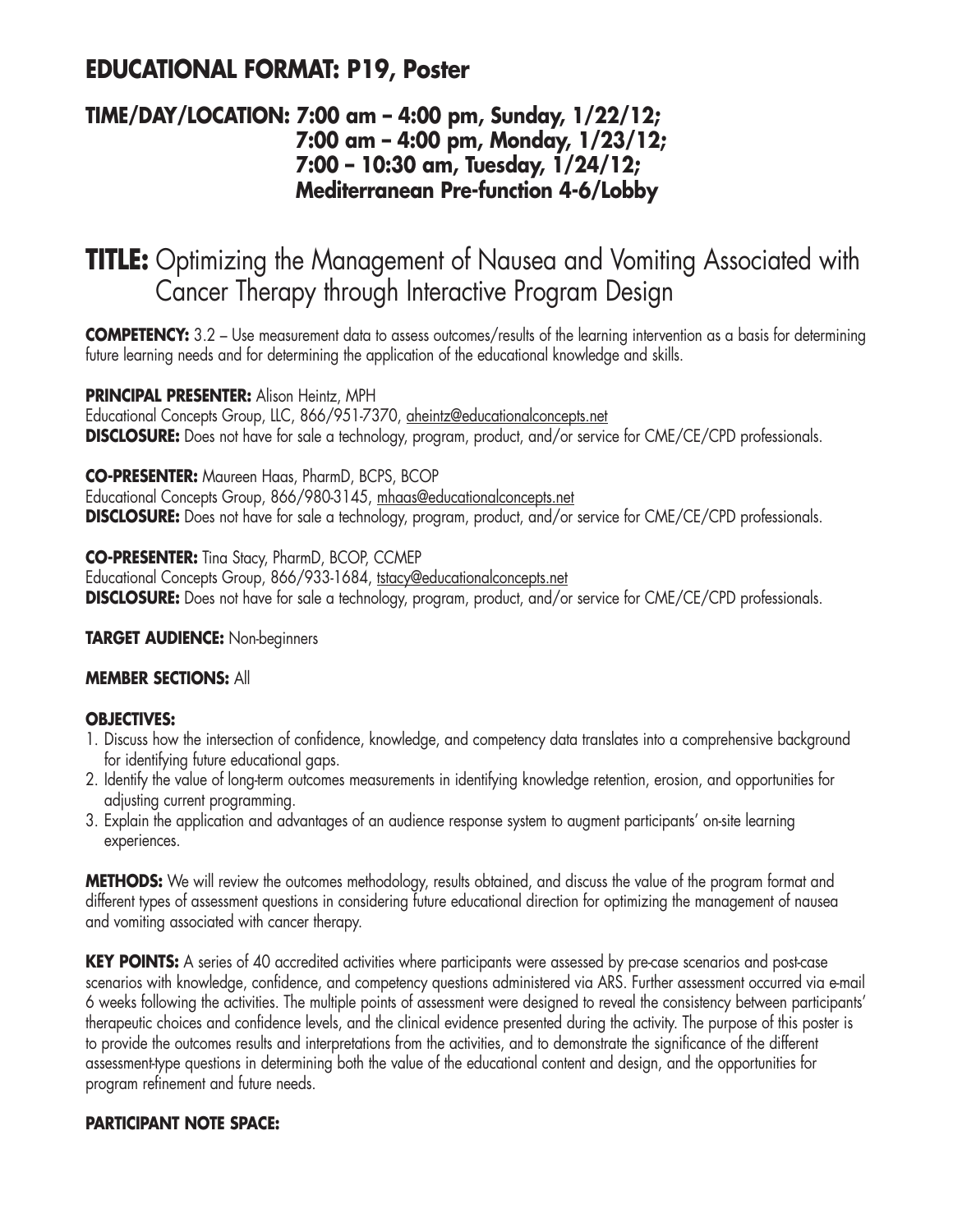## **EDUCATIONAL FORMAT: P20, Poster**

### **TIME/DAY/LOCATION: 7:00 am – 4:00 pm, Sunday, 1/22/12; 7:00 am – 4:00 pm, Monday, 1/23/12; 7:00 – 10:30 am, Tuesday, 1/24/12; Mediterranean Pre-function 4-6/Lobby**

**TITLE:** A Simplified Model for Educational Outcomes Measurements (EOMs): Change in Serum Lipid Monitoring Rates in Patients with Bipolar Disorder

**COMPETENCY:** 3.2 – Use measurement data to assess outcomes/results of the learning intervention as a basis for determining future learning needs and for determining the application of the educational knowledge and skills.

**PRINCIPAL PRESENTER:** Joy Leffler, MLA, NASW, CSE CME Outfitters, LLC, 614/328 4524, jleffler@cmeoutfitters.com **DISCLOSURE:** Does not have for sale a technology, program, product, and/or service for CME/CE/CPD professionals.

**CO-PRESENTER:** Monique Johnson, MD CME Outfitters, LLC, 614/328 4515, mjohnson@cmeoutfitters.com **DISCLOSURE:** Does not have for sale a technology, program, product, and/or service for CME/CE/CPD professionals.

**CO-PRESENTER:** Paul Keck, MD University of Cincinnati College of Medicine, 513/558 8626, paul.keck@lindnercenter.org **DISCLOSURE:** Does not have for sale a technology, program, product, and/or service for CME/CE/CPD professionals.

### **TARGET AUDIENCE:** Non-beginners

#### **MEMBER SECTIONS:** All

**OBJECTIVES:** After viewing this poster presentation, participants will be able to: 1) Describe a model for a measuring performance improvements in their CME program; 2) Appreciate the value of collaboration with physicians along with their institutional affiliations; 3) Explain the processes involved in creating a collaborative, comparative outcomes study; 4) Analyze data from study and control groups for simplified performance improvement outcomes reporting; and 5) Utilize outcomes reports as foundational work for future continuous performance improvement activities.

**METHODS:** Use of graphical representations to depict the process flow and organizational underpinning of a simplified educational outcomes measurement. The visual presentation will include charts and key take-away points to stimulate further discussion and encourage similar studies.

**KEY POINTS:** Many providers remained challenged to varying degrees by the process of creating and implementing an outcomes plan that measures physician performance improvement over time. The collection, reporting and use in educational planning of outcomes data are vital components of educational design and planning. This presentation will simplify these processes and present the learner with a working model that may be easily translated into their CME program. The practical approach of this poster will allow learners to easily visualize its application to their program activities and stimulate discussion of possible integration of practice improvements in their CME activities. In addition, the poster will focus on how to utilize valuable data analyses and reporting for the identification of potential gaps in education, as well as their underlying needs.

#### **RECOMMENDED READING:**

- 1. Moore, DE, Green, JS, Gallis, HA. Achieving desired results and improved outcomes: Integrating planning and assessment throughout learning activities. JCEHP. 2009;29: 1–15.
- 2. Davis NL. Transitioning to Performance-Based Continuing Professional Development. CE Measure 2009;3(3):34-37.

### **FINANCIAL OR IN-KIND SUPPORT: CME Outfitters, LLC**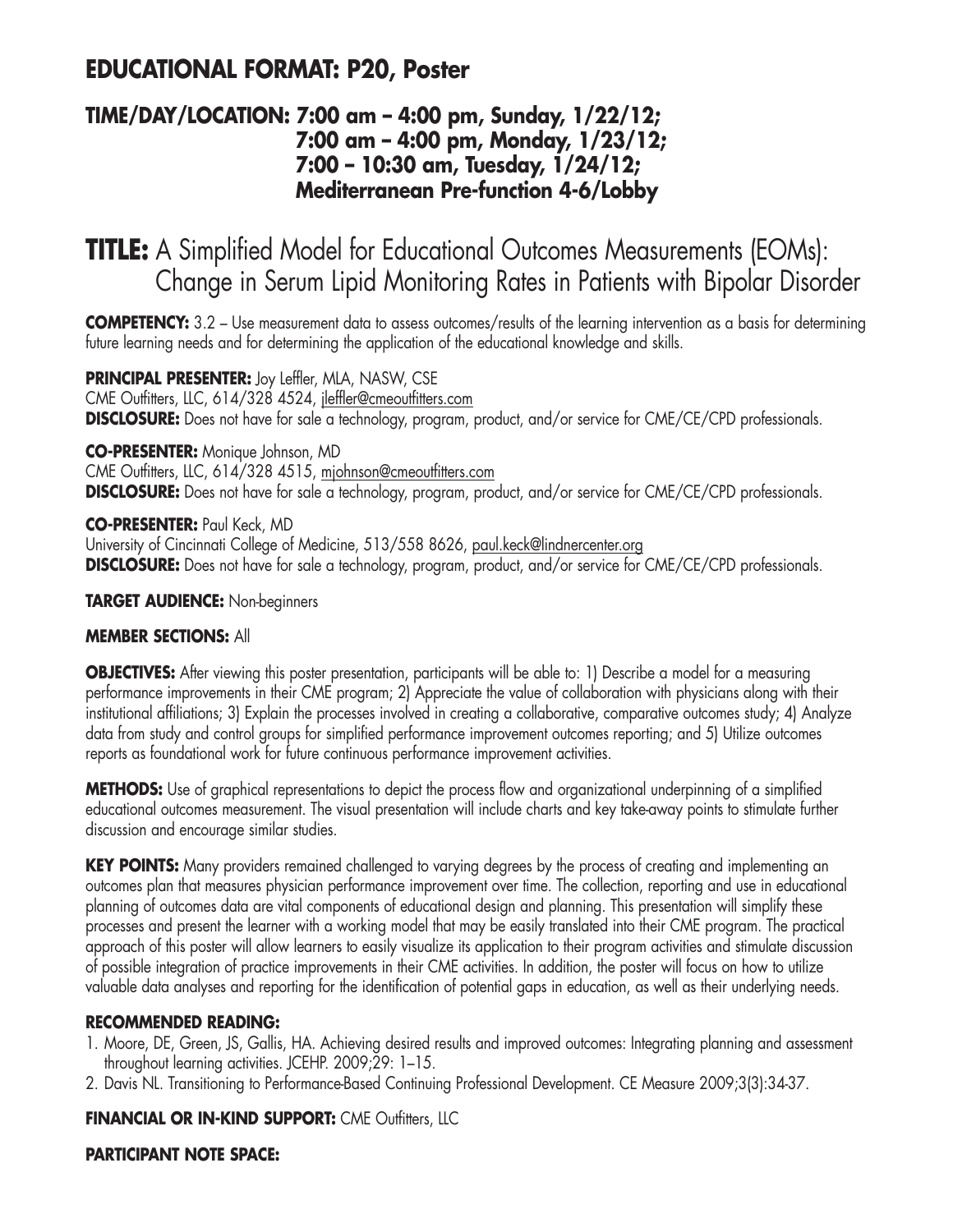## **EDUCATIONAL FORMAT: P21, Poster**

### **TIME/DAY/LOCATION: 7:00 am – 4:00 pm, Sunday, 1/22/12; 7:00 am – 4:00 pm, Monday, 1/23/12; 7:00 – 10:30 am, Tuesday, 1/24/12; Mediterranean Pre-function 4-6/Lobby**

## **TITLE:** Evolution of an RSS Case Conference Reporting System for Documenting Competency That Leads to Performance Change

**COMPETENCY:** 3.2 – Use measurement data to assess outcomes/results of the learning intervention as a basis for determining future learning needs and for determining the application of the educational knowledge and skills.

### **PRINCIPAL PRESENTER:** Tina Kehoe, MAEd

Medical University of South Carolina Office of CME, 843/876-1925, kehoet@musc.edu **DISCLOSURE:** Does not have for sale a technology, program, product, and/or service for CME/CE/CPD professionals.

### **CO-PRESENTER:** Odessa Ussery, MEd

Medical University of South Carolina Office of CME, 843/876-1925, usseryo@musc.edu **DISCLOSURE:** Does not have for sale a technology, program, product, and/or service for CME/CE/CPD professionals.

**CO-PRESENTER:** Elizabeth Gossen, BS

Medical University of South Carolina Office of CME, 843/876-1925, gossen@musc.edu **DISCLOSURE:** Does not have for sale a technology, program, product, and/or service for CME/CE/CPD professionals.

**TARGET AUDIENCE:** Non-beginners

### **MEMBER SECTIONS:** Medical Schools

**OBJECTIVES:** After this presentation, participants should be able to:

- 1. Recognize the challenges of implementing a data collection process into a traditional medical school learning environment.
- 2. Identify interventions for addressing the learning needs of the RSS case conference directors and coordinators when adapting to the new process.
- 3. Realize the benefits to collecting outcome data for RSS case conference activities.
- 4. Consider a similar model for one's own RSS case conference activities.

**METHODS:** We will review the evolution of our data collection process and discuss the results of its implementation, as well as future process improvements.

**KEY POINTS:** Little data is available to support the assumption that traditional medical school case conferences and lecture series result in real performance changes. Using guidance from published literature, we developed a qualitative data collection process for identifying competency within the case conference, which also led to changes in practice performance that could be objectively documented through the electronic medical record. Collaboration among RSS activity directors and relevant stakeholders was necessary to adapt our methodology for implementation into the clinical teaching environment. This presentation will share the evolution of a quality improvement process for capturing data previously undocumented.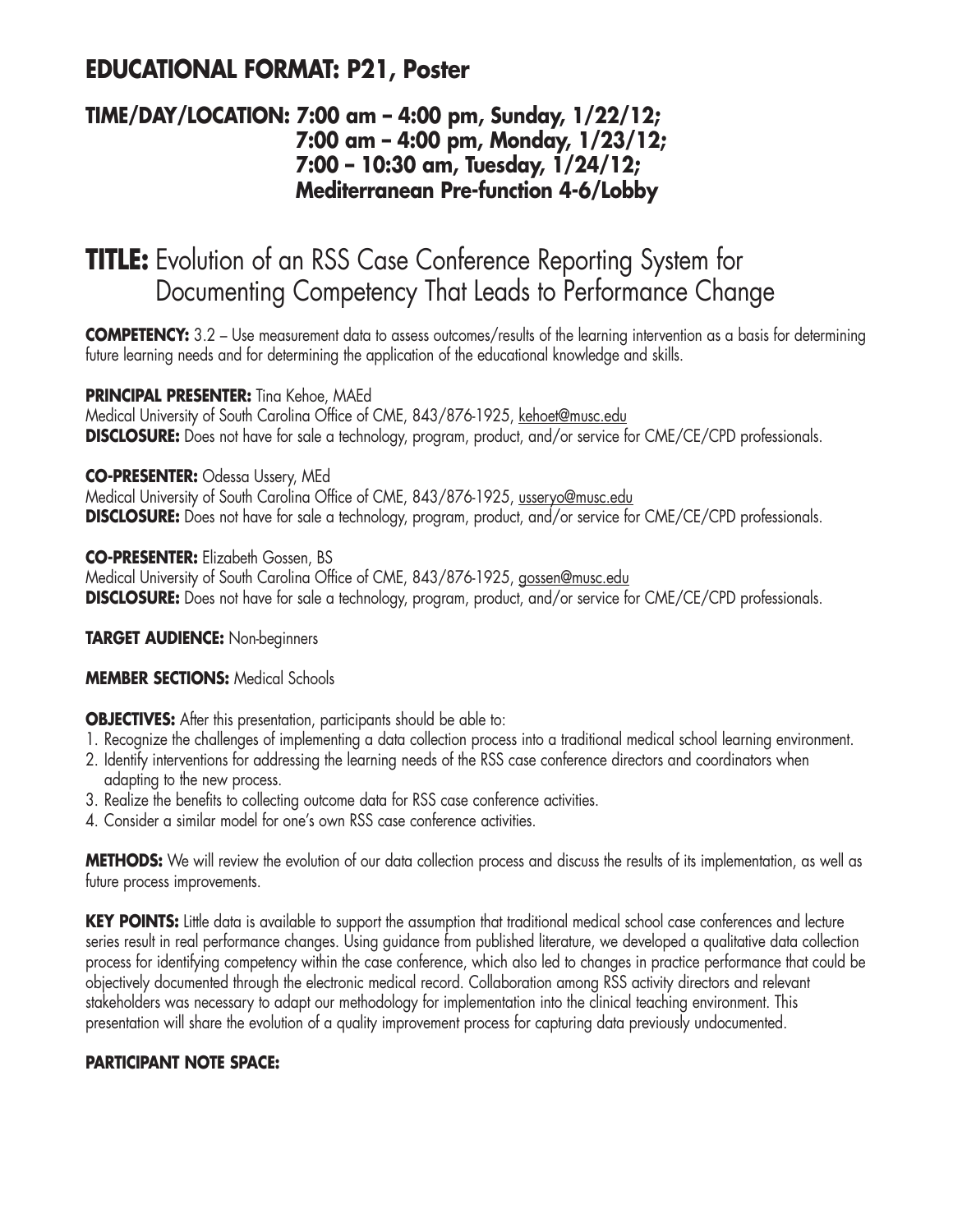# **EDUCATIONAL FORMAT: P22, Poster (Cancelled)**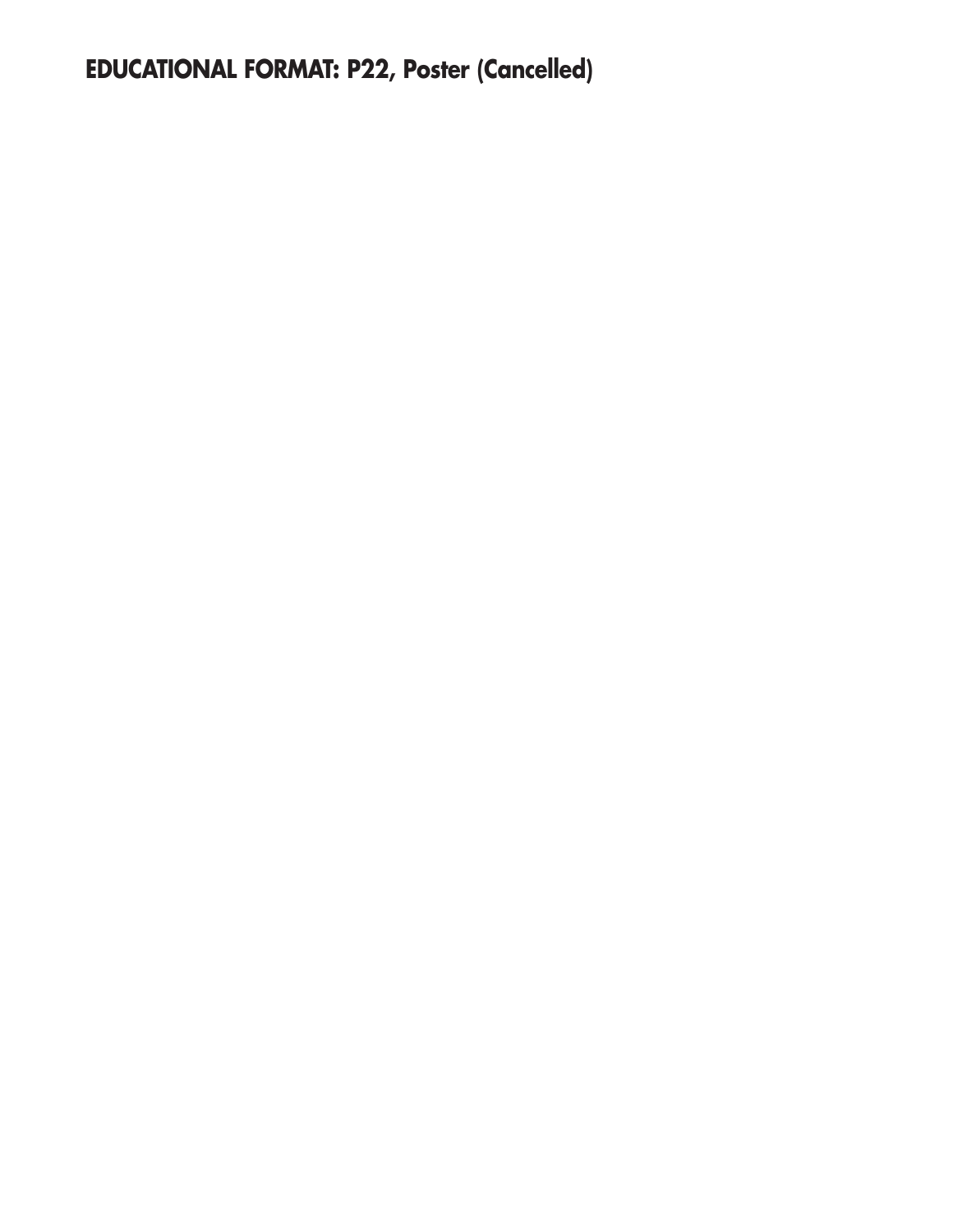## **EDUCATIONAL FORMAT: P23, Poster**

### **TIME/DAY/LOCATION: 7:00 am – 4:00 pm, Sunday, 1/22/12; 7:00 am – 4:00 pm, Monday, 1/23/12; 7:00 – 10:30 am, Tuesday, 1/24/12; Mediterranean Pre-function 4-6/Lobby**

# **TITLE:** Quality Essentials: Certification Challenge for the Mayo Clinic CME Staff

**COMPETENCY:** 3.5 – Promote continuous improvement as an administrative skill for the staff of the CME/CE/CPD office.

**PRINCIPAL PRESENTER:** Julie Reed, BS Mayo Clinic-Rochester 507/266-2821, reed.julie1@mayo.edu **DISCLOSURE:** Does not have for sale a technology, program, product, and/or service for CME/CE/CPD professionals.

**TARGET AUDIENCE:** Non-beginners

#### **MEMBER SECTIONS:** All

#### **OBJECTIVES:**

- Identify Mayo Clinic's value equation and approach to quality improvement.
- Identify learning strategies for inter-professional education related to quality and safety.
- Establish a community of practice as a key to learning about improving quality performance.

**METHODS:** The poster outlines the Mayo Quality Fellows (MQF) program, available to physicians, nurses, and allied health staff to learn the essentials of quality improvement.

**KEY POINTS:** The poster is an overview of the quality improvement model that includes the framework of DMAIC (Define, Measure, Analyze, Improve, Control), Lean, and PSDA **(**Plan, Do, Study, Act) methodologies. The CME staff across three sites has achieved certification in the program. Understanding the quality framework enables CME staff to collaborate with course directors to include quality education in CME programs.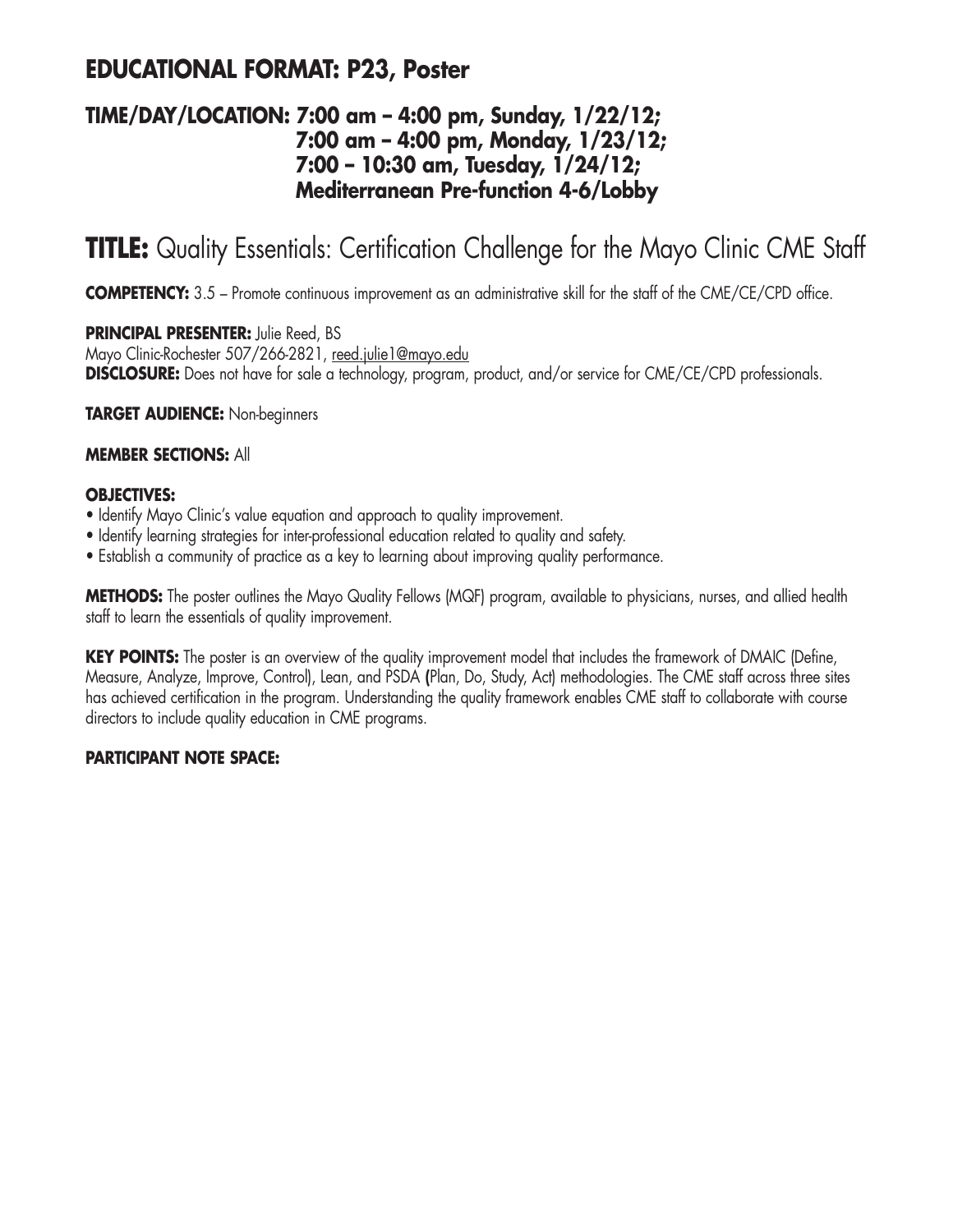## **EDUCATIONAL FORMAT: P24, Poster**

### **TIME/DAY/LOCATION: 7:00 am – 4:00 pm, Sunday, 1/22/12; 7:00 am – 4:00 pm, Monday, 1/23/12; 7:00 – 10:30 am, Tuesday, 1/24/12; Mediterranean Pre-function 4-6/Lobby**

## **TITLE:** Outcomes from a Performance Improvement CME Intervention with a Diabetes Preceptorship: An Avenue for Glycemic Control with Adjunctive Pramlintide

**COMPETENCY:** 3.6 – Provide measurement tools and utilize reliable data to enable physician-learners to compare present levels of performance with optimum performance.

**PRINCIPAL PRESENTER:** Davida Kruger, MSN, APN-BC, BC-ADM Henry Ford Medical Group, 313/916-3906, dkruger1@hfhs.org **DISCLOSURE:** Does not have for sale a technology, program, product, and/or service for CME/CE/CPD professionals.

**TARGET AUDIENCE:** Non-beginners

#### **MEMBER SECTIONS:** All

**OBJECTIVES:** (1) Identify the stages of the AMA Performance Improvement CME model. (2) Recognize that the PI CME model is dynamic and that a multifaceted and systems-based approach can be integrated without compromising the integrity of the model. (3) Describe a unique Preceptorship model of live-based instruction, skill-based learning, telemedicine support, Webbased data collection, and 360° feedback. (4) Collaborate as a Provider team or with a physician or education partner to identify a clinical performance measure or measures that can be addressed through a PI CME intervention

**METHODS:** Didactic review and discussion of the program goals and objectives, methods, outcomes and conclusions using visual aids

**KEY POINTS:** To improve postprandial glycemic control in types 1 and 2 diabetes (T1/T2 DM), a PI CME activity with a preceptorship was designed with patient goals of a lower A1c, lower BMI, and weight loss, plus fewer episodes of hypoglycemia and nausea. Objectives were to outline roles of insulin and amylin in glucose homeostasis and DM pathophysiology; describe factors in poor glycemic control and DM complications; interpret safety and efficacy data on insulin and adjunctive pramlintide; identify patients who require further assessment and improved management; and effectively manage both insulin and pramlintide dosing. Overall patient improvement was seen in all three domains, with most patients progressing to goals. The activity validated an intensive multifocal educational intervention for improving patient outcomes in TI/T2 DM.

**RECOMMENDED READING:** Addleton R, Pennington F. Developing Leaders Who Understand Performance Improvement. Alliance for CME Annual Conference. January 2009. San Francisco, CA. Available at: www.physiciansinstitute.org/media/ez/pdf/dlwupiacme09revised.pdf

**FINANCIAL OR IN-KIND SUPPORT:** Supported by an educational grant from Amylin Pharmaceuticals, Inc.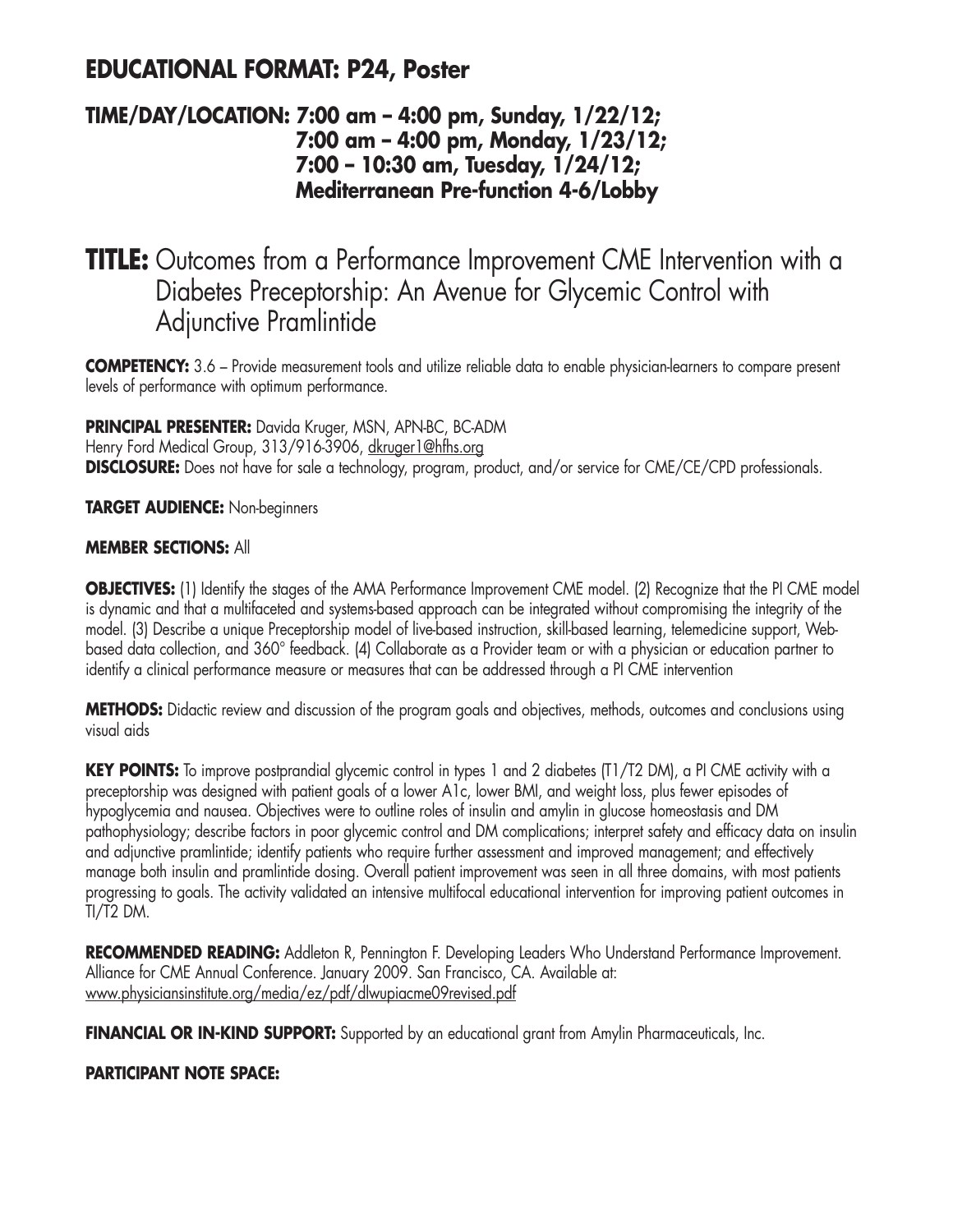## **EDUCATIONAL FORMAT: P25, Poster**

### **TIME/DAY/LOCATION: 7:00 am – 4:00 pm, Sunday, 1/22/12; 7:00 am – 4:00 pm, Monday, 1/23/12; 7:00 – 10:30 am, Tuesday, 1/24/12; Mediterranean Pre-function 4-6/Lobby**

# **TITLE:** Development and Validation of an Interprofessional Collaborator Assessment Rubric

**COMPETENCY:** 3.6 – Provide measurement tools and utilize reliable data to enable physician-learners to compare present levels of performance with optimum performance.

#### **PRINCIPAL PRESENTER:** Vernon Curran, PhD

Memorial University Faculty of Medicine, 709/777-752, vcurran@mun.ca **DISCLOSURE:** Does not have for sale a technology, program, product, and/or service for CME/CE/CPD professionals.

**TARGET AUDIENCE:** Non-beginners

#### **MEMBER SECTIONS:** All

**OBJECTIVES:** Upon completion of this presentation, participants should be able to: 1) Describe a methodological approach for constructing, validating and pre-piloting a performance improvement tool for interprofessional collaboration; 2) Identify key interprofessional collaborator competencies, and 3) Evaluate the value and feasibility of using an assessment rubric as a performance improvement tool for enhancing interprofessional collaboration.

**METHODS:** We will review the methodological approach taken to design, construct, validate and pre-pilot an assessment rubric for interprofessional collaborator competencies; and present the final version of the Interprofessional Collaborator Assessment Rubric (ICAR).

**KEY POINTS:** This multi-phase, mixed methods research project involved the development, construction, validation and prepiloting of an Interprofessional Collaborator Assessment Rubric (ICAR).

The first phase involved a detailed comparative analysis of peer-reviewed and grey literature followed by a two-round Delphi survey of experts. In the second phase, multi-site focus groups with practitioners were conducted to evaluate the utility, clarity, practicality and fairness of the rubric. The presentation will include a discussion of the significance of rubrics as performance improvement tools, a summary of the key study findings, presentation of the ICAR and associated competencies, and discussion of next steps to evaluate the reliability of the rubric.

**RECOMMENDED READING:** Curran, V.R., Casimiro, L., Banfield, V., Hall, P., Lackie, K., Simmons, B., Tremblay, M., Wagner, S.J., Oandasan, I. (2008). Research for Interprofessional Competency-Based Evaluation (RICE). Journal of Interprofessional Care, 23(3), 297-300.

**FINANCIAL OR IN-KIND SUPPORT:** Project was funded by the Academic Health Council - Champlain Region.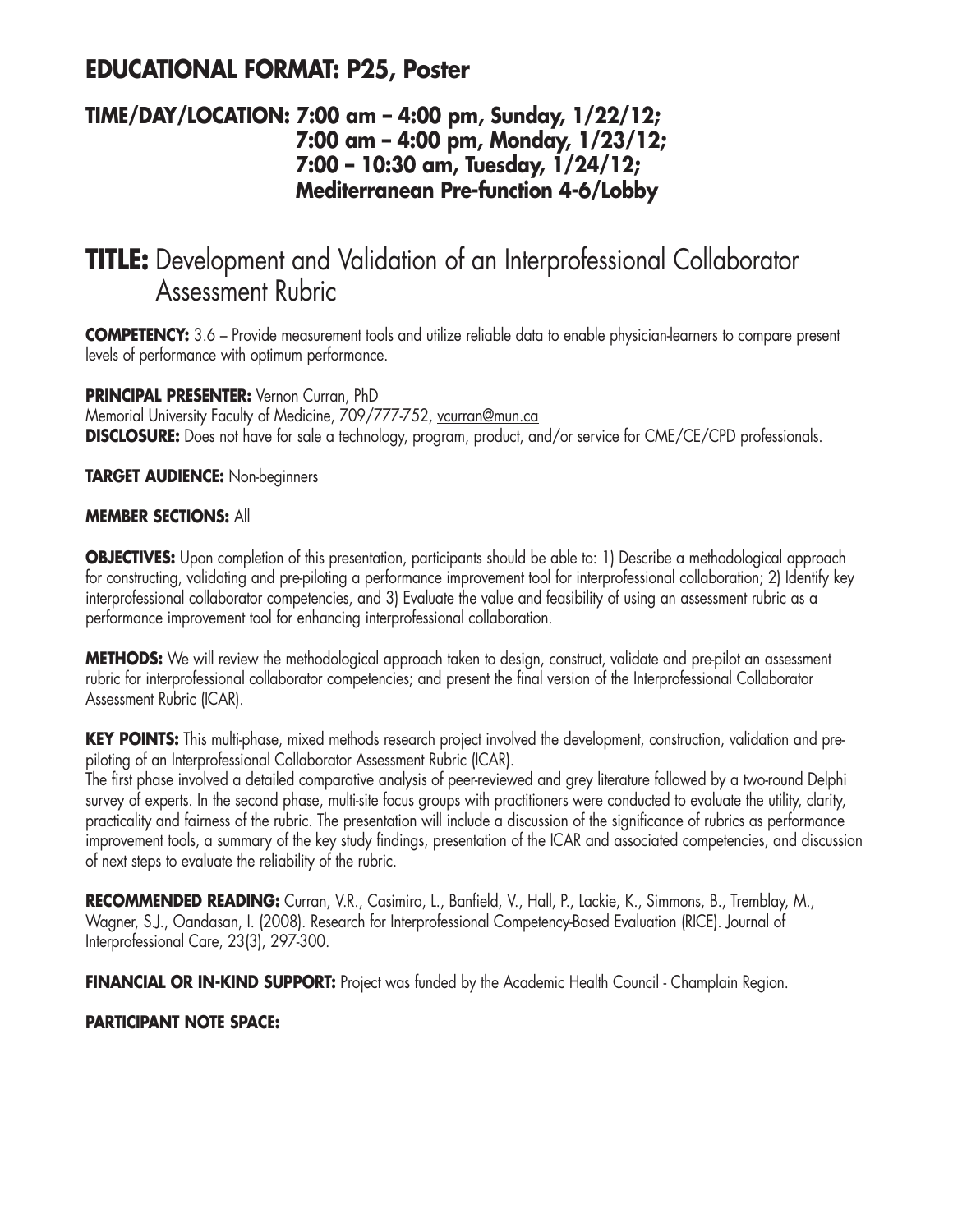## **EDUCATIONAL FORMAT: P26, Poster**

### **TIME/DAY/LOCATION: 7:00 am – 4:00 pm, Sunday, 1/22/12; 7:00 am – 4:00 pm, Monday, 1/23/12; 7:00 – 10:30 am, Tuesday, 1/24/12; Mediterranean Pre-function 4-6/Lobby**

# **TITLE:** The Spectrum of Alignment in CME Reporting Structures: Models and Impact

**COMPETENCY:** 4.1 – Recognize that, when offering learning interventions, CME/CE/CPD professionals and the individual physicians they serve are part of a team and the system in which they work.

#### **PRINCIPAL PRESENTER:** Katrina Wolford

Akron Children's Hospital, 330/543-8407, kwolford@chmca.org **DISCLOSURE:** Does not have for sale a technology, program, product, and/or service for CME/CE/CPD professionals.

#### **CO-PRESENTER:** Mary Starbuck, BA

Summa Health System, 330/375-3234, starbucm@summahealth.org **DISCLOSURE:** Does not have for sale a technology, program, product, and/or service for CME/CE/CPD professionals.

**CO-PRESENTER:** Abbey Parris, MAEd Akron Children's Hospital, 330/543-8693, aparris@chmca.org **DISCLOSURE:** Does not have for sale a technology, program, product, and/or service for CME/CE/CPD professionals.

**TARGET AUDIENCE:** Non-beginners

**MEMBER SECTIONS:** Hospitals and Health Systems

#### **OBJECTIVES:**

Examine various CME reporting line models within hospital settings. Compare and contrast how these models integrate the CME enterprise with performance and quality improvement. Explore how these models affect visibility and utilization of CME program resources.

**METHODS:** We will highlight those models that best support integration of CME with quality improvement, and that enhance visibility of CME within the organization.

**KEY POINTS:** Hospital CME programs continue to strive to provide activities related to performance and quality improvement. This project brings CME and GME professionals from one pediatric and one adult hospital together to investigate the impact of various reporting models on the integration of CME and quality improvement. A number of national and state CME providers will be surveyed to identify where CME fits into their organizational structure and how that relates to this integration.

**RECOMMENDED READING:** Academic CME in the US and Canada: The 2010 AAMC/SACME Harrison Survey.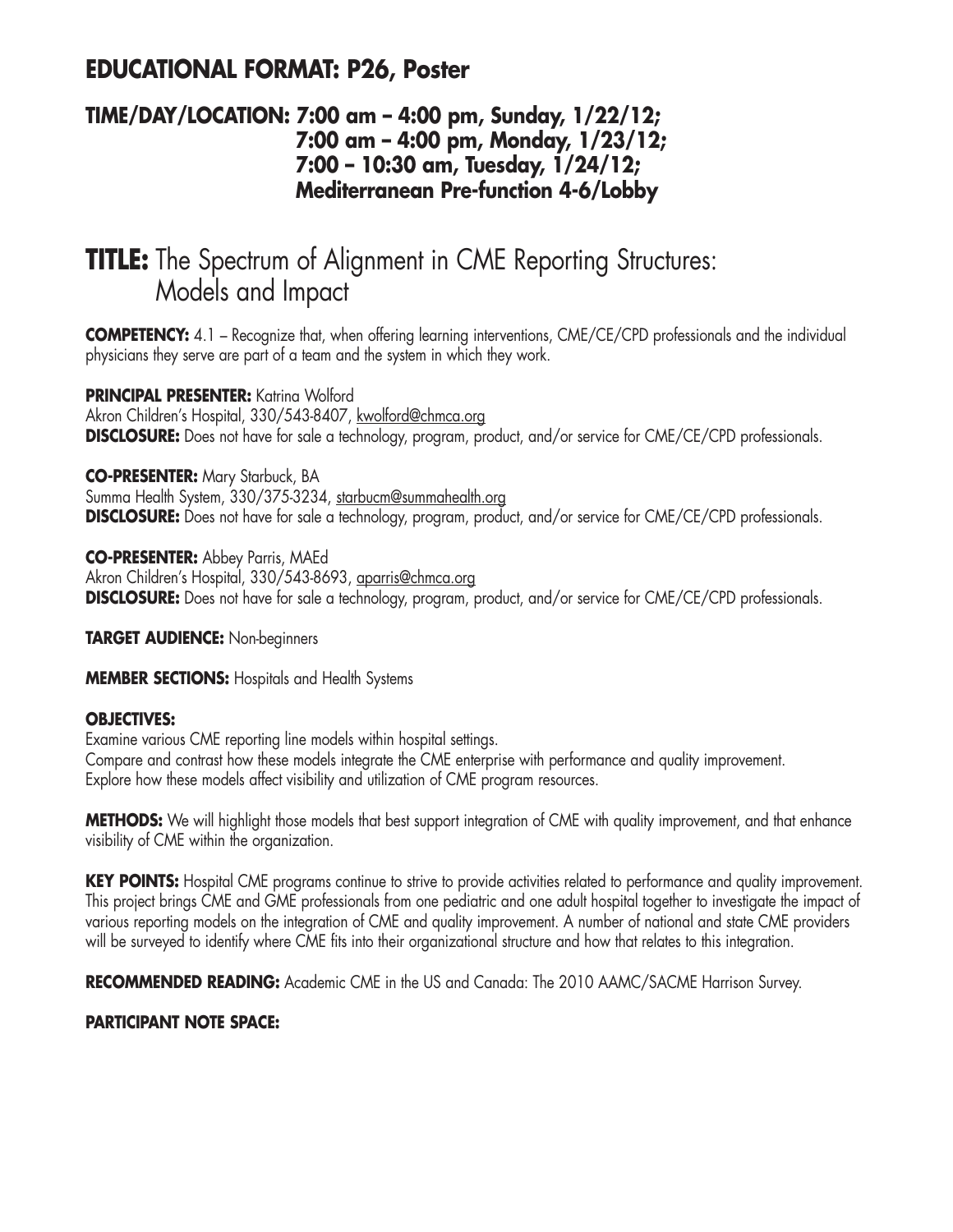## **EDUCATIONAL FORMAT: P27, Poster**

### **TIME/DAY/LOCATION: 7:00 am – 4:00 pm, Sunday, 1/22/12; 7:00 am – 4:00 pm, Monday, 1/23/12; 7:00 – 10:30 am, Tuesday, 1/24/12; Mediterranean Pre-function 4-6/Lobby**

# **TITLE:** Medication Reconciliation: The Journey of Two Ohio Hospitals toward Increased Patient Safety

**COMPETENCY:** 4.1 – Recognize that, when offering learning interventions, CME/CE/CPD professionals and the individual physicians they serve are part of a team and the system in which they work.

**PRINCIPAL PRESENTER:** Mary Starbuck, BA Summa Health System, 330/375-3234, starbucm@summahealth.org

**DISCLOSURE:** Does not have for sale a technology, program, product, and/or service for CME/CE/CPD professionals.

**CO-PRESENTER:** Denise Snyder, MSN, RN Wooster Community Hospital, 330/263-8358, dsnyder@wchosp.org **DISCLOSURE:** Does not have for sale a technology, program, product, and/or service for CME/CE/CPD professionals.

**CO-PRESENTER:** Eric Gasser, RN Wooster Community Hospital, 330/263-8608, egasser@wchosp.org **DISCLOSURE:** Does not have for sale a technology, program, product, and/or service for CME/CE/CPD professionals.

**CO-PRESENTER:** Kathy Cubera, RPh Summa Health System, 330/375-6113, cuberak@summahealth.org **DISCLOSURE:** Does not have for sale a technology, program, product, and/or service for CME/CE/CPD professionals.

**TARGET AUDIENCE:** Non-beginners

#### **MEMBER SECTIONS:** All

#### **OBJECTIVES:**

- 1. Compare & contrast the journey of two health systems as they support/develop efficient medication reconciliation across the continuum of care.
- 2. Consider educational strategies employed for staff education in our health systems as examples that may be applied in any Continuing Medication Education (CME) program.

**METHODS:** We will describe CME medication reconciliation efforts at one small community hospital (Wooster Community Hospital) and at one larger health system hospital (Summa Akron City Hospital), and discuss how these approaches might be useful to other CME professionals.

KEY POINTS: Wooster Community Hospital's CME team developed a CME/CNE intervention to help launch use of an electronic medication reconciliation and discharge instruction package. They collaborated with IT in this effort to train nurses and physicians. Measurement points include efficiency of the process, patient outcomes, and physician performance with electronic medication reconciliation and discharge instructions.

Summa Akron City Hospital's CME team hosts a semi-annual Quest for Quality presentation that highlights various patient safety and quality initiatives and demonstrates longitudinal outcomes. The competence gap Quest for Quality events address is that everyone on the health care team needs to understand they have a role in the culture of safety. Medication reconciliation was one of three safety/quality initiatives featured at a recent presentation at which time the process, implementation, and ongoing impact was highlighted.

**RECOMMENDED READING:** The Joint Commission National Patient Safety Goals - #8 (effective July 1 2011) Healthy People 2020.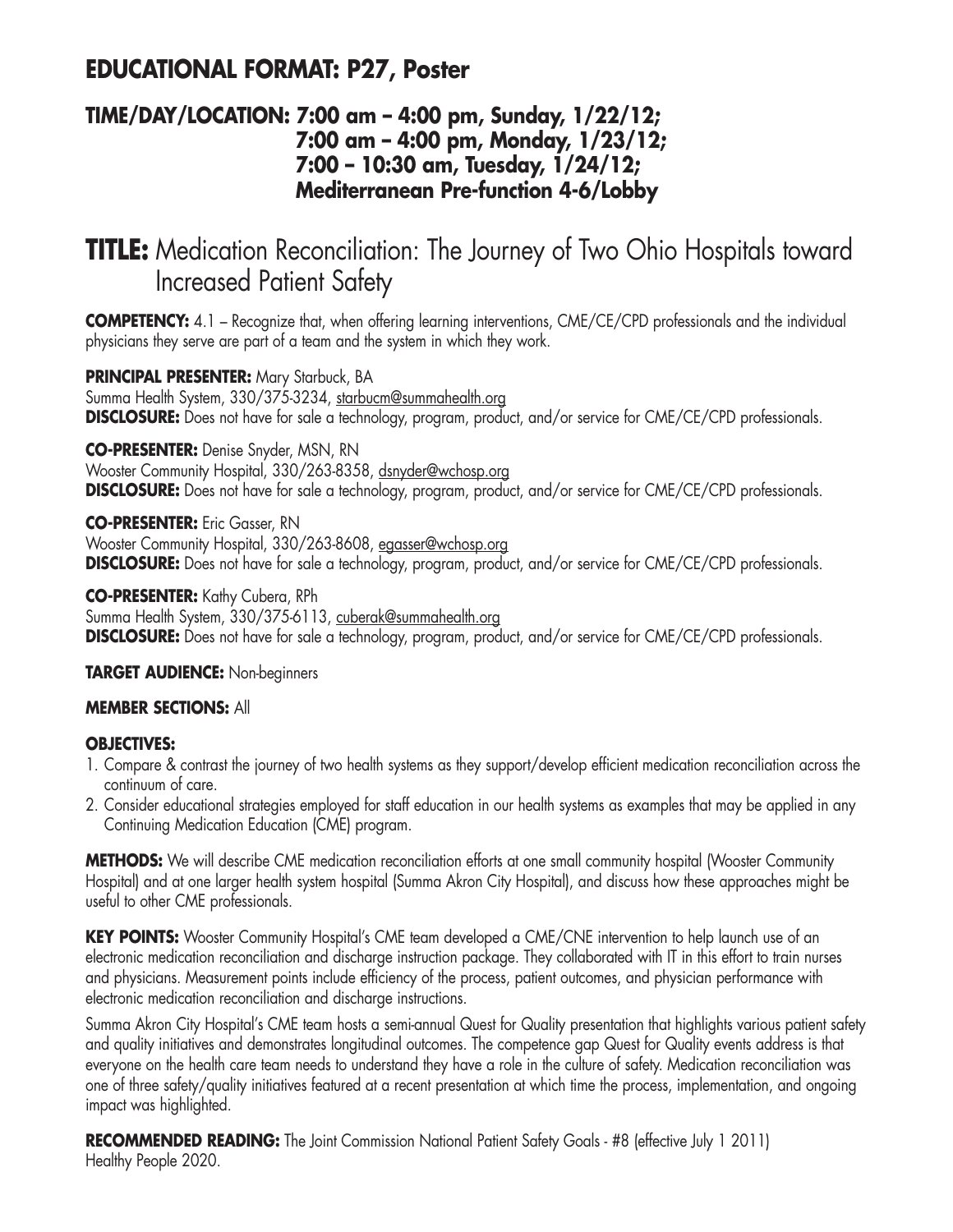## **EDUCATIONAL FORMAT: P28, Poster**

### **TIME/DAY/LOCATION: 7:00 am – 4:00 pm, Sunday, 1/22/12; 7:00 am – 4:00 pm, Monday, 1/23/12; 7:00 – 10:30 am, Tuesday, 1/24/12; Mediterranean Pre-function 4-6/Lobby**

## **TITLE:** CME Program to Enable Physician Self-Assessment of Accountability for Medical Errors

**COMPETENCY:** 4.4 - Enable physicians, or teams, to apply in practice what is learned with limited fear of failure.

**PRINCIPAL PRESENTER:** Alyce Kuklinski, NP, RN pmiCME, 617/406-4293, akuklinski@pmicme.org **DISCLOSURE:** Does not have for sale a technology, program, product, and/or service for CME/CE/CPD professionals.

**CO-PRESENTER:** Marissa Seligman, PharmD, CCMEP pmiCME, 617/406-4288, mseligman@pmicme.org **DISCLOSURE:** Does not have for sale a technology, program, product, and/or service for CME/CE/CPD professionals.

**TARGET AUDIENCE:** Non-beginners

#### **MEMBER SECTIONS:** All

**OBJECTIVES:** Upon completion of this presentation, participants should be able to:

- 1. Recognize the value of physician self-assessment in determining individuals' and practice settings' preparedness for managing clinical errors that adversely affect patient outcomes.
- 2. Recognize the value of continuing medical education in countering "blame and fear" based individual- and practice-level responses to medical errors.

**METHODS:** We will present the educational planning, development and implementation of a specific CME-certified session, which focused on emphasized the inevitability of human error in the clinical practice setting, as well as the results of a facultyadministered self-assessment that examined learners' preparedness to manage clinical errors, including their fears of adverse outcomes for both patients and themselves.

**KEY POINTS:** We conducted a series of certified educational activities which included an audience self-assessment survey (administered by faculty who championed his own medical error reporting), conducted using a highly-interactive audience response system (ARS). The activity was designed to raise awareness and acceptance of medical errors as unfortunate, but inevitable, occurrences in any clinical practice setting. The self-assessment survey was specifically designed to help learners determine their preparedness to manage medical and patient care errors for which they could be accountable, as well as their competence in utilizing of system-level procedures that could potentially help direct their response to medical errors that adversely affect patient outcomes. The purpose of this poster presentation is to share the insights that resulted from analysis of the learner survey responses and to help providers create education activities that tackle higher-risk issues at the patient care level.

**RECOMMENDED READING:** Ring, DC et al. Case 34-2010: A 65-Year-Old Woman with an Incorrect Operation on the Left Hand. NEJM. 2010; 363: 1950-1957.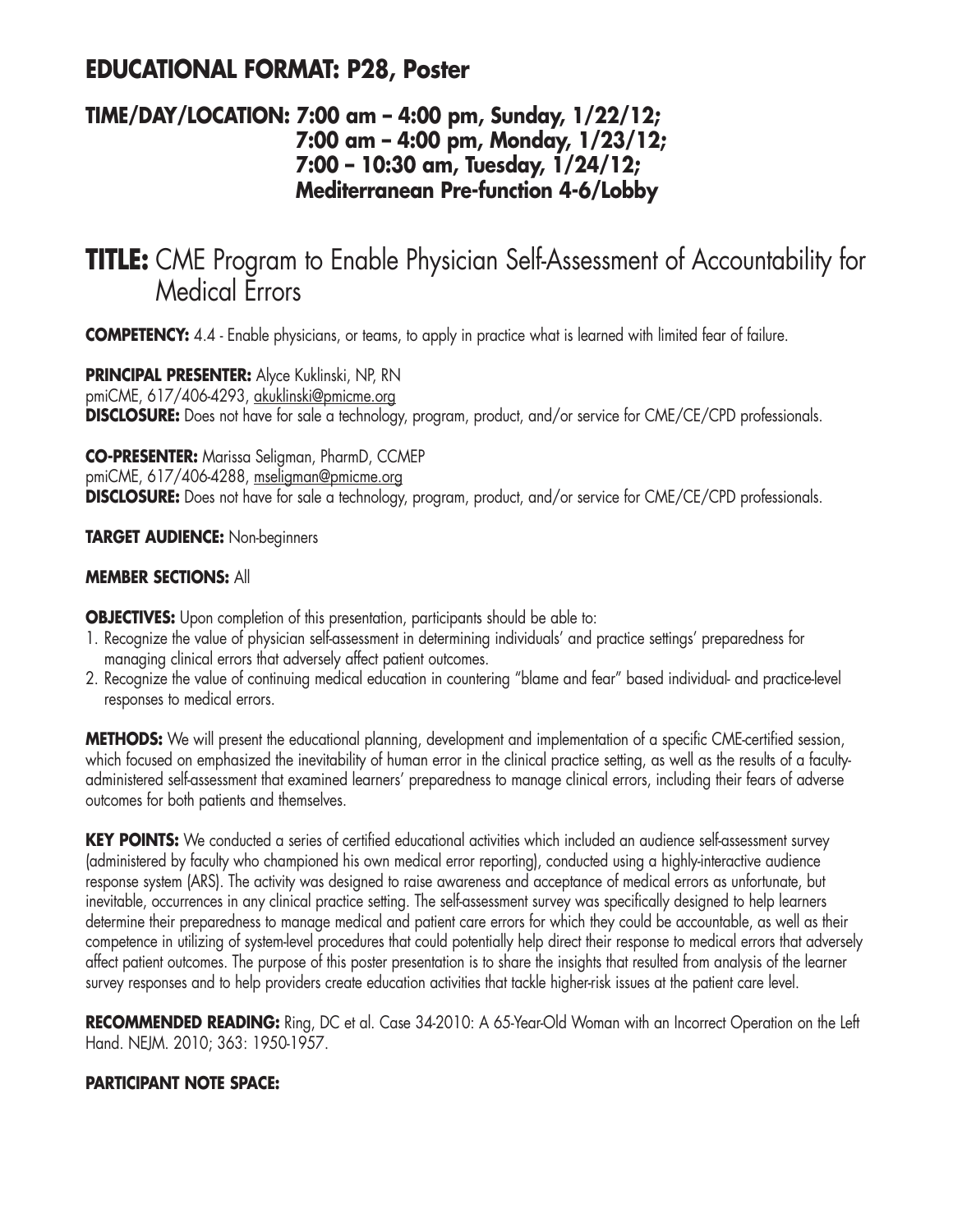## **EDUCATIONAL FORMAT: P29, Poster**

### **TIME/DAY/LOCATION: 7:00 am – 4:00 pm, Sunday, 1/22/12; 7:00 am – 4:00 pm, Monday, 1/23/12; 7:00 – 10:30 am, Tuesday, 1/24/12; Mediterranean Pre-function 4-6/Lobby**

# **TITLE:** Collaborating to Improve Patient Care through Education

**COMPETENCY:** 5.3 – Collaborate and build relationships that support educational improvements for the patient, the physician, and the organization in which the physician works.

#### **PRINCIPAL PRESENTER:** Anne Grothe

Cleveland Clinic Center for Continuing Education, 216/444-8981, grothea@ccf.org **DISCLOSURE:** Does not have for sale a technology, program, product, and/or service for CME/CE/CPD professionals.

#### **CO-PRESENTER:** Steven Kawczak, MA

Cleveland Clinic Center for Continuing Education, 216/444-2572, kawczas@ccf.org **DISCLOSURE:** Does not have for sale a technology, program, product, and/or service for CME/CE/CPD professionals.

#### **CO-PRESENTER:** Phil Lammers

Cleveland Clinic Center for Continuing Education, 216/448-0785, lammerp@ccf.org **DISCLOSURE:** Does not have for sale a technology, program, product, and/or service for CME/CE/CPD professionals.

#### **TARGET AUDIENCE:** Beginners

#### **MEMBER SECTIONS:** All

#### **OBJECTIVES:**

- 1. Identify opportunities for synergy between Quality and CME departments.
- 2. Describe how synergy between Cleveland Clinic's CME and Quality Departments led to a series of collaborations in education.
- 3. Highlight topics addressed through education, citing data supporting progress toward closing practice gaps in a large institution

**METHODS:** Poster will illustrate collaboration pathway between two separate departments within large healthcare institution to create education addressing identified gaps in practice. Patient outcomes and performance data were used to determine educational interventions and their improvement in these outcomes was charted. This included several key areas such as managing VTE, implementing informed consent, and improving hand hygiene.

**KEY POINTS:** Cleveland Clinic Center for Continuing Education and the Cleveland Clinic Quality and Safety Institute began collaborating several years ago in order to move together toward our common mission of improved patient care. Progress in several areas will be highlighted using data collected throughout the collaboration including managing VTE, implementing informed consent, and improving hand hygiene.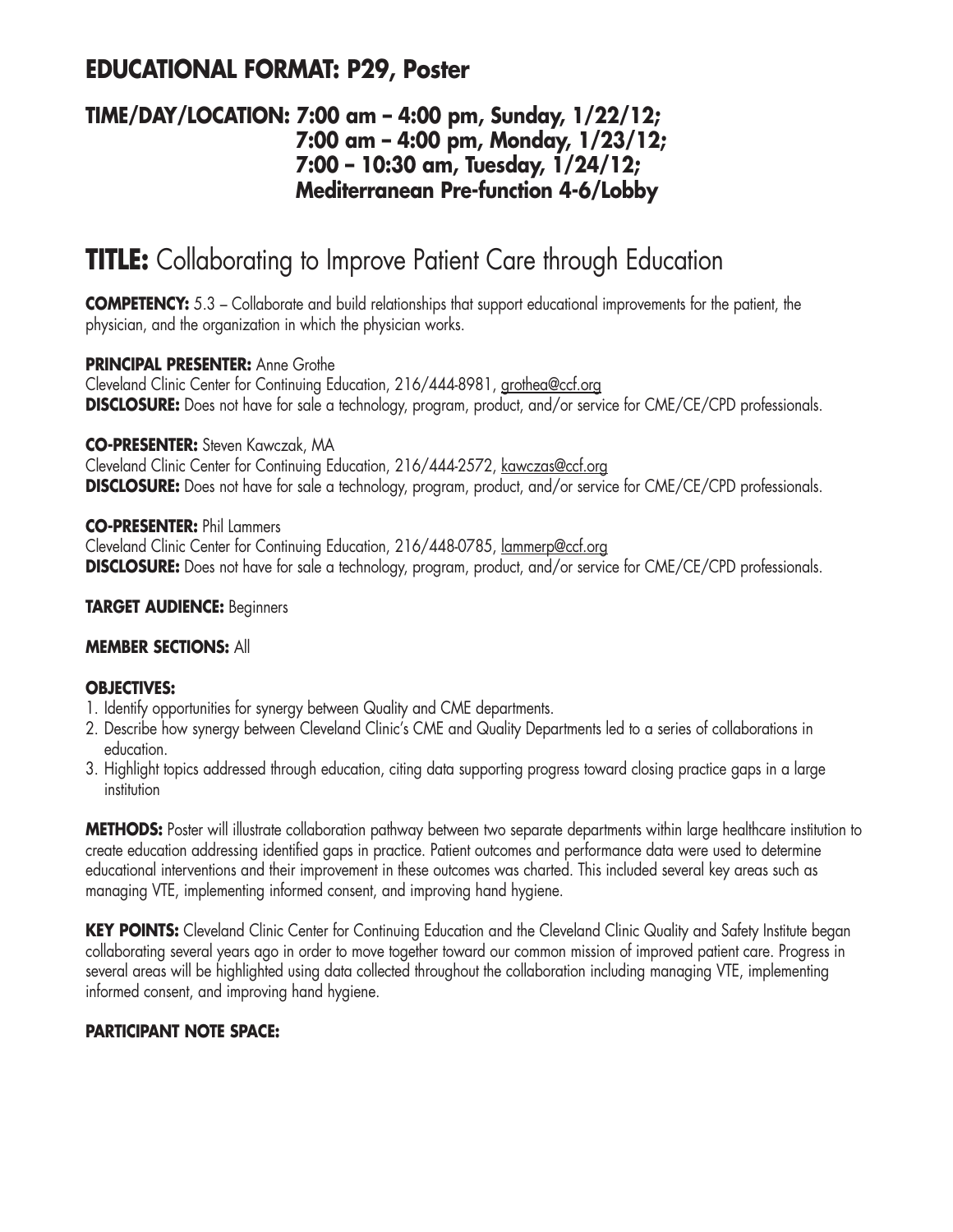## **EDUCATIONAL FORMAT: P30, Poster**

### **TIME/DAY/LOCATION: 7:00 am – 4:00 pm, Sunday, 1/22/12; 7:00 am – 4:00 pm, Monday, 1/23/12; 7:00 – 10:30 am, Tuesday, 1/24/12; Mediterranean Pre-function 4-6/Lobby**

# **TITLE:** Improving HIV/AIDS Care in New Jersey through Performance Improvement CME: A Public/Private Partnership

**COMPETENCY:** 5.3 – Collaborate and build relationships that support educational improvements for the patient, the physician, and the organization in which the physician works.

#### **PRINCIPAL PRESENTER:** Brenda Christian, PA

University of Medicine and Dentistry of New Jersey, 973/972-6325, christbj@umdnj.edu **DISCLOSURE:** Does not have for sale a technology, program, product, and/or service for CME/CE/CPD professionals.

#### **CO-PRESENTER:** Janine Scotti, MBA

University of Medicine and Dentistry of New Jersey, 973/972-7140, scottija@umdnj.edu **DISCLOSURE:** Does not have for sale a technology, program, product, and/or service for CME/CE/CPD professionals.

#### **TARGET AUDIENCE:** Non-beginners

#### **MEMBER SECTIONS:** All

**OBJECTIVES:** (1) Describe challenges of maintaining quality of care in an epidemic that affects patients relying primarily on publicly funded healthcare (2) Review professional practice gaps for physicians, NP's, and PA's in the treatment of persons living with HIV/AIDS (3) Identify solutions to garner resources from public and private sources to develop knowledge, skills, attitudes, and systems that improve the efficiency of care provision (4) Recognize the need to be prepared with solutions that support the clinician in overcoming system barriers (5) Assess success of this approach to PI based on outcomes

#### **METHODS:**

- 1. Describe a process to develop a PI CME activity that enhanced an existing publicly funded QI education model in New Jersey.
- 2. Review the gaps and barriers that supported the need for enhancement of the existing program with Performance Improvement CME.
- 3. Discuss insights from the development and implementation of the activity.
- 4. Review the outcomes of the activity and ideas for continuation of support for the affected HCP's.

#### **KEY POINTS:**

- 1. HIV/AIDS healthcare in New Jersey is a challenge due to the magnitude of the epidemic and the limited resources with which to provide care.
- 2. Limited resources to eliminate barriers to system change require collaboration among providers and a diversity of funding sources to leverage change.
- 3. PI CME is an effective tool to raise awareness of performance gaps and support educational and systems approaches to improvement.

#### **RECOMMENDED READING:**

- 1. New Jersey HIV/AID Statewide Coordinated Statement of Need 2009, (www.state.nj.us/health/aids/documents/scsn\_pt1\_09.pdf).
- 2. The Physician's Recognition Award and credit system: 2010 Revision; American Medical Association: (www.ama-assn.org/ama1/pub/upload/mm/455/pra-booklet.pdf)

**FINANCIAL OR IN-KIND SUPPORT:** This activity was supported by an educational grant from Pfizer and EMD Serono.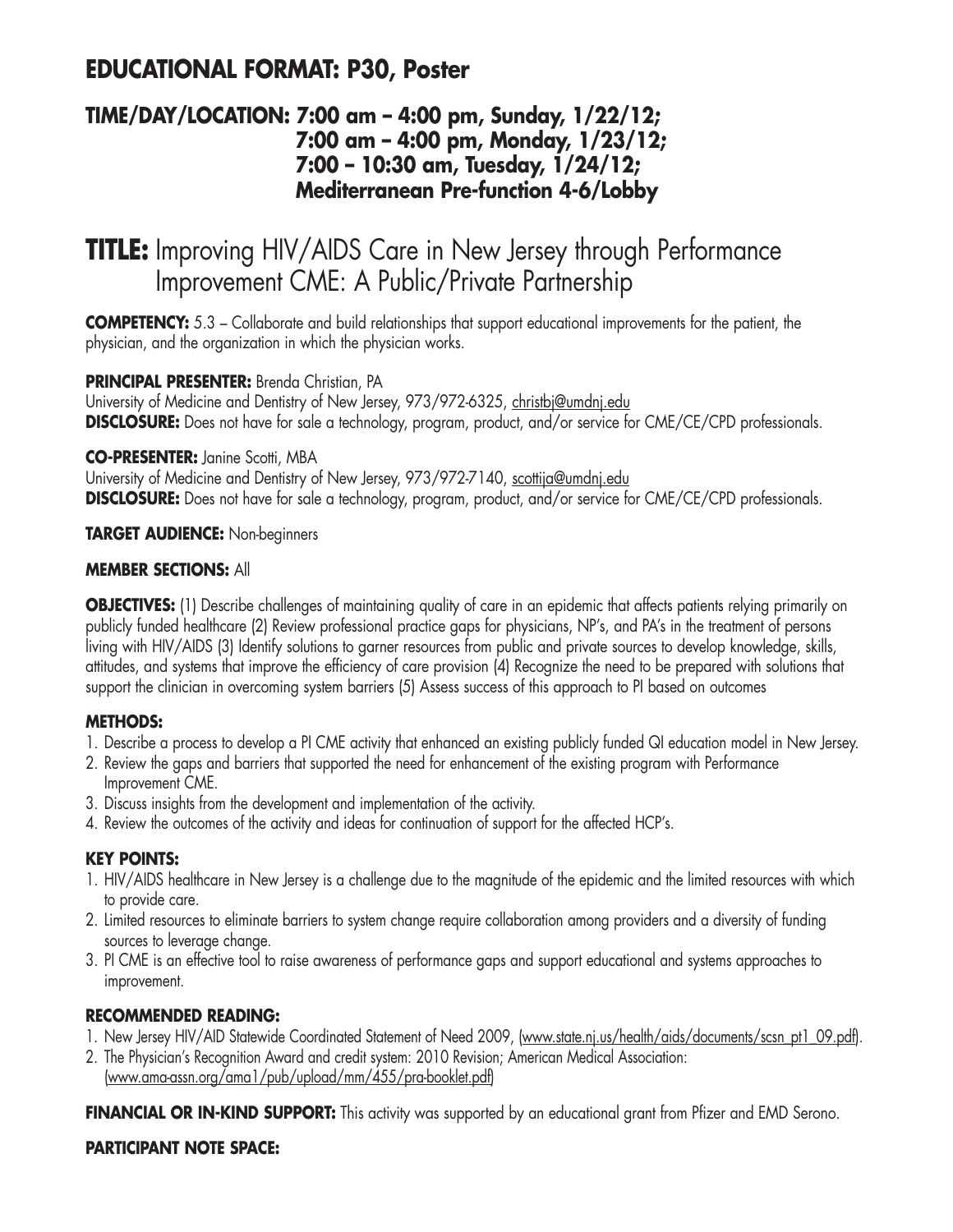## **EDUCATIONAL FORMAT: P31, Poster**

### **TIME/DAY/LOCATION: 7:00 am – 4:00 pm, Sunday, 1/22/12; 7:00 am – 4:00 pm, Monday, 1/23/12; 7:00 – 10:30 am, Tuesday, 1/24/12; Mediterranean Pre-function 4-6/Lobby**

# **TITLE:** Robust Content Validation and Its Impact on Patient Care

**COMPETENCY:** 6.3 – Provide and support an environment of continuous improvement in educational practice and office operations.

**PRINCIPAL PRESENTER:** Sandra Baird, BS American Urological Association, 410/689-4040, sbaird@auanet.org **DISCLOSURE:** Does not have for sale a technology, program, product, and/or service for CME/CE/CPD professionals.

**CO-PRESENTER:** Kellogg Parsons, MD, MHS Moores UCSD Comprehensive Cancer Center, 858/822-7874, kOparsons@mail.ucsd.edu **DISCLOSURE:** Does not have for sale a technology, program, product, and/or service for CME/CE/CPD professionals.

**CO-PRESENTER:** Lauren Ero, MEd American Urological Association, 410/689-3780, lero@auanet.org **DISCLOSURE:** Does not have for sale a technology, program, product, and/or service for CME/CE/CPD professionals.

**TARGET AUDIENCE:** Non-beginners

#### **MEMBER SECTIONS:** All

#### **OBJECTIVES:**

- 1. Develop a comprehensive content review process to resolve conflicts of interest
- 2. Develop a risk stratification process to identify levels of risks in a presentation
- 3. Build a volunteer leadership team for your organization through the selection process

**METHODS:** This poster will highlight the American Urological Association's (AUA) comprehensive content validation process to review, screen and resolve potential conflicts of interests in educational activities. In light of increasing public concerns over affiliations of the medical community with the pharmaceutical and medical device industries, content validation is essential in ensuring transparency, supporting the presentation of evidence-based data, and maintaining high quality patient care.

**KEY POINTS:** The AUA has developed a comprehensive online content validation system to systematically screen and resolve potential conflicts of interest in advance for Continuing Medical Education (CME) activities. A four-tiered risk stratification system was developed and validated by expert planners within the organization. Educational activities are categorized as either "very low risk", "low risk", "intermediate risk" or "high risk" based on their content area. All CME presentations perceived as "high risk" are reviewed, as a random sample of other presentations. Reviewers are fellowship-trained members of the AUA who are within 5 years of completing training. There are currently 40 reviewers, representing both community and academic practices, who are matched to presentations by their areas of expertise.

**FINANCIAL OR IN-KIND SUPPORT:** No financial support was received for this project.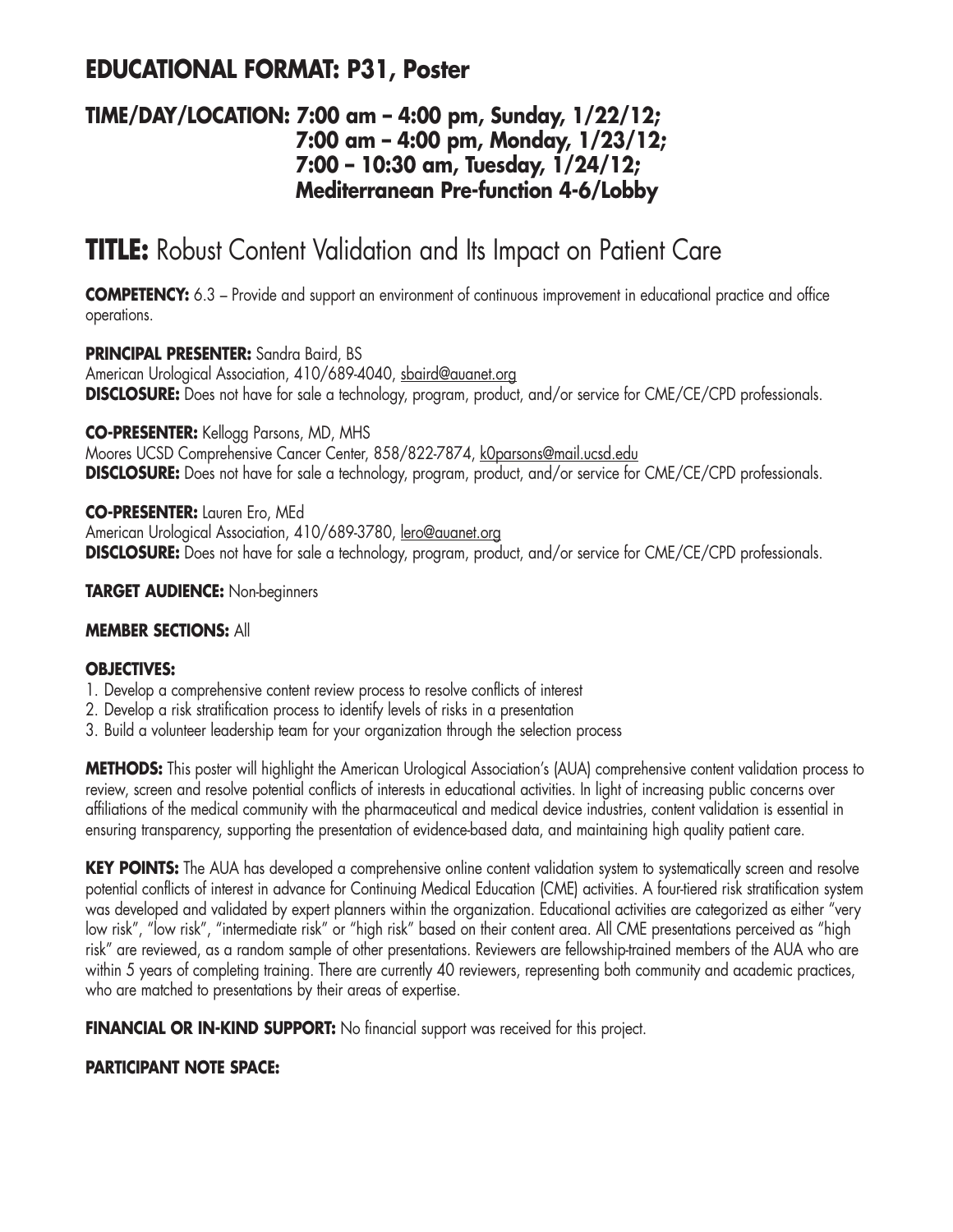## **EDUCATIONAL FORMAT: P32, Poster**

### **TIME/DAY/LOCATION: 7:00 am – 4:00 pm, Sunday, 1/22/12; 7:00 am – 4:00 pm, Monday, 1/23/12; 7:00 – 10:30 am, Tuesday, 1/24/12; Mediterranean Pre-function 4-6/Lobby**

# **TITLE:** The CME/CPD Price Tag: Tools to Support a Fee for Service Approach

**COMPETENCY:** 7.2 – Manage finances of the CME/CE/CPD program to meet the organizational needs.

#### **PRINCIPAL PRESENTER:** Sarah Myren, BA

Mayo School of Continuous Professional Development-Rochester, 507/266-2292, myren.sarah@mayo.edu **DISCLOSURE:** Does not have for sale a technology, program, product, and/or service for CME/CE/CPD professionals.

**TARGET AUDIENCE:** Non-beginners

#### **MEMBER SECTIONS:** All

**OBJECTIVES:** Upon completion of this presentation, participants should be able to:

- 1. Identify one's own current approach to estimate the resources required to plan and implement a CME/CPD activity;
- 2. (2) Discuss financial management systems, tools and approaches used in various CME/CPD settings; and
- 3. Implement a fee for service approach in one's own CME/CPD setting.

**METHODS:** The presenter will convey various approaches used to budget and track finances, as well as the estimated effort required to plan and implement CME/CPD activities. Printed handouts will be available to attendees upon request.

**KEY POINTS:** Given the increased demands on CME/CPD professionals, the financial management and effort assessment templates serve as multi-purpose tools which link specific planning tasks with associated service fees. These tools also provide a blueprint for ensuring proper resource and financial management from inception through the life of a CME/CPD activity that ultimately supports the goal of providing improved patient care.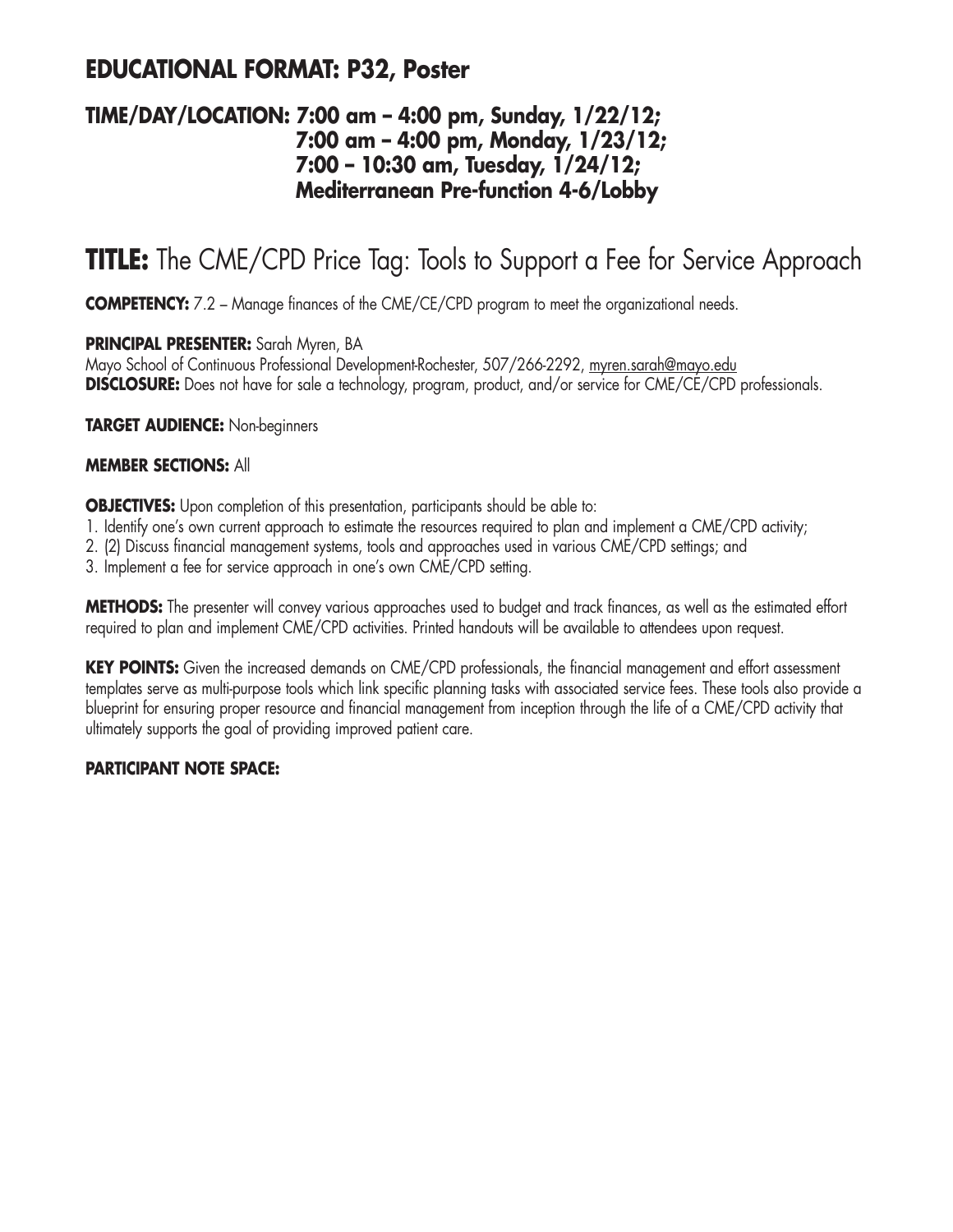## **EDUCATIONAL FORMAT: P33, Poster**

### **TIME/DAY/LOCATION: 7:00 am – 4:00 pm, Sunday, 1/22/12; 7:00 am – 4:00 pm, Monday, 1/23/12; 7:00 – 10:30 am, Tuesday, 1/24/12; Mediterranean Pre-function 4-6/Lobby**

# **TITLE:** Educating the Educators: Working with Committee, Planners and Faculty to Create an Outstanding CME Program

**COMPETENCY:** 7.5 – Develop a management culture of the office that will reflect a collaborative, service oriented, continuous improvement system that meets the needs of the physicians served, the organization of the CME/CE/CPD program, and the accreditation standards.

#### **PRINCIPAL PRESENTER:** Pam Beaton, BS

American College of Cardiology, 202/375-6441, pbeaton@acc.org **DISCLOSURE:** Does not have for sale a technology, program, product, and/or service for CME/CE/CPD professionals.

#### **TARGET AUDIENCE:** Beginners

#### **MEMBER SECTIONS:** All

#### **OBJECTIVES:**

- 1. Evaluate current CME program for areas of organizational improvement
- 2. Determine the strengths of your CME program
- 3. Identify barriers to best practices
- 4. Integrate education of CME/CPD requirements into a CME program

**METHODS:** The methods used to transform the American College of Phlebology's (ACP) CME program from a CME-misguided group of brilliant leaders to a brilliant group of CME-savvy leaders will be presented in the form of a poster. The presenter will be available to discuss comments or answer questions. Strategies utilized will be available to learners.

KEY POINTS: Oftentimes committee, planners and faculty are not fully aware of the requirements for an effective and compliant CME program, which leads to unfavorable accreditation decisions, inefficient planning, and potentially poor educational outcomes. After recently receiving the provisional accreditation, the American College of Phlebology has taken steps to improve current CME practices. By identifying gaps in knowledge, competence and performance with CME leadership and faculty, the ACP has developed CME activities and a mentoring program to address those gaps. Starting with revising the mission statement, surveying CME leadership for levels of understanding, continuing with hosting webinars on CME requirements and working one-on-one with those involved in ACP educational interventions, there has been a paradigm shift in how CME activities are planned and evaluated. This poster reviews how changing the approach to planning and evaluating a CME activity can be a CME activity itself.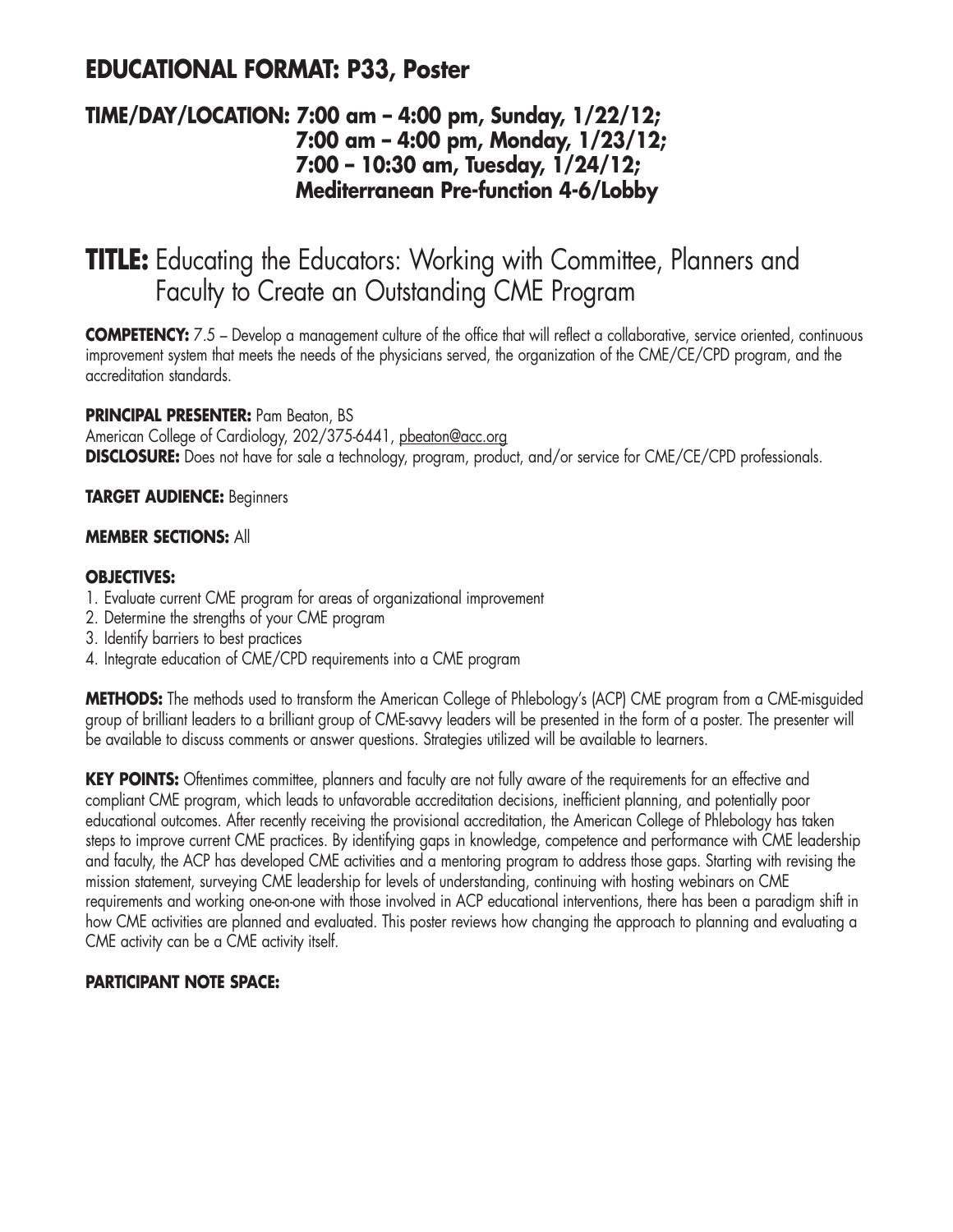## **EDUCATIONAL FORMAT: P34, Poster**

### **TIME/DAY/LOCATION: 7:00 am – 4:00 pm, Sunday, 1/22/12; 7:00 am – 4:00 pm, Monday, 1/23/12; 7:00 – 10:30 am, Tuesday, 1/24/12; Mediterranean Pre-function 4-6/Lobby**

## **TITLE:** Strategies for Affordable Self-assessment and Life-long Learning of CME Professionals

**COMPETENCY:** 8.3 – Promote professional development for self and staff.

**PRINCIPAL PRESENTER:** Luis Salazar, CCMEP Kaiser Permanente-Los Angeles, 323/783-1429, luis.r.salazar@kp.org **DISCLOSURE:** Does not have for sale a technology, program, product, and/or service for CME/CE/CPD professionals.

#### **TARGET AUDIENCE:** Beginners

#### **MEMBER SECTIONS:** All

#### **OBJECTIVES:**

- 1. Access low-cost or no-cost resources available for self-assessment and life-long learning of CME professionals.
- 2. Select resources for self-assessment and life-long learning that match various learning styles.
- 3. Describe how membership in a professional organization for CME can enhance the affordability of developing CME professionals' competence.

**METHODS:** This poster will illustrate the wealth of resources available to CME professionals for low-cost and no-cost approaches to their own self-assessment and lifelong learning.

**KEY POINTS:** CME professionals, as other professionals, are tasked with developing and continually maintaining their professional competence. In today's economy, organizations are increasingly restricting resources supporting development of their CME professionals. In order to remain current, CME professionals must maintain a focus on keeping costs down while maximizing impact of professional development activities. A wealth of resources is available at low-cost and no-cost for use in self-assessment and life-long learning of CME professionals, including many available through professional organizations for CME. A variety of resources is available to address various learning styles and optimize impact.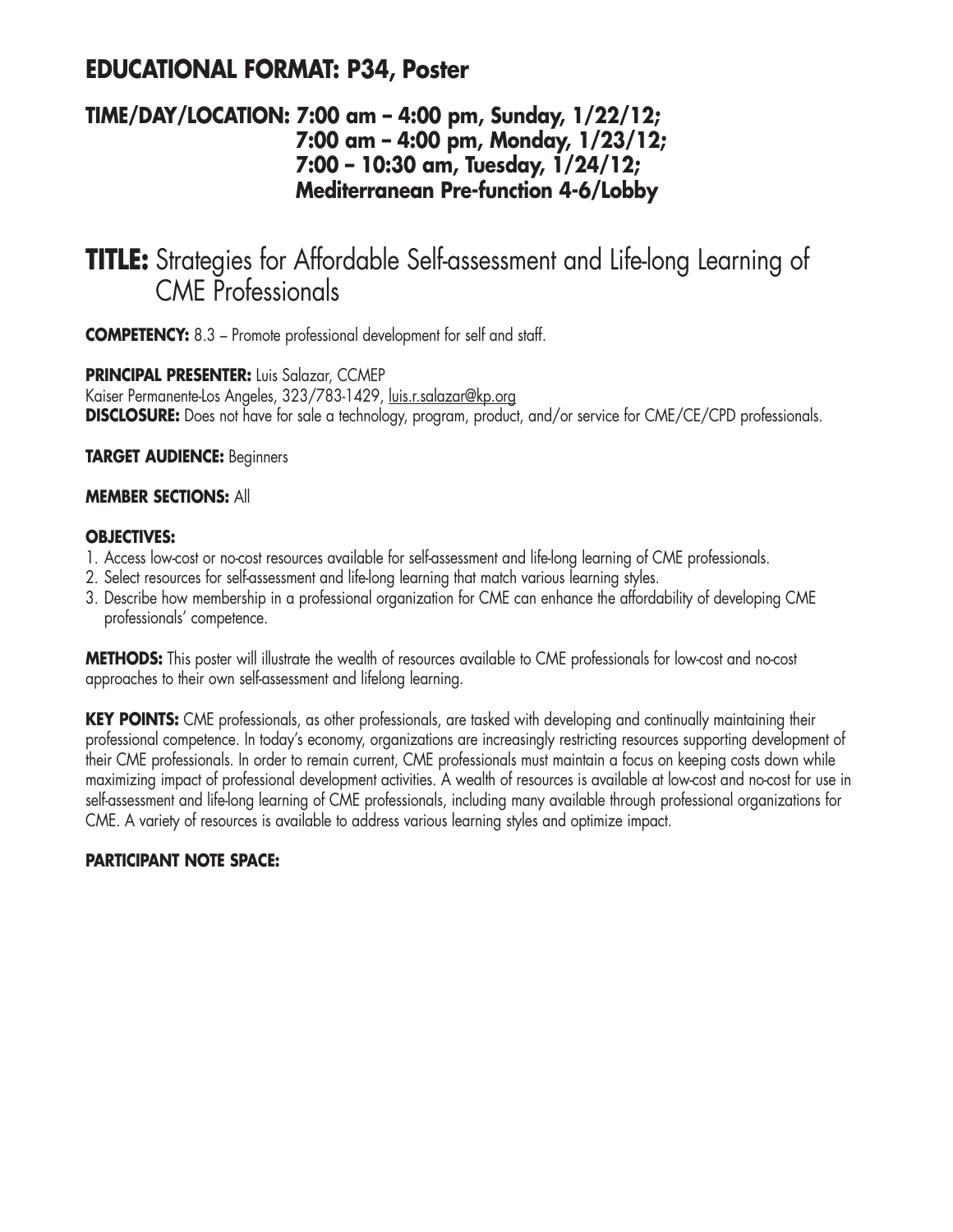## **EDUCATIONAL FORMAT: SU1, President's Address and Opening Plenary**

### **TIME/DAY/LOCATION: 8:30 – 10:00 am, Sunday, 1/22/12, Mediterranean 1-8/Lobby**

**TITLE:** Quality Improvement and Bending the Cost Curve: The Role of Measurement, HIT and Professional Development **(Invited Abstract)**

**COMPETENCY:** 3.4 - Promote continuous improvement and performance measurement as skills for physicians during educational interventions.

#### **PRINCIPAL PRESENTER:** Louis Diamond, MD

Quality Healthcare Consultants, 301/468-1166, Louis.diamond1@gmail.com **DISCLOSURE:** Does not for sale a technology, program, product, and/or service for CME/CE/CPD professionals.

#### **TARGET AUDIENCE:** All

#### **MEMBER SECTIONS:** All

#### **OBJECTIVES:**

- Learn about the national Performance Improvement enterprise and the National Priority Partnership recommendations
- Become familiar with the healthcare information infrastructure in support of performance improvement
- Learn about the dimension of needed dimensions required to facilitate quality improvement and bend the cost curve and the relationship to professional development
- Be able to take action to facilitate improvement in population health and healthcare delivery

#### **METHODS:** Lecture

#### **KEY POINTS:**

- The performance measurement and improvement national enterprise is made up of multiple players and is becoming aligned.
- Accountable Care Act (ACA) (health reform legislation Obama care) has many provisions that focus on performance improvement and system redesign.
- The role of CME providers is changing with the need to be integrated into the performance improvement enterprise.

#### **RECOMMENDED READING:**

The National Quality Forum, (NQF), the Joint Commission (JC), NCQA, RWJ,

(www.rwjf.org/qualityequality/product.jsp?id=71857), Office of the National Coordinator (ONC) for HIT, National Priorities Partnership (NPP) and Partnership for Patients web sites.

**FINANCIAL OR IN-KIND SUPPORT:** Audience response technology provided by Turning Technologies.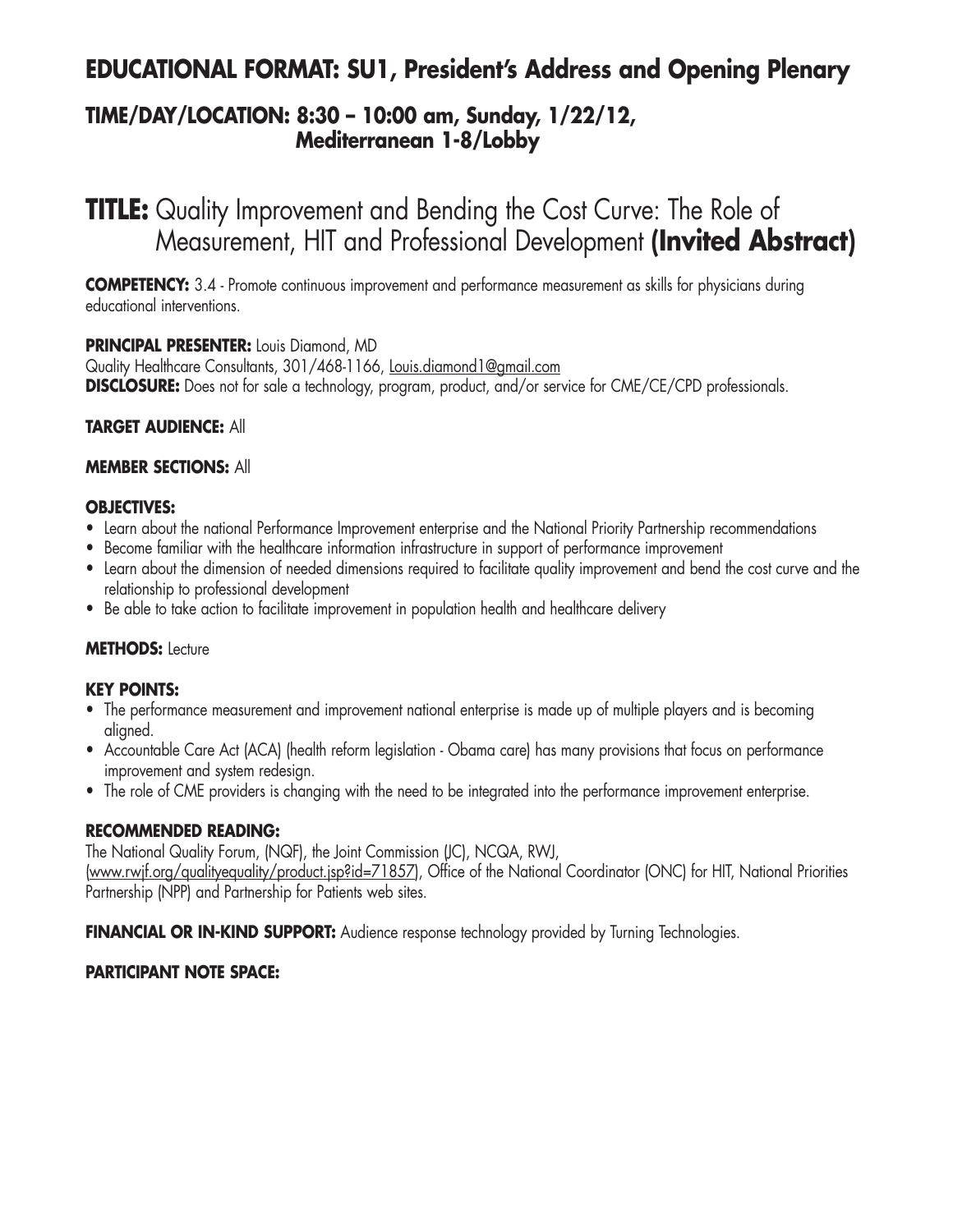## **EDUCATIONAL FORMAT: SU2, Mini-plenary**

### **TIME/DAY/LOCATION: 10:30 – 11:30 am, Sunday, 1/22/12, Mediterranean 1-8/Lobby**

# **TITLE:** Learning Organizations: A Construct to Facilitate Organizational Continuous Performance Improvement **(Invited Abstract)**

**COMPETENCY:** 1.2 - Maintain awareness of organizational development practices that improve individual and organizational learning and performance.

**PRINCIPAL PRESENTER:** Sharon Confessore, PhD Bon Secours Health System, Inc, 410/913-7683, Sharon Confessore@bshsi.org **DISCLOSURE:** Does not have for sale a technology, program, product, and/or service for CME/CE/CPD professionals.

**CO-PRESENTER:** Joseph Green, PhD Professional Resource Network, Inc., 202/557-4670, prn.jgreen@mindspring.com **DISCLOSURE:** Does have for sale a service for CME/CE/CPD professionals.

### **TARGET AUDIENCE:** All

### **MEMBER SECTIONS:** All

### **OBJECTIVES:**

- 1. Describe key principles of being a "Learning Organization" and how they are applicable to day's CME/CPD providers
- 2. Identify interdependencies between being a Learning Organization and continuous performance improvement in CME/CPD
- 3. Develop steps in a personal plan to integrate Learning Organization principles into CME/CPD programs

**METHODS:** The session is designed to help CME/CPD professionals learn more about the concept of "Learning Organizations" and how key principles of the concept are applicable to today's CME/CPD providers. Presenters will offer examples of how organizations have adopted and benefited from integrating Learning Organization principles and practices. Case studies will be reviewed from different organization types to highlight the relevance of the concept in a variety of CME/CPD practice settings.

**KEY POINTS:** Although there are many perspectives on learning organizations and continuous performance improvement efforts, key themes from both of these combine to create powerful mechanisms for CME/CPD organizations. Both focus on the ways and extent to which organizations and individuals create, acquire, share, and utilize new knowledge in order to develop innovative programs or services in order to proactively succeed in a fast-paced and changing environment. For CME/CPD organizations to evolve, survive and succeed, they must create cultures that encourage and support employees and volunteers. Taken together continuous improvement techniques and learning cultures provide a powerful mechanism to help organizations embrace open dialogue and encourage learning from mistakes. Learning organizations value contributions from all so that key experiences can be shared for everyone's benefit, and continuous improvement mechanisms provide a systematic method of applying what is learned. By linking the principles of continuous performance improvement with those of a learning organization, CME/CPD organizations could use these principles for their own continuous performance improvement to help ensure they continue to evolve, survive, and succeed.

### **RECOMMENDED READING:**

- 1. Senge, P. (1990). The Fifth Discipline: The Art and Practice of the Learning Organization. New York: Currency Doubleday.
- 2. Confessore, S. J. (1997), Building a learning organization: communities of practice, self-directed learning, and continuing medical education. Journal of Continuing Education in the Health Professions, 17: 1–11.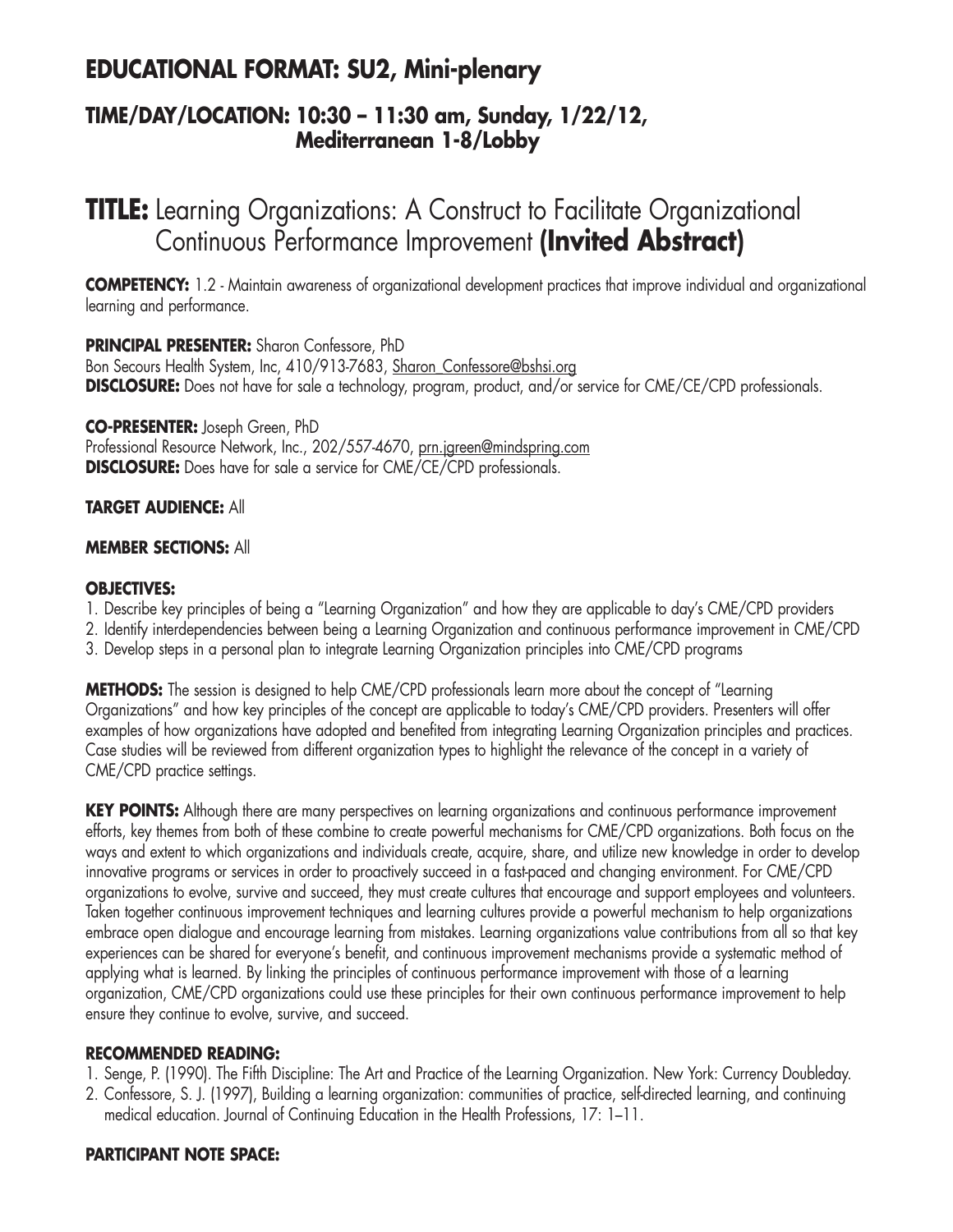## **EDUCATIONAL FORMAT: SU3, Breakout**

### **TIME/DAY/LOCATION: 10:30 – 11:30 am, Sunday, 1/22/12, Palazzo A/Lobby**

# **TITLE:** Emerging Technologies and the CME Professional: Getting the Most from the Alliance for CME in 2012 **(Invited Abstract)**

#### **COMPETENCY:**

1.2 – Maintain awareness of organizational development practices that improve individual and organizational learning and performance.

6.1 – Provide a vision of present role and future direction for CME/CE/CPD and physician role and responsibilities in continued learning.

8.2 – Continually improve educational performance of the CME/CE/CPD program through professional development.

**PRINCIPAL PRESENTER:** Brian McGowan, PhD drbrianmcgowan@gmail.com

**DISCLOSURE:** Does not have for sale a technology, program, product, and/or service to CME/CE/CPD professionals.

**CO-PRESENTER:** Scott Bradbury, MS American Academy of Pediatrics, 847/434-7147, sbradbury@aap.org **DISCLOSURE:** Does not have for sale a technology, program, product, and/or service to CME/CE/CPD professionals.

**CO-PRESENTER:** Anne Grupe, MSEd American Society of Clinical Oncology, 571/483-1396, anne.grupe@asco.org **DISCLOSURE:** Does not have for sale a technology, program, product, and/or service to CME/CE/CPD professionals.

#### **TARGET AUDIENCE:** All

#### **MEMBER SECTIONS:** All

**OBJECTIVES:** Throughout 2011 the Alliance for CME and the Emerging Technologies Committee endeavored to engineer and provide resources and training related to emerging educational technologies and social media for the Alliance membership. The purpose of this session is:

- 1. To restate through case studies the value proposition of emerging technologies and social media to the CME professional
- 2. To introduce new technologies that are available to the Alliance membership in 2012, and
- 3. To present a roadmap that attendees can follow over the 4 days of the 2012 Annual Conference in an effort to fully explore the utility of emerging technologies and social media in the education of healthcare providers and in our own continuing professional development.

**METHODS:** The presenters will provide, through didactic lecture and case studies, examples of technologies that are available both throughout 2012 and more specifically over the 4 days of the 2012 Annual Conference.

**KEY POINTS:** Throughout 2011 the Alliance for CME and the Emerging Technologies Committee endeavored to provide resources and training to the Alliance membership. At the core of these efforts was the following value proposition - emerging educational technologies and social media serve three purposes: 1) to enhance the educational and process improvements initiatives we develop for healthcare providers; 2) to serve at the core of our own personalized learning plans/for our own continuing professional development; and 3) to provide inexpensive and broad reaching modes for advocacy for the CME professional community. In an effort to support the varied and heterogeneous Alliance membership base the Alliance Conference Committee and the Emerging Technology Committee is attempting to provide a broad and varied curriculum at the 2012 Annual meeting addressing topics of emerging educational technologies and social media. From intensive workshops, to breakout sessions, to logistical and operational technologies, to a centrally located 1:1 Emerging Technologies Workshop Stations – attendees will have access to training, resources, and advice will be freely available to any and all members interested in expanding the their skill set.

**RECOMMENDED READING:** Alliance for CME website – communities portal; Medical Meetings Consult Columns: Social Media Connections (http://bit.ly/gNicHK).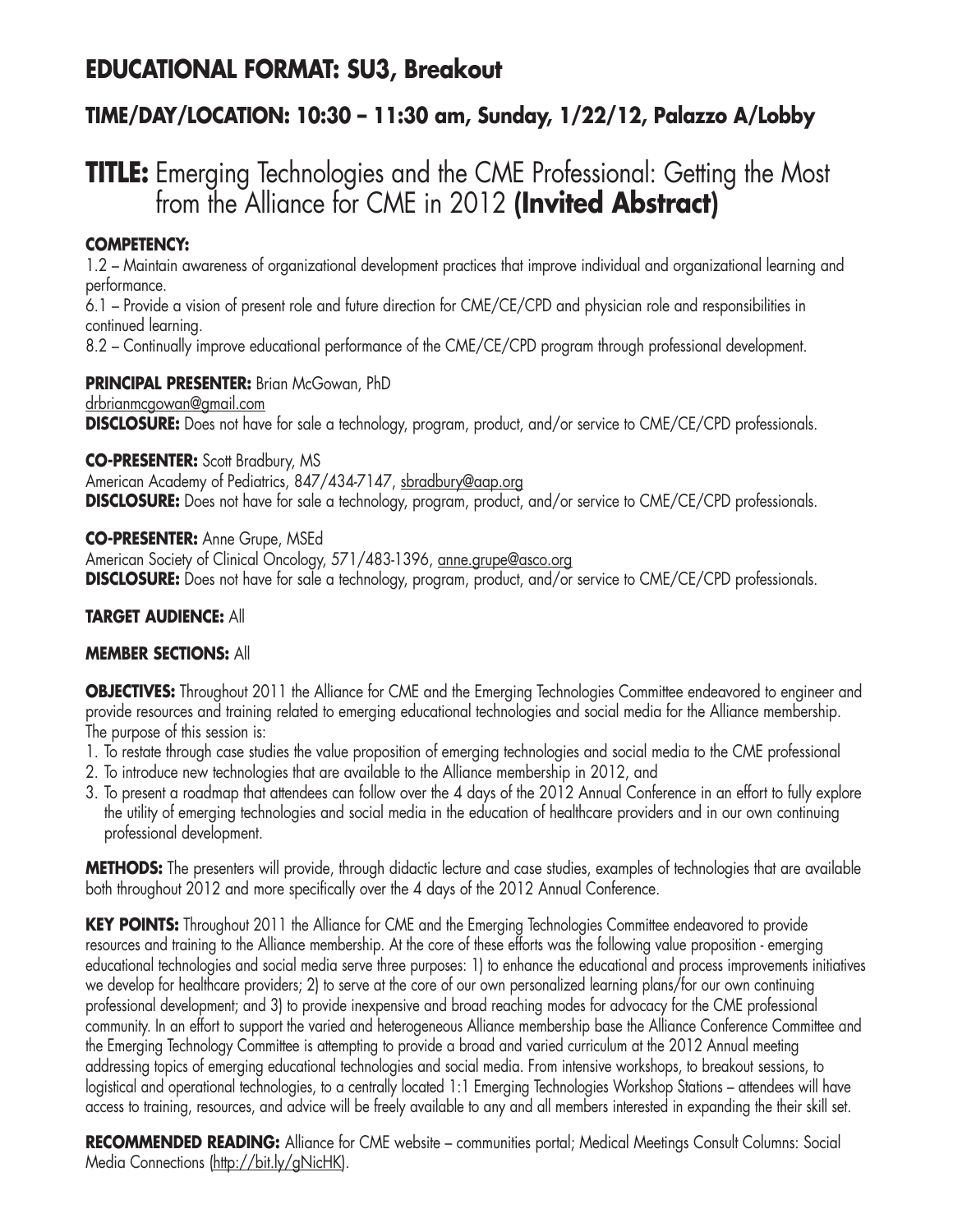## **EDUCATIONAL FORMAT: SU4, Breakout (Part 1)**

### **TIME/DAY/LOCATION: 10:30 – 11:30 am, Sunday, 1/22/12, Palazzo B/Lobby**

# **TITLE:** RSS Monitoring: Tips and Tools for Simplifying the Process

**COMPETENCY:** 3.5 – Promote continuous improvement as an administrative skill for the staff of the CME/CE/CPD office.

#### **MODERATOR:** John Boothby, MSW

Virginia Commonwealth University, 804/828-5410, jboothby@mcvh-vcu.edu **DISCLOSURE:** Does not have for sale a technology, program, product, and/or service for CME/CE/CPD professionals.

#### **PRINCIPAL PRESENTER:** Caroline Swenson

University of WI School of Medicine and Public Health, 608/240-6004, crflood@ocpd.wisc.edu **DISCLOSURE:** Does not have for sale a technology, program, product, and/or service for CME/CE/CPD professionals.

#### **TARGET AUDIENCE:** Beginners

#### **MEMBER SECTIONS:** All

#### **OBJECTIVES:**

- 1. Review guidelines for monitoring Regularly Scheduled Series (RSS) activities for compliance with ACCME criteria
- 2. Assess RSS compliance monitoring system currently in place to identify redundancies, gaps and challenges
- 3. Develop and apply manageable refinements for improving the planning and compliance monitoring processes for RSS activities

**METHODS:** Presentation and discussion will cover common challenges and questions around monitoring compliance of RSS activities.

**KEY POINTS:** Key points of this breakout session are to explore common challenges faced by those charged with monitoring RSS activities and to address simple, low-cost solutions for improving RSS planning and monitoring processes.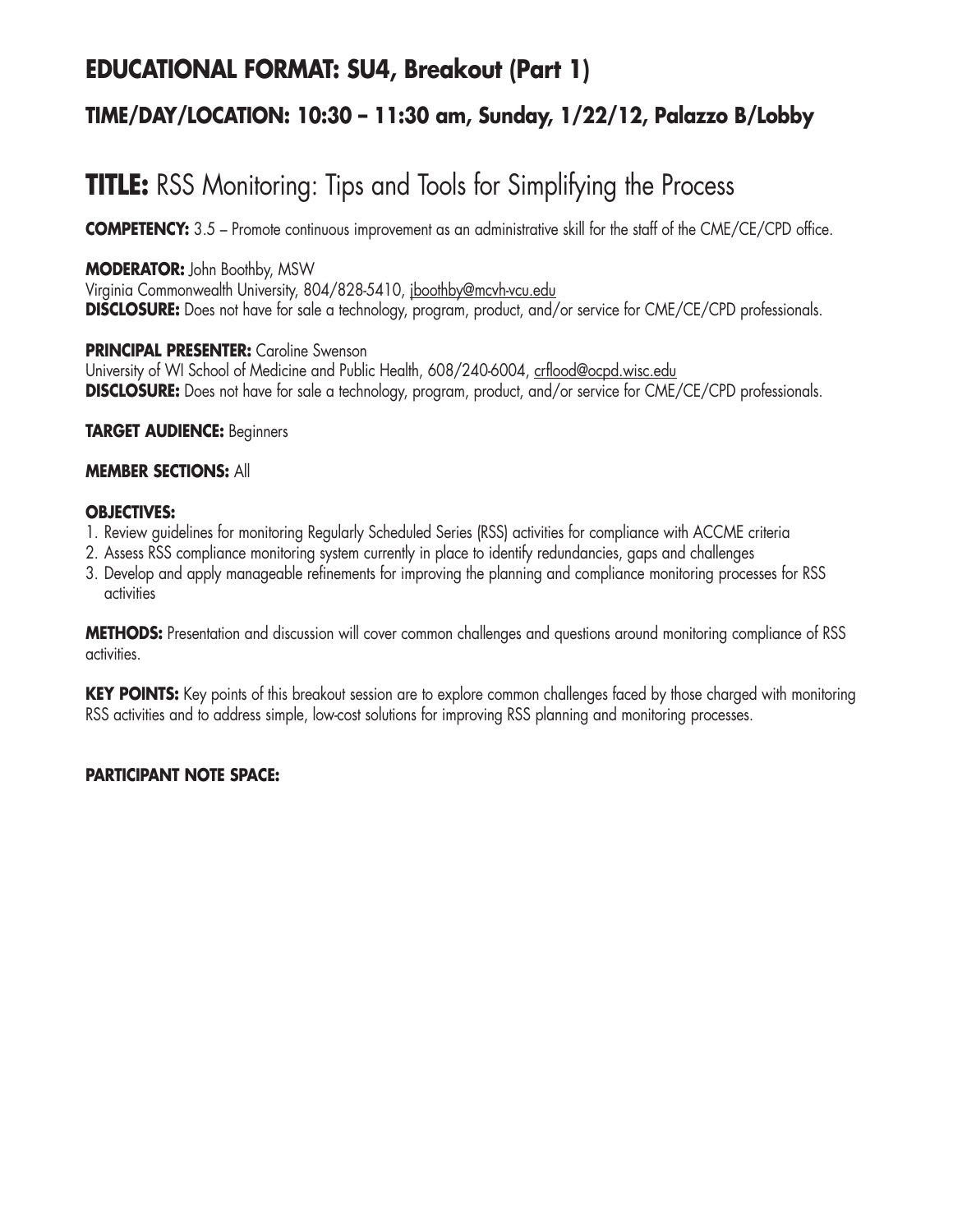## **EDUCATIONAL FORMAT: SU4, Breakout (Part 2)**

### **TIME/DAY/LOCATION: 10:30 – 11:30 am, Sunday, 1/22/12, Palazzo B/Lobby**

# **TITLE:** RSS Attendance-taking by Cell-Phone: An Inexpensive Way to Improve CME Office Efficiency

**COMPETENCY:** 3.1 - Develop, use and support an effective data management system for educational and administrative purposes.

**MODERATOR:** John Boothby, MSW Virginia Commonwealth University, 804/828-5410, jboothby@mcvh-vcu.edu **DISCLOSURE:** Does not have for sale a technology, program, product, and/or service for CME/CE/CPD professionals.

#### **PRINCIPAL PRESENTER:** Jack Dolcourt, MD, MEd

University of Utah School of Medicine, 801/581-6887, jack.dolcourt@hsc.utah.edu **DISCLOSURE:** Does not have for sale a technology, program, product, and/or service for CME/CE/CPD professionals.

#### **CO-PRESENTER:** Brad Halvorsen, MA

University of Utah School of Medicine, 801/585-6120, brad.halvorsen@hsc.utah.edu **DISCLOSURE:** Does not have for sale a technology, program, product, and/or service for CME/CE/CPD professionals.

#### **CO-PRESENTER:** Deborah Ladmirault, BS

University of Utah School of Medicine, 801/581-6886, deborah.ladmirault@hsc.utah.edu **DISCLOSURE:** Does not have for sale a technology, program, product, and/or service for CME/CE/CPD professionals.

#### **TARGET AUDIENCE:** Non-beginners

#### **MEMBER SECTIONS:** All

**OBJECTIVES:** As a result of this presentation, participants should be able to:

- 1. Describe improvements in the efficiency of RSS registration that can be attained through automation;
- 2. Be aware of Direct Inward Dialing for telecommunications;
- 3. Identify key elements for designing and implementing the automation of RSS registration so that these data can flow into a database;
- 4. Be aware of the benefits and barriers to implementation.

**METHODS:** Our didactic presentation will relate our experience developing and implementing an inexpensive and easy to use system based on cell phone technology to replace manual sign-in sheets for RSSs. We will describe the process from design through implementation with sufficient detail for participants to adapt our model to their situation.

#### **KEY POINTS:**

- 1. Manual data entry using paper-based RSS attendance rosters can be arduous.
- 2. The ubiquitous cell phone, coupled with well-established telecommunications technology offers an inexpensive approach for automating the collection and recording of RSS attendance.
- 3. RSS registration by cell phone is quick and simple for the user.

**FINANCIAL OR IN-KIND SUPPORT:** Clancy Systems provided technical assistance and hosted the application during its development. Clancy Systems is not involved in producing, marketing, re-selling, or distributing health care goods or services consumed by, or used on, patients.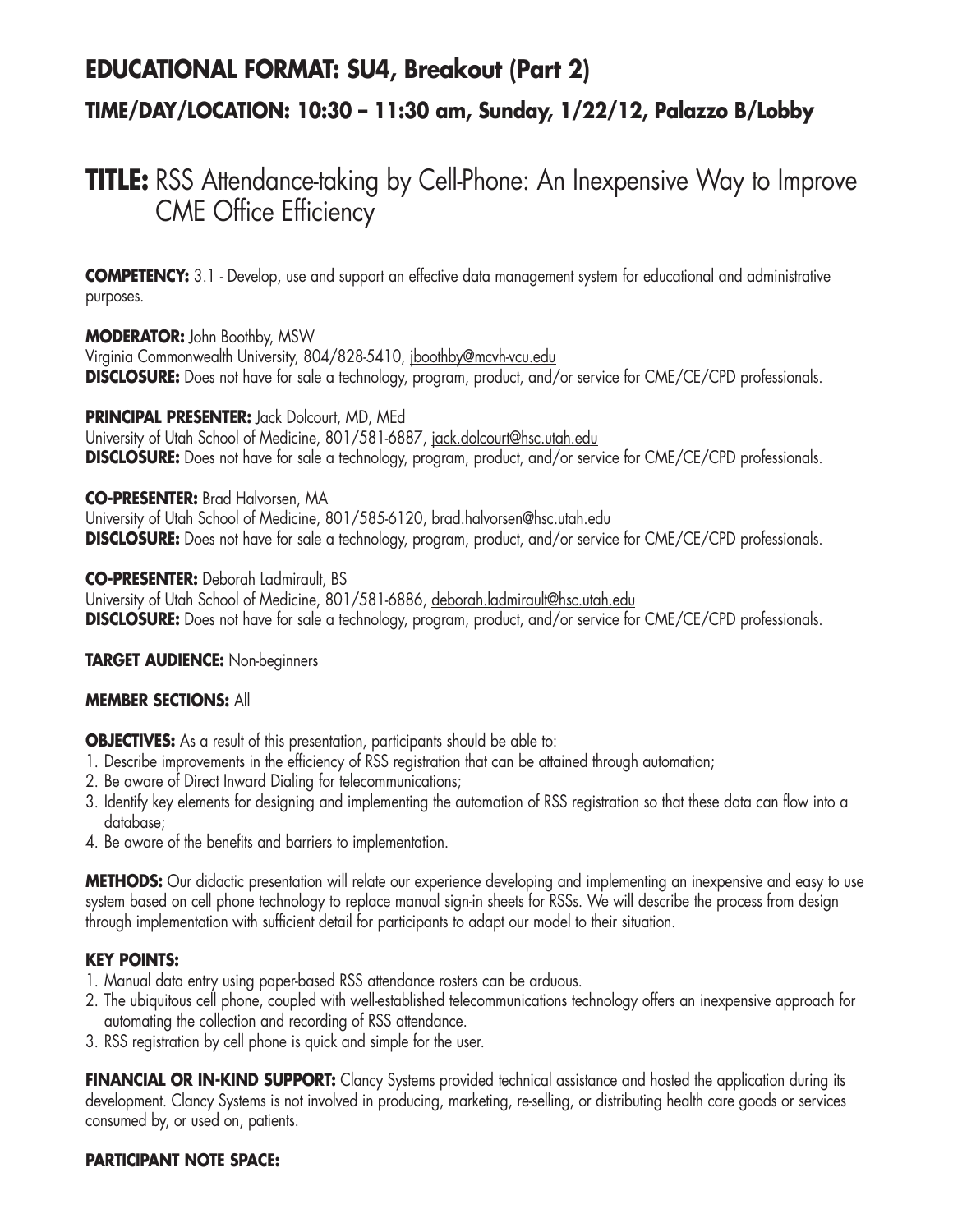## **EDUCATIONAL FORMAT: SU4, Breakout (Part 3)**

### **TIME/DAY/LOCATION: 10:30 – 11:30 am, Sunday, 1/22/12, Palazzo B/Lobby**

# **TITLE:** Utilizing an Electronic RSS Monitoring System to Reduce Staffing Resources and Improve Compliance Tracking

**COMPETENCY:** 3.1 - Develop, use and support an effective data management system for educational and administrative purposes.

#### **MODERATOR:** John Boothby, MSW

Virginia Commonwealth University, 804/828-5410, jboothby@mcvh-vcu.edu **DISCLOSURE:** Does not have for sale a technology, program, product, and/or service for CME/CE/CPD professionals.

#### **PRINCIPAL PRESENTER:** Steven Kawczak, MA

Cleveland Clinic Center for Continuing Education, 216/444-2572, kawczas@ccf.org **DISCLOSURE:** Does not have for sale a technology, program, product, and/or service for CME/CE/CPD professionals.

#### **CO-PRESENTER:** Sarah Janesz, MAFM

Cleveland Clinic Center for Continuing Education, 216/445-6026, janeszs@ccf.org **DISCLOSURE:** Does not have for sale a technology, program, product, and/or service for CME/CE/CPD professionals.

#### **TARGET AUDIENCE:** Non-beginners

#### **MEMBER SECTIONS:** All

**OBJECTIVES:** After this session, the participants should be able to:

- 1. Describe the benefits of installing an electronic RSS monitoring system
- 2. Understand how utilizing an electronic RSS system can improve compliance tracking
- 3. Recognize the advantages to the participants and coordinators when using an electronic system

**METHODS:** The presenters will discuss the Cleveland Clinic Center for Continuing Education's experience in planning, designing, and implementing an electronic RSS monitoring system. Participants will be encouraged to share their current situations and if an electronic system should be adapted within their own setting.

**KEY POINTS:** Information on planning and designing an electronic RSS monitoring system, as well as implementing the system across a very large hospital system will be illustrated. Demonstration of the Cleveland Clinic Center for Continuing Education's current system and the improvements gained for tracking compliance will be given. Presenters will discuss the benefits experienced by CME office staff, RSS coordinators, and end users due to system use.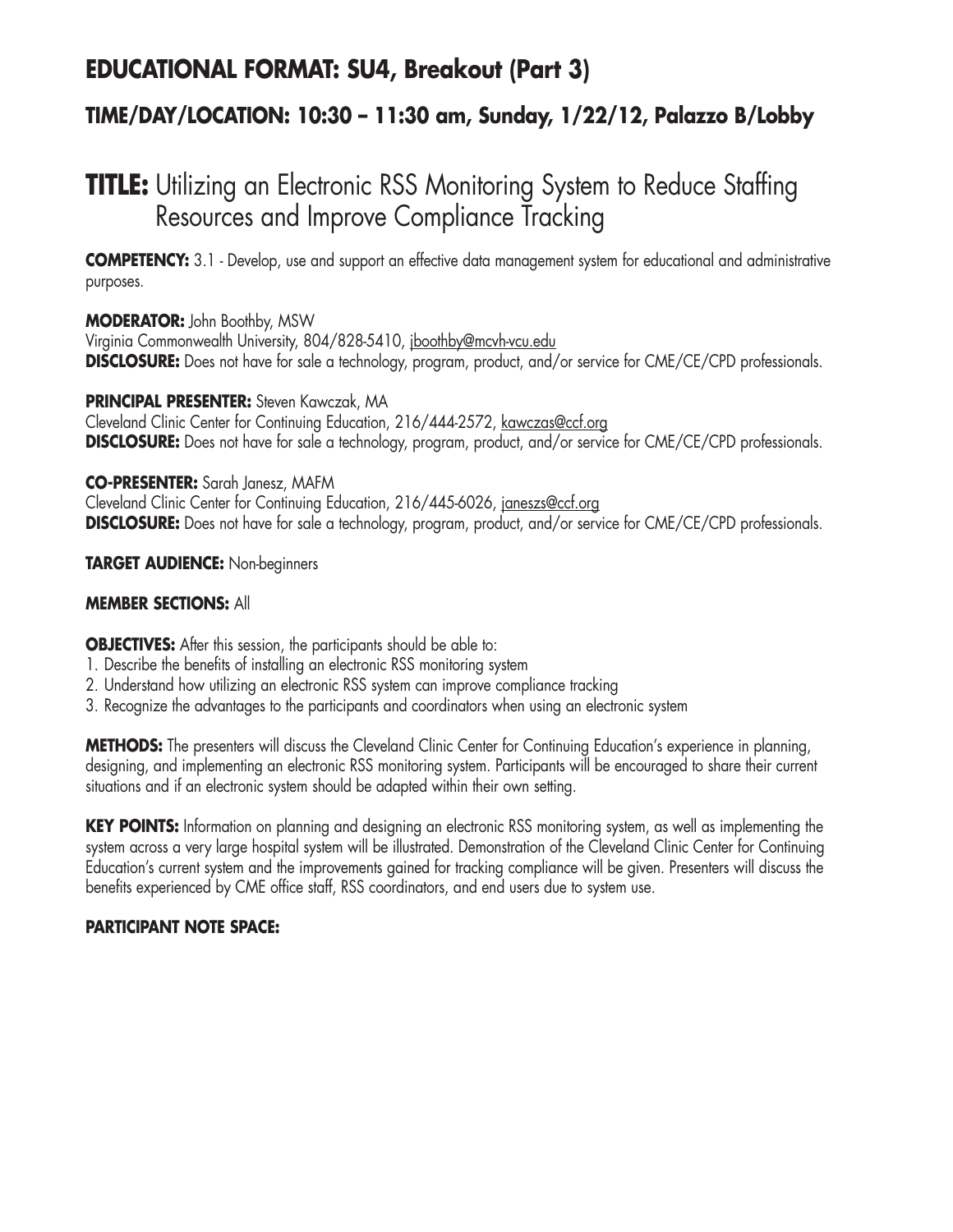## **EDUCATIONAL FORMAT: SU5, Breakout**

### **TIME/DAY/LOCATION: 10:30 – 11:30 am, Sunday, 1/22/12, Palazzo D/Lobby**

# **TITLE:** Mind the Gap

**COMPETENCY:** 2.2 - Identify physician learning needs using data, especially clinical practice data.

#### **PRINCIPAL PRESENTER:** Lisa Winter, BS, PMP

Mayo School of CPD-Rochester, 507/284-8214, winter.lisa@mayo.edu **DISCLOSURE:** Does not have for sale a technology, program, product, and/or service for CME/CE/CPD professionals.

**CO-PRESENTER:** Darryl Chutka, MD Mayo School of CPD-Rochester, 507/538-1703, chutka.darryl@mayo.edu **DISCLOSURE:** Does not have for sale a technology, program, product, and/or service for CME/CE/CPD professionals.

#### **TARGET AUDIENCE:** Non-beginners

#### **MEMBER SECTIONS:** All

#### **OBJECTIVES:**

- 1. Define an effective educational gap statement.
- 2. Provide a template for an effective educational gap statement.
- 3. Describe how educational gap statements can differ for an external vs. internal course vs. a regularly scheduled series.

**METHODS:** The presenters will use a combined lecture and interactive format describing how we identify practice gaps and write gap statements. The purpose of this session will be to share our best practices and demonstrate tools the Mayo School of Continuous Professional Development has developed and found to be effective.

**KEY POINTS:** Our "Mind the Gap" session will focus on effective methodologies to prepare a gap statement that allows users to build an educational activity that truly addresses professional practice gaps. Participants will leave the session with a better understanding of mapping out educational gaps and effective methods to implement in their workplace.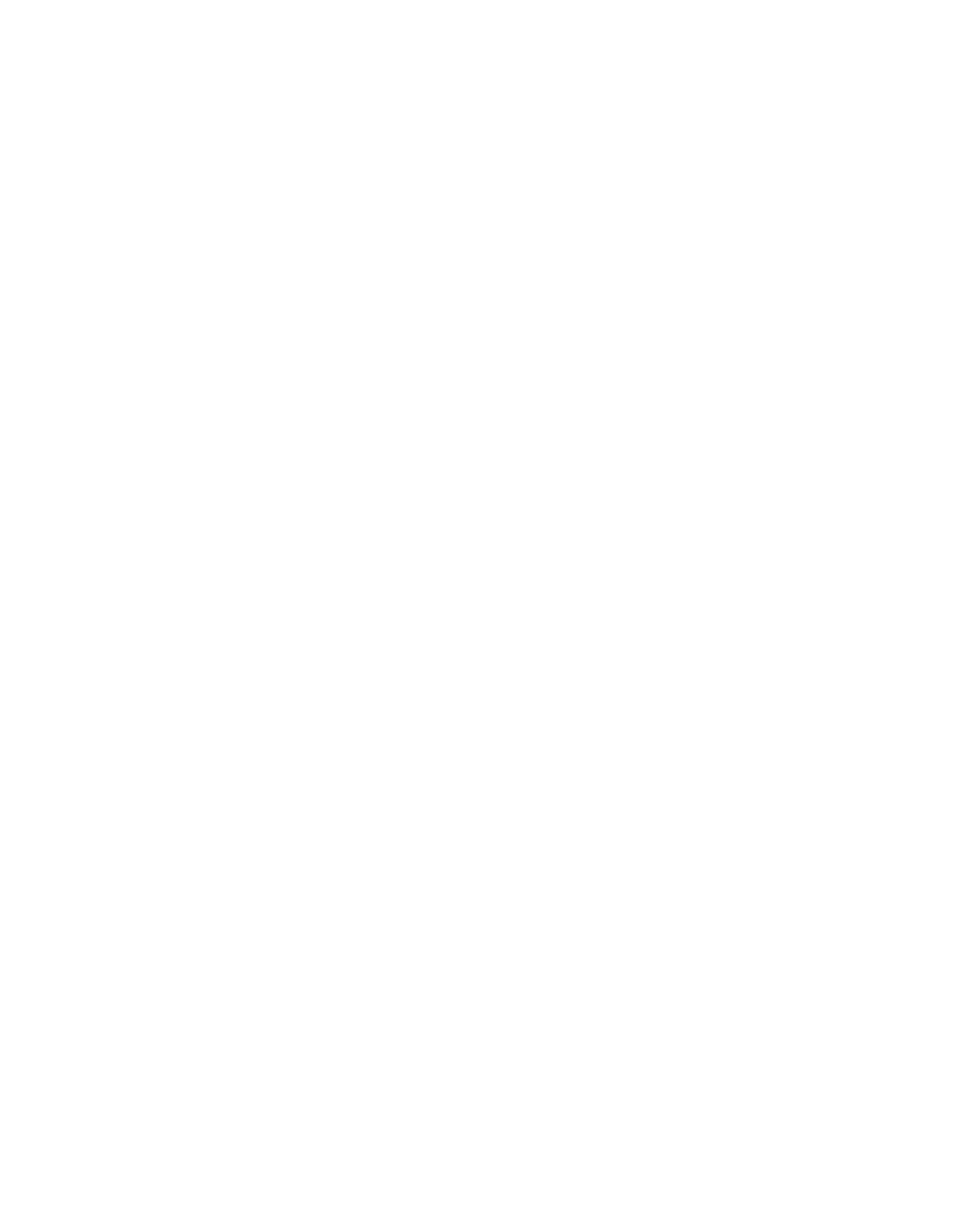# **EDUCATIONAL FORMAT: SU8, Breakout**

## **TIME/DAY/LOCATION: 10:30 – 11:30 am, Sunday, 1/22/12, Del Lago 3-4/Lower**

# **TITLE:** Maximizing Physician Change in Obesity Diagnosis & Management: Lessons from a PI-CME Program

**COMPETENCY:** 3.2 - Use measurement data to assess outcomes/results of the learning intervention as a basis for determining future learning needs and for determining the application of the educational knowledge and skills.

**PRINCIPAL PRESENTER:** Lara Zisblatt, MA Boston University School of Medicine, 617/638-4608, laraz@bu.edu **DISCLOSURE:** Does not have for sale a technology, program, product, and/or service for CME/CE/CPD professionals.

**CO-PRESENTER:** Jennifer D'Alessandro, MPA National Committee for Quality Assurance (NCQA), 303/378-3211, Dalessandro@ncqa.org **DISCLOSURE:** Does not have for sale a technology, program, product, and/or service for CME/CE/CPD professionals.

**CO-PRESENTER:** Jill Foster, MD MPH CE Outcomes, LLC, 205/259-1500, jill.foster@ceoutcomes.com **DISCLOSURE:** Does have for sale a product and/or service for CME/CE/CPD professionals.

**TARGET AUDIENCE:** Non-beginners

#### **MEMBER SECTIONS:** All

**OBJECTIVES:** At the conclusion of this session, participants will be able to (1) Describe the Obesity PI CME program; (2) Discuss the preliminary data from the participants of the program and descriptions of participant experiences; (3) Describe the initial experience of working with the ANCC to pilot a PI activity for nursing credit; (4) Identify strategies to facilitate the learner reaching improvement goals.

**METHODS:** Through a didactic presentation, we will take participants through development of a PI-CME program developed around HEDIS and ICSI measures to improve the management of patients with obesity.

**KEY POINTS:** Physicians play an important role in detecting and diagnosing obesity, however key gaps remain that prevent optimal patient management. A PI-CME program has been developed with four collaborating organizations focusing on a systematic self-assessment process and fully integrated stage B design. For this initiative, self-assessment and chart audit tools serve multiple purposes – to help the participant physicians facilitate self-learning and identify strengths and gaps and the planning of the areas of need for intervention and outcomes measurement. This presentation will cover the design of this program as well as interim results, including the gaps that clinicians have identified and the steps that they are choosing to improve performance in obesity care.

**FINANCIAL OR IN-KIND SUPPORT:** This study was supported by GSK.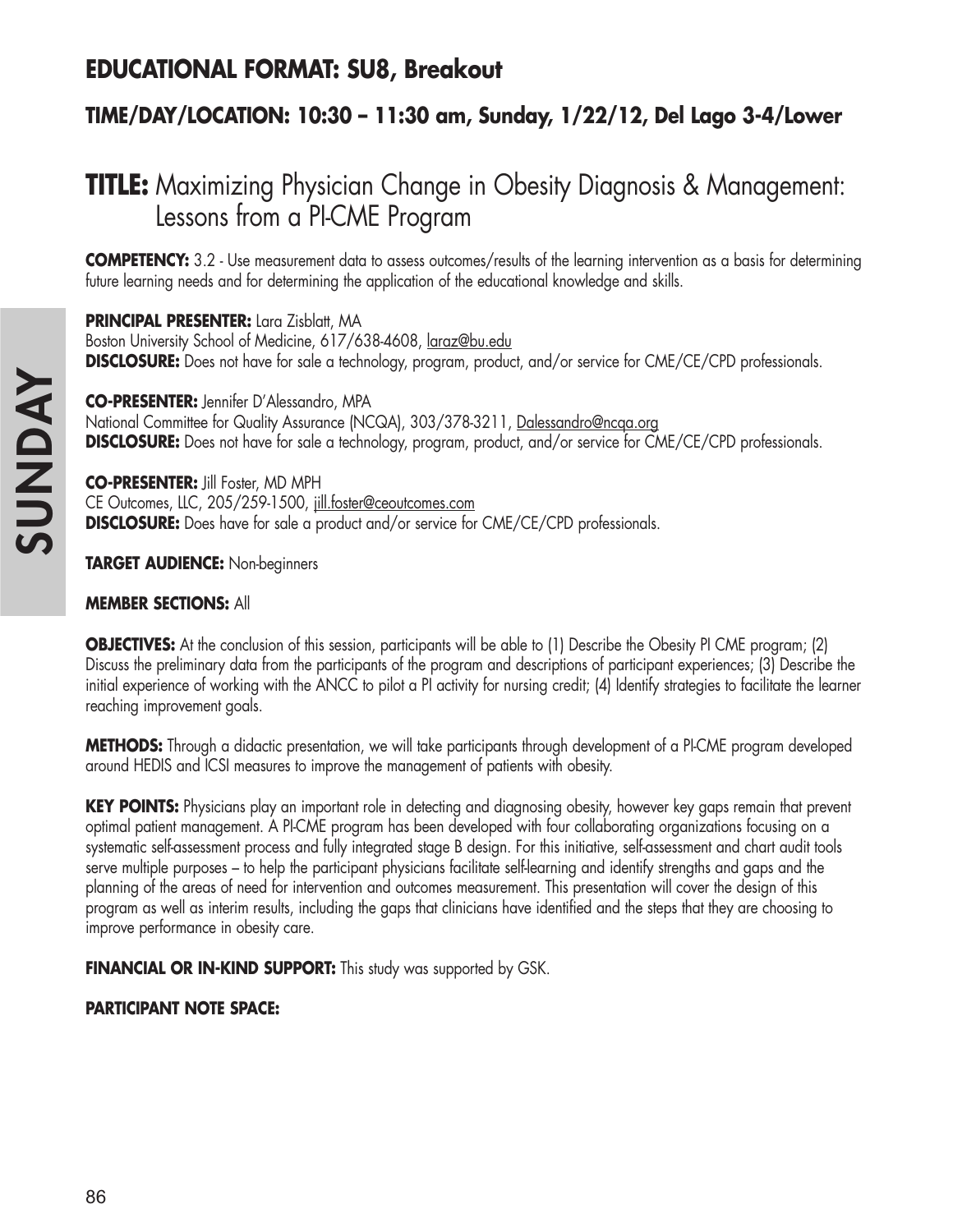## **EDUCATIONAL FORMAT: SU9, Breakout**

### **TIME/DAY/LOCATION: 10:30 – 11:30 am, Sunday, 1/22/12, Palazzo F/Lobby**

# **TITLE:** Integrating Quality Improvement Tools and Performance Improvement to Achieve CME Office Goals

**COMPETENCY:** 3.3 – Use data to assess the performance of the CME/CE/CPD office in meeting its mission and organizational goals.

#### **PRINCIPAL PRESENTER:** Marissa Howard

UT Health Science Center San Antonio School of Medicine, 210/567-4435, howardm@uthscsa.edu **DISCLOSURE:** Does not have for sale a technology, program, product, and/or service for CME/CE/CPD professionals.

**CO-PRESENTER:** Brenda Johnson, MEd, CCMEP University of Texas Medical Branch-Galveston, 409/772-9305, br2johns@utmb.edu **DISCLOSURE:** Does not have for sale a technology, program, product, and/or service for CME/CE/CPD professionals.

#### **CO-PRESENTER:** Cynthia Garcia-Garza

UT Health Science Center San Antonio School of Medicine, 210/567-4447, garciac16@uthscsa.edu **DISCLOSURE:** Does not have for sale a technology, program, product, and/or service for CME/CE/CPD professionals.

**TARGET AUDIENCE:** Beginners

#### **MEMBER SECTIONS:** All

**OBJECTIVES:** Relate QI methods and performance improvement techniques to accomplishing CME Office goals

**METHODS:** An academic medical center will demonstrate how the use of the quality improvement tools – aims statement, process flow chart, cause and effect diagram, and statistical control processes/charts – resulted in process improvements in the CME Office and accomplishment of CME Mission and goals

**KEY POINTS:** CME professionals trained in quality improvement processes/tools can affect changes in the CME Office which result in improved performance and achievement of CME mission

#### **RECOMMENDED READING:**

- 1. Quinn, Robert E, Deep Change Discovering the Leader Within, Jossey-Bass 1996.
- 2. (2) Kotter, John P., Leading Change, Harvard Business School Press, 1996.
- 3. Gordon, Jon, SOUP A Recipe to Nourish Your Team and Culture, John Wiley and Sons, Inc, 2010.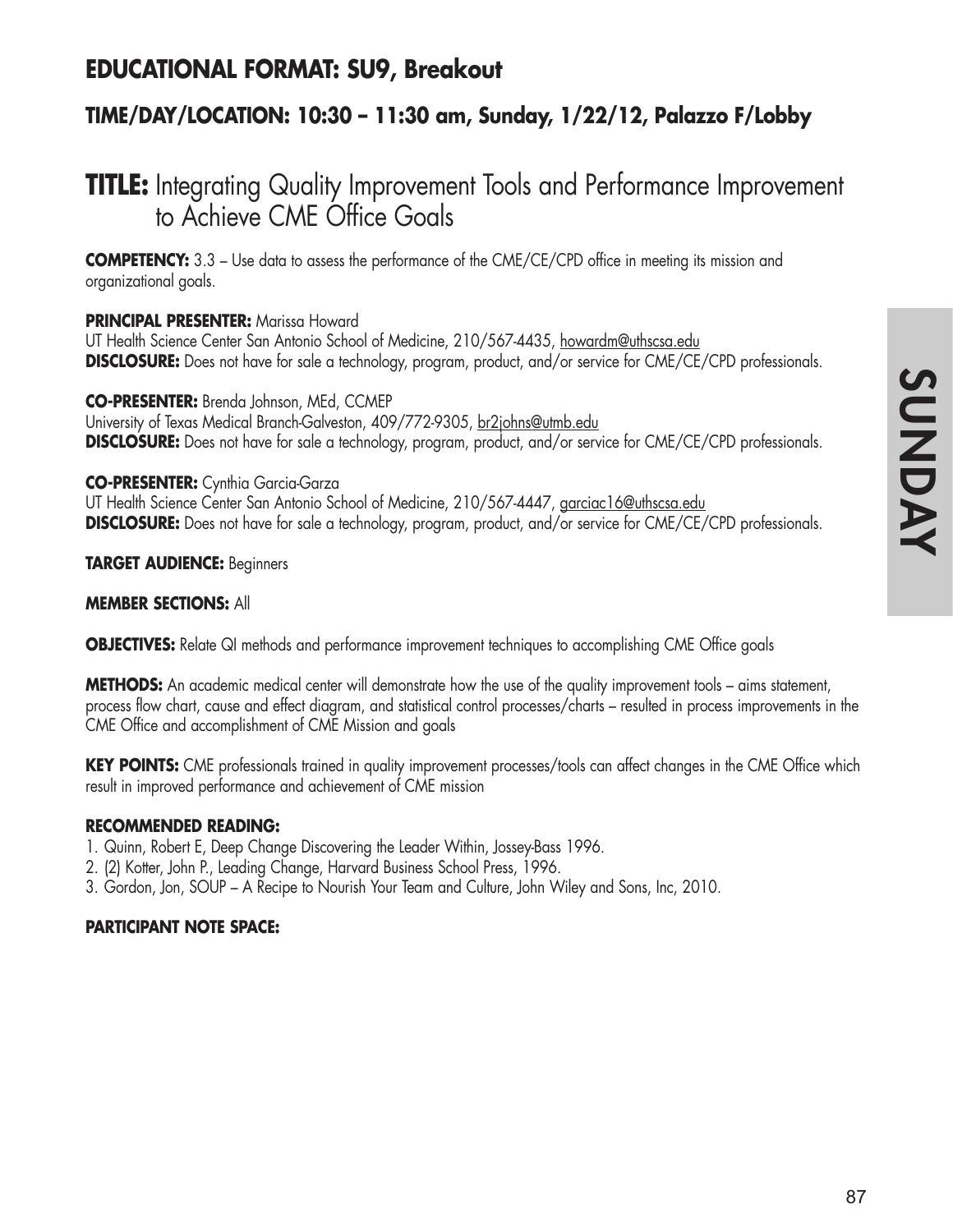## **EDUCATIONAL FORMAT: SU10, Breakout**

## **TIME/DAY/LOCATION: 10:30 – 11:30 am, Sunday, 1/22/12, Palazzo E/Lobby**

# **TITLE:** How to Help PI CME Flourish in Any Setting

**COMPETENCY:** 4.3 – Consider healthcare organizational needs and goals when offering CME/CE/CPD interventions.

**PRINCIPAL PRESENTER:** Ron Murray, EdD

University of Virginia School of Medicine, 434/982-3687, rtm7a@virginia.edu **DISCLOSURE:** Does not have for sale a technology, program, product, and/or service for CME/CE/CPD professionals.

**CO-PRESENTER:** Ladi Carr, PhD University of Virginia School of Medicine, 434/243-5703, ladicarr@virginia.edu **DISCLOSURE:** Does not have for sale a technology, program, product, and/or service for CME/CE/CPD professionals.

**CO-PRESENTER:** Stephanie Bedasse, BSc HIT Global Consulting Services Inc., 514/932-3232, stephanie.bedasse@hit-global.com **DISCLOSURE:** Does have for sale a technology, product and/or service for CME/CE/CPD professionals.

**TARGET AUDIENCE:** Non-beginners

### **MEMBER SECTIONS:** All

**OBJECTIVES:** Upon completion of this presentation, participants should be able to:

- 1. Identify factors that enhance or hinder PI CME implementation;
- 2. Discuss how target audience perception impacts PI CME; and
- 3. Communicate strategies for improving PI CME participation and completion rates.

**METHODS:** Didactic presentation and group discussion will link lessons learned from implementing PI CME programs with strategies that can be applied to future PI CME initiatives.

**KEY POINTS:** We will examine our experience implementing 2 national PI CME programs. The same PI CME model was utilized for both programs; however, the target audience and subject matter differed. By comparing the 2 programs, we will discuss the impact of target audience and subject matter on recruitment rates, educational and performance outcomes, and overall perception of the PI CME process by participants. We will also touch on strategies that CME providers can use to support PI CME implementation and help boost completion rates.

**FINANCIAL OR IN-KIND SUPPORT:** 4i-ACS was supported by an independent medical education grant from Bristol-Myers Squibb/Sanofi Pharmaceuticals partnership. 4i-COPD was supported through an educational grant from Pfizer to the PIEM and UVA School of Medicine as part of the Asthma COPD Educational Solutions Collaborative (ACES).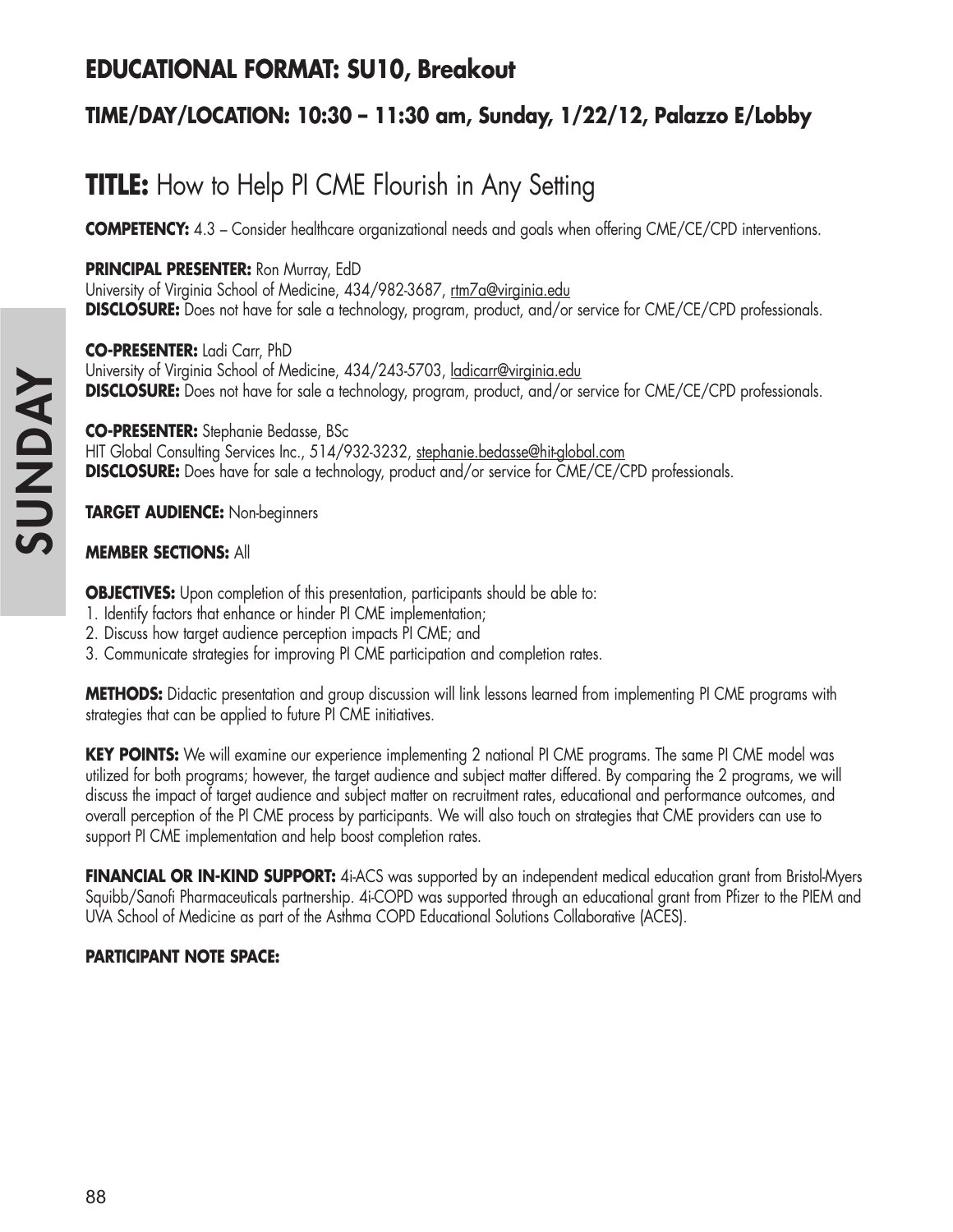## **EDUCATIONAL FORMAT: SU11, Breakout**

### **TIME/DAY/LOCATION: 10:30 – 11:30 am, Sunday, 1/22/12, Amarante 2-3/Lower**

# **TITLE:** Utilizing NCQA HEDIS<sup>®</sup> Performance Measures to Assess the Impact of Managed Care CME on Patient Health in Type 2 Diabetes

**COMPETENCY:** 4.5 – Design activities with a cumulative goal of helping physicians, or teams of learners, to adopt change incrementally, assuring there is compatibility with present systems and advantage over present behaviors.

**PRINCIPAL PRESENTER:** Randy Robbin, CCMEP NACCME LLC, 609/371-1137, rrobbin@naccme.com **DISCLOSURE:** Does not have for sale a technology, program, product, and/or service for CME/CE/CPD professionals.

**CO-PRESENTER:** Nick Lombardi NACCME LLC, 609/630-6216, nlombardi@naccme.com **DISCLOSURE:** Does not have for sale a technology, program, product, and/or service for CME/CE/CPD professionals.

**CO-PRESENTER:** Victoria Street, CCMEP National Committee for Quality Assurance, 202/955-1708, street@ncqa.org **DISCLOSURE:** Does not have for sale a technology, program, product, and/or service for CME/CE/CPD professionals.

**CO-PRESENTER:** Eric Jones, PharmD sanofi-aventis US, 908/981-7277, eric.jones@sanofi-aventis.com **DISCLOSURE:** Does not have for sale a technology, program, product, and/or service for CME/CE/CPD professionals.

**TARGET AUDIENCE:** Non-beginners

#### **MEMBER SECTIONS:** All

**OBJECTIVES:** (1) Outline the value of educating managed care administrators, due to its downstream affect on in-plan physicians and covered patients; (2) Design a managed care CME initiative, based on learner preferences, to promote incremental change in diabetes care; (3) Measure objective level 4 and subjective level 5 outcomes; and (4) Describe the role of HEDIS® as an established tool for measuring health plan performance and, when combined with traditional CME outcomes data, changes in community health (level 7).

**METHODS:** The presenters will chart the path from educating health plan medical directors, pharmacy directors, and other managed care administrators to optimizing in-plan physician practice to improving patient health in type 2 diabetes. The session will combine case-based, didactic presentations with ample time for panel discussion and Q&A.

**KEY POINTS:** The Breakout will discuss learner preference data, which was the impetus behind the multi-media, serial educational design. Moore's objective level 4 and subjective level 5 outcomes data and analysis will be presented as well as the utility of the HEDIS® "Comprehensive Diabetes Care" measure, combined with traditional CME outcomes data, in offering an innovative approach to assessing the impact of managed care CME on community health (level 7). More than 90% of US health plans voluntarily submit HEDIS® data, consisting of approximately 70 different measures. The Comprehensive Diabetes Care measure assesses the percentage of covered patients 18 to 75 years of age with diabetes who are treated to multiple goals, including HbA1c and blood pressure control.

RECOMMENDED READING: National Committee for Quality Assurance (NCQA) "State of Healthcare Quality Report", (www.ncqa.org/Portals/0/State%20of%20Health%20Care/2010/SOHC%202010%20-%20Full2.pdf).

FINANCIAL OR IN-KIND SUPPORT: Achieving and Outperforming Type 2 Diabetes HEDIS<sup>®</sup> Measures is supported by an independent educational grant from sanofi-aventis US.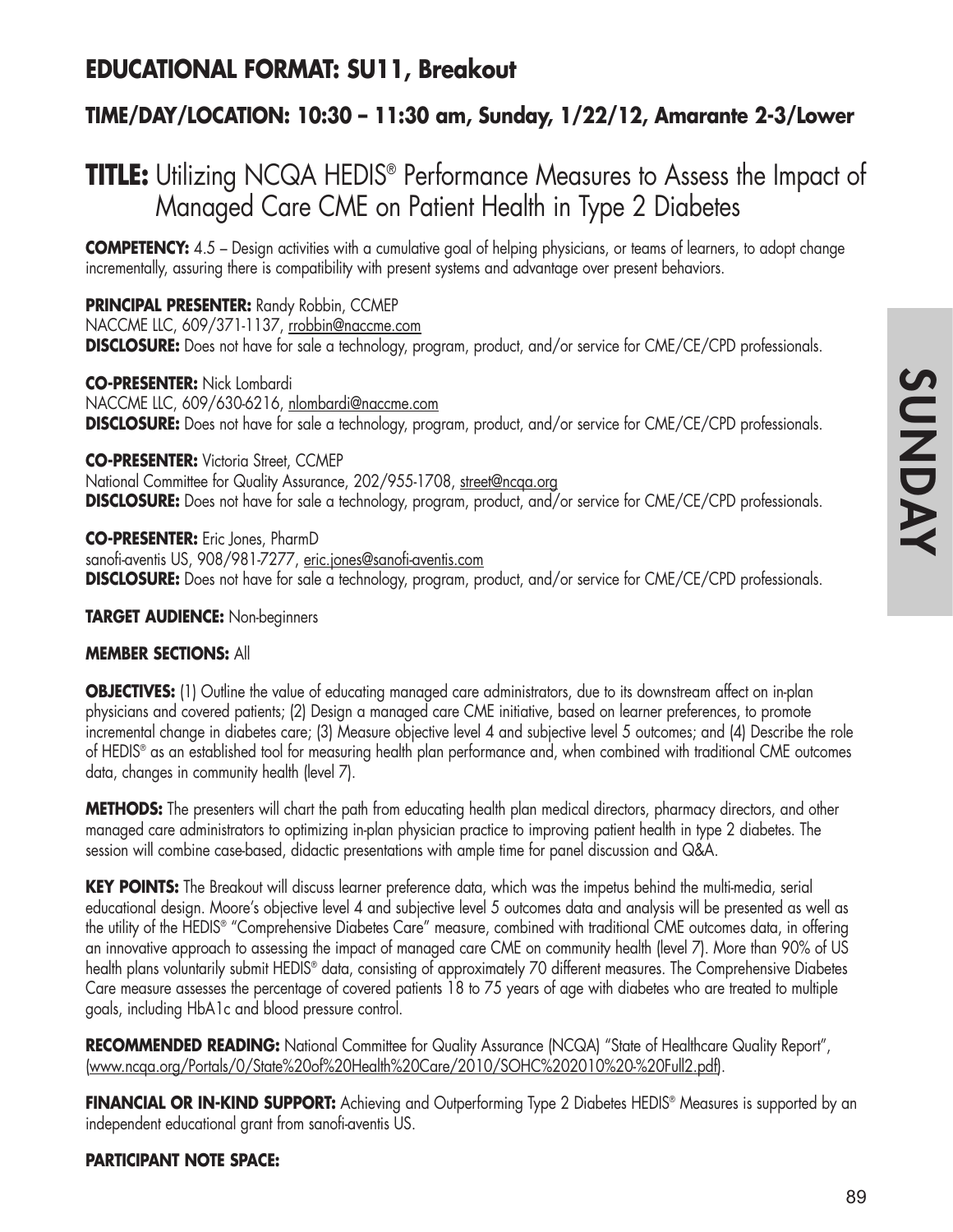# **EDUCATIONAL FORMAT: SU12, Breakout**

## **TIME/DAY/LOCATION: 10:30 – 11:30 am, Sunday, 1/22/12, Palazzo C/Lobby**

# **TITLE:** Improving Medication Outcomes in Diabetes through Enhancing Collaboration and Communication by Pharmacists

**COMPETENCY:** 4.5 – Design activities with a cumulative goal of helping physicians, or teams of learners, to adopt change incrementally, assuring there is compatibility with present systems and advantage over present behaviors.

**PRINCIPAL PRESENTER:** Todd Sorensen, PharmD University of Minnesota, 612/625-8645, soren042@umn.edu **DISCLOSURE:** Does not have for sale a technology, program, product, and/or service for CME/CE/CPD professionals.

**CO-PRESENTER:** Kristen Binaso, RPh American Pharmacists Association, 202/429-7589, KBinaso@APHANET.ORG **DISCLOSURE:** Does not have for sale a technology, program, product, and/or service for CME/CE/CPD professionals.

**CO-PRESENTER:** Terry Dex, PharmD sanofi-aventis US, 908/981-5178, terry.dex@sanofi-aventis.com **DISCLOSURE:** Does not have for sale a technology, program, product, and/or service for CME/CE/CPD professionals.

**TARGET AUDIENCE:** Non-beginners

### **MEMBER SECTIONS:** All

**OBJECTIVES:** At the conclusion of this session, participants will be able to describe an approach to prioritizing and developing educational interventions based on the following principles: (1) understand and implement the Institute for Healthcare Improvement's "Breakthrough Model for Performance Improvement; (2) assess and address systems-based issues; (3) evaluate options for systems changes based on meaningful performance measures; (4) identify and evaluate components and results of the APhA DOTxMed program; and (5) comprehend the value of motivational interviewing and other communication techniques in improving patient care.

**METHODS:** This session will use case presentations, panel discussion, and dialogue with participants to achieve its objectives.

**KEY POINTS:** The multi-disciplinary nature of diabetes care requires an effective partnership between patients with diabetes and their team of health care providers. Consistent with the medical home model, an interprofessional approach to diabetes care has documented improvement in average levels of blood glucose, diabetes-related complications and quality of life. Pharmacists play a vital role in this approach fostered by their accessibility and training. The presenters will describe educational strategies that have been employed to enhance the contributions of pharmacists to collaborate in diabetes care and lead systems improvement efforts in interprofessional settings, especially with primary care physicians. Educational strategies have focused on integrating evidence-based clinical pharmacy services into the care of diabetes patients, enhancing practitioner abilities to lead systems improvement efforts and training pharmacists on motivational interviewing and other communication techniques to improve interactions with patients and primary care physicians with a focus on medication adherence. Participants will be encouraged to employ some of these methodologies as they seek to close educational gaps in other therapeutic areas, particularly those that rely primarily on chronic medication management.

**RECOMMENDED READING:** (1) Hammond RW, Schwartz AH, Campbell MJ, Remington TL, Chuck S, Blair MM, Vassey AM, Rospond RM, Herner SJ, Webb CE. American College of Clinical Pharmacy. Collaborative drug therapy management by pharmacists—2003. Pharmacotherapy. 2003;23(9):1210–1225. (2) Cranor CW, Bunting BA, Christensen DB. The Asheville Project: long-tem clinical and economic outcomes of a community pharmacy diabetes care program. J Am Pharm Assoc (Wash) 2003;43:173–184. (3) Fera T, Bluml BM, Ellis WM, Schaller CW, Garrett DG. The Diabetes Ten City Challenge: interim clinical and humanistic outcomes of a multisite community pharmacy diabetes care program. J Am Pharm Assoc (2003) 2008;48(2):181–190. (4) Wubben DP, Vivian EM. Effects of pharmacist outpatient interventions on adults with diabetes mellitus: a systematic overview. Pharmacotherapy. 2008;28(4):421–436. (5) The Breakthrough Series: IHI's Collaborative Model for Achieving Breakthrough Improvement. Institute for Health Care Improvement, Cambridge, MA. 2003.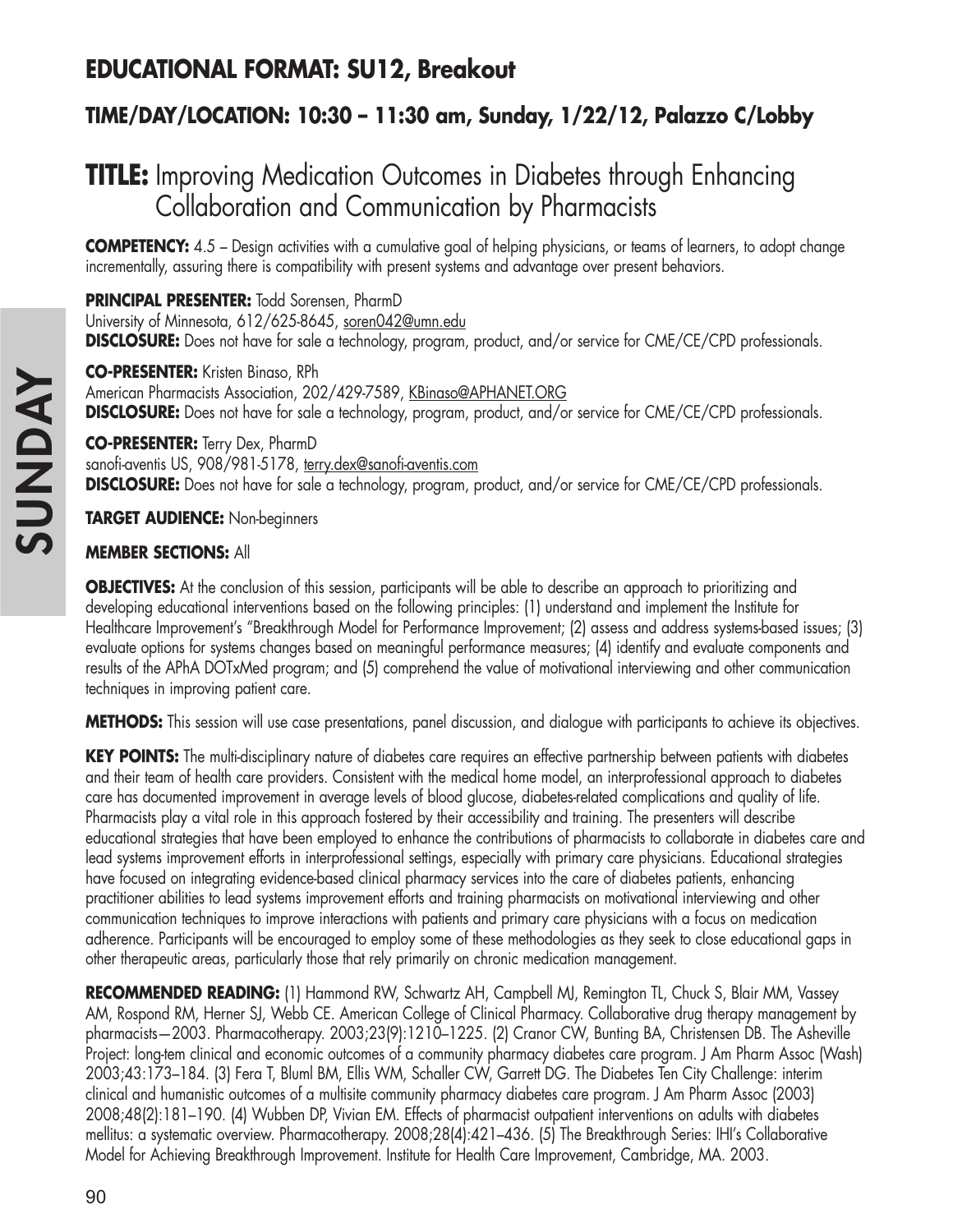## **EDUCATIONAL FORMAT: SU13, Breakout**

## **TIME/DAY/LOCATION: 10:30 – 11:30 am, Sunday, 1/22/12, Palazzo H/Lobby**

# **TITLE:** Building Effective Partnerships with External Collaborators to Help Meet CME Missions: A Case-Study

**COMPETENCY:** 5.2 – Identify and collaborate with external partners that enhance effective CME/CE/CPD activities.

**PRINCIPAL PRESENTER:** Marissa Seligman, PharmD, CCMEP pmiCME, 617/406-4288, mseligman@pmicme.org **DISCLOSURE:** Does not have for sale a technology, program, product, and/or service for CME/CE/CPD professionals.

**CO-PRESENTER:** Kristin Fludder, BS, CCMEP pmiCME, 617/406-4253, kfludder@pmicme.org **DISCLOSURE:** Does not have for sale a technology, program, product, and/or service for CME/CE/CPD professionals.

**CO-PRESENTER:** Marc Mosier, MD pmiCME, 617/488-4591, mmosier@pmicme.org **DISCLOSURE:** Does not have for sale a technology, program, product, and/or service for CME/CE/CPD professionals.

**TARGET AUDIENCE:** Non-beginners

#### **MEMBER SECTIONS:** All

**OBJECTIVES:** Upon completion of this presentation, participants should be able to:

- 1. Identify ways to build successful partnerships with external stakeholders to capitalize on your program's strengths and weaknesses to meet the needs of your CME Mission as well as expanding the scope, reach and type of educational and non-educational interventions of a collaborative educational initiative.
- 2. Develop an educational design strategy to best utilize resources from each stakeholder in the execution of a CME activity.
- 3. Creation of measurable endpoints and outcomes at activity and program levels that clearly align with the respective CME Missions of the collaborators.

**METHODS:** Presenters will use this break-out session to demonstrate best practices in identifying and selecting external collaborators in the development of a certified CME-activity.

**KEY POINTS:** CME programs can greatly benefit from consolidating resources between different provider and non-provider organizations to achieve aspects of your CME Mission. This Breakout will focus on how to identify specific strengths within your CME organization and discuss strategies in approaching a potential external partner to better position the value of collaboration. A case-study will be presented demonstrating an effective collaboration between an accredited provider and medical education company in the creation of a multi-channel and reinforced didactic and workshop linked to a performance improvement component involving practitioner patient chart assessment , provider audit, and patient surveys.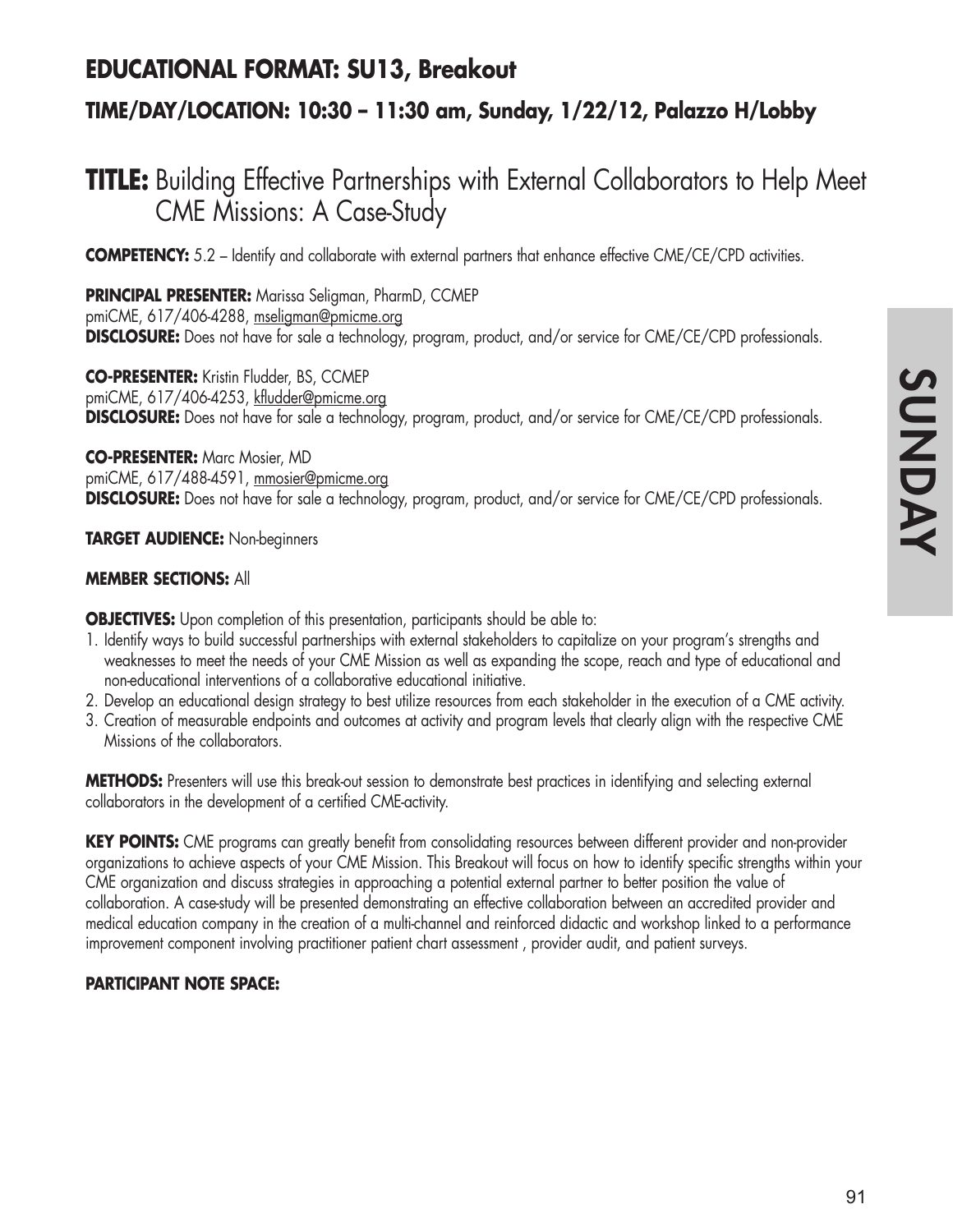## **EDUCATIONAL FORMAT: SU14, Breakout**

## **TIME/DAY/LOCATION: 10:30 – 11:30 am, Sunday, 1/22/12, Segura 1-2/Lower**

# **TITLE:** The Educational Coach: Transforming the CME Planning Process

**COMPETENCY:** 5.3 – Collaborate and build relationships that support educational improvements for the patient, the physician, and the organization in which the physician works.

#### **PRINCIPAL PRESENTER:** Teri Evans

University of SC School of Medicine PHR CME Organization, 803/434-4211, teresa.evans@uscmed.sc.edu **DISCLOSURE:** Does not have for sale a technology, program, product, and/or service for CME/CE/CPD professionals.

**TARGET AUDIENCE:** Non-beginners

#### **MEMBER SECTIONS:** All

**OBJECTIVES:** As a result of participating in this Breakout session, the learner will be able to:

- 1. Demonstrate how educational coaching can transform the CME planning process
- 2. Apply educational coaching strategies to their workplace

**METHODS:** Case presentation and small group discussion

#### **KEY POINTS:**

- 1. Take your CME activities to the next level using educational coaching strategies.
- 2. Using a case example, we will illustrate how to coach planning committee members to design activities that result in higher levels of educational outcomes.
- 3. Using a second case example, participants will have the opportunity to apply educational coaching strategies while in small groups.

**RECOMMENDED READING:** Langley, Gregory. The Improvement Guide: A practical approach to enhancing organizational performance. 2nd ed. San Francisco: Jossey-Bass, 2009.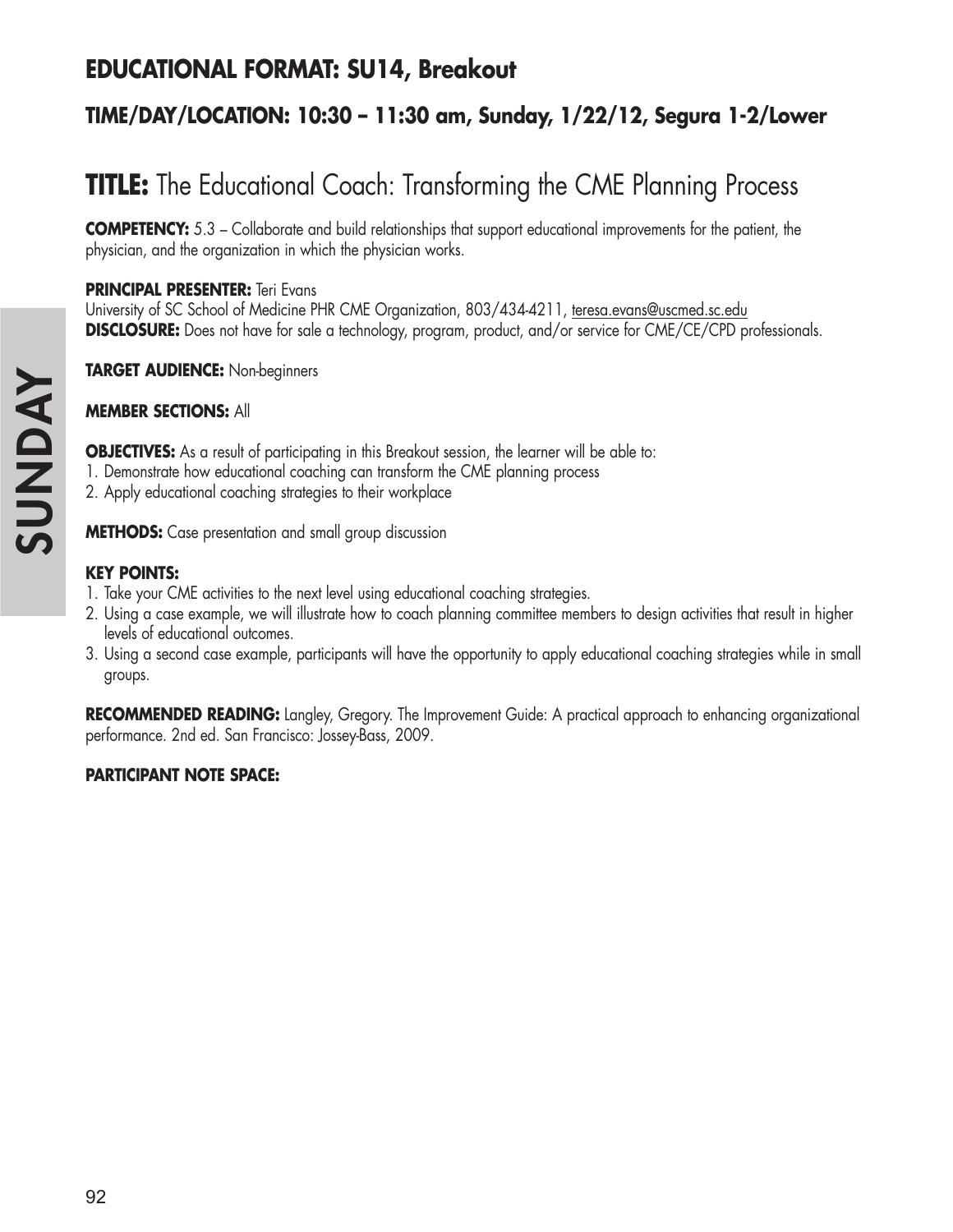## **EDUCATIONAL FORMAT: SU15, Breakout**

### **TIME/DAY/LOCATION: 10:30 – 11:30 am, Sunday, 1/22/12, Segura 3-4/Lower**

# **TITLE:** Strategies to Embed Patient Engagement to Optimize CME Outcomes

**COMPETENCY:** 5.3 – Collaborate and build relationships that support educational improvements for the patient, the physician, and the organization in which the physician works.

**PRINCIPAL PRESENTER:** Mei ling Schwartz, MPH Kaiser Permanente-Panorama City, 818/375-3808, mei.ling.schwartz@kp.org **DISCLOSURE:** Does not have for sale a technology, program, product, and/or service for CME/CE/CPD professionals.

**CO-PRESENTER:** Reem Borsha, MPH Kaiser Permanente-Panorama City, 818/375-2486, reem.h.borsha@kp.org **DISCLOSURE:** Does not have for sale a technology, program, product, and/or service for CME/CE/CPD professionals.

**TARGET AUDIENCE:** Non-beginners

#### **MEMBER SECTIONS:** All

#### **OBJECTIVES:**

- 1. State the rationale and benefits of embedding patient engagement in CME activities
- 2. Identify proven patient engagement strategies and resources use to enhance practice performance and patient outcomes
- 3. Increase confidence in applying strategies, tools and resources into own clinical setting
- 4. Initiate a plan to embed patient engagement strategies into CME planning and presentations

**METHODS:** Instructional methods will consist of didactic format, case examples and discussions

**KEY POINTS:** Patient centeredness is one of the six dimensions of quality established by IOM and is a key component in improving the quality and safety of health care in the US today. A critical step on the path towards safer, higher quality care is encouraging and facilitating patient and family engagement to improve health care experiences and outcomes. Patient and family engagement is at the core of patient centered care. Even though research has shown that physicians who provide care that is respectful of and responsive to individual patient preferences have significantly higher patient satisfaction and clinical outcomes, few physicians know how to do it successfully. The goal of this session is to share proven patient engagement methods tht CME should include to help physicians make practice change and to optimize care outcomes. We will be sharing our years of experience and strategies we used to help CME planners and physicians in practice to use patient engagement in delivering patient centered care.

#### **RECOMMENDED READING:**

1. Safaer, S and K Firminger, Pateint's Perception of the Quality of Health Care Services; Annual Review of Public Health.

2. Berwidk, Don, Fifty Years After, To Err Is Human: What We Have Learned; Journal of the American Medical Association.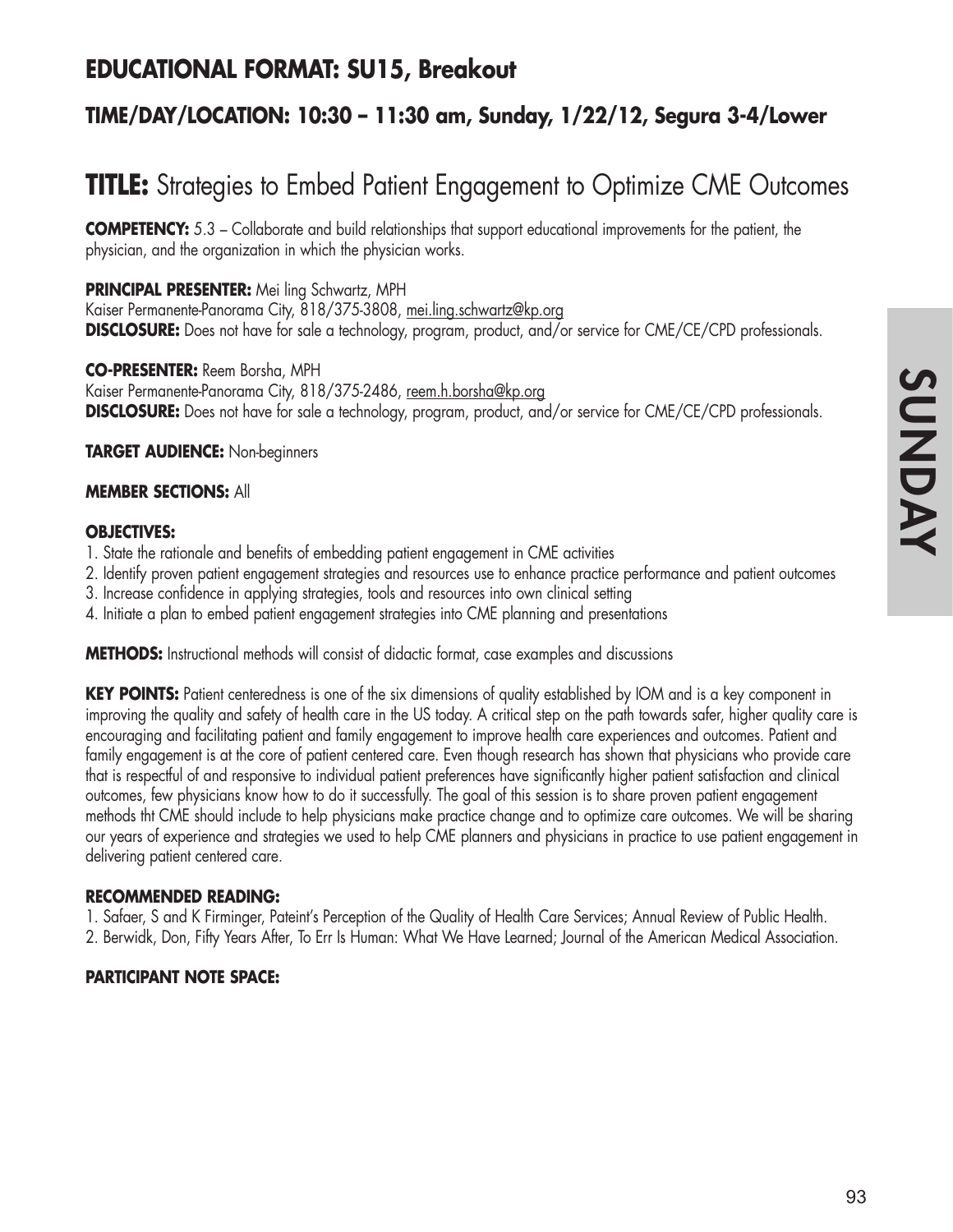# **EDUCATIONAL FORMAT: SU16, Breakout**

## **TIME/DAY/LOCATION: 10:30 – 11:30 am, Sunday, 1/22/12, Cordova 2/Lower**

# **TITLE:** Leading Quality Improvement Initiatives: Essential Components of a New Paradigm of Continuing Education

**COMPETENCY:** 6.1 – Provide a vision of present role and future direction for CME/CE/CPD and physician role and responsibilities in continued learning.

### **PRINCIPAL PRESENTER:** Thomas Van Hoof, EdD

University of Connecticut, 860/729-4523, tom.vanhoof@uconn.edu **DISCLOSURE:** Does not have for sale a technology, program, product, and/or service for CME/CE/CPD professionals.

**TARGET AUDIENCE:** Non-beginners

### **MEMBER SECTIONS:** All

**OBJECTIVES:** At the conclusion of this session, participants will be able to...

- 1. Describe three key components of a new continuing education (CE) paradigm that will be effective in changing clinician behavior and in improving patient outcomes
- 2. Discuss leadership strategies in using components of the new paradigm to change CE culture to one more consistent with quality improvement aims

**METHODS:** This Breakout session will provide a brief didactic presentation about key, literature-based components of a new paradigm consistent with quality improvement (QI) aims. The session will then devote considerable discussion to recommendations for leaders to put these components into practice, including a discussion of relevant QI experiences.

KEY POINTS: Continuing education leaders should devote attention to an expanded and prioritized list of educational outcomes and help clinicians to understand which interventions work, why they work, and what contextual factors influence the impact of interventions. Clinicians being more informed consumers of CE is critical, but leadership, guided by a new paradigm, is necessary to accomplish this.

#### **RECOMMENDED READING:**

- 1. Van Hoof TJ et al. Essential components of a new paradigm in continuing education: Leadership required. (in press).
- 2. Moore DE et al. Achieving desired results and improved outcomes: Integrating planning and assessment throughout learning activities. J Cont Educ Health Prof 2009; 29(1):1-15.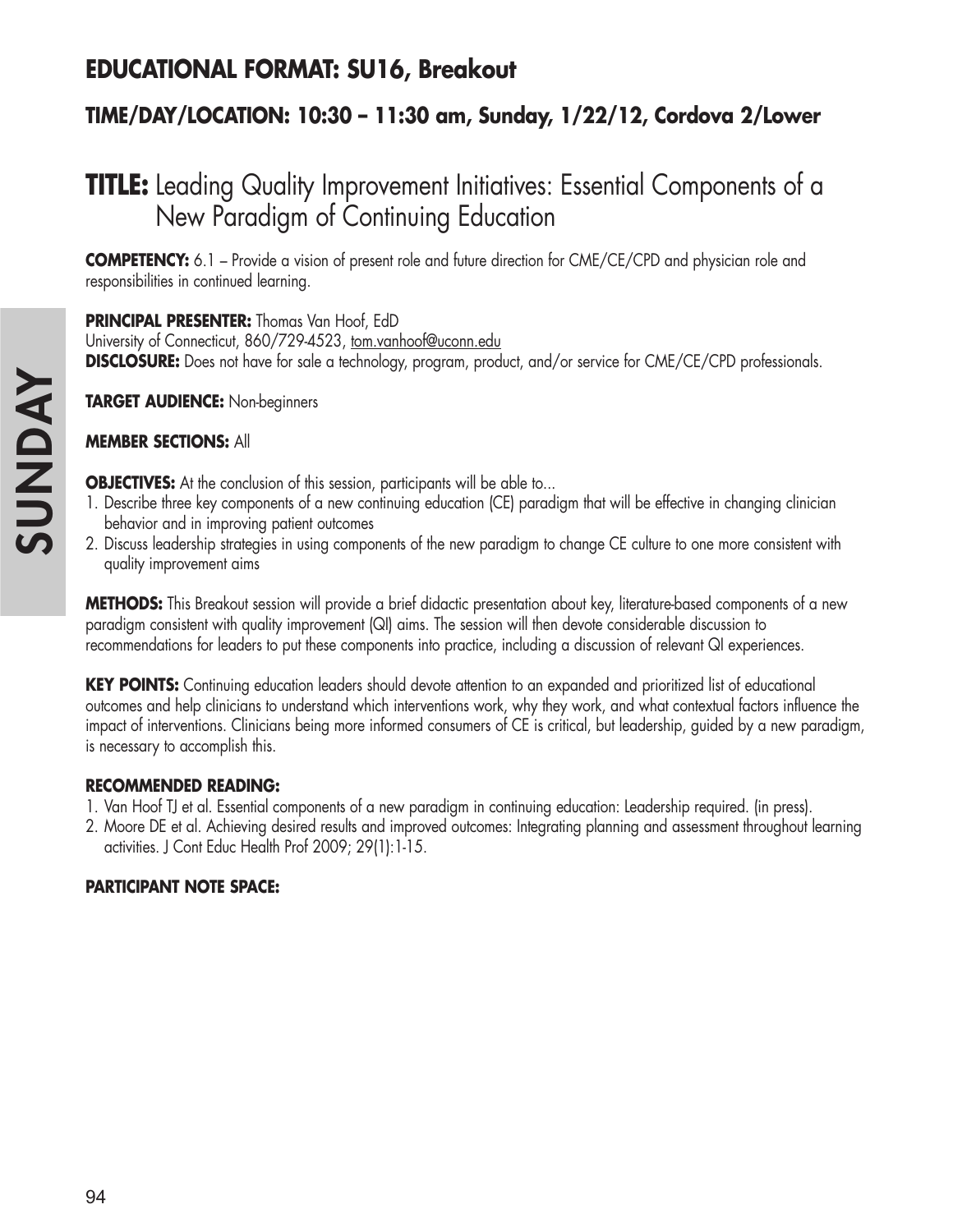## **EDUCATIONAL FORMAT: SU17, Breakout**

### **TIME/DAY/LOCATION: 10:30 – 11:30 am, Sunday, 1/22/12, Segura 5/Lower**

# **TITLE:** What's It Worth? Demonstrating CME Value to Internal and External Stakeholders

**COMPETENCY:** 7.1 – Document the value of the CME/CE/CPD program to its own organization and to the physicians that it serves.

#### **PRINCIPAL PRESENTER:** John Scott, CCMEP

Genentech, 650/225-8819, scott.john-a@gene.com **DISCLOSURE:** Does not have for sale a technology, program, product, and/or service for CME/CE/CPD professionals.

**CO-PRESENTER:** Stephen Lewis, CCMEP Global Education Group, 303/395-1782, ext. 71, slewis@globaleducationgroup.com **DISCLOSURE:** Does not have for sale a technology, program, product, and/or service for CME/CE/CPD professionals.

#### **TARGET AUDIENCE:** Non-beginners

#### **MEMBER SECTIONS:** All

**OBJECTIVES:** At the conclusion of this session, participants will be able to: 1) Identify methods for developing appropriate participant questions and data collection to demonstrate the impact of continuing education on learners and patients; 2) Discuss examples of both quantitative and qualitative formats that link CME to value for specific internal, external, and public audiences, and 3) Apply analytical methods that highlight the value of CME/CE to managers, learning audiences, regulators, and other stakeholders.

**METHODS:** A case-based discussion will allow presenters and the audience to identify the specific audiences who need to better understand the value of CME/CE and methods for translating this value.

**KEY POINTS:** This session will highlight a process for uncovering the implicit and explicit value/impact of CME/CE activities and provide a discussion of practical examples (case studies) showing how the data was collected, compiled, and presented to define the value of actual CME/CE interventions.

#### **RECOMMENDED READING:**

- 1. Bloom B. S. (1956). Taxonomy of Educational Objectives, Handbook I: The Cognitive Domain. New York: David McKay Co Inc.
- 2. Van't Hooft, M. (2006). Ubiquitous Computing in Education: Invisible Technology, Visible Impact. London: Elrbaum Associates.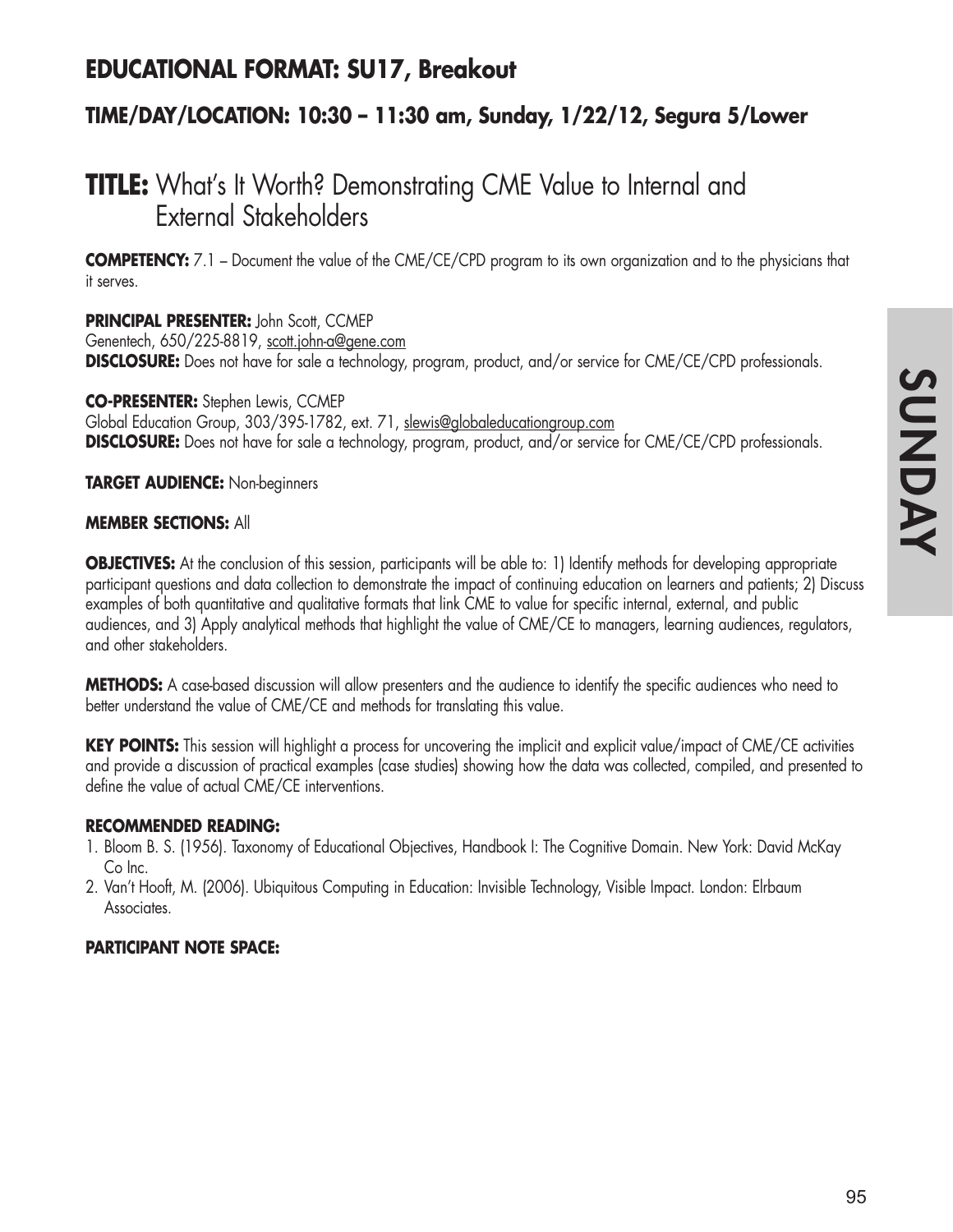# **EDUCATIONAL FORMAT: SU18, Breakout**

## **TIME/DAY/LOCATION: 10:30 – 11:30 am, Sunday, 1/22/12, Marbella 1-2/Lower**

# **TITLE:** Publications in CME: Disseminating the Data to Multiple Audiences

**COMPETENCY:** 7.1 – Document the value of the CME/CE/CPD program to its own organization and to the physicians that it serves.

**PRINCIPAL PRESENTER:** Karen Roy, MSc Cephalon, 610/883-5789, kroy@cephalon.com **DISCLOSURE:** Does not have for sale a technology, program, product, and/or service for CME/CE/CPD professionals.

**CO-PRESENTER:** Sharon Tordoff, BS, CCMEP CME Outfitters, LLC, 614/328-4499, stordoff@cmeoutfitters.com **DISCLOSURE:** Does not have for sale a technology, program, product, and/or service for CME/CE/CPD professionals.

**CO-PRESENTER:** Thomas Roth, PhD University of Michigan, 313/ 916-5171, troth1@hfhs.org **DISCLOSURE:** Does not have for sale a technology, program, product, and/or service for CME/CE/CPD professionals.

**TARGET AUDIENCE:** Non-beginners

#### **MEMBER SECTIONS:** All

**OBJECTIVES:** After attending this session, learners should be able to 1) identify publications opportunities for their own CME program, 2) implement a strategic publications plan targeting both education and medical literature, 3) engage faculty in publications development, and 4) harness CME publications for internal CME advocacy.

**METHODS:** Panelists will present experiences regarding CME publications efforts from perspectives of Provider, Faculty, Supporter and Journal Editor. An interactive session will follow where participants will develop a strategic publications plan based on needs assessment and outcomes data from a completed CME program.

**KEY POINTS:** Supporting the value of CME is an ongoing challenge for all stakeholders in the CME community. Reflecting performance gaps to the broader medical community and disseminating data on the impact of CME activities may create a greater awareness of the need for and value of high-quality CME. Restricting publications efforts to the educational literature limits the impact of CME publications. Increased efforts to share CME data in the mainstream medical literature is required to engage the medical community and it is important that all stakeholders in CME recognize the value. This interactive panel presentation will identify common barriers of the various stakeholder groups to CME publications and also provide solutions to move the CME community forward.

**RECOMMENDED READING:** International Committee of Medical Journal Editors www.icmje.org.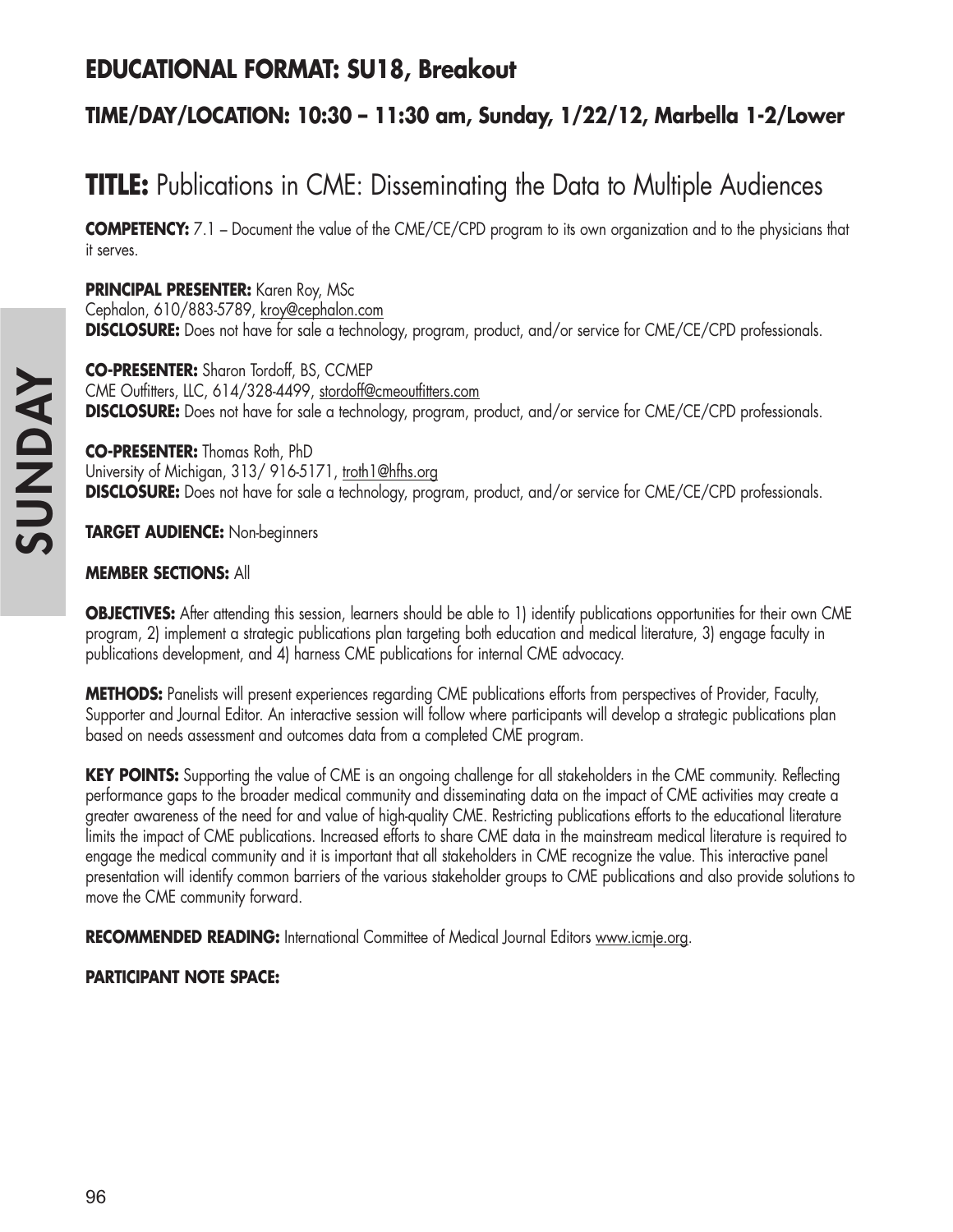## **EDUCATIONAL FORMAT: SU19, Breakout**

### **TIME/DAY/LOCATION: 10:30 – 11:30 am, Sunday, 1/22/12, Cordova 5-6/Lower**

# **TITLE:** From Intake to Execution: A Decision-making and Tracking Process for CME Activities

**COMPETENCY:** 7.5 – Develop a management culture of the office that will reflect a collaborative, service oriented, continuous improvement system that meets the needs of the physicians served, the organization of the CME/CE/CPD program, and the accreditation standards.

#### **PRINCIPAL PRESENTER:** Elizabeth Mullikin, MS

University of WI Office of Continuing Professional Development, 608/240-6003, eamullikin@wisc.edu **DISCLOSURE:** Does not have for sale a technology, program, product, and/or service for CME/CE/CPD professionals.

#### **CO-PRESENTER:** Danielle Hepting, BS

University of WI Office of Continuing Professional Development, 608/240-2145, drhepting@ocpd.wisc.edu **DISCLOSURE:** Does not have for sale a technology, program, product, and/or service for CME/CE/CPD professionals.

**TARGET AUDIENCE:** Non-beginners

#### **MEMBER SECTIONS:** All

**OBJECTIVES:** At the conclusion of this presentation, participants will have a clear example of an intake process for gathering and tracking information in order to make decisions on incoming CME activity inquiries; identify strategies for documenting specific measures relating to this process; and appreciate how implementing a standard process improves communication, effective decision-making, and maximizes resources.

**METHODS:** A didactic presentation using visuals (i.e. flowchart, process map) and data collection forms/tools to illustrate the process. Will demonstrate how the process works through discussion of case studies.

**KEY POINTS:** CME offices that do a large amount of collaboration within their organizations and with external partners understand that with each incoming CME inquiry, there is a significant amount of variability within the types of projects and the roles/responsibilities of organization(s) involved. Without an efficient or standard process to manage inquiries and office resources/capacity organizations may be making decisions that result in bottlenecks or taking on too much/too little. As a result of implementing such a process, organizations will benefit from improved communication, better financial decisions, increased control of staff capacity, improved customer service, and improved employee performance and morale.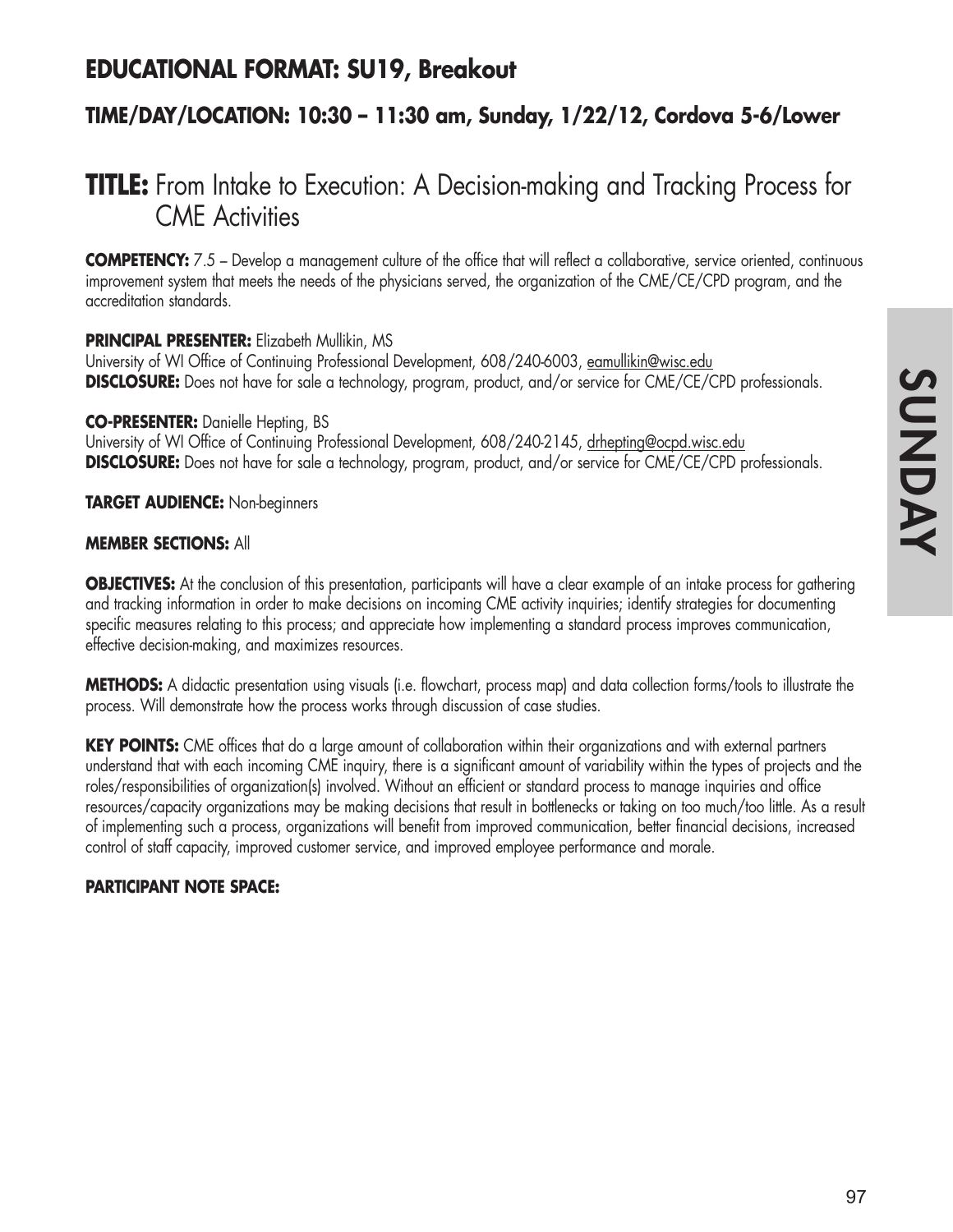## **EDUCATIONAL FORMAT: SU20, Intensive**

### **TIME/DAY/LOCATION: 1:15 – 2:15 pm, 2:45 – 3:45 pm, 4:00 – 5:00 pm, Sunday, 1/22/12, Marbella 1-2/Lower**

# **TITLE:** Pearls and Pitfalls in PI-CME: Lessons Learned to Inform PI-CME 2.0

**COMPETENCY:** 3.4 – Promote continuous improvement and performance measurement as skills for physicians during educational interventions.

#### **PRINCIPAL PRESENTER:** Laura Lee Hall, PhD

American College of Physicians, 202/261-4559, laurah@acponline.org **DISCLOSURE:** Does not have for sale a technology, program, product, and/or service for CME/CE/CPD professionals.

**CO-PRESENTER:** Victoria Street, CCMEP

National Committee for Quality Assurance, 202/955-1708, street@ncqa.org **DISCLOSURE:** Does not have for sale a technology, program, product, and/or service for CME/CE/CPD professionals.

#### **CO-PRESENTER:** Nancy Davis, PhD

National Institute for Quality Improvement and Education, 412/205-5368, ndavis@niqie.org **DISCLOSURE:** Does have for sale a program, product, and/or service for CME/CE/CPD professionals.

#### **CO-PRESENTER:** Walter Fox, CCMEP

Ortho-McNeil Janssen Scientific Affairs, LLC, 908/218-7201, wfox@its.jnj.com **DISCLOSURE:** Does not have for sale a technology, program, product, and/or service for CME/CE/CPD professionals.

#### **TARGET AUDIENCE:** Non-beginners

#### **MEMBER SECTIONS:** All

#### **OBJECTIVES:**

- 1. Review characteristics of first generation PI-CME initiatives.
- 2. Consider the strengths and challenges associated with different approaches to PI-CME initiatives, including learner recruitment and retention, performance measure selection, educational interventions, technical platform, and funding sources.
- 3. Discuss the keys to further aligning continuing medical education and professional development with performance/quality improvement from the perspective of multiple stake-holders.

**METHODS:** Review of first generation PI-CME initiatives, summarizing funding, performance measures, educational interventions and recruitment/retention. Brief case studies will be followed by discussion, led first by a multidisciplinary expert panel then all participants. Finally, an interactive panel discussion will consider the key components of successful PI-CME in the future.

**KEY POINTS:** Since AMA's conceptualization in 2005, more than 40 performance improvement (PI) CME programs have been implemented in the U.S., across various healthcare areas. These programs have begun to educate physicians about quality improvement and link continuing medical education to performance and patient outcomes. Nonetheless, many challenges have characterized the first generation of PI-CME initiatives, including learner recruitment and retention, performance measure selection and data gathering, and models of financial support. Through an examination of 3 major PI initiatives and a survey of the field, pearls and pitfalls will be identified through discussion by a multi-stakeholder panel.

**FINANCIAL OR IN-KIND SUPPORT:** Commercial support for NCQA's ADHD PI-CME initiative was provided by Ortho-McNeil Janssen Scientific Affairs; Commercial support for ACC's PI-CME initiatives include: Bristol-Myers Squibb/sanofi Pharmaceuticals Partnership, Boehringer Ingelheim Pharmaceuticals, Inc, Daiichi Sankyo, Inc., Lilly USA, LLC, Pfizer, and Schering Corporation; Commercial support for I-IQ PI-CME initiatives include: Celgene Corporation, Lilly USA, LLC, sanofiaventis U.S., and Teva Neuroscience.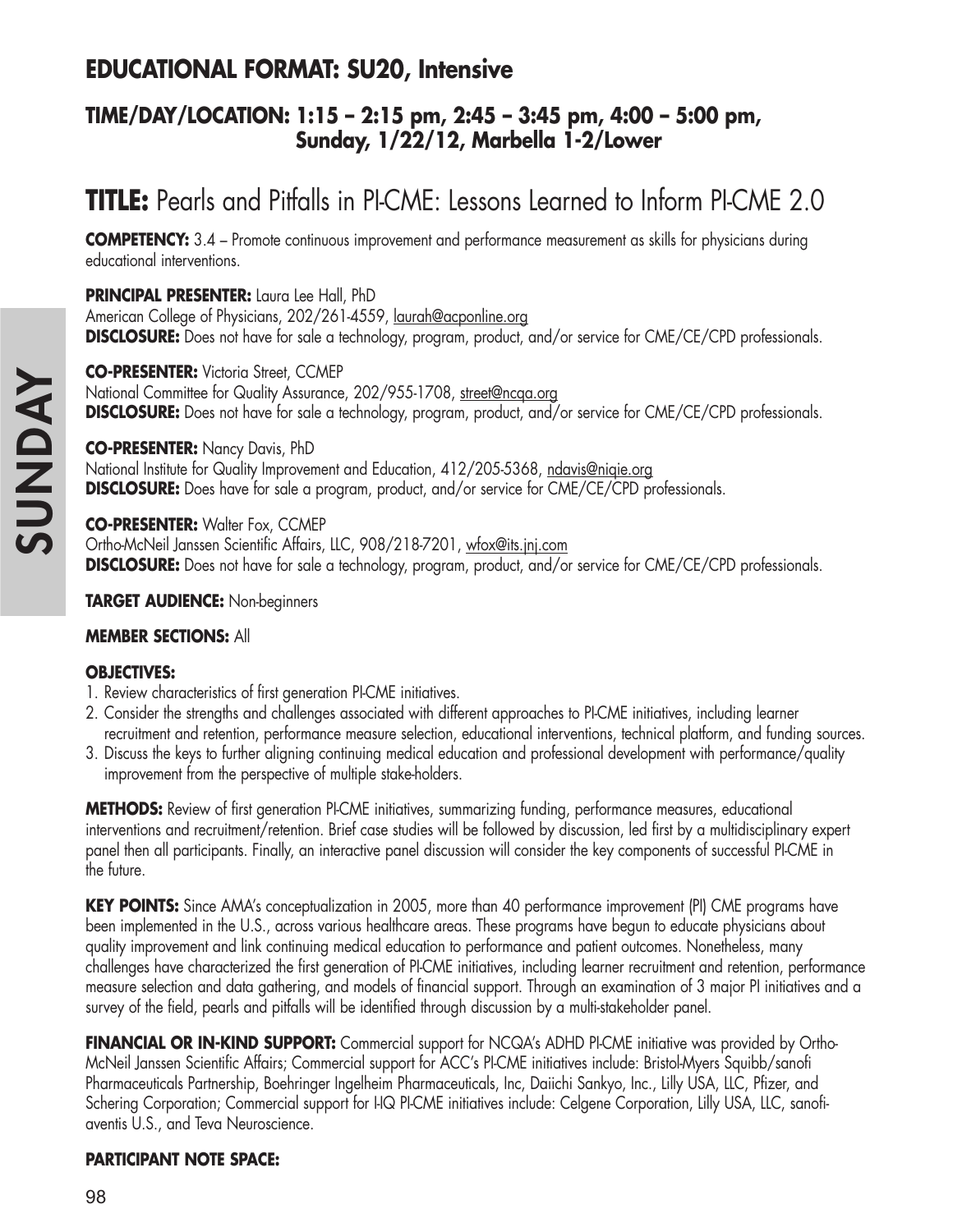## **EDUCATIONAL FORMAT: SU21, Intensive**

### **TIME/DAY/LOCATION: 1:15 – 3:45 pm, Sunday, 1/22/12, Segura 5/Lower**

# **TITLE:** Quality Science 101 for the CE/CPD Professional: What You Need to Know! **(Invited Abstract)**

#### **COMPETENCY:**

4.1 – Recognize that, when offering learning interventions, CME/CE/CPD professionals and the individual physicians they serve are part of a team and the system in which they work.

5.1 – Identify and collaborate with internal partners, including the quality improvement unit, performance improvement unit, the library, patients, and other related units, to accomplish the CME/CE/CPD mission.

#### **PRINCIPAL PRESENTER:** Sally Kraft, MD

University of Wisconsin Medical Foundation, 608/821-4900, sakraft@wisc.edu **DISCLOSURE:** Does not have for sale a technology, program, product, and/or service for CME/CE/CPD professionals

#### **TARGET AUDIENCE:** All

#### **MEMBER SECTIONS:** All

**OBJECTIVES:** As a result of this presentation, participants should be able to:

- 1. Appreciate the emerging science that is the basis of quality improvement (QI).
- 2. Understand the nomenclature, basic principles, and techniques that are utilized by persons working to improve clinical performance and patient outcomes.
- 3. Better communicate and interact with persons that work in hospitals, health systems, and government units dedicated to quality improvement

**METHODS:** This two hour intensive will include both didactic and interactive components. First, the instructor will define key words and phrases that are commonly used within quality improvement circles (e.g., performance measures, attribution, denominators, etc.) Second, she will provide an overview of key concepts and review the basic processes and principles that underlie QI science (e.g., root cause analysis, fishbone diagrams, plan-do-study-act cycles, etc.). Third, the instructor will engage the members of the audience in order to determine how participants are currently interacting with QI professionals in their home organizations, including a discussion of successful projects as well as challenges that they may have faced. Fourth, the instructor and participants will explore how persons working in the two fields can support each other's efforts to improve patient care and health outcomes.

**KEY POINTS:** Without a basic comprehension of quality science, CE/CPD professionals are at risk of being ignored and underutilized in their work settings. In contrast, once persons from both fields understand how they can support each other, collaboration between these interdependent professional groups will likely lead to synergistic solutions to the health care problems we all face. Learners attending this two hour intensive will be prepared to face - and overcome - the challenges that are inherent when two distinct fields (i.e., quality science and continuing education) begin to merge. Because the two fields share common goals, it is important to encourage as much alignment as possible. Developing a common understanding will help achieve the important objectives of improved clinical care, patient safety, and health outcomes.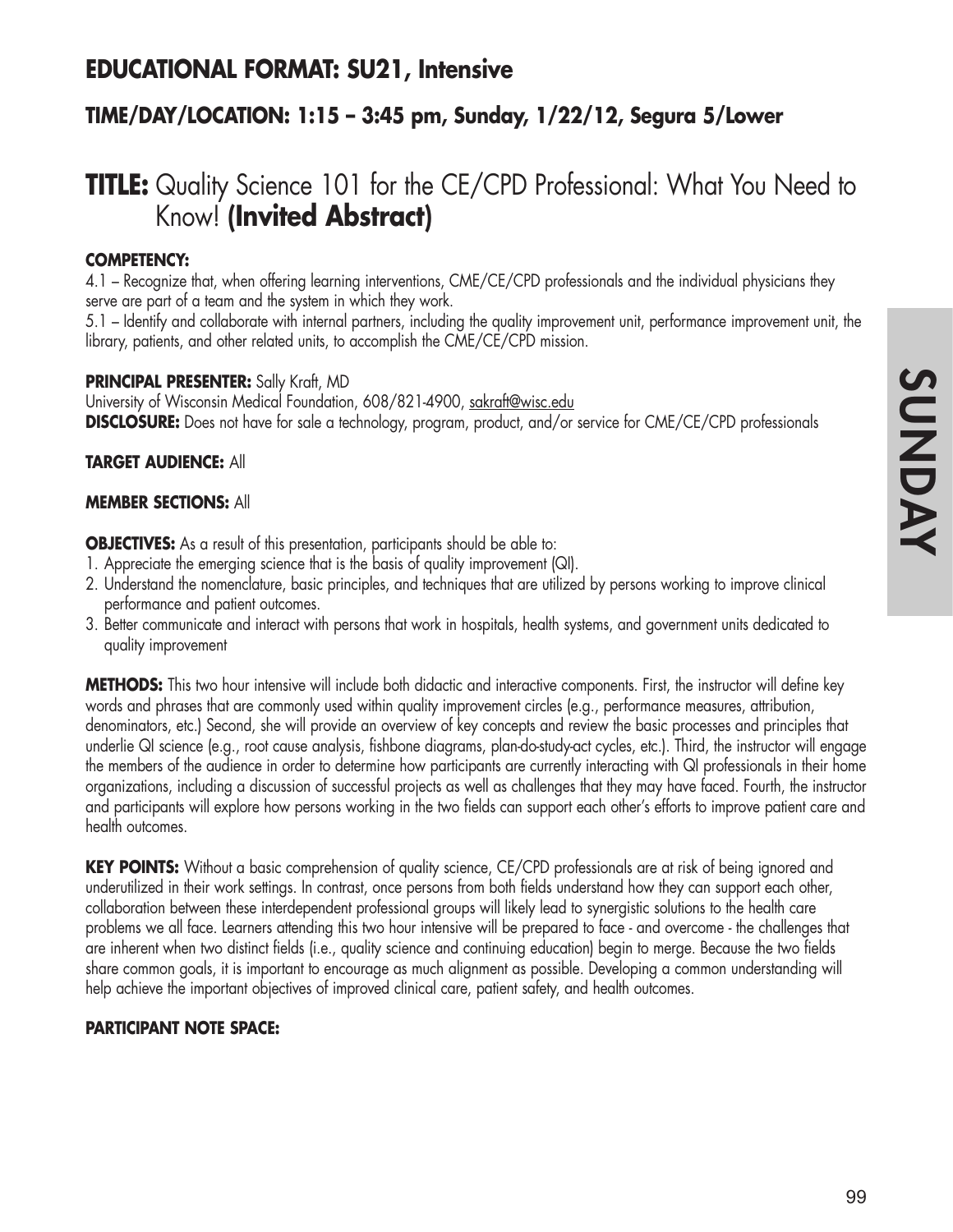# **EDUCATIONAL FORMAT: SU22, Mini-plenary**

### **TIME/DAY/LOCATION: 1:15 – 2:15 pm, Sunday, 1/22/12, Mediterranean 1-8/Lobby**

# **TITLE:** Teaching Quality Improvement in Medical Education **(Invited Abstract)**

**COMPETENCY:** 3.4 – Promote continuous improvement and performance measurement as skills for physicians during educational interventions.

**PRINCIPAL PRESENTER:** Barbara Porter Mayo Clinic-Rochester, 507/284-0916, bporter@mayo.edu **DISCLOSURE:** Does not have for sale a technology, program, product, and/or service for CME/CE/CPD professionals.

**CO-PRESENTER:** Martha McClees

Mayo Clinic College of Medicine-Rochester, 507/284-8219, mmcclees@mayo.edu **DISCLOSURE:** Does not have for sale a technology, program, product, and/or service for CME/CE/CPD professionals.

### **TARGET AUDIENCE:** All

#### **MEMBER SECTIONS:** All

**OBJECTIVES:** Clinicians, patients, and health care reform all support the benefits of integrating quality improvement and patient safety issues into the clinical and educational enterprises. Incorporating QI/PS topics into educational offerings and health care itself however is no simple process. Instead, it is highly dependent on training clinician educators, changing faculty culture, and combining traditional CME efforts with those in faculty development. This session will provide CMOs, CME providers, GME directors, faculty and staff development leaders, health care administrators, and others with a clear overview and some practical examples - of faculty development in QI/PS in primary and acute care practice settings. It will also provide interested and committed faculty members with suggestions about role modeling "quality," both in their clinical practices and in their educational roles.

#### **METHODS:** Lecture

**KEY POINTS:** Overview (and some practical examples) of faculty development in QI/PS in primary and acute care practice settings.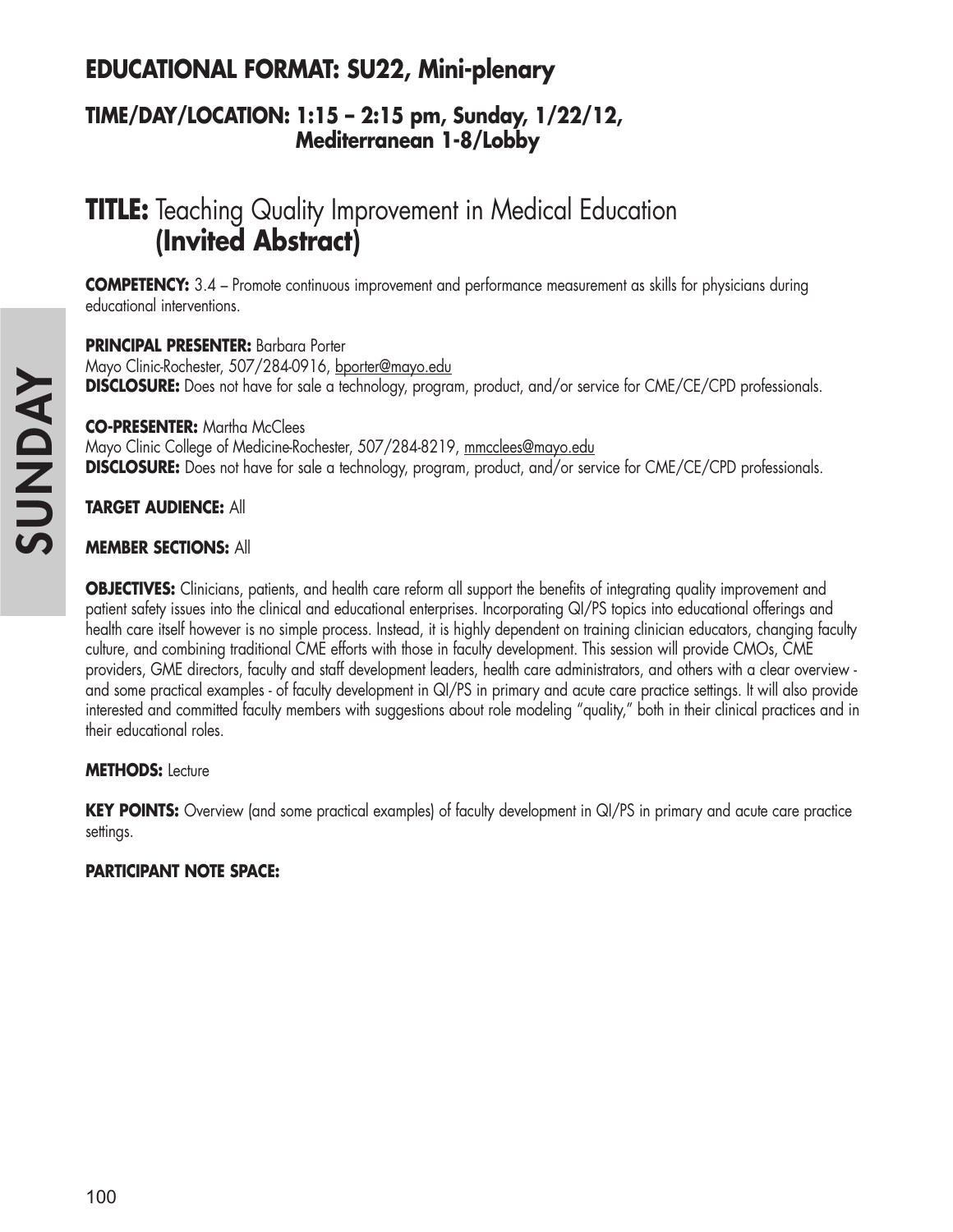## **EDUCATIONAL FORMAT: SU23, Breakout**

## **TIME/DAY/LOCATION: 1:15 – 2:15 pm, Sunday, 1/22/12, Palazzo D/Lobby**

# **TITLE:** Institute for Healthcare Improvement (IHI) Open School for Healthcare Professionals: Teaching and Learning Quality Improvement **(Invited Abstract)**

**COMPETENCY:** 2.9 – Provide interactive learning and opportunities to practice skills that lead to change in physician performance

#### **PRINCIPAL PRESENTER:** Karen Boudreau, MD

Institute for Healthcare Improvement, 617/301-4845, kboudreau@ihi.org **DISCLOSURE:** Does have for sale a technology for CME/CE/CPD professionals.

#### **TARGET AUDIENCE:** All

#### **MEMBER SECTIONS:** All

**OBJECTIVES:** As a result of this presentation, participants should be able to:

- 1. Explain the value of working with students to transform care.
- 2. Discover common themes that are necessary to incorporate inter-professional teaching and learning in an academic institution.
- 3. Describe how the Model for Improvement is applied to educational systems.
- 4. Give examples of ways that the IHI Open School's educational model has resulted in quality improvement and patient centered care.

**METHODS:** Presentation, demonstration, small group work and case-study discussion will illustrate how to incorporate interprofessional training in an academic institution

**KEY POINTS:** For organizations seeking to improve care, students are often a valuable resource hiding in plain sight. In this session, learn how students of many professions – medical, nursing, and other health professions students – can be integral to your organization's improvement efforts and help reduce the burden on staff and how the IHI Open School is helping initiate and support such partnerships. Learn how the IHI Open School has used online technologies to deliver content and connect students and health professionals worldwide.

#### **RECOMMENDED READING:**

#### 1. www.ihi.org

2. Headrick, L., Ogrinc, O. Fundamentals of Health Care Improvement: A Guide to Improving Your Patient's Care**.** Joint Commission Resources: 2008.

**FINANCIAL OR IN-KIND SUPPORT:** The IHI Open School for Health Professions has been generously funded by charter grants from Kaiser Permanente Community Benefit Fund, the Robert Wood Johnson Foundation, the Josiah Macy, Jr. Foundation, the Rx Foundation, the John D. and Catherine T. MacArthur Foundation, and individual supporters.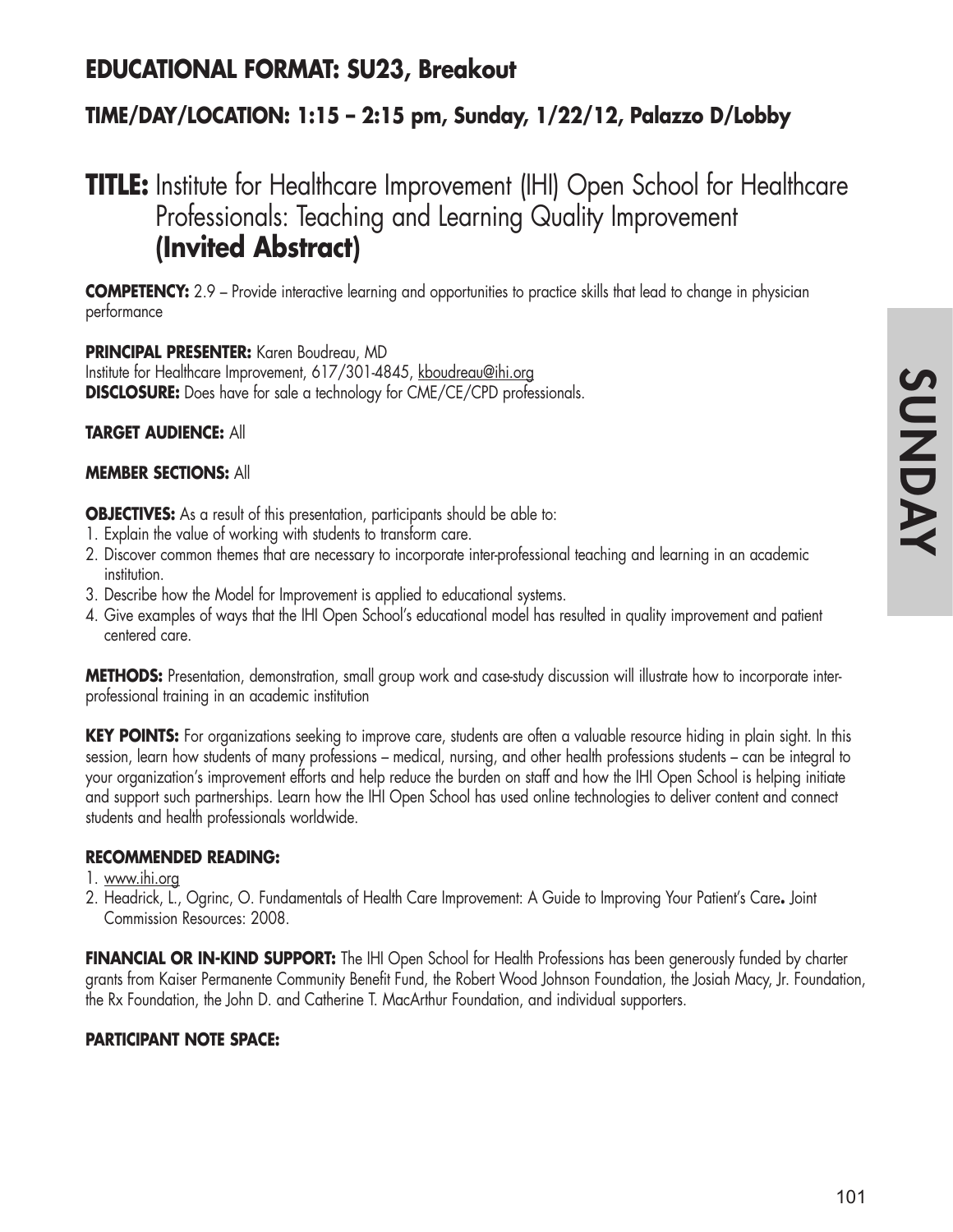## **EDUCATIONAL FORMAT: SU24, Breakout**

## **TIME/DAY/LOCATION: 1:15 – 2:15 pm, Sunday, 1/22/12, Segura 1-2/Lower**

# **TITLE:** Improving Online Engagement through the Application of Adult Learning Principles

**COMPETENCY:** 2.1 - Use evidence based adult learning principles to guide the practice of CME/CE/CPD.

**PRINCIPAL PRESENTER:** Michelle Tyner, MS RealCME, 317/660-1045, rmtyner@realcme.com **DISCLOSURE:** Does have for sale a technology for CME/CE/CPD professionals.

**CO-PRESENTER:** Steven Haimowitz, MD RealCME, 646/380-8482, sh@realcme.com **DISCLOSURE:** Does have for sale a technology for CME/CE/CPD professionals.

**TARGET AUDIENCE:** Beginners

#### **MEMBER SECTIONS:** All

#### **OBJECTIVES:**

- 1. Identify methods to measure engagement in online CME activities;
- 2. Determine the qualities that improve learner engagement within and between CME activities;
- 3. Incorporate adult learning principles when implementing online CME activities in order to improve learner engagement.

**METHODS:** This session will include a didactic and interactive presentation, with examples of actual online activities in multiple formats, as well as panel discussion.

**KEY POINTS:** This presentation will describe the benefits and barriers to online engagement through the lens of adult learning principles. Several variant online CME formats will be presented and examined in order to assess the role adult learning principles serve in creating successful CME programs. The panel will translate current research in adult education into applicable strategies for implementing online activities that maintain learner engagement throughout the activities.

**RECOMMENDED READING:** Stahl SM, Davis RL. Applying the principles of adult learning to the teaching of psychopharmacology: overview and finding the focus. CNS Spectr. Apr 2009;14(4):179-182.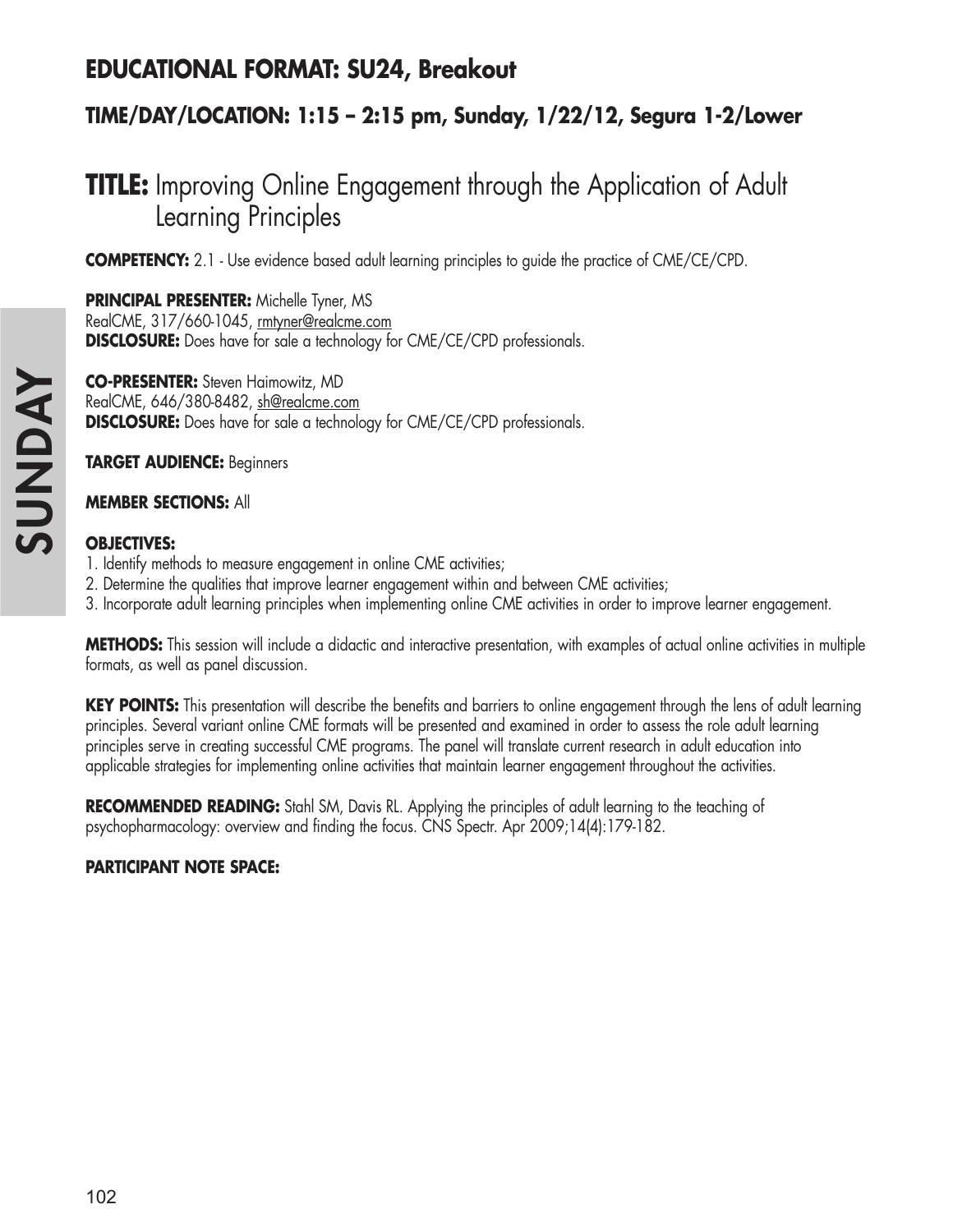## **EDUCATIONAL FORMAT: SU25, Breakout**

## **TIME/DAY/LOCATION: 1:15 – 2:15 pm, Sunday, 1/22/12, Del Lago 1-2/Lower**

# **TITLE:** What Can Managed Care Claims Data Tell Us About CME Effectiveness?

**COMPETENCY:** 2.2 - Identify physician learning needs using data, especially clinical practice data.

#### **PRINCIPAL PRESENTER:** Scott Weber

Med-IQ.com, 203/762-0588, sweber@med-iq.com **DISCLOSURE:** Does not have for sale a technology, program, product, and/or service for CME/CE/CPD professionals.

**CO-PRESENTER:** Carolyn Berry, PhD New York University, 609/528-8373, carolyn.berry@nyu.edu **DISCLOSURE:** Does not have for sale a technology, program, product, and/or service for CME/CE/CPD professionals.

**CO-PRESENTER:** Thomas Harkins, MA, MPH University of Miami-Humana, 305/626-5701, tharkins@humana.com **DISCLOSURE:** Does not have for sale a technology, program, product, and/or service for CME/CE/CPD professionals.

**CO-PRESENTER:** Anthia Mandarakas sanofi-aventis US, 908/981-5319, anthia.mandarakas@sanofi-aventis.com **DISCLOSURE:** Does not have for sale a technology, program, product, and/or service for CME/CE/CPD professionals.

#### **TARGET AUDIENCE:** Non-beginners

#### **MEMBER SECTIONS:** All

**OBJECTIVES:** (1) Develop strategies for complementary outcomes measurement for CME-certified activities. (2) Identify educational activities that are appropriate candidates for alternative outcomes methodologies that measure patient-level data (Moore's Level 6). (3) Understand the potential benefits and limitations inherent in using managed-care claims data to measure educational effectiveness. (4) Align activity learning objectives and goals with appropriate claims-data targets.

**METHODS:** This interactive presentation will explore methods of using claims data to validate educational program effectiveness and factors to consider when contemplating this approach. Managed care, CME, and industry representatives will discuss strategies for collaborating, aligning claims-data capabilities with CME goals, and using claims data to justify CME support.

**KEY POINTS:** CME providers continuously pursue innovation in educational platforms and outcomes measurement. Recently, there has been increasing interest in using managed-care claims databases to gauge CME effectiveness, but to what end? Claims data provide a unique opportunity to analyze billing patterns of activity participants and potentially measure changes in clinician performance. As with any measurement strategy, however, this approach has inherent limitations. CME providers must understand these limitations to successfully integrate such strategies into future activities.

**RECOMMENDED READING:** Marinopoulos SS, et al. Effectiveness of continuing medical education. Rockville, MD: AHRQ; 2007. AHRQ Publication No. 07-E006.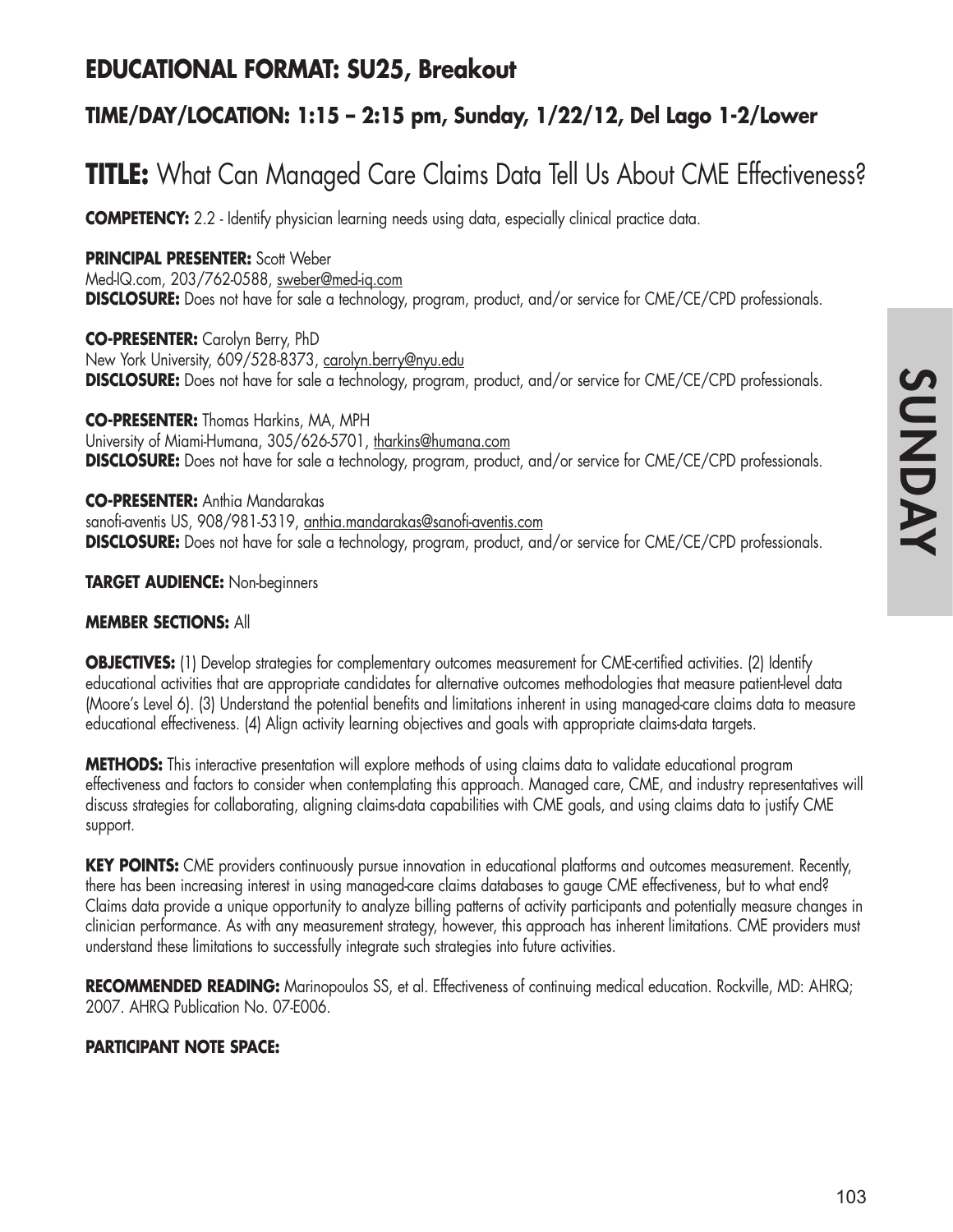## **EDUCATIONAL FORMAT: SU26, Breakout**

## **TIME/DAY/LOCATION: 1:15 – 2:15 pm, Sunday, 1/22/12, Palazzo B/Lobby**

# **TITLE:** The Sophisticated CME Hybrid System Indictors AKA Our CME Dashboard for the Future

**COMPETENCY:** 3.1 - Develop, use and support an effective data management system for educational and administrative purposes.

#### **PRINCIPAL PRESENTER:** Laura Hruska, MEd

American Academy of Orthopaedic Surgeons, 847/384-4105, hruska@aaos.org **DISCLOSURE:** Does not have for sale a technology, program, product, and/or service for CME/CE/CPD professionals.

**TARGET AUDIENCE:** Non-beginners

**MEMBER SECTIONS:** Medical Specialty Societies

**OBJECTIVES:** At the conclusion of this session, participants will be able to: (1) identify data available to them within their organization; (2) understand methods to summarize the data and/or prepare it for a dashboard; (3) draft a dashboard for their organization.

**METHODS:** A mixed model session with didactic and small group break-out to discuss options for your organizations data. Examination data, examinee evaluation results, test item writer evaluations, and examination performance data are analyzed and synthesized into a system of indicators that are used to drive future CME development.

#### **KEY POINTS:**

- 1. The 2010 AMA's new requirement for CME category 1 credit.
- 2. Critically appraising our products in light of new regulations and consumer satisfaction.
- 3. Identifying knowledge gaps and posting to a dashboard that the organization can utilize in development of other CME courses or programs
- 4. Developing your organizations CME Dashboard can start simply and with the resources already in your organization.
- 5. Learning to use our data to make informed decisions in our CME development.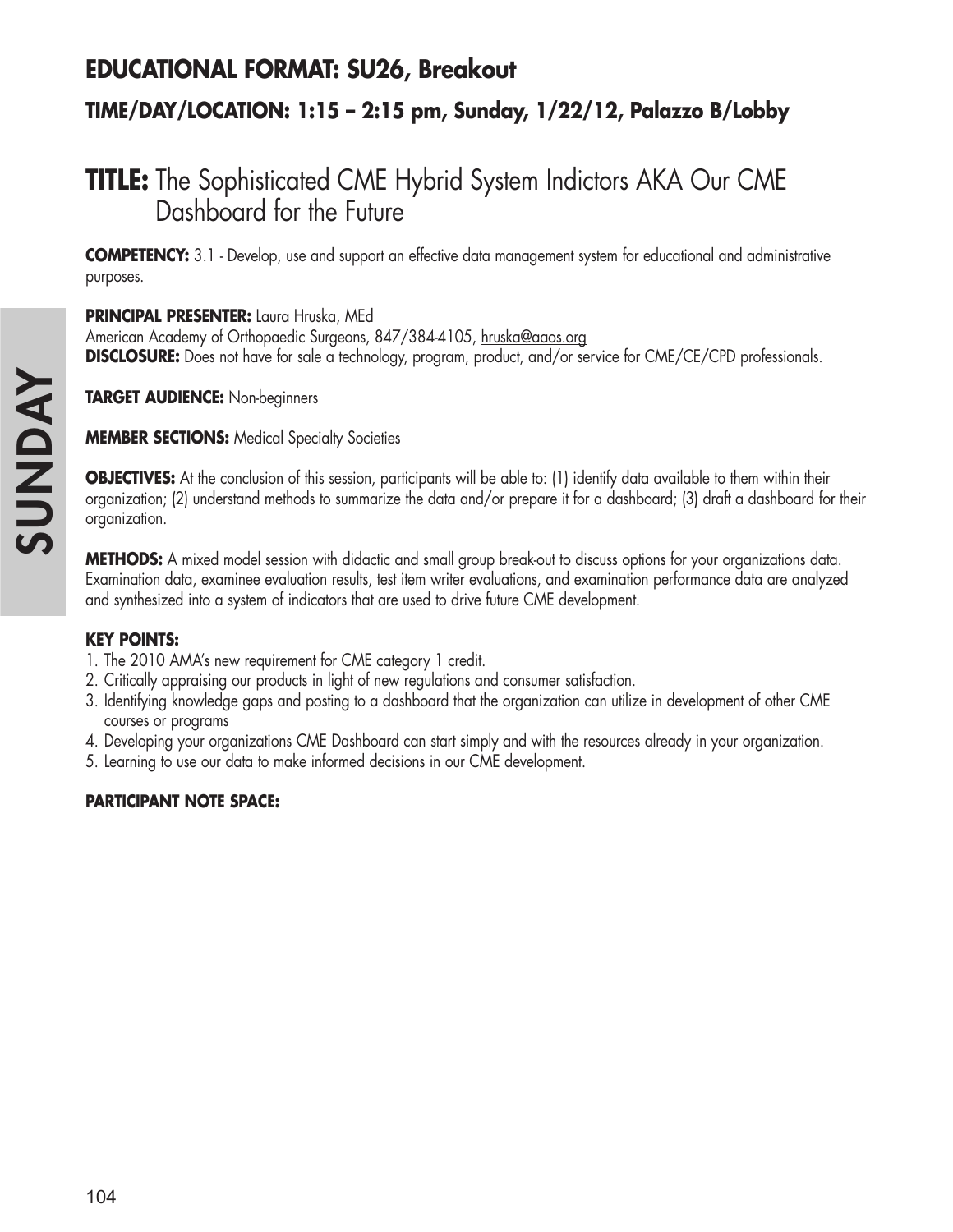## **EDUCATIONAL FORMAT: SU27, Breakout**

## **TIME/DAY/LOCATION: 1:15 – 2:15 pm, Sunday, 1/22/12, Del Lago 3-4/Lower**

# **TITLE:** Tailored Care for Older Adults With Diabetes: A Facilitated PI Initiative Targeted to Group Primary Care Practices

**COMPETENCY:** 3.2 - Use measurement data to assess outcomes/results of the learning intervention as a basis for determining future learning needs and for determining the application of the educational knowledge and skills.

#### **PRINCIPAL PRESENTER:** Richard Beaser, MD

Joslin Diabetes Center, 617/309-5910, richard.beaser@joslin.harvard.edu **DISCLOSURE:** Does not have for sale a technology, program, product, and/or service for CME/CE/CPD professionals.

**CO-PRESENTER:** Julie Brown, CCMEP Joslin Diabetes Center, 617/309-5913, julie.brown@joslin.harvard.edu **DISCLOSURE:** Does not have for sale a technology, program, product, and/or service for CME/CE/CPD professionals.

**CO-PRESENTER:** James Neighbours, MEd Joslin Diabetes Center, 617/309-5917, james.neighbours@joslin.harvard.edu **DISCLOSURE:** Does not have for sale a technology, program, product, and/or service for CME/CE/CPD professionals.

#### **TARGET AUDIENCE:** Non-beginners

#### **MEMBER SECTIONS:** All

**OBJECTIVES:** (1) Describe the successes and challenges of a targeted performance improvement (PI) initiative in primary care practices focusing on diabetes care in older adults. (2) Explain how PI can be implemented in a group practice, and the benefits this method provides to both the practice and patients. (3) Apply the lessons learned to the development of their own PI activities for the primary care setting. (4) Explain the benefits of this type of targeted initiative, and others like it, in the older adult population with diabetes.

**METHODS:** Presentation, case-study interactive discussion and panel discussion

**KEY POINTS:** In 2011 Joslin addressed an assessed gap in the care of older adults with diabetes by developing an innovative PI program for primary care practices. This program included a simple data collection method with an algorithmbased analysis of the data to assess practice performance before and after educational interventions. The initiative leverages the Joslin Professional Education Continuum (JPEC), a longitudinal educational system incorporating multiple topics in diabetes care and multiple educational formats as a basis for continuous practice improvement. The elder care initiative was unique in that it focused on recruiting and facilitating group primary care practices to complete the initiative as a group, with targeted guidance from Joslin in the form of customized recommended interventions from the Joslin CareKit and JPEC educational activities, and a dedicated Community Manager who served as a resource and facilitator during the course of the project.

In this session, Joslin will report on the responses of practices, the challenges encountered, and study results, including analysis of documentation of various individualized clinical goals. There will also be commentary as to the validity of supporting such initiatives from the project supporter, sanofi-aventis.

#### **RECOMMENDED READING:**

- 1. JPEC Web site, www.jpec.joslin.org.
- 2. Peterson KA, Radosevich DM, O'Connor PJ, et al. Improving diabetes care in practice. Diabetes Care. 2008;31(12):2238-2243.
- 3. Stowell SA, Karcher RB, Carter RD, Cornish J, Berry CA, and Mencia WA. Outcomes measurement design for a performance improvement initiative in diabetes care. CE Meas. 2009;3:76-83.
- 4. Munshi MN et al. Frequent Hypoglycemia Among Elderly Patients With Poor Glycemic Control. Arch Intern Med. 2011;171(4):362-364.

#### **FINANCIAL OR IN-KIND SUPPORT:** sanofi-aventis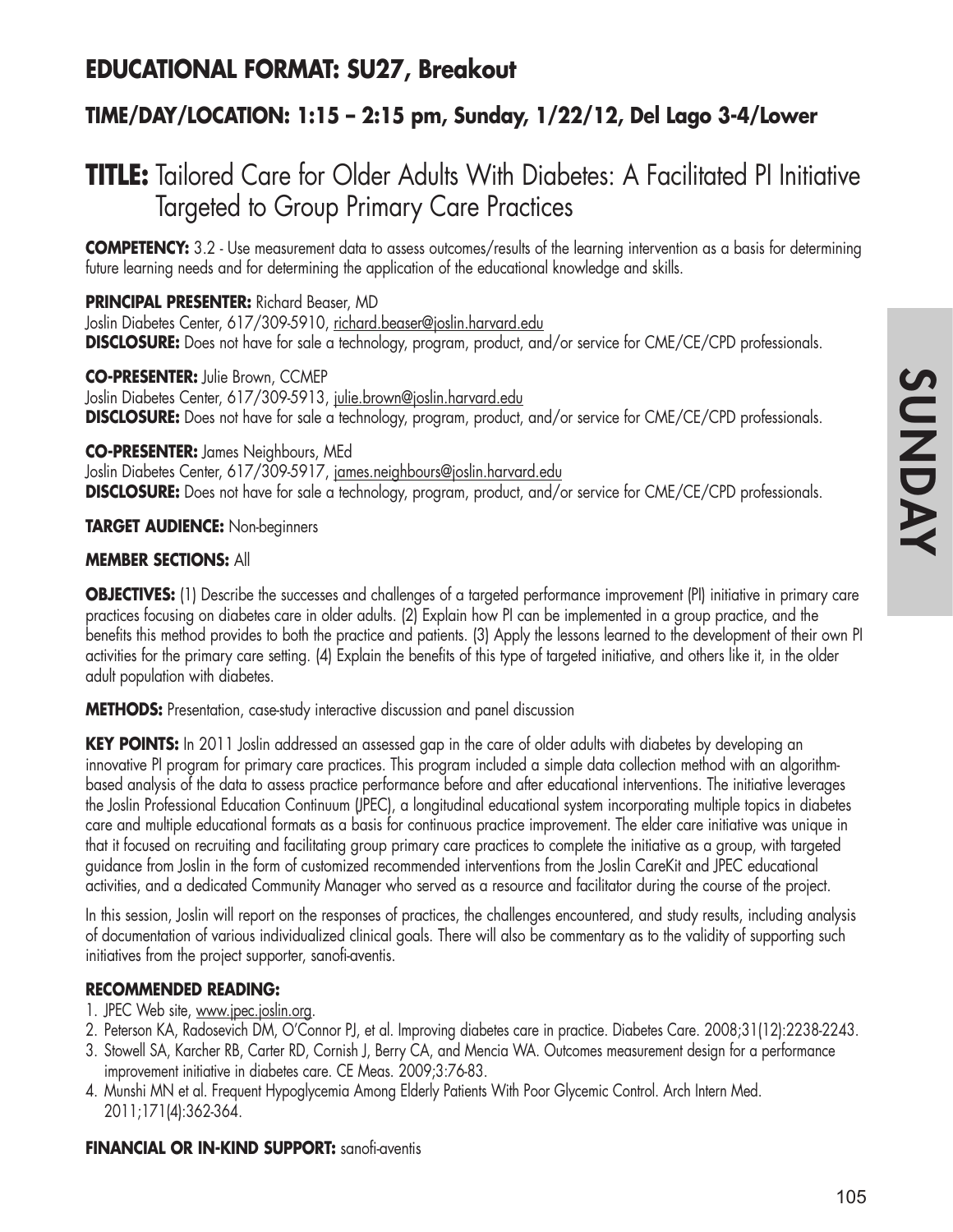# **EDUCATIONAL FORMAT: SU28, Breakout**

## **TIME/DAY/LOCATION: 1:15 – 2:15 pm, Sunday, 1/22/12, Palazzo A/Lobby**

# **TITLE:** Using Transformative Learning: Promoting Continuous Improvement in a Patient-Centered Medical Home Environment

**COMPETENCY:** 3.4 – Promote continuous improvement and performance measurement as skills for physicians during educational interventions.

#### **PRINCIPAL PRESENTER:** Theresa Barrett, MS, CMP, CAE

New Jersey Academy of Family Physicians, 609/394-1711, theresa@njafp.org **DISCLOSURE:** Does not have for sale a technology, program, product, and/or service for CME/CE/CPD professionals.

#### **CO-PRESENTER:** Cari Miller

New Jersey Academy of Family Physicians, 609/394-1711, cari@njafp.org **DISCLOSURE:** Does not have for sale a technology, program, product, and/or service for CME/CE/CPD professionals.

**TARGET AUDIENCE:** Non-beginners

#### **MEMBER SECTIONS:** All

**OBJECTIVES:** After attending this session, participants should be able to:

- 1. Describe the benefit of transformative learning as a model for continuous quality improvement and performance measurement
- 2. Discuss the four critical components of transformative learning and how they apply to continuous improvement and performance measurement
- 3. Apply transformative learning principles to enhance continuous quality improvement cycles

**METHODS:** This session is an interactive presentation with multiple opportunities for participant questions and answers, grounded in a case-study format. Participants will have the opportunity to apply their learning to a case, and presenters will allow time for group discussion, review and feedback

**KEY POINTS:** Key points highlighted in this session will include:

- 1. Advanced-level discussion on transformative learning theory
- 2. Applying critical components of transformative learning theory into a primary care practice-based curriculum
- 3. Using a case study as a model for discussion this program will focus on the following key points:
	- Review the four critical components of transformative learning (analyze, question, act, reflect)
	- The use of transformative learning as an agent for change
	- The importance of using continuous improvement and performance measurement to activate change in primary care practices
- 4. Assessment from the case study
- 5. Group discussion of the results of the program evaluation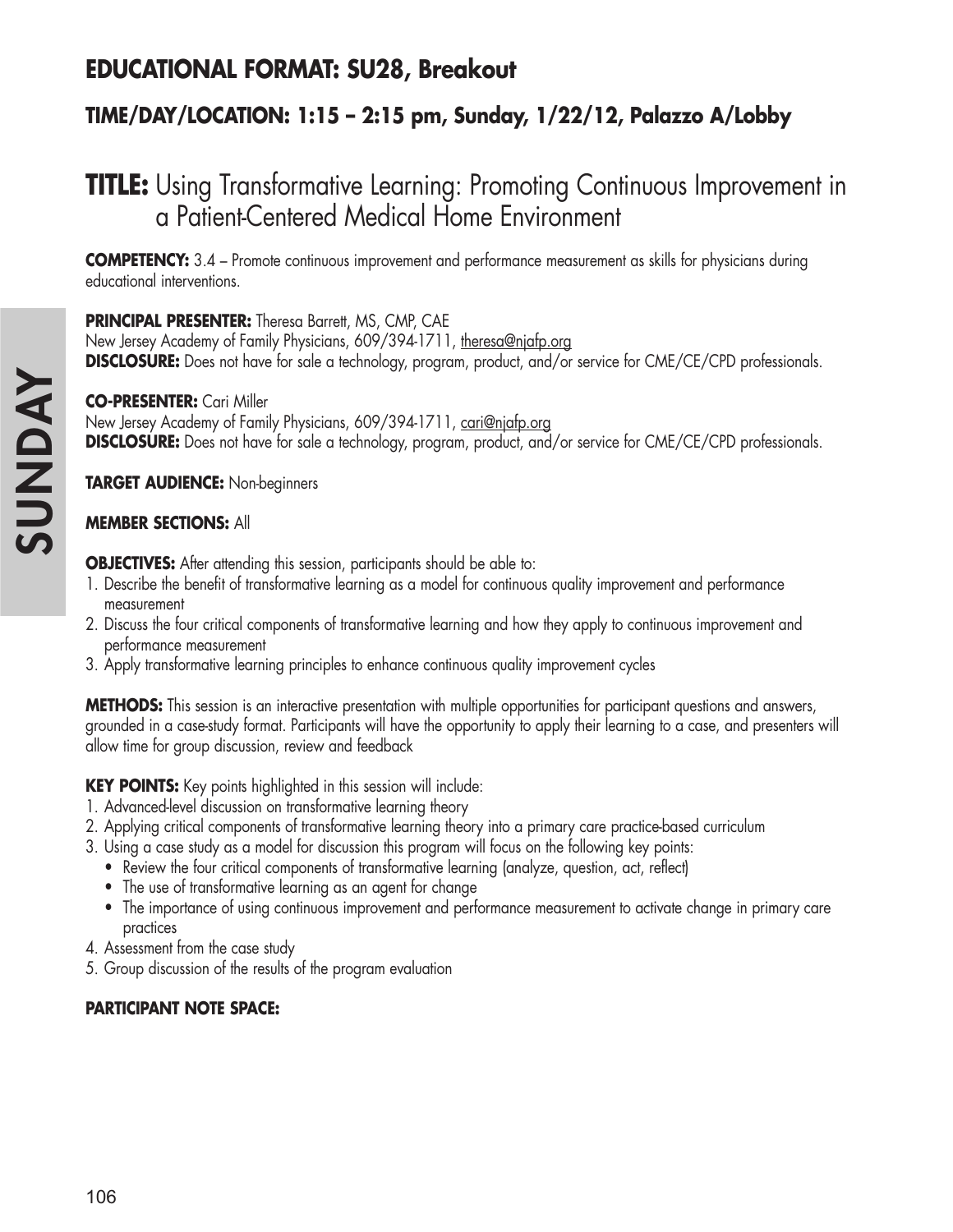## **EDUCATIONAL FORMAT: SU29, Breakout**

## **TIME/DAY/LOCATION: 1:15 – 2:15 pm, Sunday, 1/22/12, Palazzo C/Lobby**

# **TITLE:** Beyond Knowledge Acquisition: Real Models to Enable Improved Patient Care

**COMPETENCY:** 4.4 – Enable physicians, or teams, to apply in practice what is learned with limited fear of failure.

**PRINCIPAL PRESENTER:** Sanjeev Arora, MD

Project ECHO, 505/272-2808, sarora@salud.unm.edu;

**DISCLOSURE:** Does not have for sale a technology, program, product, and/or service for CME/CE/CPD professionals.

#### **CO-PRESENTER:** Dorrie Murray

University of New Mexico School of Medicine (UNMSOM), 505/272-3942, dmurray@salud,unm.edu **DISCLOSURE:** Does not have for sale a technology, program, product, and/or service for CME/CE/CPD professionals.

**CO-PRESENTER:** Ellen Cosgrove, MD University of Washington School of Medicine, 206/543-7213, ellencos@uw.edu **DISCLOSURE:** Does not have for sale a technology, program, product, and/or service for CME/CE/CPD professionals.

#### **CO-PRESENTER:** Becky Carney, MSPT

Consensus Medical Communications, 720/881-3944, bcarney@consensusmedical.com **DISCLOSURE:** Does not have for sale a technology, program, product, and/or service for CME/CE/CPD professionals.

**TARGET AUDIENCE:** Non-beginners

#### **MEMBER SECTIONS:** All

#### **OBJECTIVES:**

- 1. Utilize models for longitudinal learning and guided-practice to enable physicians and teams to apply learning to change their practice with limited fear of failure.
- 2. Implement learning-by-doing with systems that allow physicians and teams to adopt change incrementally.
- 3. Design and implement clinical curricula in a paradigm of capacity building (enhancing self-efficacy in practitioners).

**METHODS:** Presentation, video demonstration, panel discussion, and audience interaction will be employed to illustrate key program elements of the Project ECHO: A National Initiative to Improve HCV Care Initiative. Learners will discuss how they can apply practical strategies in their own settings.

**KEY POINTS:** Effective education must go beyond improving knowledge and must enable physicians to apply in practice what s learned with limited fear of failure. Project ECHO: A National Initiative to Improve HCV Care was designed to achieve this through (1) longitudinal co-management of patients, (2) shared decision-making and, (3) strategically selected didactic evidence-based content. When successfully implemented, the ECHO model not only increases knowledge, but also improves physician self-efficacy, professional satisfaction, and ability to safely and effectively treat complex diseases during times of changing therapeutic paradigms.

**RECOMMENDED READING:** Arora S, Kalishman, S, Thornton K et al. "Expanding access to hepatitis C virus treatment – Extension for Community Healthcare Outcomes (ECHO) project: Disruptive innovation in specialty care." Hepatology (September 2010); 52 (3): 1124-33.

#### **FINANCIAL OR IN-KIND SUPPORT:**

- 1. Project ECHO: A National Initiative to Improve HCV Care was funded via independent educational grants from multiple supporters (Vertex, Merck, and Genentech).
- 2. New Mexico Project ECHO is supported by NM Dept of Health, AHRQ, HIT, MRISP, and the New Mexico Legislature, RWJF.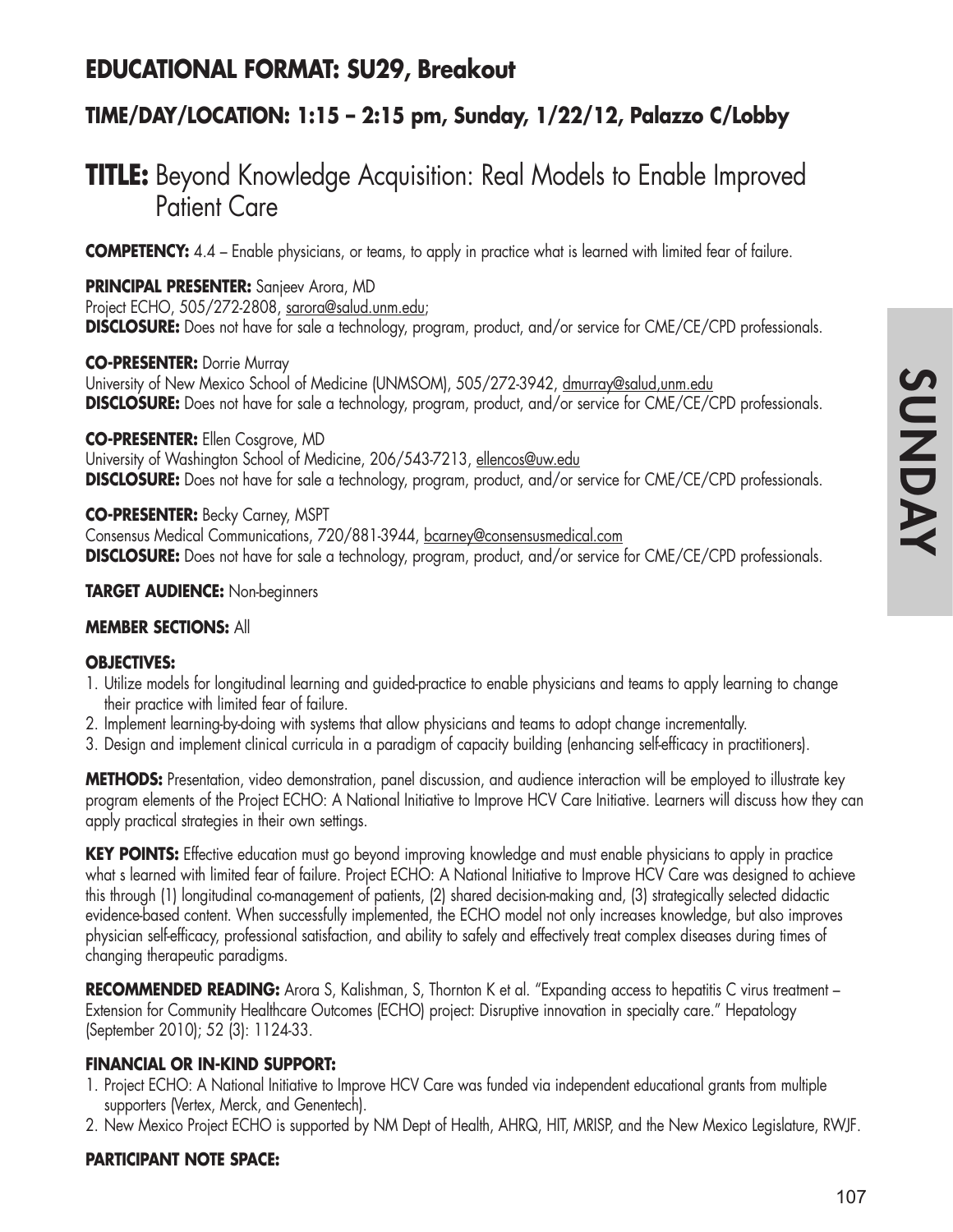# **EDUCATIONAL FORMAT: SU30, Breakout**

## **TIME/DAY/LOCATION: 1:15 – 2:15 pm, Sunday, 1/22/12, Segura 3-4/Lower**

# **TITLE:** Developing an Electronic System to Advance CME Professional Competency and Improve the Quality of CME Activities

**COMPETENCY:** 4.6 – Identify and help modify processes that are barriers to change and the implementation of new knowledge.

#### **PRINCIPAL PRESENTER:** Stephanie Akens-Gunn, MBA

Southern California Permanente Medical Group, 626/405-6491, stephanie.akens-gunn@kp.org **DISCLOSURE:** Does not have for sale a technology, program, product, and/or service for CME/CE/CPD professionals.

#### **CO-PRESENTER:** Joyce Kersey, MSA

Southern California Permanente Medical Group, 626/405-6501, joyce.a.kersey@kp.org **DISCLOSURE:** Does not have for sale a technology, program, product, and/or service for CME/CE/CPD professionals.

#### **CO-PRESENTER:** Luis Salazar, CCMEP

Kaiser Permanente Medical Center-Los Angeles, 323/783-1429, luis.r.salazar@kp.org **DISCLOSURE:** Does not have for sale a technology, program, product, and/or service for CME/CE/CPD professionals.

#### **CO-PRESENTER:** Patricia Tijero, MA

Kaiser Permanente Medical Center-Baldwin Park, 626/851-5028, patricia.d.tijero@kp.org **DISCLOSURE:** Does not have for sale a technology, program, product, and/or service for CME/CE/CPD professionals.

**TARGET AUDIENCE:** Non-beginners

#### **MEMBER SECTIONS:** All

#### **OBJECTIVES:**

- 1. Cite the benefits of employing an electronic system for CME activity planning and overall program management toward advancing CME professional competence
- 2. Identify strategies for measuring and improving CME professional competence in the implementation of an electronic CME system
- 3. Describe how to leverage resulting data for evaluating CME activities and an overall CME program
- 4. Address barriers to implementing an electronic CME system.

**METHODS:** This session will include a demonstration of the system, highlighting elements designed for CME administrative staff and clinician activity planners. A panel and facilitated discussion will address barriers, solutions, and benefits of the system, including the resulting effect on professional competence.

**KEY POINTS:** In response to challenges with implementing the 2006 accreditation criteria, the Southern California Permanente Medical Group convened a multidisciplinary team to develop an electronic system to advance overall competence of CME professionals and their CME programs. CME practices of the 14 independently accredited entities within the region were examined to identify variation and best practices. From this assessment, a standardized electronic system was designed to promote CME professional competence and fully address all accreditation criteria while improving the quality of CME activities. Development and implementation strategies addressed barriers to change and employed quality improvement methodologies.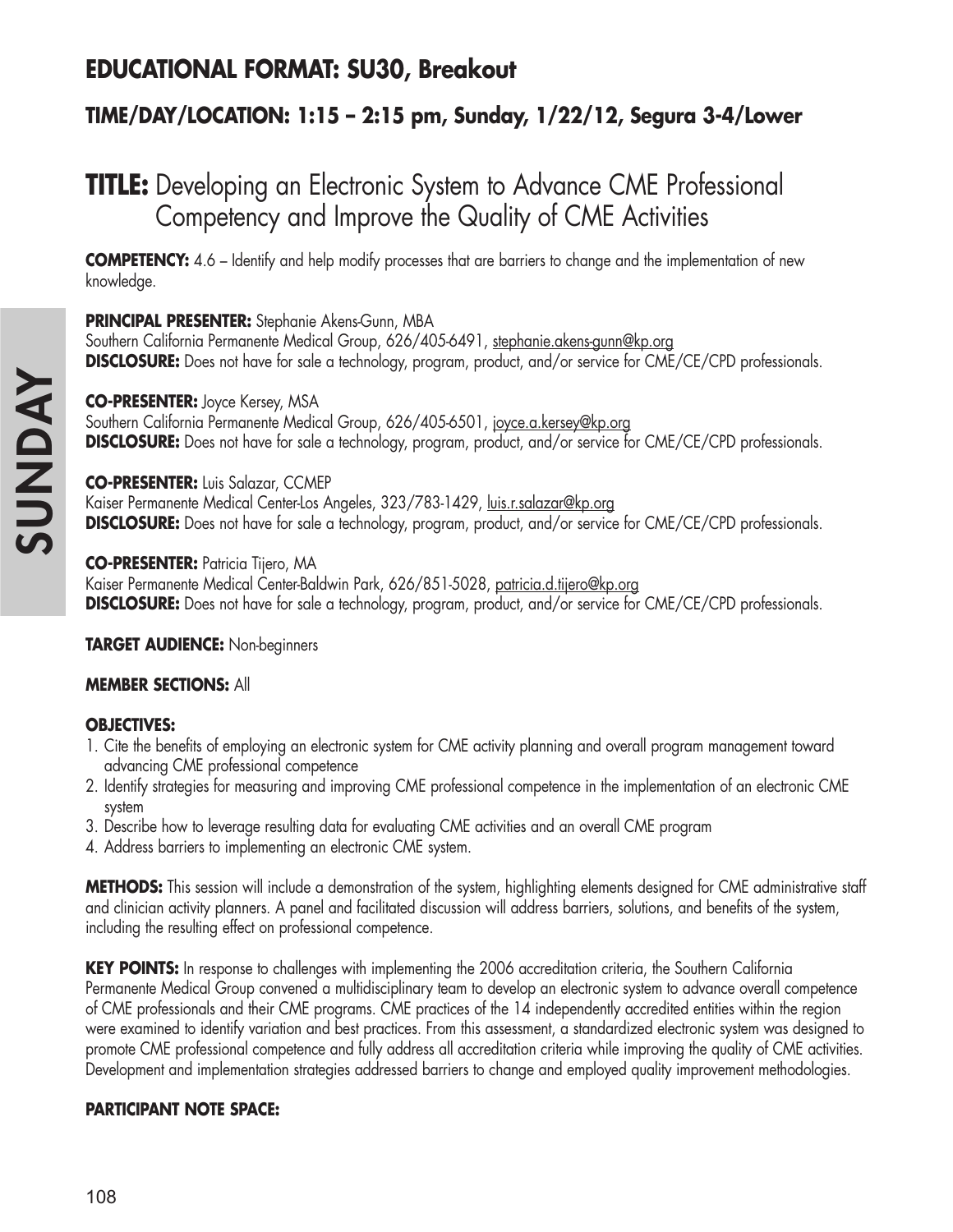# **SUNDAY SUNDAY**

## **EDUCATIONAL FORMAT: SU31, Breakout**

## **TIME/DAY/LOCATION: 1:15 – 2:15 pm, Sunday, 1/22/12, Palazzo E/Lobby**

# **TITLE:** Analyzing Connections to Assess Integration and Professional Development: Social Network Analysis

**COMPETENCY:** 5.3 – Collaborate and build relationships that support educational improvements for the patient, the physician, and the organization in which the physician works.

**PRINCIPAL PRESENTER:** Jack Kues, PhD, FACME, CCMEP

University of Cincinnati, 513/558-3196, kuesjr@uc.edu **DISCLOSURE:** Does not have for sale a technology, program, product, and/or service for CME/CE/CPD professionals.

**CO-PRESENTER:** Maureen Doyle-Scharff, MBA, FACME, CCMEP Pfizer, Inc, 740/815-9870, Maureen.Doyle-Scharff@pfizer.com **DISCLOSURE:** Does not have for sale a technology, program, product, and/or service for CME/CE/CPD professionals.

**CO-PRESENTER:** Jann Balmer, PhD, RN University of Virginia School of Medicine, 434/924-5950, jbalmer@virginia.edu **DISCLOSURE:** Does not have for sale a technology, program, product, and/or service for CME/CE/CPD professionals.

#### **TARGET AUDIENCE:** Non-beginners

#### **MEMBER SECTIONS:** All

**OBJECTIVES:** At the conclusion of this session, participants will be able to: (1) Describe the value of different kinds of connections and relationships with colleagues and partners, (2) Understand the basic principles behind social network analysis, and (3) Utilize social network analysis tools to examine collaborations at a point in time or changes in networks over time.

**METHODS:** This presentation will have a short didactic overview of different kinds of social networks and ways of analyzing them. Using a dataset of CME professionals, a social network analysis tool (NodeXL – a shareware plugin for Microsoft Excel) will be demonstrated and discussed.

**KEY POINTS:** We often talk about the value of collaboration but we have no real way of analyzing the many connections we use to achieve our goals or to complete projects. We also do not have objective ways to "plan" collaborations to our advantage. Social Network Analysis tools are one way to visualize these connections and to analyze their strengths and weaknesses. Additionally, these tools can help us develop more objective plans for collaborations and strategies to use our existing networks to our best advantage.

**RECOMMENDED READING:** Hansen DL, Schneiderman B, Smith MA. Analyzing Social Media Networks with NodeXL: Insights from a Connected World. Morgan Kaufman: Boston, 2011.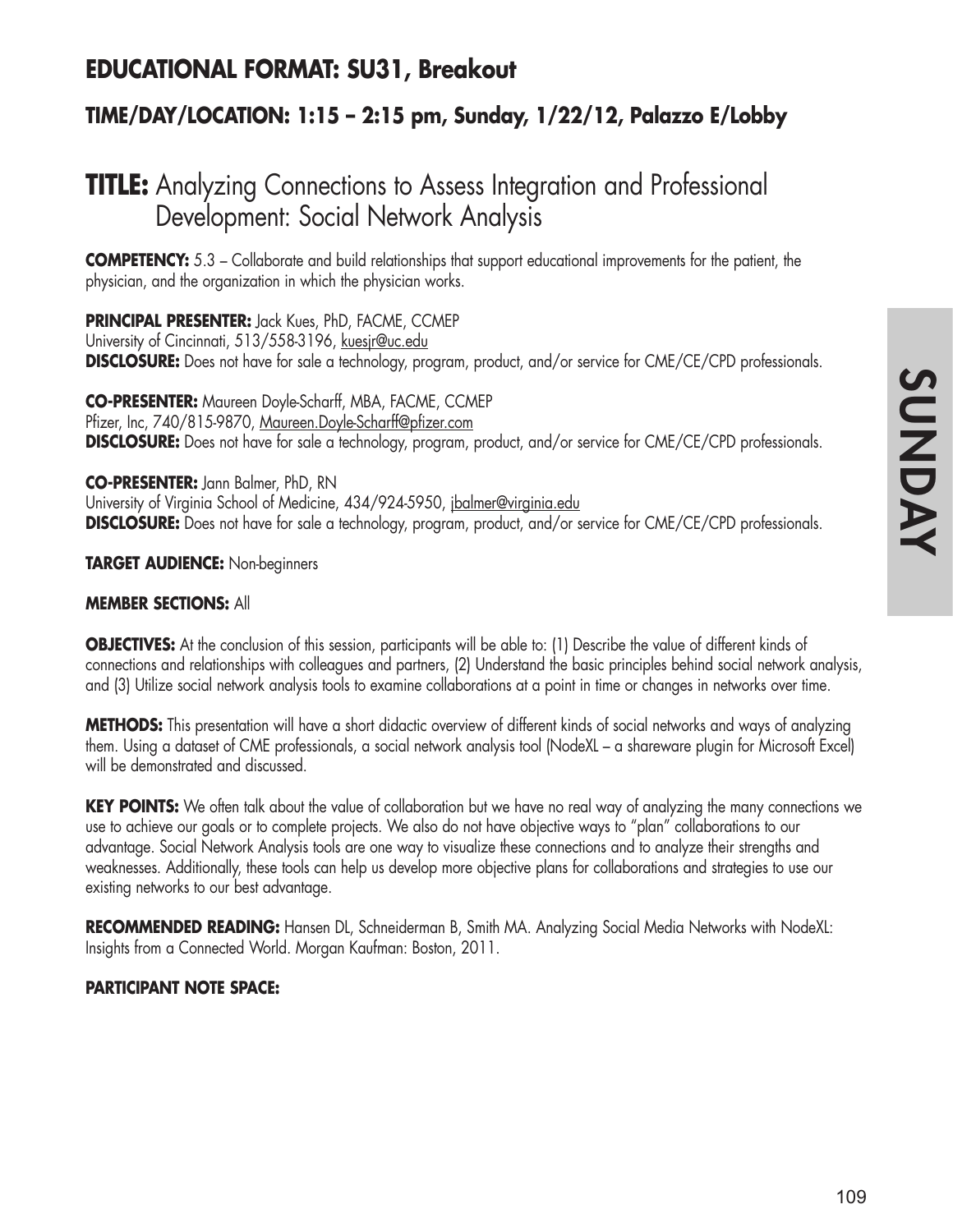# **EDUCATIONAL FORMAT: SU32, Breakout**

## **TIME/DAY/LOCATION: 1:15 – 2:15 pm, Sunday, 1/22/12, Palazzo G/Lobby**

# **TITLE:** Assessment of Collaborators in Continuing Medical Education/Continuous Professional Development

**COMPETENCY:** 5.3 – Collaborate and build relationships that support educational improvements for the patient, the physician, and the organization in which the physician works.

#### **PRINCIPAL PRESENTER:** Suzanne Murray

AXDEV Group, 888/282-9338, murrays@axdevgroup.com **DISCLOSURE:** Does have for sale a service for CME/CE/CPD professionals.

#### **CO-PRESENTER:** Mary Ales

Interstate Postgraduate Medical Association (IPMA), 608/231-9045, males@ipmameded.org **DISCLOSURE:** Does not have for sale a technology, program, product, and/or service for CME/CE/CPD professionals.

**TARGET AUDIENCE:** Non-beginners

#### **MEMBER SECTIONS:** All

**OBJECTIVES:** By the end of this session, participants will be able to: (1) Recognize the value of identifying collaboratives' strengths and limitations in order to ensure efficient functioning; (2) Identify instruments that objectively assess collaborative initiatives in Continuing Medical Education (CME)/Continuing Professional Development (CPD)/Performance Improvement (PI), and (3) Discuss the importance of assessing and monitoring collaborative initiatives to enhance success of inter-organizational collaboration initiatives.

**METHODS:** A review of inter-organizational collaboration literature will precede an open discussion with session participants around the strengths and limitations of collaborations. Results obtained with the AXDEV Collaborative Assessment Instrument (A.C.A.I.) will then be presented to demonstrate how this instrument can help more objectively assess collaborative initiatives and help organizations optimize their collaborative potential.

**KEY POINTS:** Although a number of instruments assessing interprofessional collaboration are found in the literature, few focus on inter-organizational collaboration. Factors leading to collaborative success can be classified into five key dimensions of collaboration: the collaborative readiness and goals, developmental process, attributes, governance, and operational processes. Those five dimensions are covered by the A.C.A.I., a tool designed to assess the collaborative potential of interorganizational collaborations, particularly in the field of medical and health education, professional development and performance improvement. Preliminary results obtained from five collaborative that completed the A.C.A.I., demonstrated the value of this new instrument to objectively assess collaborative initiatives.

#### **RECOMMENDED READING:**

- 1. Dowling B et al. (2004) Conceptualising successful partnerships. Health Soc Care Community, 12:309-317.
- 2. Wildridge V et al. (2004) How to create successful partnerships. Health Info Libr J, 21S1: 3-19.
- 3. Lasker RD et al. (2001) Partnership synergy: a practical framework for studying and strengthening the collaborative advantage. Milbank Q, 79:179-205.

**FINANCIAL OR IN-KIND SUPPORT:** Funded by unrestricted educational research grants from Pfizer Medical Education Group (US), sanofi-aventis Canada, Abbott Laboratories Canada, and Pfizer Canada.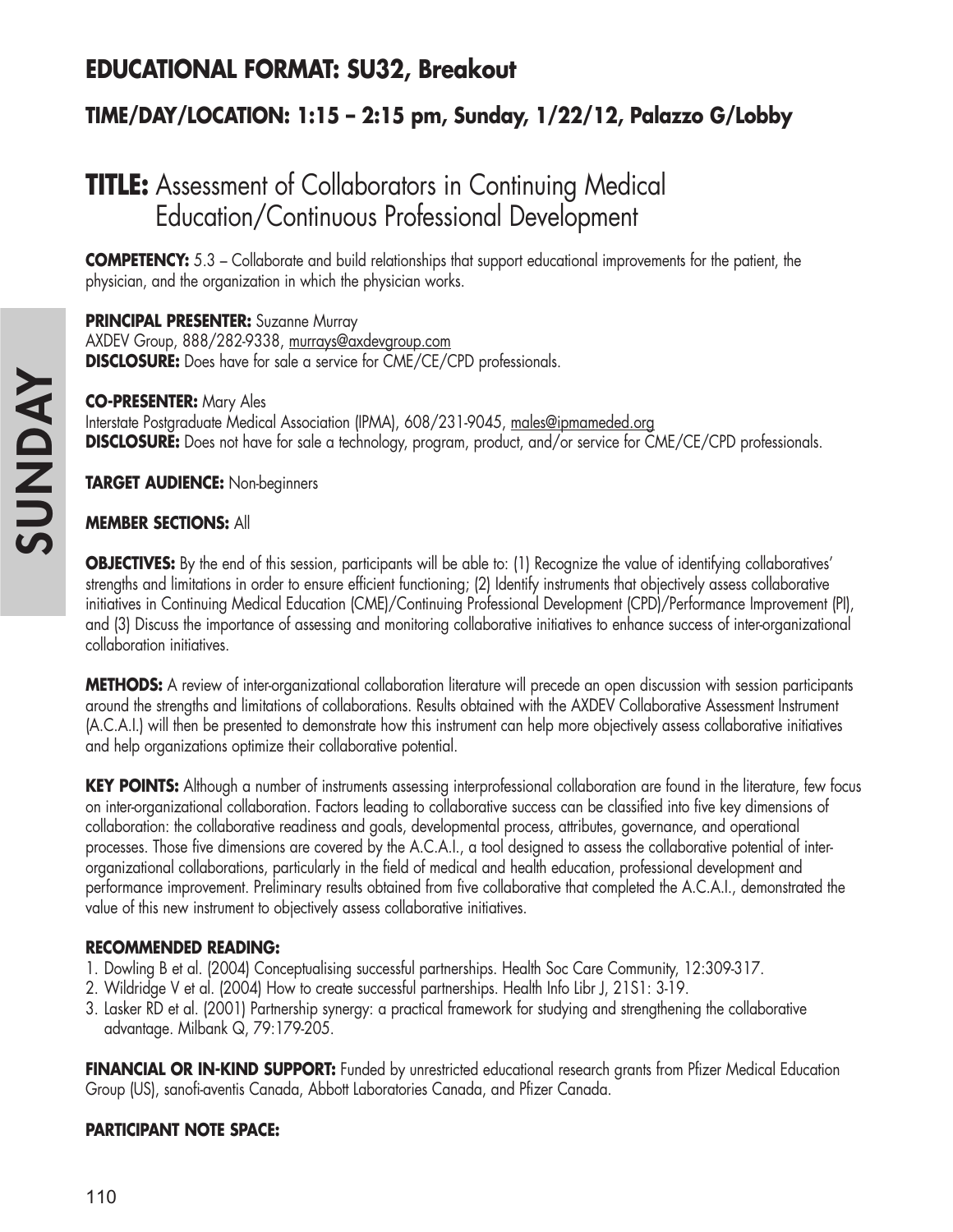## **EDUCATIONAL FORMAT: SU33, Breakout**

## **TIME/DAY/LOCATION: 1:15 – 2:15 pm, Sunday, 1/22/12, Amaranth 2-3/Lower**

# **TITLE:** Ethical Hypotheticals: Improving Provider Performance When Dealing With Dilemmas

**COMPETENCY:** 6.5 – Maintain a high standard of professionalism and ethics for all CME/CE/CPD staff.

**PRINCIPAL PRESENTER:** Karen Overstreet, EdD Medscape Education, 347/446-9835, koverstreet@webmd.net **DISCLOSURE:** Does not have for sale a technology, program, product, and/or service for CME/CE/CPD professionals.

**CO-PRESENTER:** Jacqueline Parochka, EdD Excellence in Continuing Education, Ltd, 847/680-6419, jacquelineparochka@comcast.net **DISCLOSURE:** Does have for sale a service for CME/CE/CPD professionals.

**CO-PRESENTER:** Patrick Sweeney, MD, PhD Rhode Island Medical Society, 401/274-1122, PSweeney@WIHRI.org **DISCLOSURE:** Does not have for sale a technology, program, product, and/or service for CME/CE/CPD professionals.

**CO-PRESENTER:** Scott Hershman, MD Denver HealthONE Hospital System, 720/895-5353, shershman@pimed.com **DISCLOSURE:** Does not have for sale a technology, program, product, and/or service for CME/CE/CPD professionals.

#### **TARGET AUDIENCE:** Non-beginners

#### **MEMBER SECTIONS:** All

**OBJECTIVES:** After participating in this session, CME professionals should be better able to identify common ethical dilemmas, evaluate them from multiple perspectives, and brainstorm alternative responses to address the varying needs of myriad stakeholders.

**METHODS:** Provocative real-life cases (names will be changed to protect the guilty) will be discussed by a panel of experts representing various CME stakeholders. Participants will respond to common themes presented in the cases, identify dilemmas, and brainstorm alternative methods for addressing these issues. This session will be highly interactive.

KEY POINTS: CME professionals face various ethical dilemmas in our ever-changing arena, given the continually evolving regulatory requirements and continued scrutiny from government and the media. Balancing quality, compliance, and business realities requires skill and diplomacy. Considering alternative perspectives and thinking "outside the box" can help professionals address tricky situations and "gray areas" with poise and humor.

**RECOMMENDED READING:** Ethical Hypotheticals column in Medical Meetings magazine.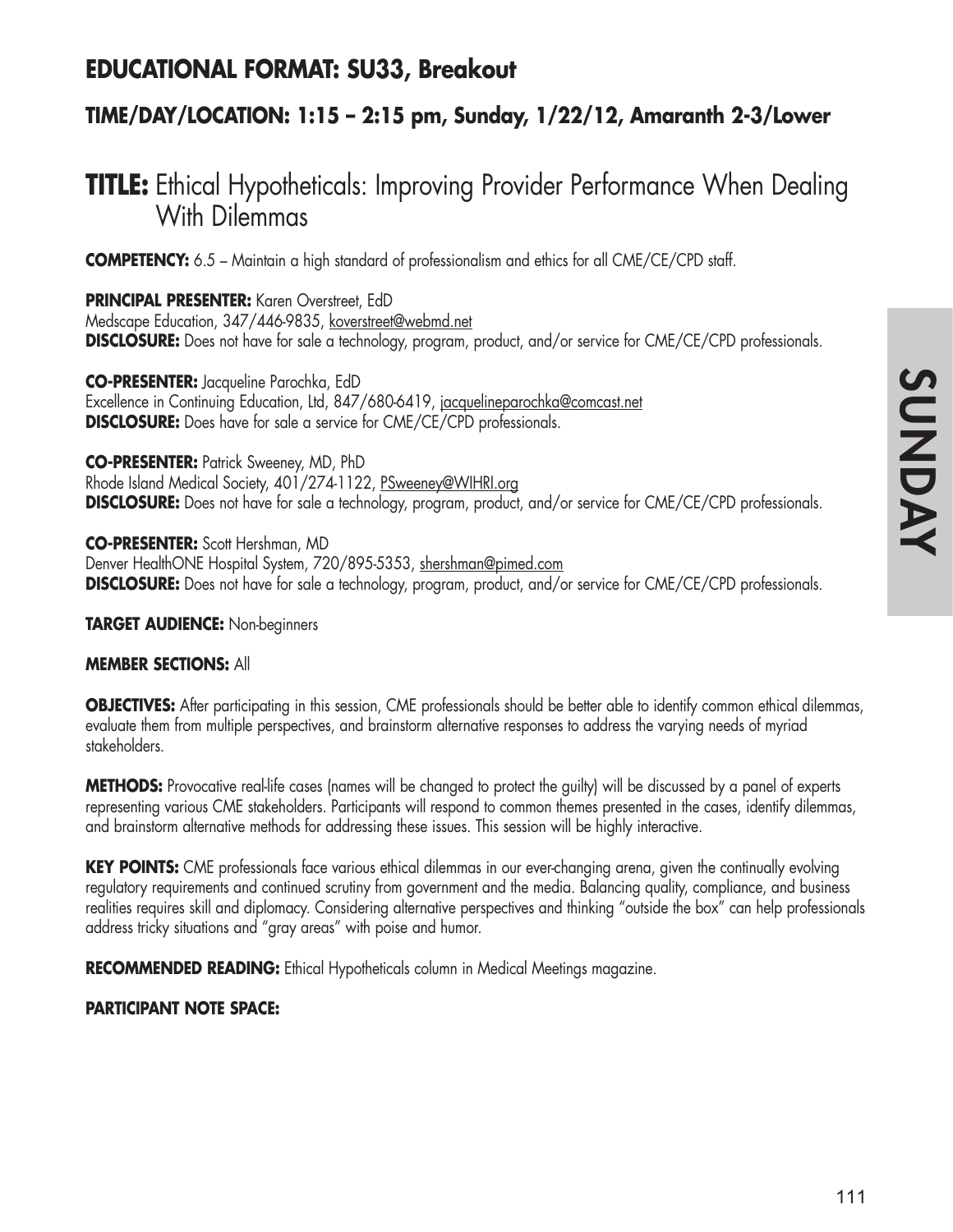## **EDUCATIONAL FORMAT: SU34, Breakout**

## **TIME/DAY/LOCATION: 1:15 – 2:15 pm, Sunday, 1/22/12, Palazzo F/Lobby**

# **TITLE:** YIKES! I Am A CME Manager Now!

**COMPETENCY:** 7.5 – Develop a management culture of the office that will reflect a collaborative, service oriented, continuous improvement system that meets the needs of the physicians served, the organization of the CME/CE/CPD program, and the accreditation standards.

#### **PRINCIPAL PRESENTER:** Chitra Subramaniam, PhD

Duke University School of Medicine, 919/401-1205, Chitra.Subramaniam@duke.edu **DISCLOSURE:** Does not have for sale a technology, program, product, and/or service for CME/CE/CPD professionals.

**CO-PRESENTER:** Rhonda Metzler, SCT (ASCP) American Society for Clinical Pathology, 800/267-2727, ext. 3905, Rhonda.Metzler@ascp.org **DISCLOSURE:** Does not have for sale a technology, program, product, and/or service for CME/CE/CPD professionals.

#### **TARGET AUDIENCE:** Beginners

#### **MEMBER SECTIONS:** All

#### **OBJECTIVES:**

- 1. List all skill sets and knowledge that a new CME Manager should possess to be successful.
- 2. Recognize specific deadlines with the standard CME accreditation cycle.
- 3. Systematically evaluate the current status of the CME office.
- 4. Effectively manage time, tasks, communication, conflicts and expectations of the Provider.
- 5. Describe the qualities of a good manager and a leader functioning within your organization and CME Community.

**METHODS:** Didactic presentation and role play to illustrate how the new CME Manager can evolve into an effective communicator, efficient manager and leader.

**KEY POINTS:** While there are many resources and information describing competencies that a CME Manager should possess to be successful, there are not enough opportunities for them to learn from one another by sharing real world experiences. In this session the presenters, by sharing their own experiences, will facilitate interaction amongst the audience and promote open exchange and dialogue.

Not everyone appointed as a CME Manager has had previous experience in CME or management. It is also the goal of this session to discuss strategies and tactics that will assist the newly recruited individuals to evolve into being effective and efficient CME Managers.

#### **RECOMMENDED READING:**

- 1. ACME's Competency Areas for CME Professionals located at www.acme-assn.org
- 2. ACME CME Professional Competency Survey located at www.acme-assn.org/home/ComptAreas/self\_asessmnt.shtml
- 3. ACME Professional Development, Educational Opportunities at www.acme-assn.org/profesnldevlmnt\_ed\_opp/index.html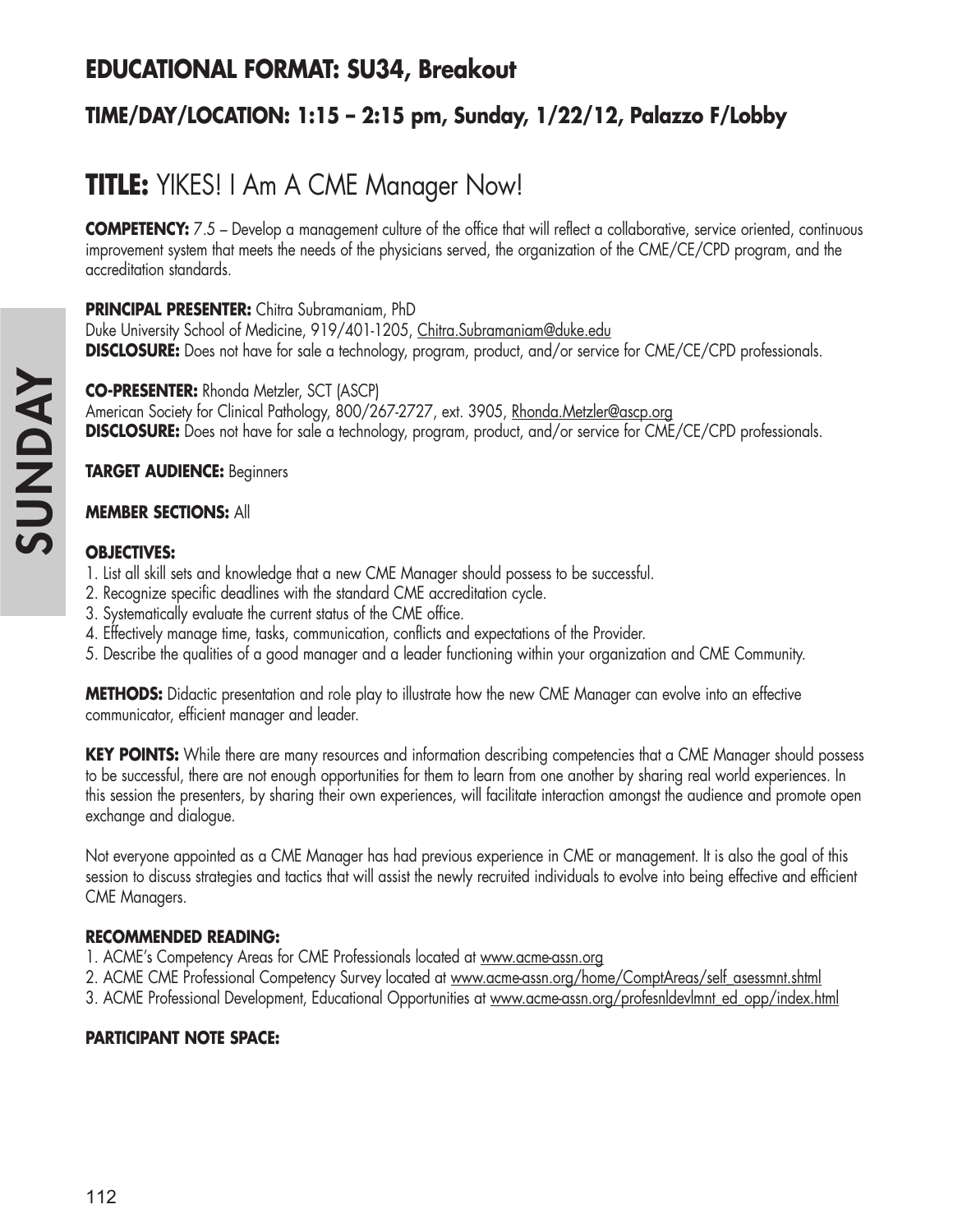## **EDUCATIONAL FORMAT: SU35, Breakout**

## **TIME/DAY/LOCATION: 1:15 – 2:15 pm, Sunday, 1/22/12, Palazzo H/Lobby**

# **TITLE:** Regional CME Alliances: Establishment and Effective Utilization

**COMPETENCY:** 7.6 – Assure that the CME/CE/CPD program is in compliance with the Accreditation Essentials, Elements, and Policies and other regulatory requirements.

#### **PRINCIPAL PRESENTER:** Vicky Binder, CMP, CCMEP

Center for Biomedical Continuing Education (CBCE), 972/692-2064, vbinder@thecbce.com **DISCLOSURE:** Does not have for sale a technology, program, product, and/or service for CME/CE/CPD professionals.

**CO-PRESENTER:** Richard Vanderpool, CCMEP UT Southwestern Medical Center, 214/648-3788, Richard. Vanderpool@UTSouthwestern.edu **DISCLOSURE:** Does not have for sale a technology, program, product, and/or service for CME/CE/CPD professionals.

#### **CO-PRESENTER:** Debra Jorden, MS, CCMEP

Cook Children's Medical Center, 682/885-7961, Debra.Jorden@cookchildrens.org **DISCLOSURE:** Does not have for sale a technology, program, product, and/or service for CME/CE/CPD professionals.

#### **CO-PRESENTER:** Kelly Zarwell

University of North Texas Health Science Center, 817/735-5188, kelly.zarwell@unthsc.edu **DISCLOSURE:** Does not have for sale a technology, program, product, and/or service for CME/CE/CPD professionals.

#### **TARGET AUDIENCE:** Non-beginners

#### **MEMBER SECTIONS:** All

#### **OBJECTIVES:**

- 1. List benefits of collaboration amongst local, regional, state, and national CME organizations for the CME professional.
- 2. Describe strategies and methods to ensure effective regional meetings, including frequency, venue selection, agenda items and topic selection.
- 3. Identify ways to generate membership at local/regional Alliance for CME meetings.

**METHODS:** Brief panel presentations followed by interactive discussion.

#### **KEY POINTS:**

- 1. Network with peers to identify unique opportunities to enhance your CME program and remain in compliance with regulations.
- 2. Become an active participant in your state or regional CME professional organization, i.e., TACME, NTXCME. Use this networking experience to make contributions to improvement of your profession, and also to gaining from the insights and experiences of other CME professionals.
- 3. Utilize your local or regional ACME program to share ideas and suggestions with your peers.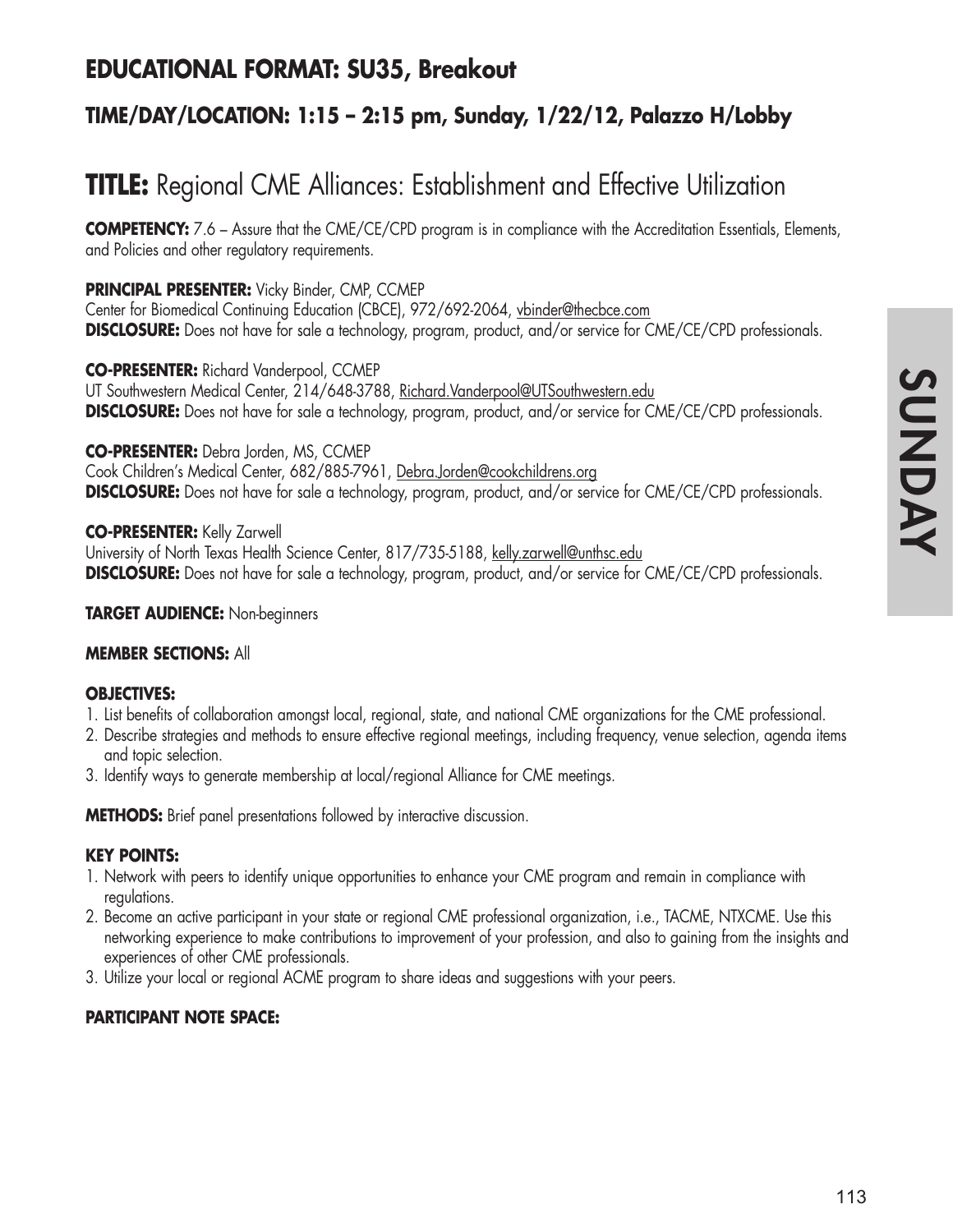## **EDUCATIONAL FORMAT: SU36, Breakout**

## **TIME/DAY/LOCATION: 1:15 – 2:15 pm, Sunday, 1/22/12, Cordova 5-6/Lower**

# **TITLE:** Intellectual Property and CME: Fair Use?

**COMPETENCY:** 7.6 – Assure that the CME/CE/CPD program is in compliance with the Accreditation Essentials, Elements, and Policies and other regulatory requirements.

**PRINCIPAL PRESENTER:** Elizabeth Campbell

American Academy of Family Physicians, 913/906-6000, ext. 6559, ecampbell@aafp.org **DISCLOSURE:** Does not have for sale a technology, program, product, and/or service for CME/CE/CPD professionals.

**TARGET AUDIENCE:** Non-beginners

#### **MEMBER SECTIONS:** All

**OBJECTIVES:** At the conclusion of this session, participants will be able to: 1) Describe the basic concepts of intellectual property; 2) Summarize the current environment and existing regulations for copyright and intellectual property, including Fair Use, the ACCME's position, and contractual requirements; 3) Assess their need to develop or refine a process to address the use of intellectual property; and 4) Formulate their own plans or analyze their current policies regarding intellectual property.

**METHODS:** This session will use a combination of didactic lecture and group discussion of case examples, with the goal of teaching participants about intellectual property issues affecting those who produce and support CME, and will give them the tools to begin devising strategies to address the use of intellectual property in CME.

**KEY POINTS:** Many faculty make use of visual elements (e.g., tables, photographs, cartoons, clip art) to enhance their CME, however there are many factors to consider when deciding if permission from the copyright holder is required to display these items—Fair Use doesn't always cover it. Knowledge of intellectual property, and the development of a process to address it, becomes ever more important as CME goes online and is delivered in multiple formats. It is important for CME professionals to develop professional competence in this area. During the first part of the session, the presenter will discuss intellectual property terminology and its application to CME, and discuss emerging trends. She will also, using the AAFP as a case study, discuss an approach to handling intellectual property and walk participants through the process of developing their own approach and policies related to intellectual property. The second part will be an open discussion of provided examples, focusing on identifying pieces that might require permission.

#### **RECOMMENDED READING:**

- 1. www.copyright.gov/fls/fl102.html
- 2. www.accme.org/index.cfm/fa/Policy.policy/Policy\_id/2898213d-632f-447c-a479-8689bfd95288.cfm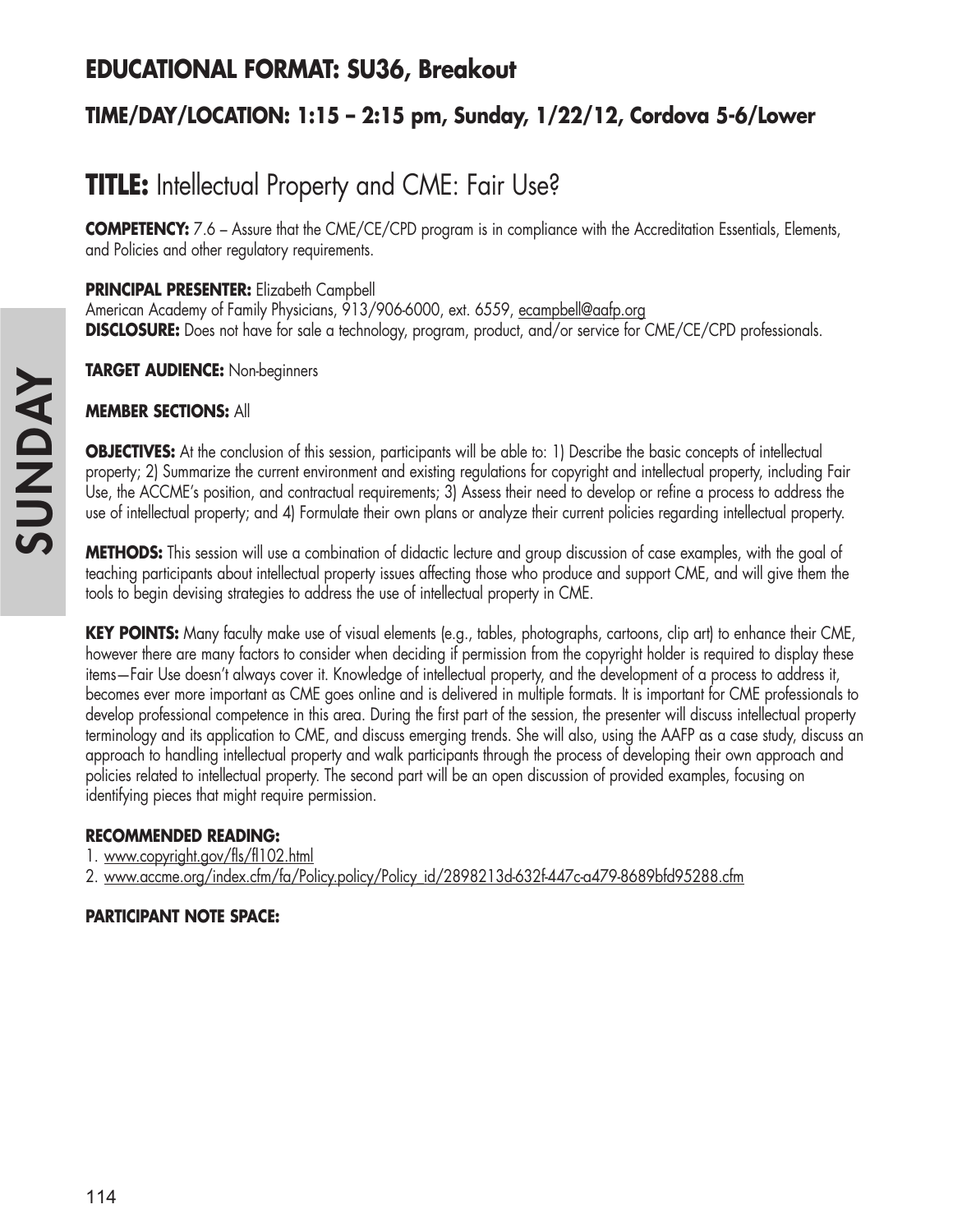## **EDUCATIONAL FORMAT: SU37, Breakout**

## **TIME/DAY/LOCATION: 1:15 – 2:15 pm, Sunday, 1/22/12, Cordova 2/Lower**

# **TITLE:** Implementation of a Competency-based Global Faculty Education Program

**COMPETENCY:** 8.2 – Continually improve educational performance of the CME/CE/CPD program through professional development.

#### **PRINCIPAL PRESENTER:** Miriam Uhlmann, MSc

AO Foundation Education, +41 44 200 24 23, miriam.uhlmann@aofoundation.org **DISCLOSURE:** Does not have for sale a technology, program, product, and/or service for CME/CE/CPD professionals.

#### **CO-PRESENTER:** Clinton Miner, PhD

AOTrauma Education, +41 44 200 24 37, cminer@aotrauma.org **DISCLOSURE:** Does not have for sale a technology, program, product, and/or service for CME/CE/CPD professionals.

#### **TARGET AUDIENCE:** Non-beginners

#### **MEMBER SECTIONS:** All

#### **OBJECTIVES:**

- 1. Identify the essential components of a competency based faculty education program (developed through a backward planning process).
- 2. Recognize the value of different delivery methods to provide educational content (online, booklets, face-to-face).
- 3. Employ self-assessment and peer evaluation mechanisms as an integral part of the program.

**METHODS:** This session will include presentation and discussion to demonstrate how members of the global AOTrauma faculty community improve their teaching skills in order to be more effective when lecturing, conducting and facilitating hands-on practical exercises, leading group discussions, and moderating sessions and debates. Presenters will share their experience in developing and implementing a competency based faculty education program.

**KEY POINTS:** Professional development of our surgical faculty members is essential for improving and maintaining the quality of AOTrauma's worldwide educational events and activities. In order to further teaching competence and offer self-directed learning opportunities to faculty, AOTrauma has developed and implemented this worldwide faculty education program that could be adopted by other organizations.

**RECOMMENDED READING:** Ullian, JA., Stritter, FT. Faculty development in medical education with implications for continuing medical education. J Cont Educ in Health Professions. 2007; 16 (3): 181-190.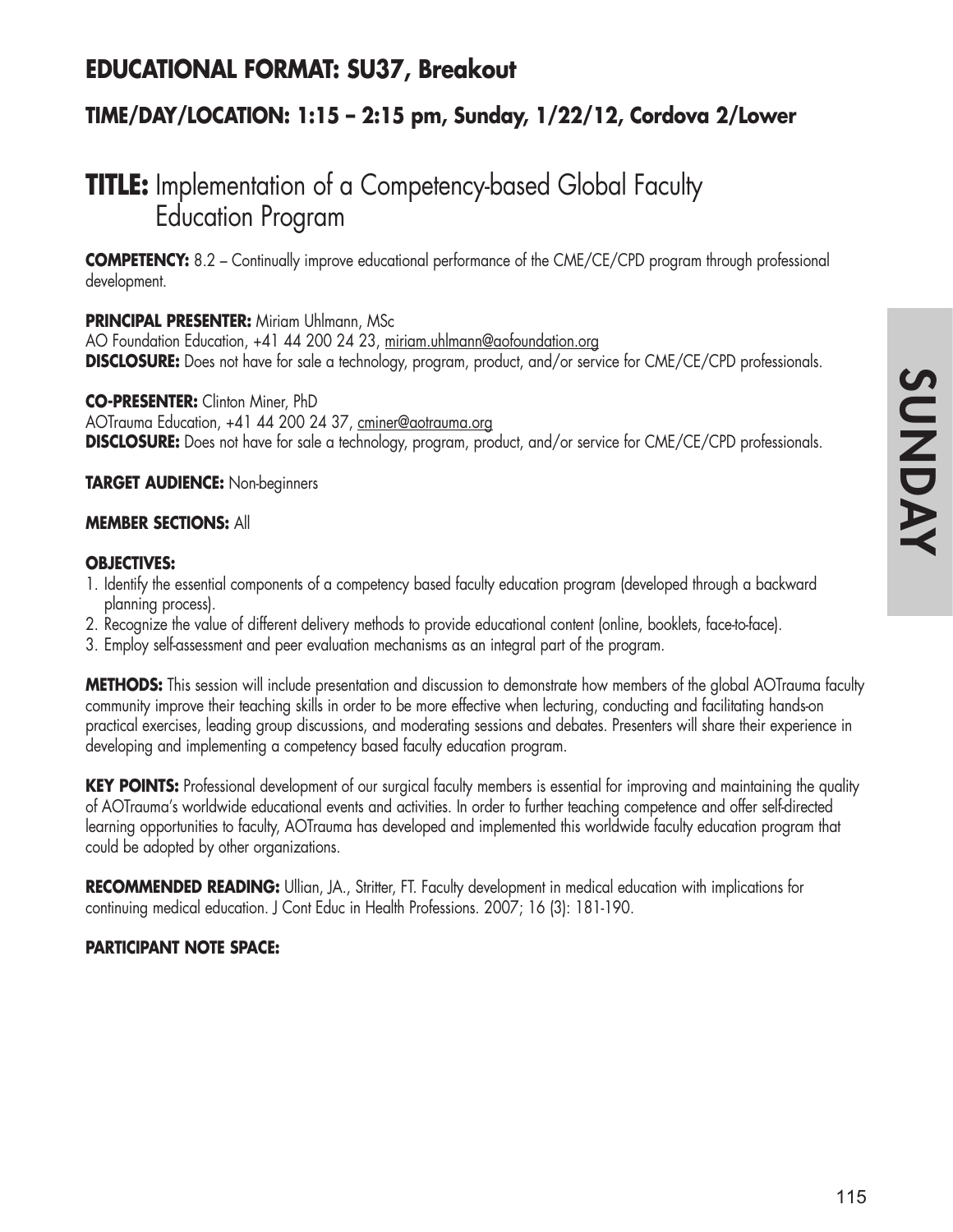# **EDUCATIONAL FORMAT: SU38, Mini-plenary**

## **TIME/DAY/LOCATION: 2:45 – 3:45 pm, Sunday, 1/22/12, Mediterranean 1-8/Lobby**

# **TITLE:** The Positive Impact of Inter-professional Education on Outcomes **(Invited Abstract)**

**COMPETENCY:** 2.7 – Consider multi-disciplinary educational interventions when appropriate.

**PRINCIPAL PRESENTER**: Kate Regnier, MA, MBA Accreditation Council for Continuing Medical Education, 312/527-9200, kregnier@accme.org **DISCLOSURE**: Does not have for sale a technology, program, product, and/or service for CME/CE/CPD professionals.

**CO-PRESENTER**: Dimitra Travlos, PharmD, BCPS Accreditation Council for Pharmacy Education, 312/664-3575, dtravlos@acpe-accredit.org **DISCLOSURE**: Does not have for sale a technology, program, product, and/or service for CME/CE/CPD professionals.

**CO-PRESENTER**: Kathy Chappell, MSN, RN American Nurses Credentialing Center, 301/628-5231, Kathy.Chappell@ana.org **DISCLOSURE**: Does not have for sale a technology, program, product, and/or service for CME/CE/CPD professionals

**CO-PRESENTER:** Sally O'Neill, PhD (Panelist) Creighton University School of Medicine, 402/280-1830, saoneill@creighton.edu **DISCLOSURE:** Does not have for sale a technology, program, product, and/or service for CME/CE/CPD professionals.

**CO-PRESENTER:** Karen Boudreau, MD (Panelist) Institute for Healthcare Improvement, 617/301-4845, kboudreau@ihi.org **DISCLOSURE:** Does have for sale a technology for CME/CE/CPD professionals.

## **TARGET AUDIENCE:** All

#### **MEMBER SECTIONS:** All

**OBJECTIVES:** As a result of this presentation, participants should be able to:

- 1. Describe the history, purpose and requirements for the joint accreditation process
- 2. Identify approaches for collaboration among disciplines to support the delivery of interprofessional educational activities
- 3. Present examples of interprofessional learning activities and the impact on outcomes

**METHODS:** Interprofessional expert panel will describe the joint accreditation process and present examples of interprofessional learning activities that have been implemented as a result; panel presentation to be followed by discussion with all participants.

**KEY POINTS:** Participants will learn about the ACCME, ANCC, and ACPE joint accreditation process, an approach designed to unify and streamline the accreditation application process and promote development of team focused education. This session will emphasize the experience of CE providers recently accredited under the joint accreditation criteria. They will describe the methods employed to design and deliver team based learning activities and the impact on outcomes.

## **RECOMMENDED READING:**

- Interprofessional Education Collaborative Expert Panel. (2011). Core competencies for interprofessional collaborative practice: Report of an expert panel. Washington, DC: Interprofessional Education Collaborative.
- Institute of Medicine. (2009). Redesigning Continuing Education in the Health Professions.
- Institute of Medicine. (2003). Health Professions Education: A Bridge to Quality. Washington, DC: The National Academies Press.
- Institute of Medicine. (2000) To Err is Human: Building a safer health system. Washington, DC: The National Academies Press.
- Joint Accreditation Guidelines. Website (Information Accessed July 25, 2011):
- www.nursecredentialing.org/Accreditation/Joint-Accreditation-Program.aspx
- www.acpe-accredit.org/ceproviders/JointAccreditation.asp
- www.accme.org/index.cfm/fa/AccreditationProcess.detail/AccreditationProcess/.cfm/process\_id/67ea8690-2a6b-4821- 8625-eab0c859b375.cfm#Special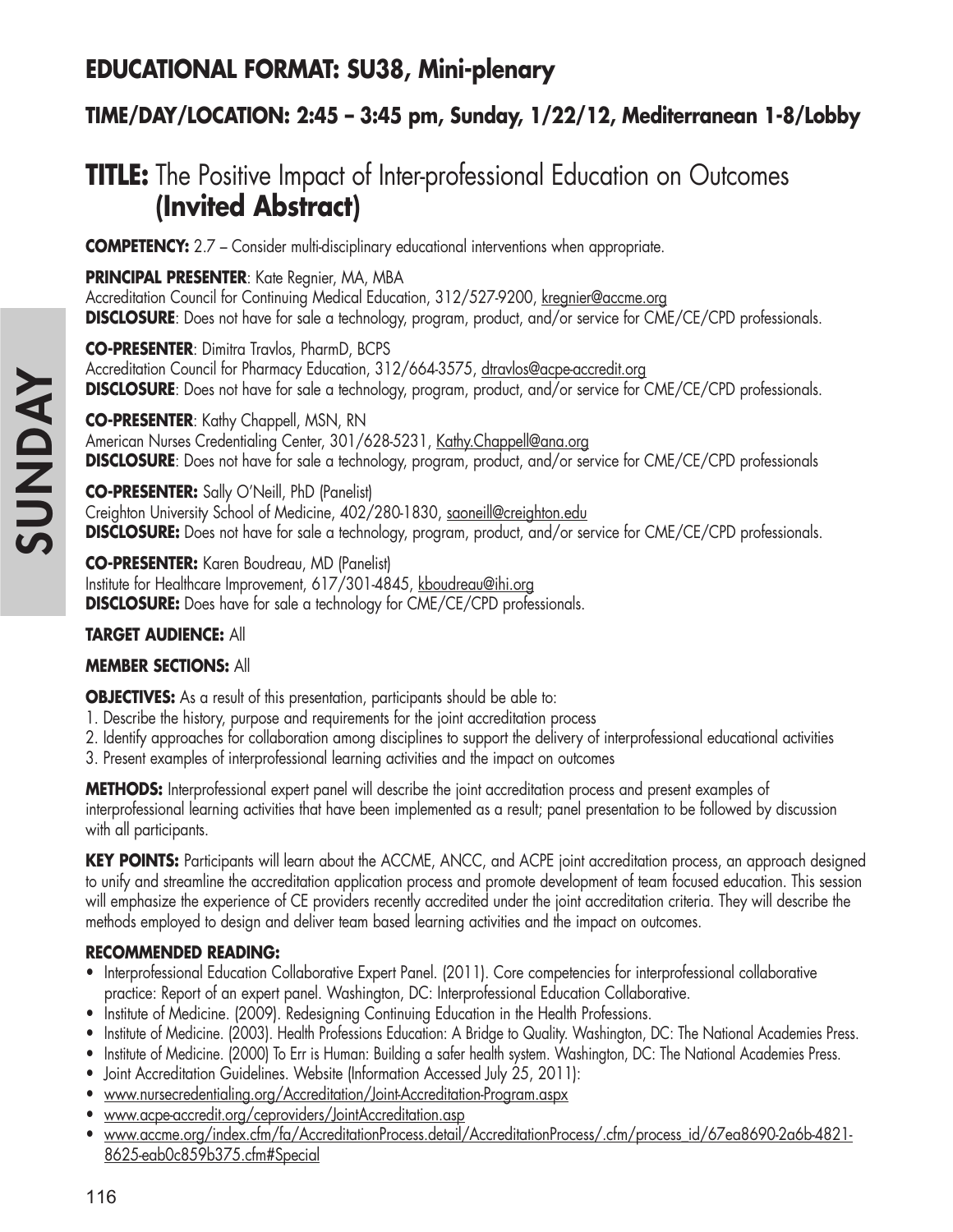## **EDUCATIONAL FORMAT: SU39, Breakout**

## **TIME/DAY/LOCATION: 2:45 – 3:45 pm, Sunday, 1/22/12, Cordova 2/Lower**

# **TITLE:** Incorporating Research into CME: An Imperative for Education that Improves Patient Care

**COMPETENCY:** 1.3 - Conduct, support, and/or apply educational research on how physicians learn and change.

**PRINCIPAL PRESENTER:** Mindi McKenna, PhD American Academy of Family Physicians, 913/906-6204, mmckenna@aafp.org **DISCLOSURE:** Does not have for sale a technology, program, product, and/or service for CME/CE/CPD professionals.

**TARGET AUDIENCE:** Non-beginners

#### **MEMBER SECTIONS:** All

**OBJECTIVES:** At the conclusion of this session, participants should be better able to: Recognize opportunities for conducting educational research as part of the CME/CE intervention; Incorporate research questions, hypotheses, data collection and assessment methods into the planning of a CME/CE intervention; and Analyze and summarize the research findings for communication in a presentation, poster, report or manuscript for publication

**METHODS:** The presenter will share educational research examples that were conducted in CME/CE interventions. Then participants will discuss barriers to conducting, supporting or applying educational research. Participants will develop an educational research plan with specific action steps to take immediately upon their return to work.

**KEY POINTS:** Educational research is urgently needed in order to the effectiveness of CME/CE in improving professional competence, practice performance and ultimately, patient outcomes; Educational research can be incorporated into most CME/CE interventions, if addressed at the planning stage of the intervention; Participants will learn tips for planning, conducting and applying educational research.

**RECOMMENDED READING:** Marinopoulos SS, Dorman T, Ratanawongsa N, Wilson LM, Ashar BH, Magaziner JL, Miller RG, Thomas PA, Prokopowicz GP, Qayyum R, Bass EB. Effectiveness of CME. Evidence Report/Technology Assessment No. 149. AHRQ No. 07-E006. Jan 2007.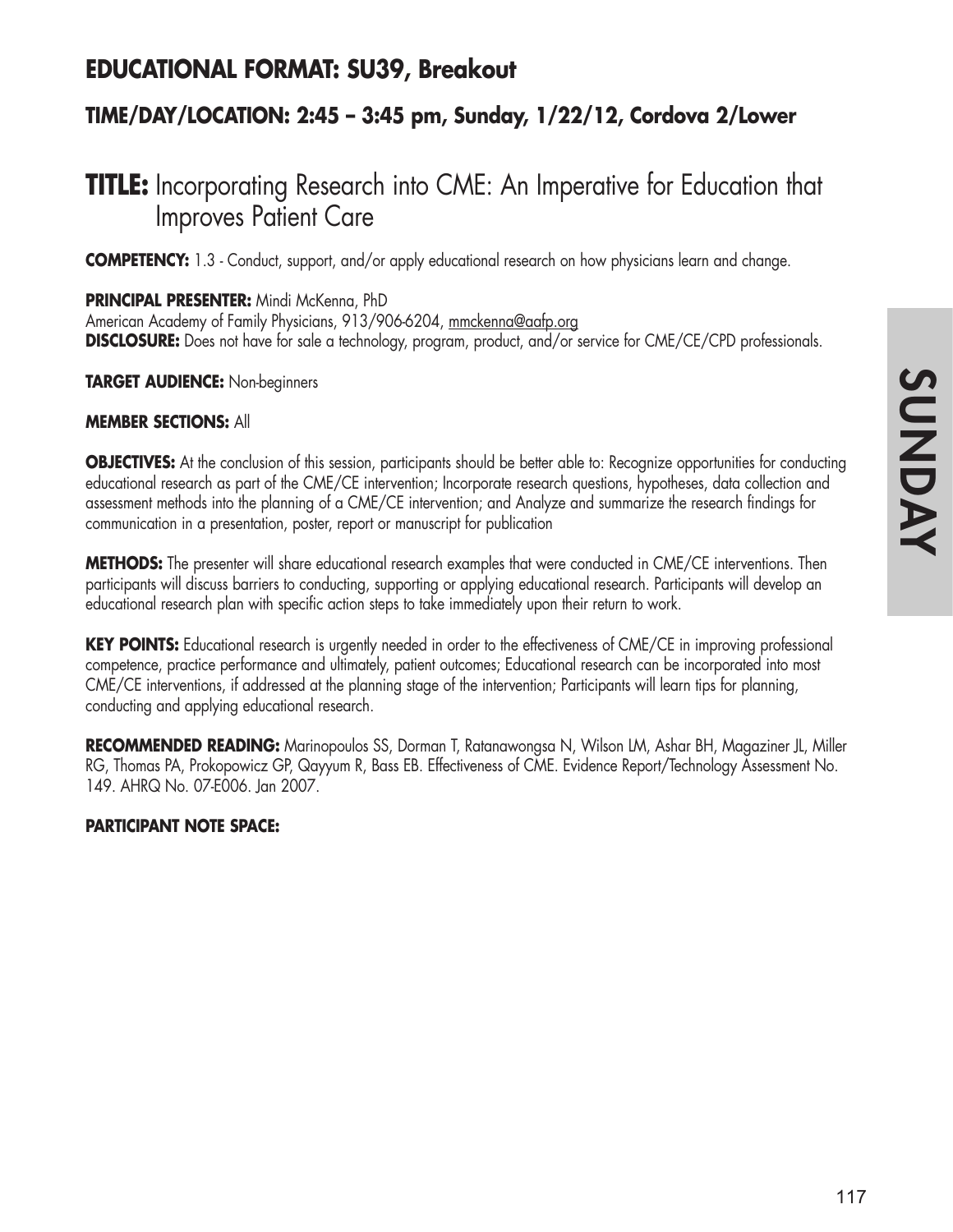# **EDUCATIONAL FORMAT: SU40, Breakout**

## **TIME/DAY/LOCATION: 2:45 – 3:45 pm, Sunday, 1/22/12, Segura 1-2/Lower**

# **TITLE:** Building the Evidence Base: How to Publish CME Outcomes in Clinical Forums

**COMPETENCY:** 2.4 - Assist physician-learners to reflect upon present and desired levels of performance and plan the next step in their personal education.

**PRINCIPAL PRESENTER:** Heather Haley, MS, CMPP

Haley Writing Solutions, 513/377-5444, haleywriting@gmail.com **DISCLOSURE:** Does have for sale a service for CME/CPD professionals

**CO-PRESENTER:** Jennifer Brown, PhD Medscape Education, 212/417-9506, jjbrown@medscape.net **DISCLOSURE:** Does have for sale a technology, product, and/or service for CME/CE/CPD professionals.

**CO-PRESENTER:** William Deluise John Wiley & Sons, Inc., 781/388-8304, <u>wdeluise@wiley.com</u> **DISCLOSURE:** Does not have for sale a technology, program, product, and/or service for CME/CE/CPD professionals.

#### **TARGET AUDIENCE:** Non-beginners

#### **MEMBER SECTIONS:** All

#### **OBJECTIVES:**

- 1. Prompt physician learners beyond those in the targeted intervention to reflect upon their performance.
- 2. Identify clinical forums appropriate for CME outcome studies
- 3. Translate authorship criteria for medical journals to CME outcomes studies.
- 4. Describe ethical standards and strategies for working with program faculty as publication authors.
- 5. Identify professionals' tools, guidelines, and resources for publishing in clinical forums.

**METHODS:** Reviewing a case study of a CME outcomes study published in a medical journal (J Child Adolesc Psychopharmacol. 2011 Feb;21(1):33-41). Best processes will be explored for publishing CME outcomes research in clinical forums. A journal publisher will present their perspective regarding appropriate clinical venues for CME outcomes research.

#### **KEY POINTS:**

- 1. CME outcome studies contain clinician practice gap data that has value for clinical forums i.e. medical meeting abstracts and posters and clinical journals.
- 2. Best publishing venues for CME outcomes studies are a) medical meetings with matched target audiences and b) journals that publish in the disease area of the activity and demonstrate a recent history of publishing survey or performance gaps data.
- 3. Understanding journal editors' article selection criteria, the peer review process, and bibiometric analytics can aid prospective authors of CME outcomes studies in initial and secondary journal placement decisions.

**RECOMMENDED READING:** International Committee of Medical Journal Editors: Uniform Requirements for Manuscripts Submitted to Biomedical Journals: Ethical Considerations in the Conduct and Reporting of Research: Authorship and Contributorship. Accessed at www.icmje.org/ethical\_1author.html.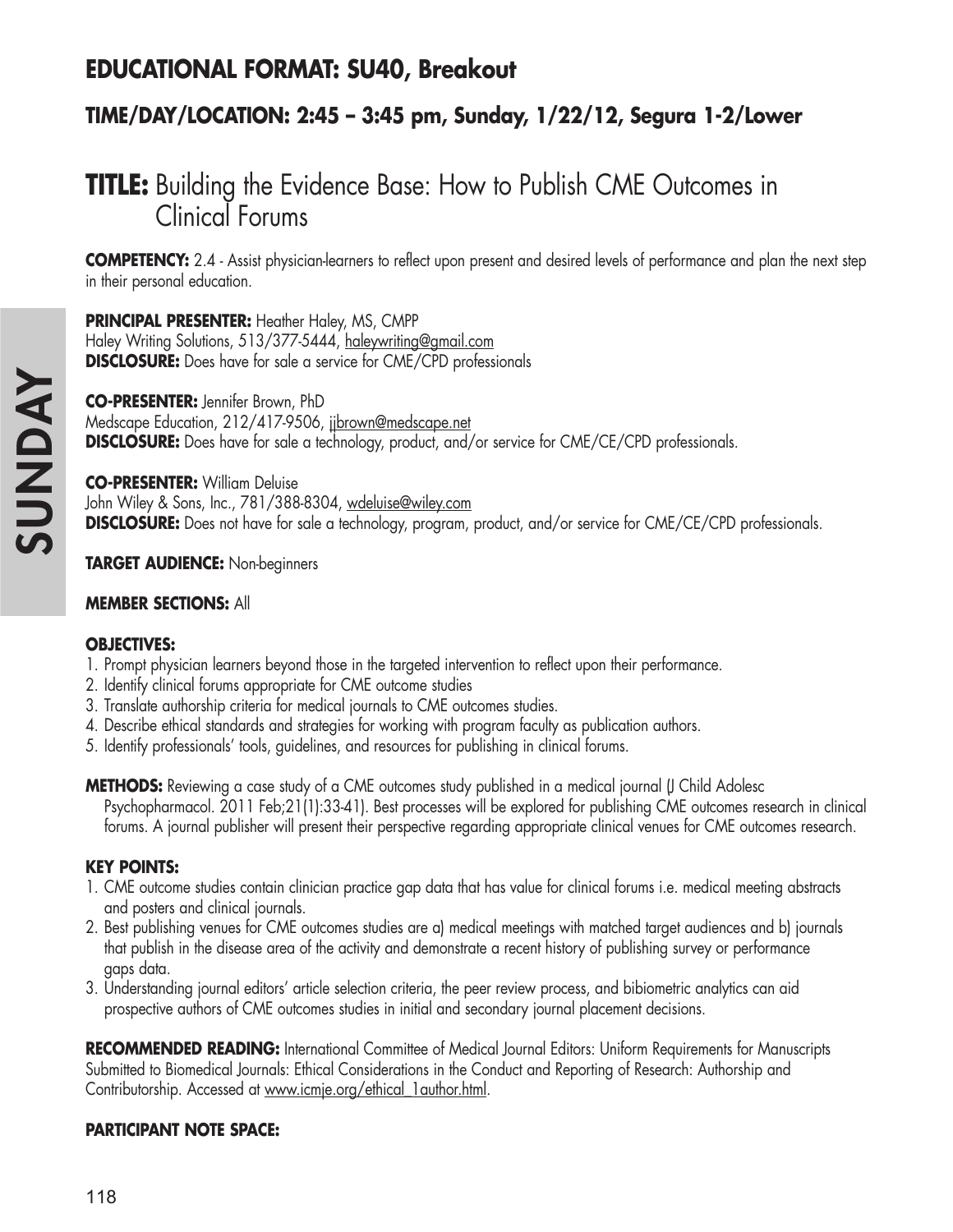## **EDUCATIONAL FORMAT: SU41, Breakout**

## **TIME/DAY/LOCATION: 2:45 – 3:45 pm, Sunday, 1/22/12, Palazzo C/Lobby**

# **TITLE:** Today's Technology: Friend or Foe? The Benefits and Barriers of Digital Technology in Education

**COMPETENCY:** 2.6 - Consider the learning environment, select and apply learning formats that are effective for physician learning and meeting the expected outcome.

#### **PRINCIPAL PRESENTER:** Jason Singer, PharmD

Lilly USA, LLC, 317/277-8333, jsinger@lilly.com **DISCLOSURE:** Does not have for sale a technology, program, product, and/or service for CME/CE/CPD professionals.

#### **CO-PRESENTER:** Rolando Brual, RPh

Lilly USA, LLC, 317/277-8297, ro\_brual@lilly.com **DISCLOSURE:** Does not have for sale a technology, program, product, and/or service for CME/CE/CPD professionals.

#### **CO-PRESENTER:** Peter Hurwitz

Asante Communications, LLC, 917/757-0521, phurwitz@asanteglobal.com **DISCLOSURE:** Does not have for sale a technology, program, product, and/or service for CME/CE/CPD professionals.

#### **CO-PRESENTER:** Steven Jay Feld, MSW

Albert Einstein College of Medicine-Montefiore Medical Center, 718/920-6674, ext. 232, sfeld@montefiore.org **DISCLOSURE:** Does not have for sale a technology, program, product, and/or service for CME/CE/CPD professionals.

#### **TARGET AUDIENCE:** Beginners

#### **MEMBER SECTIONS:** All

**OBJECTIVES:** At the completion of this session, participants should be able to: (1) Explain the importance of technology (e.g. smart phones, internet-enabled digital devices, etc.) in continuing medical education (CME) (2) Describe the potential barriers that digital technology can present across the educational continuum (3) Evaluate the multifaceted roles that technology can play in the planning, development, and execution of CME, ranging from needs assessments to outcomes and reporting.

**METHODS:** The multi-specialty panel comprising commercial supporter, provider, and medical education company representatives will provide insights into digital technology as an increasingly important learning modality for CME. Case studies will be utilized, and participants will have the opportunity to share best practices.

**KEY POINTS:** The extraordinary influence of technology in CME (now well beyond the internet) continues to evolve, prompting all stakeholders to examine its roles, challenges, and potential for improving the effectiveness of clinical education. Increased utilization of technology, however, has not always coincided with its effective incorporation into educational design, significantly limiting its impact. This session will provide various perspectives on current technologies (including their versatility, utility, and shortcomings) across the educational process. Additionally, the panel will discuss barriers to implementing technology in select settings, potential strategies to overcome these barriers, and provide specific cases for which technology may not be appropriate.

**RECOMMENDED READING:** Iskowitz, M. (2010). Apple's tablet tempts mobile CME app makers. Retrieved March 5, 2011, from www.mmm-online.com/apples-tablet-tempts-mobile-cme-app-makers/article/168036/.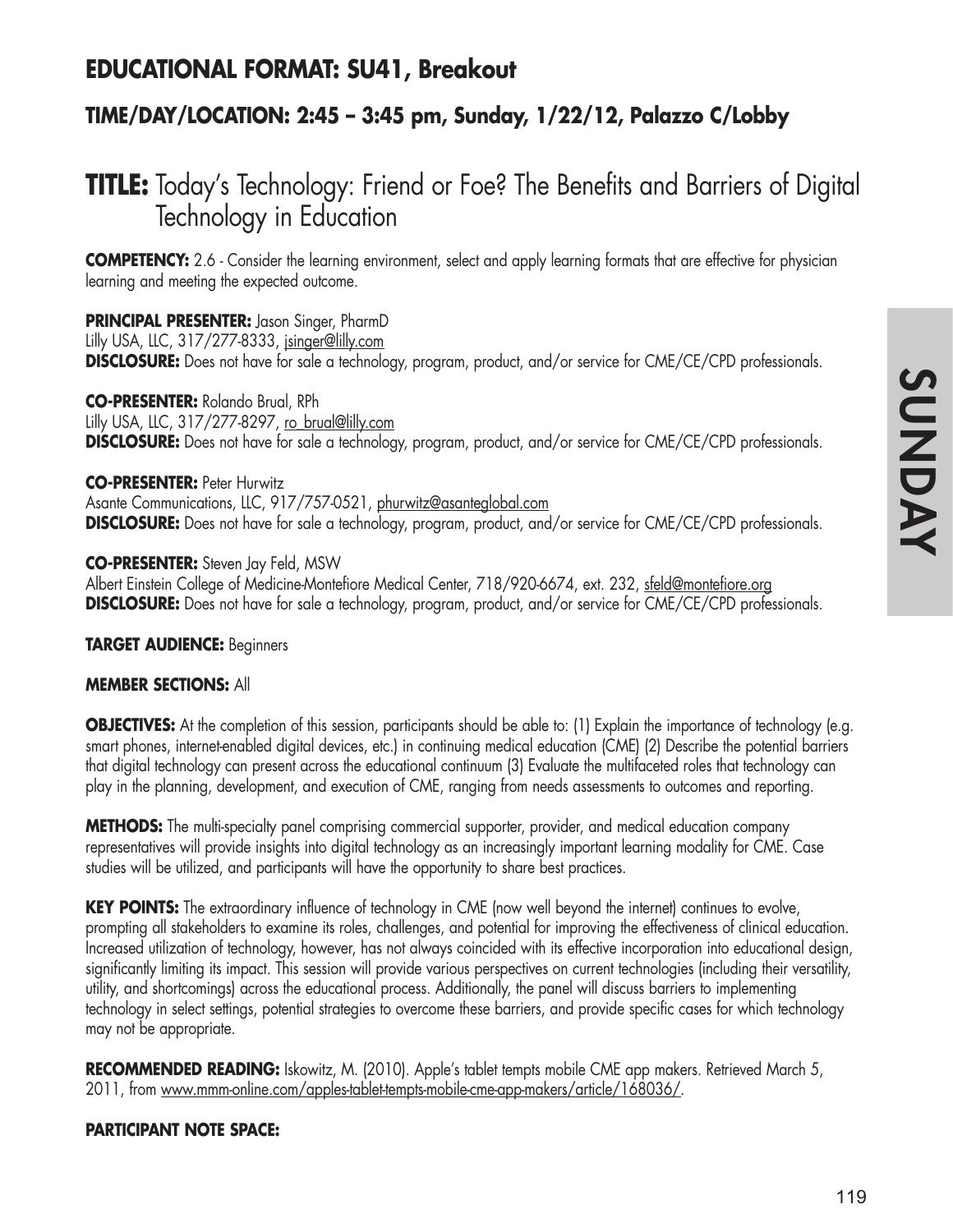## **EDUCATIONAL FORMAT: SU42, Breakout**

## **TIME/DAY/LOCATION: 2:45 – 3:45 pm, Sunday, 1/22/12, Palazzo A/Lobby**

# **TITLE:** Innovated Access to Faculty Development Activities and Resources

**COMPETENCY:** 2.6 - Consider the learning environment, select and apply learning formats that are effective for physician learning and meeting the expected outcome.

**PRINCIPAL PRESENTER:** Becky Williams, MEd

Nationwide Children's Hospital, 614/355-0672, Becky.Williams@nationwidechildrens.org **DISCLOSURE:** Does not have for sale a technology, program, product, and/or service for CME/CE/CPD professionals.

**CO-PRESENTER:** Jeanine Hatfield, BA Nationwide Children's Hospital, 614/355-0675, Jeanine.Hatfield@nationwidechildrens.org **DISCLOSURE:** Does not have for sale a technology, program, product, and/or service for CME/CE/CPD professionals.

**TARGET AUDIENCE:** Beginners

**MEMBER SECTIONS:** Hospitals and Health Systems

**OBJECTIVES:** (1) Create faculty development activities to best impact specific practice for all physicians; (2) Establish collaborations between local/regional Faculty Development Programs; and (3) Consider innovative delivery formats for both CME approved activities and available resources (i.e. newsletters, podcasts, etc)

**METHODS:** Presentation with examples of how Nationwide Children's Hospital collaborated with other faculty development programs to expand participant resources, activity expertise, and available education venues.

**KEY POINTS:** The goal of faculty development is to promote and develop physician skills that enhance the quality of healthcare. Whether it is teaching, clinical, research, and/or work/life balance skills, the importance of physicians' continuous learning leads to improved quality of care. One major challenge in faculty development is access to the activities, resources and experts. Continuous innovation in delivery formats and resource distribution is key in giving physicians the skills necessary to improve their role as hospital faculty.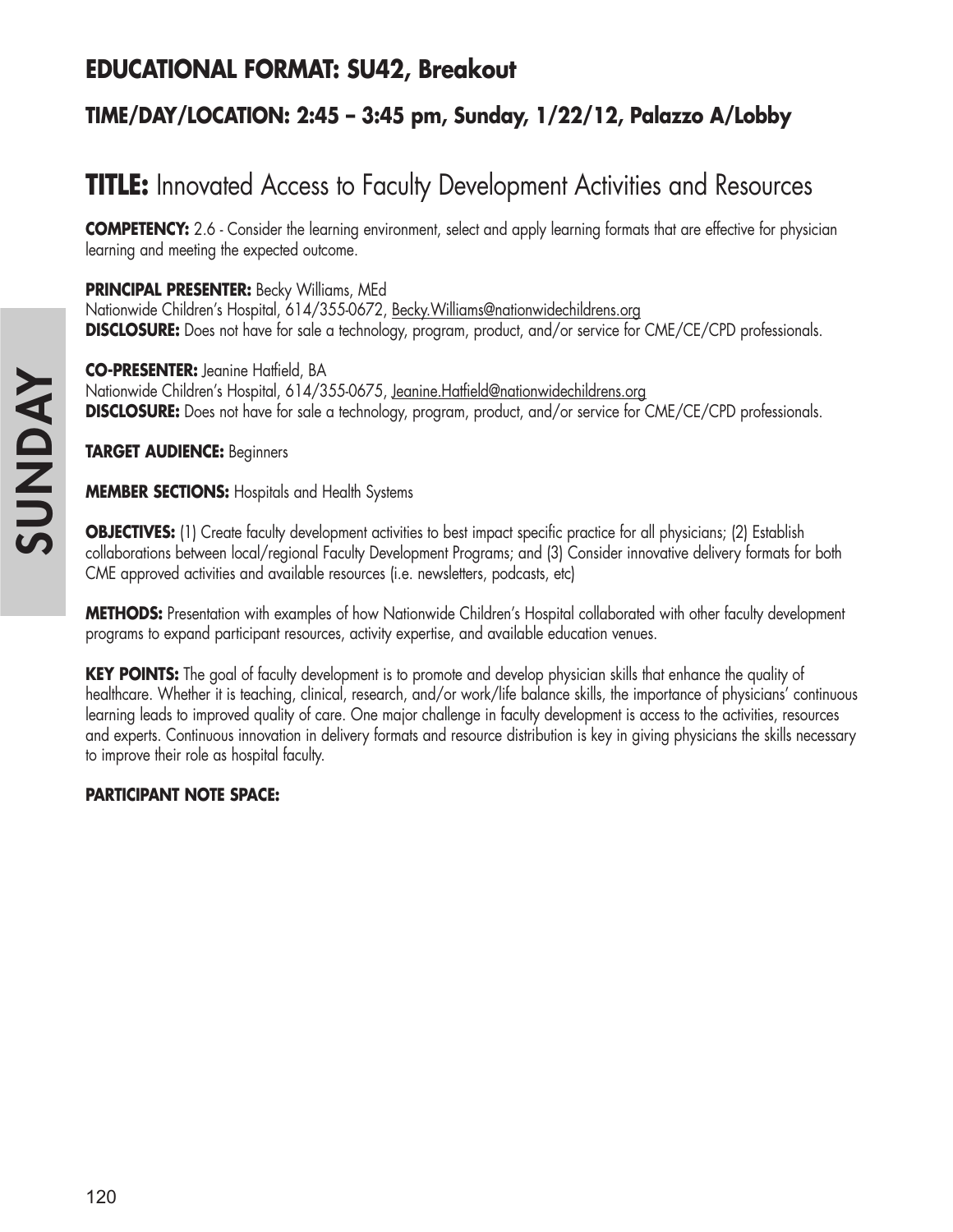## **EDUCATIONAL FORMAT: SU43, Breakout**

## **TIME/DAY/LOCATION: 2:45 – 3:45 pm, Sunday, 1/22/12, Palazzo H/Lobby**

# **TITLE:** Interactive E-Learning on a Budget

**COMPETENCY:** 2.9 - Provide interactive learning and opportunities to practice skills that lead to change in physician performance.

#### **PRINCIPAL PRESENTER:** Tao Le, MD, MHS

American College of Asthma, Allergy and Immunology, 270/777-2919, tao.le@indegene.com **DISCLOSURE:** Does not have for sale a technology, program, product, and/or service for CME/CE/CPD professionals.

**CO-PRESENTER:** Steven Folstein, MEd American Academy of Allergy, Asthma & Immunology, 270/777-2919, SFolstein@aaaai.org **DISCLOSURE:** Does not have for sale a technology, program, product, and/or service for CME/CE/CPD professionals.

#### **CO-PRESENTER:** Melanie Thorsen, MBAHC, CRA, CCMEP

American College of Allergy, Asthma and Immunology, 847/427-1200, melaniethorsen@acaai.org **DISCLOSURE:** Does not have for sale a technology, program, product, and/or service for CME/CE/CPD professionals.

#### **TARGET AUDIENCE:** Non-beginners

#### **MEMBER SECTIONS:** All

**OBJECTIVES:** At the conclusion of this session, participants will be able to: (1) Describe methods for implementing webinars, online video, and other rapid e-learning tools for minimal costs; (2) Explain methods of audience interaction including polling by texting; and (3) Discuss methods of using social network tools for education.

**METHODS:** This interactive presentation will feature overviews and live demonstrations of various communication technologies that can be used in both face to face and online learning situations. There will be an emphasis on no cost and low cost methods that require little or minimal IT support or infrastructure. Examples of how the technologies can be used for needs assessments and learning outcomes will be presented.

**KEY POINTS:** (1) Many organizations have an interest in implementing various learning technologies but have budgetary or IT constraints. (2) There are many new technologies that facilitate interactions in a variety of learning scenarios. (3) These technologies are often free or very low cost. (4) These tools can be used to collect data for needs assessments and learning outcomes.

**RECOMMENDED READING:** Ruth Clark and Richard Mayer. e-Learning and the Science of Instruction. San Francisco: Pfeiffer, 2007. Jane Bozarth. E-Learning Solutions on a Shoestring. San Francisco: Pfeiffer, 2005.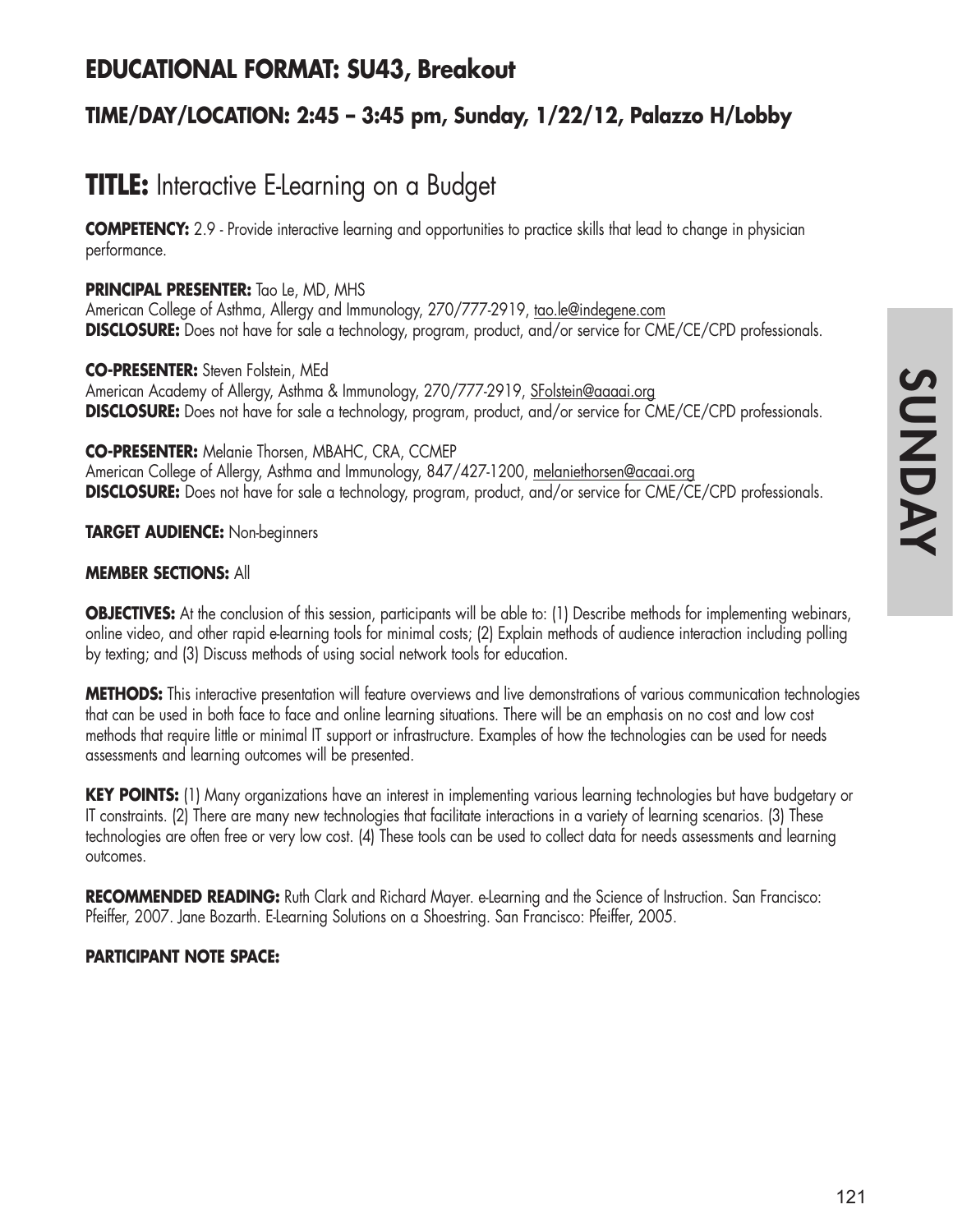# **EDUCATIONAL FORMAT: SU44, Breakout**

## **TIME/DAY/LOCATION: 2:45 – 3:45 pm, Sunday, 1/22/12, Amarante 2-3/Lower**

# **TITLE:** IMPACT - Facing the Challenge Head-on: Designing and Measuring Education That Identifies Model Patient Care and Treatment

**COMPETENCY:** 3.2 - Use measurement data to assess outcomes/results of the learning intervention as a basis for determining future learning needs and for determining the application of the educational knowledge and skills.

**PRINCIPAL PRESENTER:** Christine O'Leary, PharmD, BCPS, CCMEP Institute for Continuing Healthcare Education, 215/446-8088, coleary@iche.edu **DISCLOSURE:** Does not have for sale a technology, program, product, and/or service for CME/CE/CPD professionals.

**CO-PRESENTER:** Shunda Irons-Brown, PhD, MBA, CCMEP Institute for Continuing Healthcare Education, 216/661-1515, sironsbrown@yahoo.com **DISCLOSURE:** Does not have for sale a technology, program, product, and/or service for CME/CE/CPD professionals.

**TARGET AUDIENCE:** Non-beginners

#### **MEMBER SECTIONS:** All

**OBJECTIVES:** At the conclusion of this session, participants will be able to: (1) Define the challenges of obtaining patient data and measuring patient health when not part of a health system; (2) Design a comprehensive model for developing education that attains Moore's Level 6 Outcomes: Patient Health, and (3) Identify best practices in interpreting and measuring Moore's Expanded Framework for Planning and Assessing CME Activities.

**METHODS:** Utilizing ARS, presentation, small group discussion, and case simulation will demonstrate the development of an activity to attain Level 6-Patient Health Outcomes. Discussion on how to utilize limited resources to measure the educational, behavioral, and clinical impact of an activity will enable participants to identify best practice options.

**KEY POINTS:** For many providers, reaching Level 6 Patient Health Outcomes thru obtaining patient data is the ultimate challenge. This session is for those providers who may not be part of a health system where patient data is readily available. Session will provide real examples of how to overcome the challenges of obtaining and evaluating clinical outcomes data in order to reach Level 6 Outcomes.

**RECOMMENDED READING:** Moore DE, Green JS, Gallis HA. Achieving Desired Results and Improved Outcomes: Integrating Planning and Assessment Throughout Learning Activities. JCEPH.2009; 29(1):1-15.

FINANCIAL OR IN-KIND SUPPORT: Audience response technology provided by The Institute for Continuing Healthcare Education.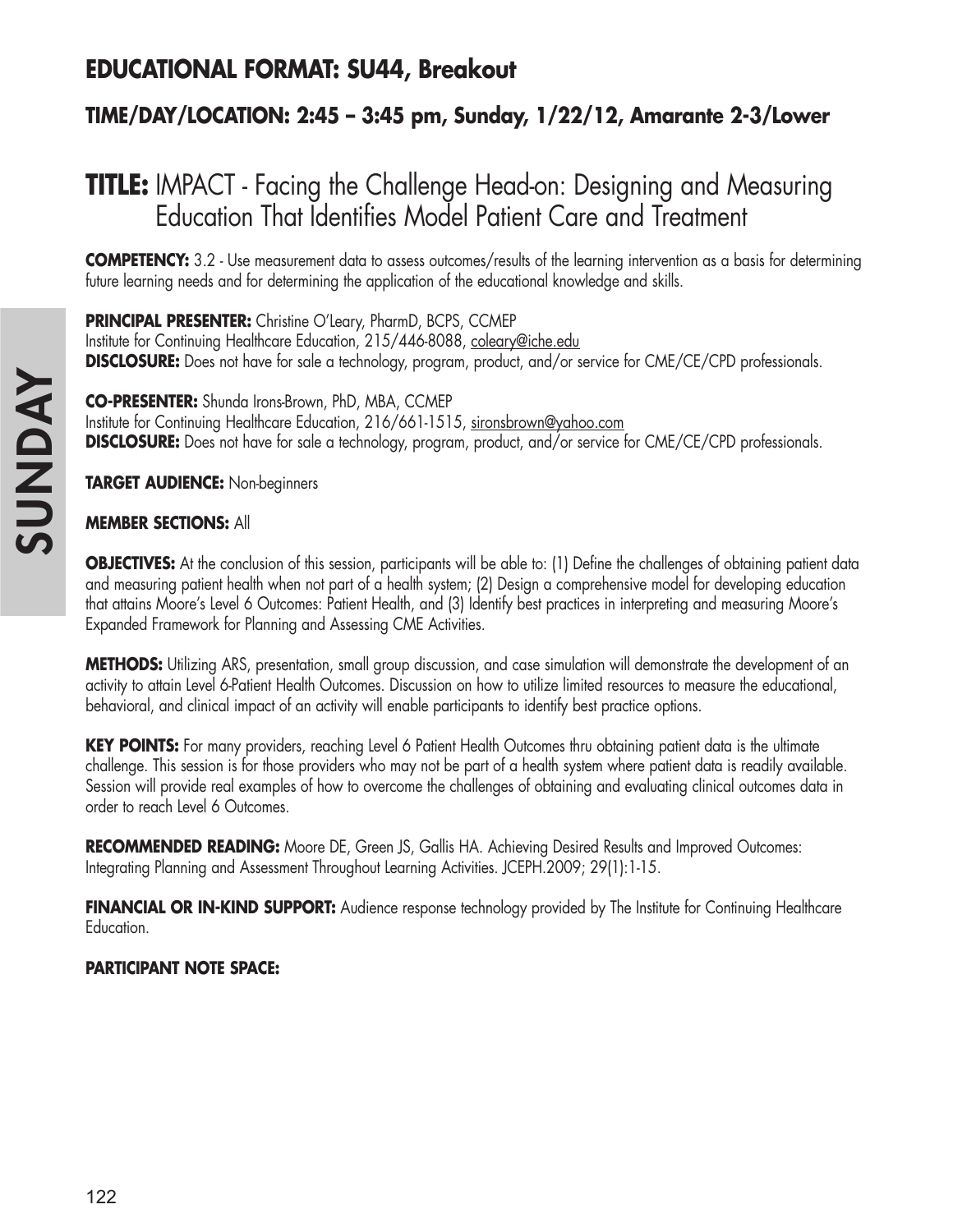## **EDUCATIONAL FORMAT: SU45, Breakout**

## **TIME/DAY/LOCATION: 2:45 – 3:45 pm, Sunday, 1/22/12, Cordova 5-6/Lower**

# **TITLE:** Using Self-Regulatory Strategies to Support Continuous Improvement of Healthcare Teams and CPD Professionals

**COMPETENCY:** 3.4 – Promote continuous improvement and performance measurement as skills for physicians during educational interventions.

**PRINCIPAL PRESENTER:** Mary Martin Lowe, PhD

Learning Advisors LLC, 312/ 576-6080, marymartinlowe@mac.com **DISCLOSURE:** Does have for sale a service for CME/CE/CPD professionals.

**TARGET AUDIENCE:** Non-beginners

#### **MEMBER SECTIONS:** All

#### **OBJECTIVES:**

- 1. Describe the value of self-regulatory strategies (to plan, monitor and evaluate)
- 2. Discuss a model for self-regulation and its link to continuous improvement
- 3. Develop strategies for integrating self-regulatory strategies into educational offerings for the healthcare team
- 4. Develop strategies for integrating self-regulatory strategies into everyday work in a CME/CPD office

**METHODS:** The session is designed to help CME/CPD professionals learn more about the value and use of meta-cognitive skills to enhance learning and job performance. Through an interactive dialogue with learners, the presenter will highlight tips and provide tools that CME/CPD professionals can use in their design and implementation of future educational offerings as well as in their everyday work.

**KEY POINTS:** Self-regulation is a key component to continuous improvement efforts. Using self-regulation (meta-cognitive skills) in an educational offering not only enhances learning, but helps participants acquire skills that are needed to develop proficiency and expertise. Planning (both for learning and performance) can help identify deficits in knowledge, skills, and resources. Monitoring can help correct efforts that may be diverting away from the original goal. Evaluating helps to ensure that reflection on practice can support and enhance future endeavors.

**RECOMMENDED READING:** Ertmer, P. A. & Newby, T. J. (1996). The expert learner: Strategic, self-regulated, and reflective. Instructional Science, 24(1), 1-24.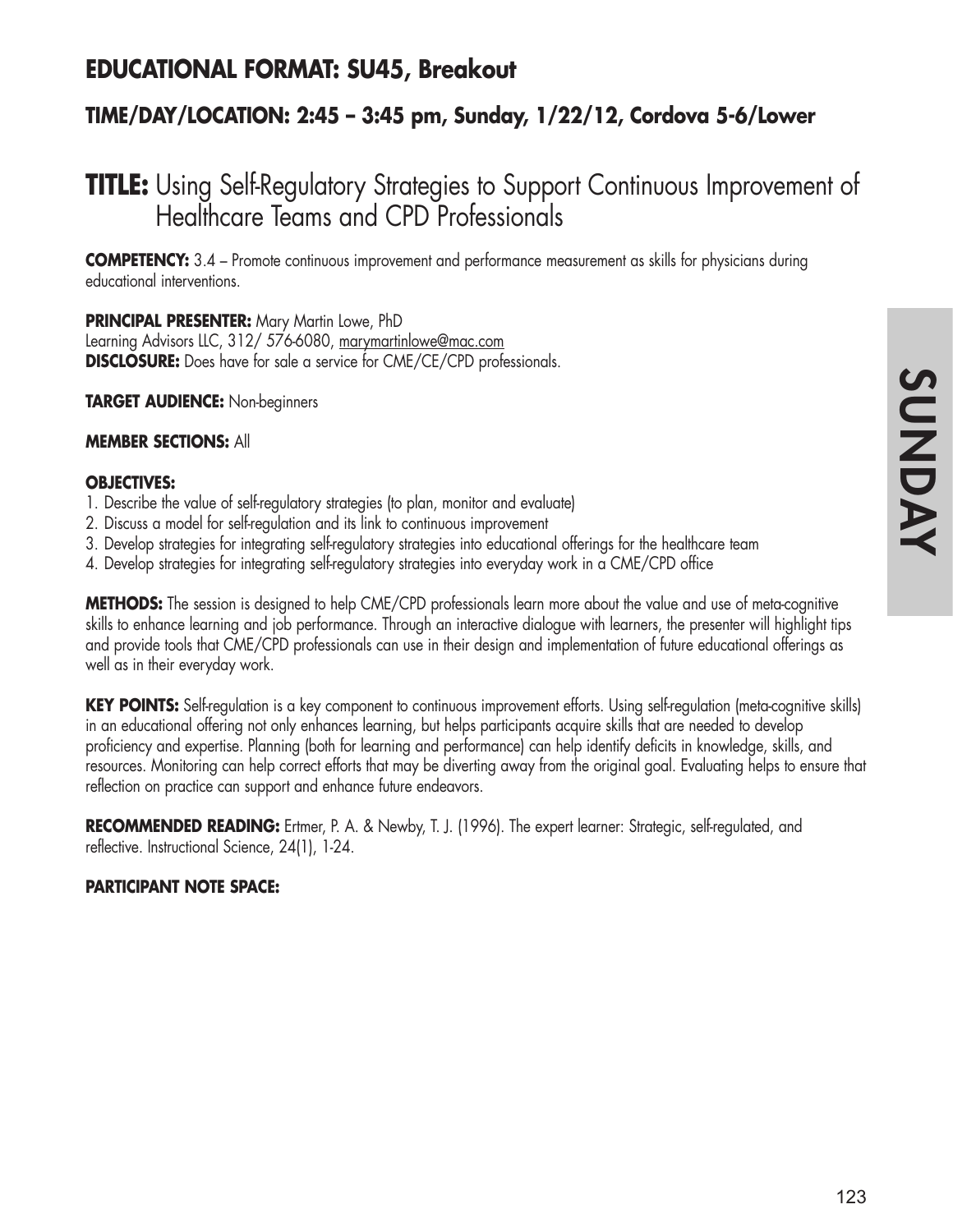## **EDUCATIONAL FORMAT: SU46, Breakout**

## **TIME/DAY/LOCATION: 2:45 – 3:45 pm, Sunday, 1/22/12, Del Lago 1-2/Lower**

# **TITLE:** A Primary Care Cardiovascular Risk Factor Continuing Medical Education Program Using Process Improvement

**COMPETENCY:** 3.4 – Promote continuous improvement and performance measurement as skills for physicians during educational interventions.

#### **PRINCIPAL PRESENTER:** Michael Moore, MD

The Consortium for Southeastern Hypertension Control (COSEHC), 336/716-9522, jjoyner@wfubmc.edu **DISCLOSURE:** Does not have for sale a technology, program, product, and/or service for CME/CE/CPD professionals.

#### **CO-PRESENTER:** JaNae Joyner, PhD

The Consortium for Southeastern Hypertension Control (COSEHC), 336/716-9522, jjoyner@wfubmc.edu **DISCLOSURE:** Does not have for sale a technology, program, product, and/or service for CME/CE/CPD professionals.

#### **CO-PRESENTER:** Debra Simmons, RN, MS

The Consortium for Southeastern Hypertension Control (COSEHC), 336/716-1130, dwirth@wfubmc.edu **DISCLOSURE:** Does not have for sale a technology, program, product, and/or service for CME/CE/CPD professionals.

#### **CO-PRESENTER:** Brian Forrest, MD

The Consortium for Southeastern Hypertension Control (COSEHC), 336/716-9522, brianforrestmd@gmail.com **DISCLOSURE:** Does have for sale a product and/or service to CME/CE/CPD professionals.

**TARGET AUDIENCE:** Non-beginners

#### **MEMBER SECTIONS:** All

**OBJECTIVES:** At the conclusion of this session, participants will be able to: (1) Describe the design and implementation of a cardiovascular disease model for process improvement CME(PI-CME); (2) Discuss best practices in creating cardiovascular disease targeted PI-CME activities that are eligible for maintenance of certification; (3) Identify what cardiovascular clinical markers can be used to measure physician/provider performance; and (4) Indicate various formats that can be used to measure PI-CME evaluation.

**METHODS:** This presentation including a practice-specific case study will review the process of developing and implementing a cardiovascular risk factor PI-CME program for primary care illustrating how the 3 PI-CME stages were met. The discussion will include how data obtained can be applied by physicians for maintenance of certification.

**KEY POINTS:** (1) Using cardiovascular disease nationally-recognized performance measures (JNC-7, ATP III); (2) Expanding the process improvement activity to have applicability for the entire health care team using clinical changes; and (3) Sharing the insights that resulted from the robust measurement of this cardiovascular disease process improvement CME program in over 25 clinics across the Southeastern United States.

**RECOMMENDED READING:** Houston M, et al., Addressing the global cardiovascular risk of hypertension, dyslipidemia, diabetes mellitus, and the metabolic syndrome in the southeastern United States: Part I: Am J Med Sci:276-291, 2005

**FINANCIAL OR IN-KIND SUPPORT:** This Performance Improvement Program is supported by an educational grant from Pfizer, Inc administered by the Consortium for Southeastern Hypertension Control (COSEHC).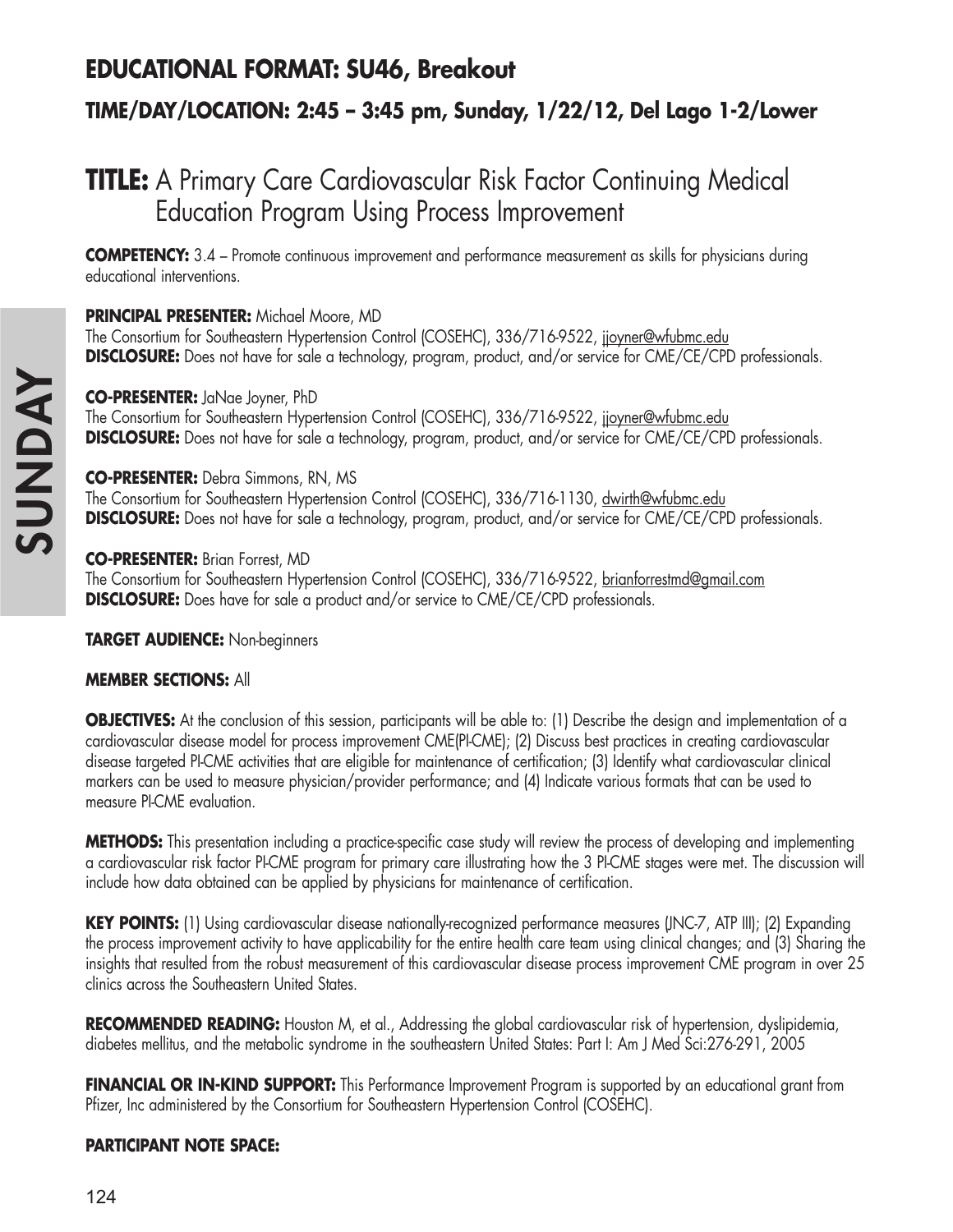## **EDUCATIONAL FORMAT: SU47, Breakout**

## **TIME/DAY/LOCATION: 2:45 – 3:45 pm, Sunday, 1/22/12, Del Lago 3-4/Lower**

# **TITLE:** Leveraging Internal Resources to Incorporate Systems Thinking into the IME Landscape: A Rapid Case Study Review

**COMPETENCY:** 4.5 – Design activities with a cumulative goal of helping physicians, or teams of learners, to adopt change incrementally, assuring there is compatibility with present systems and advantage over present behaviors.

**PRINCIPAL PRESENTER:** Barbara Nielsen Genentech, 650/225-5387, nielsen.barbara@gene.com **DISCLOSURE:** Does not have for sale a technology, program, product, and/or service for CME/CE/CPD professionals.

**CO-PRESENTER:** Kari Loeser, JD, CHC, CCMEP Genentech, 650/225-1932, loeser.kari@gene.com **DISCLOSURE:** Does not have for sale a technology, program, product, and/or service for CME/CE/CPD professionals.

**CO-PRESENTER:** John Ruggiero, PhD, CCMEP Genentech, 650/467-6848, ruggiero.john@gene.com **DISCLOSURE:** Does not have for sale a technology, program, product, and/or service for CME/CE/CPD professionals.

**TARGET AUDIENCE:** Non-beginners

#### **MEMBER SECTIONS:** All

**OBJECTIVES:** (1) Establish strategies that utilize the ACME's core competencies in order to achieve educational impact and reinforcement. (2) Develop an internal functioning system that advances professional competence among those who support, design, or benefit from IME. (3) Discuss ways that departments of learning can contribute to the further development of educational consequences, intended or unintended.

**METHODS:** This session will quickly review a 2011 nine-month case study about internal continued education and its impact on IME. All members of Genentech's department of learning were involved in a cyclical, monthly structured course that used the ACME's core competencies to encourage internal discourse focused on (1) important industry updates in education, (2) ways to retain information, and (3) ways to incorporate the discourse into effective decision making. Audience members will not only review the outcomes of this case study, but will be invited to be participants of a hypothetical discourse that focuses on the competencies while providing a framework for results. They will further be encouraged to consider a systems model for their own departments to help make improved decisions that focus on a set of practices that illustrate a defined approach to understanding education in the healthcare system.

**KEY POINTS:** Theories postulate that truly understanding how effective education occurs can only be achieved by understanding the parts in relation to the whole. Acknowledging that an improvement in an educational system can adversely affect educational impact, Genentech developed a monthly, departmental Lunch and Learn to advance organizational communication about educational theories, research, and adult learning principles. To that end, this systems thinking has encouraged the team to jointly make effective decisions regarding educational support. This case study is an example of a systems model that challenges audience members to consider ways to improve their own systems in order to foster educational design and support to ultimately improve the system of HCP education and reinforce improved patient care.

**RECOMMENDED READING:** Capra, F. (1996) The web of life: a new scientific understanding of living systems (1st Anchor Books ed). New York: Anchor Books. p. 3.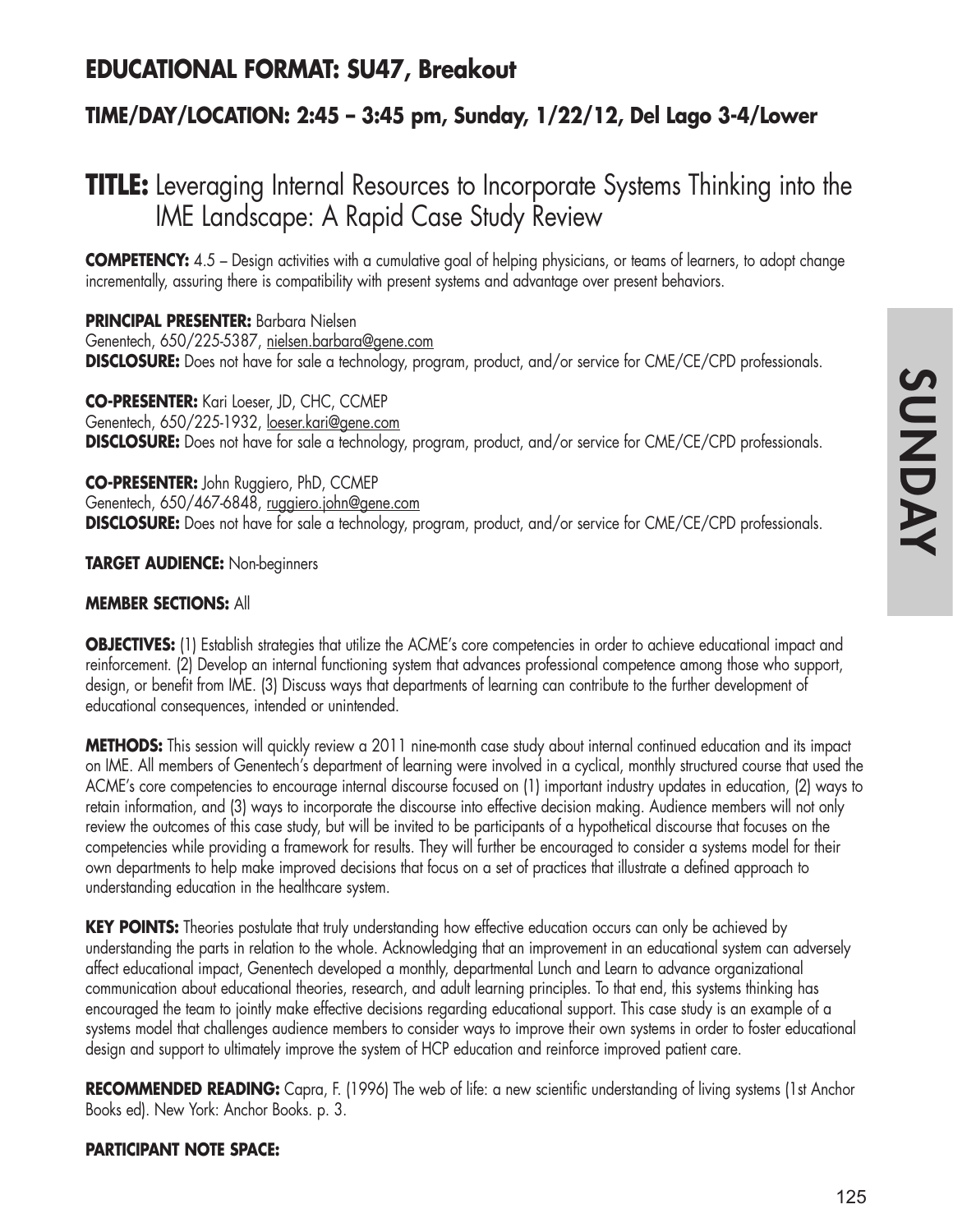# **EDUCATIONAL FORMAT: SU48, Breakout**

## **TIME/DAY/LOCATION: 2:45 – 3:45 pm, Sunday, 1/22/12, Palazzo F/Lobby**

# **TITLE:** How Selecting Metrics and Testing Frequency within Case Simulations Affect Physician Performance

**COMPETENCY:** 4.5 – Design activities with a cumulative goal of helping physicians, or teams of learners, to adopt change incrementally, assuring there is compatibility with present systems and advantage over present behaviors.

#### **PRINCIPAL PRESENTER:** Martin Robert, PhD

HIT Global Consulting Services Inc., 514/932-3232, martin.robert@hit-global.com **DISCLOSURE:** Does have for sale a technology, program, product, and/or service for CME/CE/CPD professionals.

#### **CO-PRESENTER:** France St-Germain

sanofi-aventis Canada Inc., 514/956-4156, france.st-germain@sanofi-aventis.com **DISCLOSURE:** Does not have for sale a technology, program, product, and/or service for CME/CE/CPD professionals.

**TARGET AUDIENCE:** Non-beginners

#### **MEMBER SECTIONS:** All

**OBJECTIVES:** At the conclusion of this session, participants should be able to:

- 1. Differentiate how specific metrics may be used to complement evidence-based case simulations in monitoring ongoing selfassessment and learning
- 2. Describe the merits of frequent/systematic interactive reporting of metrics throughout a given educational design (e.g. pretesting, post-testing, and follow-up testing)
- 3. Communicate how program metrics can pinpoint gaps in medical practice and facilitate change in behavior

**METHODS:** A didactic presentation will review how the REACH (Reduction of Atherothrombosis for Continued Health) Academy program's choice and communication of metrics was pivotal in sustaining the learner's progression through 4 independent modules, and also how such metrics could provide immediate feedback reinforcing incremental changes in medical practice.

**KEY POINTS:** We will examine our experience fostering beneficial practice change, as perceived by the learner, through the implementation of a curriculum-based initiative targeted to primary care physicians and other healthcare professionals involved in the management of patients with atherosclerotic conditions leading to atherothrombosis. The REACH Academy focused upon the latest (interactive media) technologies and educational design models to gauge improvements in clinical decisions made by learners. We will also discuss how communication of metrics is pivotal to the identification of practice changes leading to improved performance by learners.

**FINANCIAL OR IN-KIND SUPPORT:** Supported by an independent medical education grant from a sanofi-aventis Canada/Bristol-Myers Squibb Canada partnership.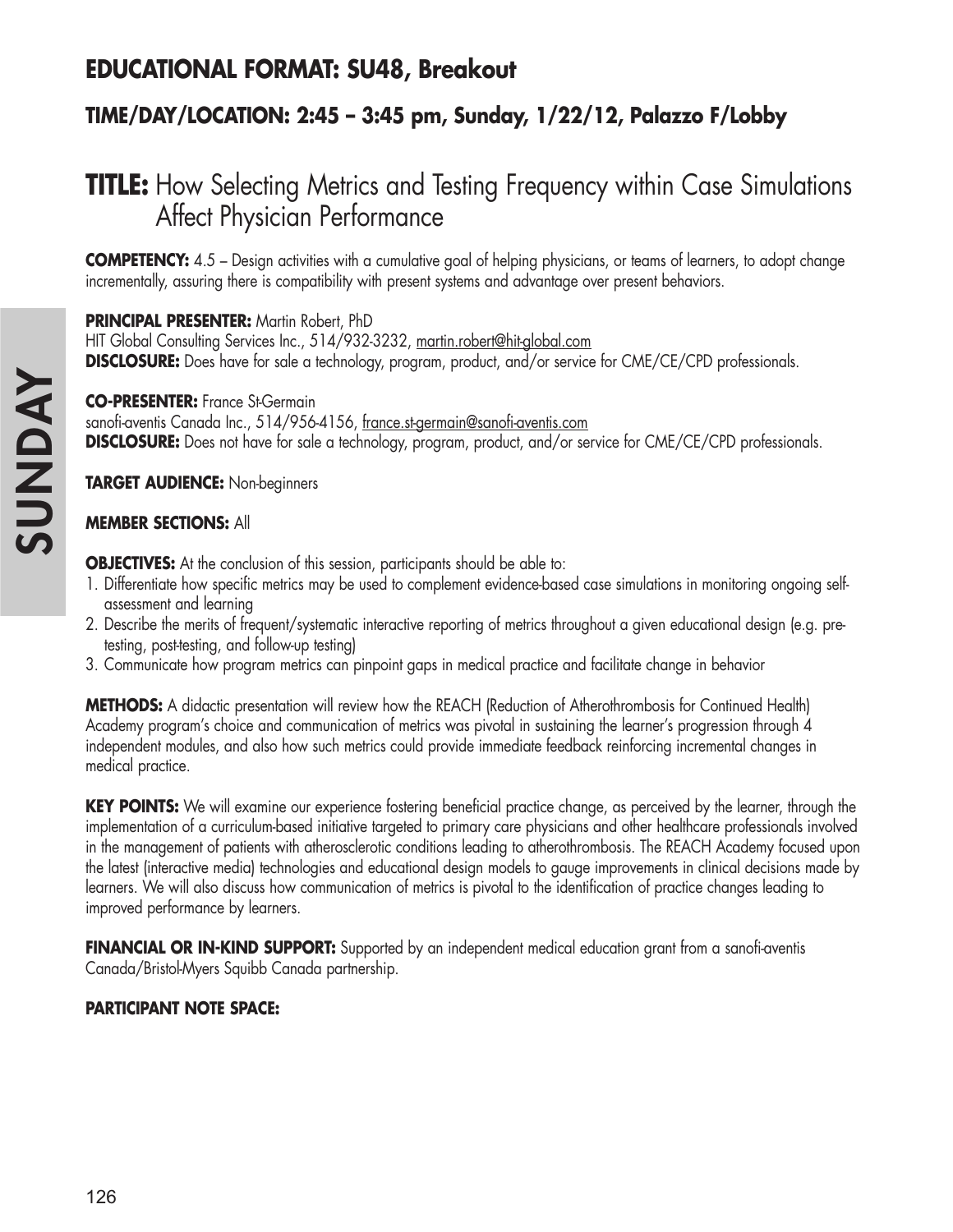# **INONUS SUNDAY**

## **EDUCATIONAL FORMAT: SU49, Breakout**

## **TIME/DAY/LOCATION: 2:45 – 3:45 pm, Sunday, 1/22/12, Palazzo D/Lobby**

# **TITLE:** Assessment of Barriers to Changing Practice as CME Outcomes

**COMPETENCY:** 4.6 – Identify and help modify processes that are barriers to change and the implementation of new knowledge.

**PRINCIPAL PRESENTER:** Elaine Miller, MS Kaiser Permanente-Colorado, 303/614-1340, Elaine.k.miller@kp.org **DISCLOSURE:** Does not have for sale a technology, program, product, and/or service for CME/CE/CPD professionals.

**CO-PRESENTER:** David Price, MD Kaiser Permanente-Colorado, 303/614-1308, david.price@kp.org **DISCLOSURE:** Does not have for sale a technology, program, product, and/or service for CME/CE/CPD professionals.

#### **TARGET AUDIENCE:** Non-beginners

#### **MEMBER SECTIONS:** All

**OBJECTIVES:** At the completion of this session, participants will be able to classify and assess attendee perceived barriers to implementing CME learnings in practice as an outcome of their CME program.

**METHODS:** In an interactive session, the presenters will describe how qualitative research methods were used to develop an enhanced CME Learning Transfer Barrier framework classifying attendee perceived barriers to implementing CME learnings in practice. Participant examples will be used to illustrate how these methods can be applied.

**KEY POINTS:** CME providers seeking ACCME accreditation with commendation (criteria 16-22) are required to plan CME within an organizational context; identify factors outside of CME control that impact patient outcomes; implement strategies to remove, overcome, or address barriers to physician change; work collaboratively with others in an organizational framework; and influence the scope and content of educational interventions. This session will help participants identify and use barrier assessment, classification, analysis and learning transfer in their CME programming to not only assist practice system efforts, but assist CME providers in meeting ACCME criteria for exemplary compliance.

#### **RECOMMENDED READING:**

- 1. Price D, Miller E, Kulchak-Rahm A, Brace N, Larson,R. Assessment of Barriers to Changing Practice as CME Outcomes. JCEHP, 30(4):237–245, 2010.
- 2. Price DW, Felix K. Journal Clubs and Case Conferences: From Academic Tradition to Communities of Practice. JCEHP, 28(3):123–130, 2008.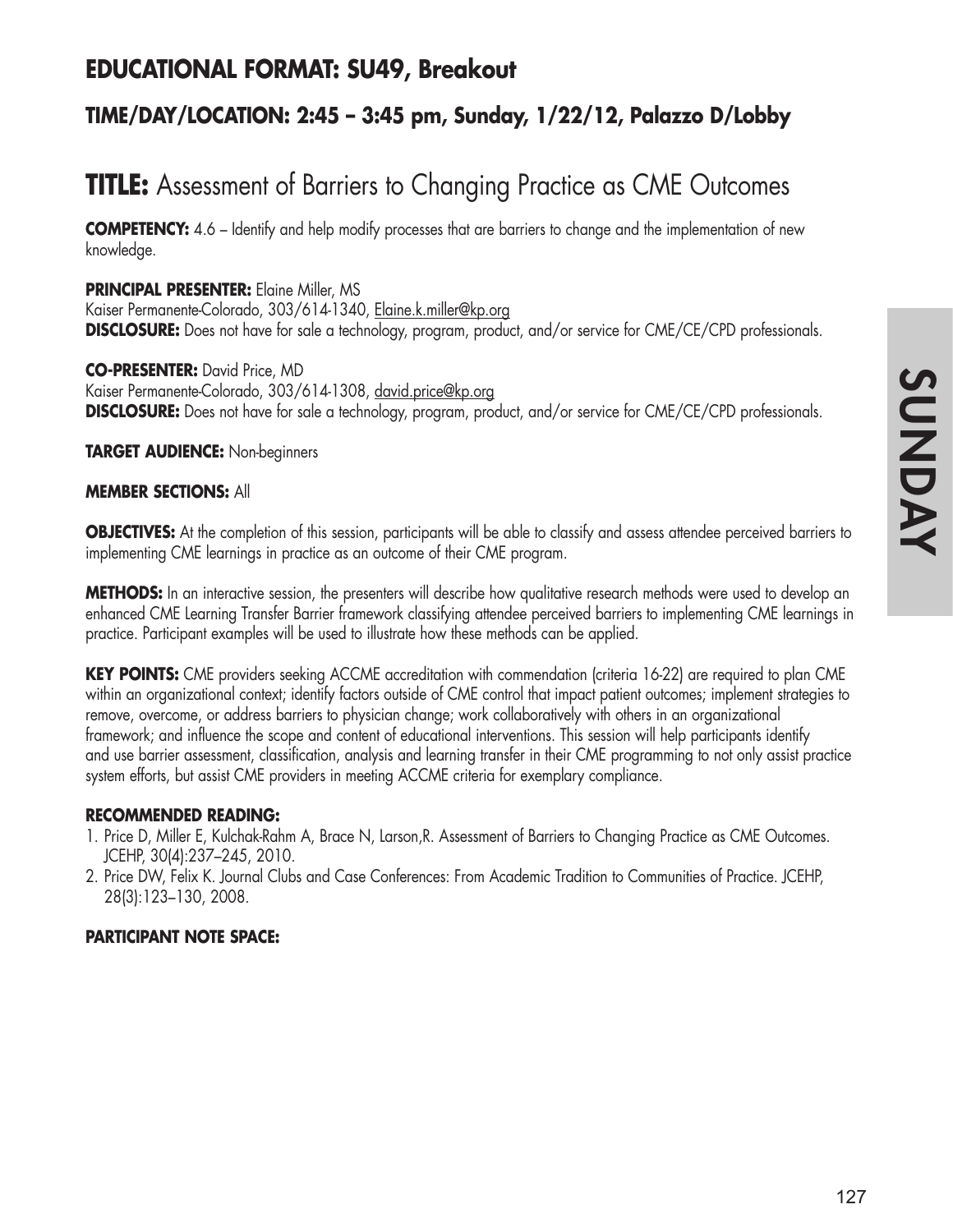# **EDUCATIONAL FORMAT: SU50, Breakout**

## **TIME/DAY/LOCATION: 2:45 – 3:45 pm, Sunday, 1/22/12, Segura 3-4/Lower**

# **TITLE:** Integrate PI/MOC into Existing Quality Improvement Efforts

**COMPETENCY:** 5.1 – Identify and collaborate with critical internal partners, including the quality improvement unit, performance improvement unit, the library, patients, and other related units, to accomplish the CME/CE/CPD mission.

#### **PRINCIPAL PRESENTER:** Teena Nelson, MHA

University of Wisconsin School of Medicine and Public Health, 608/240-6006, tmnelson@ocpd.wisc.edu **DISCLOSURE:** Does not have for sale a technology, program, product, and/or service for CME/CE/CPD professionals.

#### **TARGET AUDIENCE:** Non-beginners

#### **MEMBER SECTIONS:** All

**OBJECTIVES:** The goal is to present learners with one organizations' model for incorporating PI CME and MOC into current QI initiatives and goals.

Specific objectives are:

- 1. Identify key CME/MOC points to highlight and on which to collaborate in order to secure organizational buy-in
- 2. Identify key organizational stakeholders and how to engage them in the planning process
- 3. Identify QI steps and how they fit into CME/MOC model

**METHODS:** This will be a didactic presentation that will incorporate the use of slides and handouts to describe the arduous process of building relationships with internal stakeholders, most notably the QI department, such that we can work together to meet the needs of our physicians and improve patient outcomes within our own organization.

**KEY POINTS:** The UW Office of Continuing Professional Development (OCPD) worked closely with UW Health Quality Improvement (QI) leadership to enrich an internal QI initiative so UW Health physicians can receive CME/MOC (even GME) by way of participation in the QI effort. Through extensive initial meetings explaining the PI-CME process and CME mission, as well as the importance of MOC and how it impacts individual physicians, OCPD, together with UW Health QI, has been able to secure executive administrative support and resources, and align QI/CME/MOC requirements and goals in order to offer a "kill three birds with one stone" activity for UW Health physicians.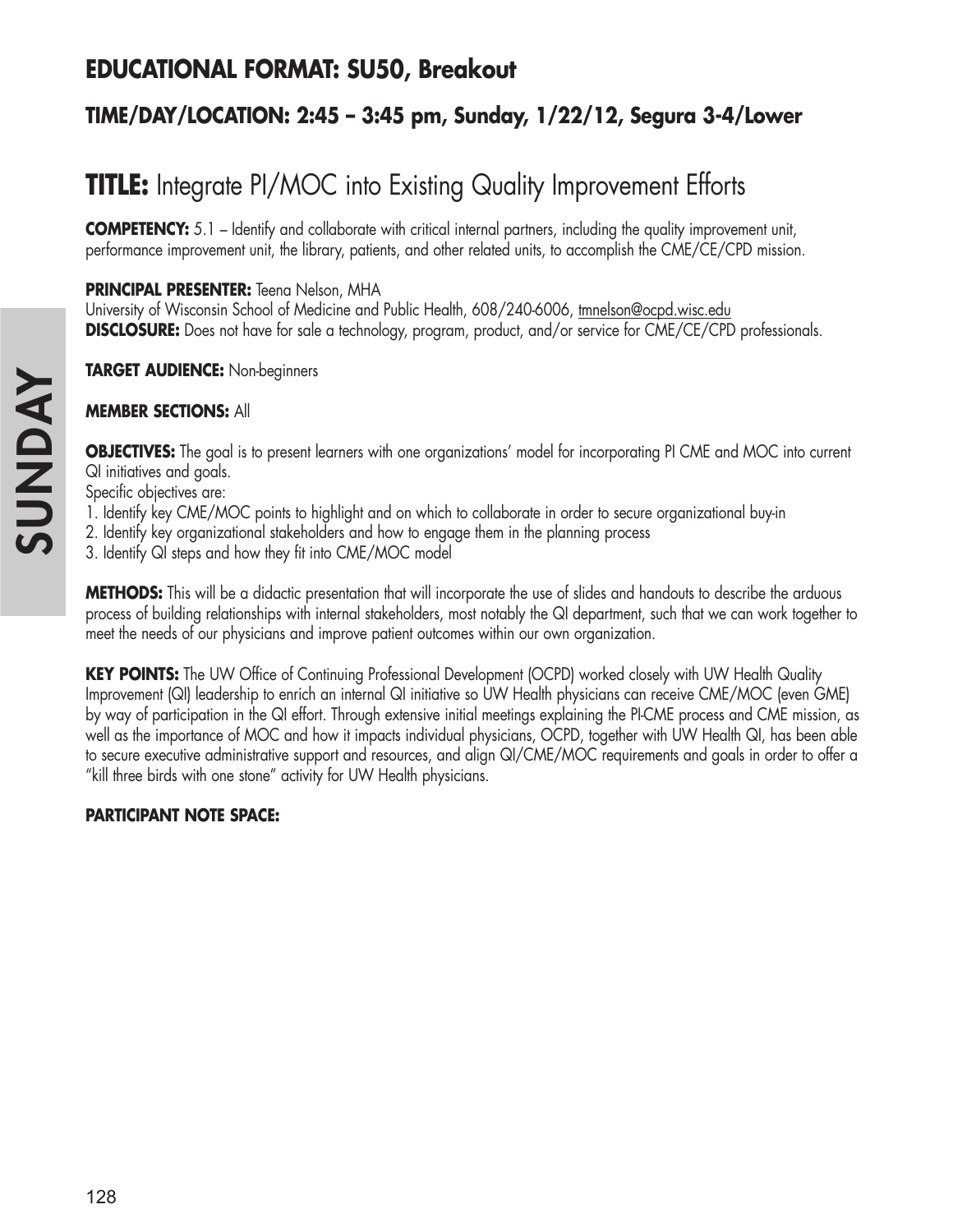## **EDUCATIONAL FORMAT: SU51, Breakout**

## **TIME/DAY/LOCATION: 2:45 – 3:45 pm, Sunday, 1/22/12, Palazzo E/Lobby**

# **TITLE:** The Mouse that Roared: Implementing Trans-disciplinary Education (TDE)

**COMPETENCY:** 5.2 – Identify and collaborate with external partners that enhance effective CME/CE/CPD activities.

#### **PRINCIPAL PRESENTER:** Cynthia Kear, CCMEP

California Academy of Family Physicians, 415/586-6660, ckear@familydocs.org **DISCLOSURE:** Does not have for sale a technology, program, product, and/or service for CME/CE/CPD professionals.

**CO-PRESENTER:** JoEllen Wynne, MSN American Academy of Nurse Practitioners, 512/442-.4262, jwynne@aanp.org **DISCLOSURE:** Does not have for sale a technology, program, product, and/or service for CME/CE/CPD professionals.

**CO-PRESENTER:** Mike Saxton, MEd, CCMEP American Academy of Physician Assistants, 703/836-2272, msaxton@aapa.org **DISCLOSURE:** Does not have for sale a technology, program, product, and/or service for CME/CE/CPD professionals.

#### **TARGET AUDIENCE:** Non-beginners

#### **MEMBER SECTIONS:** All

#### **OBJECTIVES:**

- 1. Articulate an example of TDE that reflects the IOM's report.
- 2. Identify barriers to TDE collaboration & possible strategies to resolve those barriers.
- 3. Compare & contrast models of TDE that have varying level of patient-centric (i.e. "true") collaboration using a suggested check list.
- 4. Demonstrate a possible PI model that is efficient, effective & less resource intensive.

**METHODS:** Facilitated problem based learning & incorporating small group discussion with the reactor panel insights will be used. ARS will enable nominal group technique for prioritizing the barriers and strategies that emerge from group discussion. Participants will be invited to form a TDE community of practice for the purpose of sharing best practices over the next year.

**KEY POINTS:** With learnings from a current, multi-funded shared initiative Diabetes: A Team Approach) to guide the learning process, the experienced reactor panel will demonstrate:

- 1. TDE is essential to improve health care & patient outcomes.
- 2. There are emerging strategies to overcome some of the most commonly experienced challenges & barriers to TDE.
- 3. True collaboration (rather than pseudo collaboration) makes TDE meaningful & effective. True collaboration is based on mutual respect, skillful listening and genuine shared engagement.

**RECOMMENDED READING:** IOM, Future of FM reports, AANP's White Paper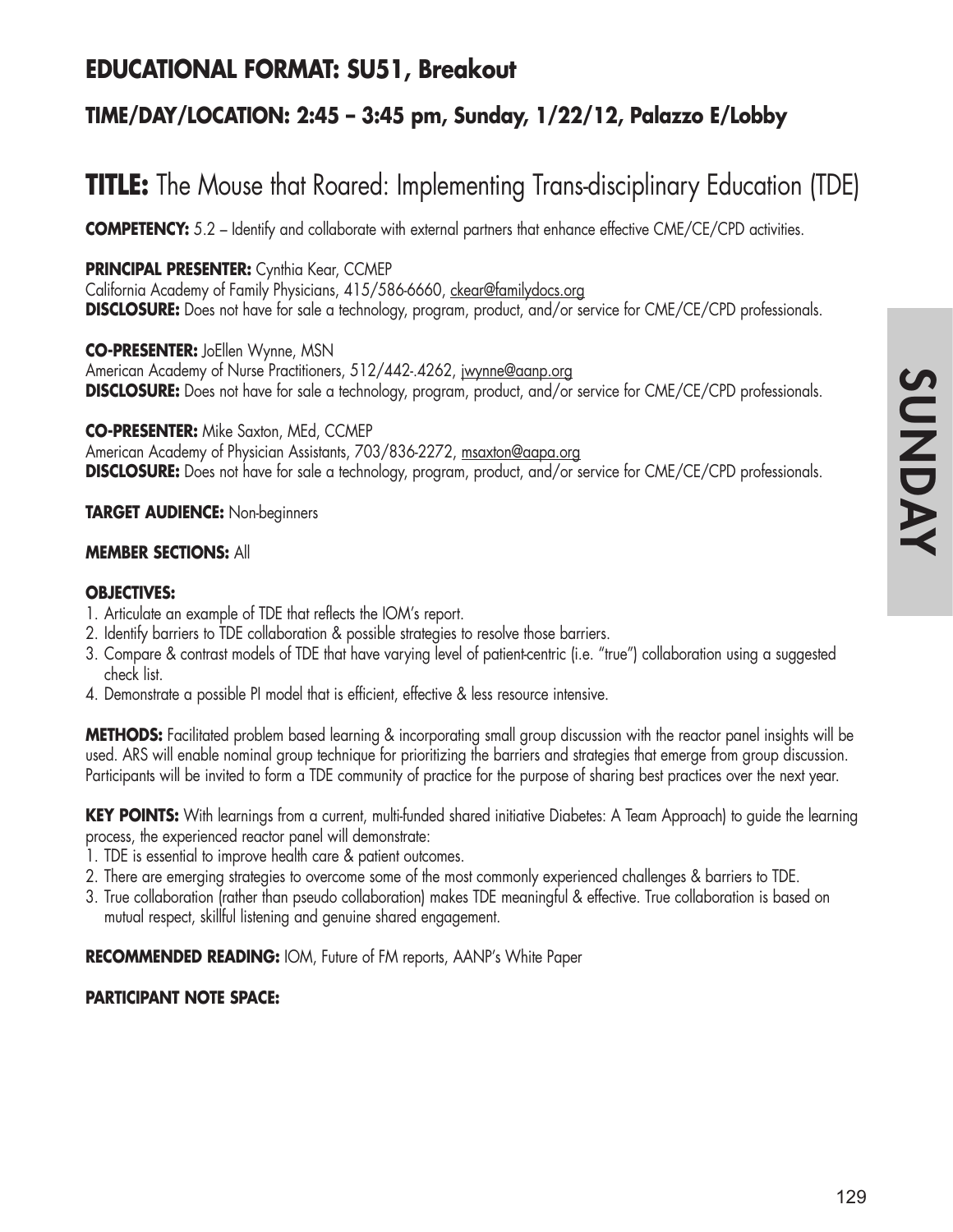## **EDUCATIONAL FORMAT: SU52, Breakout**

## **TIME/DAY/LOCATION: 2:45 – 3:45 pm, Sunday, 1/22/12, Palazzo B/Lobby**

# **TITLE:** Didya Hear the One About the Provider, the Non-profit and the Insurance Company?

**COMPETENCY:** 5.2 – Identify and collaborate with external partners that enhance effective CME/CE/CPD activities.

**PRINCIPAL PRESENTER:** Bonnie Bixler, MEd Penn State College of Medicine, 717/531-6483, bbixler1@hmc.psu.edu **DISCLOSURE:** Does not have for sale a technology, program, product, and/or service for CME/CE/CPD professionals.

**CO-PRESENTER:** Joyce Grissom, MD, Col, USAF (retired) Health Net Federal Services, LLC, 571/227-6504, joyce.grissom@healthnet.com **DISCLOSURE:** Does not have for sale a technology, program, product, and/or service for CME/CE/CPD professionals.

**CO-PRESENTER:** Margaret Pepe, PhD, JD American Red Cross, 717/257-1822, pepem@usa.redcross.org **DISCLOSURE:** Does not have for sale a technology, program, product, and/or service for CME/CE/CPD professionals.

**TARGET AUDIENCE:** Non-beginners

#### **MEMBER SECTIONS:** All

#### **OBJECTIVES:**

- 1. Develop strategies to choose appropriate partners for successful CME ventures
- 2. Explore using insurance company data to establish gaps in practice and outcomes following educational interventions
- 3. Develop multi-faceted, multidisciplinary educational interventions pooling partner expertise

**METHODS:** Presenters will use didactic lecture to highlight a recent CME activity that demonstrates successful integration of many of the ACCME's criteria for accreditation with commendation. Guided discussion and audience response will encourage participants to explore ways to incorporate these strategies into their educational activities

**KEY POINTS:** Penn State was approached by the Red Cross to partner on a CME activity. Preliminary planning conversations made it clear that it would be a stronger educational initiative if a third partner was brought to the table, to provide relevant practice data and assist with reaching the target audience, as well as to potentially provide some funding.

The result? The Red Cross, HealthNet Federal Services, LLC, Penn State College of Medicine, and Department of Defense health affiliates collaborated on CME activities to improve screening and referral skills of primary care and mental health professionals to better meet the needs of returning military service members. Pennsylvania has the highest number of deployed National Guard and Reserves units (and one of the most rural healthcare landscapes) in the nation with identified gaps in care for these types of service members.

Using this example, we'll show that CME providers must take an active and collaborative role in designing educational activities which effectively improve the professional practice of physicians. Effective CME involves collaboration with stakeholders to 1) identify practice gaps, 2) assess factors which affect patient outcomes, 3) design effective interventions, and 4) incorporate non-education strategies to enhance change. Measures which demonstrate change in performance and patient outcomes are an important component to demonstrate effectiveness of the educational intervention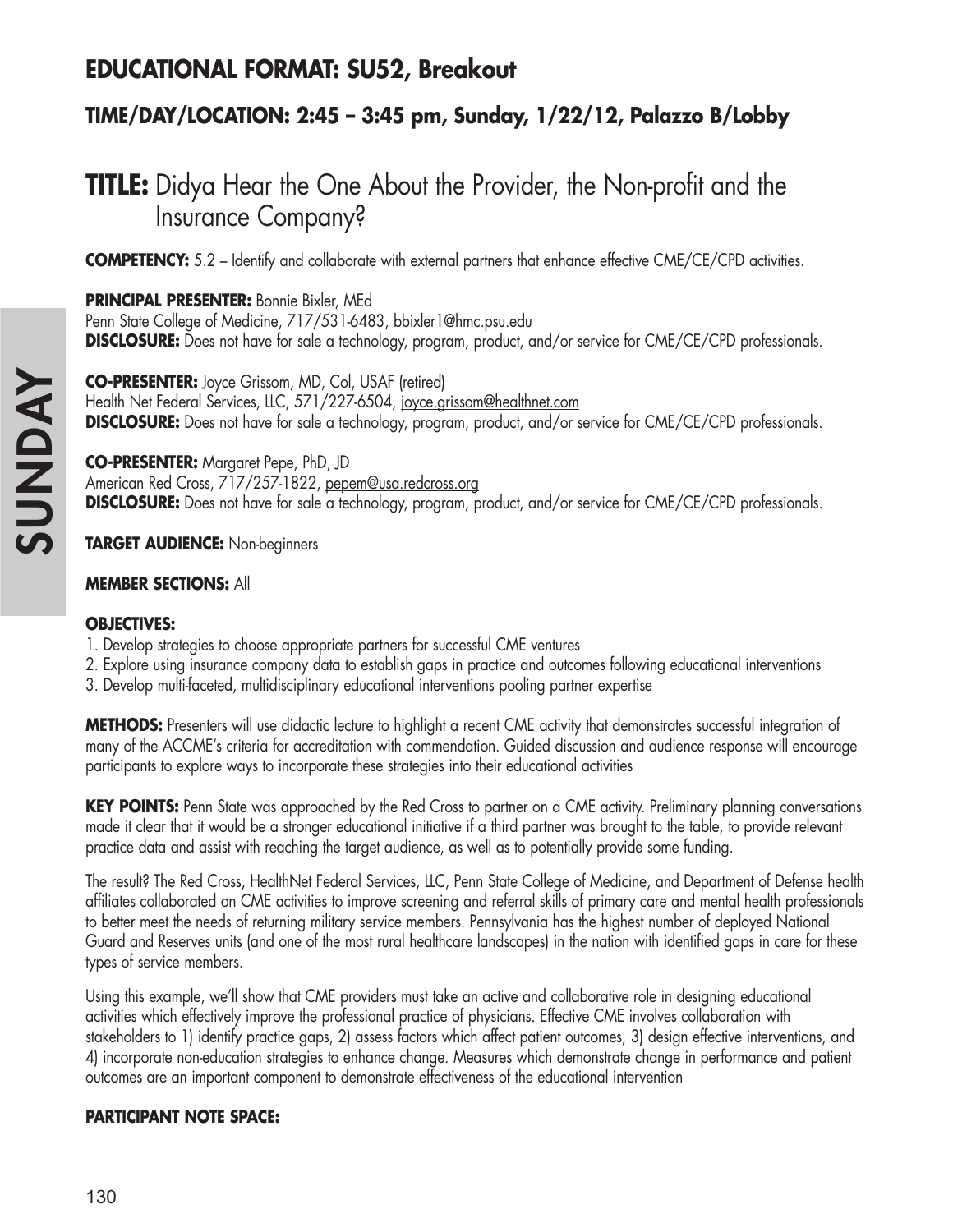## **EDUCATIONAL FORMAT: SU53, Breakout**

## **TIME/DAY/LOCATION: 2:45 – 3:45 pm, Sunday, 1/22/12, Palazzo G/Lobby**

# **TITLE:** Listening to the Patient's Voice: What We Can Learn?

**COMPETENCY:** 5.3 – Collaborate and build relationships that support educational improvements for the patient, the physician, and the organization in which the physician works.

#### **PRINCIPAL PRESENTER:** Scott Weber

Med-IQ, 203/762-0588, sweber@med-iq.com **DISCLOSURE:** Does not have for sale a technology, program, product, and/or service for CME/CE/CPD professionals.

**CO-PRESENTER:** Dawn Fitzpatrick Sisters Network Inc., 443/801-9323, dcfitz@yahoo.com **DISCLOSURE:** Does not have for sale a technology, program, product, and/or service for CME/CE/CPD professionals.

**CO-PRESENTER:** Amaryllis Soto, CCMEP sanofi-aventis US, 908/981-5149, amaryllis.soto@sanofi-aventis.com **DISCLOSURE:** Does not have for sale a technology, program, product, and/or service for CME/CE/CPD professionals.

**CO-PRESENTER:** Amparo Gonzalez, RN, CDE, FAADE Emory University School of Medicine, 404/778-1697, amparo.gonzalez@emory.edu **DISCLOSURE:** Does not have for sale a technology, program, product, and/or service for CME/CE/CPD professionals.

#### **TARGET AUDIENCE:** Non-beginners

#### **MEMBER SECTIONS:** All

**OBJECTIVES:** At the completion of this session, participants will be able to:

- 1. Understand the importance of integrating the patient's voice into CPD/CME activities.
- 2. Understand the value of patient advocacy groups and develop mutually beneficial and sustainable relationships.
- 3. Develop educational interventions that include patient perspectives to inform development of future healthcare provider education.

**METHODS:** A combination of case studies, panel discussions and actual data will be used to illustrate key points related to the importance of CME providers integrating patient voice into their CME program and the impact this education has on health outcomes.

**KEY POINTS:** The patient voice is conspicuously absent in the CME enterprise. The need exists for providers of CPD/CME education to integrate patient perspectives into the education they develop for healthcare professionals. Furthermore, providers should utilize expertise in reaching out to patient communities in collaboration with patient advocacy groups to expand the education. This presentation will explore how providers can integrate the patient's voice into future educational initiatives.

**RECOMMENDED READING:** Talbert PY. The Relationship of Fear and Fatalism with Breast Cancer Screening Among a Selected Target Population of African American Middle Class Women. Journal of Social, Behavioral, and Health Sciences. 2008; 2: 96-110.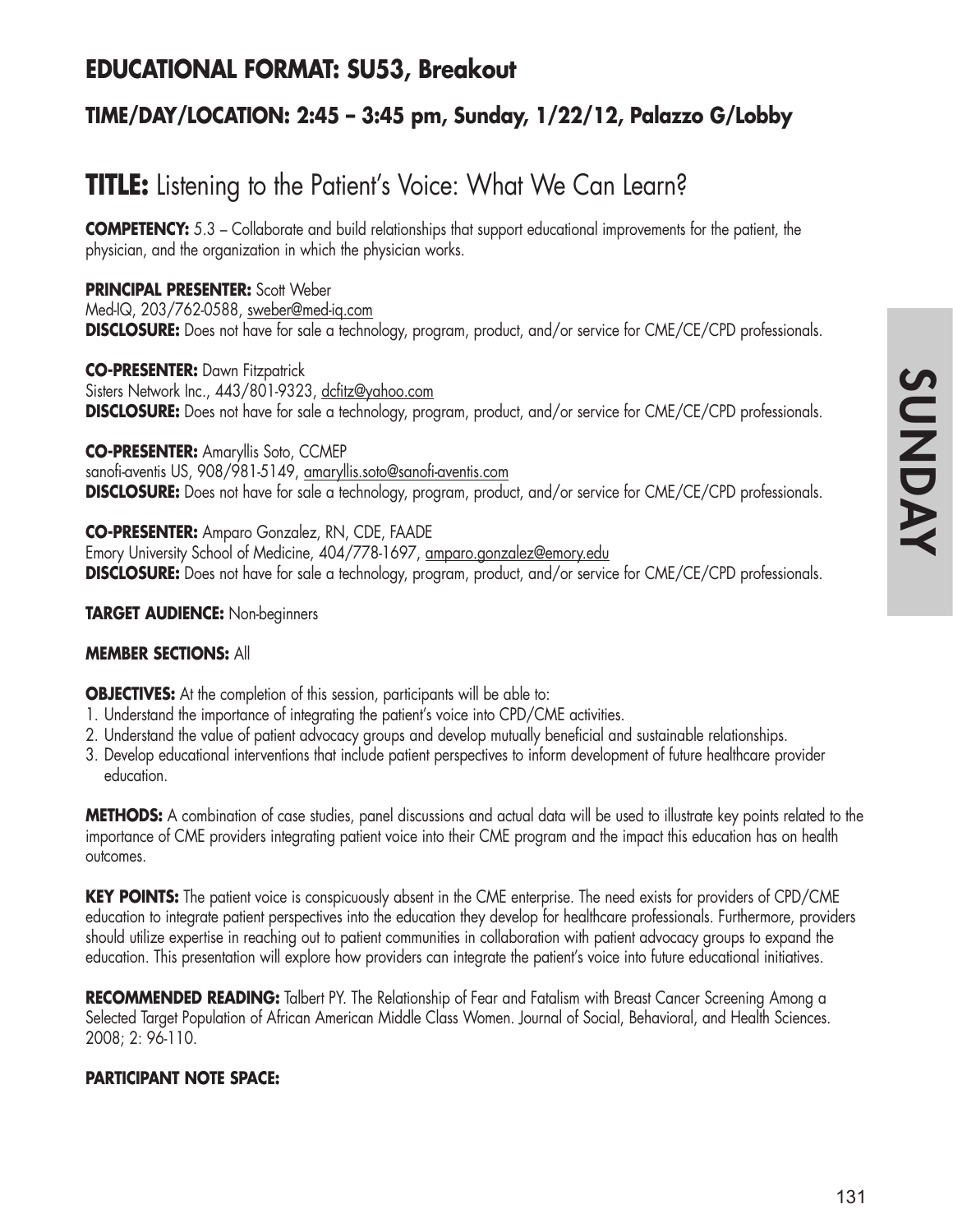# **EDUCATIONAL FORMAT: SU54, Mini-plenary**

## **TIME/DAY/LOCATION: 4:00 – 5:00 pm, Sunday, 1/22/12, Mediterranean 1-8/Lobby**

# **TITLE:** The Alliance's Strategic Imperatives: What Composers Can Teach About Implementation

**COMPETENCY:** 6.4 – Promote and support appropriate change as an essential component of an effective CME/CE/CPD program.

#### **PRINCIPAL PRESENTER:** Robert Kristofco, MSW

Pfizer Medical Education Group, 205/249-7317, robert.kristofco@pfizer.com **DISCLOSURE:** Does not have for sale a technology, program, product, and/or service for CME/CE/CPD professionals.

**TARGET AUDIENCE:** Non-beginners

#### **MEMBER SECTIONS:** All

**OBJECTIVES:** This session will explore leadership examples from the ranks of classical composers and what they can teach us about implementing strategy in our association/organization. At the conclusion of this session participants will have heard examples of leadership that will encourage them to reflect on how they can:

- 1. Model innovative leadership
- 2. Be visionary
- 3. Broaden their focus to benefit their association/organization
- 4. Actively develop strategic relationships
- 5. Build strategy

**METHODS:** Multimedia presentation with audience participation

#### **KEY POINTS:**

- 1. The Alliance Strategic Imperatives describe a pathway for progress whose tenets address pursuits critical to a goal of healthcare improvement.
- 2. To reflect on these imperatives and how one might go about accomplishing them this presentation proposes to employ examples of leadership from the ranks of musical composers.
- 3. We will reflect on practice using an array of case examples of individuals who embody the qualities that one needs to possess to be visionary, model innovative leadership, develop strategic relationships, and build strategy. We will learn what these individuals have to teach us and see and hear how they advanced their field.

#### **RECOMMENDED READING:**

- 1. Alliance for CME Strategic Imperatives
- 2. Alliance for CME Competency Areas for Professionals especially Area # 6 Leadership
- 3. Davidoff, F. Music Lessons: What Musicians Can Teach Doctors (and Other Health Professionals) Ann Intern Med. 2011; 154: 426-429

**FINANCIAL OR IN-KIND SUPPORT:** Audience response technology provided by Turning Technologies.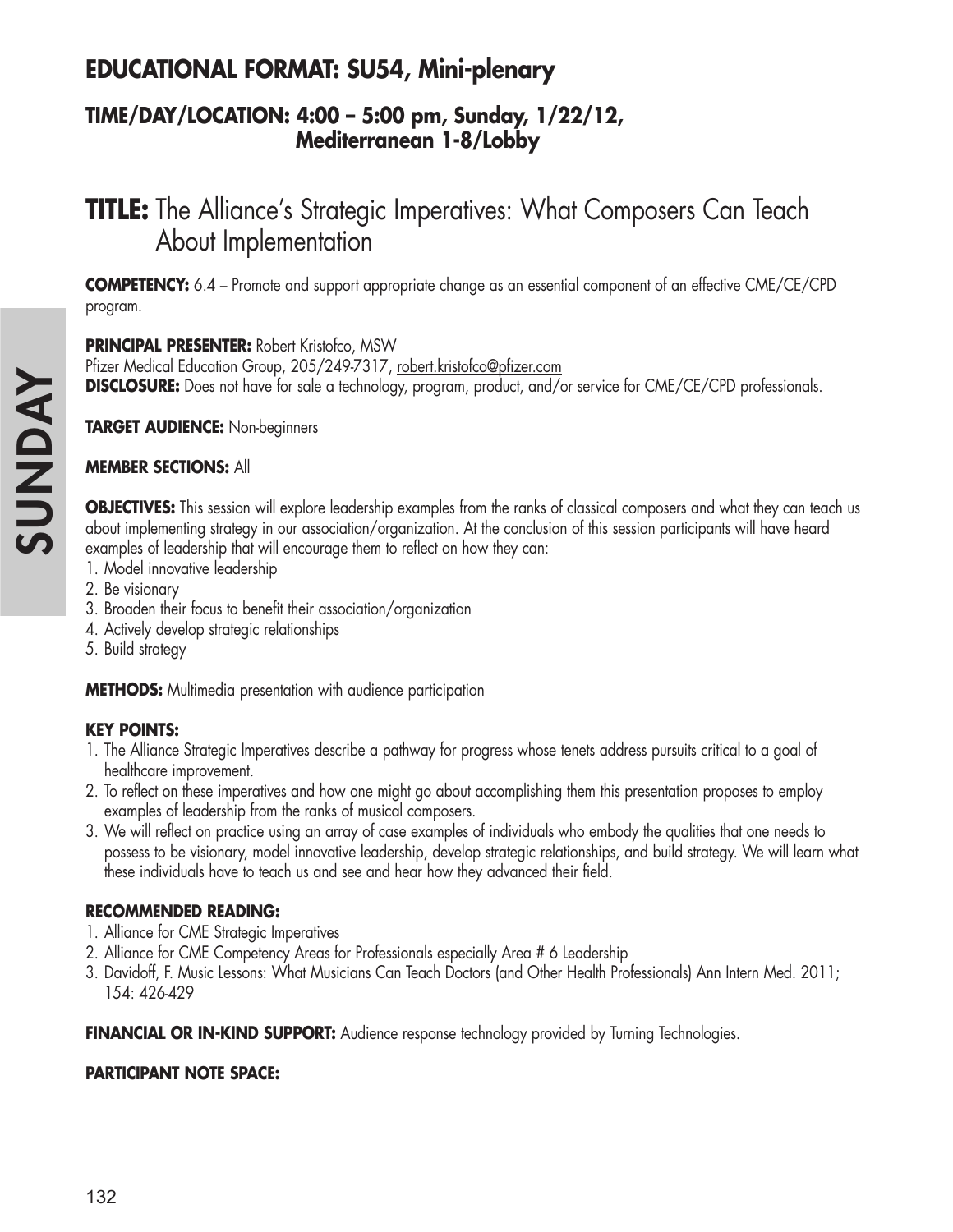## **EDUCATIONAL FORMAT: SU55, Breakout**

## **TIME/DAY/LOCATION: 4:00 – 5:00 pm, Sunday, 1/22/12, Palazzo C/Lobby**

# **TITLE:** Physician Re-entry into the Workforce: The Current Status and Future Directions **(Invited Abstract)**

**COMPETENCY:** 2.4 – Assist physician-learners to reflect upon present and desired levels of performance and plan the next step in their personal education.

#### **PRINCIPAL PRESENTER:** Holly Mulvey, MA

American Academy of Pediatrics, 847/434-7915, hmulvey@aap.org **DISCLOSURE:** Does not have for sale a technology, program, product, and/or service for CME/CE/CPD professionals

#### **TARGET AUDIENCE:** All

#### **MEMBER SECTIONS:** All

**OBJECTIVES:** As a result of this presentation, participants should be able to:

- 1. Understand the latest trends related to physician reentry in the United States;
- 2. Reflect upon the special needs of physician learners who are trying to reenter clinical practice after an extended absence from their professional activities; and
- 3. Consider how one would design educational activities for physicians and other health professionals who have been clinically inactive for a prolonged time period.

**METHODS:** Physician reentry into the workforce can be defined as returning to professional activity (e.g., clinical practice) for which one has been trained, certified, or licensed after an extended time period. First, the presenter will share the results of a recent national survey that looked at the characteristics of physicians who have become professionally inactive. Second, the presenter will explore some of the reasons that physicians leave their practice (as well as the circumstances that are associated with attempts at reentry). Third, she will discuss the *Maintenance of Practice Project* that is exploring ways to help keep physicians professionally engaged and up to speed with their specialty.

**KEY POINTS:** Continuing education (CE) and continuing professional development (CPD) is critical to keeping health professionals competent to provide safe, quality care to their patients. As more and more physicians leave their clinical practice for extended periods of time, persons engaged in CE/CPD will need to understand the unique needs of these learners as well as the challenges that they face as they try to reenter their professional activities.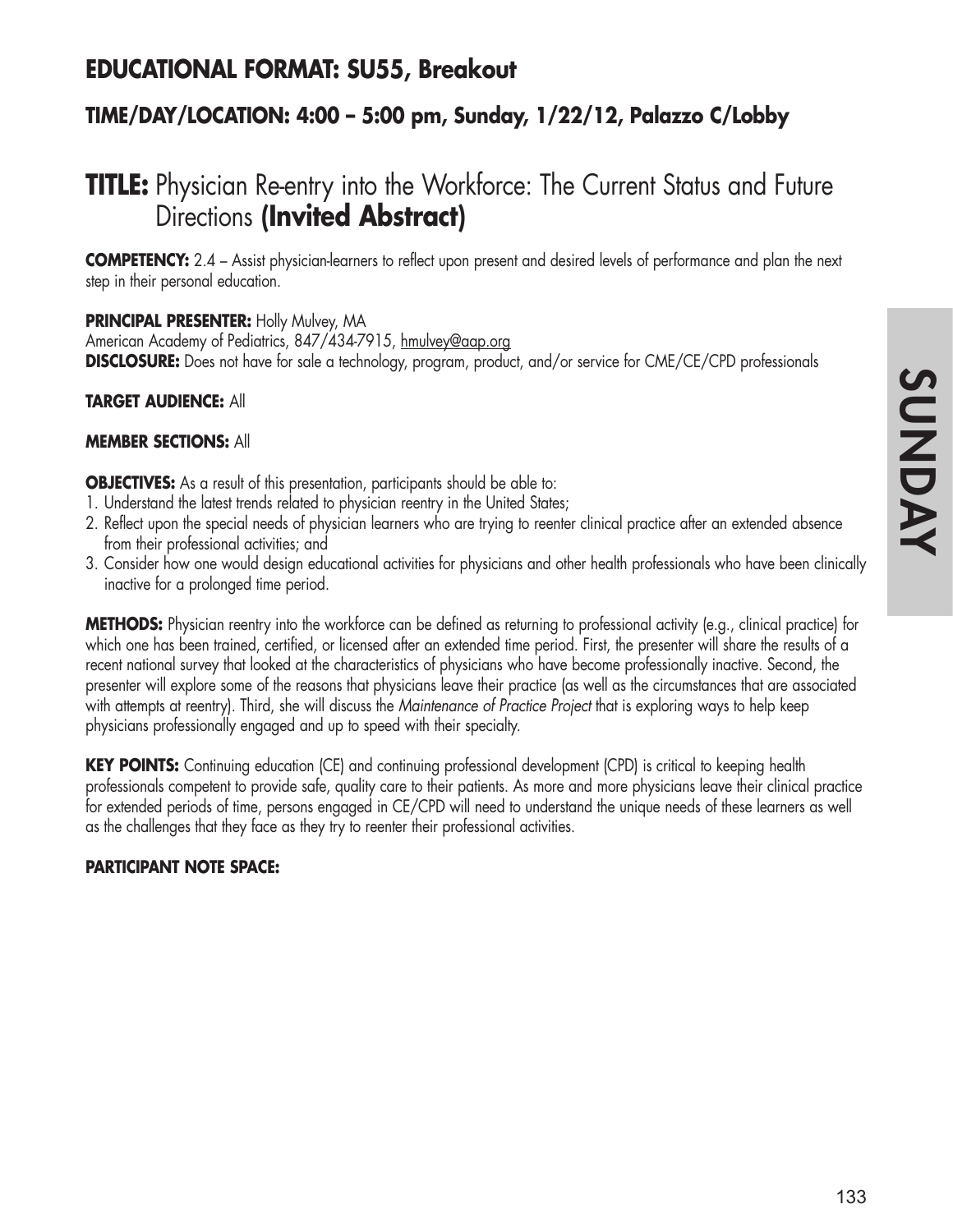# **EDUCATIONAL FORMAT: SU56, Breakout**

## **TIME/DAY/LOCATION: 4:00 – 5:00 pm, Sunday, 1/22/12, Segura 5/Lower**

# **TITLE:** Developing Interactive Online Education: Engage the Subject Matter Expert via Micro-Collaboration!

**COMPETENCY:** 1.1 - Maintain awareness of current evidence-based adult learning principles.

**PRINCIPAL PRESENTER:** Jon Aleckson, PhD

Web Courseworks, 608/577-8909, jonaleckson@webcourseworks.com **DISCLOSURE:** Does have for sale a technology for CME/CE/CPD professionals.

**TARGET AUDIENCE:** Beginners

#### **MEMBER SECTIONS:** All

#### **OBJECTIVES:**

- 1. Recognize and reflect on the importance of online interactive learning activities to the support the adult learning experience.
- 2. Identify ways to develop online learning objects that promote active learning in online CME.
- 3. Describe the online interactive continuum from drag n drop to simulations and games.
- 4. Reflect on methods and tools to encourage collaboration between medical experts and the design and development team.

**METHODS:** This breakout session utilizes a combination of lecture and active learning activities for participants. Lecture portions are kept to ten minute periods interspersed with activities such as learner pairing for reflection and discussion. A handout asks participants six questions for personal reflection about topics that affect collaboration with medical experts. Jon Aleckson has been speaking at eLearning conferences since 2002 and presents with passion and high energy. He teaches with good adult learning principles in mind. This calls for making the information relevant to participants and promoting active learning exercises.

**KEY POINTS:** Jon D. Aleckson,Ph.D. draws on thirty years of experience in educational technology development to describe how the benefits of learning from an accomplished expert (a doctor or nurse, for instance) can be translated into an online format. Industry professionals know that the online format presents an opportunity for highly interactive pedagogy, a pedagogy by which students synchronize learning with doing, replicating the information-processing habits that come from real-life work in the field. According to Aleckson, the key to creating an ideal eLearning product is to meet the challenge of micro-collaboration. In order to develop sophisticated online learning activities, especially serious games and simulations, we must find a way to convey the tacit knowledge of someone with real-life experience using the tools of software design. This requires us to microcollaborate: individuals with very different backgrounds and very different skills sets have to work in harmony to achieve a common goal. It may sound simple, but anyone who has labored on an eLearning project knows otherwise. In this session, Aleckson takes participants step by step through the leadership, management, and communication strategies that make effective micro-collaboration possible, using stories of actual projects to illustrate his points. In addition, he provides a collection of documentation tools to assist in keeping an eLearning project on spec, on time, and on budget.

This active breakout session helps participants contextualize each aspect of eLearning development and highlights the ways in which different team members interact.

#### **RECOMMENDED READING:**

- 1. MindMeld Micro-Collaboration Between eLearning Designers and Instructor Experts, Jon Aleckson, Ph.D., 2011, Atwood Publishing.
- 2. Observing the User Experience, Mike Kuniavsky, 2003, Morgan Kaufmann Publishers.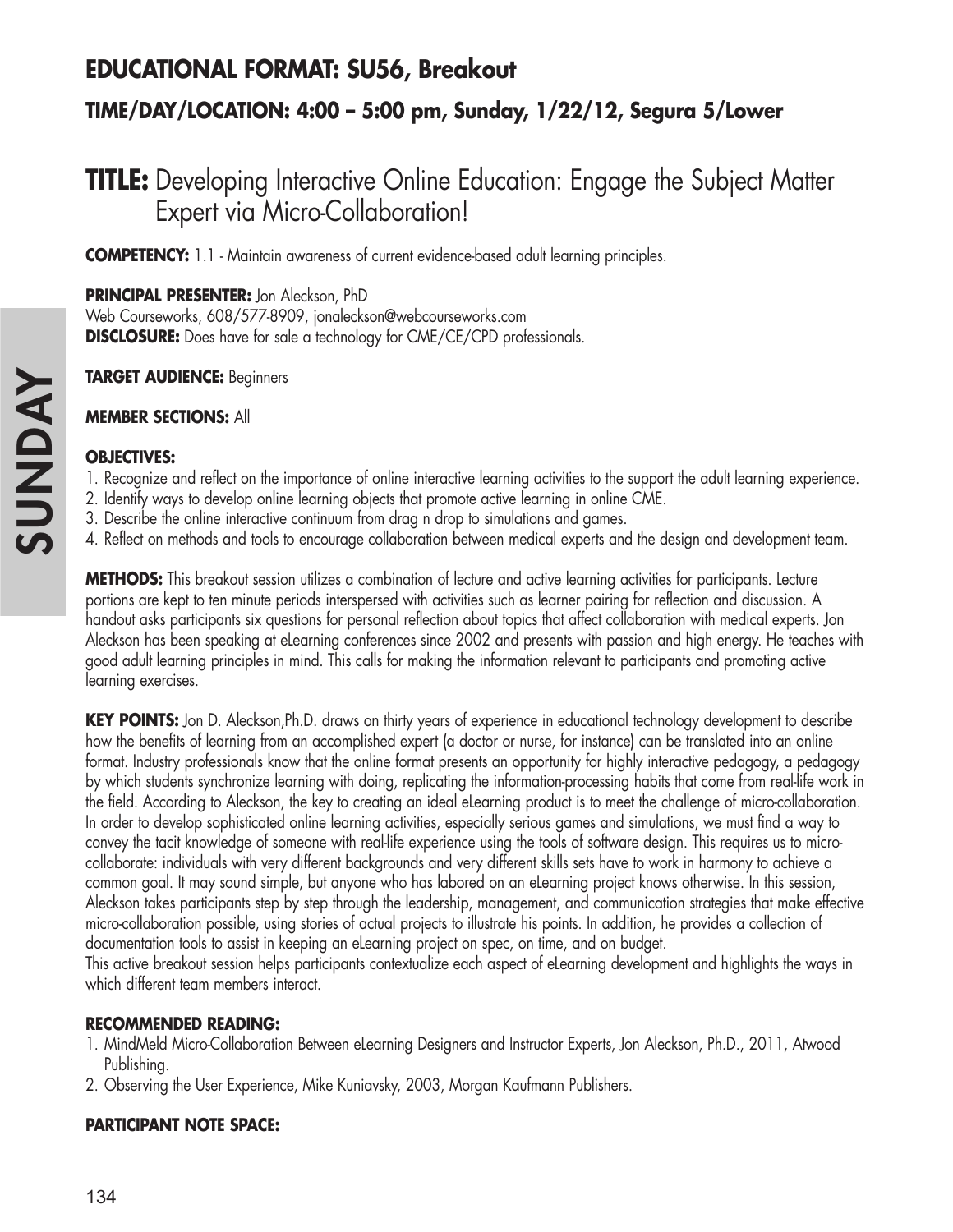## **EDUCATIONAL FORMAT: SU57, Breakout**

## **TIME/DAY/LOCATION: 4:00 – 5:00 pm, Sunday, 1/22/12, Segura 1-2/Lower**

# **TITLE:** Qualitative Research Methods and the Continuum of Certified Medical Education: A Valuable Pairing

**COMPETENCY:** 1.3 - Conduct, support, and/or apply educational research on how physicians learn and change.

**PRINCIPAL PRESENTER:** Wendy Turell, DrPH, CCMEP Contextive Research LLC, 917/750-0173, wendy@contextiveresearch.com **DISCLOSURE:** Does have for sale a service for CME/CE/CPD professionals.

**TARGET AUDIENCE:** Non-beginners

#### **MEMBER SECTIONS:** All

**OBJECTIVES:** At the conclusion of this session, participants will be able to: (1) Describe opportunities along the lifecycle of a CE/CME activity that are best suited for qualitative research methods (QRMs); (2) Draft a research plan for the application of a QRM in the investigation of a CE/CME need or activity effectiveness, and (3) Apply a QRM in the formative evaluation of a CE/CME activity.

**METHODS:** An interactive presentation will focus on QRMs, including focus groups and interviewing, and their application in the life phases of a CE/CME activity: (1) needs assessment; (2) format/content development (piloting); (3) formative evaluation, and (4) outcomes evaluation. Learners will also take part in a small group exercise to discuss case studies that call for QRM application in determining educational need, appropriateness, or effectiveness.

**KEY POINTS:** Qualitative research is a highly valuable and often overshadowed methodological school of research in the world of CE/CME. Qualitative techniques can help you gain a depth of knowledge that will give voice to the preferences of a target audience, help refine the fit of educational content, and unearth barriers or facilitators of knowledge translation (into behavioral change and improvements in patient outcomes). This session will focus on best practices, and easy to apply methodologies that can be of great use to CME research professionals.

**RECOMMENDED READING:** Patton Michael Quinn. Qualitative Research & Evaluation Methods (ed 3). Sage: 2001.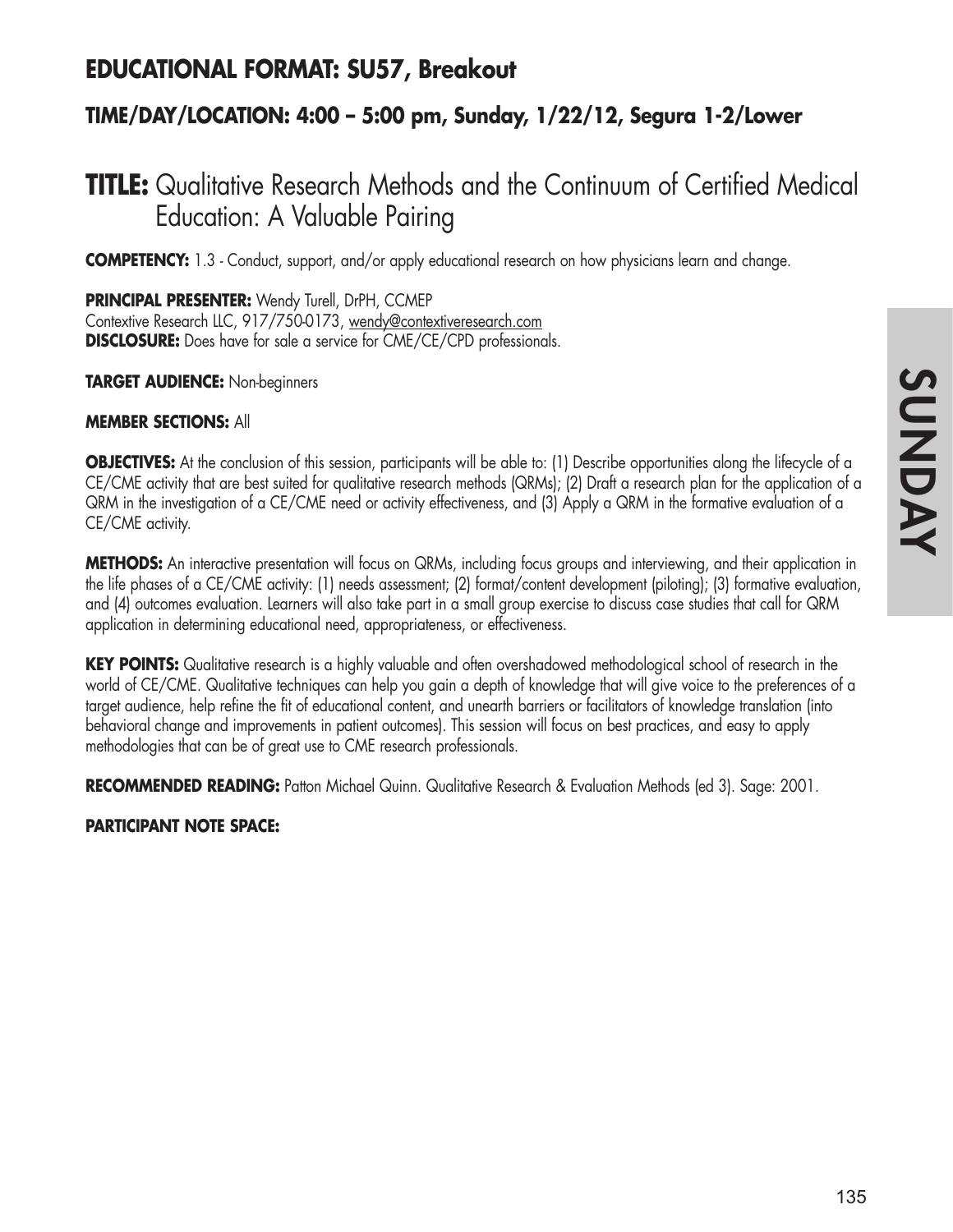# **EDUCATIONAL FORMAT: SU58, Breakout**

## **TIME/DAY/LOCATION: 4:00 – 5:00 pm, Sunday, 1/22/12, Palazzo D/Lobby**

# **TITLE:** Making the Most of our Knowledge and Practice Assessments: A New Tool for Conducting Gap Analyses

**COMPETENCY:** 2.2 - Identify physician learning needs using data, especially clinical practice data.

**PRINCIPAL PRESENTER:** Jack Kues, PhD FACME CCMEP University of Cincinnati, 513/558-3196, kuesjr@uc.edu **DISCLOSURE:** Does not have for sale a technology, program, product, and/or service for CME/CE/CPD professionals.

**CO-PRESENTER:** Chris Larrison Healthcare Performance Consulting, Inc, 317/733-9816, larrison@changingperformance.com **DISCLOSURE:** Does have for sale a service for CME/CE/CPD professionals.

**CO-PRESENTER:** Tom McKeithen, MBA Healthcare Performance Consulting, Inc, 904/529-6571, mckeithen@changingperformance.com **DISCLOSURE:** Does have for sale a service for CME/CE/CPD professionals.

**CO-PRESENTER:** Amy Holthusen, BA Interstate Postgraduate Medical Association, 608/237-6695, aholthusen@ipmameded.org **DISCLOSURE:** Does not have for sale a technology, program, product, and/or service for CME/CE/CPD professionals.

**TARGET AUDIENCE:** Non-beginners

#### **MEMBER SECTIONS:** All

**OBJECTIVES:** At the conclusion of this session, participants will be able to: (1) describe different aspects of gaps that can be assessed through a knowledge/practice survey; (2) design survey instruments that identify multiple layers of needs of potential learners, and (3) develop needs profiles based on a multi-dimensional survey assessment tool.

**METHODS:** This session will describe an innovative tool for assessing educational needs and practice gaps. It will include a general overview of the tool and the analysis of resulting data. There is also an interactive activity in which participants will develop sample assessment items and will examine learning profiles from a sample dataset.

KEY POINTS: Knowledge, practice, and performance gaps can be very difficult to measure within a specific learner population. Needs assessment surveys have been a popular tool for this purpose but they can be expensive and their value can be limited relative to their cost. Our assessment tool, which can be easily distributed via a short instrument, generates a comprehensive learning profile. The profile identifies potentially dangerous gaps in knowledge/practice as well as range of "acceptable" practices that do not seriously risk patients but may be less than optimal practice or not cost effective.

**FINANCIAL OR IN-KIND SUPPORT:** The original project that supported the development of the original instruments was supported by an independent educational grant from Pfizer, Inc.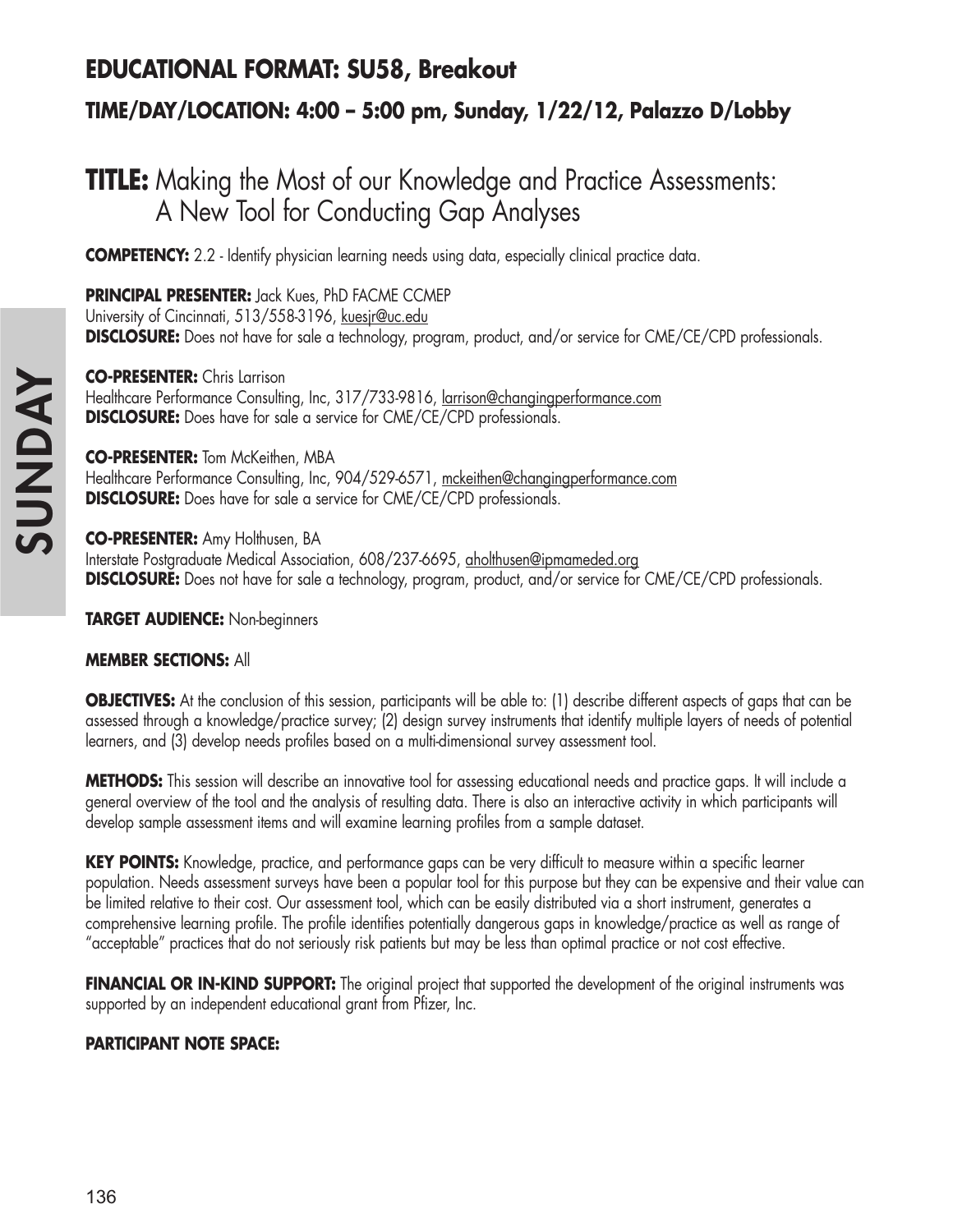## **EDUCATIONAL FORMAT: SU59, Breakout**

### **TIME/DAY/LOCATION: 4:00 – 5:00 pm, Sunday, 1/22/12, Palazzo H/Lobby**

# **TITLE:** Reflection: What it is, How to Learn it, How to Measure it

**COMPETENCY:** 2.4 - Assist physician-learners to reflect upon present and desired levels of performance and plan the next step in their personal education.

### **PRINCIPAL PRESENTER:** Beverly Wood, MD

American Academy of Pediatrics, 818/952-2876, bwood@usc.edu **DISCLOSURE:** Does not have for sale a technology, program, product, and/or service for CME/CE/CPD professionals.

#### **CO-PRESENTER:** Susan Brown Zahn, PhD

American Orthopaedic Society for Sports Medicine, 847/292-4900, susan@aossm.org **DISCLOSURE:** Does not have for sale a technology, program, product, and/or service for CME/CE/CPD professionals.

### **TARGET AUDIENCE:** Non-beginners

#### **MEMBER SECTIONS:** All

**OBJECTIVES:** At the completion of this Breakout, attendees will be able to:

- 1. Describe the components of effective reflection
- 2. Indicate ways that reflection supports learning, self assessment and planning for personal education.
- 3. Develop reflective abilities in learners
- 4. Apply a method of assessing reflection

### **METHODS:**

- 1. Structured discussion on use of reflection to guide learning, improve reasoning and patient care.
- 2. Mini-lectures on components and skills of reflection in learning, developing competence in reflection, and assessing reflection.
- 3. Application of content to cases.

#### **KEY POINTS:**

- 1. Reflection is a means of analyzing professional learning experiences and guiding learning to improve patient care.
- 2. Reflection is an effective skill for self-assessment, problem-solving, developing expertise in analysis and assessing errors.
- 3. Assessment of reflective competence guides learner development and prompts analysis of effective learning.

#### **RECOMMENDED READING:**

1. Patricia O'Sullivan, L. Aronson, E. Chittenden, B. Niehaus: Reflective Ability Rubric and User Guide MedEdPortal.

2. Moon, JA. A Handbook of Reflective and Experiential Learning; Routledge Falmer, London. 2004.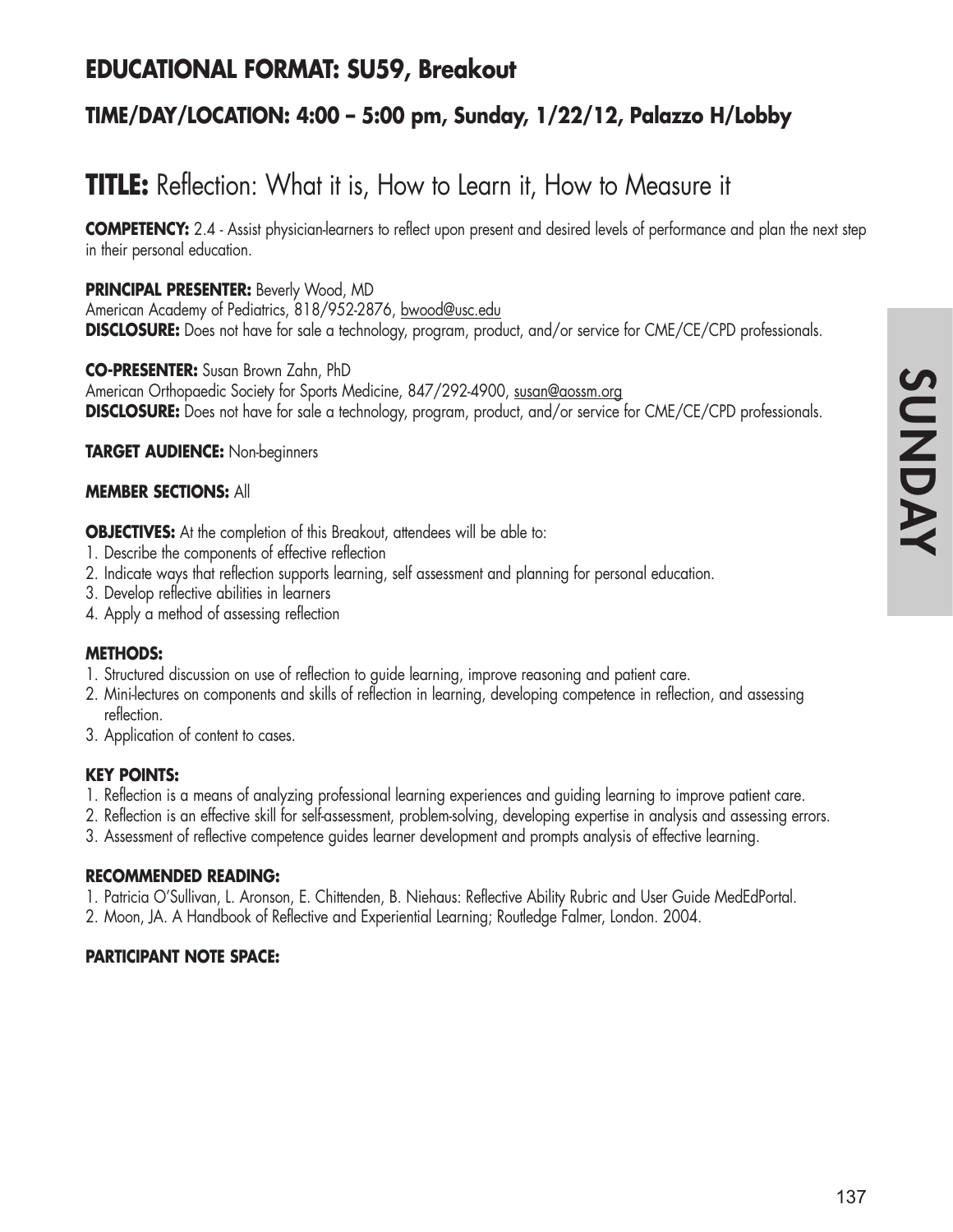## **EDUCATIONAL FORMAT: SU60, Breakout**

### **TIME/DAY/LOCATION: 4:00 – 5:00 pm, Sunday, 1/22/12, Palazzo A/Lobby**

## **TITLE:** Technology Enabled Simulation in Live CME: A Case Study of Highly Immersive Learning and its Impact on Physician Behavior

**COMPETENCY:** 2.9 - Provide interactive learning and opportunities to practice skills that lead to change in physician performance.

### **PRINCIPAL PRESENTER: Walter Ejnes, CCMEP**

Continuing Education Company, 516/565-1021, walter@CMEmeeting.org **DISCLOSURE:** Does not have for sale a technology, program, product, and/or service for CME/CE/CPD professionals.

**CO-PRESENTER:** Riccardo Saetti, MD Edumotion - Italy, 011/39-340-7375652, ric.saetti@libero.it **DISCLOSURE:** Does have for sale a technology for CME/CE/CPD professionals.

### **CO-PRESENTER:** Jan Basile, MD Medical University of South Carolina, 843/789-6680, basilejn@musc.edu

**DISCLOSURE:** Does not have for sale a technology, program, product, and/or service for CME/CE/CPD professionals.

### **TARGET AUDIENCE:** Non-beginners

### **MEMBER SECTIONS:** All

### **OBJECTIVES:**

- 1. Review and discuss the role of technology enhanced reinforcement, remediation, and just-in-time learning that impact physician behavior and practice improvement.
- 2. Explain the rationale, benefits and methods of incorporating technology enabled simulations during a live moderator led CME activity.
- 3. Understand how to create a highly immersive learning environment to better engage physician learners as well as train to differing learning styles.

**METHODS:** A lecture and demonstration will describe how technology enabled simulation was used to deliver a series of live CME events that addressed gaps in the use of oral anticoagulants to reduce stroke risk in patients with Atrial Fibrillation.

**KEY POINTS:** This session will discuss a recent CME program that used interactive simulations in a live meeting format to address the prevention of stroke in atrial fibrillation patients. Interactive movies representing real world physician/patient situations were paired with moderator enhanced in-class discussion to engage learners, as well as train to differing learning styles that enhance each learner's acquisition and retention of the course content. A focus will be placed on the outcomes methodology which was designed to incorporate three core competencies: patient care, medical knowledge, and practicedbased learning and improvement.

### **RECOMMENDED READING:**

- 1. Wayne DB, et al. Simulation-based education improves quality of care during advanced cardiac life support events; a case control study. Chest. 2008; 133:56-61.
- 2. Ziv A, et al. Simulation based medical education: an opportunity to learn from errors. Med Teach. 2005;27(3):193–9.

**FINANCIAL OR IN-KIND SUPPORT:** The program discussed in this presentation was supported by an educational grant from Boehringer Ingelheim.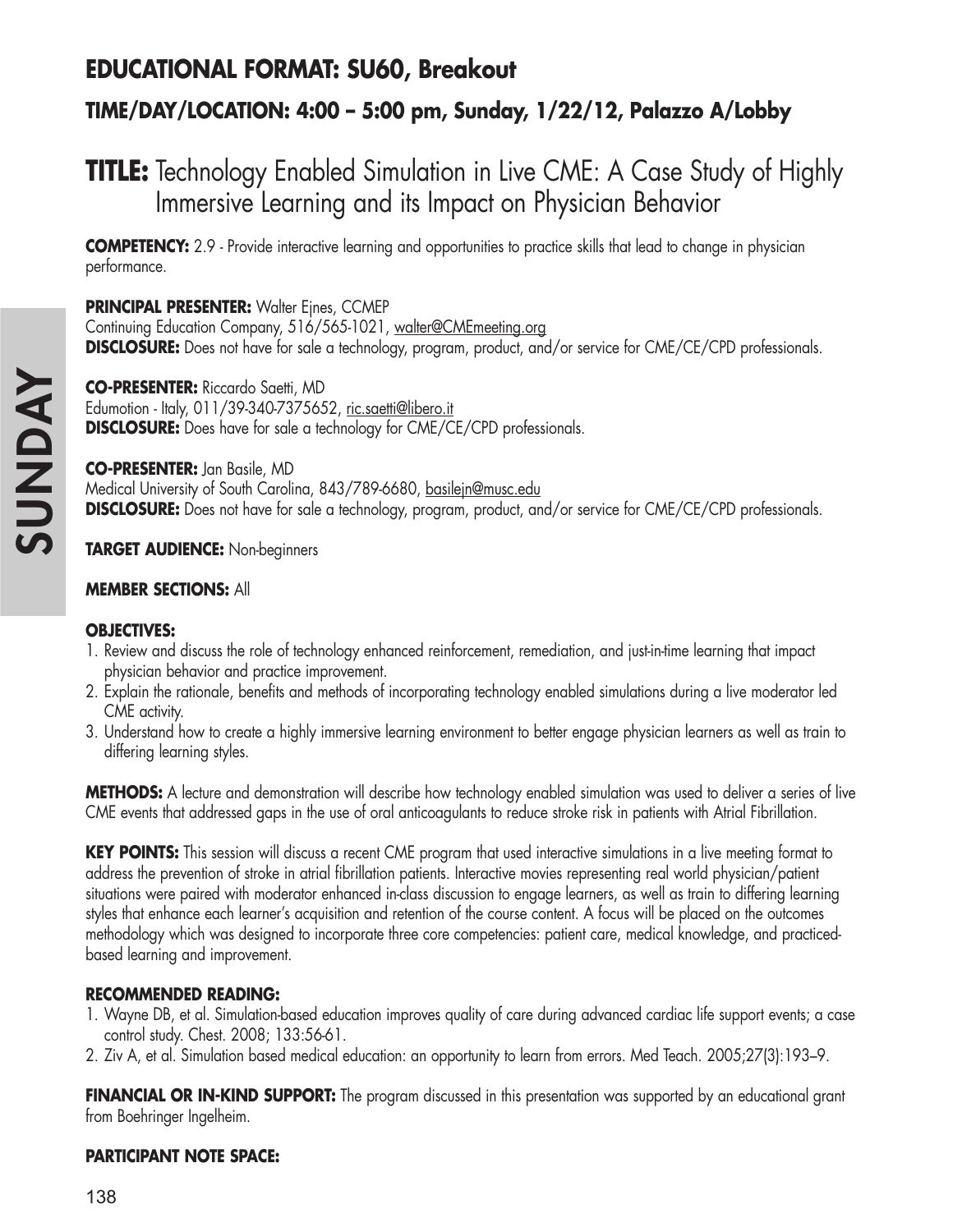## **EDUCATIONAL FORMAT: SU61, Breakout**

### **TIME/DAY/LOCATION: 4:00 – 5:00 pm, Sunday, 1/22/12, Palazzo F/Lobby**

# **TITLE:** Educational Outcome Measurement: What's in Your Toolbox?

**COMPETENCY:** 3.2 - Use measurement data to assess outcomes/results of the learning intervention as a basis for determining future learning needs and for determining the application of the educational knowledge and skills.

**PRINCIPAL PRESENTER:** Jason Olivieri, MPH Imedex LLC, 404/319- 9782, j.olivieri@imedex.com **DISCLOSURE:** Does have for sale a program and/or product for CME/CE/CPD professionals.

#### **TARGET AUDIENCE:** Beginners

### **MEMBER SECTIONS:** All

**OBJECTIVES:** At the conclusion of this session, participants will be able to: (1) identify at least one educational outcome measurement (EOM) tool to evaluate changes associated with participation in a CME activity at each of the following outcome levels: satisfaction, knowledge, competence, behavior and patient health; (2) explain the steps for implementing each of these EOM tools; and (3) state the strengths and limitations of each tool.

**METHODS:** This session will consist of two parts: (1) 30-minute didactic lecture to describe the aforementioned EOM tools, and (2) 20-minute discussion of the step-by-step implementation of an EOM tool using an actual CME activity volunteered by participants.

**KEY POINTS:** There are established tools for assessing educational outcomes at each level from learner satisfaction to impact on patient health. These tools include: validated satisfaction instruments, 3-step commitment-to-change evaluations, perceived self-efficacy assessments, case vignettes and patient surveys. Although EOM assessment will always require a degree of creativity, an awareness of established EOM tools ensures that CME providers are working toward advancing, as opposed to simply re-creating, the field of EOM.

**RECOMMENDED READING:** Moore DE, et al. Achieving desired results and improved outcomes: Integrating planning and assessment throughout learning activities. J Contin Educ Health Prof 2009; 29:1-15.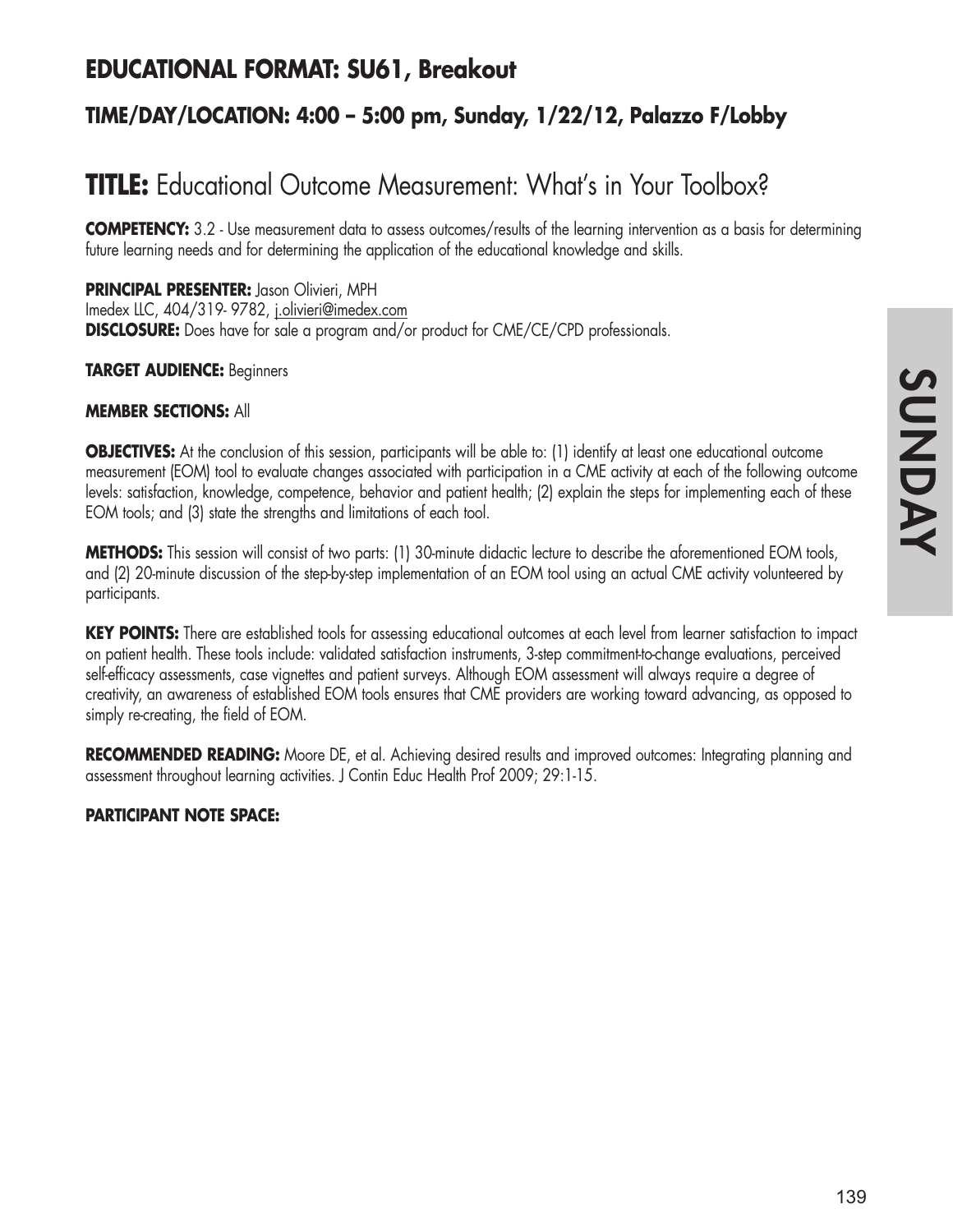## **EDUCATIONAL FORMAT: SU62, Breakout**

### **TIME/DAY/LOCATION: 4:00 – 5:00 pm, Sunday, 1/22/12, Del Lago 1-2/Lower**

## **TITLE:** Real-World Data Collection and Measurement of a QI-CME Activity to Improve Diabetes Care in a MCO

**COMPETENCY:** 3.2 - Use measurement data to assess outcomes/results of the learning intervention as a basis for determining future learning needs and for determining the application of the educational knowledge and skills.

**PRINCIPAL PRESENTER:** Brian Lee, PharmD Horizon CME, 503/659-5558, brian.lee@horizoncme.com **DISCLOSURE:** Does not have for sale a technology, program, product, and/or service for CME/CE/CPD professionals.

**CO-PRESENTER:** Leong Koh, MD Kaiser Permanente Northwest, 503/571-3957, Wui-Leong.Koh@kp.org **DISCLOSURE:** Does not have for sale a technology, program, product, and/or service for CME/CE/CPD professionals.

**CO-PRESENTER:** Eric Jones, PharmD sanofi-aventis US, 908/981-7277, eric.jones@sanofi-aventis.com **DISCLOSURE:** Does not have for sale a technology, program, product, and/or service for CME/CE/CPD professionals.

**CO-PRESENTER:** Jay Lin, PhD Novosys Health, 908/720-2910, jay.lin@novosyshealth.com **DISCLOSURE:** Does not have for sale a technology, program, product, and/or service for CME/CE/CPD professionals.

**TARGET AUDIENCE:** Non-beginners

### **MEMBER SECTIONS:** All

### **OBJECTIVES:**

- 1. Design a CME activity integrating real-world data collection and measurement to assess patient outcomes following a learning intervention.
- 2. Identify the value of using HEDIS measurements, A1C goal attainment, and guideline recommended tests to demonstrate impact of a diabetes CME activity on learner performance and patient outcome measures.
- 3. Summarize the findings and impact of the diabetes quality improvement CME on learner performance and patient outcomes.

**METHODS:** Presenters will discuss the design of a diabetes QI-CME activity, outcomes measured and results collected within a managed care organization. Key findings and future learning needs will be identified so subsequent CME programs can target educational gaps. Panel discussion and question and answer session will follow.

**KEY POINTS:** A two-module series of outpatient-focused CME activities educated physicians and allied healthcare professionals on current diabetes guidelines and strategies for improving glycemic control. Data, including HEDIS measurements, A1C goal attainment, guideline recommended tests, frequency of office visits, and hospitalizations were collected via EMRs from a patient cohort cared for by CME learners and non-learners (controls). Moore's level 6 outcomes collected at 3, 6, and 9 months following the educational intervention will be presented. Additionally, learner quality improvement in diabetes care and impact on healthcare resource utilization will be discussed.

**FINANCIAL OR IN-KIND SUPPORT:** The two-module series of outpatient-focused CME activities were supported in part by an independent educational grant from sanofi-aventis.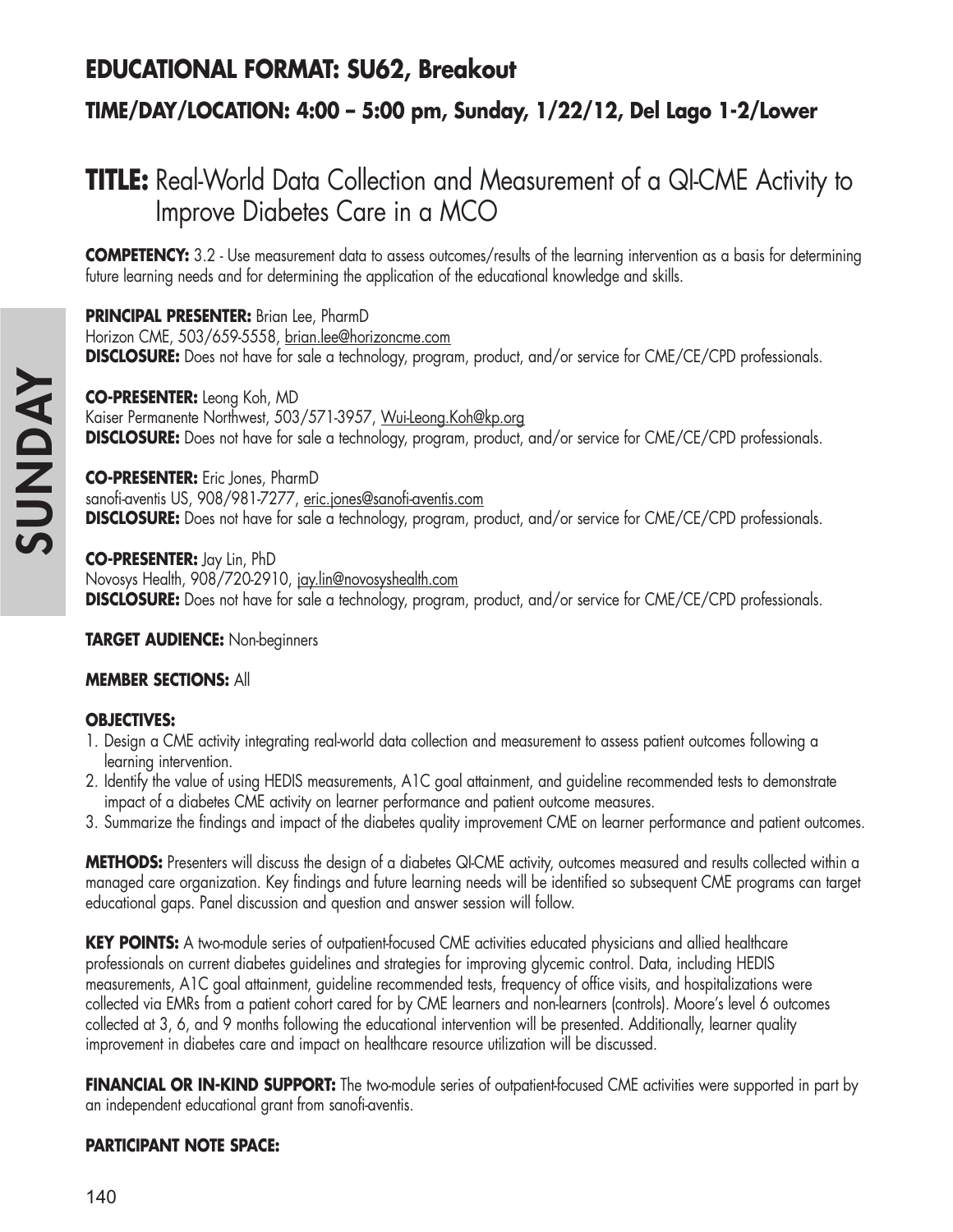### **EDUCATIONAL FORMAT: SU63, Breakout**

### **TIME/DAY/LOCATION: 4:00 – 5:00 pm, Sunday, 1/22/12, Palazzo G/Lobby**

## **TITLE:** Improving Quality and Organizational Performance One Year at a Time: Longitudinal, Multi-Year Educational Initiative

**COMPETENCY:** 4.5 – Design activities with a cumulative goal of helping physicians, or teams of learners, to adopt change incrementally, assuring there is compatibility with present systems and advantage over present behaviors.

**PRINCIPAL PRESENTER:** Vesna Drenovac, RPh, MS Vemco MedEd, LLC, 908/704-1588, vdrenovac@vemcomeded.com **DISCLOSURE:** Does not have for sale a technology, program, product, and/or service for CME/CE/CPD professionals.

**CO-PRESENTER:** Debra Goff, PharmD, FCCP Ohio State University Medical Center, 614/293-8470, Debbie.Goff@osumc.edu **DISCLOSURE:** Does not have for sale a technology, program, product, and/or service for CME/CE/CPD professionals.

**CO-PRESENTER:** Maja Drenovac, PharmD Vemco MedEd, 908/704-2400, mdrenovac@vemcomeded.com **DISCLOSURE:** Does not have for sale a technology, program, product, and/or service for CME/CE/CPD professionals.

**TARGET AUDIENCE:** Non-beginners

### **MEMBER SECTIONS:** All

**OBJECTIVES:** (1) Describe the multi-level interventions for a longitudinal, three-year educational initiative. (2) Recognize the value of tracking educational need over time. (3) Describe the role of enhanced communication with and among various healthcare professionals to improve performance and patient care. (4) Examine the team approach to identifying challenges and overcoming healthcare system barriers. (5) Discuss the changes in interdisciplinary management of Antimicrobial Stewardship and hospital-acquired infections through acquisition of knowledge, skill, competence and performance.

**METHODS:** This presentation will describe the processes used to plan, develop, and implement 3-year multifaceted educational interventions that successfully changed practice behavior toward improved patient outcomes. Through a series of educational interventions and sequential learning, the authors will present changes in knowledge, skill, competence and performance among 2000 hospital based learners across the United States. The results suggest change in practice performance and identify follow-up opportunities for continuing learning and improvement. In addition, the authors will discuss the identified barriers and opportunities for enhanced collaborative care in hospital teams for the management and prevention of hospital-acquired infections.

**KEY POINTS:** (1) Longitudinal educational approach has the ability to change practice patterns over time. With recurrent assessment educators have data to design interventions that meet the up to date demand of rapidly changing healthcare environment. This course will provide an example of how longitudinal assessment and intervention was effectively utilized and the impact it had on practice performance. (2) In collaboration with Society of Infectious Diseases Pharmacists (SIDP) and State Societies of Health-System Pharmacists, a highly-interactive, case-based program was developed that successfully improved knowledge, skill, and behavior regarding the interprofessional management of hospital-acquired infections. Summative evaluations from each year served as input for "building up" objectives for subsequent year and maintaining the positive trends in terms of patient safety and quality improvement. (3) For interprofessional healthcare teams to succeed, collaborative learning should foster an understanding of the value of each profession for improving patient outcomes. Therefore, these program elements included intensive learner/faculty interactions, case studies, audience response and simulations.

**RECOMMENDED READING:** Moore DE, Green JS, Gallis HA. Achieving desired results and improved outcomes: integrating planning and assessment throughout learning activities. J Contin Educ Health Prof. 2009 Winter;29(1):1-15.

**FINANCIAL OR IN-KIND SUPPORT:** The program used for this presentation was supported by an educational grant from Ortho-McNeil, Inc., administered by Ortho-McNeil Janssen Scientific Affairs, LLC.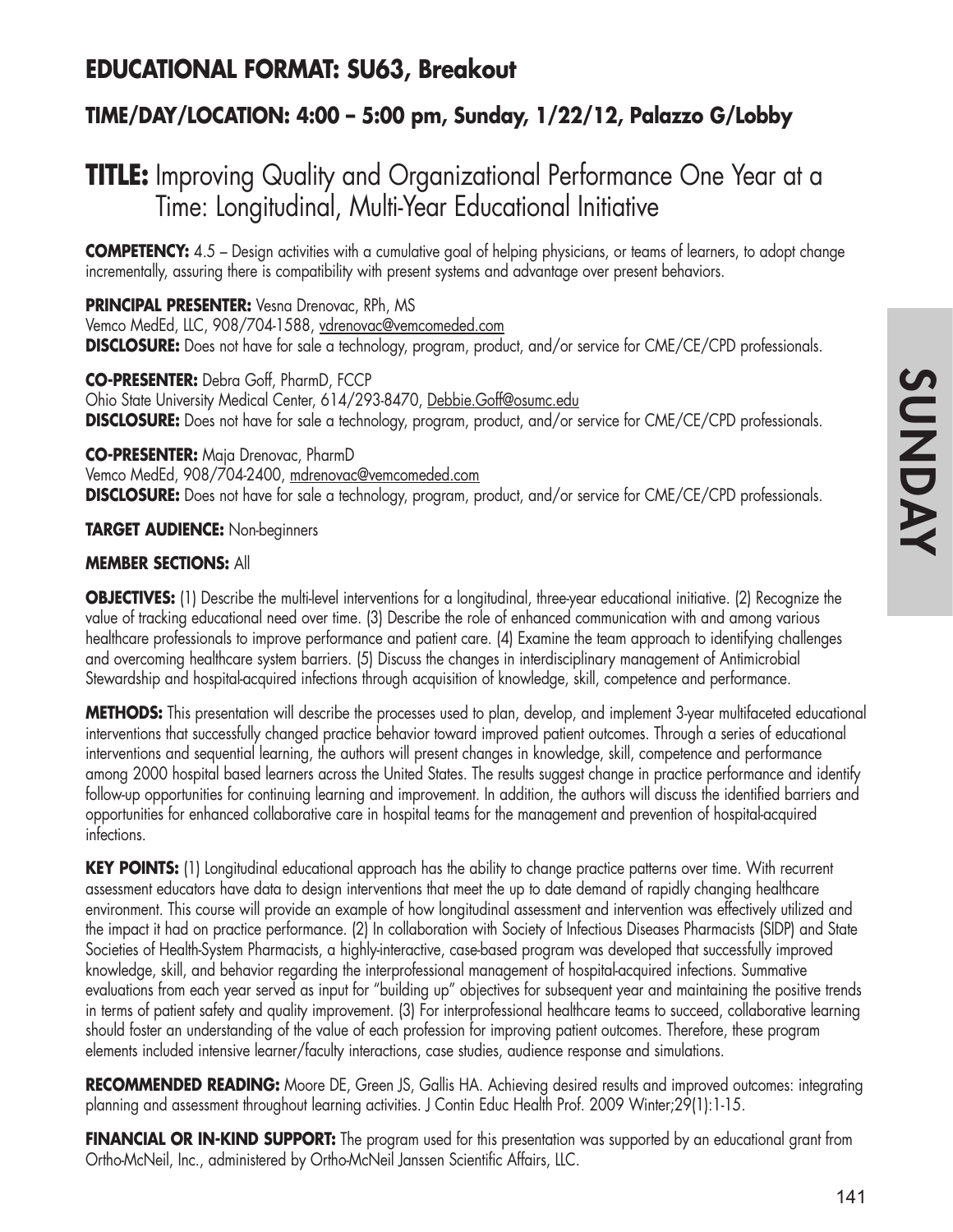## **EDUCATIONAL FORMAT: SU64, Breakout**

### **TIME/DAY/LOCATION: 4:00 – 5:00 pm, Sunday, 1/22/12, Amarante 2-3/Lower**

## **TITLE:** Expanding Instructional Impact and Outcomes Assessment Effectiveness via Expert Collaborations: Three Case Studies

**COMPETENCY:** 5.2 – Identify and collaborate with external partners that enhance effective CME/CE/CPD activities.

**PRINCIPAL PRESENTER:** Sara Johnson, PhD Pro-Change Behavior Systems, Inc, 401/874-5612, sjohnson@prochange.com **DISCLOSURE:** Does have for sale a program and/or product for CME/CE/CPD professionals.

**CO-PRESENTER:** Kathleen Geissel, PharmD Medscape, LLC, 609/371-8101, kgeissel@medscape.net **DISCLOSURE:** Does have for sale a program and/or product for CME/CE/CPD professionals.

**CO-PRESENTER:** Veronica Miller, PhD Forum for Collaborative HIV Research, 202/974-6290, veronicam@berkeley.edu **DISCLOSURE:** Does have for sale a program and/or service for CME/CE/CPD professionals.

**TARGET AUDIENCE:** Non-beginners

### **MEMBER SECTIONS:** All

**OBJECTIVES:** Participants will be able to:

- Recognize 3 or more characteristics of targeted messaging associated with the Transtheoretical Model
- Develop a sample educational intervention or outcome evaluation that incorporates TM messaging
- Define the role of faculty in performance improvement, curriculum design, outcome evaluation, outcome reporting and dissemination
- Discuss the benefits and drawbacks of collaboration when designing for impact and outcomes

**METHODS:** In an open forum format, presenters from an outcomes research and development company, a national foundation, and a medical education company lead participants through an interactive session consisting of presentations soliciting audience participation, case study discussions, and group exercises.

**KEY POINTS:** Proficiency in applying learning & behavior change theories to CPD/CME curriculum and evaluation strategies requires more than an understanding of educational design models. Collaborating with partners to leverage the expertise of the evaluation experts, content experts (faculty), and audience experts (medical education provider), ensures high quality activities and outcomes can be achieved. Case studies will present effective approaches for content and evaluation design, implementation, and reporting that can effectively blend adult learning and behavior change expertise of the various collaborative partners, including broadening traditional roles, to achieve maximum impact of activities and outcome evaluation.

**RECOMMENDED READING:** Prochaska, J.O., Redding, C.A., & Evers, K. (2002). The Transtheoretical Model and Stages of Change. In K. Glanz, B.K. Rimer & F.M. Lewis, (Eds.) Health Behavior and Health Education: Theory, Research, and Practice (3rd Ed.). San Francisco, CA: Jossey-Bass, Inc.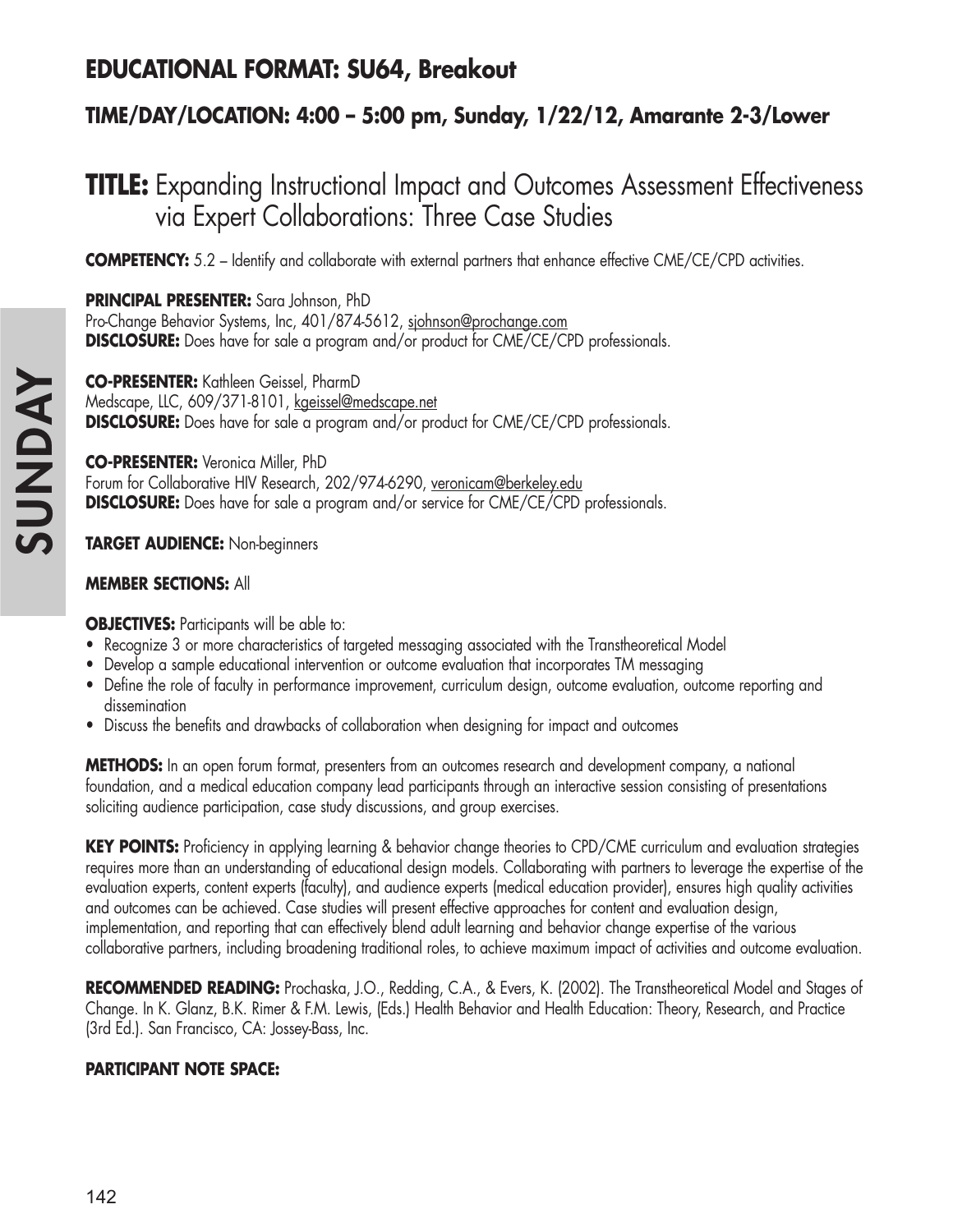## **EDUCATIONAL FORMAT: SU65, Breakout**

### **TIME/DAY/LOCATION: 4:00 – 5:00 pm, Sunday, 1/22/12, Del Lago 3-4/Lower**

## **TITLE:** Supporting the National HIV/AIDS Strategy through Performance Improvement CME: A Collaborative Approach to Improving Patient Care

**COMPETENCY:** 5.3 – Collaborate and build relationships that support educational improvements for the patient, the physician, and the organization in which the physician works.

### **PRINCIPAL PRESENTER:** Brian Hujdich

Health HIV, 202/232-6749, brian@healthhiv.org **DISCLOSURE:** Does not have for sale a technology, program, product, and/or service for CME/CE/CPD professionals.

### **CO-PRESENTER:** Andrew Urban, MD

University of Wisconsin School of Medicine and Public Health, 616/240-2149, awurban@wisc.edu **DISCLOSURE:** Does not have for sale a technology, program, product, and/or service for CME/CE/CPD professionals.

### **TARGET AUDIENCE:** Non-beginners

### **MEMBER SECTIONS:** All

### **OBJECTIVES:**

- 1. Describe challenge of providing medical care for people living with HIV/AIDS in the 2nd decade of the 21st century.
- 2. Explain medical home model as it pertains to HIV/AIDS prevention, care & treatment.
- 3. Review the professional practice gaps for physicians in the primary care setting that relate to the management of persons living w/ HIV/AIDS (PLWHA).
- 4. Describe the role of PI CME in closing gaps in knowledge, competence, performance, & patient outcomes in the transition of the HIV medical home to a primary care setting.
- 5. Assess key aspects of collaboration required to successfully implement this transition.
- **METHODS:** The presenters will discuss the role of CME in supporting the National AIDS Strategy. We will describe and provide results from the HIV Primary Care Plus program, a PI CME activity designed to support 15 primary care clinics treating people living with HIV by integrating mentoring and performance-measure based education into the clinic structure.

### **KEY POINTS:**

- 1. HIV/AIDS healthcare has changed dramatically in the last decade.
- 2. The continued growth of the epidemic requires a greater healthcare workforce emphasis.
- 3. The role of the primary care physician in the healthcare of PLWHA has grown, and with it, the need for CME to meet providers' specific need.

### **RECOMMENDED READING:**

- 1. National HIV/AIDS Strategy
- 2. The Physician's Recognition Award and credit system: 2010 Revision; American Medical Association: (www.ama-assn.org/ama1/pub/upload/mm/455/pra-booklet.pdf).

**FINANCIAL OR IN-KIND SUPPORT:** This activity was supported by an educational grant from GSK and Abbott Laboratories.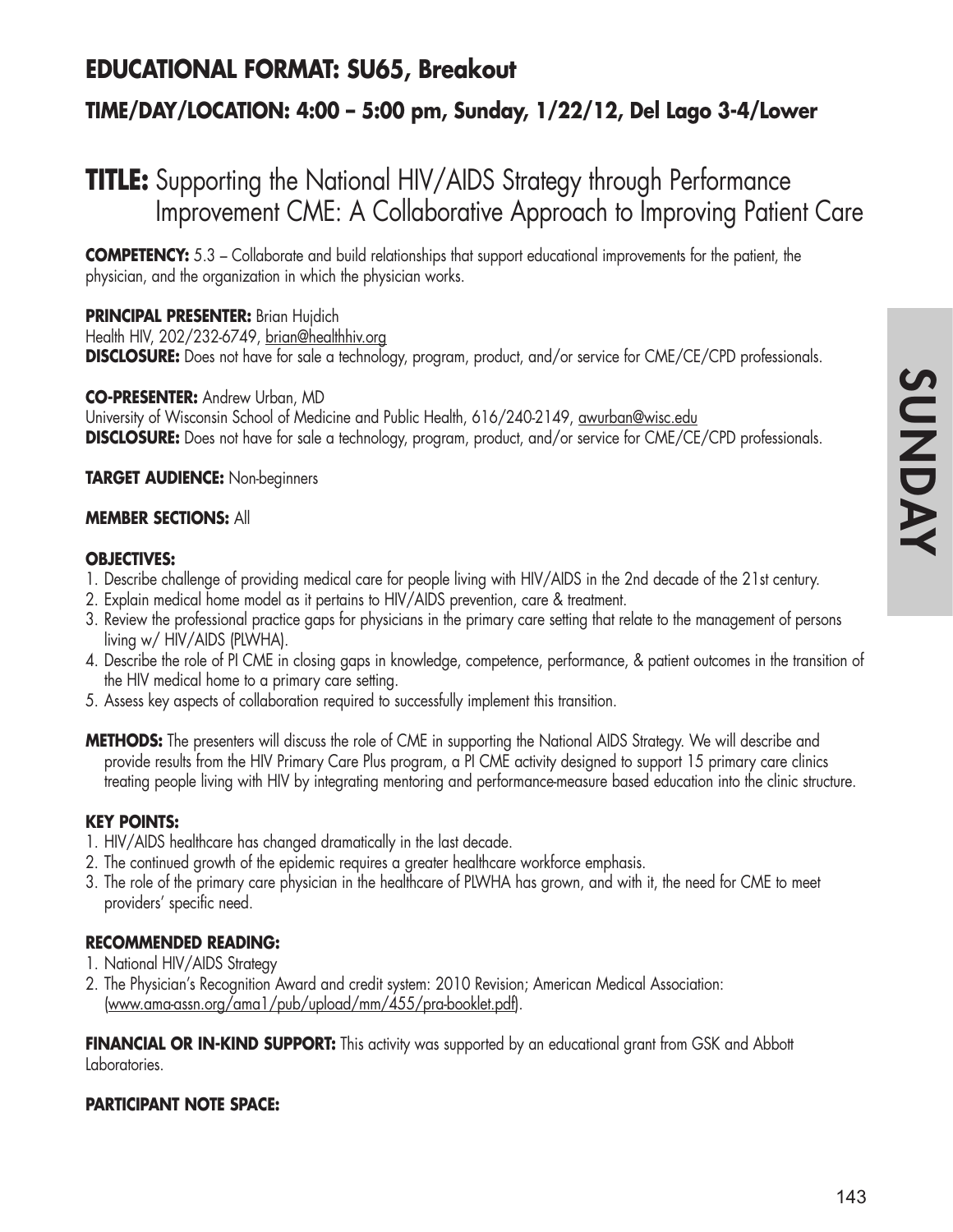## **EDUCATIONAL FORMAT: SU66, Breakout**

### **TIME/DAY/LOCATION: 4:00 – 5:00 pm, Sunday, 1/22/12, Segura 3-4/Lower**

## **TITLE:** Outcomes Intentions and Delivery: Is Provider Performance Improving Patient Care?

**COMPETENCY:** 6.3 – Provide and support an environment of continuous improvement in educational practice and office operations.

**PRINCIPAL PRESENTER:** Susan Connelly, PharmD, MBA, CCMEP Pfizer, 484/865-9885, susan.connelly@pfizer.com **DISCLOSURE:** Does not have for sale a technology, program, product, and/or service for CME/CE/CPD professionals.

**CO-PRESENTER:** Betsy Woodall, PharmD, MBA, BCPS, CCMEP Pfizer, 484/865-3969, betsy.woodall@pfizer.com **DISCLOSURE:** Does not have for sale a technology, program, product, and/or service for CME/CE/CPD professionals.

**TARGET AUDIENCE:** Non-beginners

### **MEMBER SECTIONS:** All

**OBJECTIVES:** At the conclusion of this breakout session, learners will be able to 1) compare outcomes data methodologies with proposed budgets submitted by providers; 2) examine the degree to which providers are advancing their performance towards improving patient care; and 3) describe the correlation between proposed educational design and outcomes techniques.

**METHODS:** Two years of outcomes data will be compared and contrasted to identify trends in methodologies across provider types, and the degree to which actual outcomes correlate with intended measures of educational effectiveness. Learners will be encouraged to identify questions that remain unanswered in the providers' assessments.

**KEY POINTS:** Commercial supporters see a myriad of approaches to assessing educational effectiveness. They are in a unique position to observe evolution in outcomes data over time across the spectrum of educational providers. A common myth held by several providers is that effective, meaningful outcomes measurement is often cost prohibitive. We will present a number of approaches across provider types, endorsed though data, to dispel this myth. Learners will contribute to this session by describing cost-efficiencies realized in their own organizations, as well as pearls on how to achieve outcomes data as originally described in their proposals.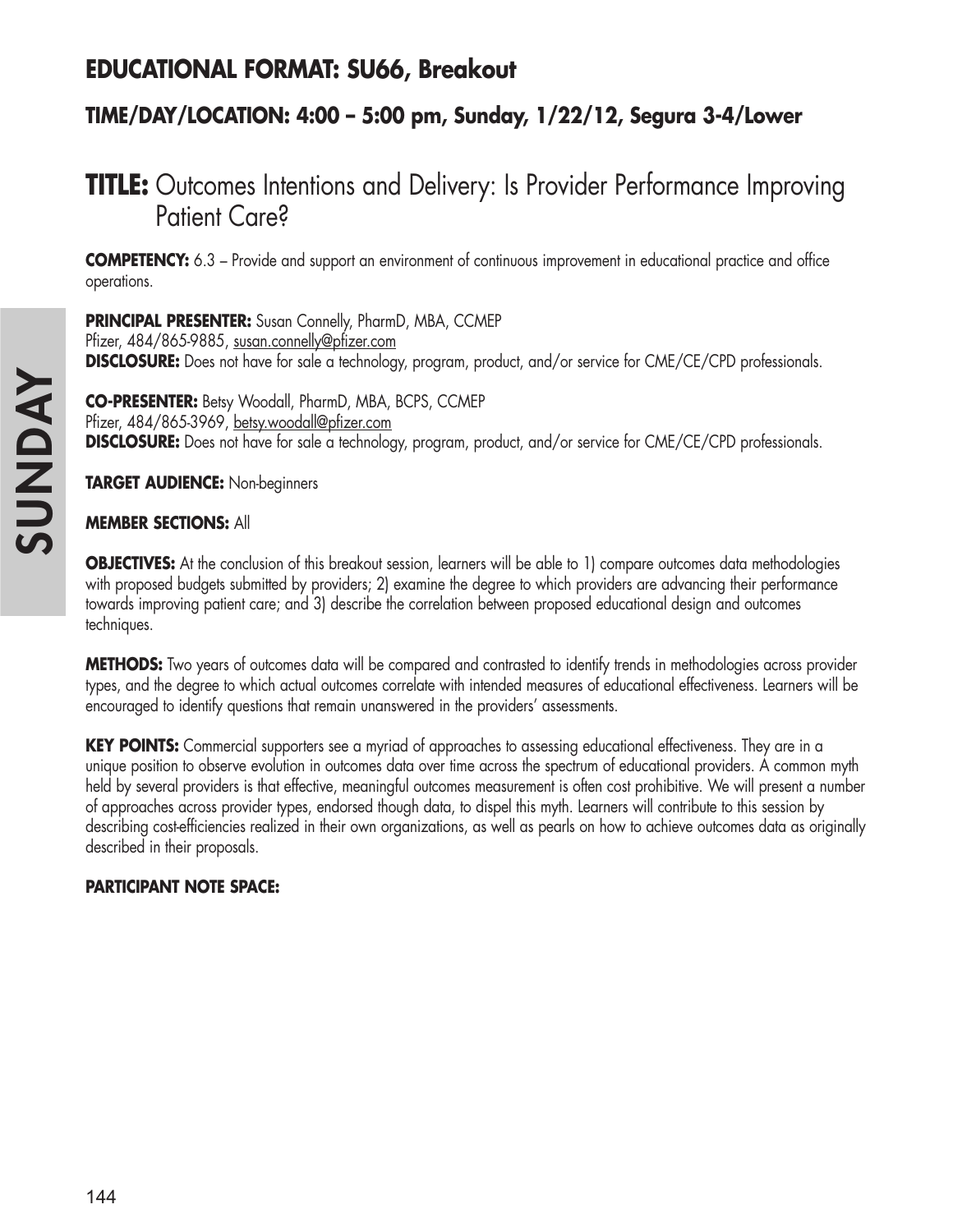## **EDUCATIONAL FORMAT: SU67, Breakout**

### **TIME/DAY/LOCATION: 4:00 – 5:00 pm, Sunday, 1/22/12, Cordova 2/Lower**

## **TITLE:** Demonstrating the Mechanics of Overall Program Evaluation: Who, What, When, Where, Why, How?

**COMPETENCY:** 7.1 – Document the value of the CME/CE/CPD program to its own organization and to the physicians that it serves.

### **PRINCIPAL PRESENTER:** Leslie Howell, BA

Pennsylvania Medical Society, 717/909-2624, lhowell@pamedsoc.org **DISCLOSURE:** Does not have for sale a technology, program, product, and/or service for CME/CE/CPD professionals.

### **CO-PRESENTER:** Patricia Stern

Guthrie Health, 570/887-5762, stern\_trish@guthrie.org **DISCLOSURE:** Does not have for sale a technology, program, product, and/or service for CME/CE/CPD professionals.

### **TARGET AUDIENCE:** Beginners

**MEMBER SECTIONS:** State Medical Societies

**OBJECTIVES:** At the conclusion of this presentation, participants should be able to walk CME staff through conducting an overall program evaluation, including the data to use, the people to involve, and a process to follow.

**METHODS:** This presentation will review an educational session conducted by the Pennsylvania Medical Society for stateaccredited providers to help CME physician leaders and staff develop or improve strategies and processes to demonstrate compliance with the ACCME's Accreditation Criteria C12-C15.

**KEY POINTS:** Many providers report they understand the requirements for an overall program evaluation but struggle to actually implement the process and corresponding next steps. At our 2011 provider conference, PAMED facilitated a group exercise and engaged the audience in conducting an overall program evaluation of one of our state-accredited providers. Participants became the CME Committee and reviewed real data related to provider. Provider staff briefly addressed audience to paint a picture of their CME program. In small groups, the audience conducted a review of the overall program related to the CME mission statement and were asked to assess how this provider did in meeting the CME mission. Participants identified potential improvements or changes for the CME program. Participants also looked for practices that could demonstrate compliance with C16-22. Following the feedback from the audience, the provider shared their current practices related to overall program evaluation. Finally, the audience was then asked to reflect on their own practices and share with the group.

**RECOMMENDED READING:** ACCME Video FAQ Overall Program & Improvement, June 4, 2009 http://education.accme.org/video/accme-video-faq/overall-program-evaluation-and-improvement.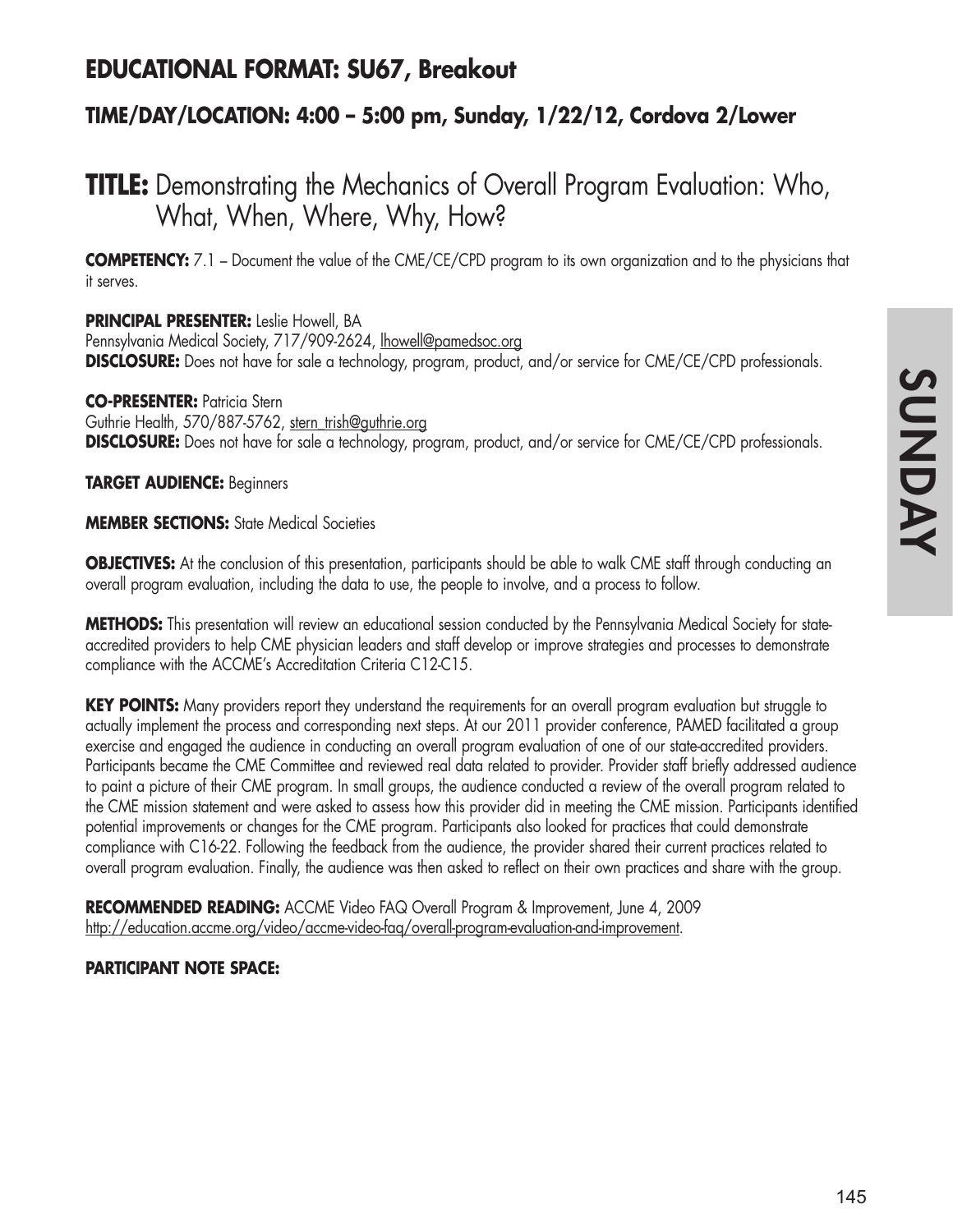## **EDUCATIONAL FORMAT: SU68, Breakout**

### **TIME/DAY/LOCATION: 4:00 – 5:00 pm, Sunday, 1/22/12, Palazzo B/Lobby**

# **TITLE:** Making Sense of the Dollars and Cents of CPD

**COMPETENCY:** 7.2 – Manage finances of the CME/CE/CPD program to meet the organizational needs.

### **PRINCIPAL PRESENTER:** Amanda Pauley, BA

American College of Cardiology Foundation, 202/375-6416, apauley@acc.org **DISCLOSURE:** Does not have for sale a technology, program, product, and/or service for CME/CE/CPD professionals.

**CO-PRESENTER:** Elliott Yang, BA American College of Cardiology Foundation, 202/375-6433, eyang@acc.org **DISCLOSURE:** Does not have for sale a technology, program, product, and/or service for CME/CE/CPD professionals.

**TARGET AUDIENCE:** Non-beginners

### **MEMBER SECTIONS:** All

### **OBJECTIVES:**

- 1. Build comprehensive, compliant budgets for stand-alone activities, as well as multi-intervention initiatives.
- 2. Appropriately scale a budget to maximize educational impact in a multi-supported arrangement.
- 3. Efficiently track expenses through the life of an activity or initiative to ensure accurate and compliant reconciliation.

**METHODS:** The presenters will provide real-world examples of budget and reconciliation documents to stimulate an interactive discussion among participants about commonly encountered issues throughout the budget and reconciliation processes. Participants will be given an opportunity to discuss/present best practices and lessons learned from their own experiences.

**KEY POINTS:** Join us for a lively discussion about the various issues we all face in the budget and reconciliation process for grant-supported CPD activities and initiatives, from the provider side as well as the grantor side. The overall goal for the session will be for participants and presenters to provide potential solutions for streamlining the budget and reconciliation processes within their CPD offices.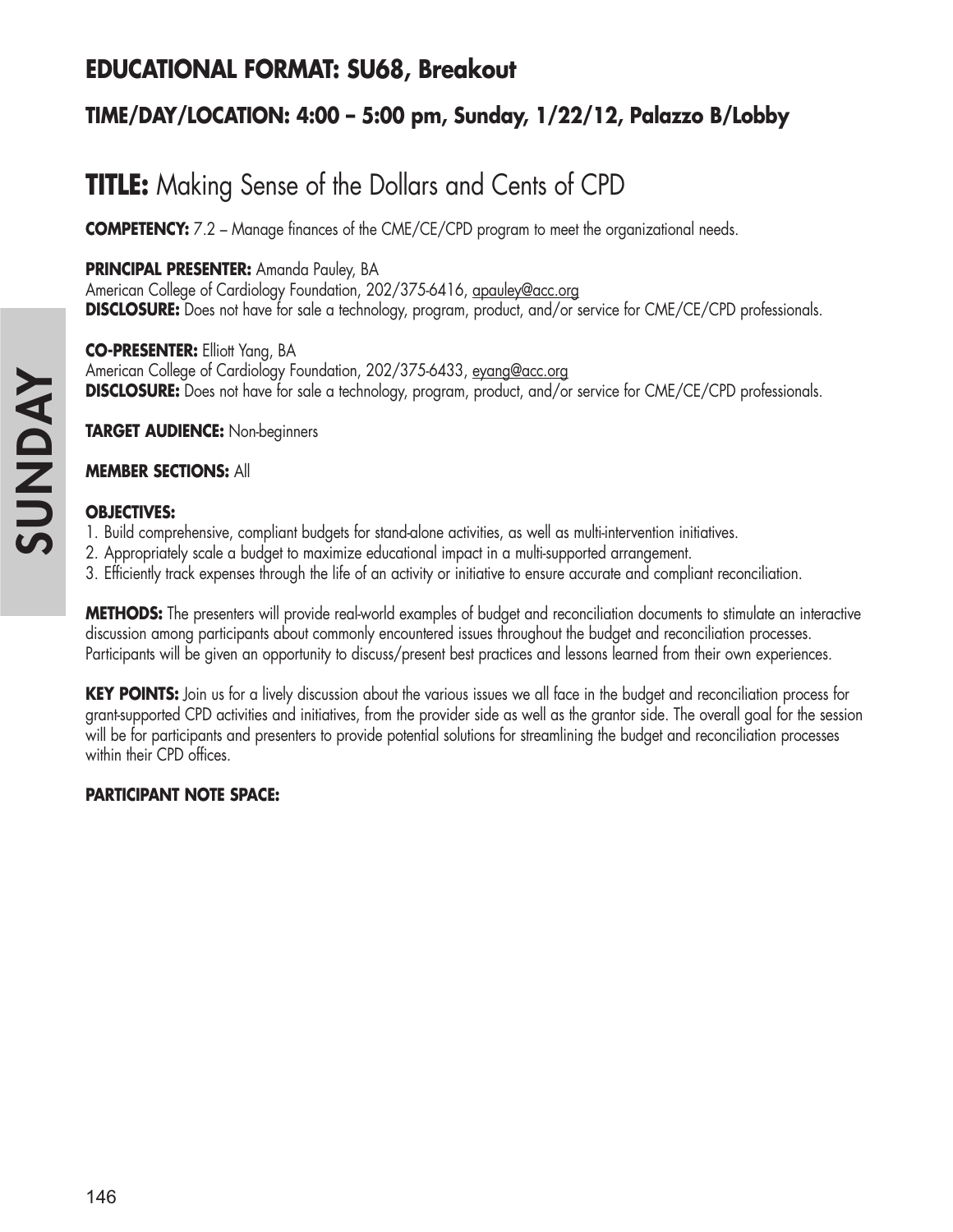## **EDUCATIONAL FORMAT: SU69, Breakout**

### **TIME/DAY/LOCATION: 4:00 – 5:00 pm, Sunday, 1/22/12, Palazzo E/Lobby**

## **TITLE:** ACCME's Standards for Commercial Support<sup>SM</sup> are Not So Standard: Avoiding Common Pitfalls

**COMPETENCY:** 7.6 – Assure that the CME/CE/CPD program is in compliance with the Accreditation Essentials, Elements, and Policies and other regulatory requirements.

### **PRINCIPAL PRESENTER:** Jeffrey Mallin, MD

Kaiser Permanente Downey Medical Center, 562/657-2343, jeffrey.s.mallin@kp.org **DISCLOSURE:** Does not have for sale a technology, program, product, and/or service for CME/CE/CPD professionals.

### **CO-PRESENTER:** Pam Beaton, BS

American College of Cardiology, 202/375-6441, pbeaton@acc.org **DISCLOSURE:** Does not have for sale a technology, program, product, and/or service for CME/CE/CPD professionals.

### **TARGET AUDIENCE:** Non-beginners

### **MEMBER SECTIONS:** All

**OBJECTIVES:** At the conclusion of this session, participants will: (1) Identify challenges and possible areas of SCS noncompliance within their CME programs, (2) Develop strategies to maintain compliance with the SCS, (3) Discuss best practices for meeting the SCS, and (4) Streamline the process of implementation.

**METHODS:** Utilizing audience response to evaluate the participants' ability to apply the SCS, presenters will review common and uncommon practices that result in SCS non-compliance. Participants will break into small groups to discuss and solve challenges they face in their CME programs. Participants may submit SCS questions in advance.

**KEY POINTS:** Although the ACCME's Standards for Commercial Support<sup>SM</sup> (aka Standards to Ensure the Independence of CME Activities) have been in place since 2004, CME providers still struggle with compliance and encounter questions and nuances in implementation. There are also many misconceptions within a provider's structure and at the physician level on what is and is not allowed under the SCS. This session will be designed to shine a light on those areas and assist CME providers using the collective expertise of the group.

### **RECOMMENDED READING:**

1. The ACCME's Standards for Commercial Support<sup>SM</sup> 2. Ask ACCME: Standards for Commercial Support, 1-6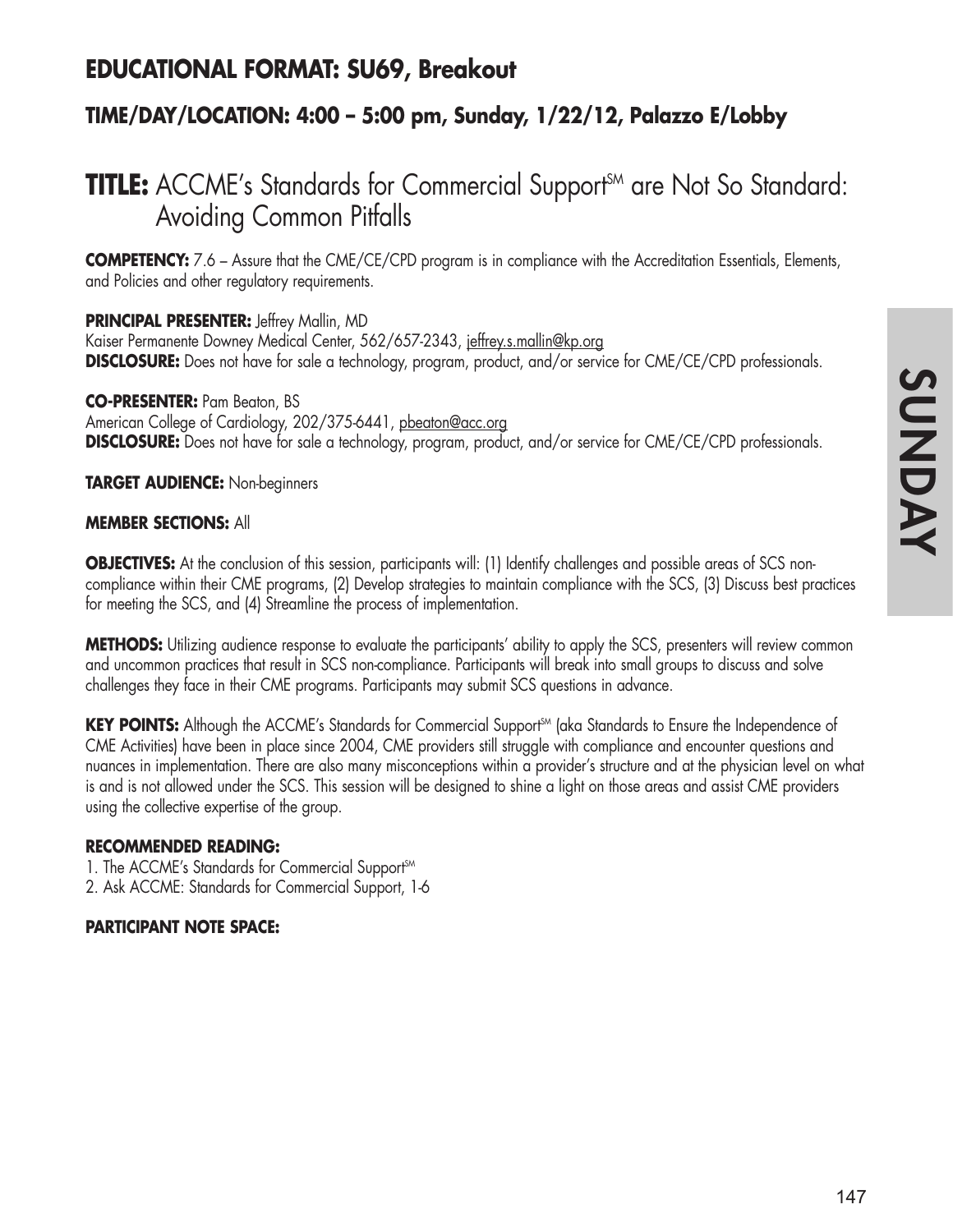## **EDUCATIONAL FORMAT: SU70, Breakout**

### **TIME/DAY/LOCATION: 4:00 – 5:00 pm, Sunday, 1/22/12, Cordova 5-6/Lower**

# **TITLE:** Empowering CME Planners through Professional Development

**COMPETENCY:** 8.2 – Continually improve educational performance of the CME/CE/CPD program through professional development.

### **PRINCIPAL PRESENTER:** Steven Kawczak, MA

Cleveland Clinic Center for Continuing Education, 216/444-2572, kawczas@ccf.org **DISCLOSURE:** Does not have for sale a technology, program, product, and/or service for CME/CE/CPD professionals.

#### **CO-PRESENTER:** Anne Grothe

Cleveland Clinic Center for Continuing Education, 216/444-8981, grothea@ccf.org **DISCLOSURE:** Does not have for sale a technology, program, product, and/or service for CME/CE/CPD professionals.

**TARGET AUDIENCE:** Non-beginners

### **MEMBER SECTIONS:** All

#### **OBJECTIVES:**

- 1. Identify common pitfalls and compliance hurdles trainers/coordinators face.
- 2. Discuss pros and cons of training methods to address the educational needs.
- 3. Describe how CME planner can be empowered through professional development.

**METHODS:** In this workshop we will share a large CME provider's experience utilizing various training methods for CME planners. Selection of key content areas to address gaps in performance of implementing CME will be elucidated. Participants will be encouraged to interact and to share their own experiences.

**KEY POINTS:** Competent CME planners are integral to the success of educational activities. CME planners need to understand not only processes themselves but the compliance rational behind those processes. Professional development geared toward CME planners is empowering and ultimately improves educational activities by improving adherence to guidelines.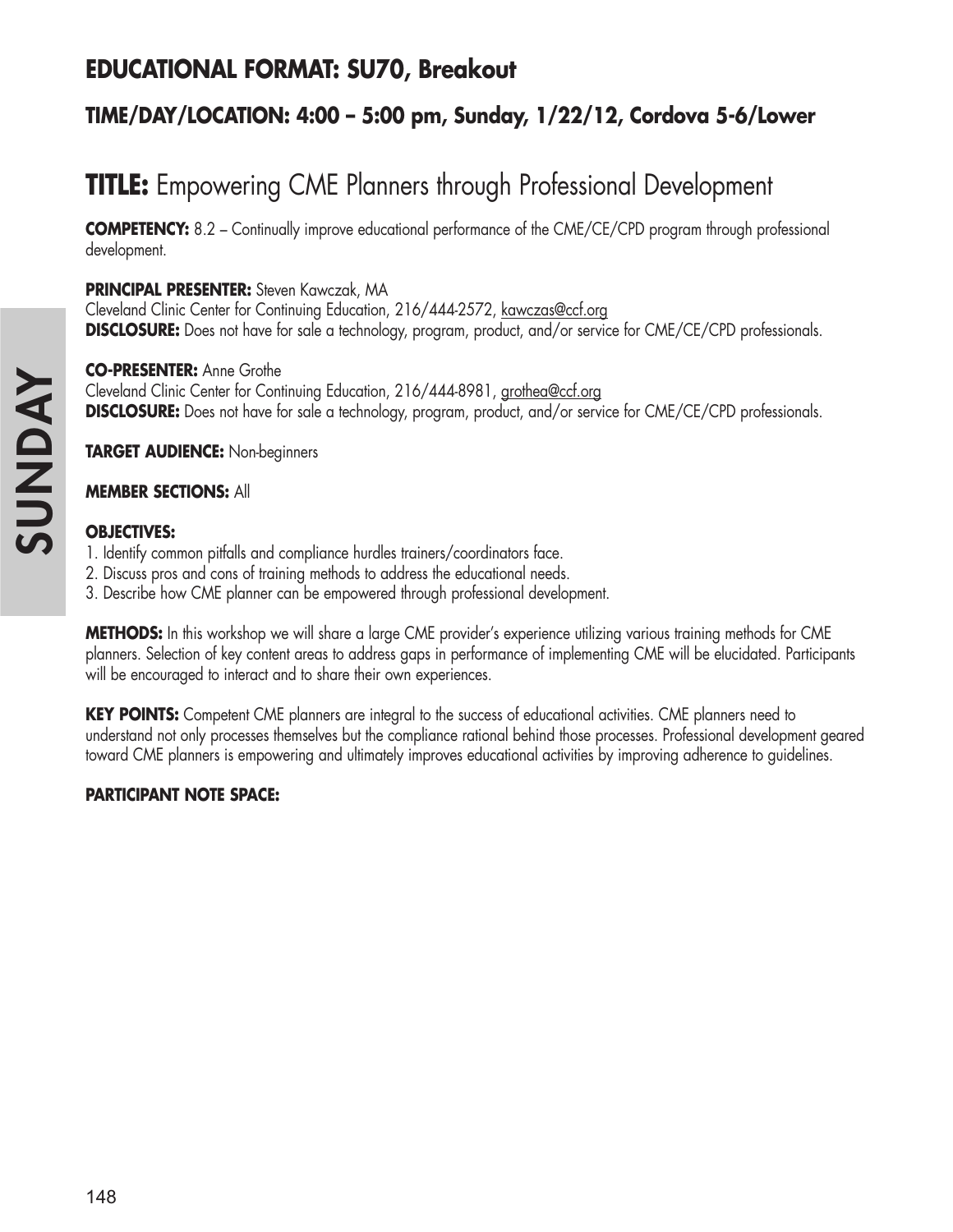## **EDUCATIONAL FORMAT: M1, Plenary**

### **TIME/DAY/LOCATION: 8:30 – 9:30 am, Monday, 1/23/12, Mediterranean 1-8/Lobby**

# **TITLE:** Teaching Inter-professional Collaboration in Health **(Invited Abstract)**

**COMPETENCY:** 4.1 – Recognize that, when offering learning interventions, CME/CE/CPD professionals and the individual physicians they serve are part of a team and the system in which they work.

**PRINCIPAL PRESENTER:** Lesley Bainbridge, BSR (PT), MEd, PhD

University of British Columbia, 250/479-8768, lesleyb@mail.ubc.ca **DISCLOSURE:** Does not have for sale a technology, program, product, and/or service for CME/CE/CPD professionals.

### **TARGET AUDIENCE:** All

#### **MEMBER SECTIONS:** All

**OBJECTIVES:** At the completion of this session, participants should be able to:

- 1. Describe the collaborative practice goals of inter-professional education using the Canadian and US competency documents.
- 2. Identify professional development challenges, and discuss examples related to professional development aimed at teaching collaborative practice.
- 3. Create professional development activities for teaching collaboration in the classroom and the practice setting.

**METHODS:** Participants will engage in a short ARS quiz on aspects of collaborative practice and teaching which will be followed by a short presentation providing the background and context for inter-professional collaboration. There will also be time for discussion related to challenges and barriers and then, in dyads or triads, attendees will actively engage in creating activities/strategies using a template to frame the ideas. The ideas will be collected following the session. Take home messages will be summarized as part of the wrap up of the session.

### **KEY POINTS:**

- Inter-professional collaboration reduces harm to patients, enhances recruitment and retention of health care professionals, and improves health outcomes.
- Collaboration is complex.
- Collaboration can be taught.
- Explicit strategies for teaching and learning inter-professional collaboration can help to positively change organizational culture.

### **RECOMMENDED READING:**

- US competency document
- CIHC Framework for Inter-professional Collaboration
- WHO Framework for Inter-professional Education.

**FINANCIAL OR IN-KIND SUPPORT:** Audience response technology provided by Turning Technologies.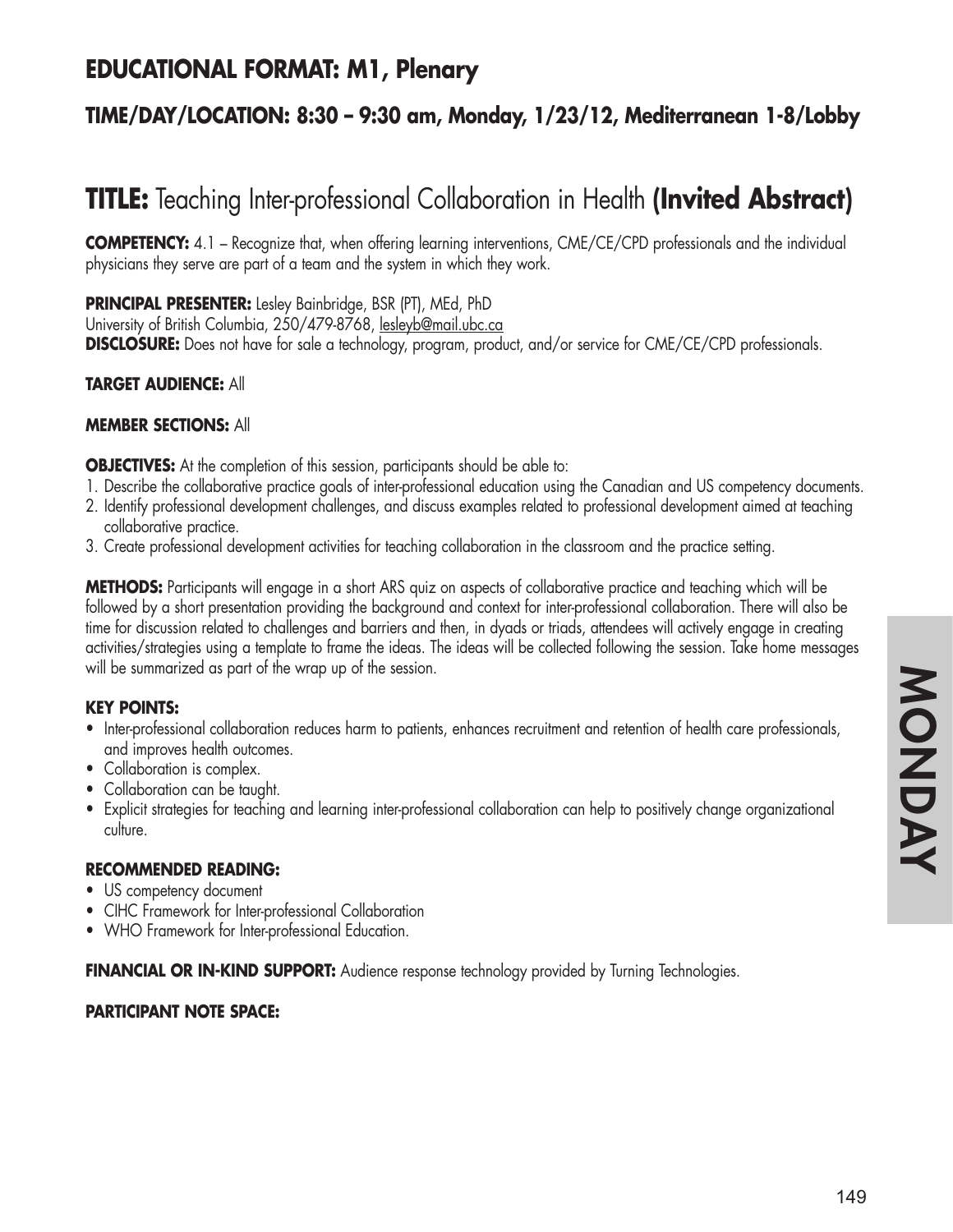## **EDUCATIONAL FORMAT: M2, Intensive**

### **TIME/DAY/LOCATION: 10:00 am – 12:15 pm, Monday, 1/23/12, Marbella 1-2/Lower**

# **TITLE:** CME's Role in ABMS Maintenance of Certification

**COMPETENCY:** 3.6 – Provide measurement tools and utilize reliable data to enable physician-learners to compare present levels of performance with optimum performance.

### **PRINCIPAL PRESENTER:** Nancy Davis, PhD

National Institute for Quality Improvement and Education, 412/205-5368, ndavis@niqie.org **DISCLOSURE:** Does have for sale a program, product and/or service for CME/CE/CPD professionals.

### **CO-PRESENTER:** Mellie Pouwels, MA

American Board of Medical Specialties, 312/436-2677, mpouwels@abms.org **DISCLOSURE:** Does not have for sale a technology, program, product, and/or service for CME/CE/CPD professionals.

### **CO-PRESENTER:** Suzanne Ziemnik, MEd

American Society for Clinical Pathology, 312/541-4744, suzanne.ziemnik@ascp.org **DISCLOSURE:** Does not have for sale a technology, program, product, and/or service for CME/CE/CPD professionals.

### **TARGET AUDIENCE:** Non-Beginners

### **MEMBER SECTIONS:** All

### **OBJECTIVES:**

- 1. Define ABMS Maintenance of Certification (MOC) Part II: Lifelong Learning and Self-Assessment and Part IV: Practice Performance Assessment and Improvement.
- 2. Describe Performance Improvement CME as defined by AMA PRA, AAFP and AOA CME credit systems.
- 3. Describe four existing measurement models for MOC Part IV: chart review; Peer Review; Registries; and Organizational Recognition.
- 4. Align MOC Part IV formats appropriately for practice setting and performance goals.
- 5. Present examples of activities in each model.

**METHODS:** In the first half of this session, presenters will introduce criteria for ABMS Maintenance of Certification with a focus on Parts II and IV including rationale for MOC, core competencies, current status of board certification in the US and future directions of the ABMS. PI CME as defined by the AMA PRA, AAFP and AOA CME credit systems will be described including the three stages, awarding of CME credit and resources needed to develop and deliver PI CME. The role of CME in MOC Parts II and IV will be described and examples of best practices provided.

In the second half of this session, presenters will introduce four practice-specific models for MOC Part IV including chart review, peer review, organizational recognition of quality improvement, and use of registries for data collection and analysis. Participants will have opportunity to explore appropriate formats for their specific needs based on board certified physicians' practice types, performance goals and resource capabilities.

A template will be provided to assist participants in developing their own PI CME/MOC Part IV activities.

**KEY POINTS:** MOC Part IV and PI CME have the same basic construct. It's important for CME professionals to move to performance-based CME in support of MOC. There are four models of MOC Part IV and board certified. Physicians should participate in appropriate formats to address their practice gaps.

**RECOMMENDED READING:** Certification and MOC: What the Research Shows, www.abim.org/pdf/publications/certification-MOC-what-the-research-shows.pdf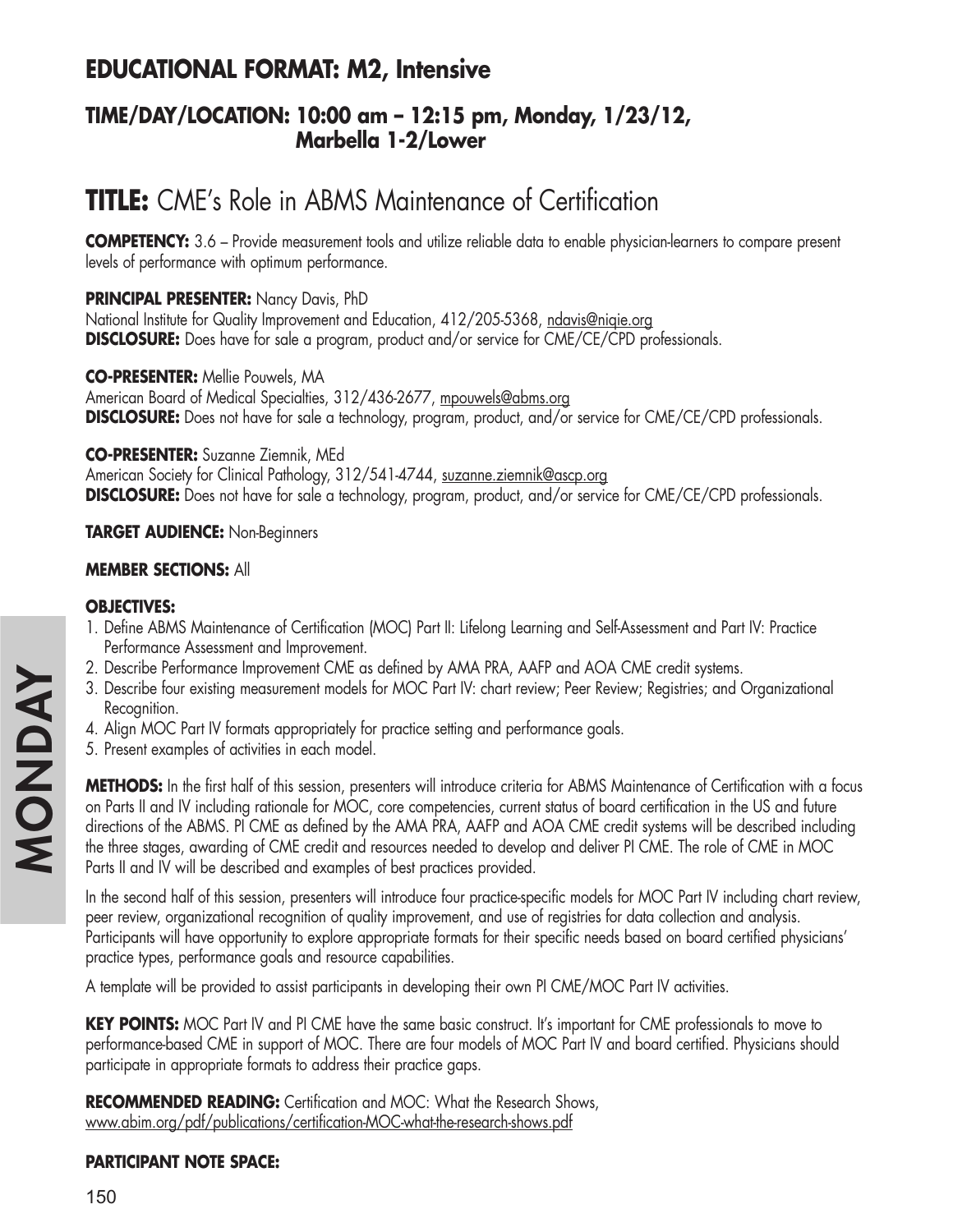## **EDUCATIONAL FORMAT: M3, Intensive**

### **TIME/DAY/LOCATION: 10:00 am – 12:15 pm, Monday, 1/23/12, Segura 5/Lower**

### **TITLE:** International Standards in Medical Education: Opportunities for CME Providers **(Presentation co-hosted by the Alliance for Continuing Medical Education**

# **[Alliance] and Global Alliance for Medical Education [GAME])**

**COMPETENCY:** 5.2 – Identify and collaborate with external partners that enhance effective CME/CE/CPD activities.

**PRINCIPAL PRESENTER:** Robert Galbraith, MD (GAME President 2011-2013) National Board of Medical Examiners, 215/590-9834, rgalbraith@nbme.org **DISCLOSURE:** Does have for sale a technology, product and/or service to CME/CE/CPD professionals.

**CO-PRESENTER:** George Mejicano, MD (Alliance President 2011-2012) University of Wisconsin Office of Continuing Professional Development, 608/240-2204, mejicano@wisc.edu **DISCLOSURE:** Does not have for sale a technology, program, product, and/or service for CME/CE/CPD professionals.

### **TARGET AUDIENCE:** Non-beginners

### **MEMBER SECTIONS:** All

**OBJECTIVES:** Upon completion of this presentation, participants should be able to

- define international standards of medical education;
- describe different approaches to disseminate CME worldwide;
- discuss global content development with localization for dissemination;
- know where to find resources for GAME and Alliance for CME members on global CME planning and implementation

**METHODS:** Didactic presentation with group discussion

**KEY POINTS:** The exponential growth of knowledge and globalization of CME standards, as well as emerging technologies and increasing reliance on performance and quality improvement metrics are some of the factors influencing the CME environment worldwide. What global strategies can be implemented in order to close the gap between what we know and what we do, and to disseminate best practices for improved patient care? The presenters will also examine opportunities and resources for CME stakeholders interested in global CME.

RECOMMENDED READING: CME Systems at www.game-cme.org; World Federation for Medical Education (WFME) at www.wfme.org.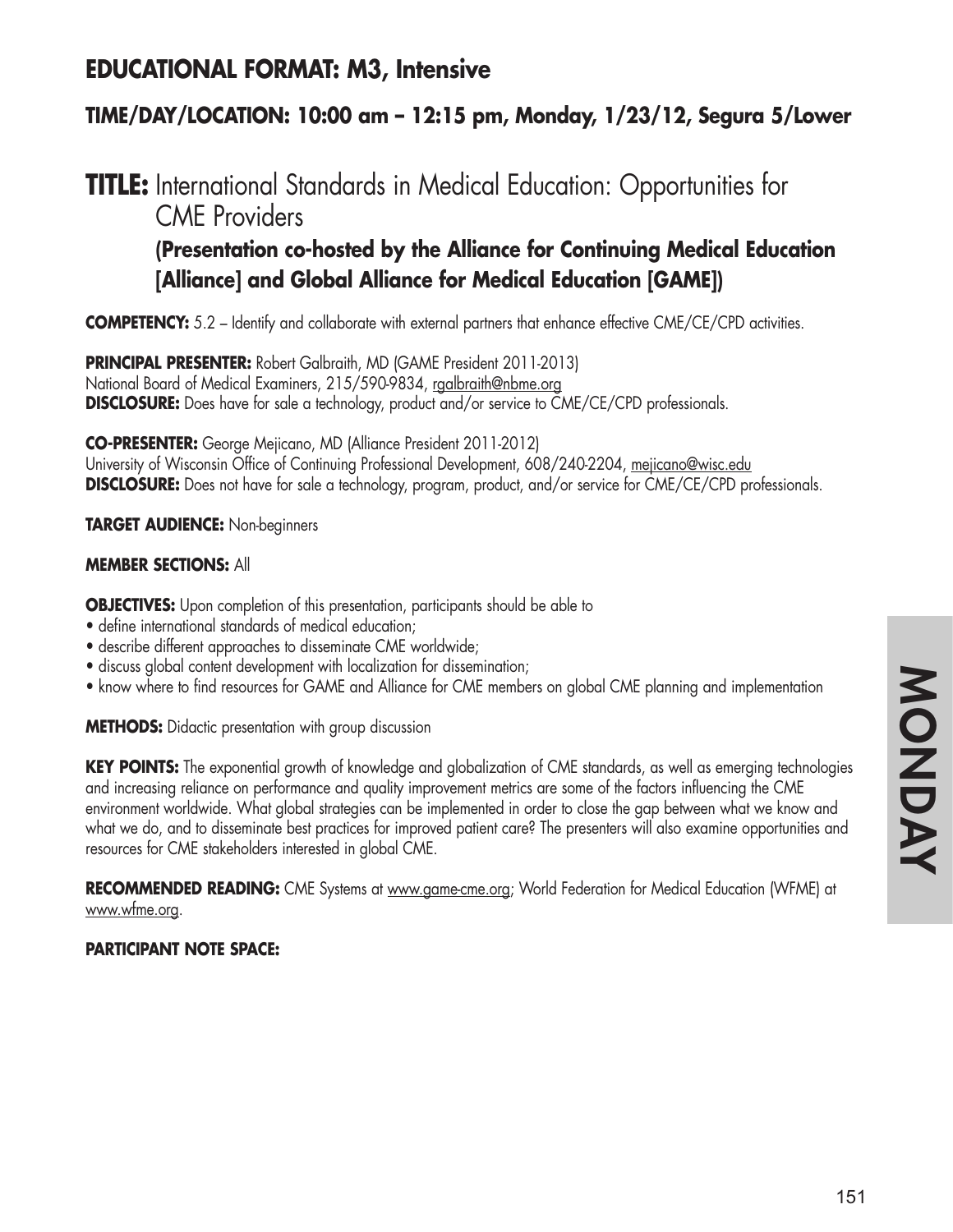## **EDUCATIONAL FORMAT: M4, Mini-plenary**

### **TIME/DAY/LOCATION: 10:00 – 11:00 am, Monday, 1/23/12, Mediterranean 1-8/Lobby**

## **TITLE:** Hot Topics in CME/CE/CPD – Risk Evaluation and Mitigation Strategies (REMS): Developing REMS in Alignment with the Standards for Commercial Support (SCS) **(Invited Abstract)**

**COMPETENCY:** 6.1 – Provide a vision of present role and future direction for CME/CE/CPD and Physician role and responsibilities in continued learning.

### **PRINCIPAL PRESENTER**: Murray Kopelow, MD, MS (Comm), FRCPC

Accreditation Council for Continuing Medical Education, 312/527-9200, mkopelow@accme.org **Disclosure**: Does not have for sale a technology, program, product, and/or service for CME/CE/CPD professionals

### **CO-PRESENTER:** Walter Fox, MS, CCMEP

Ortho-McNeil Janssen Scientific Affairs, LLC, 908/218-7201, wfox@its.jnj.com **Disclosure**: Does not have for sale a technology, program, product, and/or service for CME/CE/CPD professionals

**CO-PRESENTER**: Theresa Toigo, RPh, MBA FDA Center for Drug Evaluation and Research, 301/736-8473, theresa.toigo.@fda.hhs.gov **Disclosure**: Does not have for sale a technology, program, product, and/or service for CME/CE/CPD professionals

### **TARGET AUDIENCE:** Non-beginner

### **MEMBER SECTIONS:** All

**OBJECTIVES:** As a result of this presentation, participants should be able to

- 1. Describe the history, purpose and requirements for REMS education including an evaluation of its impact on intended audiences
- 2. Identify the methods for developing and conducting REMS in alignment with the SCS
- 3. Consider the opportunities and threats associated with using accredited CME to deliver REMS education

**METHODS:** Multidisciplinary expert panel will present background information about previous REMS education activities and discuss opportunities/threats for utilizing accredited CME in future efforts; panel presentation to be followed by discussion with all participants.

**KEY POINTS:** CME providers have an opportunity to play a role in an important patient safety initiative by designing, delivering and evaluating CME learning activities focused on REMS. This session will review the REMS training experience to date, explain the approach that can be followed to design REMS education in compliance with the SCS and explore the opportunities/ threats associated with using accredited CME as a means for offering REMS information.

### **RECOMMENDED READING:**

- 1. Approved Risk Evaluation and Mitigation Strategies (REMS), www.fda.gov/Drugs/DrugSafety/PostmarketDrugSafetyInformationforPatientsandProviders/ucm111350.htm.
- 2. Opioid Drugs and Risk Evaluation and Mitigation Strategies (REMS), www.fda.gov/Drugs/DrugSafety/InformationbyDrugClass/ucm163647.htm.
- 3. Risk Evaluation and Mitigation Strategies (REMS) and Opioid Analgesics Webinar, www.fda.gov/Drugs/DrugSafety/InformationbyDrugClass/ucm163655.htm.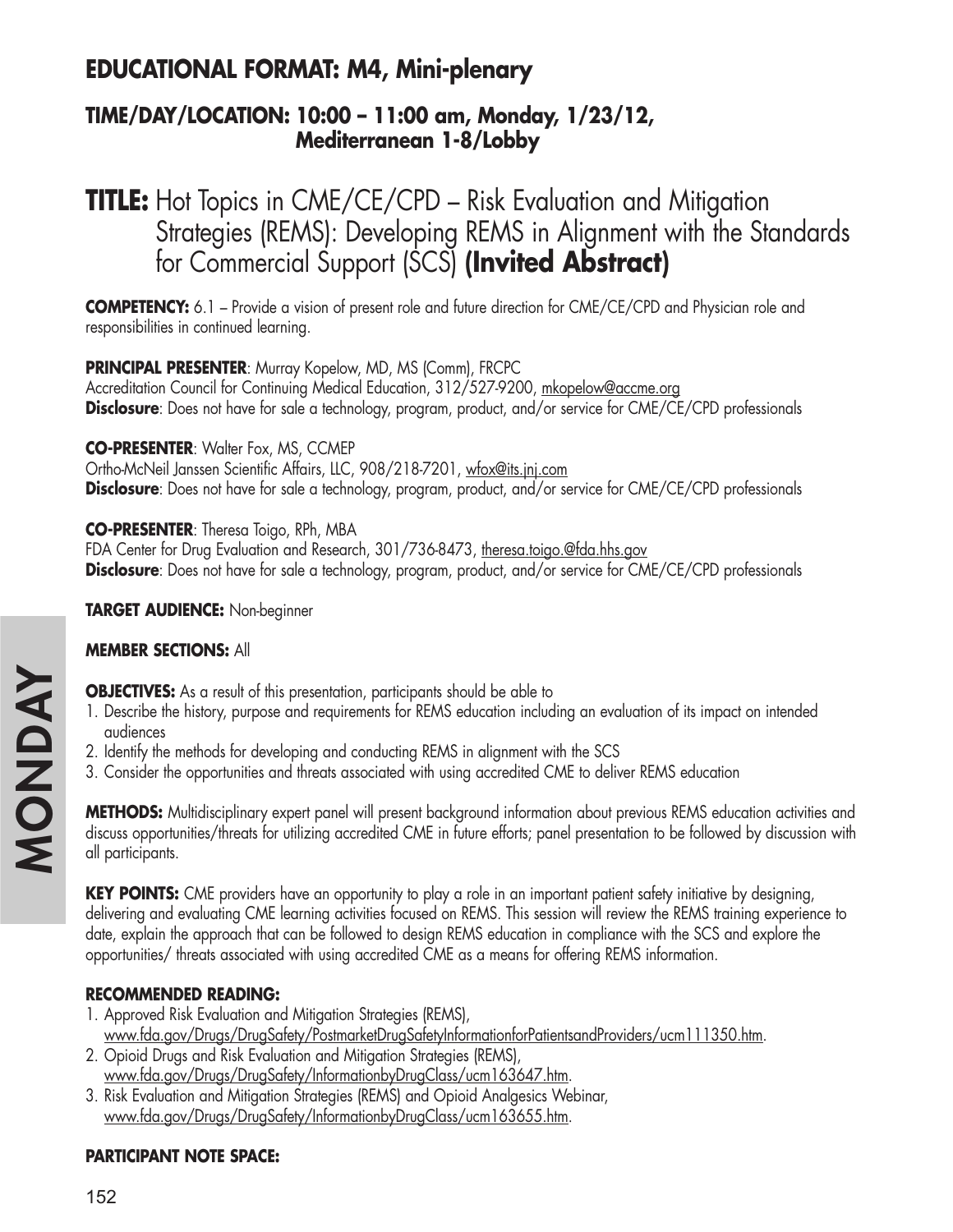## **EDUCATIONAL FORMAT: M5, Breakout**

### **TIME/DAY/LOCATION: 10:00 – 11:00 am, Monday, 1/23/12, Segura 3-4/Lower**

## **TITLE:** Needs Assessment Strategy and Performance Improvement Education: A Commercial Supporter Perspective

**COMPETENCY:** 1.1 - Maintain awareness of current evidence-based adult learning principles.

### **PRINCIPAL PRESENTER:** Robert Kristofco, MSW

Pfizer Medical Education Group, 205/249-7317, robert.kristofco@pfizer.com **DISCLOSURE:** Does not have for sale a technology, program, product, and/or service for CME/CE/CPD professionals.

### **CO-PRESENTER:** Laura Bartolomeo, MBA

Pfizer Medical Education Group, 212/733-1232, laura.bartolomeo@pfizer.com **DISCLOSURE:** Does not have for sale a technology, program, product, and/or service for CME/CE/CPD professionals.

### **TARGET AUDIENCE:** Non-beginners

### **MEMBER SECTIONS:** All

**OBJECTIVES:** At completion of this session, participants should be better able to:

- 1. Describe the characteristics of needs assessment important to planning CME designed to improve practitioner competence
- 2. Identify the types of individual and organizational data that best inform program planning and
- 3. Discuss the importance of using these data to inform educational content and format development decisions.

**METHODS:** Participants will review and discuss the importance of individual and organizational needs assessment in developing competency focused CME. After a brief review of basic needs assessment tenets, participants will be asked to select the most appropriate approaches to identifying learning needs from among a variety of examples from actual (blinded) medical education grant requests. Needs assessment data from several successful requests will be described and discussed in detail.

**KEY POINTS:** A central factor in employing education to achieve optimal individual and organizational performance improvement is effective and meaningful assessment of practitioner learning needs. This workshop provides a forum for exchange with peers about the importance of good needs assessment in adult learning and the appropriateness, completeness, and overall value that various forms of educational needs

data lend to the quality of their educational program proposals.

### **RECOMMENDED READING:**

- 1. Moore DE Jr, Green JS, Gallis HA. Achieving desired results and improved outcomes: integrating planning and assessment throughout learning activities. J Contin Educ Health Prof. 2009 Winter;29(1):1.
- 2. Miller BM, Moore DE, Stead WW, Balser JR. Beyond Flexner: a new model for continuous learning in the health professions. Acad Med. 2010 Feb;85(2):266-72.
- 3. Campbell C, Gondocz T, Identifying the needs of the individual learner In The Continuing Professional Development of Physicians: From Research to Practice Davis D, Barnes BE, Fox R, Eds 2003 AMA Press pp 81-96
- 4. Green J, Leist J, Determining needs from the perspective of institutions or organizations providing care in The Continuing Professional Development of Physicians: From Research to Practice Davis D, Barnes BE, Fox R, Ed's 2003 AMA Press pp 97-111.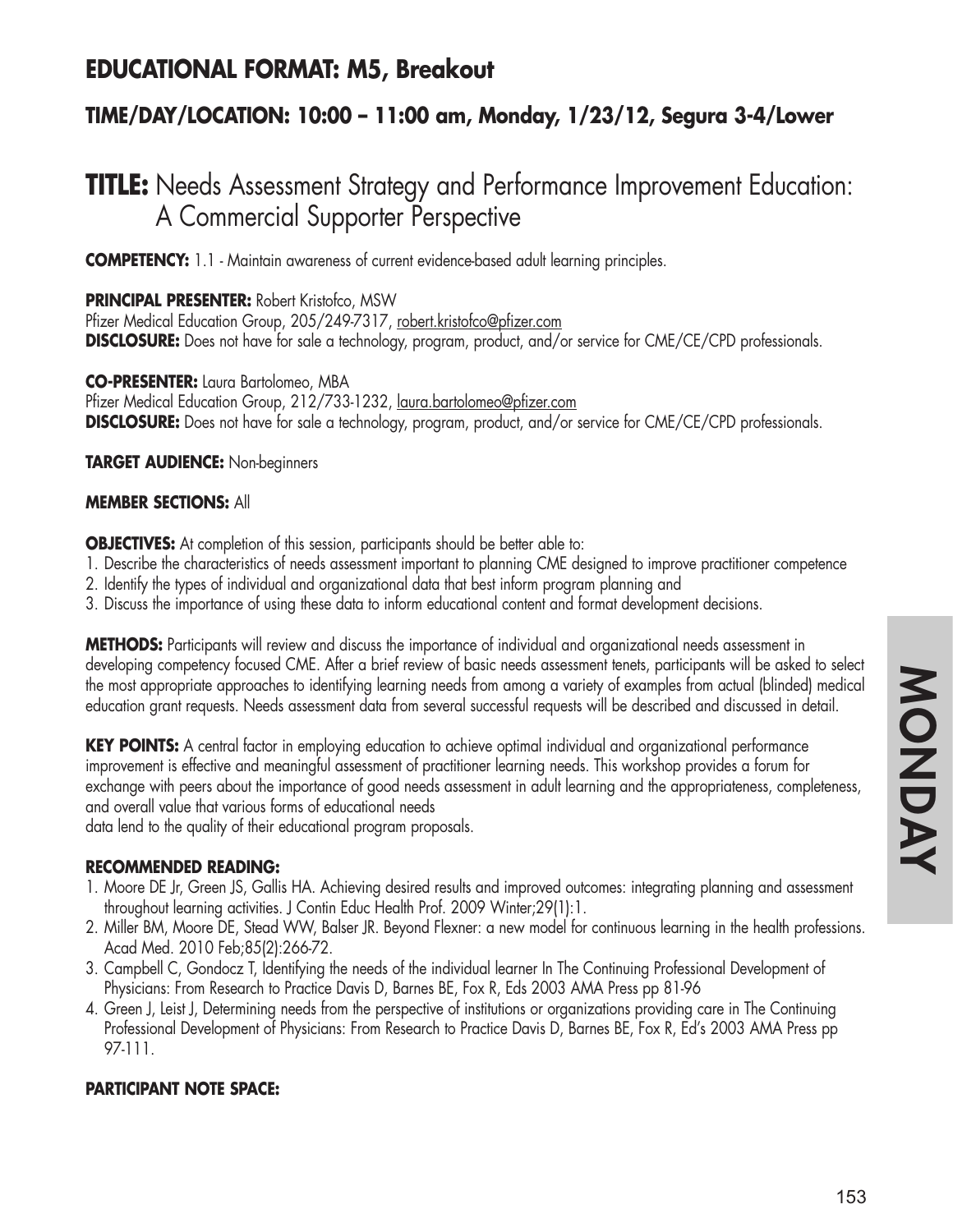### **EDUCATIONAL FORMAT: M6, Breakout**

### **TIME/DAY/LOCATION: 10:00 – 11:00 am, Monday, 1/23/12, Palazzo D/Lobby**

## **TITLE:** The CME Landscape in MOC vs. MOL: What the Scope of Practice Looks Like for Today's Physician

**COMPETENCY:** 1.3 - Conduct, support, and/or apply educational research on how physicians learn and change.

**PRINCIPAL PRESENTER:** Chitra Subramaniam, PhD Duke University School of Medicine, 919/401-1205, chitra.subramaniam@duke.edu **DISCLOSURE:** Does not have for sale a technology, program, product, and/or service for CME/CE/CPD professionals.

**CO-PRESENTER:** Karen Thomas, MEd, CCMEP Institute for Continuing Healthcare Education, 215/446-8088, kthomas@iche.edu **DISCLOSURE:** Does not have for sale a technology, program, product, and/or service for CME/CE/CPD professionals.

**CO-PRESENTER:** Sherry Layton, MA Duke University School of Medicine, 919/401-1217, sherry.layton@duke.edu **DISCLOSURE:** Does not have for sale a technology, program, product, and/or service for CME/CE/CPD professionals.

**TARGET AUDIENCE:** Non-beginners

#### **MEMBER SECTIONS:** All

**OBJECTIVES:** (1) Describe how the CME landscape is changing from physician attestation of competency to lifelong learning & continuous quality improvement that changes patient care & physician practice; (2) Assess how the changes in competency, licensing & credentialing are impacting how physicians learn; (3) Evaluate how adult learning principles impact physician learning related to the MOC & MOL requirements; and (4) Develop educational activities that consider the horizontal hierarchy of learners in preparation for MOC & MOL requirements and maintenance.

**METHODS:** Experienced CME professionals will facilitate interactive exercises and group discussions through the use of ARS, educational games and case study formats.

**KEY POINTS:** CME has changed drastically in terms of its value and use for fulfilling the basic requirements of continuing medical education, MOC, and MOL. The changing scope of practice for physicians and the new standard of care for patients are impacting the population at great rates. It is important for a CME professional to not only understand the MOC and MOL requirements but also be able to apply such knowledge to design appropriate education that meets the needs.

### **RECOMMENDED READING:**

- 1. Federation of State Medical Boards Special Committee on Maintenance of Licensure Draft Report—
	- REPORT 16 OF THE COUNCIL ON MEDICAL EDUCATION (A-09).
- 2. Maintenance of Certification/Maintenance of Licensure (Reference Committee C).

**FINANCIAL OR IN-KIND SUPPORT:** Audience response technology provided by Duke University.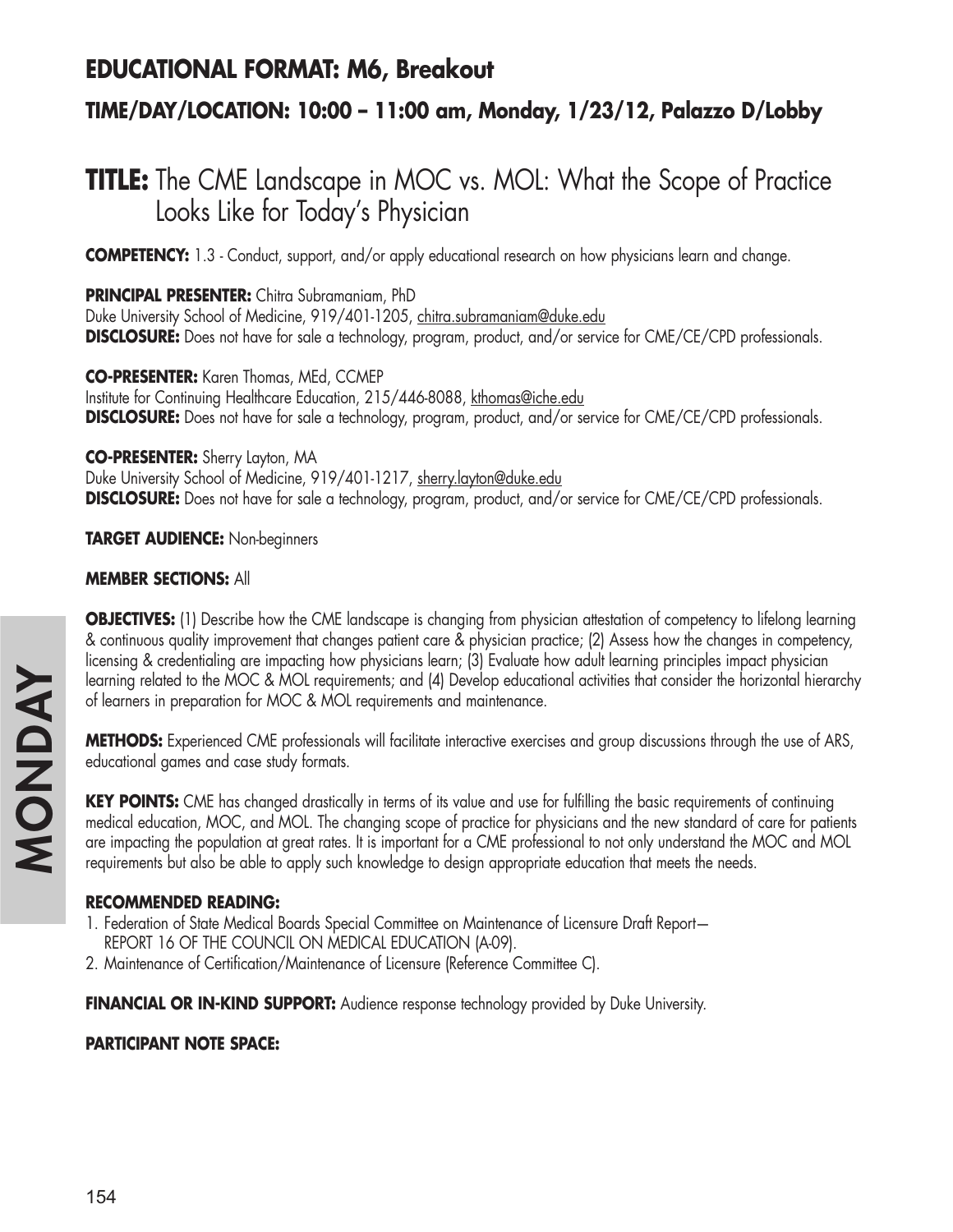## **EDUCATIONAL FORMAT: M7, Breakout**

### **TIME/DAY/LOCATION: 10:00 – 11:00 am, Monday, 1/23/12, Cordova 2/Lower**

# **TITLE:** The Year in JCEHP 2012

**COMPETENCY:** 1.4 - Remain current on the CME/CE/CPD literature.

**PRINCIPAL PRESENTER:** Curtis Olson, PhD

University of Wisconsin-Madison, 608/240-6005, caolson2@wisc.edu **DISCLOSURE:** Does not have for sale a technology, program, product, and/or service for CME/CE/CPD professionals.

**TARGET AUDIENCE:** Beginners

#### **MEMBER SECTIONS:** All

#### **OBJECTIVES:**

- 1. Describe three ways the CME research can be used to enhance CME/CPD policy and practice.
- 2. Name at least one research article published in JCEHP in the previous year that is relevant to their CME/CPD practice.
- 3. Discuss how the contents of the article identified in #2 can be applied to practice.
- 4. Describe how Alliance members can obtain free, full text versions of articles from past issues of JCEHP.

**METHODS:** A group discussion of practical problems and challenges faced by the participants in their work as CME/CPD professionals; a presentation by JCEHP's editor providing an overview of the preceding year in JCEHP (eg, topics covered, emerging issues and trends) and highlighting selected studies addressing questions and problems of interest to CME/CPD practitioners; discussion of how audience members can, on their own, locate and apply relevant research published in JCEHP to their daily work.

**KEY POINTS:** There are many different ways that CME research can be used to enhance CME/CPD practice. Doing a focused search for articles that address a specific question, and browsing the journal serve different and complementary functions.

**RECOMMENDED READING:** Any recent issue of JCEHP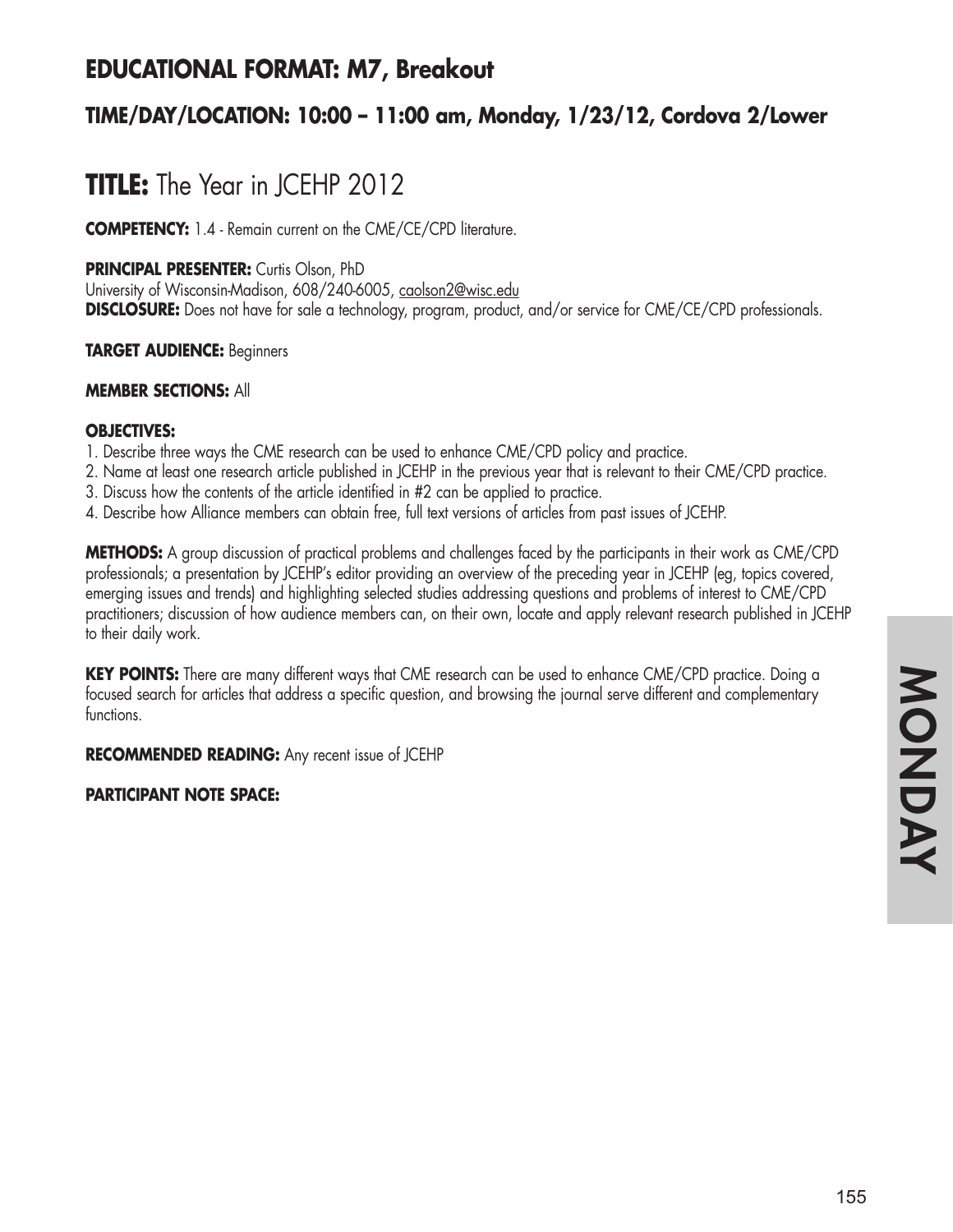### **EDUCATIONAL FORMAT: M8, Breakout**

### **TIME/DAY/LOCATION: 10:00 – 11:00 am, Monday, 1/23/12, Palazzo B/Lobby**

## **TITLE:** Online vs. Mobile Patterns of Engagement in CME Activities and the Impact on Outcomes

**COMPETENCY:** 2.6 - Consider the learning environment, select and apply learning formats that are effective for physician learning and meeting the expected outcome.

**PRINCIPAL PRESENTER:** Steven Haimowitz, MD RealCME Inc., 646/380-8482, sh@realcme.com **DISCLOSURE:** Does have for sale a technology for CME/CE/CPD professionals.

**CO-PRESENTER:** Sheryl Lowenhar Epocrates Inc., 480/699-1468, slowenhar@epocrates.com **DISCLOSURE:** Does have for sale a technology for CME/CE/CPD professionals.

**TARGET AUDIENCE:** Non-beginners

**MEMBER SECTIONS:** All

**OBJECTIVES:** At the completion of this session, participants should be able to: (1) discuss the advantages and challenges inherent to both online and mobile CME delivery; (2) discuss appropriate measures that demonstrate the effectiveness of different formats and technologies in educating health care providers, and (3) apply outcomes from activities delivered through these channels to ongoing needs assessments and educational planning utilizing both delivery channels.

**METHODS:** This panel will use a combination of didactics, group discussion, and the presentation of actual data from CME curricula that illustrates the similarities and contrasts between online and mobile patterns of engagement, with associated outcomes.

KEY POINTS: This presentation will describe the similarities and differences between online and mobile delivery channel patterns of engagement in CME activities. Several different CME formats delivered through each channel will be examined, and their impact on Moore's level one-to-five outcomes will be assessed.

**RECOMMENDED READING:** Mazmanian, P.E., Davis, D.A. Galbraith, R.A.; Continuing Medical Education Effect on Clinical Outcomes; Chest 2009;135; 49S-55S.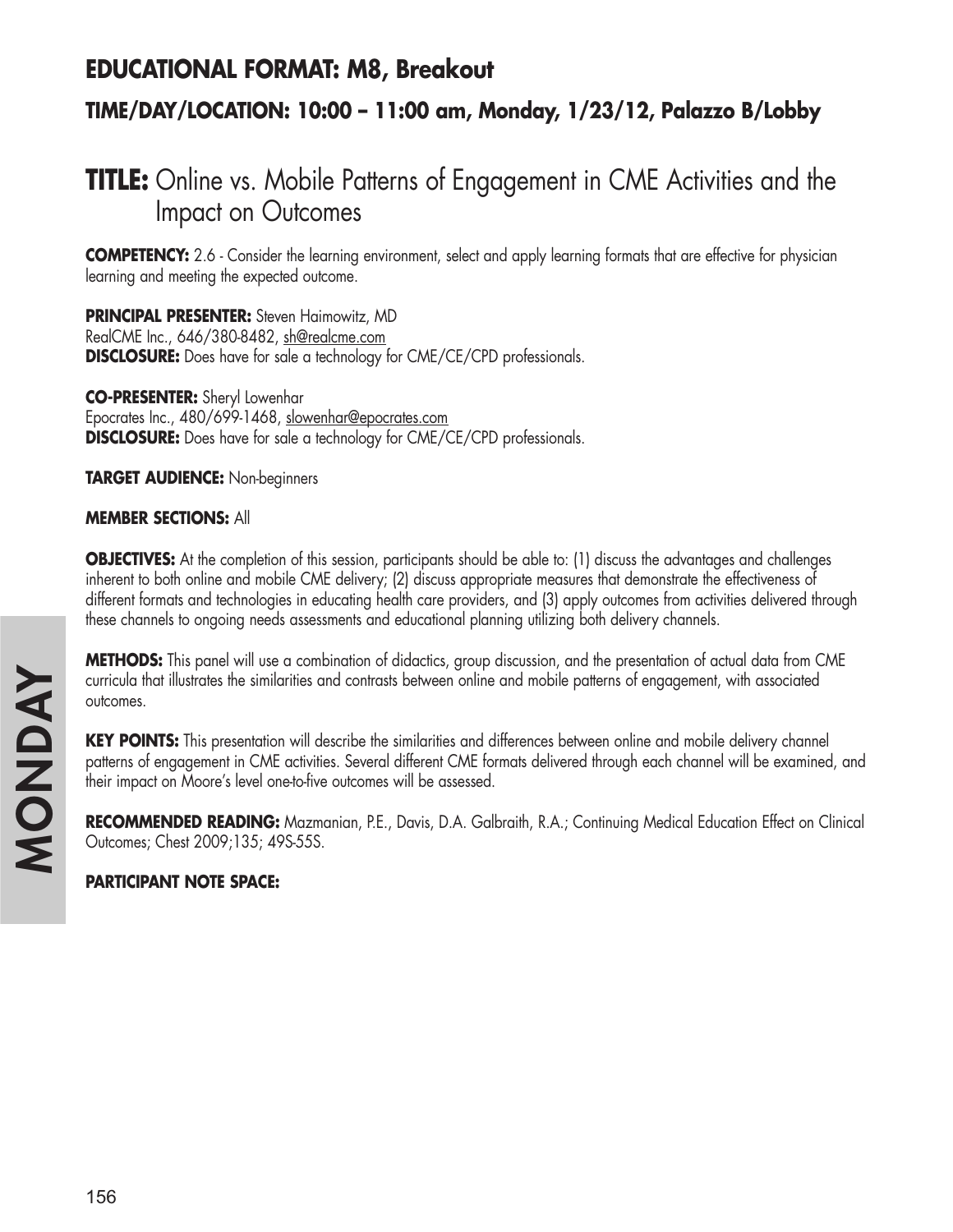## **EDUCATIONAL FORMAT: M9, Breakout**

### **TIME/DAY/LOCATION: 10:00 – 11:00 am, Monday, 1/23/12, Segura 1-2/Lower**

## **TITLE:** The Anatomy and Physiology of a CME Article: Teaching an Old Dog New Tricks

**COMPETENCY:** 2.6 - Consider the learning environment, select and apply learning formats that are effective for physician learning and meeting the expected outcome.

**PRINCIPAL PRESENTER:** Karen Overstreet, EdD Medscape Education, 347/446-9835, koverstreet@webmd.net **DISCLOSURE:** Does not have for sale a technology, program, product, and/or service for CME/CE/CPD professionals.

**TARGET AUDIENCE:** Non-beginners

#### **MEMBER SECTIONS:** All

**OBJECTIVES:** After participating in this session, CME professionals should be better able to:

- Assess physicians' roles and responsibilities as authors of articles certified for CME credit
- Implement faculty development strategies and coach physicians to design content that facilitates learners' practice improvement

**METHODS:** This session will include a short didactic presentation and group discussion. Participants will receive a handout including tools that physicians can use to design more educationally effective content. Individuals and groups will practice using these tools.

KEY POINTS: Journal-based CME continues to play an important role in educating physicians and remains a valued source of continuing education for them. Many physicians are skilled at reading and writing journal articles, which typically are data rich but fail to focus on application of the data to practice. CME articles should be designed differently from traditional researchbased articles that emphasize statistical significance or simply a "parade of P values." CME articles should be based on principles of problem-based learning and promote application to practice to be educationally effective, as well as to comply with the requirements for credit. Physician-authors and providers can collaborate to improve the "anatomy" (form) of CME articles to enhance their "physiology" (function).

**RECOMMENDED READING:** Overstreet and Salcido. The Anatomy and Physiology of a CME Article: A Resource Guide for Enhancing Continuing Education. Advances in Skin and Wound Care. 2011. Accepted for publication.

**FINANCIAL OR IN-KIND SUPPORT:** No commercial support. In-kind support (handout) received from Lippincott Williams & Wilkins.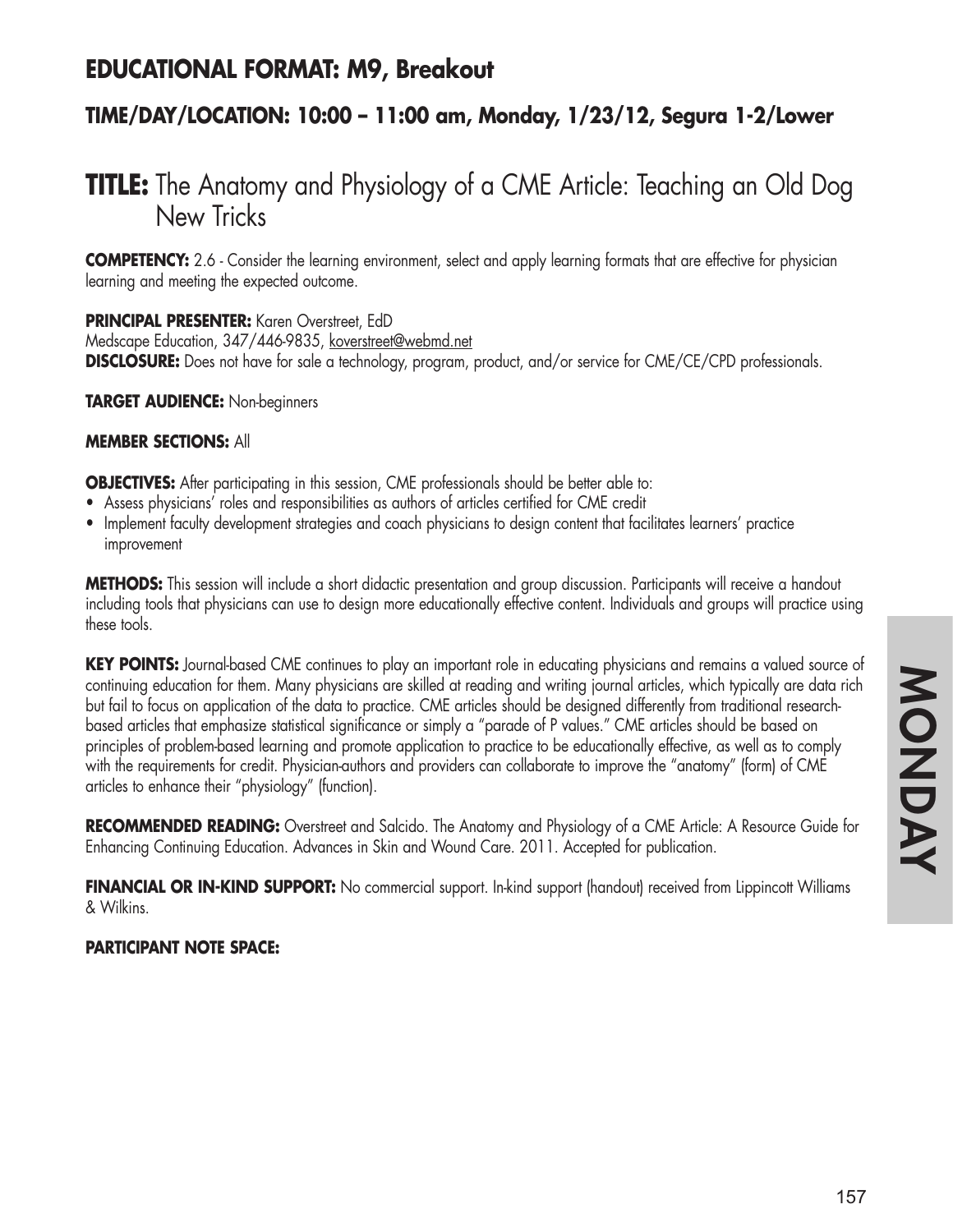## **EDUCATIONAL FORMAT: M10, Breakout**

### **TIME/DAY/LOCATION: 10:00 – 11:00 am, Monday, 1/23/12, Palazzo E/Lobby**

# **TITLE:** Team-Based and Collaborative Learning Techniques and Strategies

**COMPETENCY:** 2.7 - Consider multi-disciplinary educational interventions when appropriate.

### **PRINCIPAL PRESENTER:** Debra Gist, MPH

American Academy of Dermatology, 847/240-1697, dgist@aad.org **DISCLOSURE:** Does not have for sale a technology, program, product, and/or service for CME/CE/CPD professionals.

**CO-PRESENTER:** Brooke Taylor, MPH William Beaumont Hospital, 248 / 551-0908, brooke.taylor@beaumont.edu **DISCLOSURE:** Does not have for sale a technology, program, product, and/or service for CME/CE/CPD professionals.

**TARGET AUDIENCE:** Non-beginners

### **MEMBER SECTIONS:** All

**OBJECTIVES:** At the conclusion of this session, participants should be able to: (1) Describe the building blocks of team-based and collaborative learning; (2) Delineate strategies for successful team-based and collaborative learning; (3) Discuss the role of "social foundation" in team-based and collaborative learning, and (4) Identify collaborative learning techniques for discussion, reciprocal teaching, and problem solving.

**METHODS:** A didactic presentation will address the above delineated learning objectives and present examples of collaborative learning techniques. Participants will apply learning by designing a team-based, collaborative learning activity from one of three case scenarios.

**KEY POINTS:** (1) The careful introduction of team-based, collaborative learning is important as it is often seen as an "alien" method of learning. (2) There will be resistance to team-based, collaborative learning but appropriate planning and introduction can minimize said resistance. (3) Team-based, collaborative learning can assist learners in developing a sophisticated level of communication which will serve them well when working as part of a health care team.

### **RECOMMENDED READING:**

- 1. Team-Based Learning: Small-Group Learning's Next Big Step (Jossey-Bass, 2008) , Editors: LK Michaelson, M Sweet, DX Parmelee.
- 2. Collaborative Learning Techniques (Jossey-Bass, 2005), EF Barkley, KP Cross, CH Major.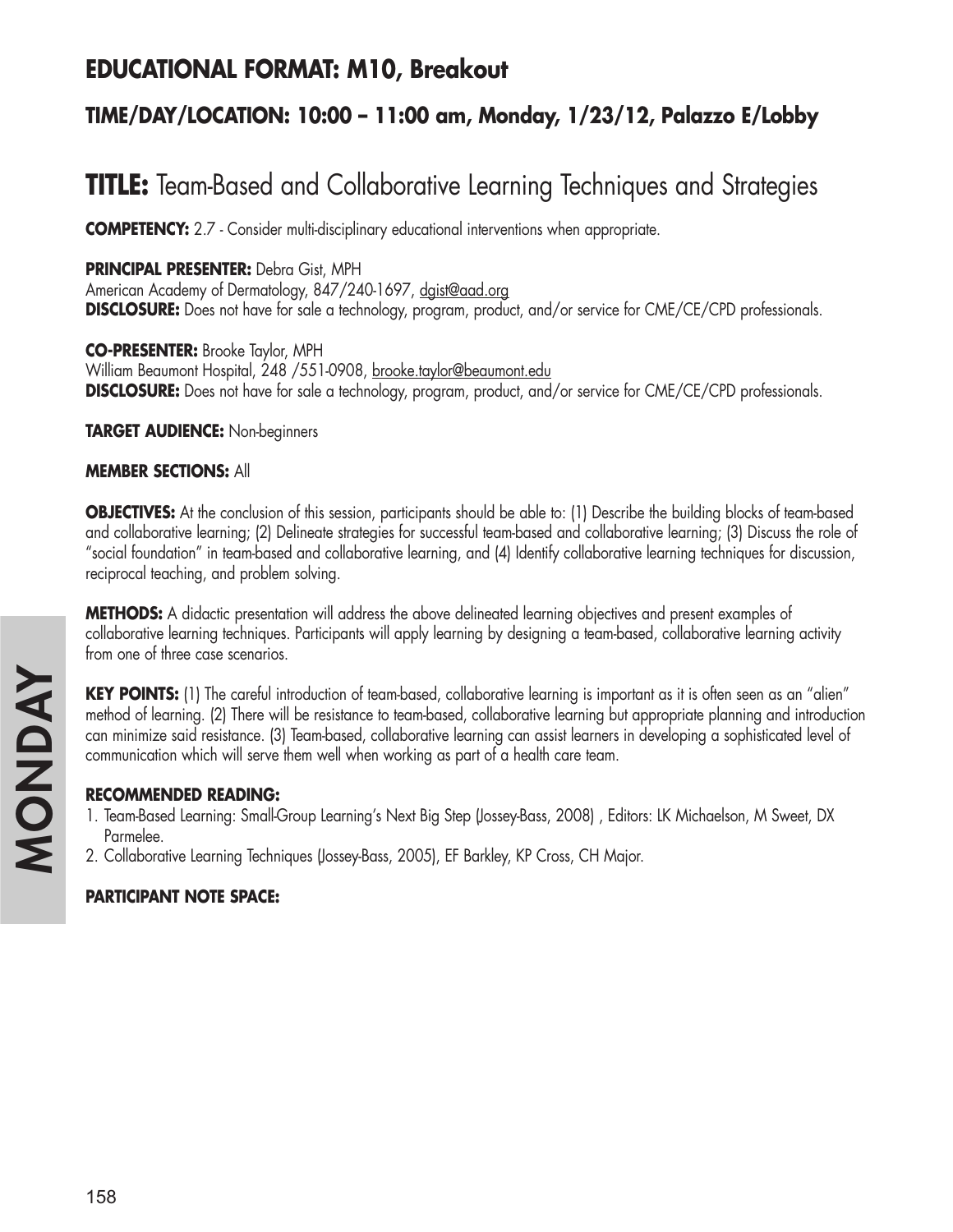## **EDUCATIONAL FORMAT: M11, Breakout**

### **TIME/DAY/LOCATION: 10:00 – 11:00 am, Monday, 1/23/12, Del Lago 1-2/Lower**

## **TITLE:** Simulated Diabetes Training for Providers Improves Patient Care: A Randomized Controlled Trial

**COMPETENCY:** Competency 2.9 - Provide interactive learning and opportunities to practice skills that lead to change in physician performance.

#### **PRINCIPAL PRESENTER:** JoAnn Sperl-Hillen, MD

HealthPartners Research Foundation, 952/967-5009, joann.m.sperlhillen@healthpartners.com **DISCLOSURE:** Does not have for sale a technology, program, product, and/or service for CME/CE/CPD professionals.

**CO-PRESENTER:** Debra Curran, MA, RN HealthPartners Institute for Medical Education, 952/883-6221, debra.m.curran@healthpartners.com **DISCLOSURE:** Does not have for sale a technology, program, product, and/or service for CME/CE/CPD professionals.

**CO-PRESENTER:** Andrew Rudge, BS HealthPartners Research Foundation, 952/967-7437, andrew.j.rudge@healthpartners.com **DISCLOSURE:** Does not have for sale a technology, program, product, and/or service for CME/CE/CPD professionals.

**TARGET AUDIENCE:** Non-beginners

### **MEMBER SECTIONS:** All

**OBJECTIVES:** At the conclusion of this session, participants will be able to: (1) Describe the background and evidence to support simulation as a teaching method (2) Describe how the model for simulated diabetes training for providers is programmed (3) Describe the different methods of learning that are incorporated into the simulated learning prog (4) Explain the results of randomized controlled trials assessing patient outcomes of providers who participated in the simulated diabetes training

**METHODS:** A didactic presentation will review the background for simulation learning, including previously studied interventions in the medical and nonmedical industries. The benefits and drivers of simulated learning programs will be discussed. The outcomes of a randomized controlled trial using simulated diabetes training will be described. An ongoing NIDDK funded translational study using the program in primary care residency programs across the country will also be described. The model behind the simulation program and the programming specifications will be explained. We will conduct an interactive demonstration of the learning program (allow the audience to run through a simulated learning case) as a means to talk about the learning theory incorporated in the program. Finally, potential applications for the use of simulated learning programs will be discussed (such as for teaching clinical management, profiling providers to identify learning needs, and performance assessments).

**KEY POINTS:** (1) Simulation learning is desirable for many reasons. (2) A diabetes simulated learning program has been demonstrated to improve outcomes in actual patients. (3) The simulation program could have aspects in both training and assessment of clinical care practices.

**RECOMMENDED READING:** (1) Sperl-Hillen JM, O'Connor PJ, Rush WA, Johnson PE, Gilmer T, Biltz G, Asche SE, Ekstrom HE. Simulated physician learning program improves glucose control in adults with diabetes. *Diabetes Care.* 2010;33(8):1727-1733. (2) Norman G. The American College of Chest Physicians evidence-based educational guidelines for continuing medical education interventions: a critical review of evidence-based educational guidelines. *Chest.* 2009;135(3):834-837.

FINANCIAL OR IN-KIND SUPPORT: The simulated diabetes training program for providers has been developed through a series of NIH funded research grants, including: (1) Physician Intervention to Improve Diabetes Care (SimCare) (RO1 HS 10639). (2) Reducing Clinical Inertia in Diabetes Care (1R01DK068314). (3) Personalized Physician Learning Intervention to Improve Hypertension Control (1R01HL089451-01A1). (4) Simulated Diabetes Training for Resident Physicians (1R18DK079861).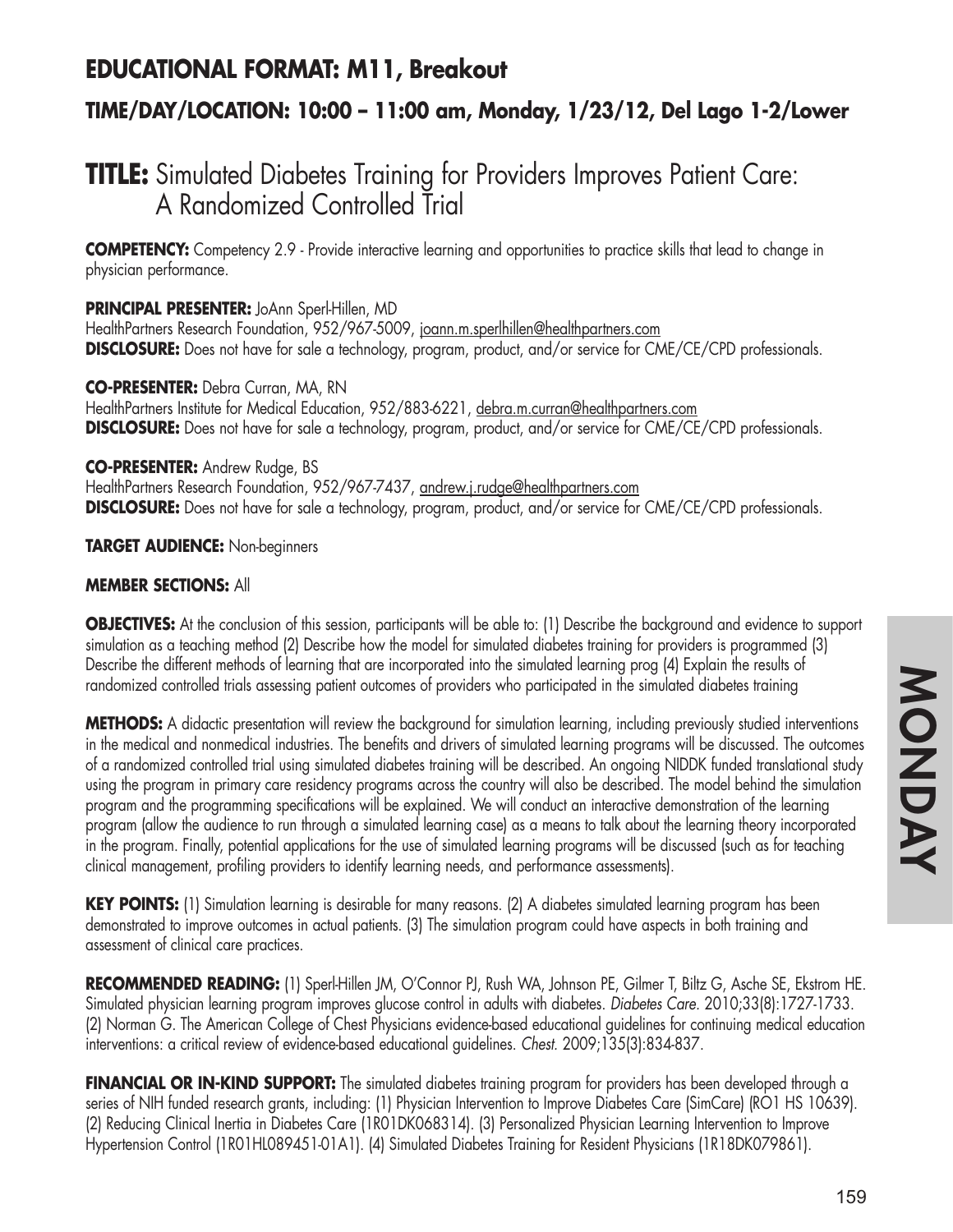## **EDUCATIONAL FORMAT: M12, Breakout**

### **TIME/DAY/LOCATION: 10:00 – 11:00 am, Monday, 1/23/12, Palazzo H/Lobby**

## **TITLE:** A Case Example to Demonstrate the Use of Metric-Based Quality Improvement CME

**COMPETENCY:** 3.4 – Promote continuous improvement and performance measurement as skills for physicians during educational interventions.

### **PRINCIPAL PRESENTER:** Sharon Peng, MD

Kaiser Permanente-Panorama City, 818/375-3685, sharon.c.peng@kp.org **DISCLOSURE:** Does not have for sale a technology, program, product, and/or service for CME/CE/CPD professionals.

**CO-PRESENTER:** Mei ling Schwartz, MPH Kaiser Permanente-Panorama City, 818/375-3808, mei.ling.schwartz@kp.org **DISCLOSURE:** Does not have for sale a technology, program, product, and/or service for CME/CE/CPD professionals.

**TARGET AUDIENCE:** Non-beginners

#### **MEMBER SECTIONS:** All

#### **OBJECTIVES:**

- 1. Select datasets that can be used to guide practice improvement
- 2. State the various learning modalities that can be used to apply in performance improvement CME
- 3. Identify an example of QI CME metric that can be used in own setting

**METHODS:** Case review and discussion

**KEY POINTS:** In this session, we will be leading participants through a metric-based QI CME case study to illustrate how we helped physicians to assess their own practice, implement and measure a practice change intervention with their own patients, and evaluate the results of that change. We will be discussing effective use of various learning formats that are applicable to implementing performance based CME activities.

### **RECOMMENDED READING:**

- 1. Davis, Nancy, Transitioning to a Performance-Based Continuing Professional Development.
- 2. Moore, Donald, Achieving Desired Results and Improved Outcomes: Integrating Planning and Assessment Throughout Learning Activities.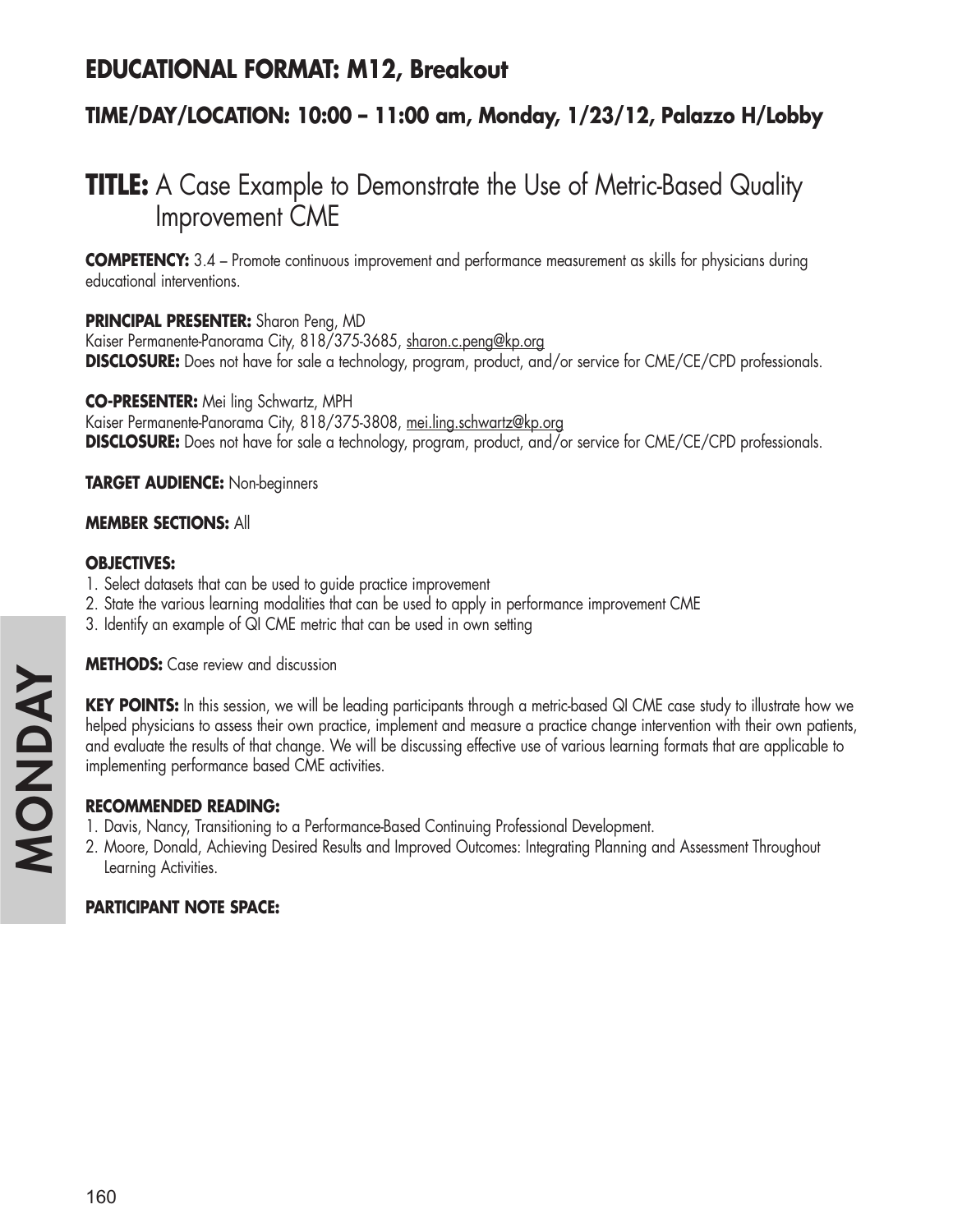## **EDUCATIONAL FORMAT: M13, Breakout**

### **TIME/DAY/LOCATION: 10:00 – 11:00 am, Monday, 1/23/12, Del Lago 3-4/Lower**

## **TITLE:** Successes and Challenges of Developing an Interdisciplinary MOCrecognized Breast Feeding PI-CME

**COMPETENCY:** 3.6 – Provide measurement tools and utilize reliable data to enable physician-learners to compare present levels of performance with optimum performance.

#### **PRINCIPAL PRESENTER:** Stephanie Bedasse, BSc

HIT Global Consulting Services Inc., 514/932-3232, stephanie.bedasse@hit-global.com **DISCLOSURE:** Does have for sale a technology, product and/or service for CME/CE/CPD professionals.

**CO-PRESENTER:** Sara Boussekri, MSc HIT Global Consulting Services Inc., 514/932-3232, sara.boussekri@hit-global.com **DISCLOSURE:** Does have for sale a technology, product and/or service for CME/CE/CPD professionals.

**CO-PRESENTER:** Tamara Eberly, PhD University of Virginia School of Medicine, 434/924-1657, teberly@virginia.edu **DISCLOSURE:** Does not have for sale a technology, program, product, and/or service for CME/CE/CPD professionals.

**TARGET AUDIENCE:** Non-beginners

### **MEMBER SECTIONS:** All

**OBJECTIVES:** Upon completion of this presentation, participants should be able to

- 1. Compare Maintenance of Certification (MOC) requirements for various medical specialty boards;
- 2. Design performance improvement (PI) CME programs that meet needs of multiple disciplines;
- 3. Select relevant metrics and data sources for interdisciplinary PI-CME.

**METHODS:** Didactic presentation followed by group discussion on success and challenges of seeking multi-disciplinary MOC recognition.

**KEY POINTS:** The 4i-Breastfeeding Promotion and Support program was a performance improvement CME designed for family physicians, pediatricians, obstetricians/gynecologists, and other healthcare professionals involved in the advocacy of breast feeding. Through a discussion of our experiences developing this program, we will be able to highlight strategies to consider when developing interdisciplinary PI-CME including harmonizing MOC requirements, finding standardized data sources relevant to multiple audiences, and engaging interdisciplinary interactions within the PI-CME program.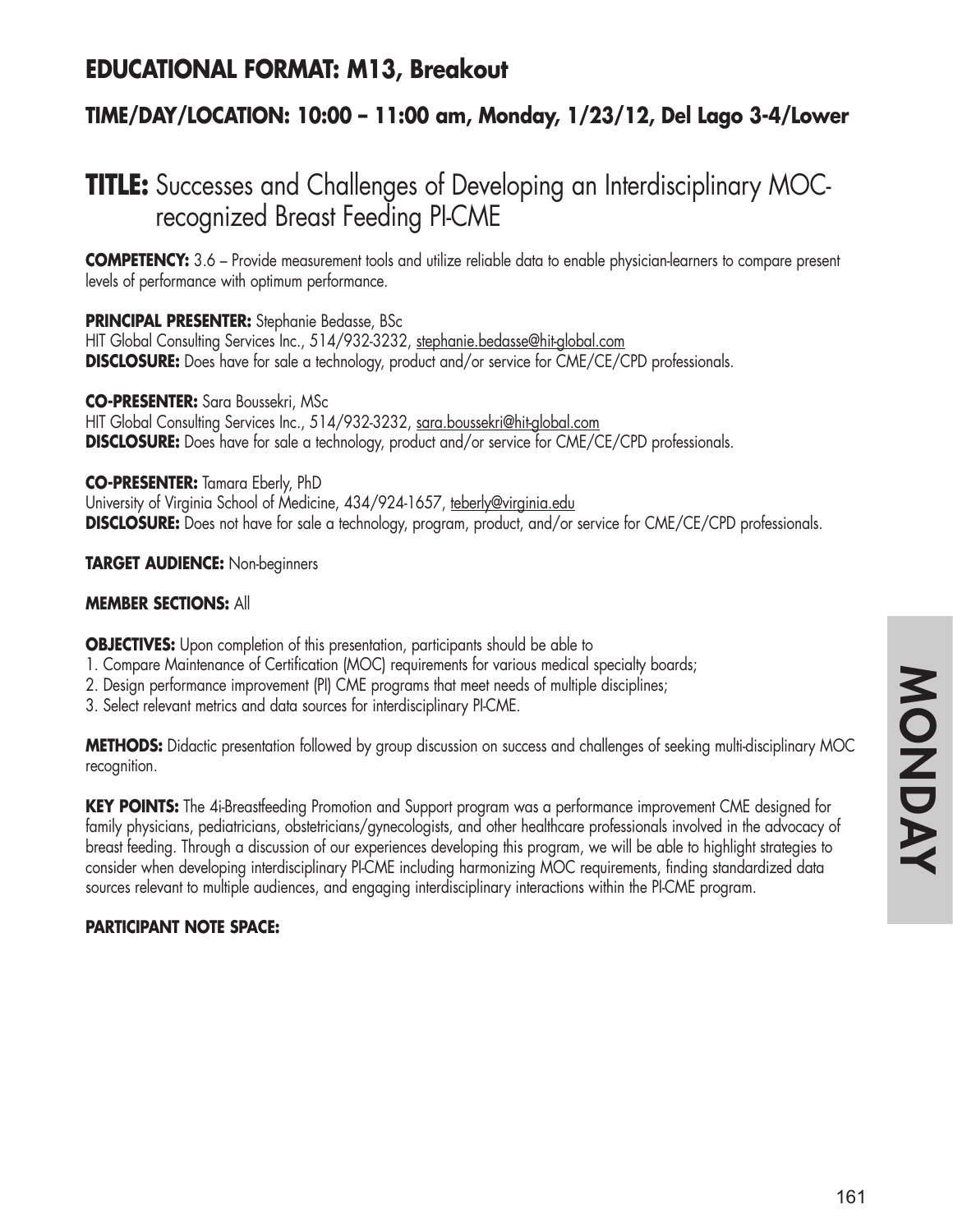## **EDUCATIONAL FORMAT: M14, Breakout**

### **TIME/DAY/LOCATION: 10:00 – 11:00 am, Monday, 1/23/12, Palazzo G/Lobby**

# **TITLE:** Transforming Medical Specialty Society Education to Align with a Competency-based Curriculum: ACC's Journey - Year 1

**COMPETENCY:** 4.5 – Design activities with a cumulative goal of helping physicians, or teams of learners, to adopt change incrementally, assuring there is compatibility with present systems and advantage over present behaviors.

### **PRINCIPAL PRESENTER:** Joseph Green, PhD

Professional Resource Network, Inc., 202/557-4670, prn.jgreen@mindspring.com **DISCLOSURE:** Does have for sale a service for CME/CE/CPD professionals.

**CO-PRESENTER:** Mary Ellen Beliveau

American College of Cardiology, 202/375-6692, mbeliveau@acc.org **DISCLOSURE:** Does have for sale a technology, program, and/or product for CME/CE/CPD professionals.

**CO-PRESENTER:** Laura Lee Hall, PhD American College of Physicians, 202/261-4559, laurah@acponline.org **DISCLOSURE:** Does not have for sale a technology, program, product, and/or service for CME/CE/CPD professionals.

**CO-PRESENTER:** Janice Sibley, MS, MA American College of Cardiology, 202/375-6385, *isibley@acc.org* **DISCLOSURE:** Does not have for sale a technology, program, product, and/or service for CME/CE/CPD professionals.

**TARGET AUDIENCE:** Non-beginners

### **MEMBER SECTIONS:** All

### **OBJECTIVES:**

- 1. Review the vision and the process adopted for moving to a competency-based curriculum, data sources, new team-based efforts and internal structural and cultural changes to create new capacity, new accountability, new skills, and new workflow.
- 2. Discuss the challenges and successes of the effort so far, and iterative changes to better align the entire process for ultimate success.
- 3. Outline the next steps in the multi-year effort, including costs and other resources.

**METHODS:** Presenters will guide participants through the American College of Cardiology's first-year experience transforming its overall educational vision by implementing a competency-based curriculum across all of its educational activities. A combination of presentation, interactive discussion and metrics will be used to demonstrate the initial impact of the multi-year effort.

**KEY POINTS:** ACC has embarked on a journey to transform hundreds of hours of educational programming — annual meeting, live learning programs, online education — into a fully integrated performance improvement and lifelong learning system driven entirely by a competency-based curriculum. The ultimate vision is to build and maintain a curriculum system that is fluid and adaptive, based on sets of clinical/non-clinical learning pathway competencies that are constantly informed by environmental, registry and regulatory data, quality and science, gap analysis via backwards planning, educational research, and performance outcomes assessments, evaluations, and reports — all towards higher value education leading to improved patient care.

**RECOMMENDED READING:** Moore, D.E., Green, J.S., and Gallus, H.A. (2009) Achieving Desired Results and Improved Outcomes: Integrating Planning and Assessment Throughout Learning Activities. JCEHP, 29(1):1-15.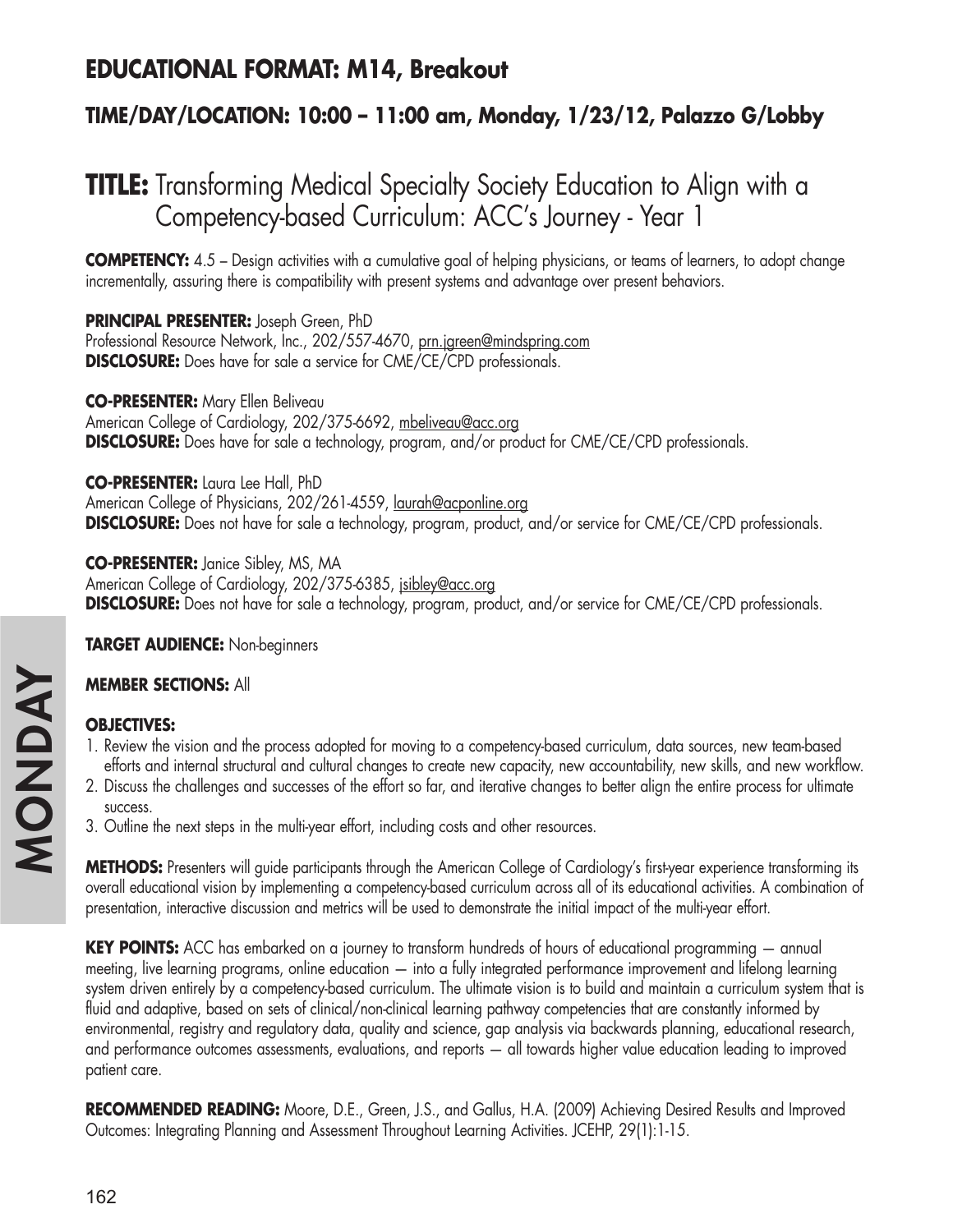### **EDUCATIONAL FORMAT: M15, Breakout**

### **TIME/DAY/LOCATION: 10:00 – 11:00 am, Monday, 1/23/12, Palazzo A/Lobby**

## **TITLE:** Are There any Outcomes in the House? Building New Skills for Providers and the Patient-centered Medical Home

**COMPETENCY:** 4.5 – Design activities with a cumulative goal of helping physicians, or teams of learners, to adopt change incrementally, assuring there is compatibility with present systems and advantage over present behaviors.

**PRINCIPAL PRESENTER:** Steve Casebeer, MBA Impact Education, LLC, 215/619-8812, steve.casebeer@impactedu.net **DISCLOSURE:** Does have for sale a program for CME/CE/CPD professionals.

**CO-PRESENTER:** Michael Lemon, MBA, FACME, CCMEP Postgraduate Institute for Medicine, 720/895-5329, mlemon@pimed.com **DISCLOSURE:** Does have for sale a product for CME/CE/CPD professionals.

**TARGET AUDIENCE:** Non-beginners

#### **MEMBER SECTIONS:** All

**OBJECTIVES:** (1) Assess the value of level 4 and 5 practice and administrative outcomes results related to key strategies within a Patient-Centered Medical Home; (2) Define the key characteristics of health care providers functioning in a Patient-Centered Medical Home setting; (3) Differentiate the learning needs of medical home providers versus traditional health care professionals; and (4) Explain the importance of educating medical home providers to improve overall population health.

**METHODS:** Experienced CME professionals will utilize didactic presentations, case study examples and facilitate interactive discussion

**KEY POINTS:** An emerging model for improving health care value is the Patient-Centered Medical Home (PCMH). The PCMH is based on principles developed by four primary care professional societies: AAFP, AAP, ACP, and AOA. Providers within a PCMH setting need new skills to assist with identifying the right patients, coordinating the right care, and monitoring the right follow up, in order to ensure successful short and long term health outcomes for their patients. This session will examine innovative continuing education interventions and share the results from an outcomes study that assessed level 4 and 5 outcomes relating to key strategies within a PCMH and the associated implications related to application of the education within clinical practice and administrative settings.

RECOMMENDED READING: PCMH - Evidence of Quality: Outcomes of Implementing Patient-Centered Medical Home Interventions: A Review of the Evidence from Prospective Evaluation Studies in the United States. Available at: http://pcpcc.net/resources.

**FINANCIAL OR IN-KIND SUPPORT:** Funding for the example intervention and outcomes study was provided by an educational grant from Takeda Pharmaceuticals North America, Inc.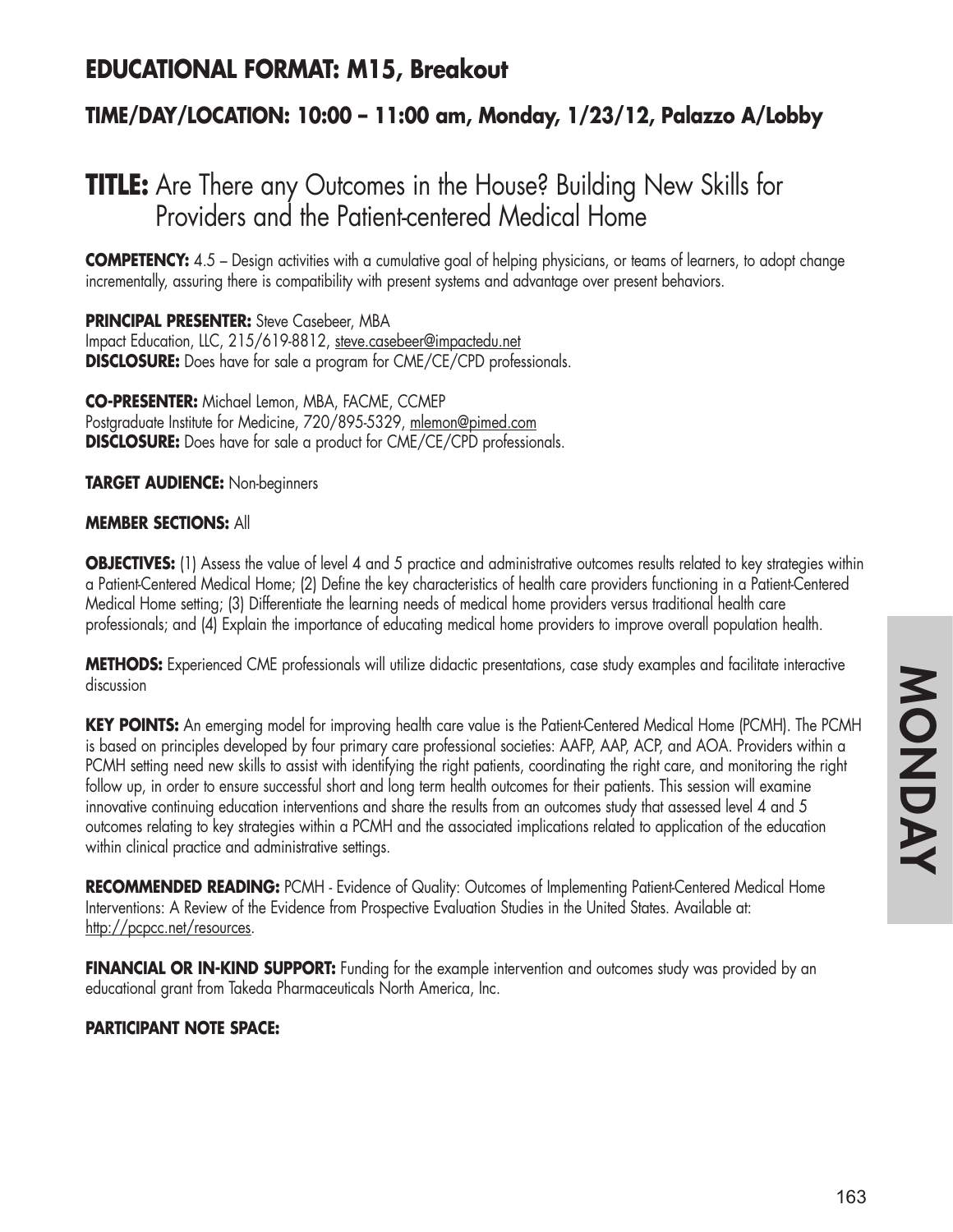## **EDUCATIONAL FORMAT: M16, Breakout**

### **TIME/DAY/LOCATION: 10:00 – 11:00 am, Monday, 1/23/12, Palazzo F/Lobby**

# **TITLE:** Joint Sponsorship: From Blank Files to Stand-out Activities

**COMPETENCY:** 4.6 – Identify and help modify processes that are barriers to change and the implementation of new knowledge.

**PRINCIPAL PRESENTER:** Jacob Coverstone American Academy of Ophthalmology, 415/561-8536, jcoverstone@aao.org **DISCLOSURE:** Does not have for sale a technology, program, product, and/or service for CME/CE/CPD professionals.

**TARGET AUDIENCE:** Non-beginners

### **MEMBER SECTIONS:** All

**OBJECTIVES:** Upon completion of this activity, participants will be able to:

- Evaluate their own joint sponsorship activities
- Construct new plans to deal with pressing challenges

**METHODS:** Joint sponsorship is not an easy, or brief, matter to discuss. Challenges vary greatly amongst organizations. To focus the lecture to the needs of the audience, attendees will be polled on which areas of JS are causing the most conflict. Potential topics include: sourcing gaps, drafting needs assessments, writing objectives, evaluations, budgets, grant submissions, and working with SMEs. Q&A will be highly encouraged.

**KEY POINTS:** Jointly sponsored activities expose the weaknesses within an organization's CME program. You are essentially creating a separate program, but one step removed from your control. Where do your weaknesses reside?

This is the story of an organization that went from blank files, literally no planning and involvement, to relying upon jointly sponsored activities as examples of 'what can be achieved'.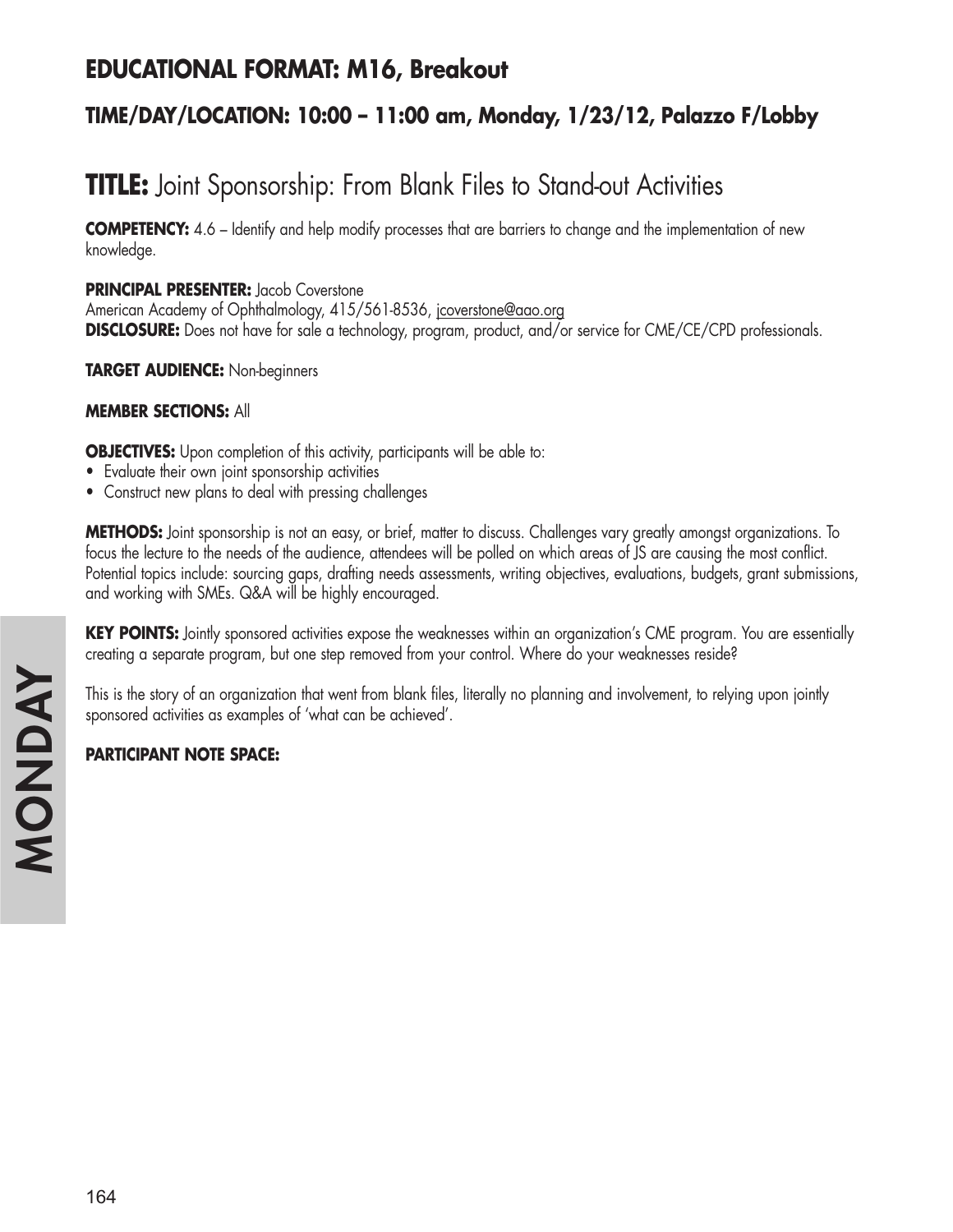### **EDUCATIONAL FORMAT: M17, Breakout**

### **TIME/DAY/LOCATION: 10:00 – 11:00 am, Monday, 1/23/12, Amarante 2-3/Lower**

## **TITLE:** Collaborating with Advocacy Groups to Improve Physician Performance and Patient Care

**COMPETENCY:** 5.3 – Collaborate and build relationships that support educational improvements for the patient, the physician, and the organization in which the physician works.

### **PRINCIPAL PRESENTER:** Bob Meinzer, BS

New Jersey Academy of Family Physicians, 651/636-2729, rlmeinz@visi.com **DISCLOSURE:** Does not have for sale a technology, program, product, and/or service for CME/CE/CPD professionals.

**CO-PRESENTER:** Theresa Barrett, MS, CMP, CAE New Jersey Academy of Family Physicians, 610/864-3979, Theresa@njafp.org **DISCLOSURE:** Does not have for sale a technology, program, product, and/or service for CME/CE/CPD professionals.

**CO-PRESENTER:** Ray Saputelli, MBA, CAE New Jersey Academy of Family Physicians, 609/394-1711, ray@njafp.org **DISCLOSURE:** Does not have for sale a technology, program, product, and/or service for CME/CE/CPD professionals.

### **TARGET AUDIENCE:** Non-beginners

### **MEMBER SECTIONS:** All

**OBJECTIVES:** At the conclusion of this session, participants will be able to: (1) Identify the role that advocacy groups can play in CME; (2) Describe a model for Performance Improvement CME; (3) Explain the process of obtaining Maintenance of Certification part, and (4) approval from the American Board of Family Medicine.

**METHODS:** Case presentations will cover the collaboration between a specialty society and advocacy groups that resulted in: (1) Improved patient and care giver resources; (2) A PI/ CME module on colorectal screening accepted for MOC; and (3) Non-Pharma funded CME targeted at improving opioid prescribing for cancer patients. Audience participation will be encouraged.

**KEY POINTS:** (1) In the patient-centered care model, physicians have identified a lack of resources as a gap in enabling the patient to take a more active role in their own care. Advocacy groups can provide many of these resources. (2) It is difficult to enlist busy physicians in PI/CME unless MOC has been approved. Partnering with organizations, outside of Pharma, can make this happen. (3) Advocacy groups often can provide targeted needs assessment and collaborate on CME interventions.

### **RECOMMENDED READING:** www.ipmameded.org/needs-assessment/just-what-the-doctor-ordered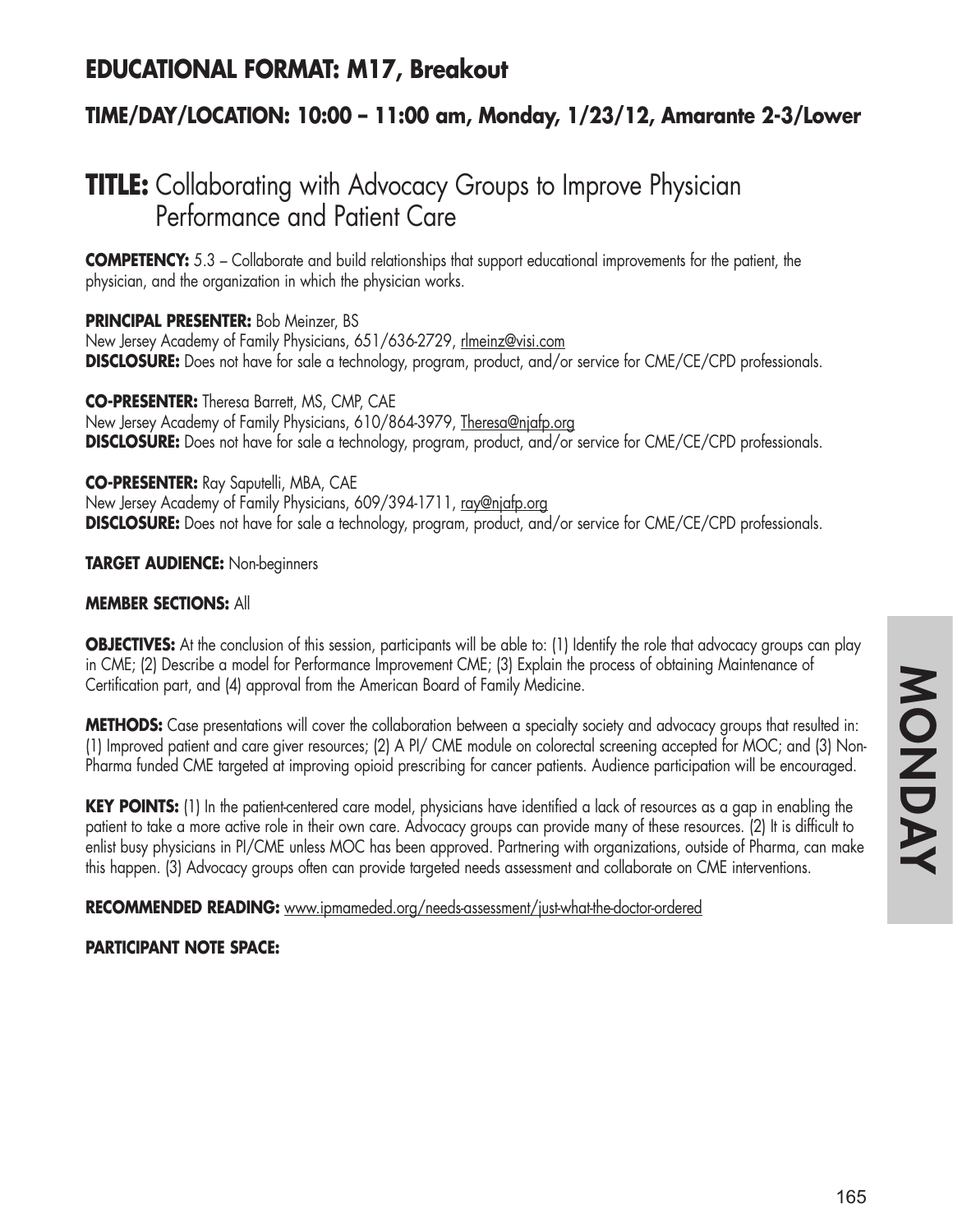### **EDUCATIONAL FORMAT: M18, Breakout**

### **TIME/DAY/LOCATION: 10:00 – 11:00 am, Monday, 1/23/12, Palazzo C/Lobby**

## **TITLE:** Creating an Internal CME Audit Process: Practical Tools and Processes to Mitigate Risk

**COMPETENCY:** 7.1 – Document the value of the CME/CE/CPD program to its own organization and to the physicians that it serves.

**PRINCIPAL PRESENTER:** Susan Brown Zahn, PhD

American Orthopaedic Society for Sports Medicine (AOSSM), 847/292-4900, susan@aossm.org **DISCLOSURE:** Does not have for sale a technology, program, product, and/or service for CME/CE/CPD professionals.

**CO-PRESENTER:** Jacqueline Parochka, EdD Excellence in Continuing Education, Ltd, 847/680-6419, jacquelineparochka@comcast.net **DISCLOSURE:** Does have for sale a service for CME/CE/CPD professionals.

**TARGET AUDIENCE:** Non-beginners

### **MEMBER SECTIONS:** All

**OBJECTIVES:** At the conclusion of this session, participants should be better able to:

- 1. Describe the components of an internal CME audit process;
- 2. Gain the potential to develop an audit process appropriate to their own organization;
- 3. Evaluate comprehensiveness and questions posed of a sample Quality Assurance Audit Report Form; and
- 4. Create and review the performance of a CME Audit and Compliance Committee.

**METHODS:** Learners will review principles related to creating and evaluating the performance of an internal CME audit and compliance committee. A structured lecture on the process of conducting an internal CME auditing process using sample tools. Learners will evaluate sample Quality Assurance Audit Report Forms and recommend changes based on their experiential background. Learners will review cases based on examining post-activity evaluation data and audit report findings.

**KEY POINTS:** Creating and reviewing the performance of an internal audit and compliance committee can be accomplished by following basic managerial principles. Sample audit forms will be shared and discussed. Learner leaving the session can continue the process of form development based on ACCME policies. Cases will be reviewed to illustrate the cohesiveness or lack thereof between post-activity evaluation data and audit report summary findings.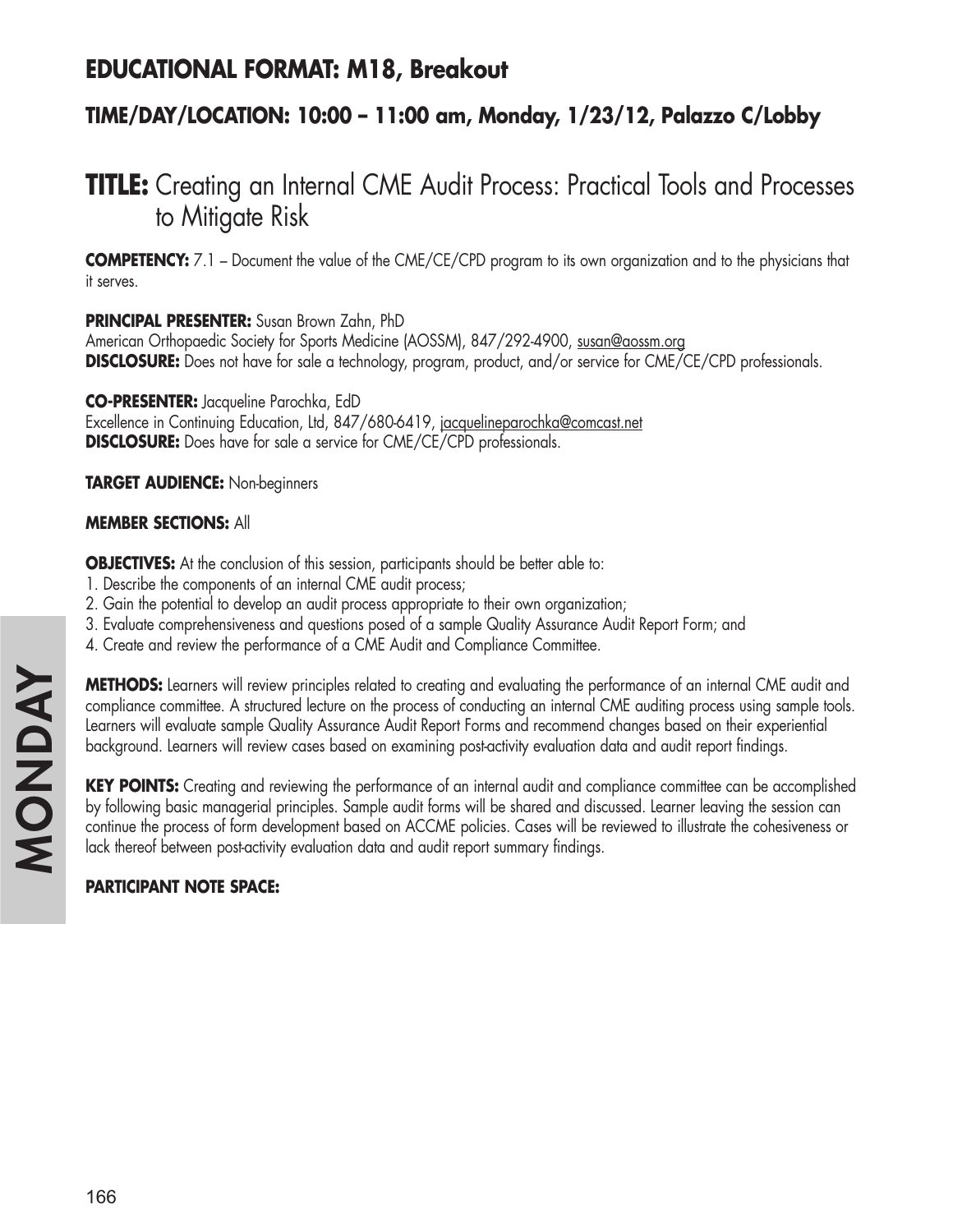### **EDUCATIONAL FORMAT: M19, Breakout**

### **TIME/DAY/LOCATION: 10:00 – 11:00 am, Monday, 1/23/12, Cordova 5-6/Lower**

## **TITLE:** CPD Professionals' Learning and Change: A Discussion of Assessment Strategies and Outcomes

**COMPETENCY:** 8.2 – Continually improve educational performance of the CME/CE/CPD program through professional development.

**PRINCIPAL PRESENTER:** Mary Martin Lowe, PhD

Alliance for CME, 312/576-6080, mlowe@acme-assn.org **DISCLOSURE:** Does have for sale a service for CME/CE/CPD professionals.

**TARGET AUDIENCE:** Non-beginners

### **MEMBER SECTIONS:** All

### **OBJECTIVES:**

1. Describe the various assessment strategies used to assess CPD Professionals' Learning and Change.

- 2. Discuss how the Alliance uses assessment data to evaluate the effectiveness of learning opportunities.
- 3. Develop steps to create a new assessment and evaluation plan for an upcoming activity.

**METHODS:** The session is designed to help CME/CPD professionals learn more about data collection and analysis strategies through an examination of current practices in the field. The Alliance's assessment strategies and data will be used as examples to illustrate key points and generate ideas for discussion. Examining data and information from the Alliance can help learners to develop new assessment strategies for their own future activities as well as explore how CME/CPD professionals learn and change. An interactive exercise will be used to help participants identify and discuss both formative and summative assessment strategies.

**KEY POINTS:** CME/CPD professionals have continued to express a need for learning about assessment and evaluation. Assessing the impact of CME/CPD activities is one part of a larger evaluation process that organizations use to examine the effectiveness of learning offerings as well as an entire CME/CPD program. Therefore, it is important for CME/CPD professionals to have the knowledge and skills to develop both assessment and evaluation strategies for their overall programs. In the session, participants can not only identify new or different approaches to assessment and evaluation, but also gain insight into CPD professionals as learners.

**RECOMMENDED READING:** Moore, D. E., Green, J. S. and Gallis, H. A. (2009) Achieving desired results and improved outcomes: Integrating planning and assessment throughout learning activities. Journal of Continuing Education in the Health Professions, 29: 1–15.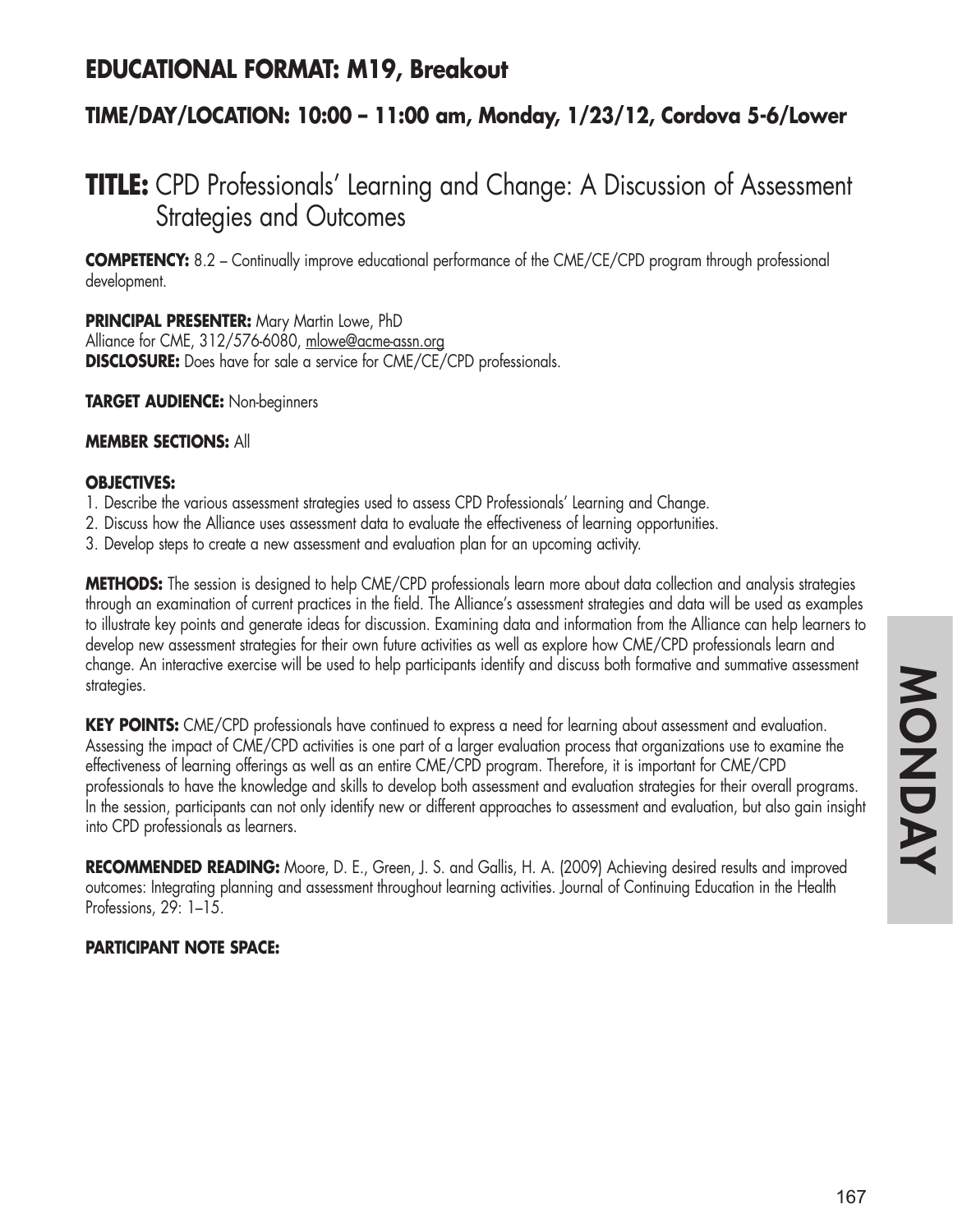## **EDUCATIONAL FORMAT: M20, Mini-plenary**

### **TIME/DAY/LOCATION: 11:15 am – 12:15 pm, Monday, 1/23/12, Mediterranean 1-8/Lobby**

**TITLE:** The Role of Theory in Practice: Implications for Continuing Professional Development, Performance Improvement, and Quality Assurance **(Invited Abstract)**

**COMPETENCY:** 2.1 – Use evidence based adult learning principles to guide the practice of CME/CE/CPD.

**PRINCIPAL PRESENTER:** Robert Fox, EdD University of Oklahoma, 405/329-1291, drrdfox@me.com **DISCLOSURE:** Does not have for sale a technology, program, product, and/or service for CME/CE/CPD professionals.

**TARGET AUDIENCE:** All

### **MEMBER SECTIONS:** All

**OBJECTIVES:** After participating in this session learners will be able to:

- Identify and describe the structure of theory and how it relates to practice.
- Explain how theory is fundamental to the development of better practices.
- Effectively critique and improve the uses of theory as a platform for the improvement of practices and studies in continuing professional development and planned change.

**METHODS:** The lecture method will be used in this presentation along with questions and answers at the end. This will focus on a formal outline of structure of theory, a review of the ways that theory affects practice, and a critique of the current ways that theory plays a role in the field of study. Finally, the presentation will review better ways of incorporating theory into both research and practice.

**KEY POINTS:** Key points will be based around the following questions:

- 1. What is the appropriate structure of theory and what is its place in research?
- 2. How does research and theory affect both experimentation and creativity in CPD practice?
- 3. The Institute of Medicine has reported in its recent study, that continuing professional education rests on a broken foundation of science. What does this mean?
- 4. In what ways can practice and research affects theory?

**RECOMMENDED READING:** IOM (Institute of Medicine). 2010. Redesigning Continuing Education in the Health Professions. Washington, DC: the National Academies Press.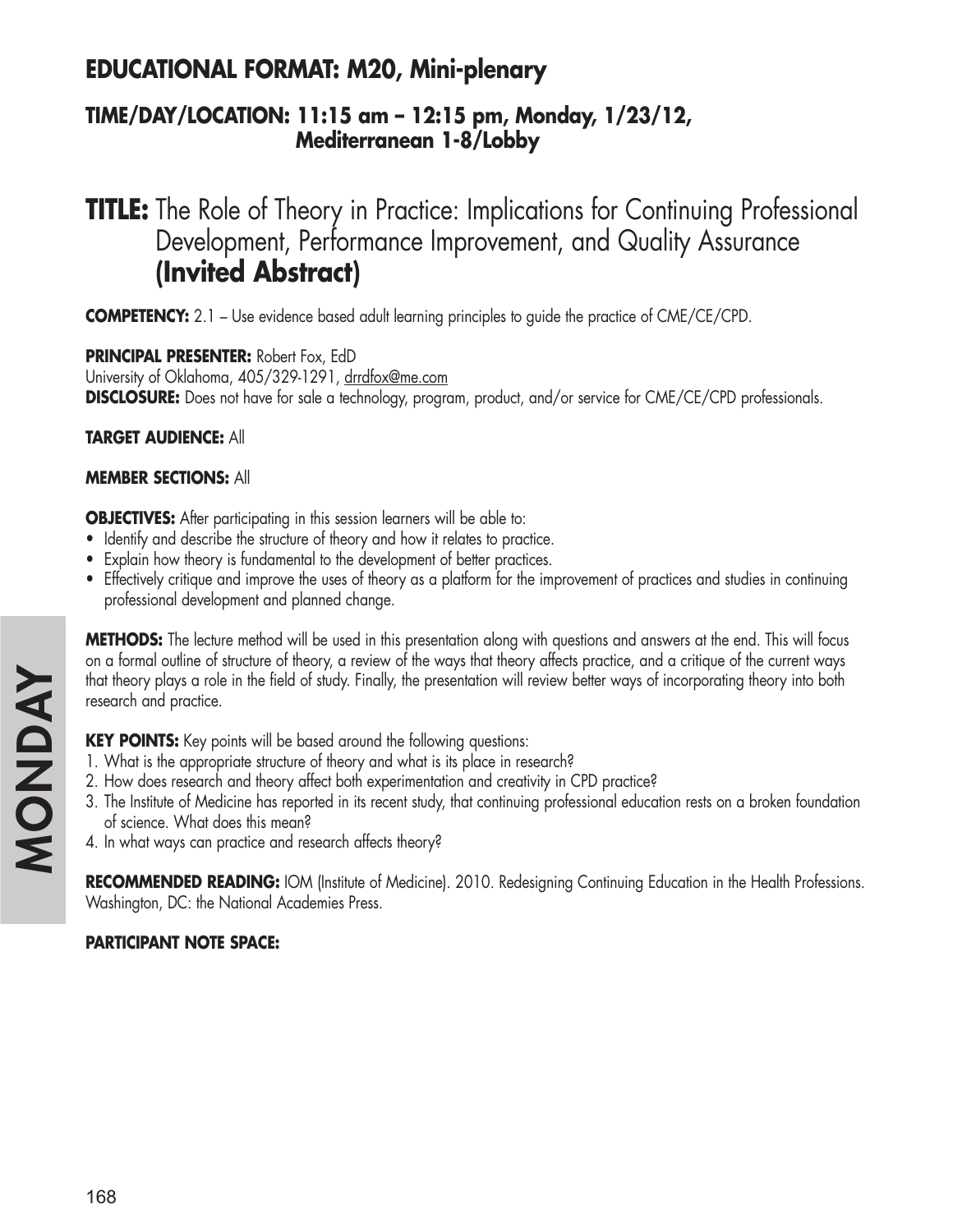## **EDUCATIONAL FORMAT: M21, Breakout**

### **TIME/DAY/LOCATION: 11:15 am – 12:15 pm, Monday, 1/23/12, Palazzo D/Lobby**

## **TITLE:** Process for Improvement after a Progress Report or Probation from ACCME Accreditation Survey **(Invited Abstract)**

**COMPETENCY:** 3.5 – Promote continuous improvement as an administrative skill for the staff of the CME/CE/CPD office.

### **PRINCIPAL PRESENTER:** Pam McFadden

University of North Texas HSC, 817/735-2581, Pam.McFadden@unthsc.edu **DISCLOSURE:** Does not have for sale a technology, program, product, and/or service for CME/CE/CPD professionals.

**CO-PRESENTER:** Dion Richetti, DC, CCMEP Accreditation Council for Continuing Medical Education (ACCME), 312/527-9200, drichetti@accme.org **DISCLOSURE:** Does not have for sale a technology, program, product, and/or service for CME/CE/CPD professionals.

### **TARGET AUDIENCE:** All

### **MEMBER SECTIONS:** All

**OBJECTIVES:** At the conclusion of this session, participants will be able to:

- 1. Describe processes and methods to improve non-compliant accreditation practices.
- 2. Identify the most effective documentation to demonstrate improvement and compliance.
- 3. Discuss methods of gaining compliance from stakeholders.
- 4. Measure the effectiveness of their improvements in demonstrating compliance.

**METHODS:** Presentation and case-study discussion.

**KEY POINTS:** Even good CME providers can experience a lapse in some area of compliance and receive a progress report requirement or other non-compliance finding. This session will review cases of real providers who have had such issues. Emphasis will be on the process of improvement and documentation to demonstrate improvement and compliance.

RECOMMENDED READING: ACCME in line FAQ's, ACCME Guide to the Process for ACCME Reaccreditation: An Overview and Submission Requirements and ACCME Accreditation Toolkit.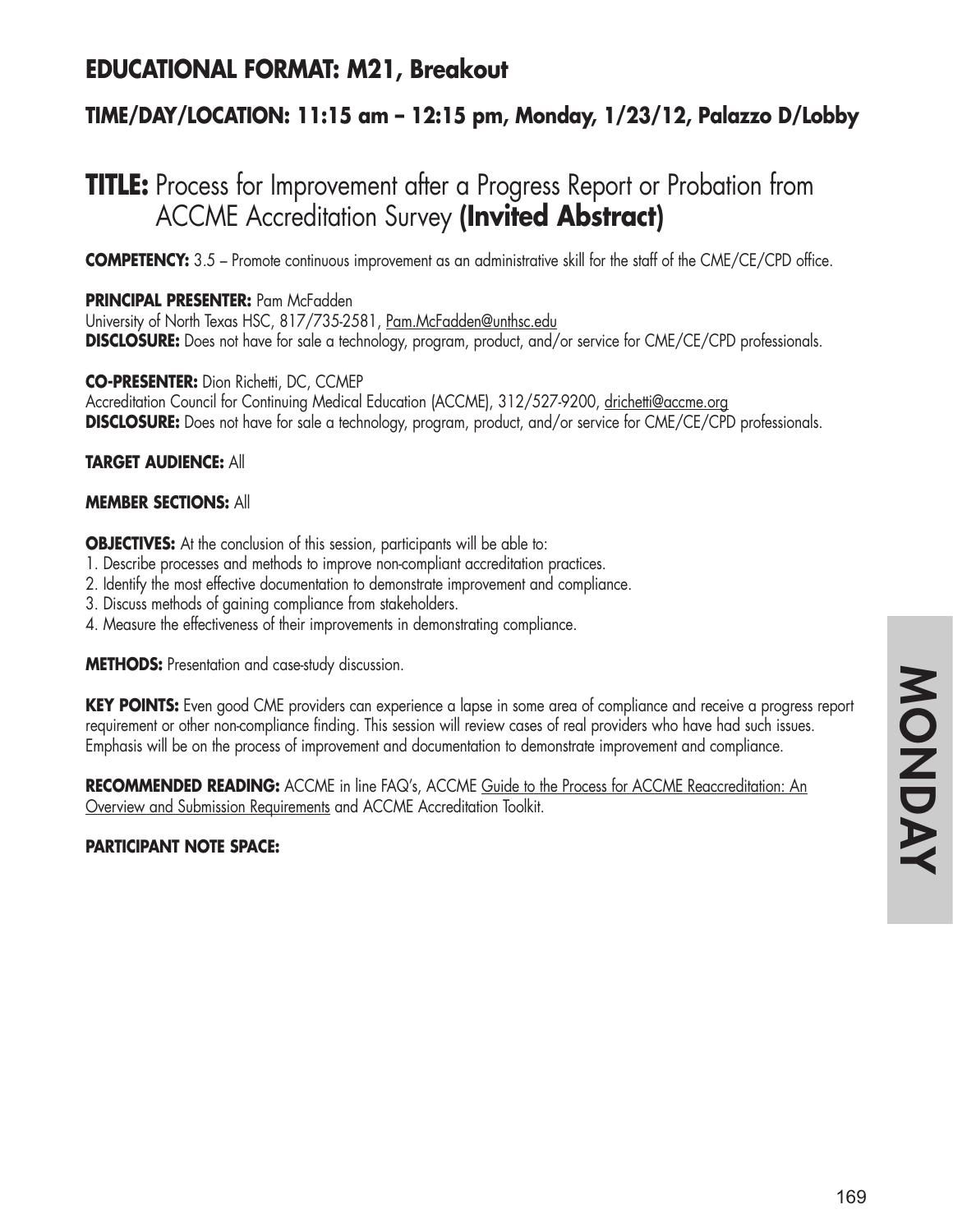## **EDUCATIONAL FORMAT: M22, Breakout**

### **TIME/DAY/LOCATION: 11:15 am – 12:15 pm, Monday, 1/23/12, Cordova 2/Lower**

# **TITLE:** Motivating Clinicians to Complete PI CME: What Does the Literature Say?

**COMPETENCY:** 1.3 - Conduct, support, and/or apply educational research on how physicians learn and change.

### **PRINCIPAL PRESENTER:** Lara Zisblatt, MA

Boston University School of Medicine, 617/638-4608, laraz@bu.edu **DISCLOSURE:** Does not have for sale a technology, program, product, and/or service for CME/CE/CPD professionals.

**TARGET AUDIENCE:** Non-beginners

### **MEMBER SECTIONS:** All

**OBJECTIVES:** At the conclusion of this session, participants will be able to: (1) Discuss motivations for participating in professional development and quality improvement; (2) Describe the difference between extrinsic (carrot and stick) and intrinsic motivations, and (3) Apply motivation theory to designing a PI CME activity.

**METHODS:** Didactic lecture and small group discussion

**KEY POINTS:** Research on motivation has puzzled over what teachers and employers can do to motivate students and workers to learn and improve practice. PI CME straddles two literatures when considering motivation. The literature that focuses on education discusses why learners are motivated to learn and may touch on their motivation to implement what they learn in practice. On the other hand, literature that focuses on improving practice discusses why employees are motivated to improve and may touch on their motivation to participate in programs designed to help them improve. Since PI CME is both education and practice improvement, a review of both literatures can help inform our practice of designing PI CME initiatives.

### **RECOMMENDED READING:**

- 1. D'Aunno, TA et al. Motivating People. In Health Care management: Organization Design and Behavior, edited by SM Shortell and AD Kaluzny. Albany NY: Delmar, 2000.
- 2. Herzberg F. One more time: How do you motivate employees? Harvard Business Review. 1987; 65: 109-120.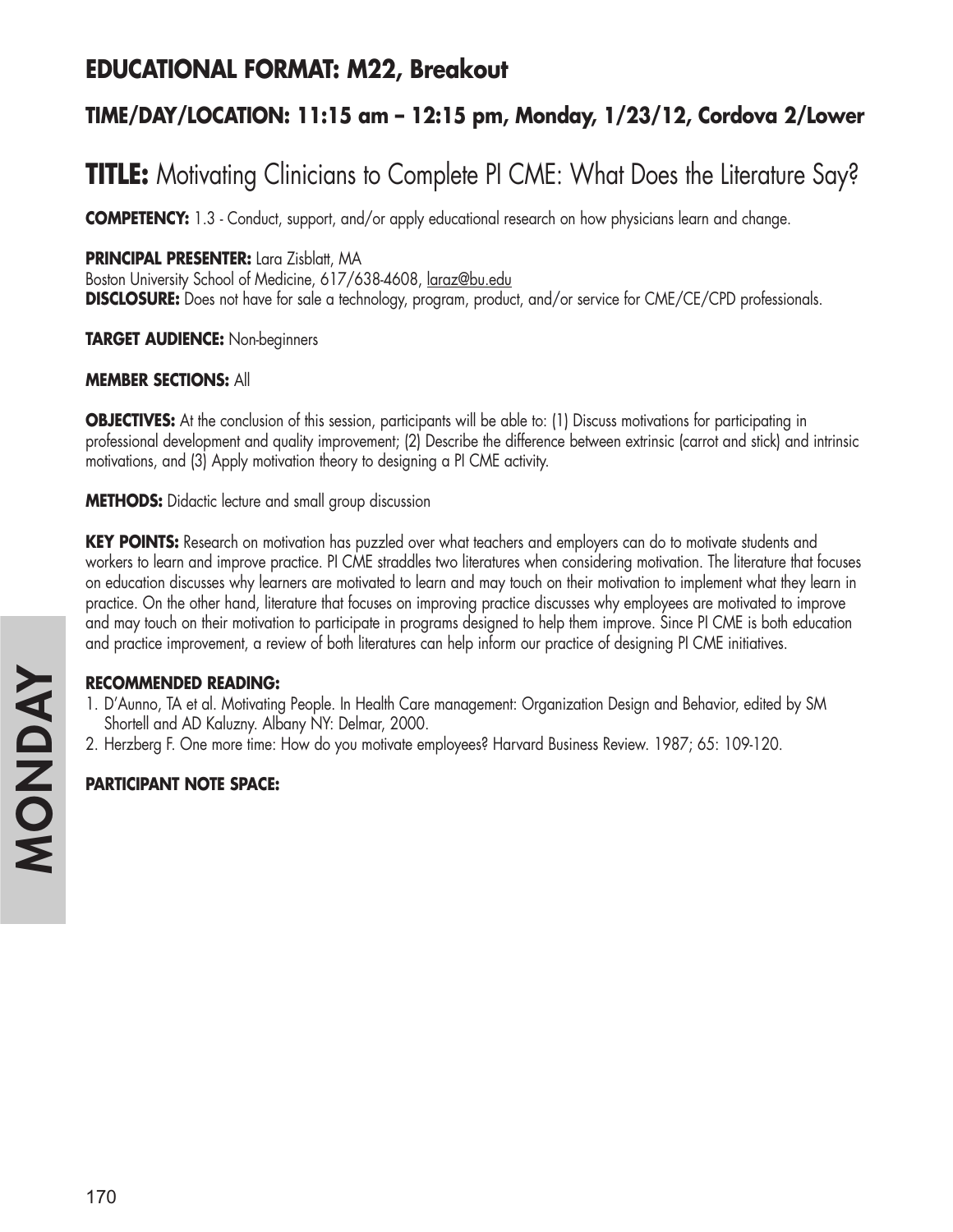## **EDUCATIONAL FORMAT: M23, Breakout**

### **TIME/DAY/LOCATION: 11:15 am – 12:15 pm, Monday, 1/23/12, Palazzo C/Lobby**

# **TITLE:** Handouts Your Learners Will Want to Take Home

**COMPETENCY:** 2.1 - Use evidence based adult learning principles to guide the practice of CME/CE/CPD.

### **PRINCIPAL PRESENTER:** Beverly Wood, MD

American Academy of Pediatrics, 818/952-2876, bwood@usc.edu **DISCLOSURE:** Does not have for sale a technology, program, product, and/or service for CME/CE/CPD professionals.

**CO-PRESENTER:** Dixie Fisher, PhD

University of Southern California Keck School of Medicine, 714/960-5869, dfisher@usc.edu **DISCLOSURE:** Does not have for sale a technology, program, product, and/or service for CME/CE/CPD professionals.

**TARGET AUDIENCE:** Beginners

### **MEMBER SECTIONS:** All

#### **OBJECTIVES:** Learners will be able to:

- 1. Develop highly informative handouts to accompany a presentation.
- 2. Design brief handouts
- 3. Produce useful handouts
- 4. Accompany a presentation with meaningful handouts.

### **METHODS:**

- 1. Illustrative mini lectures demonstrating and explaining the rationale behind helpful handouts.
- 2. Critique a variety of formats of handouts in groups.
- 3. Develop and discuss a handout format to complement the kinds of learning at their educational activities.

### **KEY POINTS:**

- 1. The most useful handouts focus on key points of a presentation.
- 2. Handouts can supplant the need to take notes
- 3. Well developed handouts are informative and transmit the major content of a presentation.
- 4. Handouts provide a summary of the learning content presented to learners, contribute to application in practice, and indicate supportive references.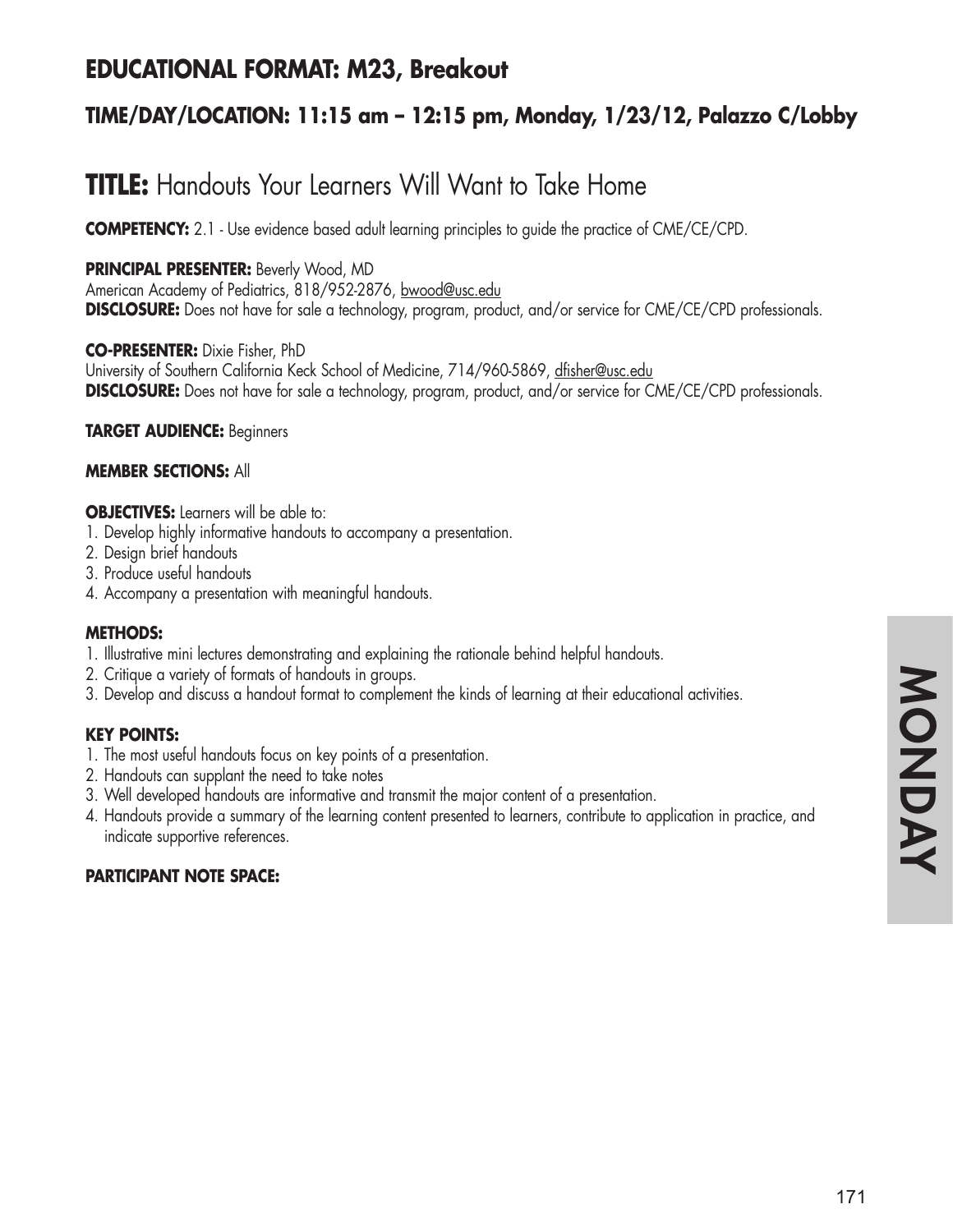## **EDUCATIONAL FORMAT: M24, Breakout**

### **TIME/DAY/LOCATION: 11:15 am – 12:15 pm, Monday, 1/23/12, Palazzo E/Lobby**

## **TITLE:** The Lynch-Pin between Educational Need and Outcome: Trends in Provider Performance

**COMPETENCY:** 2.6 - Consider the learning environment, select and apply learning formats that are effective for physician learning and meeting the expected outcome.

**PRINCIPAL PRESENTER:** Susan Connelly, PharmD, MBA

Pfizer, 484/865-9885, susan.connelly@pfizer.com **DISCLOSURE:** Does not have for sale a technology, program, product, and/or service for CME/CE/CPD professionals.

**CO-PRESENTER:** Maureen Doyle-Scharff, MBA, FACME Pfizer, 212/733-6360, maureen.doyle-scharff@pfizer.com **DISCLOSURE:** Does not have for sale a technology, program, product, and/or service for CME/CE/CPD professionals.

**TARGET AUDIENCE:** Non-beginners

### **MEMBER SECTIONS:** All

**OBJECTIVES:** At the conclusion of this Breakout session, learners will be able to: (1) compare educational designs with estimated costs submitted by providers, and (2) describe the correlation between described need, educational design, and outcomes techniques.

**METHODS:** Grant submission data will be used to identify and illustrate trends in methodologies across provider types. Correlations will be drawn between needs assessment, outcomes assessment, and overall cost.

**KEY POINTS:** Commercial supporters, by virtue of reviewing the ins and outs of many educational initiatives, are exposed to a myriad of learning formats. From this position, they are able to identify those that are strongly and weakly linked to the educational need. A common myth held by several providers is that effective, impactful learning formats are often costly. We will present a number of approaches across provider types, endorsed through data, to dispel this myth. Learners will contribute to this session by describing methods used in their own organizations.

### **RECOMMENDED READING:**

- 1. Davis D, Barnes BE, Fox R. The Continuing Professional Development of Physicians: From Research to Practice. Chicago, IL: American Medical Association Press; 2003.
- 2. Davis D, Galbraith R; American College of Chest Physicians Health and Science Policy Committee. Continuing medical education effect on practice performance: effectiveness of continuing medical education: American College of Chest Physicians Evidence-Based Educational Guidelines. Chest. 2009;135(3 Suppl):42S-48S.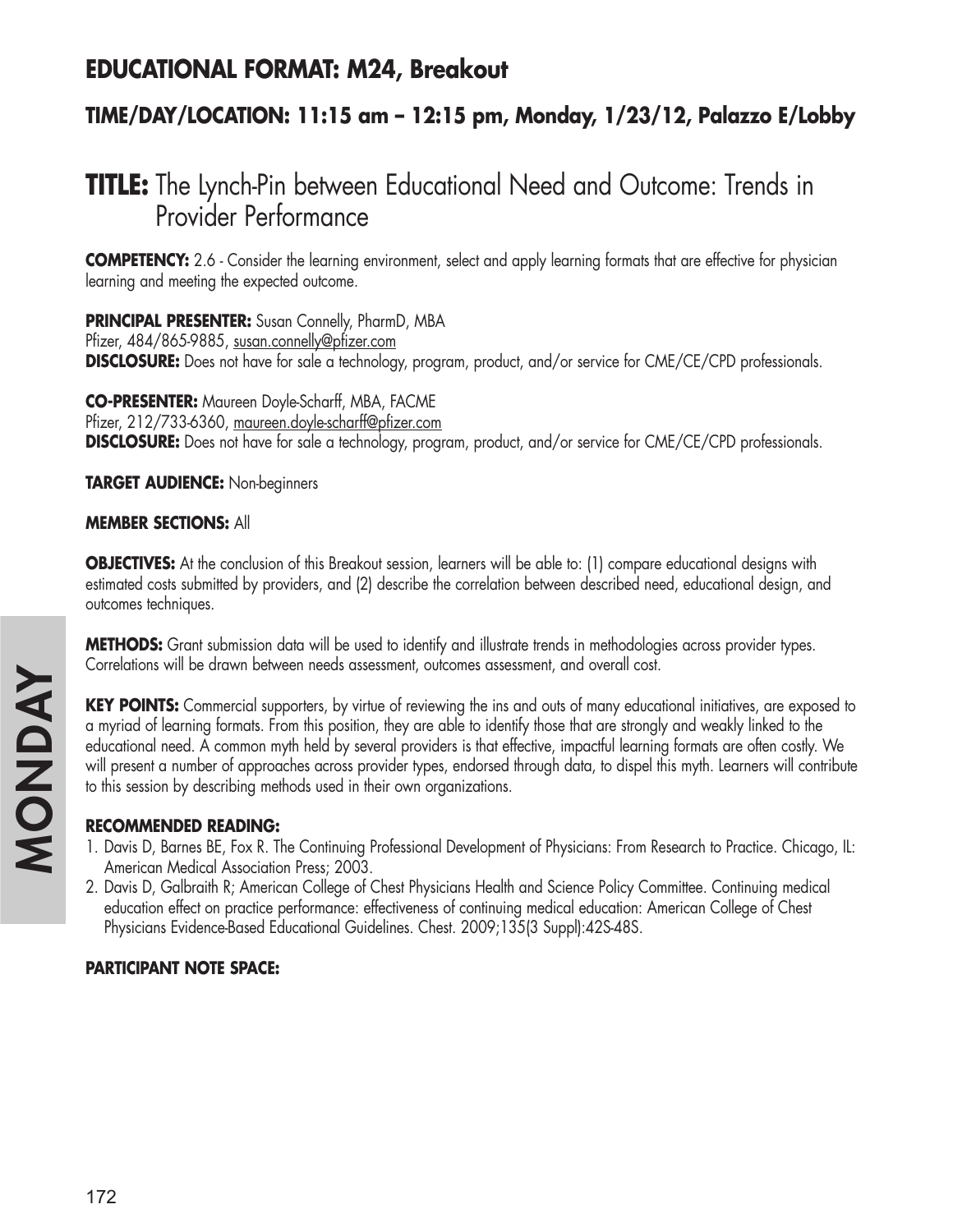## **EDUCATIONAL FORMAT: M25, Breakout**

### **TIME/DAY/LOCATION: 11:15 am – 12:15 pm, Monday, 1/23/12, Palazzo A/Lobby**

# **TITLE:** Incorporating Digital Social Learning into Physician Learning

**COMPETENCY:** 2.6 - Consider the learning environment, select and apply learning formats that are effective for physician learning and meeting the expected outcome.

#### **PRINCIPAL PRESENTER:** Joseph Kim, MD

Medical Communications Media, Inc., 267/364-0556, ext. 141, jkim@medcommedia.com **DISCLOSURE:** Does not have for sale a technology, program, product, and/or service for CME/CE/CPD professionals.

#### **CO-PRESENTER:** Steven Jay Feld, MSW Albert Einstein College of Medicine-Montefiore Medical Center, 718/920-6674, ext. 232, sfeld@montefiore.org **DISCLOSURE:** Does not have for sale a technology, program, product, and/or service for CME/CE/CPD professionals.

#### **CO-PRESENTER:** Ray Saputelli, MBA, CAE

New Jersey Academy of Family Physicians, 609/394-1711, ray@njafp.org **DISCLOSURE:** Does not have for sale a technology, program, product, and/or service for CME/CE/CPD professionals.

#### **TARGET AUDIENCE:** Non-beginners

#### **MEMBER SECTIONS:** All

#### **OBJECTIVES:**

- 1. Describe how digital social learning interactions among physicians may enhance the learning experience and educational outcomes.
- 2. Discuss physician attitudes regarding the use of social media in the setting of continuing educational.
- 3. Review some of the common challenges associated with incorporating social media into certified CME activities.
- 4. Explain how to incorporate social learning strategies into a CME initiative.

**METHODS:** Using a didactic presentation format, this Breakout will describe our experience using social media to engage primary care physicians in a certified CME initiative focused around medication adherence. We will also use small group discussions to engage the participants in illustrating how social learning may be incorporated into CME activities.

**KEY POINTS:** Physicians are accustomed to peer-to-peer interactions during their learning experience. The Internet currently offers a variety of ways that physicians may learn in a social environment, but the CME community lacks clarity around the best practices of digital social learning. This workshop will review a CME initiative that was built around a social learning strategy and we will share some insights that resulted from this experience.

**FINANCIAL OR IN-KIND SUPPORT:** The educational initiative was funded through an educational grant from Pfizer.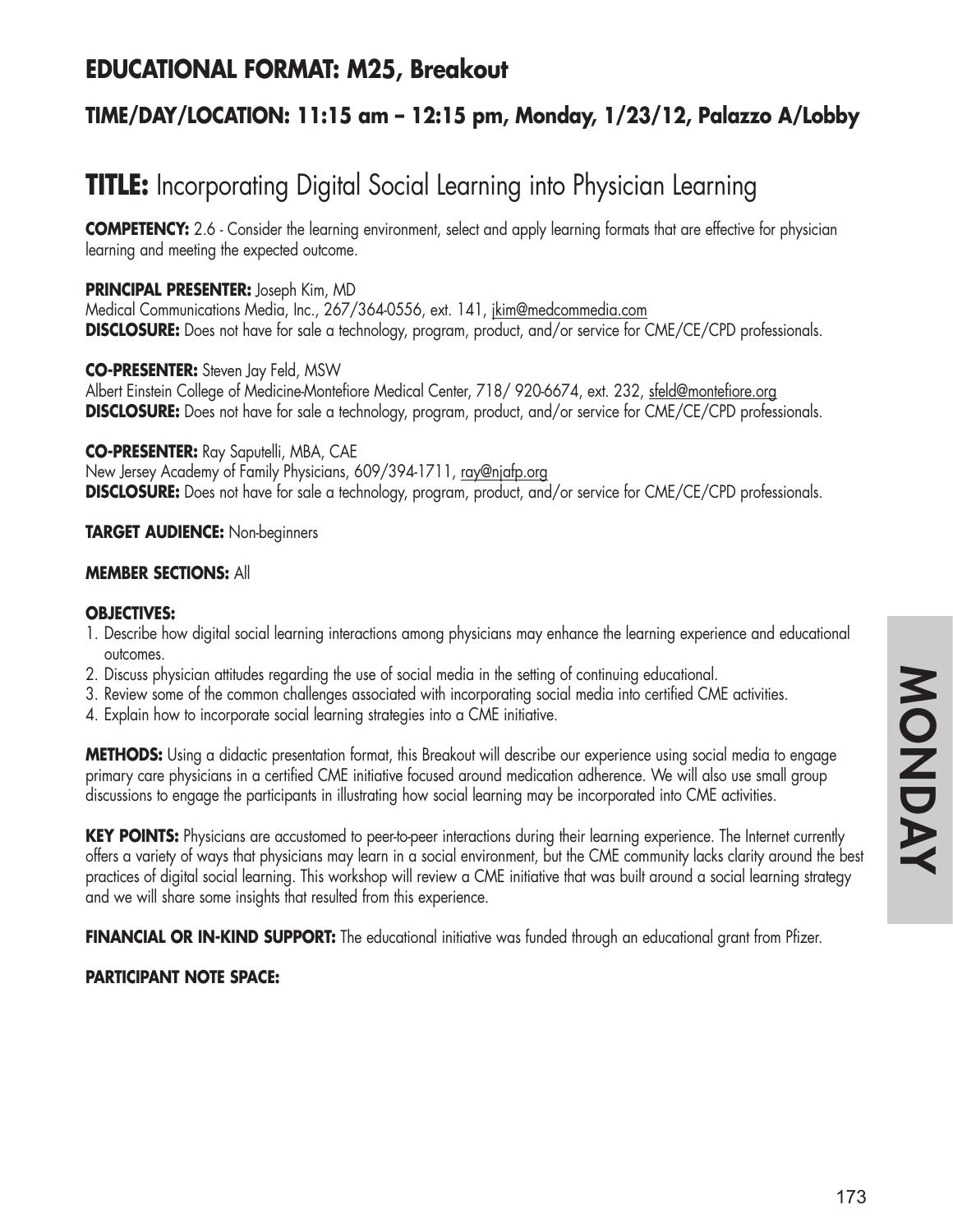## **EDUCATIONAL FORMAT: M26, Breakout**

### **TIME/DAY/LOCATION: 11:15 am – 12:15 pm, Monday, 1/23/12, Cordova 5-6/Lower**

# **TITLE:** Creating Flexibility and Interactivity in Online CME

**COMPETENCY:** 2.7 - Consider multi-disciplinary educational interventions when appropriate.

#### **PRINCIPAL PRESENTER:** Scott Bradbury, MS

American Academy of Pediatrics, 847/434-7147, sbradbury@aap.org **DISCLOSURE:** Does not have for sale a technology, program, product, and/or service for CME/CE/CPD professionals.

**TARGET AUDIENCE:** Beginners

#### **MEMBER SECTIONS:** All

**OBJECTIVES:** At the completion of this session, participants should be able to: (1) list 5 ways a medical special society or other CME provider can create online CME that maximizes flexibility for the self-directed learner; (2) list 5 types of interactivity a medical special society or other CME provider can add to their online CME offerings; and (3) recognize and describe the advantages and disadvantages of implementing any of these strategies.

**METHODS:** Use didactic lecture and Web-based demonstration to (1) present and show various online CME and e-learning courses and self-assessments, and (2) describe and demonstrate features that make those courses interactive and flexible. Audience participation will be a central part of the presentation.

**KEY POINTS:** The World Wide Web allows for a wide range of possibilities for CME providers looking to expand, enhance, and further support their CME offerings. The market for online CME is growing rapidly, as are the number of different types of courses and assessments available. But how can we go beyond the "PowerPoint on the Web" paradigm and offer true interactivity and flexibility to our self-directed online learners? CME providers can learn from what has worked and not worked when it comes to the AAP's offerings, and assimilate those ideas and lessons learned into their own products and activities.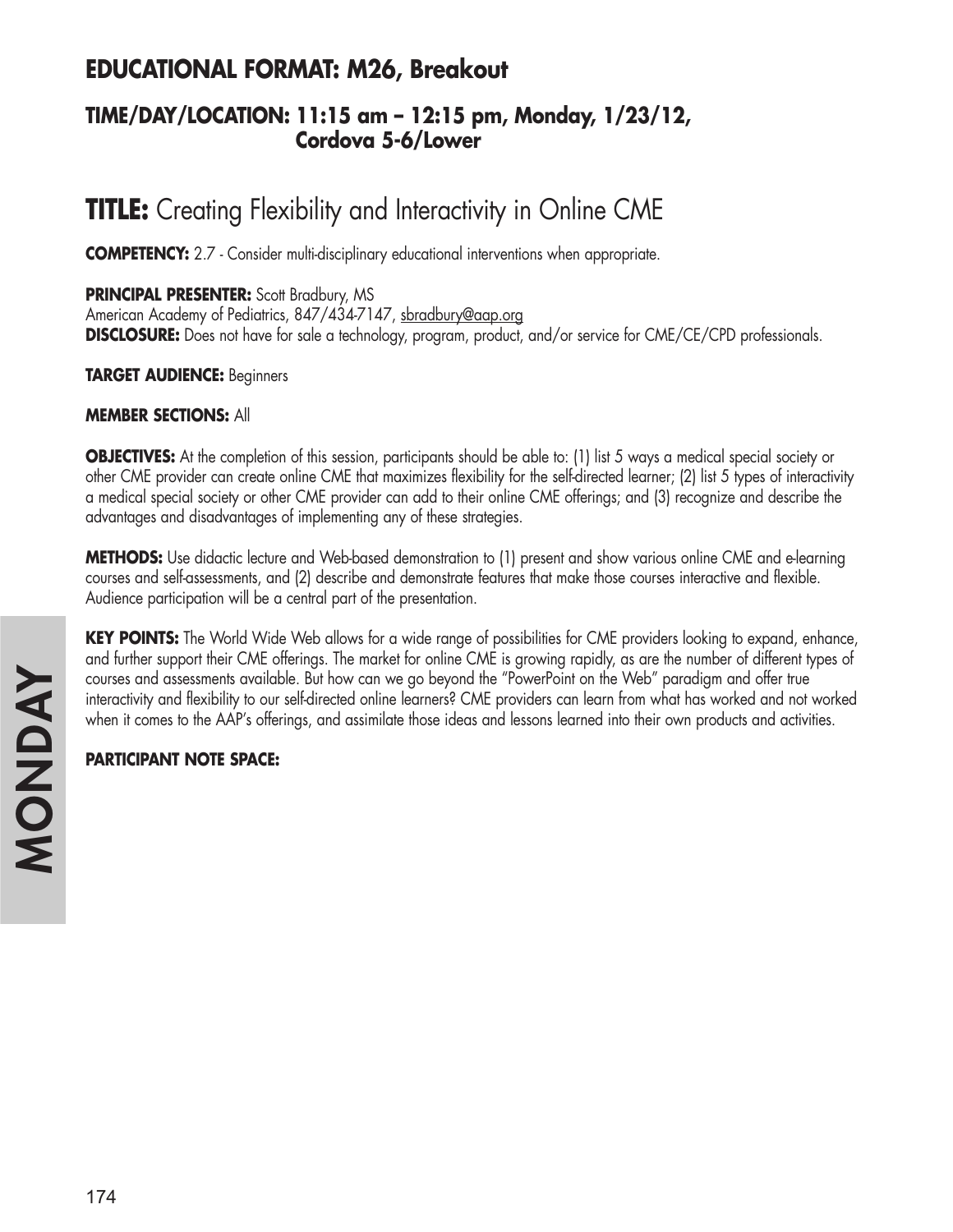## **EDUCATIONAL FORMAT: M27, Breakout**

### **TIME/DAY/LOCATION: 11:15 am – 12:15 pm, Monday, 1/23/12, Segura 1-2/Lower**

## **TITLE:** Caring for Patients with Limited English Proficiency: Competencies Needed in Working with Medical Interpreters

**COMPETENCY:** 2.9 - Provide interactive learning and opportunities to practice skills that lead to change in physician performance.

#### **PRINCIPAL PRESENTER:** Robert Like, MD, MS

UMDNJ-Robert Wood Johnson Medical School, 732/235-7662, like@umdnj.edu **DISCLOSURE:** Does not have for sale a technology, program, product, and/or service for CME/CE/CPD professionals.

#### **TARGET AUDIENCE:** Non-beginners

#### **MEMBER SECTIONS:** All

**OBJECTIVES:** Following this session, participants will be able to: (1) identify language access requirements related to the care of patients with limited English proficiency; (2) discuss what clinicians should learn about the "do's and don'ts" of working collaboratively with medical interpreters; and (3) describe available training resources (print, multimedia, and web-based) for improving language access in health care settings that can be incorporated into CME/CPD programs.

**METHODS:** Educational strategies will include a mini-lecture, brief video clips, and interactive discussion about the knowledge, skills, and attitudes needed by clinicians to work effectively with on-site and remote medical interpreters. Lessons learned from previously offered CME programs will be shared, and audience participation encouraged.

**KEY POINTS:** (1) CME/CPD programs need to be developed that help physicians and other health care providers learn about federal, state, and local language access requirements relating to the care of patients with limited English proficiency. (2) Clinicians who collaborate with medical interpreters and make appropriate use of telephonic and video communication technologies will improve the quality and safety of care provided to their patients. (3) Developing cultural and linguistic competence will become increasingly important as hospitals, health care organizations, and managed care plans respond to new Joint Commission, NCQA, and NQF standards in this area.

**RECOMMENDED READING:** Coren JS, Filipetto FA, Weiss LB. Eliminating barriers for patients with limited English proficiency. J Am Osteopath Assoc 2009; 109(12):634-640.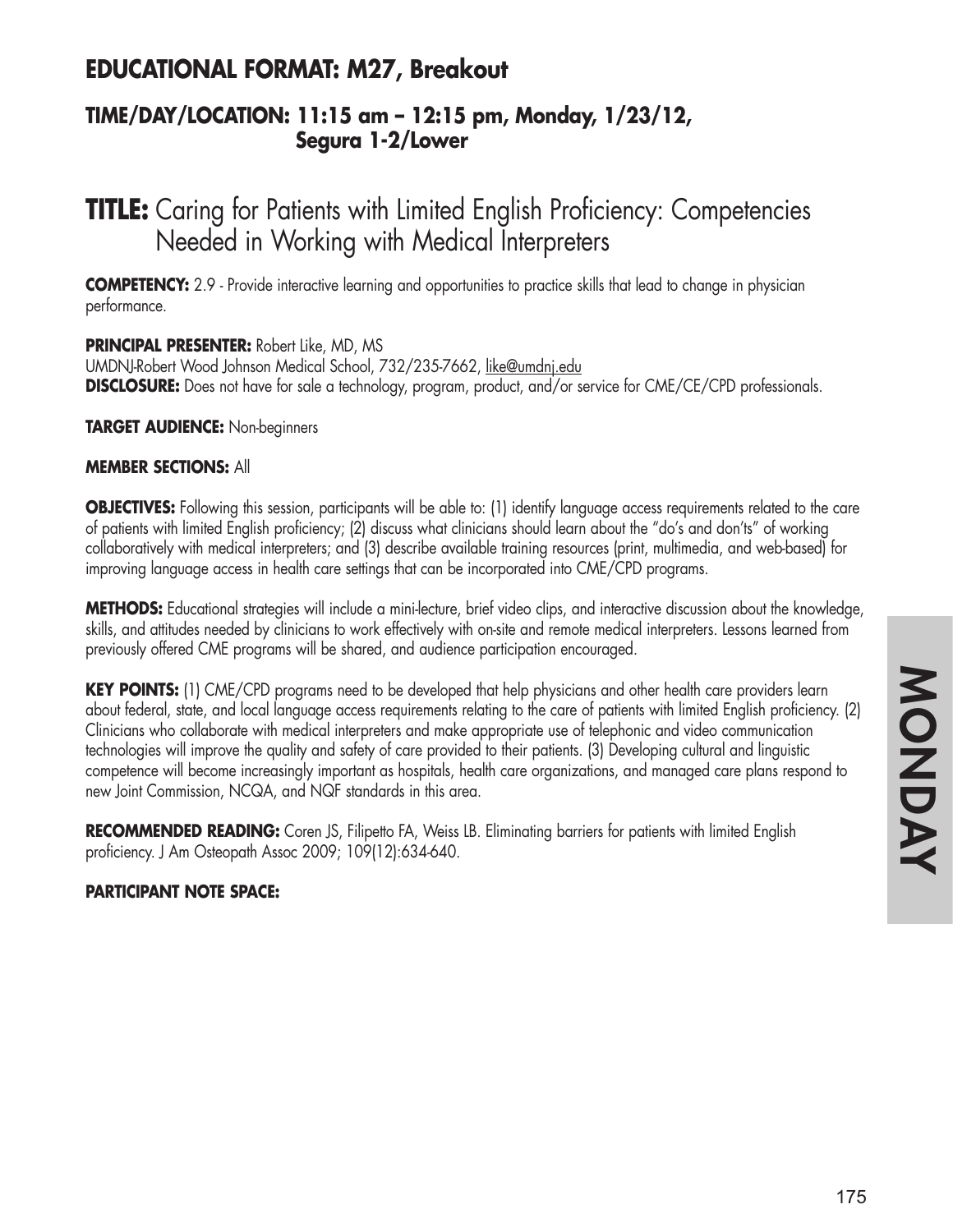## **EDUCATIONAL FORMAT: M28, Breakout**

### **TIME/DAY/LOCATION: 11:15 am – 12:15 pm, Monday, 1/23/12, Palazzo B/Lobby**

# **TITLE:** A Content Validation Process for Addressing a National Public Health Care Crisis

**COMPETENCY:** 2.11 - Assure content validation in any CME/CE/CPD educational intervention.

**PRINCIPAL PRESENTER:** Cynthia Kear, CCMEP

California Academy of Family Physicians, 415/586-6660, ckear@familydocs.org **DISCLOSURE:** Does not have for sale a technology, program, product, and/or service for CME/CE/CPD professionals.

**CO-PRESENTER:** Penny Mills, MBA American Society of Addiction Medicine, 301/656-3920, ext. 105, pmills@asam.org **DISCLOSURE:** Does have for sale a program for CME/CE/CPD professionals.

**CO-PRESENTER:** JoEllen Wynne, MSN American Academy of Nurse Practitioners, 512/442-4262, jwynne@aanp.org **DISCLOSURE:** Does not have for sale a technology, program, product, and/or service for CME/CE/CPD professionals.

**CO-PRESENTER:** Steve Biddle, MEd American Pain Society, 847/375-4715, sbiddle@connect2amc.com **DISCLOSURE:** Does not have for sale a technology, program, product, and/or service for CME/CE/CPD professionals.

**TARGET AUDIENCE:** Non-beginners

#### **MEMBER SECTIONS:** All

### **OBJECTIVES:**

- 1. Develop an understanding of the role and influence FDA and FDAA play in today's CME/CPD environment and enterprise.
- 2. Interpret changing paradigms for educational design and content validation processes as related to national health crises & TDE trans-disciplinary educational needs.
- 3. Assess & incorporate these paradigms into educational programs to improve outcomes for clinician learners & their patients. Included tool: surveys, literature, facilitated group work, practice competencies, adult & clinician educational experts.

**METHODS:** Using a reactor panel representing key stakeholders, and a real case example, this interactive session will guide learners through steps taken for content validation for a national initiative directed toward all prescribers and dispensers. Schedules permitting, an Expert Adult Educator and an Expert Clinician Educator will join the panel.

**KEY POINTS:** REMS are increasingly common in today's education and practice environments and have potentially significant consequences for what clinicians must learn and how they must practice. Accredited providers must know how to best respond contingent upon the needs and capacity of their organizations. This case, based upon an educational solution to the long acting opioids crisis and subsequent REMS, demonstrates a thoughtful, comprehensive approach to ensuring appropriate and effective content by all stakeholders for their representative prescriber learners.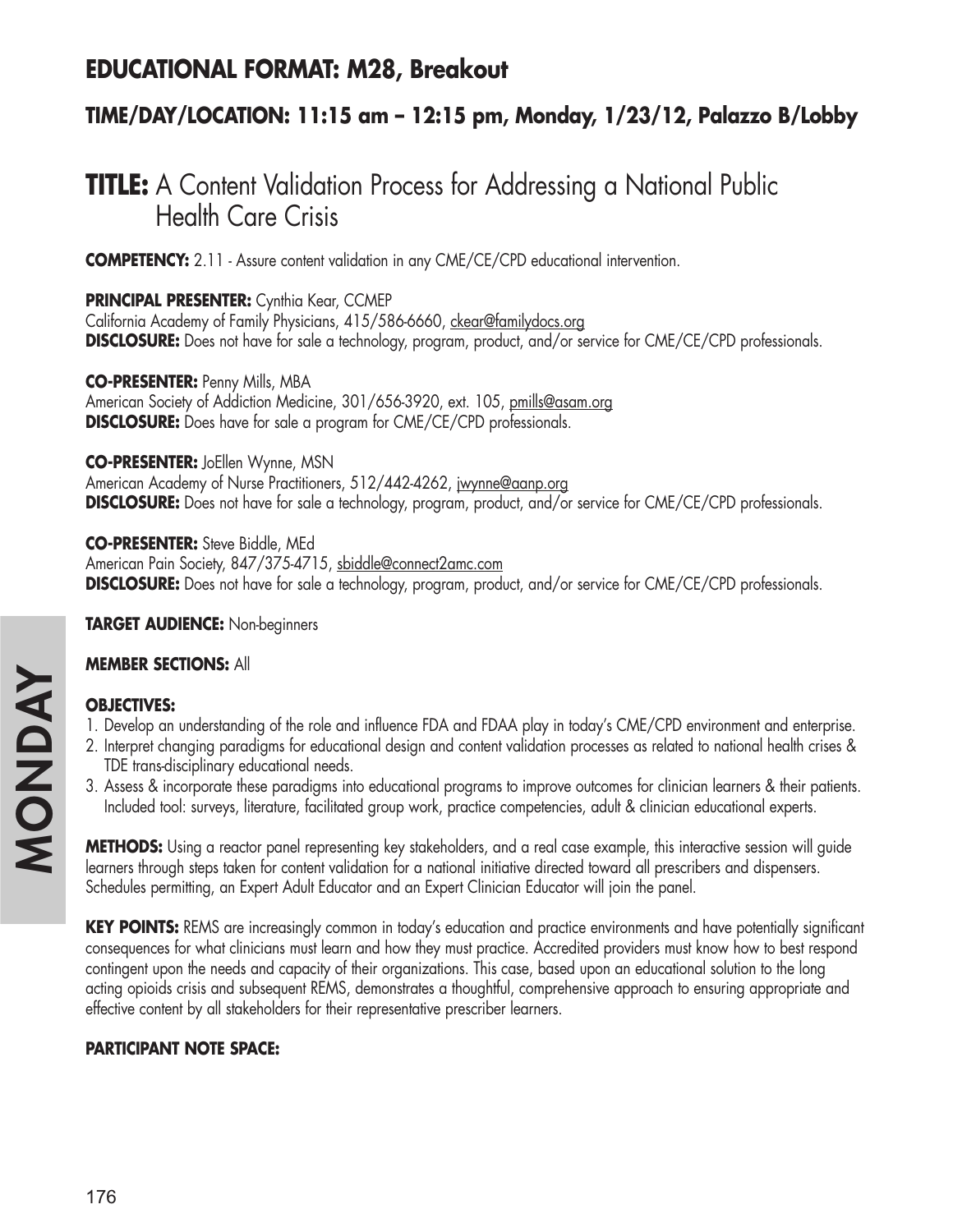## **EDUCATIONAL FORMAT: M29, Breakout**

### **TIME/DAY/LOCATION: 11:15 am – 12:15 pm, Monday, 1/23/12, Amarante 2-3/Lower**

# **TITLE:** Addressing Professional Competency Requirements for Diverse Interdisciplinary Team Members in a Single Activity

**COMPETENCY:** 3.2 - Use measurement data to assess outcomes/results of the learning intervention as a basis for determining future learning needs and for determining the application of the educational knowledge and skills.

**PRINCIPAL PRESENTER: Brian Tyburski** Center of Excellence Media, LLC, 732/992-1023, brian@coexm.com **DISCLOSURE:** Does not have for sale a technology, program, product, and/or service for CME/CE/CPD professionals.

**CO-PRESENTER:** Sean Walsh Center of Excellence Media, LLC, 732/992-1022, sean@coexm.com **DISCLOSURE:** Does not have for sale a technology, program, product, and/or service for CME/CE/CPD professionals.

**CO-PRESENTER:** Linda Ritter, PhD Center of Excellence Media, LLC, 732/992-1885, linda@coexm.com **DISCLOSURE:** Does not have for sale a technology, program, product, and/or service for CME/CE/CPD professionals.

**CO-PRESENTER:** Susan Berry Center of Excellence Media, LLC, 732/992-1024, susan@coexm.com **DISCLOSURE:** Does not have for sale a technology, program, product, and/or service for CME/CE/CPD professionals.

**TARGET AUDIENCE:** Non-beginners

#### **MEMBER SECTIONS:** All

**OBJECTIVES:** At the conclusion of this session, participants will be able to: (1) Develop activities that address professional competency requirements for diverse interdisciplinary team members; (2) Describe how activities that specifically target multiple members within an interprofessional team can empower those team members to initiate change within their organization; and (3) Illustrate the development of successful follow-up and data collection mechanisms.

**METHODS:** Didactic presentation methodology and group discussion

**KEY POINTS:** The positive effect of interprofessional collaboration on patient care is well documented. Barriers to optimal patient care can be addressed through recognizing health professional roles and responsibilities and implementing comprehensive multidisciplinary team education. Addressing the educational needs of diverse team members within one activity can ultimately break barriers and open lines of comunication. Appropriate follow-up can not only determine changes in knowledge, competency, and/or performance that result from interprofessional activities, but can also provide invaluable data for developing future needs assessments.

RECOMMENDED READING: Walsh J, et al. What are the current barriers to effective cancer care coordination? A qualitative study. BMC Health Serv Res. 2010;10:132.

**FINANCIAL OR IN-KIND SUPPORT:** These activities (joint) sponsored by Center of Excellence Media, LLC are supported by educational grants from Millennium Pharmaceuticals, Inc., Eisai Inc., Cephalon, Seattle Genetics, Abraxis BioScience, Amgen Inc., and Genentech.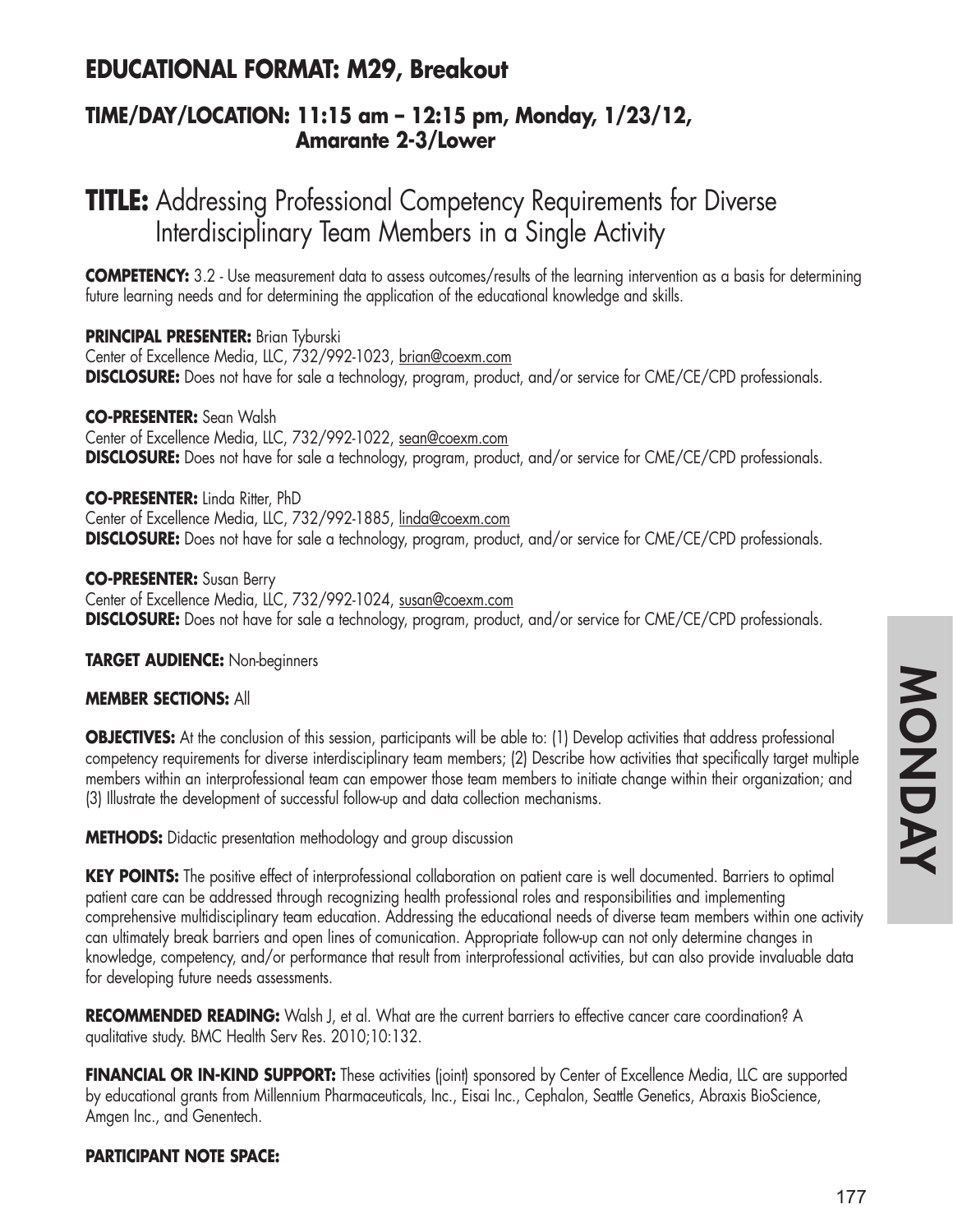## **EDUCATIONAL FORMAT: M30, Breakout**

### **TIME/DAY/LOCATION: 11:15 am – 12:15 pm, Monday, 1/23/12, Palazzo H/Lobby**

# **TITLE:** Time for a Change: Optimizing Outcomes Assessments

**COMPETENCY:** 3.3 – Use data to assess the performance of the CME/CE/CPD office in meeting its mission and organizational goals.

#### **PRINCIPAL PRESENTER:** Sara Fagerlie, PhD

Educational Concepts Group, 425/244-5101, sfagerlie@educationalconcepts.net **DISCLOSURE:** Does not have for sale a technology, program, product, and/or service for CME/CE/CPD professionals.

**CO-PRESENTER:** Alison Heintz, MPH Educational Concepts Group, 770/951-7370, aheintz@educationalconcepts.net **DISCLOSURE:** Does not have for sale a technology, program, product, and/or service for CME/CE/CPD professionals.

#### **CO-PRESENTER:** Jason Everly, PharmD, BCOP

Educational Concepts Group, 513/846-7283, jeverly@educationalconcepts.net **DISCLOSURE:** Does not have for sale a technology, program, product, and/or service for CME/CE/CPD professionals.

#### **TARGET AUDIENCE:** Non-beginners

#### **MEMBER SECTIONS:** All

**OBJECTIVES:** Upon completion of this presentation, participants should be able to:

- Develop strategies to address assessment deficiencies
- Implement assessment improvement plans
- Discuss the education requirements of staff and faculty to optimize an audience response system
- Build upon outcomes results for future programming

**METHODS:** Outcomes assessments from a series of 1-hour live educational activities were evaluated prior to and following the implementation of an audience response system. Results of those comparisons, the planning process, program improvements, staff and faculty education, and additional tools for optimization of this evaluation system will be discussed.

**KEY POINTS:** An interactive presentation using an audience response system (ARS) will focus on strategies employed to optimize educational assessments. Following an internal evaluation of 193 live 1-hour activities which determined that the rate of assessment returns was suboptimal, an ARS was implemented to evaluate and measure practitioners' knowledge, confidence, and competence prior to and following each live activity. A total of 297 live activities with similar formats have been evaluated by the ARS system. Utilization of the ARS system has resulted in a greater than 6-fold increase in the rate of assessment return. This session will focus on implementation of the ARS system, staff education, faculty education, building upon outcomes results, and future directions.

**FINANCIAL OR IN-KIND SUPPORT:** Audience response technology provided by Educational Concepts Group.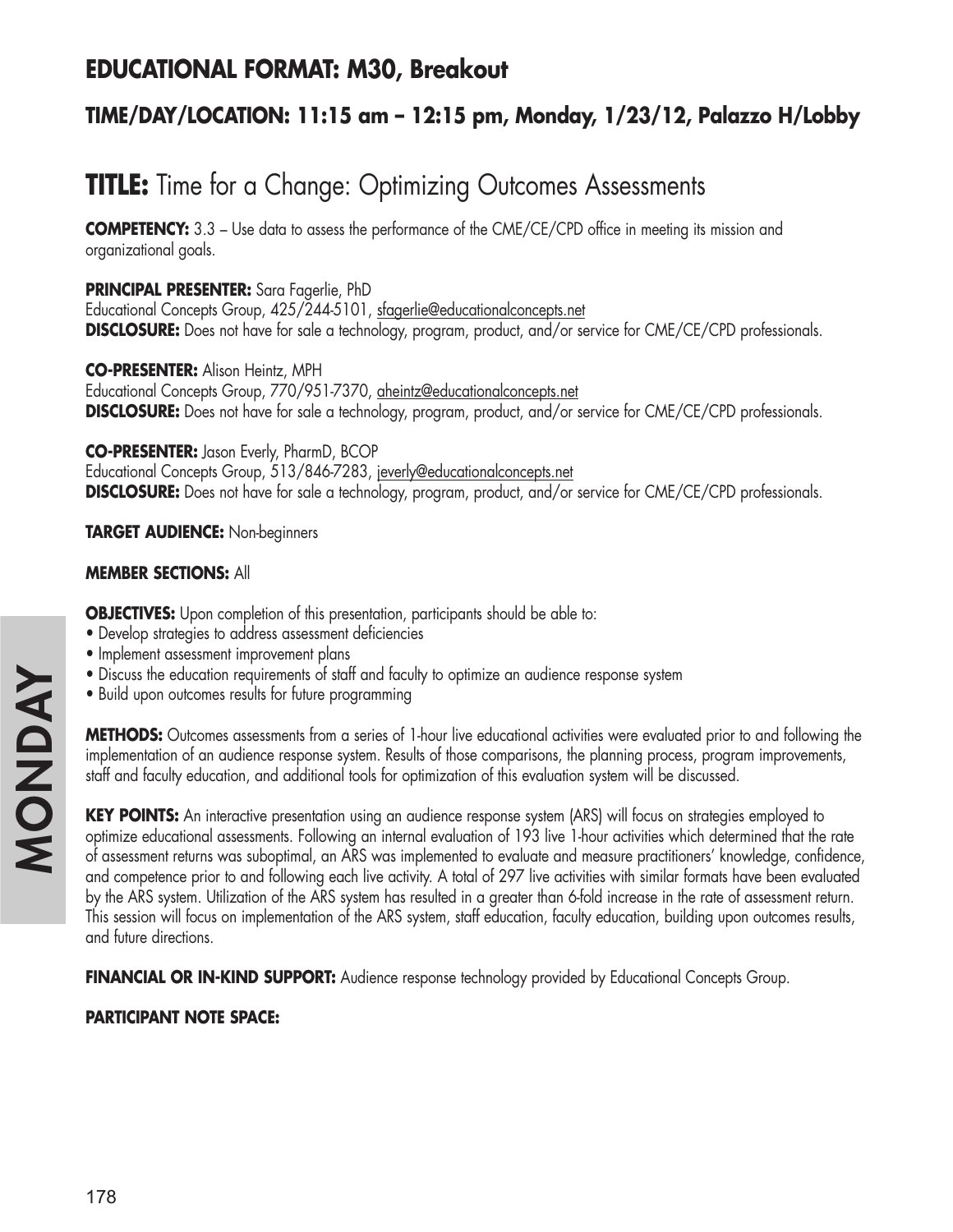## **EDUCATIONAL FORMAT: M31, Breakout**

### **TIME/DAY/LOCATION: 11:15 am – 12:15 pm, Monday, 1/23/12, Del Lago 1-2/Lower**

# **TITLE:** PI/QI - Beyond the "Buzz": Toward Excellence in Independent Education and Higher-level Outcomes

**COMPETENCY:** 3.4 – Promote continuous improvement and performance measurement as skills for physicians during educational interventions.

#### **PRINCIPAL PRESENTER:** Ron Murray, EdD

University of Virginia School of Medicine, 434/982-3687, rtm7a@virginia.edu **DISCLOSURE:** Does not have for sale a technology, program, product, and/or service for CME/CE/CPD professionals.

**CO-PRESENTER:** Anthia Mandarakas sanofi-aventis US, 908/981-5319, anthia.mandarakas@sanofi-aventis.com **DISCLOSURE:** Does not have for sale a technology, program, product, and/or service for CME/CE/CPD professionals.

**CO-PRESENTER:** John Ruggiero, PhD, MPA, CCMEP Genentech, 650/467-6848, ruggiero.john@gene.com **DISCLOSURE:** Does not have for sale a technology, program, product, and/or service for CME/CE/CPD professionals.

**TARGET AUDIENCE:** Non-beginners

#### **MEMBER SECTIONS:** All

**OBJECTIVES:** At the completion of the session, participants should be able to: (1) Identify some of the critical success factors and pitfalls in the design and execution of PI/QI educational interventions, (2) Apply instructional design theory and physician learning preferences to develop/evaluate educational interventions that address performance-based needs, (3) Define outcomes goals/targeted outcomes metrics, and (4) Communicate the value of high-impact continuing medical education interventions.

**METHODS:** (1) Didactic presentation to review PI/QI instructional design models. (2) Interactive case discussion presenting examples of critical success factors and pitfalls observed from various PI/QI initiatives, including innovative ideas that have evolved initiatives over time to increase effectiveness and meaningful outcomes. (3) Interactive panel discussion focused on advancing the paradigm and Q&A. Participants are invited to join the panel.

**KEY POINTS:** This Breakout session will engage learners with interactive case studies to demonstrate key learnings from a variety of PI/QI efforts. Participants will be challenged to consider how to develop and apply best practices in executing and evaluating educational initiatives that can lead to improvements in performance, quality measures, and in some cases, patient health. Commercial supporters have been supporting PI/QI initiatives for several years and can offer a unique perspective on some of the pitfalls observed through several initiatives, as well as some of the critical success factors that have lead to more impactful education and outcomes. Measurement techniques, data quality and analysis, and effective communication of outcomes will also be discussed. Finally, this activity will discuss and provide examples on how CME professionals can communicate the value of independent medical education.

#### **RECOMMENDED READING:**

- 1. Moore DM et al. Achieving desired results and improved outcomes: Integrating planning and assessment throughout learning activities. J Contin Educ Health Prof. 2009; 29(1):1-15
- 2. Knowles, M. (1996). Adult Learning. In Robert L. Craig (Ed.), The ASTD Training and Development Handbook (pp. 253- 264). NY: McGraw-Hill.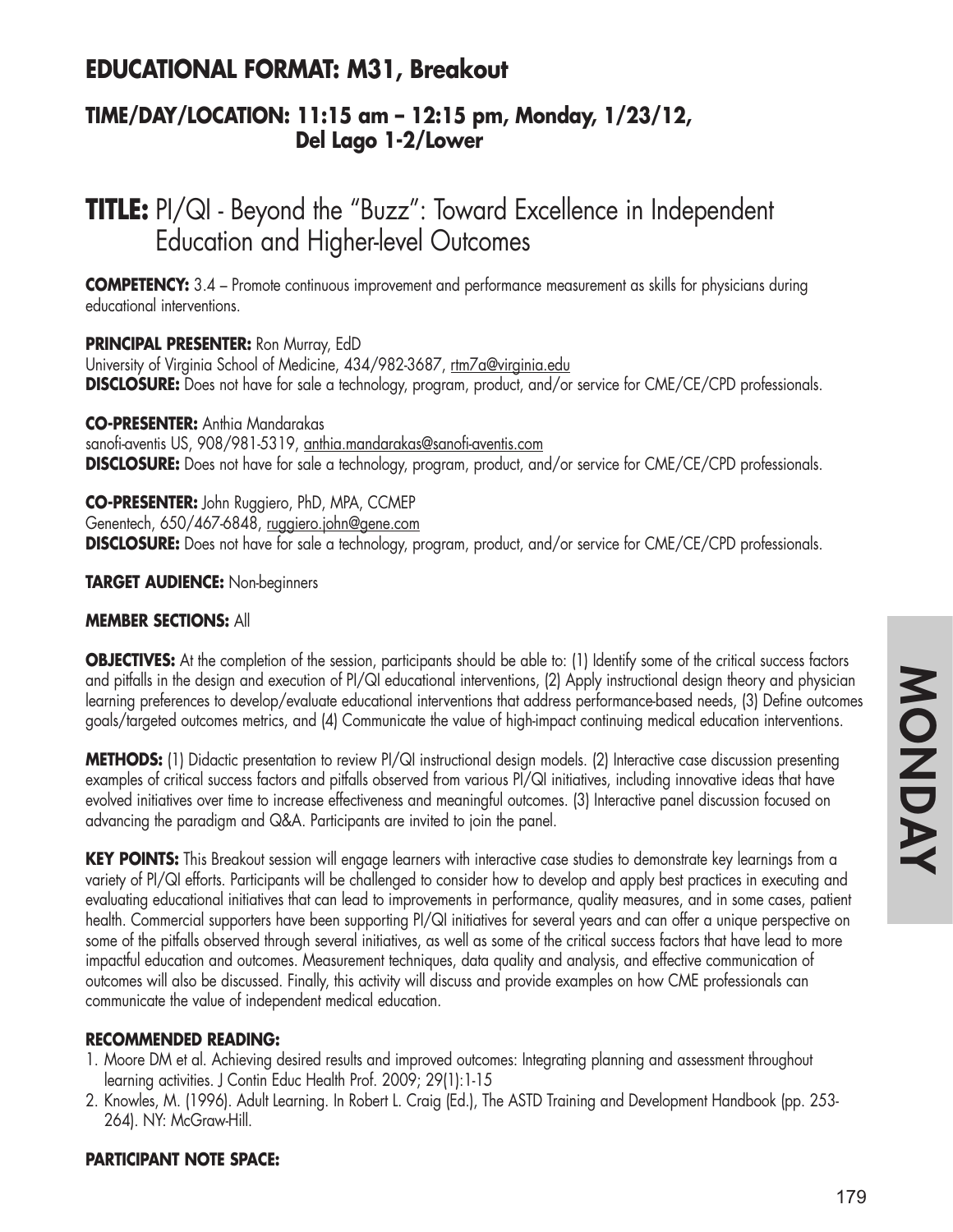## **EDUCATIONAL FORMAT: M32, Breakout**

### **TIME/DAY/LOCATION: 11:15 am – 12:15 pm, Monday, 1/23/12, Del Lago 3-4/Lower**

# **TITLE:** Designing Performance Improvement Activities that Increase Multidisciplinary Team Effectiveness

**COMPETENCY:** 4.5 – Design activities with a cumulative goal of helping physicians, or teams of learners, to adopt change incrementally, assuring there is compatibility with present systems and advantage over present behaviors.

**PRINCIPAL PRESENTER:** Andrea Harshman, MHA National Jewish Health, 303/728-6548, HarshmanA@njhealth.org **DISCLOSURE:** Does not have for sale a technology, program, product, and/or service for CME/CE/CPD professionals.

**CO-PRESENTER:** Esther Langmack, MD National Jewish Health, 303/398-1761, langmacke@njhealth.org **DISCLOSURE:** Does not have for sale a technology, program, product, and/or service for CME/CE/CPD professionals.

**CO-PRESENTER:** Meg Burke, MHSA National Jewish Health, 303/728-6535, BurkeM@njhealth.org **DISCLOSURE:** Does not have for sale a technology, program, product, and/or service for CME/CE/CPD professionals.

#### **TARGET AUDIENCE:** Non-beginners

#### **MEMBER SECTIONS:** All

#### **OBJECTIVES:**

- 1. Describe the process of measuring multiple educational interventions in closed networks for providers to ensure the behavior of each team learner is changing.
- 2. Understand the challenges and barriers faced by PI CME activity participants and how to deal with those barriers during the execution of a program.
- 3. Discuss the importance of the leadership team and/or physician champion in implementing new tools and skills in the practice.

**METHODS:** A didactic presentation with panel discussion will review 3 PI CME activities to illustrate the importance of designing activities to help physicians and their team – in our case, close networks of providers – adopt change in their behavior and practice over time, in order to better serve their patients.

KEY POINTS: Join us as we outline our innovative approach to PI CME. National Jewish Health is partnering with three different closed networks of providers on three different PI CME activities tailored to the needs of each network. Each activity shares three educational interventions which are measured with specific indicators throughout the programs: a live meeting component, in-clinic visits by trainers, and demographically tailored patient education materials. The purpose of this presentation is to share the insights from these separate yet simultaneous PI-CME activities focused on multi-disciplinary teams of providers.

**RECOMMENDED READING:** Atwater, D.C., Bernard, M.B. Improving Organizational Effectiveness through Transformational Leadership. Thousand Oaks, CA: Sage Publications; 1994.

**FINANCIAL OR IN-KIND SUPPORT:** The activities were supported through non-restricted educational grants by GlaxoSmithKline and Pfizer.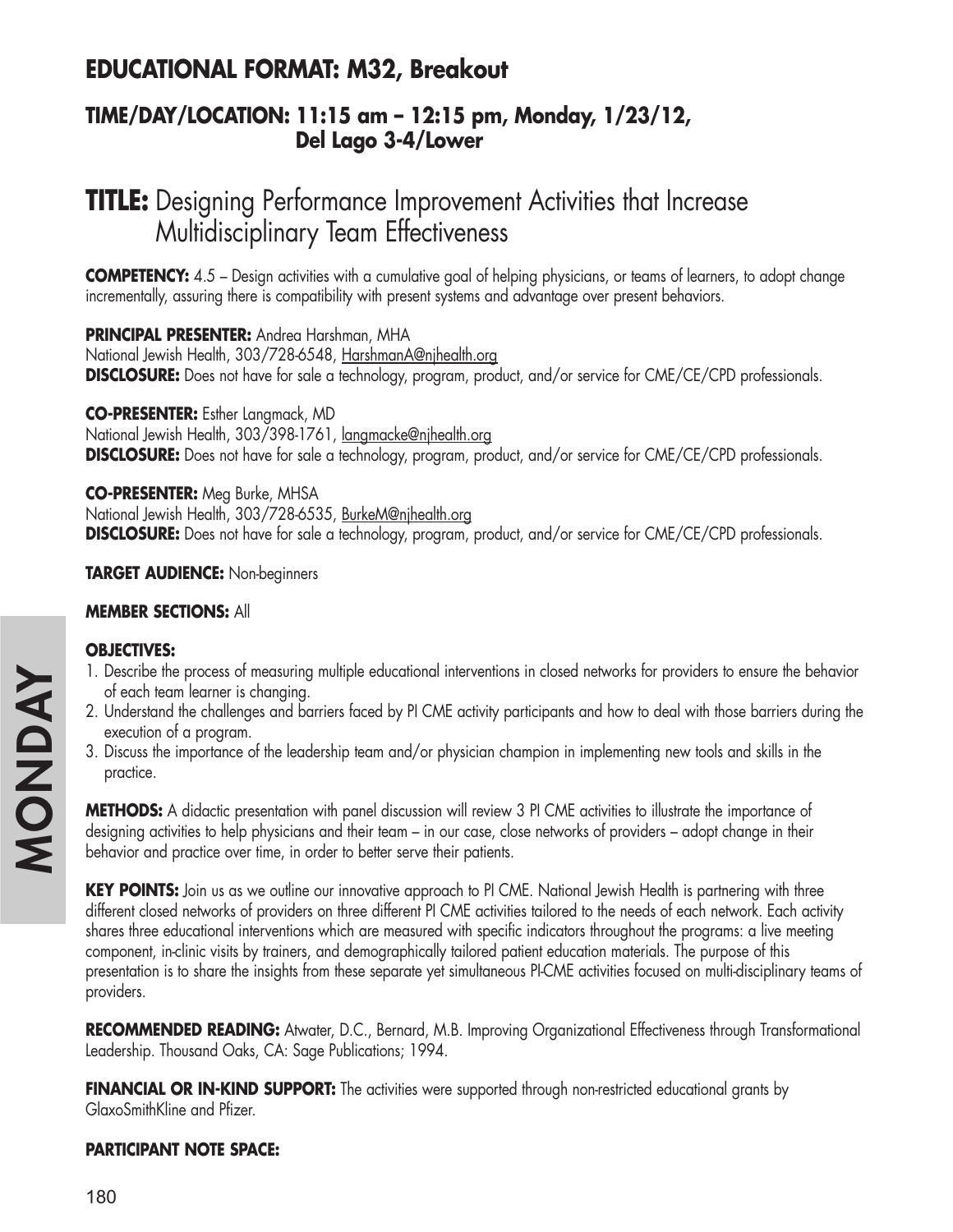## **EDUCATIONAL FORMAT: M33, Breakout**

### **TIME/DAY/LOCATION: 11:15 am – 12:15 pm, Monday, 1/23/12, Palazzo G/Lobby**

# **TITLE:** Partnering for a Strategic Patient Health Initiative: Promoting Innovation and Engagement at the Local Level

**COMPETENCY:** 5.3 – Collaborate and build relationships that support educational improvements for the patient, the physician, and the organization in which the physician works.

#### **PRINCIPAL PRESENTER:** Jack Kues, PhD

University of Cincinnati, 513/558-3196, kuesjr@uc.edu **DISCLOSURE:** Does not have for sale a technology, program, product, and/or service for CME/CE/CPD professionals.

#### **CO-PRESENTER:** Susan Tyler, MEd

University of Cincinnati, 513/558-3132, tylersn@uc.edu **DISCLOSURE:** Does not have for sale a technology, program, product, and/or service for CME/CE/CPD professionals.

#### **CO-PRESENTER:** Barbara Speer, BS University of Cincinnati, 513/558-3268, speerba@uc.edu

**DISCLOSURE:** Does not have for sale a technology, program, product, and/or service for CME/CE/CPD professionals.

**CO-PRESENTER:** Mary Ales, BA Interstate Postgraduate Medical Association, 608/237-7331, males@ipmameded.org **DISCLOSURE:** Does not have for sale a technology, program, product, and/or service for CME/CE/CPD professionals.

**TARGET AUDIENCE:** Non-beginners

#### **MEMBER SECTIONS:** All

**OBJECTIVES:** At the conclusion of this activity, participants will be able to:

- 1. Identify strategies for greater statewide/local program impact
- 2. Promote innovation at the local level
- 3. Engage a wide variety of stakeholders in an educational initiative
- 4. Describe methods for coordinating broad educational initiatives

#### **METHODS:**

- 1. Demonstration of a logic model for encouraging collaborative educational activities at the grass roots level.
- 2. Group discussion identifying strategies for engaging a wide array of stakeholders in local and interprofessional initiatives. 3. Review of strategic tools for implementation of educational initiatives.

**KEY POINTS:** The presenters will discuss an ongoing educational initiative for improving patient adherence in Ohio, the Ohio Partnership for Adherence through Collaborative Education (OhioPACE). By tracking this project from initial planning with Ohio medical schools through involvement of state and local organizations, we will highlight strategies for developing education that leverages community resources within continuing professional development. Strategies discussed will include stakeholder summits, block grants, communication, outcomes, innovation and mentoring. This process has stimulated innovation and interprofessional learning focused on improving patient adherence. Think globally, act locally!

**FINANCIAL OR IN-KIND SUPPORT:** This educational initiative was funded by a grant from Pfizer.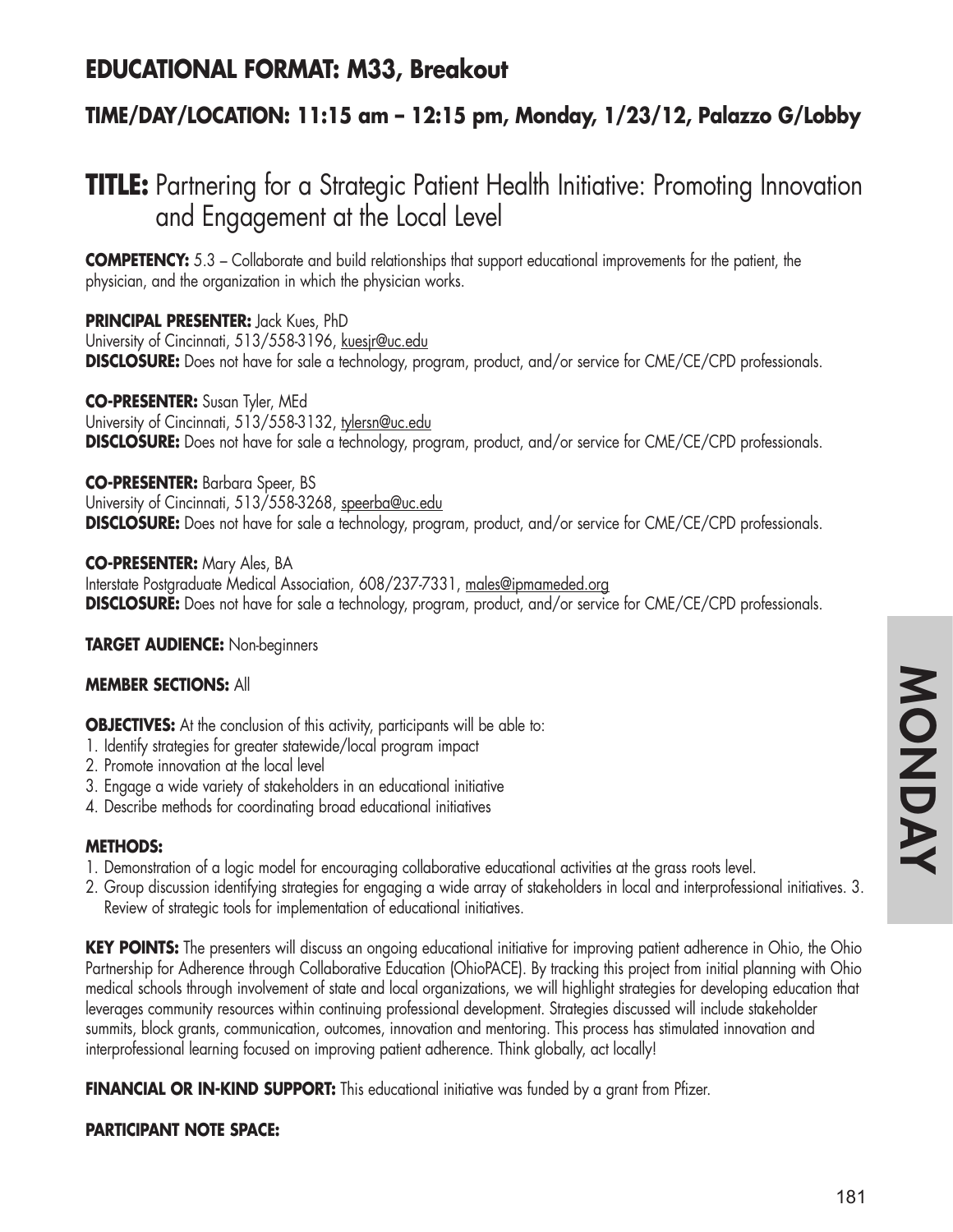## **EDUCATIONAL FORMAT: M34, Breakout**

### **TIME/DAY/LOCATION: 11:15 am – 12:15 pm, Monday, 1/23/12, Segura 3-4/Lower**

# **TITLE:** Renewal and Maintenance of Licensure (MOL): Implications for CME Providers, Supporters, Faculty and Learners

**COMPETENCY:** 6.1 – Provide a vision of present role and future direction for CME/CE/CPD and physician role and responsibilities in continued learning.

### **PRINCIPAL PRESENTER:** Alejandro Aparicio, MD

American Medical Association (AMA), 312/464-5531, alejandro.aparicio@ama-assn.org **DISCLOSURE:** Does not have for sale a technology, program, product, and/or service for CME/CE/CPD professionals.

#### **CO-PRESENTER:** Humayun Chaudhry, DO, FACP

Federation of State Medical Boards of the United States, Inc. (FSMB), 817/868-4044, hchaudhry@fsmb.org **DISCLOSURE:** Does not have for sale a technology, program, product, and/or service for CME/CE/CPD professionals.

#### **CO-PRESENTER:** Mindi McKenna, PhD

American Academy of Family Physicians (AAFP), 913/906-6204, mmckenna@aafp.org **DISCLOSURE:** Does not have for sale a technology, program, product, and/or service for CME/CE/CPD professionals.

**CO-PRESENTER:** Diane Burkhart, PhD American Osteopathic Association (AOA), 312/202-8051, dburkhart@osteopathic.org **DISCLOSURE:** Does not have for sale a technology, program, product, and/or service for CME/CE/CPD professionals.

### **TARGET AUDIENCE:** Beginners

### **MEMBER SECTIONS:** All

### **OBJECTIVES:**

- Contrast current CME legislated requirements for licensure with the new framework for MOL, especially as it relates to CME, and how this will be translated by state medical licensing boards
- Anticipate the parameters by which physicians' reporting of AMA, AAFP and AOA CME credits may be used in fulfillment of physician licensure and MOL requirements
- Discuss implications for CME providers and supporters in responding to the needs of physicians for MOL and assessment of continuing professional development, lifelong learning, improvement of practice performance and patient outcomes

**METHODS:** Panel presentations, panel discussion, and audience interaction.

### **KEY POINTS:**

- Most US licensure jurisdictions have CME credit requirements that recognize the three national CME credit systems
- Some licensing jurisdictions have content specific CME requirements
- MOL concepts include a significant role for certified CME
- CME providers and supporters need to consider the implications of MOL for their organizations and learners

**RECOMMENDED READING:** There are two options: FSMB's Maintenance of Licensure Implementation Group Report, which has been finalized by the FSMB Board and will be ready for wider dissemination after FSMB's April 2012 House of Delegates meeting; or, an updated MOL article, title TBD, that will be published in FSMB's Journal of Medical Regulation in the Fall of 2011 as a follow-up to the report published last year. The latter would be the most current reading to prepare participants for this session at the 2012 meeting.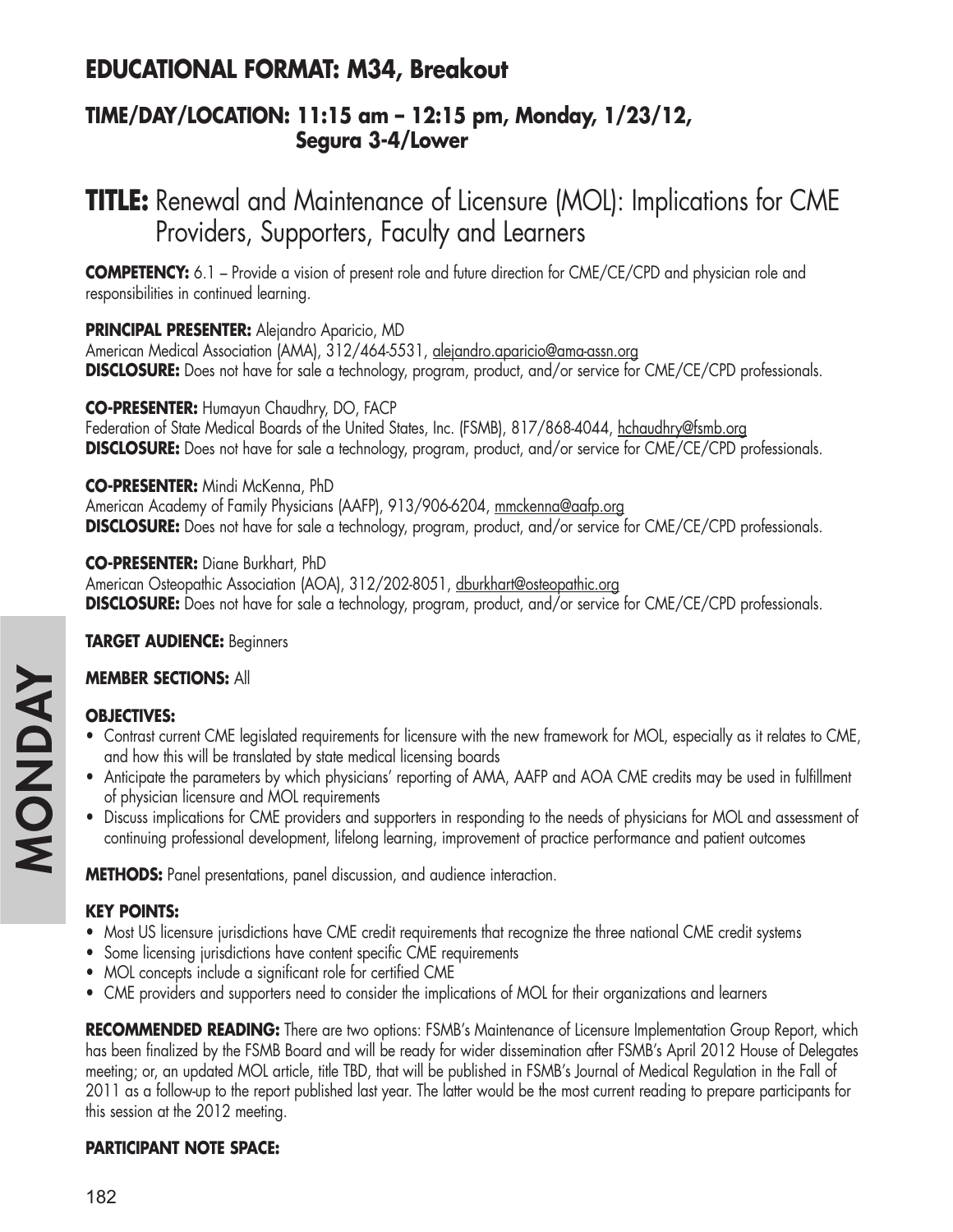## **EDUCATIONAL FORMAT: M35, Breakout**

### **TIME/DAY/LOCATION: 11:15 am – 12:15 pm, Monday, 1/23/12, Palazzo F/Lobby**

# **TITLE:** Simple and Successful Ways to Manage Faculty and On-site Logistics

**COMPETENCY:** 7.7 – Apply effective management skills including problem solving, communication and interpersonal skills, performance management, delegation and supervision, and organizational development.

**PRINCIPAL PRESENTER:** Nina Taylor, MA

Clinical Care Options, LLC, 703/674-3537, ntaylor@clinicaloptions.com **DISCLOSURE:** Does not have for sale a technology, program, product, and/or service for CME/CE/CPD professionals.

#### **TARGET AUDIENCE:** Beginners

#### **MEMBER SECTIONS:** All

**OBJECTIVES:** Upon completion of this session, participants should be better able to;

- Employ various methods in communication with program faculty to achieve desired outcomes.
- Identify situations where specific faculty management tips can be utilized.
- Discuss the various roles of on-site logistics management.
- Enhance interpersonal relationship skills to successfully manage program faculty through the use of streamlining information.

**METHODS:** Participants will begin the session working collectively on a case study, didactic presentation on ways to enhance the solutions from their case study for optimal faculty and on-site responsiveness.

**KEY POINTS:** This presentation will emphasize helpful tips in managing unresponsive, difficult, and large groups (100+) of faculty, as well as tips and tricks for managing on-site logistic. This session will highlight the use of on-site backup plans that are cost effective and easy to implement last minute. Additional guidance and discussion on obtaining content on time from faculty, establishing reasonable time lines and collection of documents.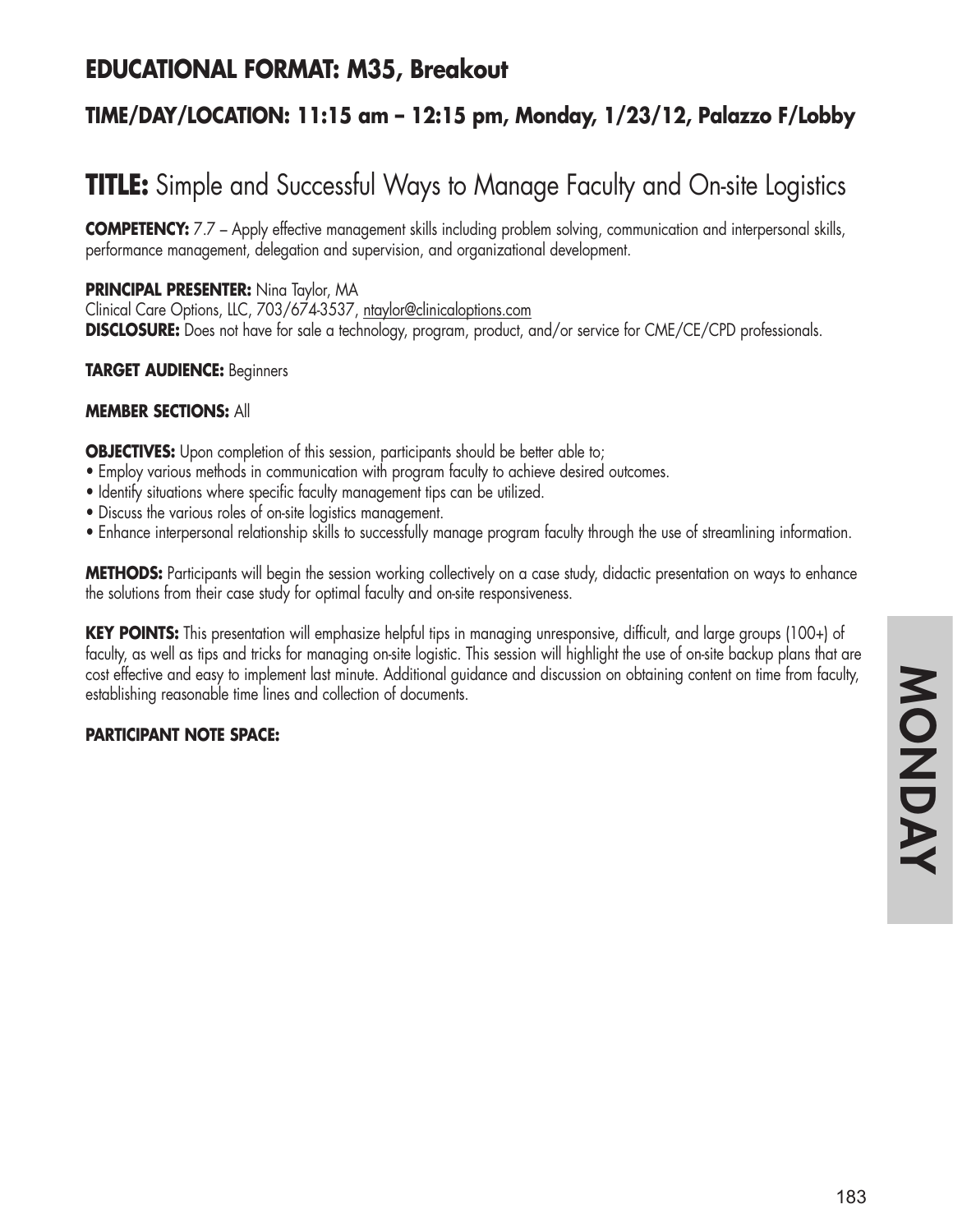## **EDUCATIONAL FORMAT: M36, Intensive**

### **TIME/DAY/LOCATION: 1:30 – 2:30 pm, 3:00 – 4:00 pm, Monday, 1/23/12, Marbella Pre-function and 1-2/Lower**

# **TITLE:** BYOBP (Bring Your Own Best Practice): Share what You Do Well and Ask for Help for What You Don't

**COMPETENCY:** 8.1 – Engage in self-assessment, identify gaps in knowledge/practice and design an individual learning plan for ongoing improvement

### **PRINCIPAL PRESENTER/MODERATOR:** Erin Schwarz

Vivacity Consulting, 310/739-9402, vivacityconsulting@gmail.com **DISCLOSURE:** Does have for sale a technology, program, product, and/or service for CME/CE/CPD professionals.

**PRINCIPAL PRESENTER/MODERATOR:** Pam Beaton, BS American College of Cardiology, 202/375-6441, pbeaton@acc.org

**CO-PRESENTER:** Kevin Heffernan, MA (New AMA regulations as they relate to best practices) American Medical Association, 312/464-4637, kevin.heffernan@ama-assn.org

**CO-PRESENTER:** Steven Folstein, MEd (Criterion 3) American Academy of Allergy, Asthma & Immunology, 414/272-6071, SFolstein@aaaai.org

**CO-PRESENTER:** Deborah Samuel, MBA (Criteria 12-15) American Academy of Pediatrics, 847/434-7097, dsamuel@aap.org

**CO-PRESENTER:** Laura Johnson (Criterion 2) American Society of Cataract and Refractive Surgery, 703/788-5762, liohnson@ASCRS.org

**CO-PRESENTER:** Rachel Shnekendorf, MPH (Criterion 11) Infectious Diseases Society of America, 703/299-0200, rshnekendorf@idsociety.org

**DISCLOSURE:** Presenters Beaton, Heffernan, Folstein, Samuel, Johnson, and Shnekendorf do not have for sale a technology, program, product, and/or service for CME/CE/CPD professionals.

**TARGET AUDIENCE:** Non-Beginners

### **MEMBER SECTIONS:** All

**OBJECTIVES:** At the conclusion of this session, participants will be able to: (1) Identify practice gaps within their CME program; (2) Develop strategies to improve their CME processes, and (3) Discuss and formulate best practices, and (4) Streamline the process of implementation.

**METHODS:** During this in-depth, interactive session, we introduce four topics and ask attendees to evaluate their own current practice in small groups. Panel members will offer examples of their own best practices, and constructively critique current practices with an emphasis on suggestions for improvement. We will focus on how organizations have struggled and overcome challenges. Participants will also discuss how to implement strategies that connect educational planning with activity and program evaluation.

**KEY POINTS:** ACCME data and focus groups interviews demonstrate that providers are continually challenged by the following four areas: C2, C3, C11, and C12-15. Often providers are not aware that their current practice is not the best practice until they go through the reaccreditation process. There are few opportunities to ask for help or share innovations. This session is designed to encourage learners to draw attention to that which they are doing well, as well as identify any areas that need improvement, and discuss with others how to make processes better. This will be an opportunity for providers to exchange information, hopefully leading to "That's a great idea! Why didn't I think of that?" Both providers with a large and small staff will be encouraged to participate.

**RECOMMENDED READING:** (1) The ACCME's 2006 Updated Decision-Making Criteria Relevant to the Essential Areas and Their Elements; (2) The ACCME's Accreditation Findings Based on the 2006 Accreditation Criteria: A Compendium of Case Example; and (3) The AMA's The Physician's Recognition Award and Credit System 2010 Revision.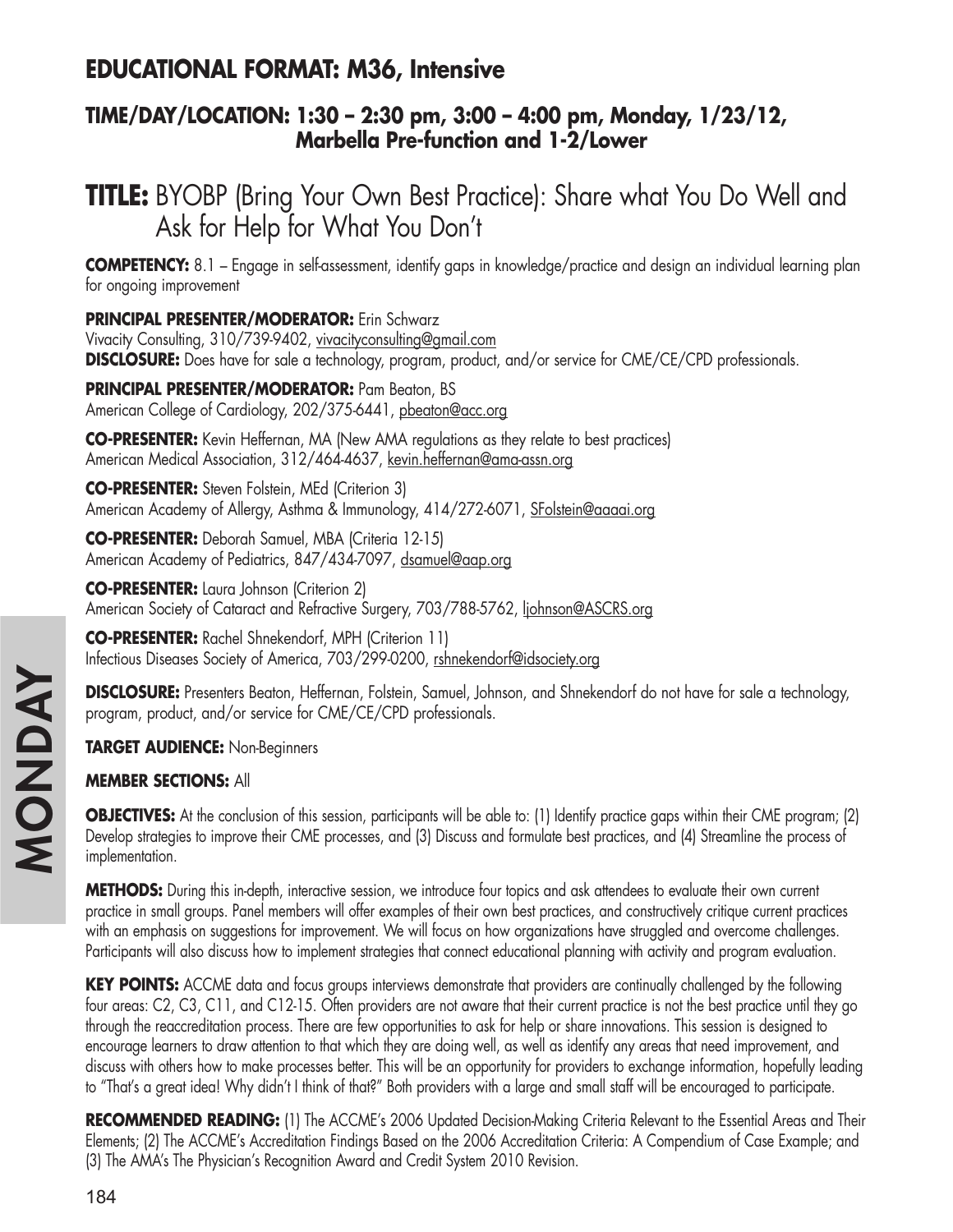## **EDUCATIONAL FORMAT: M37, Mini-plenary**

### **TIME/DAY/LOCATION: 1:30 – 2:30 pm, Monday, 1/23/12, Mediterranean 1-8/Lobby**

**TITLE:** Cases and Successful Projects in Interprofessional Learning and Team Based Education **(Invited Abstract)**

**COMPETENCY AREA:** 3 – Performance Measurement

**PRINCIPAL PRESENTER**: David Davis, MD

Association of American Medical Colleges, 202/862-6275, ddavis@aamc.org **DISCLOSURE:** Does not have for sale a technology, program, product, and/or service for CME/CE/CPD professionals.

**CO-PRESENTER:** Katherine Grichnik, MD Duke CME Center for Educational Excellence, 919/401-1203, GRICH002@mc.duke.edu **DISCLOSURE:** Does not have for sale a technology, program, product, and/or service for CME/CE/CPD professionals.

#### **CO-PRESENTER:** Susan Pingleton, MD

University of Kansas Medical Center, 913/588-4484, spinglet@kumc.edu **DISCLOSURE:** Does not have for sale a technology, program, product, and/or service for CME/CE/CPD professionals.

#### **TARGET AUDIENCE:** All

#### **MEMBER SECTIONS:** All

**OBJECTIVES:** At the conclusion of this session, participants will be able to:

- 1. Explore cases of Interprofessional and/or Team Based Learning that have been successful collaborations
- 2. Describe elements of successful interprofessional and team based learning.
- 3. Plan and execute similar interprofessional and team-based continuing education activities in their own settings

**METHODS:** Didactic presentation of successful projects and interactive discussion with attendees.

**KEY POINTS:** Interprofessional learning and Team Based Education are being examined and developed as one of the newest innovations on continuing education in the health professions. As discussed in the *AAMC/ANCC Report on Lifelong Learning*, it has been defined as "any type of education, training, teaching or learning session, in which two or more health and social care professions are learning interactively." The definition includes both instruction in formal training programs and continuing education efforts, including workplace learning. However it is defined, the panel suggested that it remains relatively underdeveloped and undervalued in health professions education and formal continuing education.

"There are a number of challenges to the planning, implementation, and evaluation of IPE models in practice and education. Challenges include differences in: history and culture, in language and jargon, in schedules and professional routines, and in accountability, payment, and rewards; professional and interprofessional professional identity, and clinical responsibility; levels of preparation, qualifications, and status; and in requirements, regulations, and norms of professional education."

This session will examine successful collaboration in interprofessional learning, highlighting elements that made them successful and how they overcame barriers.

**RECOMMENDED READING:** AAMC/AACN Macy Report on Lifelong Learning; Joint Report on Interprofessional Competencies, AAMC and other colleague health professional organizations.

**FINANCIAL OR IN-KIND SUPPORT:** Audience response technology provided by Turning Technologies.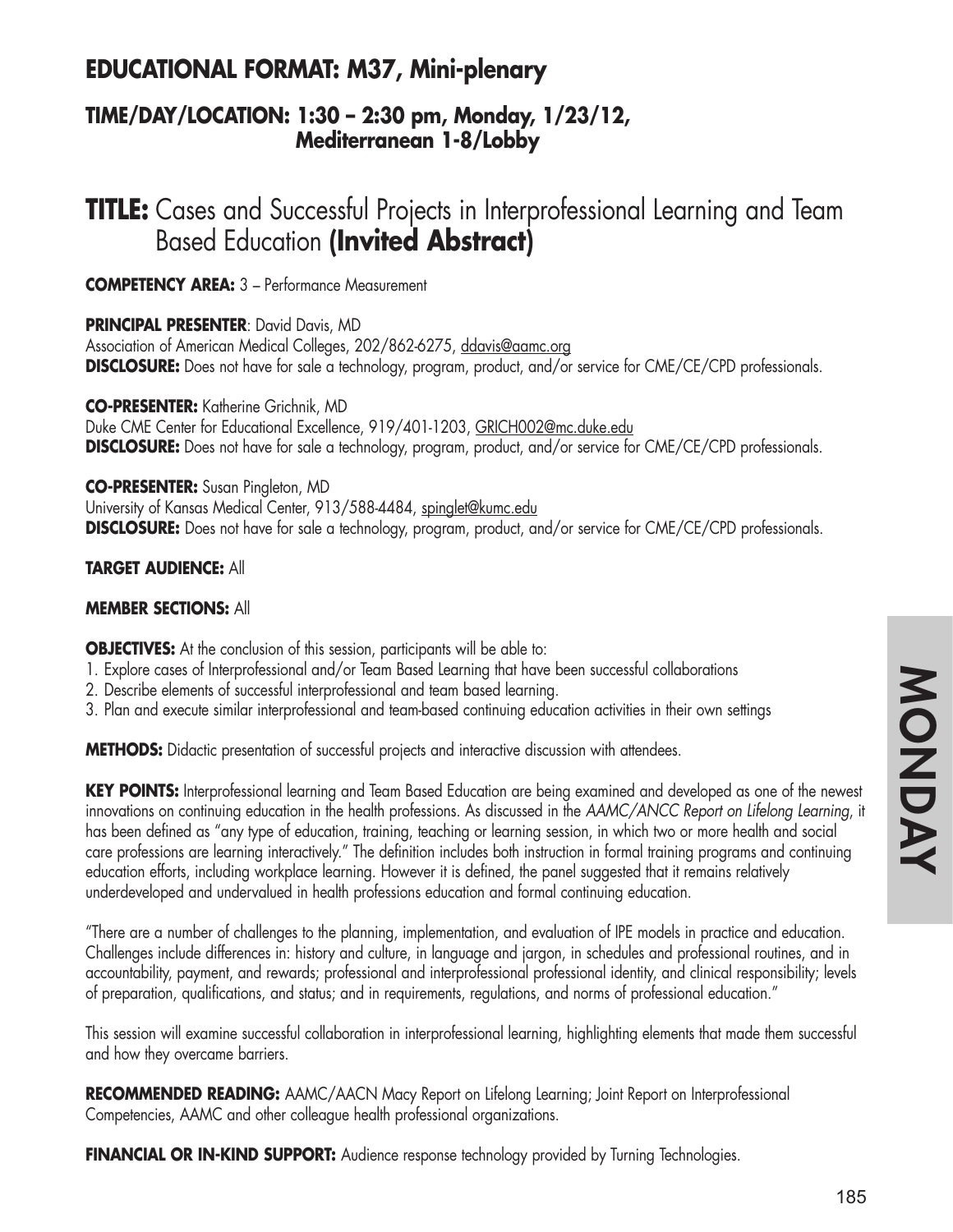## **EDUCATIONAL FORMAT: M38, Breakout**

### **TIME/DAY/LOCATION: 1:30 – 2:30 pm, Monday, 1/23/12, Palazzo C/Lobby**

# **TITLE:** Lifelong Learning in Surgeons: Do Surgeons have Definable Stages in their Careers and How do their Learning Needs and Preferences Change during these Stages?

**COMPETENCY:** 1.3 - Conduct, support, and/or apply educational research on how physicians learn and change.

**PRINCIPAL PRESENTER:** Peter de Boer, FRCS A.O. Education, +41 432 55 97 21, meczurich@aol.com **DISCLOSURE:** Does not have for sale a technology, program, product, and/or service for CME/CE/CPD professionals.

**CO-PRESENTER:** Robert Fox, EdD University of Oklahoma, 239/970-2721, drrdfox@me.com **DISCLOSURE:** Does not have for sale a technology, program, product, and/or service for CME/CE/CPD professionals.

**TARGET AUDIENCE:** Non-beginners

#### **MEMBER SECTIONS:** All

**OBJECTIVES:** At the conclusion of the session, participants will be able to:

- 1. Describe the stages of a surgeon's career
- 2. Explain how the educational needs of surgeons changes with their career pathways.
- 3. Understand how learning preferences change with stage of career.
- 4. Discuss how learning channels have changed with time and how they may develop in the future.
- 5. Discuss the implications of the study in planning educational events for surgeons

**METHODS:** A didactic presentation of a study of 138 surgeons from all 5 continents who were interviewed about their career development and learning needs and preferences. An interactive discussion on the results, and what the practical implications are for CME professionals in planning education for surgeons.

**KEY POINTS:** 138 surgeons from 25 countries were interviewed about their career pathway to investigate whether distinct stages in a surgeon's career could reliably be described. A model based on the work of Levinson, Super and Fox was created. Surgeons were also asked on their learning needs and preferences. Different career stages are associated with different learning needs which in turn influence preferred educational channels. Because the study looked at current learners and also asked surgeons to describe their past experiences data was obtained of the changes and similarities in learning needs and preferences with time. Planning for educational events needs to take into account the career stage of the audience which is an important element in creating educational events that will result in better patient care.

### **RECOMMENDED READING:**

- 1. The Continuing Professional Development of Physicians. Davis D, Barnes B., Fox R. AMA Press 2003.
- 2. Levinson DJ, Darrow CN, Klein EB. Levinson M (1978) Seasons of a man's life New York; Random House ISBN 039440694X.
- 3. Rennekamp RA and Nall (1993) Professional growth: A guide for professional development. Lexington: U of Kentucky Cooperative Extension Service.

**FINANCIAL OR IN-KIND SUPPORT:** A.O. Education, Stetttbachstrasse 6, 8600 Dubendorf, Switzerland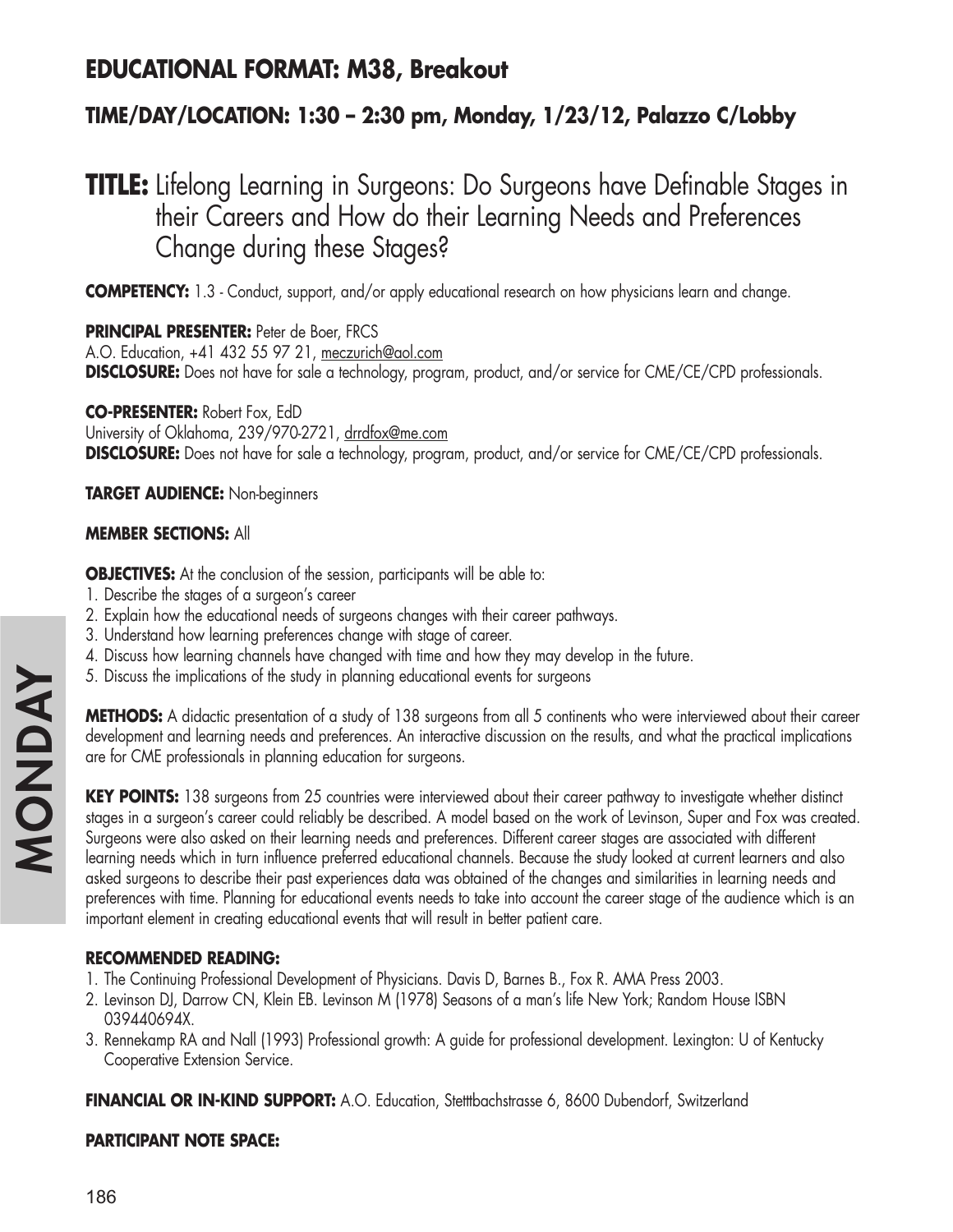## **EDUCATIONAL FORMAT: M39, Breakout**

### **TIME/DAY/LOCATION: 1:30 – 2:30 pm, Monday, 1/23/12, Amarante 2-3/Lower**

# **TITLE:** Working Outside the Box: Non-traditional Strategies for Changing Healthcare Professionals' Approaches to Smoking Cessation

#### **COMPETENCY:**

2.4 - Assist physician-learners to reflect upon present and desired levels of performance and plan the next step in their personal education.

2.9 - Provide interactive learning and opportunities to practice skills that lead to change in physician performance.

#### **PRINCIPAL PRESENTER:** Jann Balmer PhD

University of Virginia School of Medicine, 434/924-5950, jbalmer@virginia.edu **DISCLOSURE:** Does not have for sale a technology, program, product, and/or service for CME/CE/CPD professionals.

#### **CO-PRESENTER:** Mary Conklin

Interstate Postgraduate Medical Association (IPMA), 608/237-1356, msconklin@ipmameded.org **DISCLOSURE:** Does not have for sale a technology, program, product, and/or service for CME/CE/CPD professionals.

#### **CO-PRESENTER:** Jason Smith

Bon Secours Health System - Richmond, 804/764-7652, jason\_smith2@bshsi.org **DISCLOSURE:** Does not have for sale a technology, program, product, and/or service for CME/CE/CPD professionals.

#### **TARGET AUDIENCE:** Non-beginners

#### **MEMBER SECTIONS:** All

#### **OBJECTIVES:**

- 1. Describe approaches to designing educational strategies that address desired changes in healthcare professional performance.
- 2. Discuss the process for building a non-traditional educational initiative that is clinically relevant and evidence-based.
- 3. Discuss approaches to blending non-traditional methods into educational initiatives.

**METHODS:** Through a case presentation, we will outline a community-based approach to CE that links healthcare professional performance to desired patient outcomes for smoking cessation. The case presentation will be followed by a discussion/question and answer session that highlights ideas and approaches for integrating non-traditional educational methods into CE/CME.

### **KEY POINTS:**

- 1. Non-traditional educational methods for CME/CE can be effective in changing healthcare professional performance with respect to smoking cessation.
- 2. Non-traditional educational methods can integrate evidence-based approaches to care effectively.
- 3. Immersion and integration with a community is an important aspect of effective approaches to fostering change in healthcare professional practice.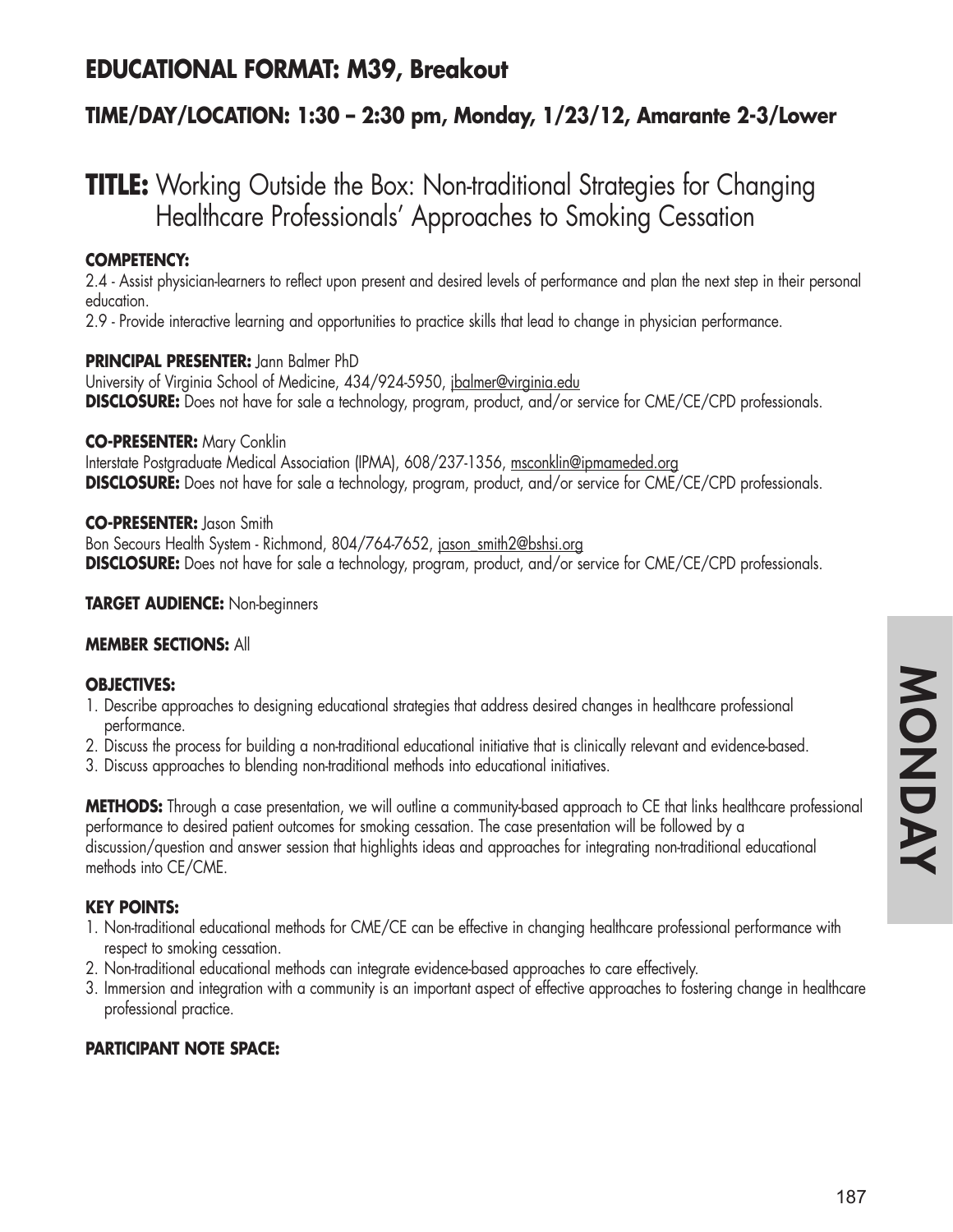## **EDUCATIONAL FORMAT: M40, Breakout**

### **TIME/DAY/LOCATION: 1:30 – 2:30 pm, Monday, 1/23/12, Segura 1-2/Lower**

# **TITLE:** The Importance of Physician Empathy: Improving Patient Outcomes with Innovative Sensory Experiences

**COMPETENCY:** 2.9 - Provide interactive learning and opportunities to practice skills that lead to change in physician performance.

#### **PRINCIPAL PRESENTER:** Cathy Pagano, CCMEP

Institute for Continuing Healthcare Education, 215/446-8088, ext. 1451, cpagano@iche.edu **DISCLOSURE:** Does not have for sale a technology, program, product, and/or service for CME/CE/CPD professionals.

**CO-PRESENTER:** Christine O'Leary, PharmD, BCPS, CCMEP Institute for Continuing Healthcare Education, 215/446-8088, ext. 1576, coleary@iche.edu **DISCLOSURE:** Does not have for sale a technology, program, product, and/or service for CME/CE/CPD professionals.

#### **CO-PRESENTER:** Peter Raymond

Human Condition, 646/867-0644, peter@hcxdesign.com **DISCLOSURE:** Does have for sale a service for CME/CE/CPD professionals.

#### **TARGET AUDIENCE:** Non-beginners

#### **MEMBER SECTIONS:** All

**OBJECTIVES:** At the conclusion of this session, participants will be better able to: (1) Discuss the importance of physician empathy as it applies to better patient outcomes; (2) Identify innovative ways to incorporate empathy components into traditional CME activities, and (3) Provide a forum of exchanging ideas amongst the various stakeholders.

**METHODS:** Hands-on demonstration with moderated presenter/audience discussion: This session will discuss (and demonstrate) examples of how CME activities can show healthcare providers what is going on with their patients by letting them truly feel what it's like to be in constant pain, experience cloudy cognition, hear voices, or live with diminished vision.

**KEY POINTS:** Recent research on quality care has focused on the role of physician empathy in effective disease management. Physician empathy is a critical clinical skill that is directly linked to improved patient outcomes in the management of chronic disease. Physicians need opportunities to enhance their empathetic skills, with a particular focus on understanding their patients' true-to-life experiences.

#### **RECOMMENDED READING:**

- 1. Mercer SW, Reynolds WJ. Empathy and quality of care. Br J Gen Pract. 2002;52 Suppl:S9-1.
- 2. Hojat M, Louis DZ, Markham FW, Wender R, Rabinowitz C, Gonnella JS. Physicians' empathy and clinical outcomes for diabetic patients. Acad Med. 2011. Epub ahead of print.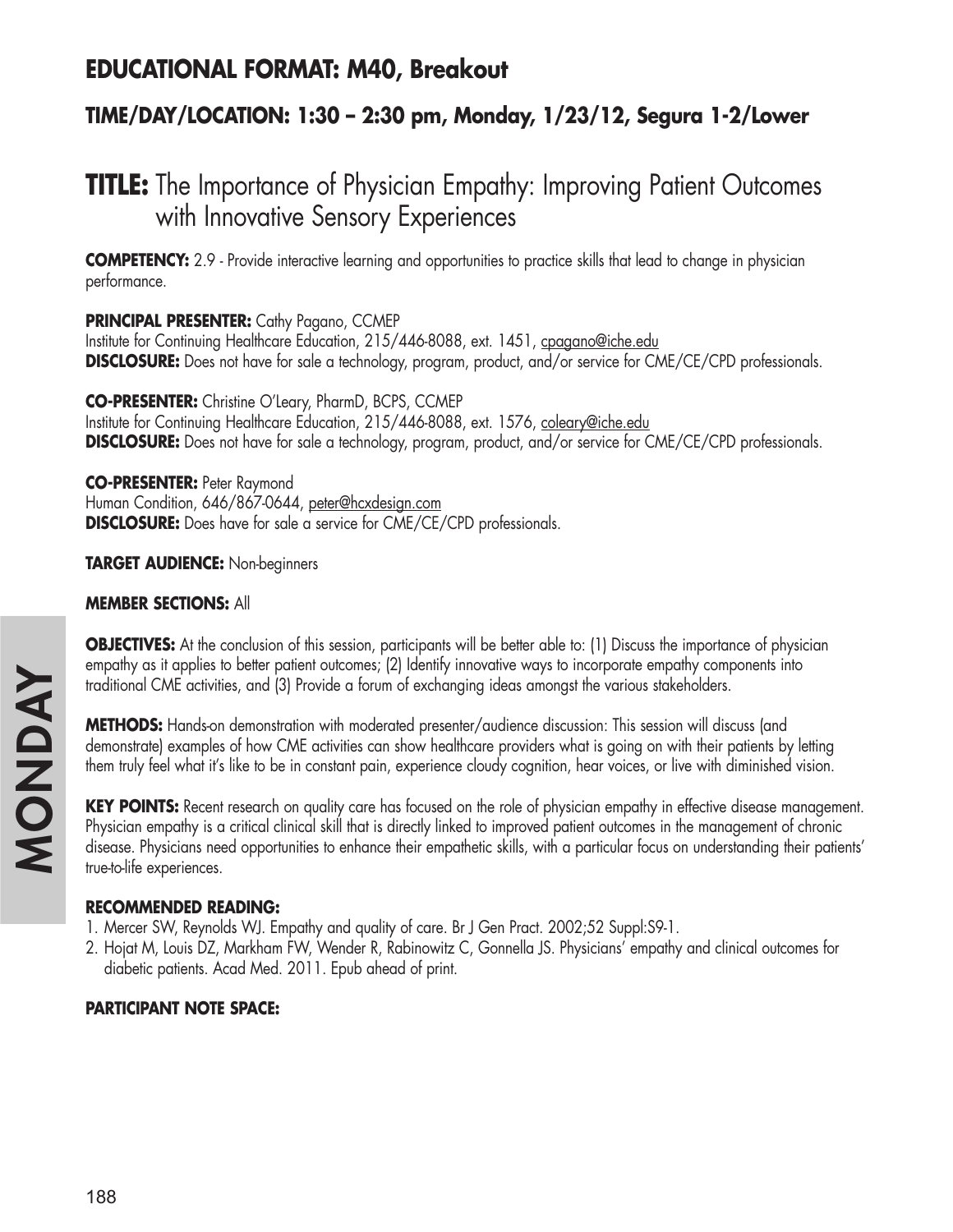## **EDUCATIONAL FORMAT: M41, Breakout**

### **TIME/DAY/LOCATION: 1:30 – 2:30 pm, Monday, 1/23/12, Cordova 2/Lower**

# **TITLE:** Motivational Interviewing and CME: Facilitating Clinician and Patient Change

**COMPETENCY:** 2.9 - Provide interactive learning and opportunities to practice skills that lead to change in physician performance.

**PRINCIPAL PRESENTER:** Robert Addleton, EdD Physicians' Institute, 404/964-7734, bob@mag.org **DISCLOSURE:** Does not have for sale a technology, program, product, and/or service for CME/CE/CPD professionals.

**CO-PRESENTER:** Bruce Berger, PhD Berger Consulting, 334/444-3160, bbergerconsulting@gmail.com **DISCLOSURE:** Does have for sale a service for CME/CE/CPD professionals.

**TARGET AUDIENCE:** Beginners

#### **MEMBER SECTIONS:** All

#### **OBJECTIVES:**

- 1. Distinguish Motivational Interviewing from other clinical communication approaches
- 2. Define the clinical gap that motivational interviewing addresses
- 3. Discuss the evidence base for motivational interviewing effectiveness
- 4. Develop an action plan for integrating motivational interviewing skills training into the CME program

**METHODS:** This workshop will utilize lecture, case vignettes, audience participation with trigger videos, and group work to develop an action plan.

**KEY POINTS:** Motivational interviewing (MI) is a set of communication skills and principles that when used appropriately, can greatly improve patient resistance to treatment plans. This workshop will discuss what MI is, how to use it, the evidence for its effectiveness, and why MI should be a part of every Provider's CME program.

**RECOMMENDED READING:** Rollnick, SR, Miller, WR, Butler, CC, Motivational Interviewing in Health Care: Helping Patients Change Behavior. Guildford Press, 2007.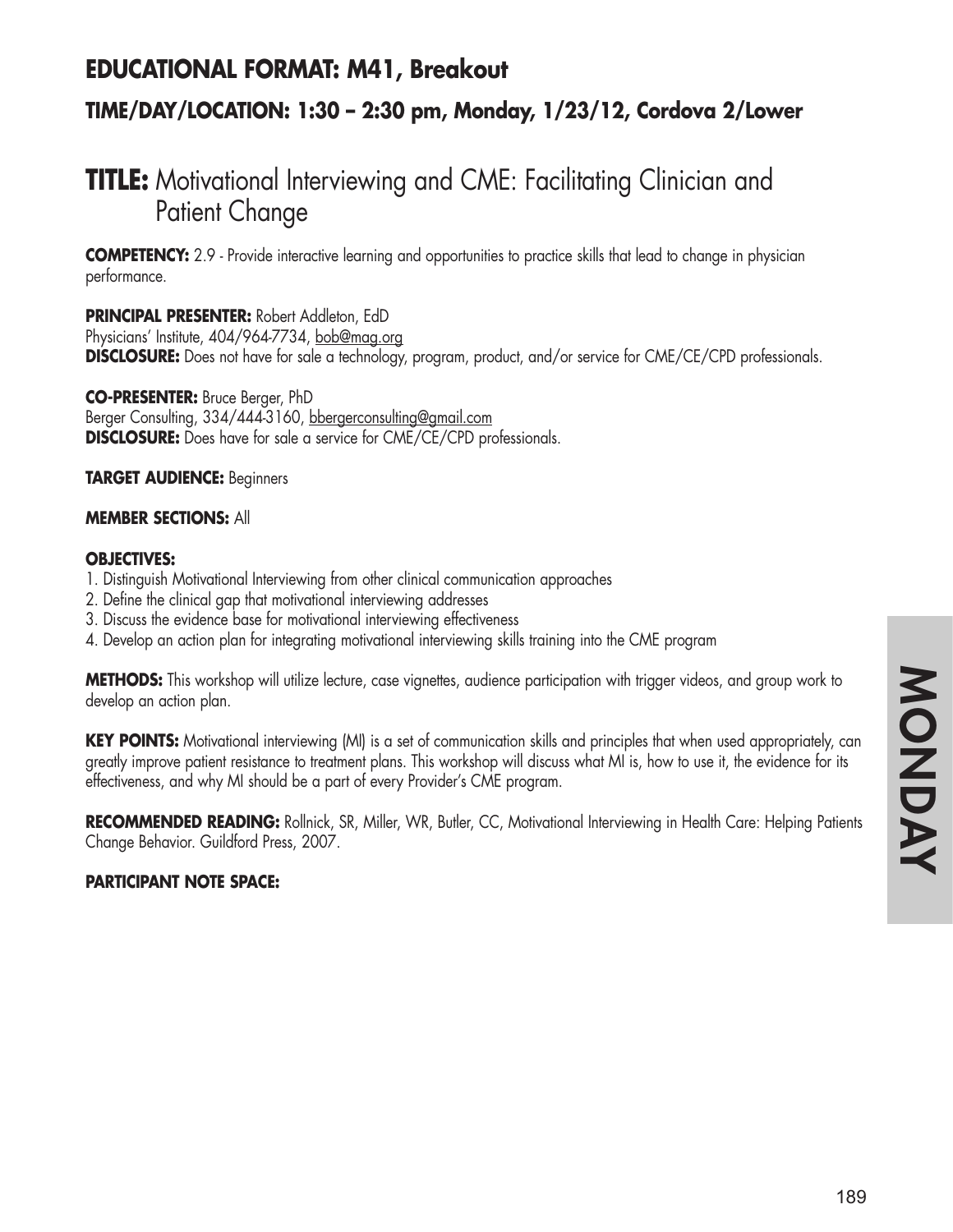## **EDUCATIONAL FORMAT: M42, Breakout**

### **TIME/DAY/LOCATION: 1:30 – 2:30 pm, Monday, 1/23/12, Palazzo A/Lobby**

# **TITLE:** Implementing A3 Problem Solving to Improve the Process of Seeking Pharma Funding in a Small Professional Society

**COMPETENCY:** 3.1 - Develop, use and support an effective data management system for educational and administrative purposes.

**PRINCIPAL PRESENTER:** Floyd Pennington, PhD American Society of Transplantation, 770/506-8150, ctlassoc@mindspring.com **DISCLOSURE:** Does have for sale a service for CME/CE/CPD professionals.

**TARGET AUDIENCE:** Non-beginners

#### **MEMBER SECTIONS:** All

**OBJECTIVES:** By the end of this session participants should be able to:

- 1. Describe the A3 Problem Solving process.
- 2. Determine how the A3 Problem Solving process can be integrated into their management system.
- 3. Select quality tools they can use to improve their CME operation.

**METHODS:** This session describes the work of staff in a small professional society attempting to improve the process used in seeking pharmaceutical support for its CME activities. Participants will be asked to reflect on the process described and relate this experience to their own CME operation.

### **KEY POINTS:**

- 1. There are viable approaches to problem solving developed in industry that can be adapted and applied to improvement in a CME operation.
- 2. A3 Problem Solving is a robust approach to solving operational problems in a CME operation.
- 3. Utilizing A3 Problem Solving can lead to efficiencies in a CME operation by eliminating non added value work that contributes nothing to the process or the quality of the end product.

#### **RECOMMENDED READING:**

- 1. Sobek, D. and Smalley, A. Understanding A3 Thinking. CRC Press. 2008.
- 2. Conversations in CME. http://convcme.wordpress.com.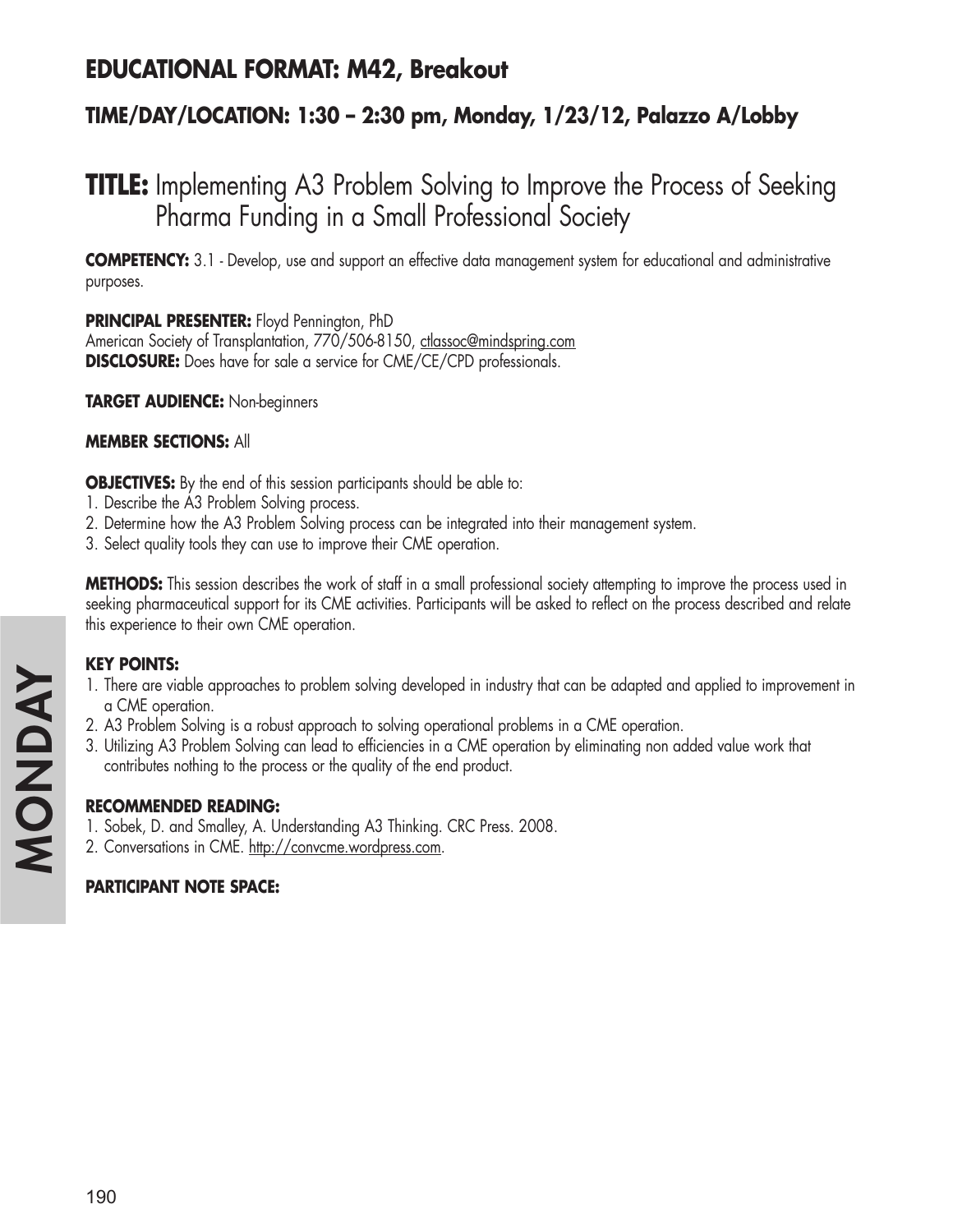## **EDUCATIONAL FORMAT: M43, Breakout**

### **TIME/DAY/LOCATION: 1:30 – 2:30 pm, Monday, 1/23/12, Palazzo F/Lobby**

# **TITLE:** Educational Outcome Measurement: Calculating Effect Size for Your CME Activities

**COMPETENCY:** 3.2 - Use measurement data to assess outcomes/results of the learning intervention as a basis for determining future learning needs and for determining the application of the educational knowledge and skills.

**PRINCIPAL PRESENTER:** Jason Olivieri, MPH Imedex LLC, 404/319-9782, j.olivieri@imedex.com **DISCLOSURE:** Does have for sale a program and/or product for CME/CE/CPD professionals.

**CO-PRESENTER:** Derek Dietze, MA, FACME, CCMEP Improve CME LLC, 480/888-9195, derek.dietze@improvecme.com **DISCLOSURE:** Does have for sale a product for CME/CE/CPD professionals.

Christopher Viereck, PhD, CCMEP Improve CME LLC, 908/229-6713, christopher.viereck@improvecme.com **DISCLOSURE:** Does have for sale a product for CME/CE/CPD professionals.

#### **TARGET AUDIENCE:** Non-beginners

#### **MEMBER SECTIONS:** All

**OBJECTIVES:** At the conclusion of this activity, participants will be able to: (1) describe two common education outcome measurement (EOM) methods (i.e., intention to change assessment and case-based survey); (2) calculate effect size using data from these two EOM methods; and (3) pool activity-level effect size data for overall program-level analysis.

**METHODS:** This activity will consist of the three parts: (1) 15-minute overview of data derived from intention to change assessment and case-based surveys; (2) 15-minute didactic lecture regarding effect size measures; and (3) 20-minute workshop in which participants will work step-by-step through two effect size calculations (using data from part 1).

**KEY POINTS:** CME providers are required to assess changes in learners associated with participation in individual CME activities, as well as gather data regarding how each activity reflects achievement of its CME mission. Effect size is a useful statistic for summarizing the effectiveness of an individual CME activity into a single standardized metric and it permits pooling of outcomes data for overall program-level analysis.

**RECOMMENDED READING:** Colliver JA. Call for Greater Emphasis on Effect-Size Measures in Published Articles in Teaching and Learning in Medicine. Teaching and Learning in Medicine 2002;14:206-210.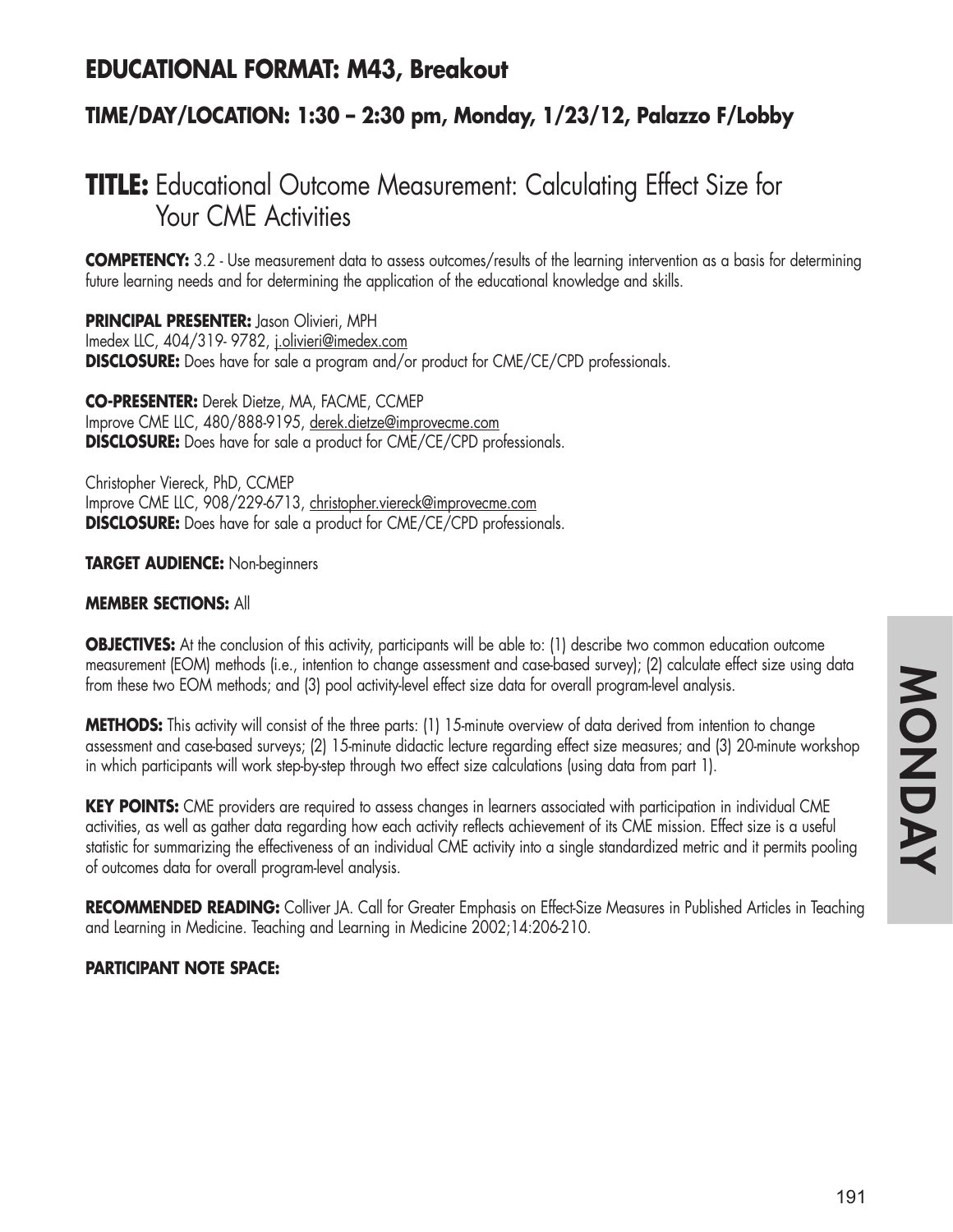## **EDUCATIONAL FORMAT: M44, Breakout**

### **TIME/DAY/LOCATION: 1:30 – 2:30 pm, Monday, 1/23/12, Del Lago 1-2/Lower**

# **TITLE:** Collaborative Education: Lessons from a Public Private Partnership

**COMPETENCY:** 3.2 – Use measurement data to assess outcomes/results of the learning intervention as a basis for determining future learning needs and for determining the application of the educational knowledge and skills.

#### **PRINCIPAL PRESENTER:** Tom McKeithen, MBA

Healthcare Performance Consulting, Inc, 904/529-6571, mckeithen@changingperformance.com **DISCLOSURE:** Does have for sale a service for CME/CE/CPD professionals.

**CO-PRESENTER:** Abbigail Tumpey Centers for Disease Control and Prevention, 800/232-4636, aws8@cdc.gov **DISCLOSURE:** Does not have for sale a technology, program, product, and/or service for CME/CE/CPD professionals.

#### **CO-PRESENTER:** Amy Nadel

Medscape LLC, 201/675-0064, anadel@medscape.net **DISCLOSURE:** Does have for sale a program for CME/CE/CPD professionals.

#### **TARGET AUDIENCE:** Non-beginners

#### **MEMBER SECTIONS:** All

#### **OBJECTIVES:**

- 1. Identify a public health issue and healthcare provider educational needs.
- 2. Provide an educational intervention and partnership to meet those needs.
- 3. Measure outcomes/results of the intervention, practice gaps, and barriers in order to plan further education targeting gaps in care.

**METHODS:** the Centers for Disease Control and Prevention (CDC), and Medscape LLC developed a public-private partnership aimed at providing clinicians with actionable guidance from CDC that impacts public health or clinical practice. Healthcare Performance Consulting conducted an evaluation of one of these continuing education courses. During this session, we will review lessons learned from several continuing education courses developed collaboratively and discuss the value of measurement in identifying future needs and program improvements. Learning methods will include:

- Large group interactive discussion
- Didactic presentation

**KEY POINTS:** Lessons learned from this partnership confirm the importance of providing timely information, education and training for clinicians. This public-private partnership is a good example of how collaborative efforts and leveraging of resources and strengths can expand message reach. These lessons can be applied to other comprehensive outreach efforts targeting clinicians and will be invaluable for future public health and clinical education courses. Medical education interventions should be planned and implemented using the "Backwards Planning" model (1) and assessed periodically for continuous improvement. Final outcomes measures can inform future planned educational activities.

**RECOMMENDED READING:** Moore D, Green J, Gallis H 2009, Achieving Desired Results and Improved Outcomes: Integrating Planning and Assessment Throughout Learning Activities. JCEHP 29(1).

**FINANCIAL OR IN-KIND SUPPORT:** The educational activities used as examples in this presentation were funded by WebMD Health and the Centers for Disease Control and Prevention (CDC). The performance outcomes study was funded through an independent educational grant from CDC.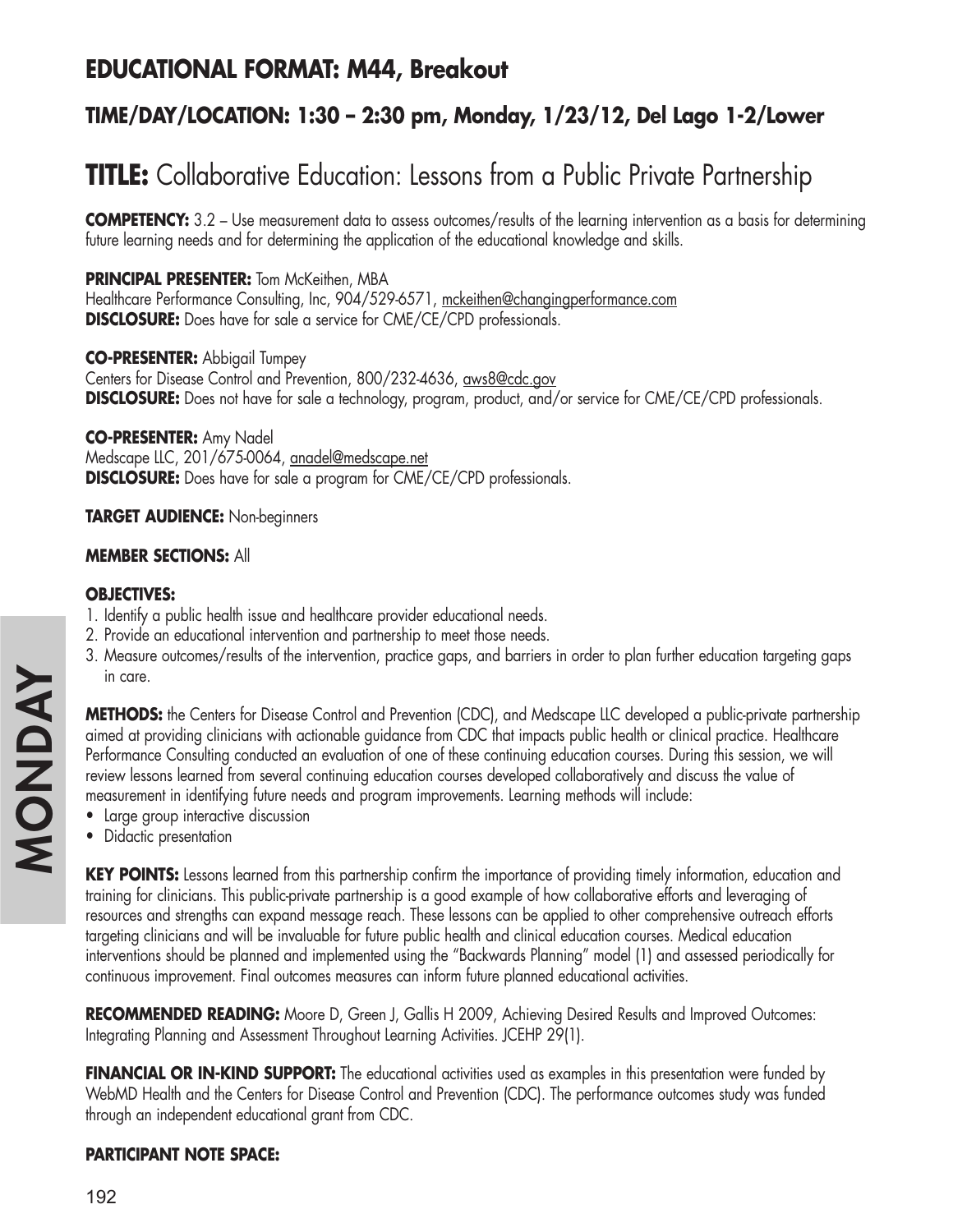## **EDUCATIONAL FORMAT: M45, Breakout**

### **TIME/DAY/LOCATION: 1:30 – 2:30 pm, Monday, 1/23/12, Del Lago 3-4/Lower**

# **TITLE:** Quality Improvement Instrument for Live CME

**COMPETENCY:** 3.3 – Use data to assess the performance of the CME/CE/CPD office in meeting its mission and organizational goals.

#### **PRINCIPAL PRESENTER:** Steven Kawczak, MA

Cleveland Clinic Center for Continuing Education, 216/444-2572, kawczas@ccf.org **DISCLOSURE:** Does not have for sale a technology, program, product, and/or service for CME/CE/CPD professionals.

**CO-PRESENTER:** Sarah Janesz, MAFM Cleveland Clinic Center for Continuing Education, 216/445-6026, janeszs@ccf.org **DISCLOSURE:** Does not have for sale a technology, program, product, and/or service for CME/CE/CPD professionals.

#### **CO-PRESENTER:** Phil Lammers

Cleveland Clinic Center for Continuing Education, 216/448-0785, lammerp@ccf.org **DISCLOSURE:** Does not have for sale a technology, program, product, and/or service for CME/CE/CPD professionals.

#### **TARGET AUDIENCE:** Beginners

#### **MEMBER SECTIONS:** All

**OBJECTIVES:** At the conclusion of this session, participants will be able to: (1) Review the quality improvement process in a healthcare setting and relate it to the CME program. (2) Apply quality improvement tools to live CME courses. (3) Create provider-specific metrics for live CME courses. (4) Measure CME course success according to organizational goals. (5) Conduct analyses of quality measure metrics for CME provider program improvement.

**METHODS:** A didactic presentation and demonstration will illustrate how to use a quality improvement tool. The session will review the experience of an academic medical center in creating metrics to measure the quality of live CME and improve the program. Discussion will be encouraged so participants can apply this to their own organizations.

KEY POINTS: Participants will be able to create and apply tools for quality improvement for live courses that can be customized for organizations/CME programs. A focus group with institutional leaders established organizational priorities for quality metrics to measure. These include learner evaluation of objectives and variation in speaker quality, course director compliance, geographic reach, innovation of content (scored by focus group in course specialty), budget adherence, and success at reaching the target audience. This session will describe practical metrics for measuring organizational goals implementation, obtaining quality data for benchmarking, charting quality improvement, and assessing performance of the CME program.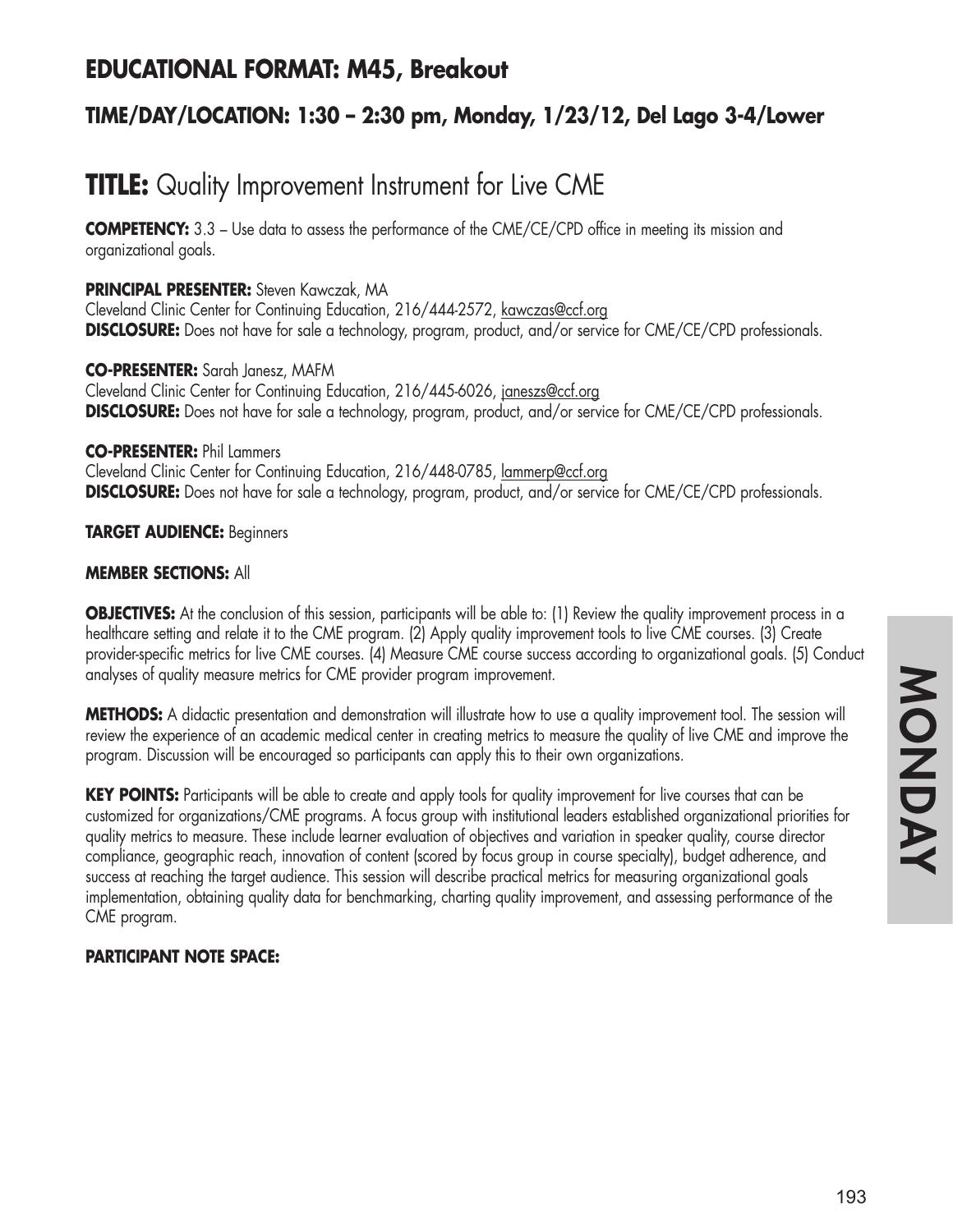## **EDUCATIONAL FORMAT: M46, Breakout**

### **TIME/DAY/LOCATION: 1:30 – 2:30 pm, Monday, 1/23/12, Palazzo B/Lobby**

# **TITLE:** Implementation of MEMS Standards for Outcomes Assessment of Continuing Education: Lessons & Recommendations for Educational Providers

**COMPETENCY:** 3.3 – Use data to assess the performance of the CME/CE/CPD office in meeting its mission and organizational goals.

**PRINCIPAL PRESENTER:** Sean Hayes, PsyD AXDEV Group Inc, 450/465-2011, hayess@axdevgroup.com **DISCLOSURE:** Does have for sale a service for CME/CE/CPD professionals.

**CO-PRESENTER:** Jack Kues, PhD University of Cincinnati, 513/558-3196, kuesjr@uc.edu **DISCLOSURE:** Does not have for sale a technology, program, product, and/or service for CME/CE/CPD professionals.

**CO-PRESENTER:** Andrew Rabin CECity, 412/586-3347, arabin@cecity.com **DISCLOSURE:** Does have for sale a technology, program, product, and/or service for CME/CE/CPD professionals.

**TARGET AUDIENCE:** Non-beginners

#### **MEMBER SECTIONS:** All

**OBJECTIVES:** The MedBiquitous Metrics Working Group developed the Medical Education Metrics Standard (MEMS) to enable aggregate analyses of Continuing Education (CE) evaluation and outcomes data. ACCME has launched a new online reporting system called the Program and Activity Reporting System (PARS). This Breakout session will offer participants an opportunity to (a) review the MEMS and PARS implementation (b) discuss potential value to their organization, and (c) explore issues and challenges based upon 'early adopters' experiences regarding MEMS implementation.

**METHODS:** The presenters will share experiences and formative data related to the implementation and use of MEMS as part of PARS reporting. Participants will be engaged in a semi-structured dialogue about the issues and challenges they may face with respect to implementation of systematic and rigorous outcomes standards.

**KEY POINTS:** Educational providers must demonstrate a rigorous approach to outcomes data collection to enable aggregate analyses of Continuing Education and to foster understanding of how CE impacts clinician knowledge and competence. MEMS and PARS are systems that can foster reliable and rigorous CE research. Standardized data can be pooled across institutions and programs to achieve a more comprehensive understanding of educational impact.

**RECOMMENDED READING:** Medical Education Metrics Overview, www.medbiq.org/working\_groups/metrics/Medical\_Education\_Metrics\_Overview.html.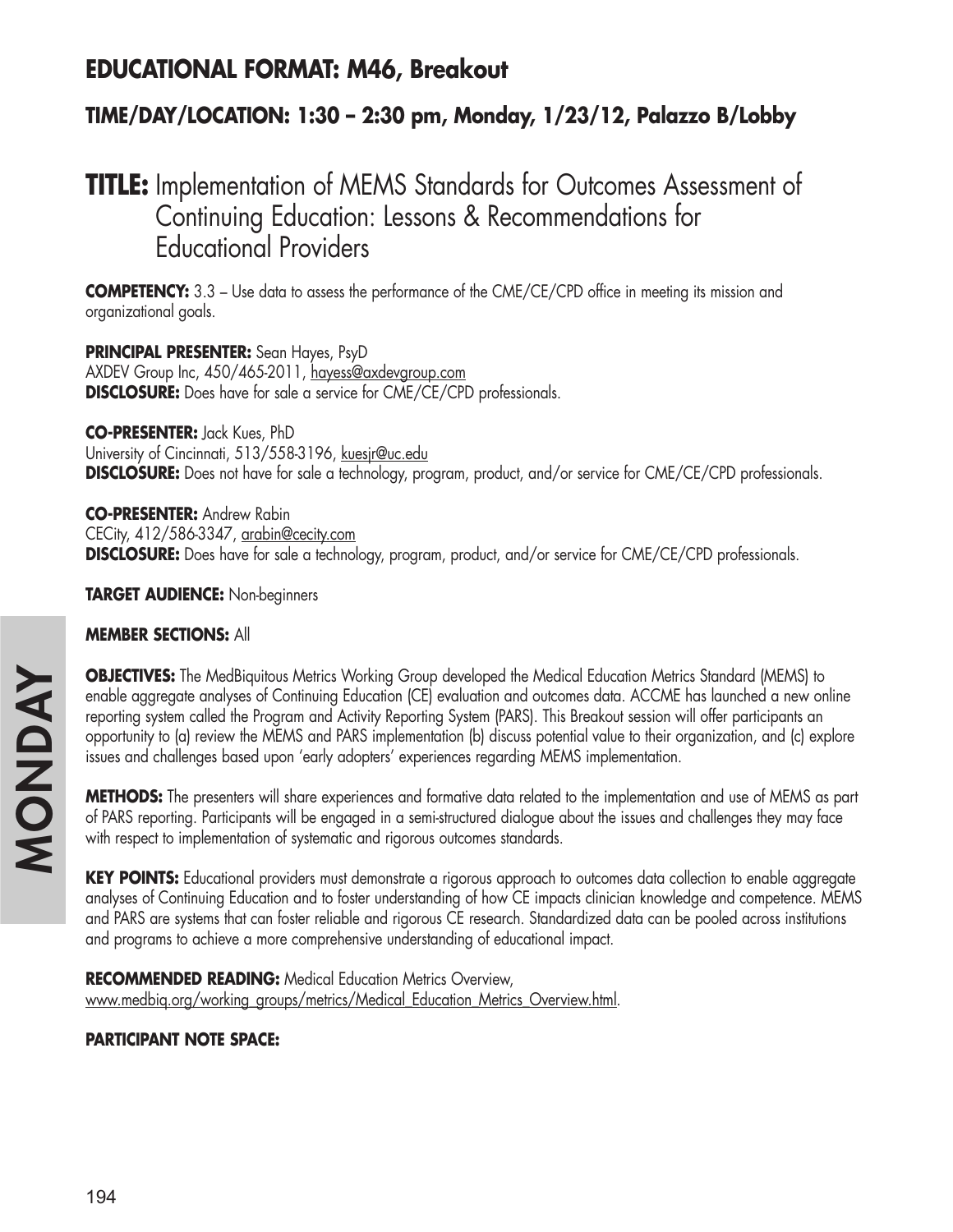## **EDUCATIONAL FORMAT: M47, Breakout**

### **TIME/DAY/LOCATION: 1:30 – 2:30 pm, Monday, 1/23/12, Cordova 5-6/Lower**

# **TITLE:** Shifting Paradigms for CPD Offices: From Profit Units to Value Creation Units

**COMPETENCY:** 4.1 – Recognize that, when offering learning interventions, CME/CE/CPD professionals and the individual physicians they serve are part of a team and the system in which they work.

#### **PRINCIPAL PRESENTER:** Céline Monette, BSc

Médecins francophones du Canada, 514/388-2228, ext. 222, cmonette@medecinsfrancophones.ca **DISCLOSURE:** Does not have for sale a technology, program, product, and/or service for CME/CE/CPD professionals.

**CO-PRESENTER:** Réjean Laprise, PhD

Fédération des médecins spécialistes du Québec, 514/350-5176, rlaprise@fmsq.org **DISCLOSURE:** Does not have for sale a technology, program, product, and/or service for CME/CE/CPD professionals.

**CO-PRESENTER:** Robert Thivierge, MD, FRCPC

Université de Montréal, 514/343-6367, Robert.thivierge@umontreal.ca

**DISCLOSURE:** Does not have for sale a technology, program, product, and/or service for CME/CE/CPD professionals.

**TARGET AUDIENCE:** Non-beginners

### **MEMBER SECTIONS:** All

**OBJECTIVES:** At the end of this workshop, participants will be able to:

- 1. Explain the Return on Value concept;
- 2. Describe healthcare systems value creation streams and chains;
- 3. Identify the specific contributions of their CPD office to healthcare value creation;
- 4. Visualize how CPD office capacities and management could be improved in order to increase their contribution to healthcare; and
- 5. Explain the benefits of moving from profit to value creation centers.

**METHODS:** The value creation concept in CPD will be presented in a plenary session, followed by an interactive workshop where the participants will discuss their CPD office organizational capacities and value streams. Workshop results will be presented in a plenary session.

**KEY POINTS:** CPD offices should be an integral part of the value creation within any healthcare system, by helping professionals maintain their competencies and actively contributing to reducing care gaps and improving knowledge translation. So far, accreditation standards have mainly focused on the educational process, which has resulted in a standardization of the breath of activities. However, to meet the needs of society, more attention must be put on outcomes that make a difference. Identifying specific contributions of a CPD office to healthcare value creation and realigning resources according to strengths will increase its value both for its own institution and society.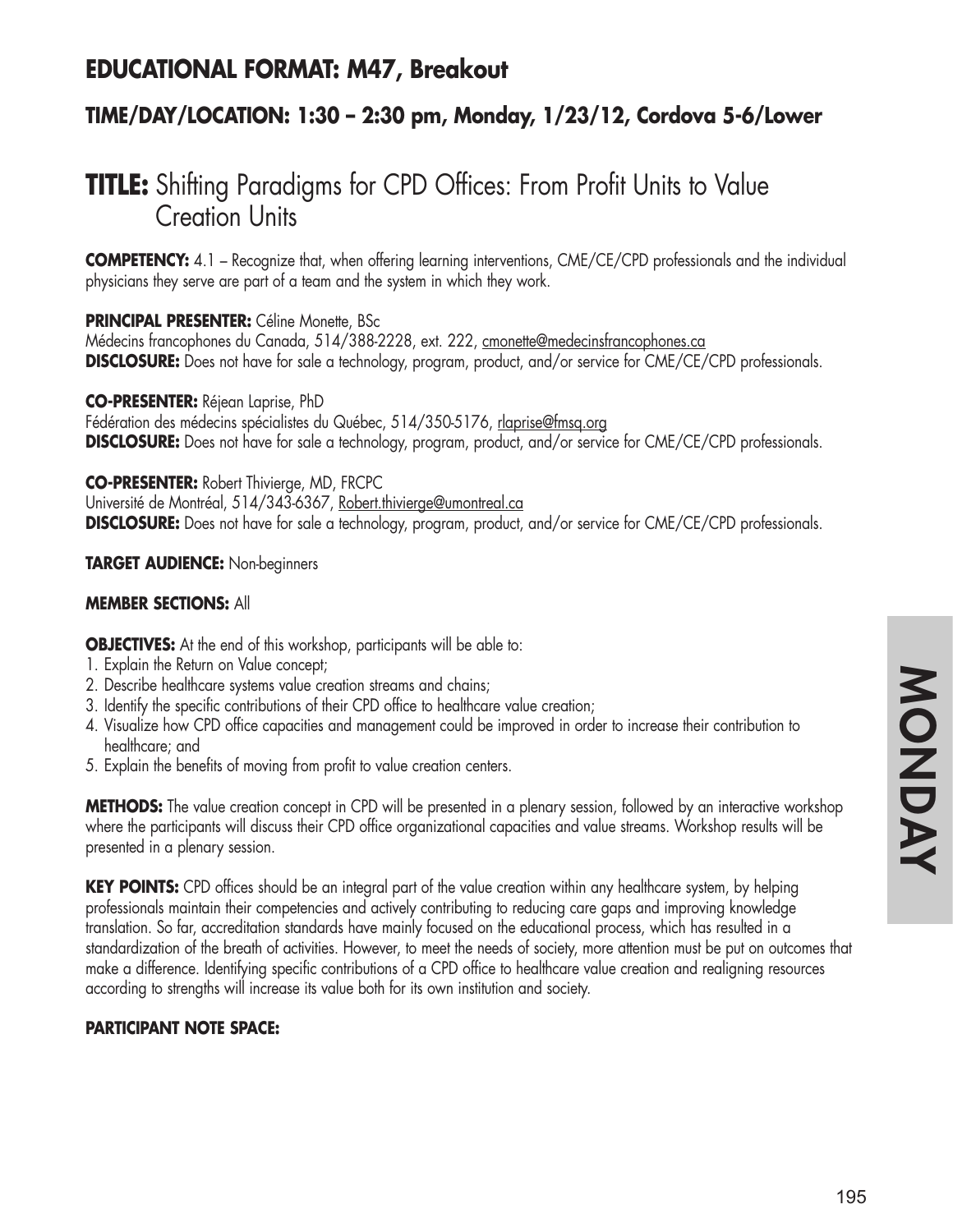## **EDUCATIONAL FORMAT: M48, Breakout**

### **TIME/DAY/LOCATION: 1:30 – 2:30 pm, Monday, 1/23/12, Palazzo H/Lobby**

# **TITLE:** Multi-disciplinary vs. Inter-professional Education: Design, Development and Evaluation

**COMPETENCY:** 4.2 – Consider a multi-disciplinary focus for needs assessment, educational design, and evaluation, as appropriate

**PRINCIPAL PRESENTER:** John Juchniewicz, MCIS

American Academy of CME, 609/921-6622, jjuchniewicz@academycme.org **DISCLOSURE:** Does not have an interest in selling a technology, program, product, and/or service to CME professionals.

#### **CO-PRESENTER:** Karen Thomas, MEd, CCMEP

Institute for Continuing Healthcare Education, 215/446-8088, kthomas@iche.edu **DISCLOSURE:** Does not have an interest in selling a technology, program, product, and/or service to CME professionals.

**TARGET AUDIENCE:** Non-beginners

#### **MEMBER SECTIONS:** All

### **OBJECTIVES:**

Upon completion of this breakout, learners should be better able to:

- Assess the difference between multi-disciplinary education and interprofessional education/team-based learning.
- Predict barriers to both educational concepts encountered when developing and implementing a continuing education activity.
- Implement strategies which move multi-disciplinary CE activities toward an interprofessional model.
- Prepare faculty for the unique challenges of simultaneously educating multiple types of healthcare professionals using either concept design.

**METHODS:** Through a combination of presentations and small groups, learners will explore barriers to interprofessional education. Utilizing case studies, learners will have the opportunity to discuss barriers to IPE and share potential solutions with the larger collective.

**KEY POINTS:** As defined by the Center for the Advancement of Interprofessional Education (CAIPE) "Interprofessional Education occurs when two or more professions learn with, from and about each other to improve collaboration and the quality of care."™ CME is evolving, and has been for quite some time, to educate not just the physician but more so now than ever before the total patient healthcare team. Education certified for multiple types of healthcare professionals is growing in terms of the number of offerings. But is it designed the way it is supposed to be? Does Interprofessional continuing education differ from multi-disciplinary education? What does that mean for today's CME professional? How does this impact provider performance? How will this consideration impact activity design, planning, and evaluation? A full examination of the terminology and discussion around design considerations will promote the development of more effective activities with sustainable impact.

### **RECOMMENDED READING:**

1. An overview of continuing interprofessional education, Journal of Continuing Education in the Health Professions, Volume 29, Issue 3, Summer 2009, Pages: 142–146, Scott Reeves, Article first published online: 2 SEP 2009, DOI:

10.1002/chp.20026.

2. An anatomy of continuing interprofessional education, Journal of Continuing Education in the Health Professions,

- Volume 29, Issue 3, Summer 2009, Pages: 147–150, Hugh Barr, Article first published online: 2 SEP 2009, DOI: 10.1002/chp.20026.
- 3. Theories to aid understanding and implementation of interprofessional education, Journal of Continuing Education in the Health Professions, Volume 29, Issue 3, Summer 2009, Pages: 178–184, Joan Sargeant, Article first published online: 2 SEP 2009, DOI: 10.1002/chp.20033.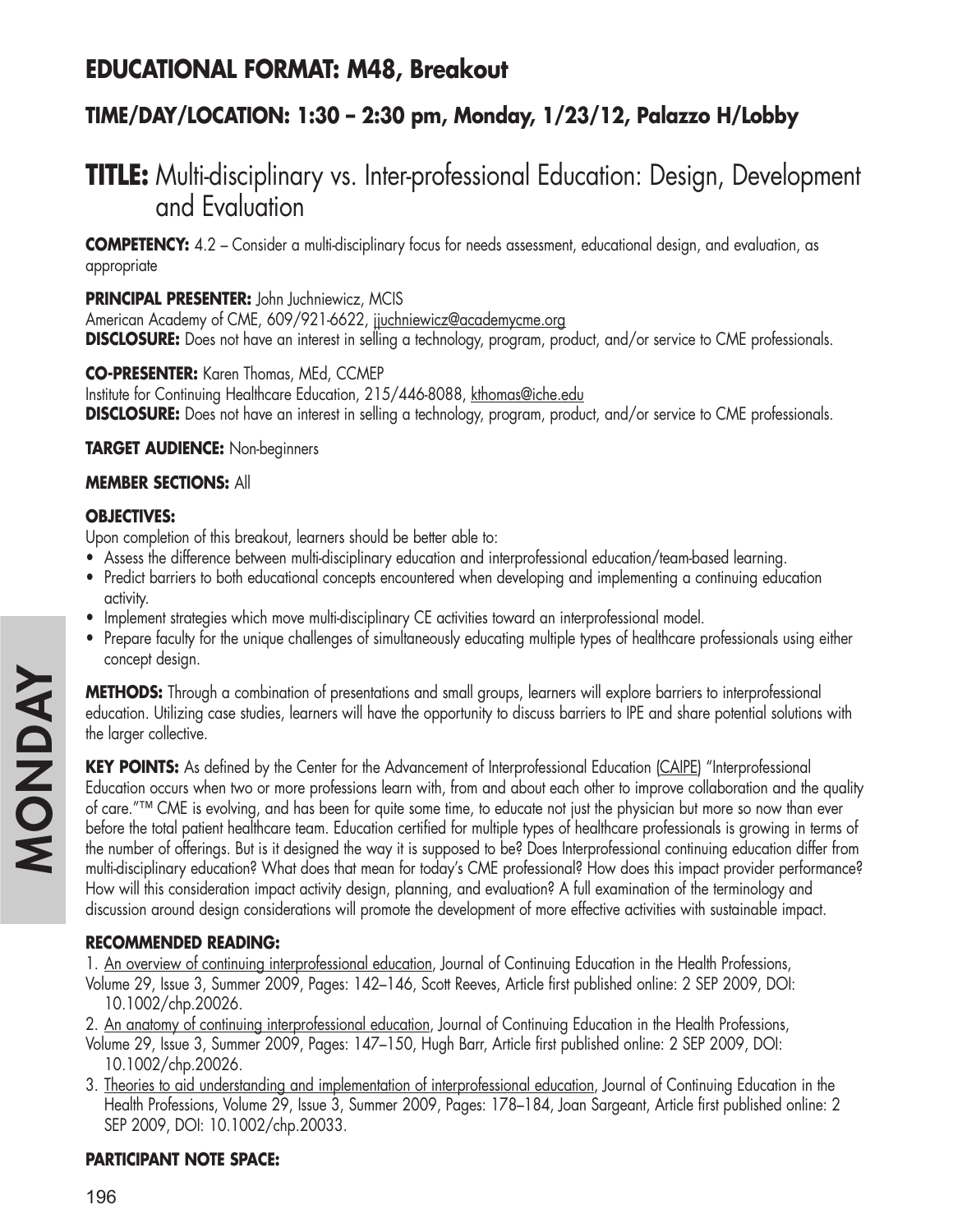## **EDUCATIONAL FORMAT: M49, Breakout**

### **TIME/DAY/LOCATION: 1:30 – 2:30 pm, Monday, 1/23/12, Palazzo E/Lobby**

# **TITLE:** The Healthcare Provider and Patient Perspectives on REMS and Other Safety Aspects Related to Chronic Pain

**COMPETENCY:** 4.2 – Consider a multi-disciplinary focus for needs assessment, educational design, and evaluation, as appropriate.

**PRINCIPAL PRESENTER:** Kim Evanyo

Ortho-McNeil Janssen Scientific Affairs, LLC, 908/218-7426, KEvanyo@its.jnj.com **DISCLOSURE:** Does not have for sale a technology, program, product, and/or service for CME/CE/CPD professionals.

**CO-PRESENTER:** Jill Foster, MD MPH CE Outcomes, LLC, 205/259-1500, jill.foster@ceoutcomes.com **DISCLOSURE:** Does have for sale a product and/or service for CME/CE/CPD professionals.

**CO-PRESENTER:** Debi Susalka CE Outcomes, LLC, 205/259-1500, debi.susalka@ceoutcomes.com **DISCLOSURE:** Does have for sale a product and/or service for CME/CE/CPD professionals.

**TARGET AUDIENCE:** Non-beginners

#### **MEMBER SECTIONS:** All

**OBJECTIVES:** At the conclusion of this session, participants will be able to: (1) Identify key strategies for assessing need in a chronic pain patient population; (2) Learn the current physician attitudes towards REMS, specifically around chronic pain; and (3) Discuss some practices for designing and analyzing multi-component assessments to understand all stakeholders' perspectives on an emerging issue.

**METHODS:** Through a didactic presentation, we will review not only the results of our findings on key issues related to chronic pain, but the design of the assessment and the techniques utilized to gather the data.

**KEY POINTS:** REMS have recently received a great deal of attention within the CME community, but little attempt has been taken to observe this and other issues from the provider and patient perspectives. This study combined national surveys of pain specialists, primary care physicians, and pharmacists, with chart audit and direct survey information from their patients to achieve an overarching view on key issues in chronic pain. Specifically, we will center this session on physicians' perceptions of REMS for chronic pain agents, attitudes regarding discussion of these issues with patients, and how patients receive and utilize this information.

**FINANCIAL OR IN-KIND SUPPORT:** This project was supported by Ortho-McNeil-Janssen Scientific Affairs, LLC (OMJSA). OMJSA had an active role in the design and implementation of the needs assessment study, including input into audience type, survey tool development, data analysis, and interpretation.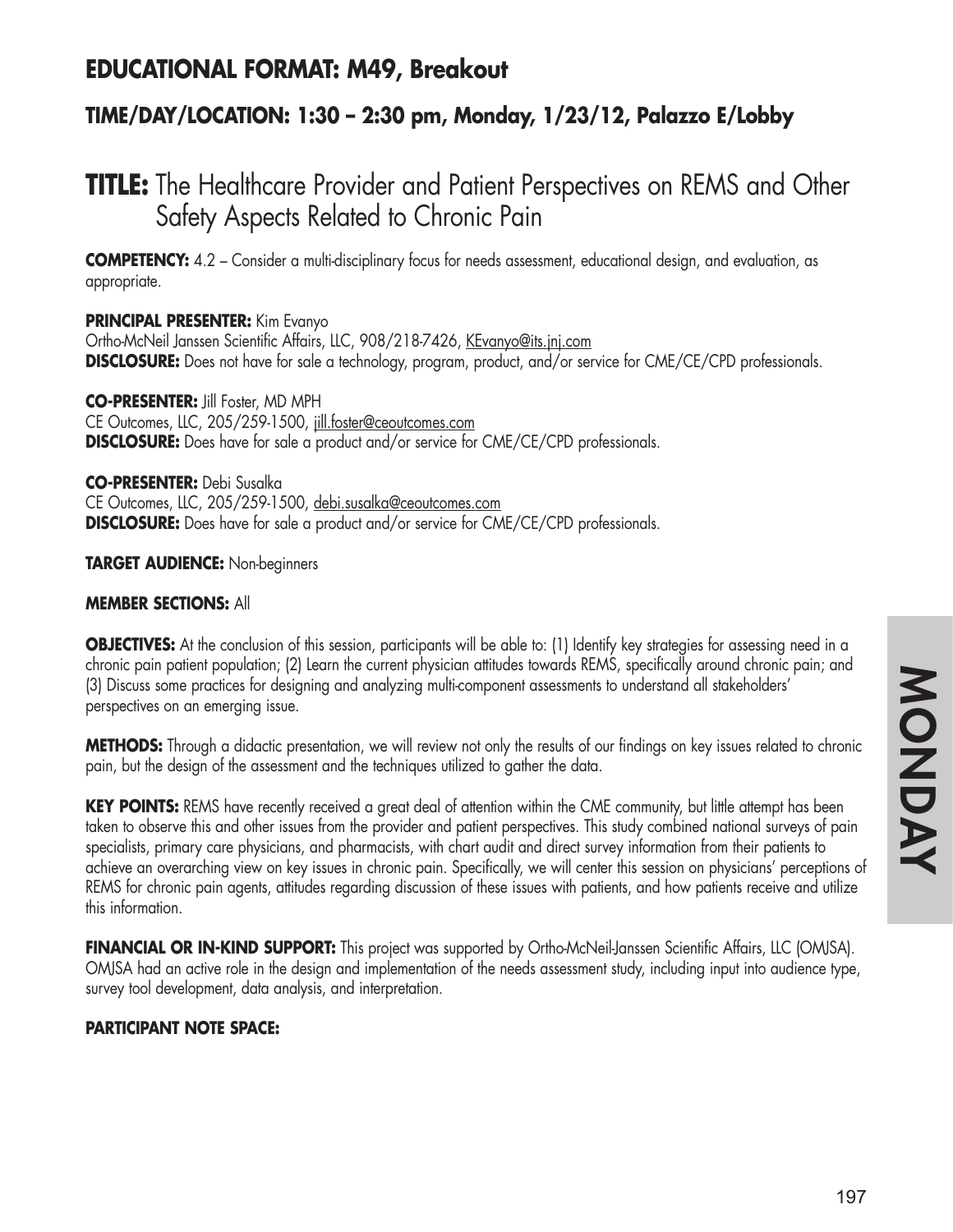## **EDUCATIONAL FORMAT: M50, Breakout**

### **TIME/DAY/LOCATION: 1:30 – 2:30 pm, Monday, 1/23/12, Palazzo G/Lobby**

# **TITLE:** Inclusion of Novel Partners in Complex Multi-level Performance Based Collaborations: Ensuring Engagement of the Learners

**COMPETENCY:** 5.3 – Collaborate and build relationships that support educational improvements for the patient, the physician, and the organization in which the physician works.

**PRINCIPAL PRESENTER:** Lois Colburn University of Nebraska Medical Center, 402/559-2824, lcolburn@unmc.edu **DISCLOSURE:** Does not have for sale a technology, program, product, and/or service for CME/CE/CPD professionals.

**CO-PRESENTER:** Theodore Bruno, MD The France Foundation, 860/598-2274, thruno@francefoundation.com **DISCLOSURE:** Does not have for sale a technology, program, product, and/or service for CME/CE/CPD professionals.

#### **CO-PRESENTER:** Elizabeth Mullikin, MS

University of WI School of Medicine and Public Health, 608/240-6003, eamullikin@wisc.edu **DISCLOSURE:** Does not have for sale a technology, program, product, and/or service for CME/CE/CPD professionals.

**CO-PRESENTER:** Victoria Street, CCMEP National Committee for Quality Assurance (NCQA), 202/955-1708, street@ncqa.org **DISCLOSURE:** Does not have for sale a technology, program, product, and/or service for CME/CE/CPD professionals.

**TARGET AUDIENCE:** Non-beginners

### **MEMBER SECTIONS:** All

### **OBJECTIVES:**

- 1. Discuss the need to collaborate and align educational goals with appropriate partners to enhance the effectiveness of performance based initiatives.
- 2. Identify examples of novel and unique collaborations that can enable improvements in learner engagement and participation within performance based initiatives.
- 3. Describe how unique collaborations can support the alignment of performance based initiatives and part IV MOC requirements.

**METHODS:** Utilizing two case examples, the presenters will outline and describe the effectiveness of multi-level collaborations where key stakeholders created curricula focused toward performance improvement and designed to support physicians' ability to meet MOC part IV requirements.

**KEY POINTS:** Collaborations have become increasingly important to improve the success of CE initiatives. CE centers within academic medical institutions can foster solutions and facilitate collaborations to address ongoing quality initiatives and help improve clinician performance. In addition to providing CE credits, alignment with other requirements such as MOC and established quality measures, such as HEDIS, will create incentives to participate in these programs. The engagement process with various stakeholders will be profiled, including quality divisions of medical specialty societies, Area Health Education Centers (AHECs), state medical societies, medical student clinical preceptorship programs, and other non-profit organizations dedicated to QI, such as NCQA.

### **RECOMMENDED READING:**

- 1. Paulman, P. Integrating Quality Improvement Into a Family Medicine Clerkship. Fam Med 2010;42:164-165.
- 2. ACCME. "CME as a Bridge to Quality" Updated Accreditation Criteria, September 2006.

**FINANCIAL OR IN-KIND SUPPORT:** GlaxoSmith Kline, Pfizer, and AstraZeneca supported education that will be used as examples in this session.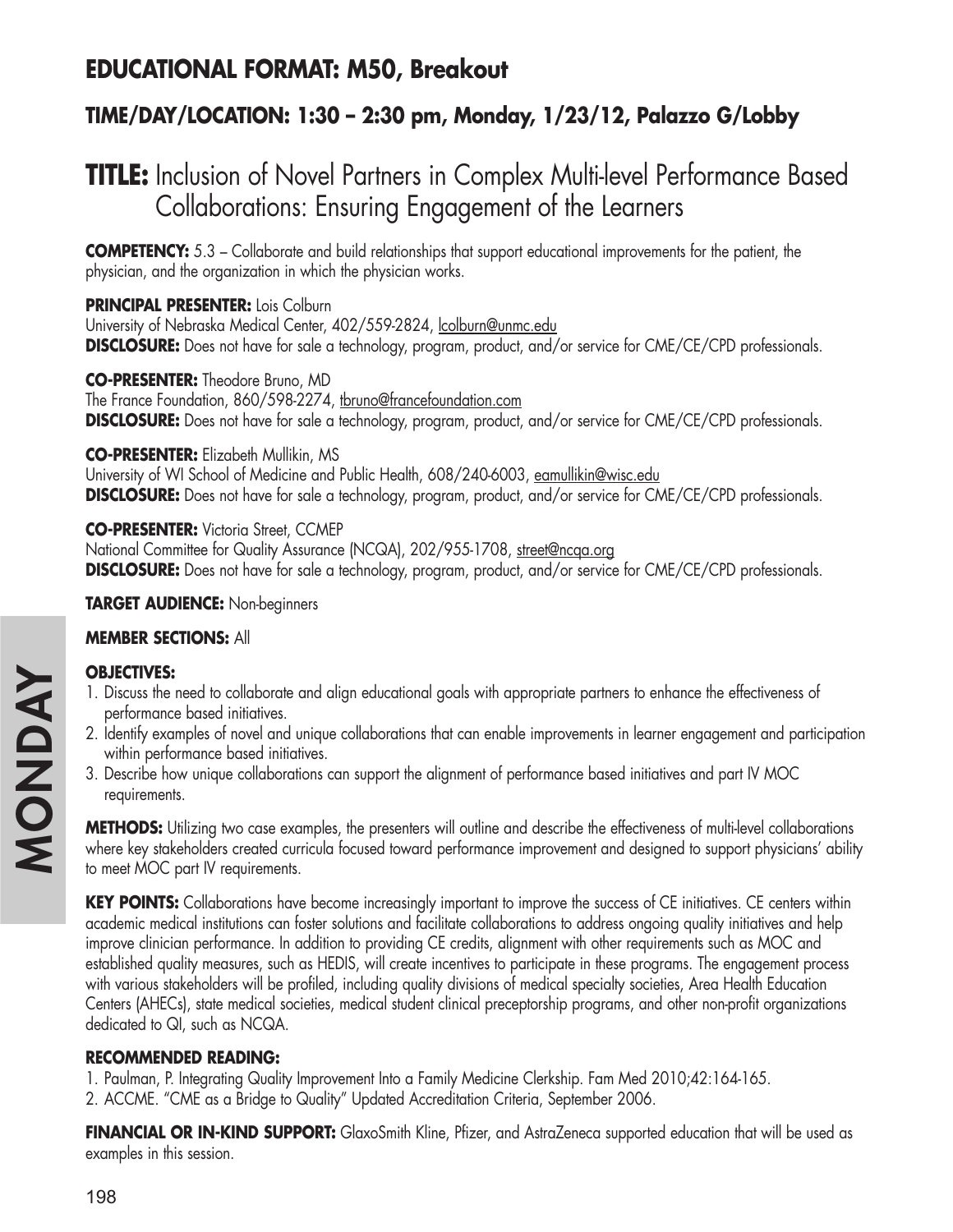## **EDUCATIONAL FORMAT: M51, Breakout**

### **TIME/DAY/LOCATION: 1:30 – 2:30 pm, Monday, 1/23/12, Segura 5/Lower**

# **TITLE:** Identifying Our Heirs: Developing the Next Generation of CME Leaders

**COMPETENCY:** 6.1 – Provide a vision of present role and future direction for CME/CE/CPD and physician role and responsibilities in continued learning.

#### **PRINCIPAL PRESENTER:** Carol Havens, MD

Permanente Medical Group, Northern California, 510/625-3317, carol.havens@kp.org **DISCLOSURE:** Does not have for sale a technology, program, product, and/or service for CME/CE/CPD professionals.

**CO-PRESENTER:** Shelly Rodrigues, CAE, CCMEP California Academy of Family Physicians, 415/345-8667, srodrigues@familydocs.org **DISCLOSURE:** Does not have for sale a technology, program, product, and/or service for CME/CE/CPD professionals.

#### **CO-PRESENTER:** William Woo, MD

Kaiser Permanente, 714/813-6706, William.o.woo@kp.org DISCLOSURE: Does not have for sale a technology, program, product, and/or service for CME/CE/CPD professionals.

#### **TARGET AUDIENCE:** Non-beginners

#### **MEMBER SECTIONS:** All

#### **OBJECTIVES:**

- 1. Determine the key steps required for your organization to develop and launch a CME faculty/leaders development program, including faculty and candidate recruitment.
- 2. Build the curriculum, using new and readily available resources, to advance candidates through a faculty/leaders development program.
- 3. Identify potential funding sources for support of a CME faculty/leaders development program.

**METHODS:** Using the CAFP's CME Leaders Institute as an interactive case, the speakers will guide the participants through a series of questions/answers to assist them in developing and launching a CME faculty leaders program for their own organizations.

**KEY POINTS:** When one thinks of "Leadership Development," one generally thinks of programs that include Myers-Briggs assessments, advocacy and media training and issues management. Each of these elements of leadership development is vital – but in our mind, the need for a CME Leader Institute is also clear. The need is driven by the multitude of changes in ACCME Standards, industry guidelines, evidence based medicine, and the need to develop faculty leaders who are able to address these topics from the lectern, in the classroom, or in the State Capitol hallways.

Ethics, conflict of interest, gifts to physicians, point-of-care learning, performance and quality improvement education, team care, data collection and management, clinical research vs. public health emergencies are among the many topics that must be addressed by CME leaders in education. The need is also driven by the desire to "grow our own" – increasing the number of expert faculty members by providing professional development and both teaching and leadership experiences for the next generation.

**RECOMMENDED READING:** The Clinician Educator's Handbook, Baylor Medical College, May 2008; Novice Leadership. Jennifer Frank, MD, Medical Economics, June 18, 2010; Leadership Challenge, Kouzes and Posner, 4th edition, Josey-Bass

**FINANCIAL OR IN-KIND SUPPORT:** CAFP will provide resource materials to the participants.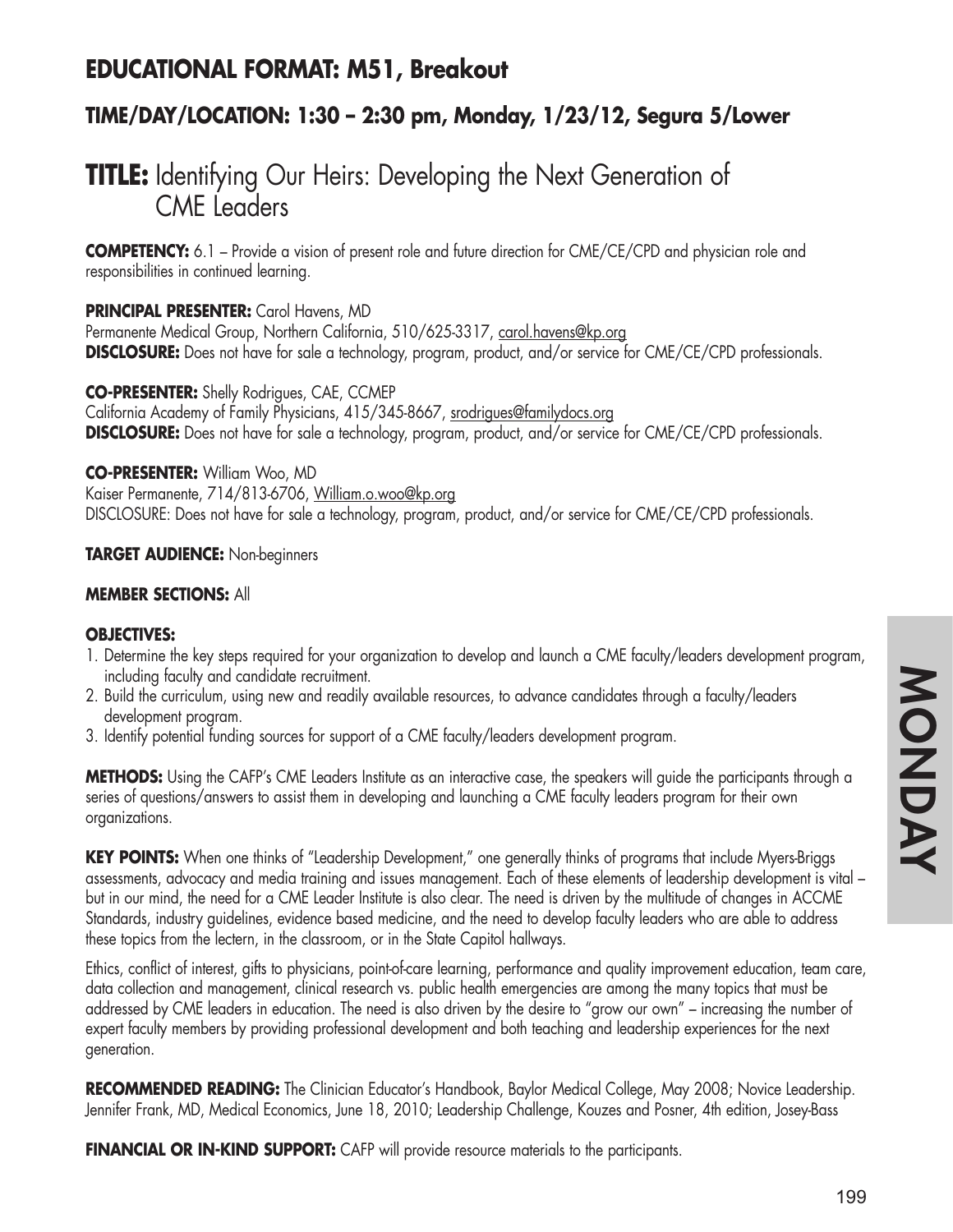## **EDUCATIONAL FORMAT: M52, Breakout**

### **TIME/DAY/LOCATION: 1:30 – 2:30 pm, Monday, 1/23/12, Palazzo D/Lobby**

# **TITLE:** Integrating the CME Provider Unit into Professional Development as a Means to Drive Provider Performance

**COMPETENCY:** 6.4 – Promote and support appropriate change as an essential component of an effective CME/CE/CPD program.

**PRINCIPAL PRESENTER:** Caryn Brown, BSN, MSN, MHA, RN

Centra Health, 434/200-6718, caryn.brown@centrahealth.com **DISCLOSURE:** Does not have for sale a technology, program, product, and/or service for CME/CE/CPD professionals.

**TARGET AUDIENCE:** Non-beginners

**MEMBER SECTIONS:** Hospitals and Health Systems

**OBJECTIVES:** At the conclusion of this session, participants will be able to:

- 1. Describe the rationale behind the transition of CME program oversight from the Medical Staff Office to the Professional Development Department.
- 2. Recognize the value of the collaborative effort in promoting a culture of CME sustainability and performance.
- 3. Identify three outcome measures that define Centra's CME provider performance as a result of the change.

**METHODS:** This didactic presentation will detail the transition of the administration of a regional hospital system's CME provider unit from the Medical Staff Office to the Professional Development Department. Discussion will include the state of CME prior to the transition, CME leadership transition, the transition process, and the transition outcomes.

**KEY POINTS:** Under the direction of the Medical Staff Office, Centra's CME program was on probation, facing accreditation loss. As a result, Centra's Vice President of Medical Affairs asked Professional Development (PD) to assume responsibility for CME. Using the resources and expertise available through the Professional Development Department, the CME program underwent a major overhaul; included restructuring, the creation and adoption of CME policies and procedures, enhanced recordkeeping practices, and improvement to the activity planning, implementation, and evaluation processes. The integration of CME into Professional Development served to break down silos, facilitate a more expanded approach to CME, and magnified the focus on measurable program outcomes.

**FINANCIAL OR IN-KIND SUPPORT:** This presentation has received no financial or in-kind support.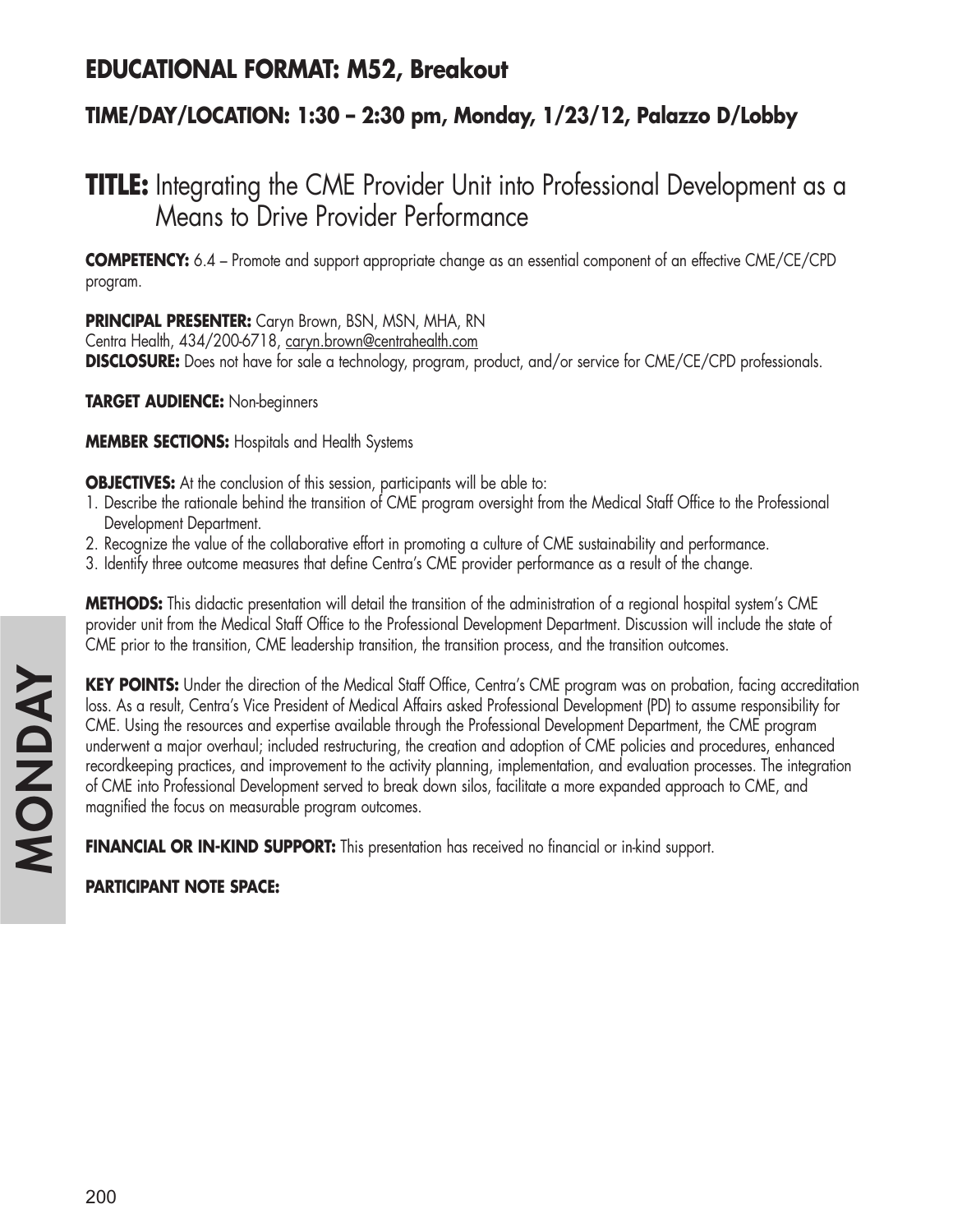## **EDUCATIONAL FORMAT: M53, Breakout**

### **TIME/DAY/LOCATION: 1:30 – 2:30 pm, Monday, 1/23/12, Segura 3-4/Lower**

# **TITLE:** Teaching the Teacher: Transform Presentations that Produce Results

**COMPETENCY:** 8.2 – Continually improve educational performance of the CME/CE/CPD program through professional development.

#### **PRINCIPAL PRESENTER:** Jeffrey Mallin, MD

Kaiser Permanente Downey Medical Center, 562/657-2343, jeffrey.s.mallin@kp.org **DISCLOSURE:** Does not have for sale a technology, program, product, and/or service for CME/CE/CPD professionals.

**CO-PRESENTER:** Joyce Kersey, MSA Southern California Permanente Medical Group, 626/405-6501, joyce.a.kersey@kp.org **DISCLOSURE:** Does not have for sale a technology, program, product, and/or service for CME/CE/CPD professionals.

**TARGET AUDIENCE:** Non-beginners

#### **MEMBER SECTIONS:** All

**OBJECTIVES:** At the conclusion of this session, the participants will:

- 1. Identify characteristics and techniques of faculty who impact their audience and create results;
- 2. Develop an action plan to enhance faculty effectiveness and presentation skills, and
- 3. Improve the influence over and impact of educational content and delivery.

**METHODS:** The presenters will facilitate a reflective, collective, experiential process around faculty presentation skills and techniques and how they impact on CME outcomes. Through challenge cycles and simulation, participants will apply practical strategies and create a plan they can implement to influence faculty and improve their own effectiveness.

**KEY POINTS:** With even the best planning process, the success of any educational activity relies on the faculty. Faculty are entrusted to execute educational formats, to engage with and motivate learners, and ultimately to translate gaps into measurable action. However, content experts do not necessarily make effective faculty, and likable personalities do not necessarily make learners change. For educational activities to create the desired outcomes and have a positive impact, CME professionals should more proactively select and engage with faculty and prepare them for practice-based learning.

#### **RECOMMENDED READING:**

- 1. Timothy J. Koegel, The Exceptional Presenter, Greenleaf Book Group Press, 2007.
- 2. Chip Heath & Dan Heath, Made to Stick, Random House, 2007.
- 3. Continuing Education in the Health Professions, Josiah Macy Jr. Foundation, 2008.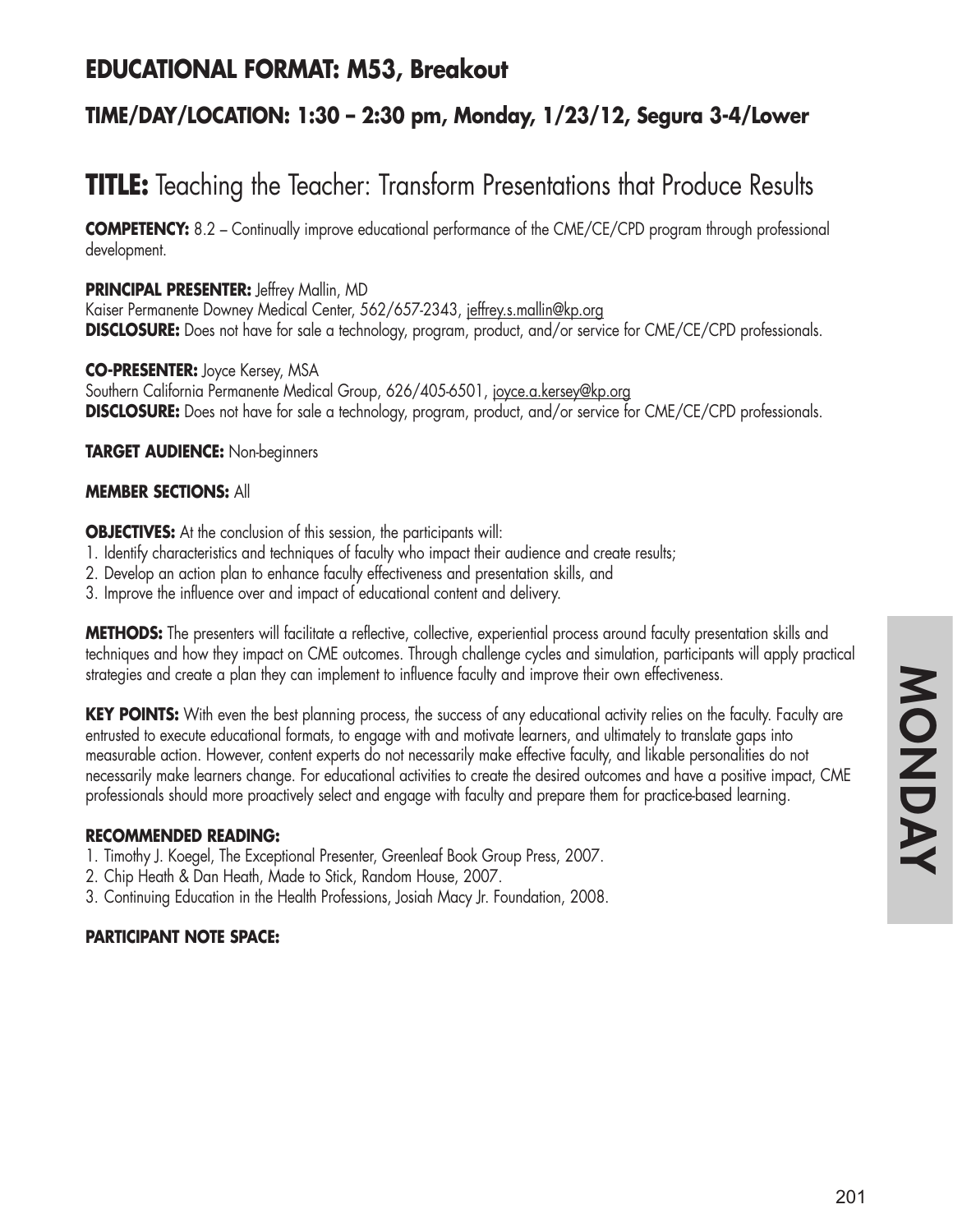## **EDUCATIONAL FORMAT: M54, Mini-plenary**

### **TIME/DAY/LOCATION: 3:00 – 4:00 pm, Monday, 1/23/12, Mediterranean 1-8/Lobby**

# **TITLE:** The AMA and AAFP Credit Systems

**COMPETENCY:** 7.6 – Assure that the CME/CE/CPD program is in compliance with the Accreditation Essentials, Elements, and Policies and other regulatory requirements.

#### **PRINCIPAL PRESENTER:** Carly Harrington, MEd

American Academy of Family Physicians, 913/906-6000, charrington@aafp.org **DISCLOSURE:** Does have for sale a service for CME/CE/CPD professionals.

#### **CO-PRESENTER:** Mary Kelly

American Medical Association, 312/464-4668, mary.kelly@ama-assn.org **DISCLOSURE:** Does not have for sale a technology, program, product, and/or service for CME/CE/CPD professionals.

#### **TARGET AUDIENCE:** Beginners

#### **MEMBER SECTIONS:** All

#### **OBJECTIVES:**

- 1. Discuss the fundamental principles of the AAFP and AMA credit systems;
- 2. Understand the AAFP and AMA's relationships to the ACCME;
- 3. Compare and contrast the AAFP and AMA CME credit systems;
- 4. Apply the knowledge gained regarding AMA PRA core and format-specific requirements to the process of appropriately certifying activities and awarding AMA PRA Category 1 Credit™ to physicians;
- 5. Apply the knowledge gained regarding AAFP Prescribed and Elective credit requirements to the process of appropriately applying for AAFP credit, and
- 6. Access resources for further information related to the AAFP credit system and the AMA PRA credit system.

**METHODS:** The session will be presented as didactic lecture addressing the key components of the AAFP accreditation system, followed by a focused discussion and question and answer session in which participants' questions will be addressed.

**KEY POINTS:** This presentation is designed to give an overview of the AAFP and AMA PRA CME credit systems, to describe their relationship, including similarities and differences, to each other and to the ACCME, and to discuss how CME credit can enhance and validate CME programs. The session will highlight and clarify policies, requirements, and issues for which CME providers frequently seek information.

#### **RECOMMENDED READING:**

- 1. AAFP CME Accreditation Eligibility Requirements: www.aafp.org/online/en/home/cme/cmea/cmeapplying/requirements.html.
- 2. The Physician's Recognition Award and Credit System: Information for Accredited Providers and Physicians. 2010 Revision www.ama-assn.org/go/prabooklet.

FINANCIAL OR IN-KIND SUPPORT: Audience response technology provided by Turning Technologies.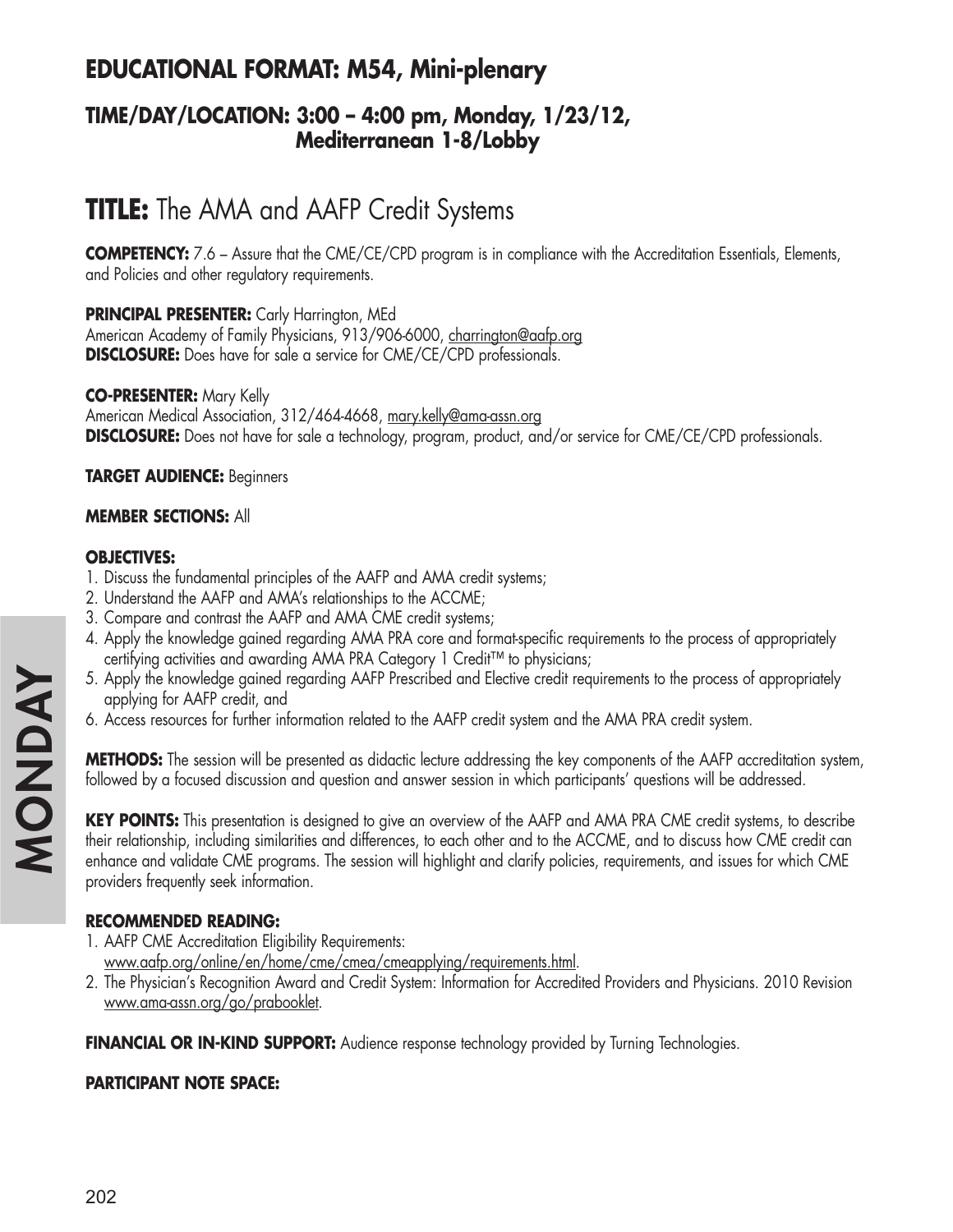## **EDUCATIONAL FORMAT: M55, Breakout**

### **TIME/DAY/LOCATION: 3:00 – 4:00 pm, Monday, 1/23/12, Segura 5/Lower**

# **TITLE:** How to Write a Successful Abstract for the Alliance Annual Conference **(Invited Abstract)**

**COMPETENCY:** 8.3 – Promote professional development for self and staff.

#### **PRINCIPAL PRESENTER:** Shelly Rodrigues, CAE, CCMEP

California Academy of Family Physicians, 415/345-8667, srodrigues@familydocs.org **DISCLOSURE:** Does not have for sale a technology, program, product, and/or service to CME/CE/CPD professionals.

**CO-PRESENTER:** Maureen Doyle-Scharff, MBA, PACME Pfizer, 740/815-9870, maureen.doyle-scharff@pfizer.com **DISCLOSURE:** Does not have for sale a technology, program, product, and/or service to CME/CE/CPD professionals.

**TARGET AUDIENCE:** Non-beginners

#### **MEMBER SECTIONS:** All

**OBJECTIVES:** At the completion of this session, participants should be able to: 1) describe the abstract selection process used by the Alliance for CME Annual Conference Committee; 2) given a sample concept, construct an abstract that meets the selection criteria, and 3) score an abstract using the selection criteria.

**METHODS:** The presenters will guide participants through the selection process using case examples. Participants will have the opportunity to develop a sample abstract and give and receive constructive feedback.

KEY POINTS: The Annual Conference Committee uses multiple factors to weigh submitted abstracts during the abstract selection process. As time slots become more competitive, the need to balance the program with a wide variety of topics emanating from the eight competency areas is critical. This session will focus on the abstract selection process, the criteria for selection, tips that members can use to get their submission recognized for approval and the opportunity for guided practice.

#### **RECOMMENDED READING:**

- 1. 2013 Call for Educational Abstracts document.
- 2. Writing and Speaking for Excellence by Deborah St. James with Howard Spiro.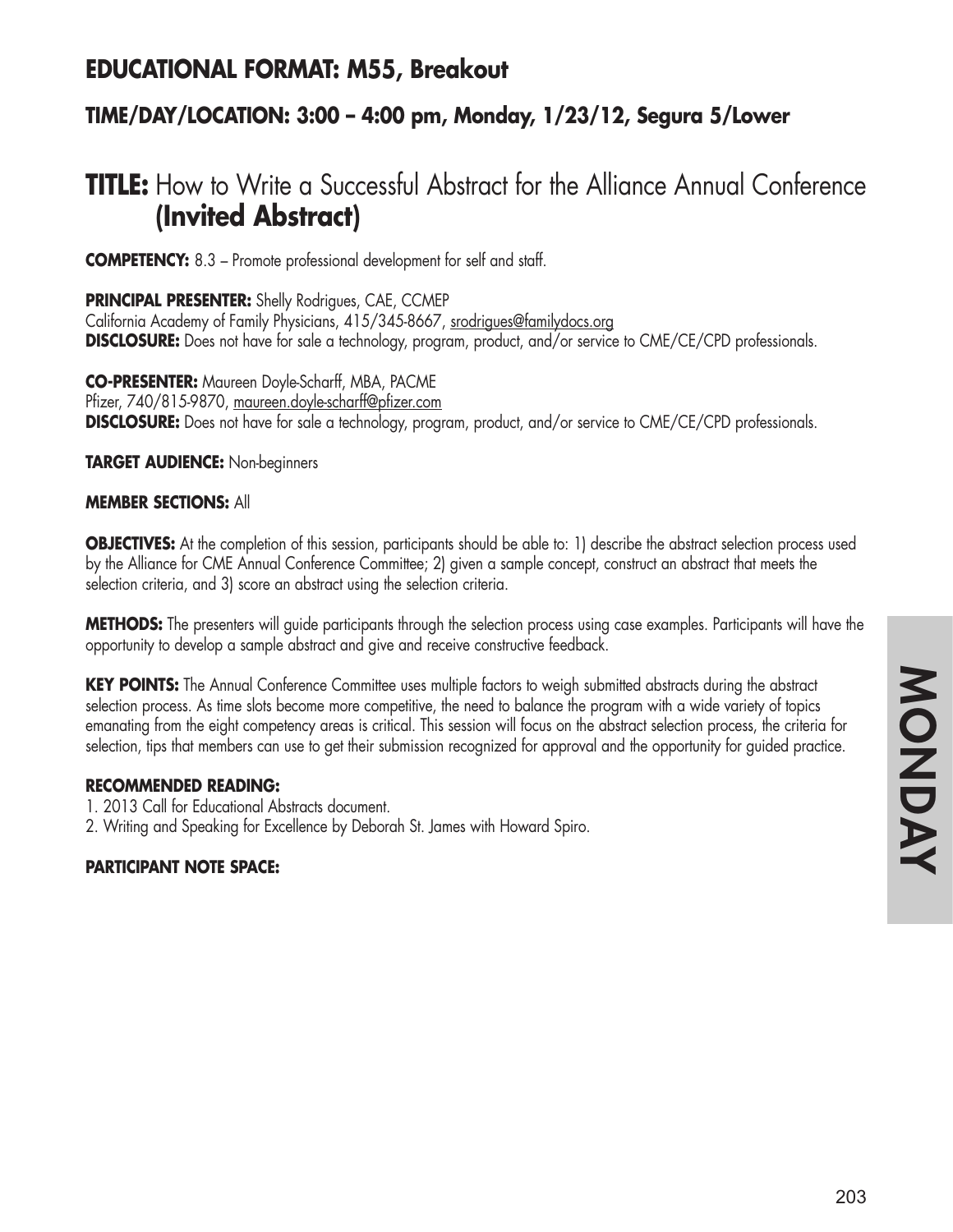## **EDUCATIONAL FORMAT: M56, Breakout**

### **TIME/DAY/LOCATION: 3:00 – 4:00 pm, Monday, 1/23/12, Cordova 2/Lower**

# **TITLE:** How to Shout It From the Rooftops: A Primer on Publication Planning and Ethics for the CME Professional

**COMPETENCY:** 1.3 - Conduct, support, and/or apply educational research on how physicians learn and change.

**PRINCIPAL PRESENTER:** Scott Hershman, MD, CCMEP Postgraduate Institute for Medicine, 720/895-5353, Shershman@pimed.com **DISCLOSURE:** Does have for sale a product and/or service for CME/CE/CPD professionals.

**CO-PRESENTER:** Mina Patel, PhD Cephalon, Inc., 610/738-6746, mpatel@cephalon.com **DISCLOSURE:** Does not have for sale a technology, program, product, and/or service for CME/CE/CPD professionals.

**CO-PRESENTER:** Alicia Reese, PharmD, CCMEP sanofi-aventis US, 585/355-1558, aliciamreese@gmail.com **DISCLOSURE:** Does not have for sale a technology, program, product, and/or service for CME/CE/CPD professionals.

**TARGET AUDIENCE:** Non-beginners

#### **MEMBER SECTIONS:** All

**OBJECTIVES:** Upon completion of this interactive workshop and discussion, participants will be able to describe at least three key considerations in publication planning, list major qualifications for authorship. Following the workshop, participants will reflect on current or future educational activities or projects and begin to envision an appropriate publication submission strategy. Participants will be able to identify publication planning resources and/or peer experts to consult for future initiatives.

**METHODS:** An interactive case-based discussion will follow a brief didactic overview of publication planning and authorship criteria. Participants will be asked to envision opportunities for publication of existing needs assessments (NA) and/or educational outcomes and brainstorm how to design NA to withstand peer-review thereby overcoming potential barriers to publication.

**KEY POINTS:** Successful publication of educational NA and/or data by CME professionals requires good publication practice for ethical interactions among authors, assessment of journal interest and raising awareness of educational gaps to help inform future research and education interventions. Publication planning can and should be incorporated strategically into the conceptualization and operationalization of curricular-based educational activities. Publication of educational NA and/or data to increase physician education which should result in better patient care is aligned with the Alliance for CME's 2011- 2014 strategic commitments and will bolster the profession of CME.

**RECOMMENDED READING:** Good publication practice for communicating company sponsored medical research: the GPP2 guidelines. Graf, C., et al., BMJ 2009;339:b4430.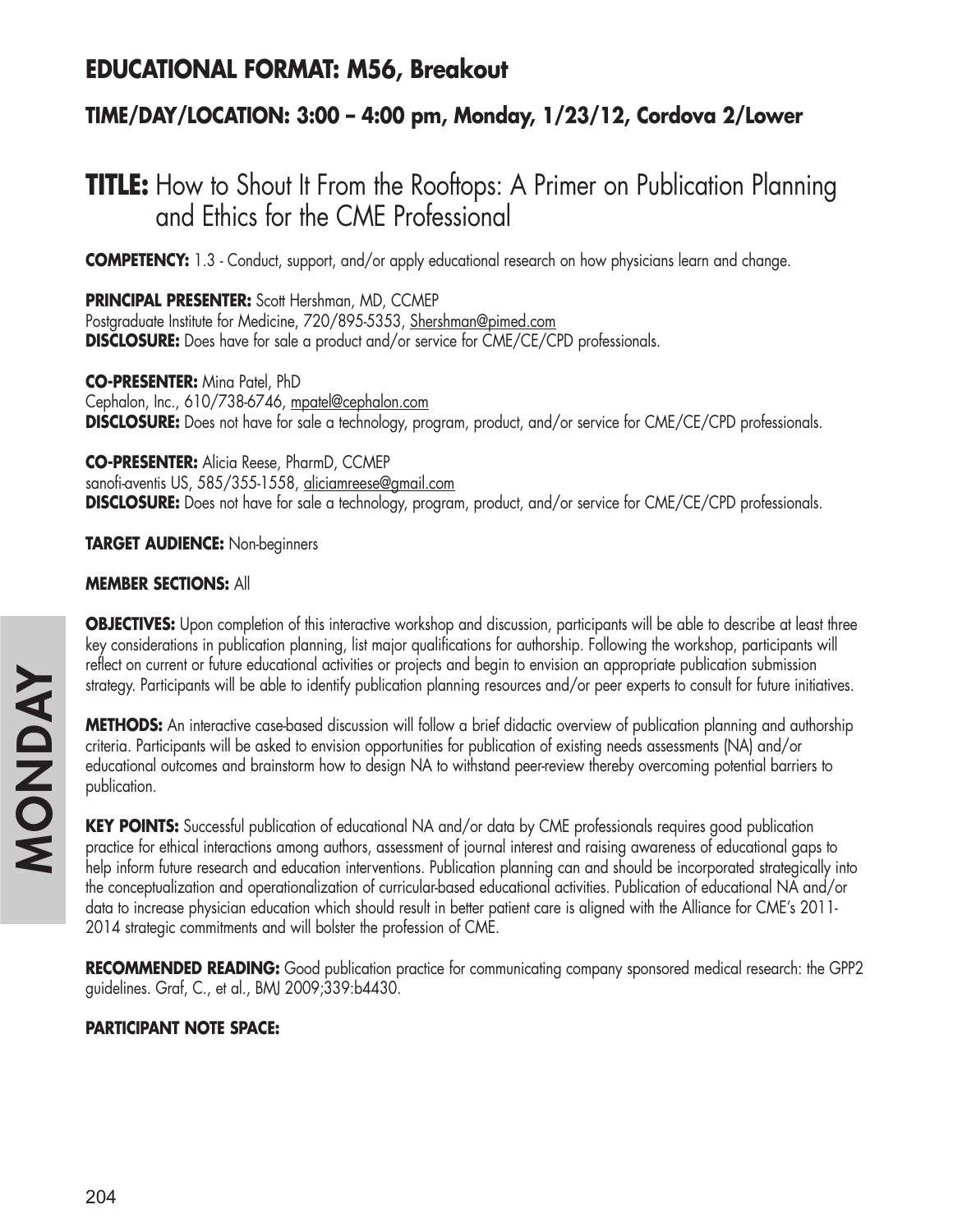## **EDUCATIONAL FORMAT: M57, Breakout**

### **TIME/DAY/LOCATION: 3:00 – 4:00 pm, Monday, 1/23/12, Palazzo C/Lobby**

# **TITLE:** Translating Theory into Practice: What Are We Doing and Learning about Learning Theory?

**COMPETENCY:** 2.1 - Use evidence based adult learning principles to quide the practice of CME/CE/CPD.

**PRINCIPAL PRESENTER:** Marcia Jackson, PhD CME by Design, 803/854-9034, marcia.jackson@cmebydesign.com **DISCLOSURE:** Does have for sale a service for CME/CE/CPD professionals.

**CO-PRESENTER:** Kathleen Geissel, PharmD Medscape, LLC, 609/371-8101, kgeissel@medscape.net **DISCLOSURE:** Does have for sale a program and/or product for CME/CE/CPD professionals.

**TARGET AUDIENCE:** Beginners

#### **MEMBER SECTIONS:** All

**OBJECTIVES:** Participants will learn to: Describe 2-3 learning theories that can guide the development of CME programs; Compare 2007 and 2011 survey data regarding the use of learning theories to guide CME program development in various settings; Critique the translation of learning theories in the instructional design of 3 different online formats; Design educational activities for 2 different formats, translating learning theories into instructional design strategies

**METHODS:** Case study discussions and presentations lead participants through an interactive session illustrating ways in which learning theories can be translated into CME activities. Survey results from 2007 that assess how learning theory is applied in various settings (supporter, provider, MECC) will be compared to similar 2011 survey data.

**KEY POINTS:** Improvement in competence and performance can be achieved via CPD/CME activities that are planned in accord with learning theories. Successful application of these theories can increase the likelihood that education will achieve desired outcomes. In this session we explore the application of 2-3 learning theories and principles to create valuable CPD/CME programs in multiple formats, e.g., live and online formats (text-, audio-, and video-based). Benchmark data from two large surveys shows the progression of the CME industry's approach to infusing learning theory and principles into educational programs.

**RECOMMENDED READING:** Moore DE, Green JS, Gallis HA. Achieving desired results and improved outcomes: integrating planning and assessment throughout learning activities. J Contin Educ Health Prof. 2009;29(1): 1-15.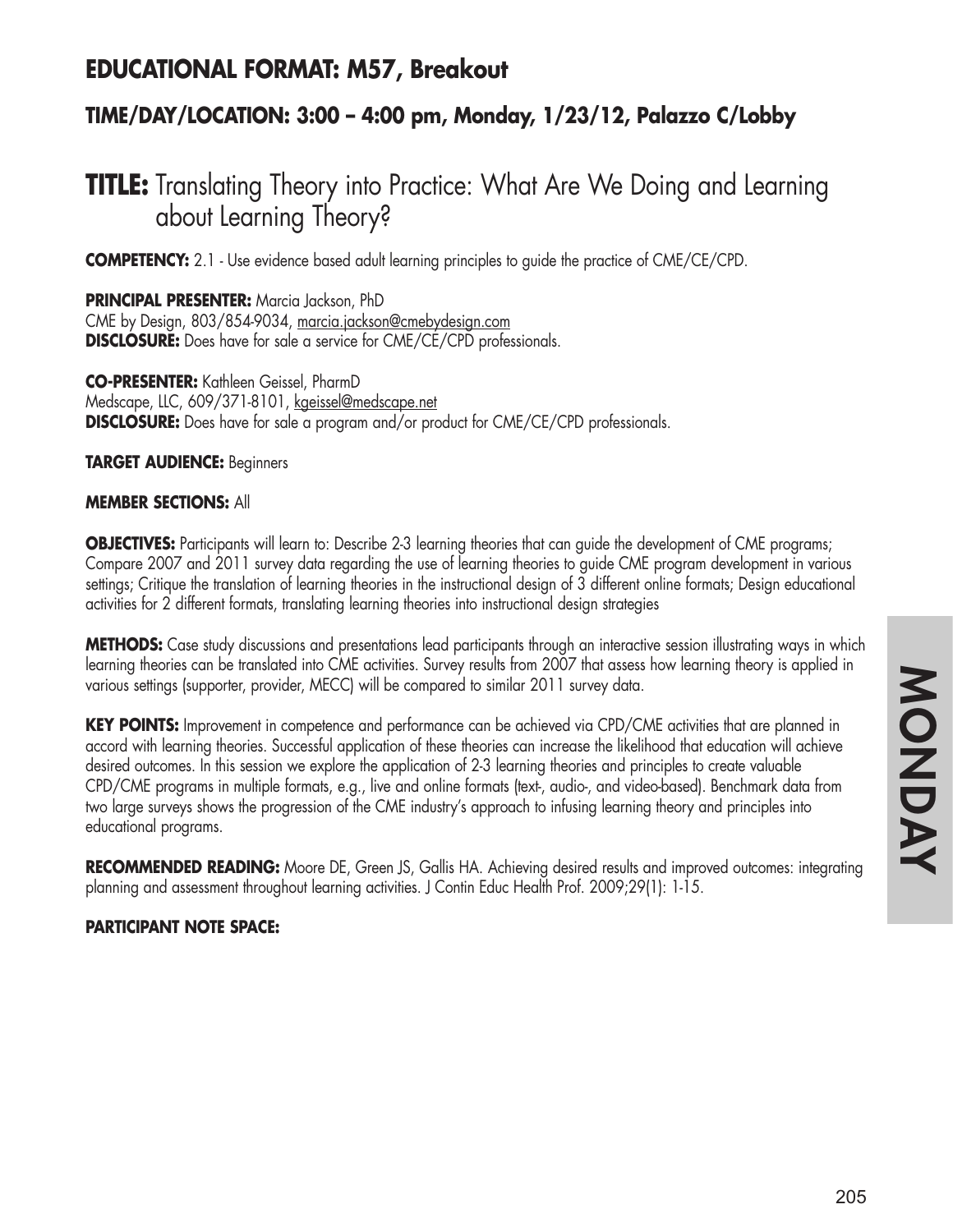## **EDUCATIONAL FORMAT: M58, Breakout**

### **TIME/DAY/LOCATION: 3:00 – 4:00 pm, Monday, 1/23/12, Amarante 2-3/Lower**

# **TITLE:** Using In-Practice Research as a Framework for Quality Improvement Education

**COMPETENCY:** 2.2 - Identify physician learning needs using data, especially clinical practice data.

### **PRINCIPAL PRESENTER:** Kim Mahoney

University of Utah School of Medicine, 801/213-2397, kim.mahoney@hsc.utah.edu **DISCLOSURE:** Does not have for sale a technology, program, product, and/or service for CME/CE/CPD professionals.

**CO-PRESENTER:** Scott Weber Med-IQ, 203/762-0588, sweber@med-iq.com **DISCLOSURE:** Does not have for sale a technology, program, product, and/or service for CME/CE/CPD professionals.

**CO-PRESENTER:** Kim Evanyo Ortho-McNeil Janssen Scientific Affairs, LLC, 908/281-7426, kevanyo@its.jnj.com **DISCLOSURE:** Does not have for sale a technology, program, product, and/or service for CME/CE/CPD professionals.

**CO-PRESENTER:** Carolyn Berry, PhD New York University, 609/528-8373, carolyn.berry@nyu.edu **DISCLOSURE:** Does not have for sale a technology, program, product, and/or service for CME/CE/CPD professionals.

**TARGET AUDIENCE:** Non-beginners

#### **MEMBER SECTIONS:** All

**OBJECTIVES:** At the completion of this session, participants will be able to: (1) understand the importance of using clinical practice data to build a foundation for quality improvement CME, (2) design and implement in-practice research strategies for data gathering, (3) interpret clinical practice data, and (4) develop quality improvement educational interventions based on inpractice research.

**METHODS:** A combination of presentation, interactive discussions, and actual data will be used to present key points that illustrate the importance of in-practice research as a foundation for quality improvement interventions.

**KEY POINTS:** As CME providers continue to innovate and modify their educational designs to meet the needs of quality and performance improvement within clinical practice, it is increasingly important to share best practices in this area, as doing so will help drive the overall success of our industry. This interactive session will focus on the importance of in-practice research, proven strategies for effectively executing this type of research, and methods for interpreting and applying the data to develop meaningful quality improvement education.

**RECOMMENDED READING:** Med-IQ. Key Research and Findings in Triple-Negative Breast Cancer: A Report of Current Evidence, National Survey Findings, and In-Practice Research. 2010. www.med-iq.com/index.cfm?fuseaction=courses.over view&cID=519.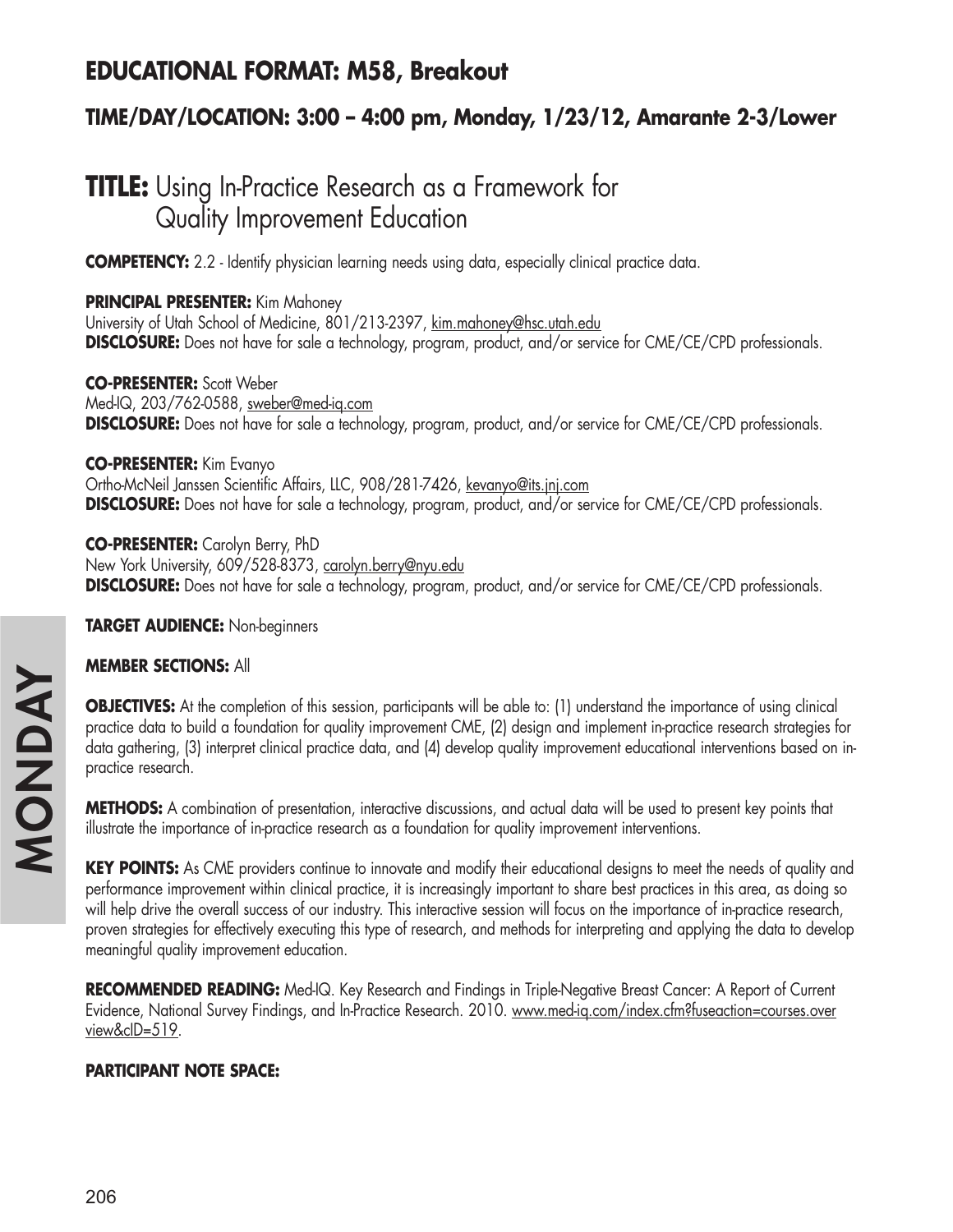## **EDUCATIONAL FORMAT: M59, Breakout**

### **TIME/DAY/LOCATION: 3:00 – 4:00 pm, Monday, 1/23/12, Palazzo A/Lobby**

## **TITLE:** Multiple Activity Curricula: Impact on Outcomes and Effect of the Activity Release Schedule on CME Retention and Performance

**COMPETENCY:** 2.8 - Provide longitudinal interventions when appropriate.

**PRINCIPAL PRESENTER:** Karyn Ruiz-Cordell, MA, PhD (ABD) RealCME Inc., 646/380-8490, kruizcordell@realcme.com **DISCLOSURE:** Does have for sale a technology for CME/CE/CPD professionals.

**CO-PRESENTER:** Michelle Tyner, MS RealCME, 317/660-1045, rmtyner@realcme.com **DISCLOSURE:** Does have for sale a technology for CME/CE/CPD professionals

**CO-PRESENTER:** Ellen Cohen, CertEd, DipEd, CCMEP Association of Reproductive Health Professionals, 202/621-1425, ecohen@ARHP.org **DISCLOSURE:** Does not have for sale a technology, program, product, and/or service for CME/CE/CPD professionals.

**TARGET AUDIENCE:** Non-beginners

#### **MEMBER SECTIONS:** All

**OBJECTIVES:** (1) Discuss the advantages and challenges to multi-activity online CME curricula delivered on a defined schedule. (2) Review appropriate outcomes measures to demonstrate the impact of single-sitting engagement versus multi-sitting in which activities are released at time intervals. (3) Employ appropriate measurement to interpret knowledge, competence and performance for each activity and the curriculum. (4) Assess the impact of activity release schedule on learner retention and performance. (5) Apply findings to future educational designs.

**METHODS:** This panel will use a combination of didactics, group discussion, and the presentation of actual data from CME curricula that illustrates the impact of multiple activities and the activity release schedule on learner knowledge, competence, retention and performance.

**KEY POINTS:** Multi-activity education can have a positive impact on many levels of outcomes. A variety of curricula will be presented showing how multiple activities can be optimally utilized within a curriculum and how multiple activities can best be measured. Further the panel will describe the impact of single-sitting curriculum engagement versus engagement in curriculum delivered incrementally, on a defined schedule, on learner retention and performance. Panelists will present educational designs and outcomes that utilize each approach to compare and contrast the impact of these different scheduling approaches, and provide insights and analysis on educational design considerations.

**RECOMMENDED READING:** Bordage G, Carlin B, Mazmanian PE, Continuing Medical Education Effect on Physician Knowledge. CHEST 2009; 135 (3 Suppl) S: 29-36.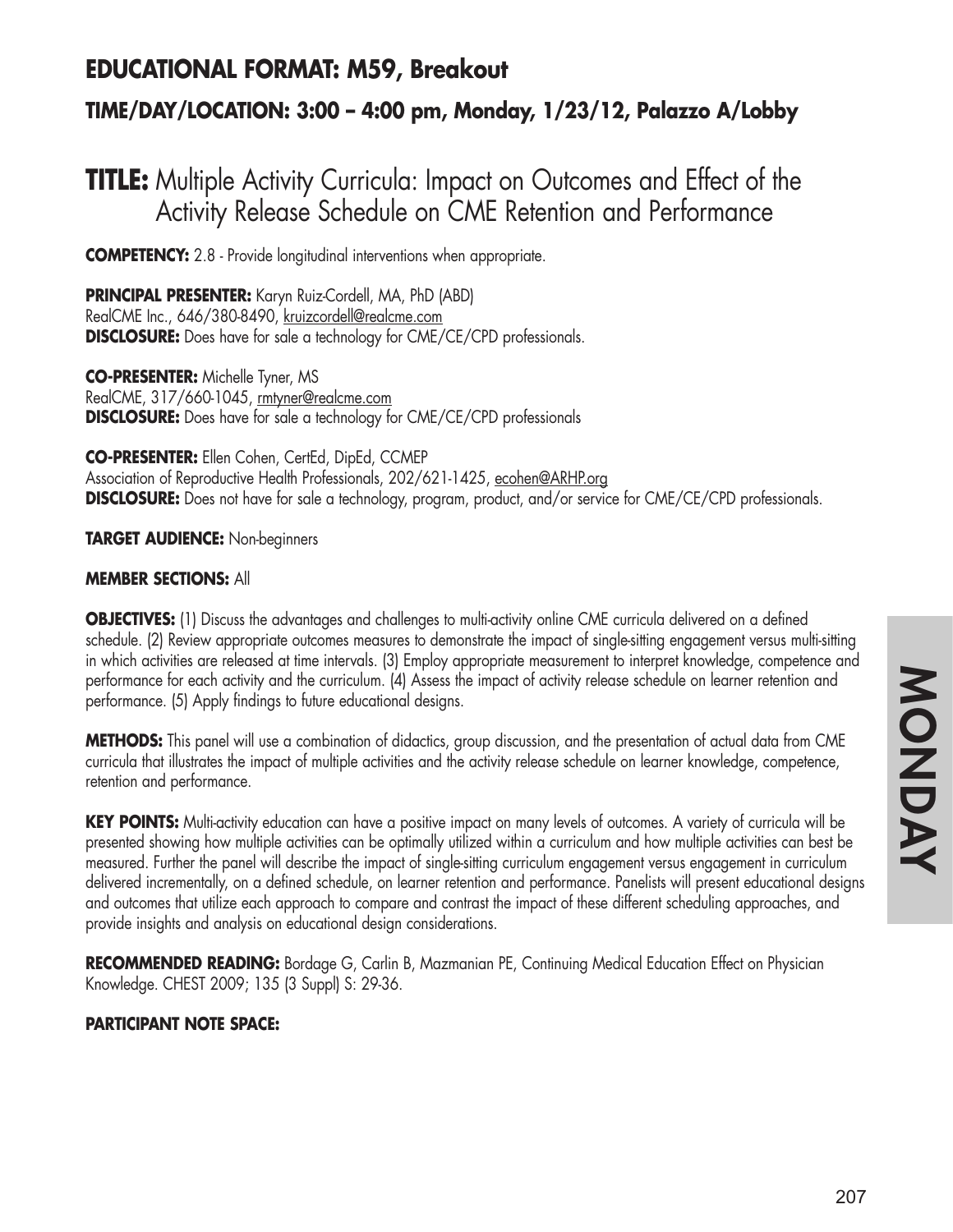## **EDUCATIONAL FORMAT: M60, Breakout**

### **TIME/DAY/LOCATION: 3:00 – 4:00 pm, Monday, 1/23/12, Del Lago 1-2/Lower**

## **TITLE:** Bridging the Gap: Step-by-Step Strategies for Developing CME Content that Links Documented Needs to Improved Outcomes

**COMPETENCY:** 2.11 - Assure content validation in any CME/CE/CPD educational intervention.

**PRINCIPAL PRESENTER:** Lori Alexander, MTPW, ELS Editorial Rx, Inc, 904/276-4826, lori@editorialrx.com **DISCLOSURE:** Does not have for sale a technology, program, product, and/or service for CME/CE/CPD professionals.

**CO-PRESENTER:** Sarah Campbell CME Resource, 916/783-4238, ext. 124, sarah.campbell@netce.com **DISCLOSURE:** Does not have for sale a technology, program, product, and/or service for CME/CE/CPD professionals.

**TARGET AUDIENCE:** Beginners

#### **MEMBER SECTIONS:** All

**OBJECTIVES:** At the conclusion of this session, participants will be able to: (1) find resources that best support their gap analysis; (2) document needs assessment/gap in activity files; (3) recognize underlying needs after practice gaps are identified; (4) use a needs assessment to develop content linked to learning objectives and outcomes, and (5) discuss how a strong needs assessment can contribute to a better outcomes assessment.

**METHODS:** A didactic presentation will provide an overview of how to think creatively when seeking resources to document knowledge and practice gaps. A step-by-step approach to developing a needs assessment and content will include examples of how to achieve a product that addresses a variety of factors in improving patient outcomes.

**KEY POINTS:** (1) Many resources that support knowledge and practice gaps are underused; (2) Learning objectives must be linked to identified gaps; (3) The value of content is enhanced when it addresses a broad array of requirements and/or regulations; and (4) Identification of underlying needs can allow for a more focused and successful educational intervention.

#### **RECOMMENDED READING:**

- 1. Melnick DE. Physician performance and assessment and their effect on continuing medical education and continuing professional development. JCEHP. 2004;24:S38-S49.
- 2. Massy K. CME Basics. Criterion 2: Identifying and Analyzing Professional Practice Gaps. Alliance for CME Almanac. 2010;32(9):6-9.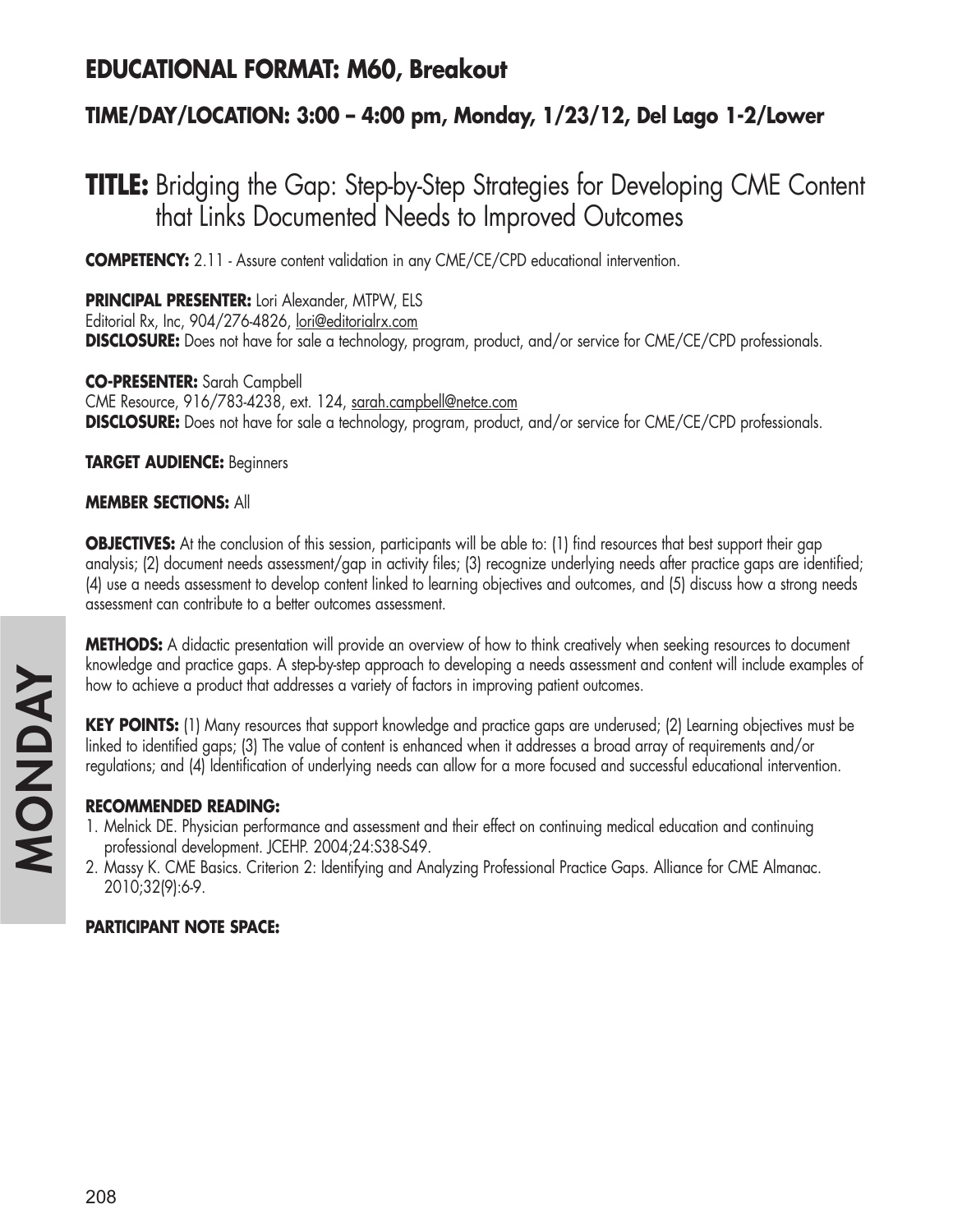# **EDUCATIONAL FORMAT: M61, Breakout**

## **TIME/DAY/LOCATION: 3:00 – 4:00 pm, Monday, 1/23/12, Palazzo D/Lobby**

# **TITLE:** Design and Outcome: How a PI CME Module Approved for MOC Part IV Credit went from Trials to Triumph (We Hope)

**COMPETENCY:** 3.6 – Provide measurement tools and utilize reliable data to enable physician-learners to compare present levels of performance with optimum performance.

**PRINCIPAL PRESENTER:** Rachel Makleff, PhD

American Thoracic Society, 212/316-0673, rachelmakleff@msn.com **DISCLOSURE:** Does not have for sale a technology, program, product, and/or service for CME/CE/CPD professionals.

**CO-PRESENTER:** Anne Marie Smith, MBA Lifelong Learning Services, 301/989-9216, ams4life@gmail.com **DISCLOSURE:** Does have for sale a program, product and/or service for CME/CE/CPD professionals.

**CO-PRESENTER:** Allison Eades, MA AXDEV Group, Inc., 450/465-2011, eadesa@axdevgroup.com **DISCLOSURE:** Does have for sale a product and/or service for CME/CE/CPD professionals.

**CO-PRESENTER:** Nancy Davis, PhD

National Institute for Quality Improvement and Education, 412/205-5368, ndavis@niqie.org **DISCLOSURE:** Does have for sale a program, product and/or service for CME/CE/CPD professionals.

**TARGET AUDIENCE:** Non-beginners

### **MEMBER SECTIONS:** All

### **OBJECTIVES:**

- 1. Recognize when poor outcomes from "one and done" platform training suggest moving to longitudinal interventions.
- 2. Use web-based technology to support the assessments and interventions needed to improve learner performance.
- 3. Accurately project the cost of such an effort in terms of personnel, resources and time.
- 4. Utilize IRB-approved formative evaluation to incrementally improve teaching and mentoring, bringing about more significant and lasting increases in learner competence.

**METHODS:** Evidence-based measures were developed to track improvement in the use of spirometry for COPD and asthma management. Experts in pulmonary function testing assessed learner interpretation of spirometry then mentored learners one on one outside of the software. Learners were directed to interventions to improve communication, patient education, office and referral systems.

**KEY POINTS:** Many factors suggested dramatic improvement over past approaches of half day or one day teaching was possible: Use of spirometry in primary care is dramatically low. PQRI and HEDIS measures focus on this problem. ATS/ERS Standards for testing are evidence-based and widely recognized but poorly implemented. Medical schools devote longitudinal training to other tests (e.g. EKG) but not to spirometry. A cadre of leading pulmonary function test experts wqw willing to work with the collaborators to provide this missing training to primary care physicians through mentoring. Faculty/planners arranged for mentor cross coverage, provided additional supervision of the students, identified and shared within the group emerging best teaching practices for a mentoring format.

**RECOMMENDED READING:** Session hand outs will reference literature on the format's value and impact, describe measure development where no national measures exist, provide links to evolving requirements for PI CME of main accrediting organizations. On the handout reverse a few key questions will stimulate class discussion.

**FINANCIAL OR IN-KIND SUPPORT:** We gratefully acknowledge an educational grant from Pfizer, Inc.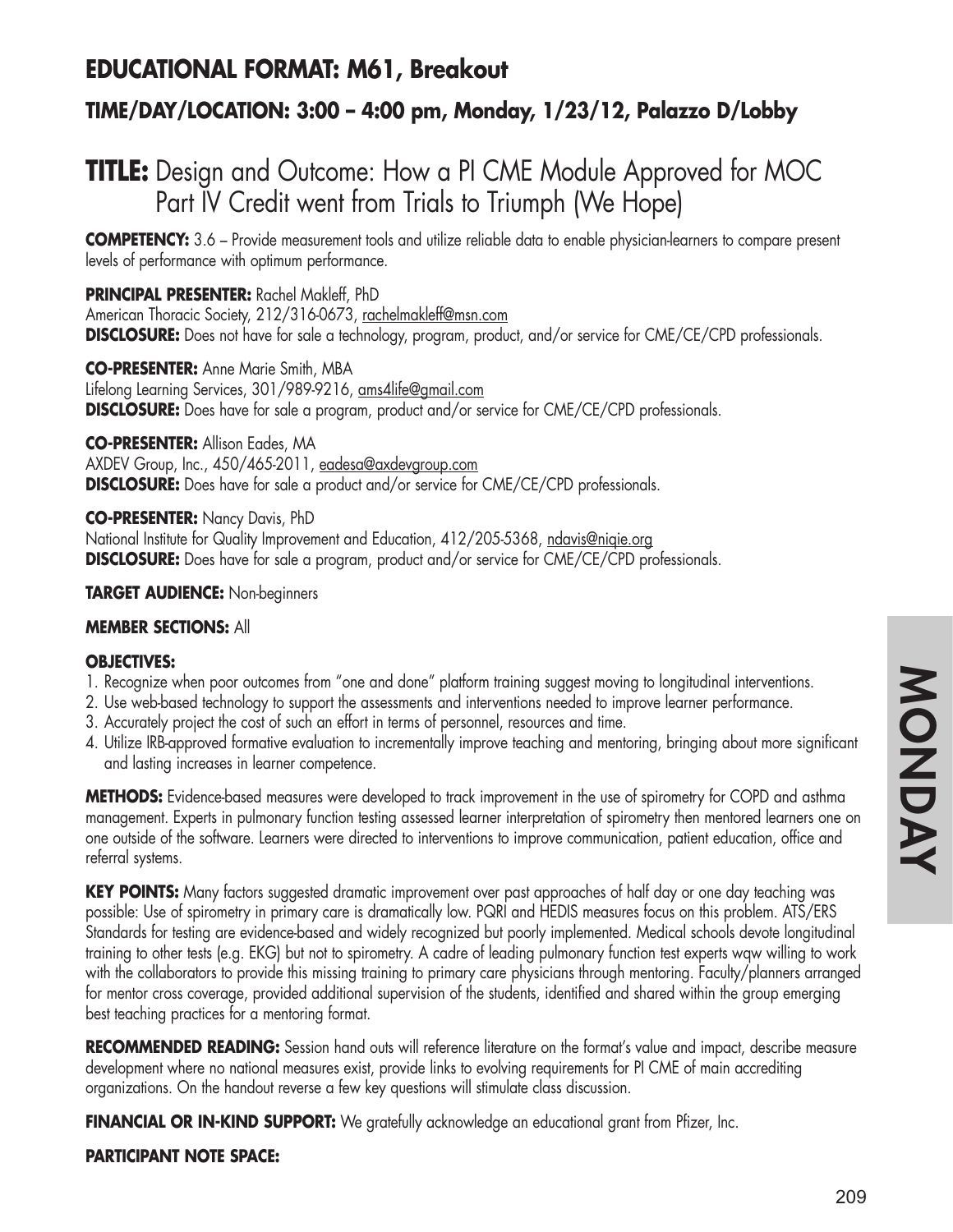## **EDUCATIONAL FORMAT: M62, Breakout**

## **TIME/DAY/LOCATION: 3:00 – 4:00 pm, Monday, 1/23/12, Cordova 5-6/Lower**

# **TITLE:** Qualitative Methodology in CME: Enhancing the Practitioner's Toolbox

**COMPETENCY:** 4.3 – Consider healthcare organizational needs and goals when offering CME/CE/CPD interventions.

**PRINCIPAL PRESENTER:** Alexandra Howson, MA, PhD

Thistle Editorial, LLC, 415/374-9757, alexhowson@thistleeditorial.com **DISCLOSURE:** Does have for sale a service for CME/CE/CPD professionals.

**TARGET AUDIENCE:** Non-beginners

## **MEMBER SECTIONS:** All

**OBJECTIVES:** As a result of this session, participants will be able to:

- 1. Summarize the rationale for using qualitative methods in CME
- 2. Identify 3 qualitative methods
- 3. Describe the core features of at least 1 method

**METHODS:** The session format will include a mix of didactic and interactive methods, including the opportunity to practice at least 1 qualitative method.

**KEY POINTS:** Qualitative methodologies (QM) have a long history in social science research and are increasingly used to evaluate complex healthcare and education interventions. They are however, currently underused within CME. Yet QM has enormous potential as part of the CME practitioner's tool-box for developing needs assessments, creating PI-CME programs, and evaluating the process and outcomes of learning.

Used appropriately, QM can enable the CME practitioner to:

- 1. Gain insight into barriers to learning and practice
- 2. Develop or fine-tune outcomes measures
- 3. Identify learning or practice change enablers.

Accordingly, this session will:

- 1. Provide an overview of QM
- 2. Discuss the rationale for, as well as the rigor and relevance of QM
- 3. Describe several methods of value to the CME practitioner
- 4. Offer practice in using at least 1 method

**RECOMMENDED READING:** Barbara DiCicco-Bloom & Benjamin F Crabtree. The qualitative research interview Medical Education 2006; 40: 314–321.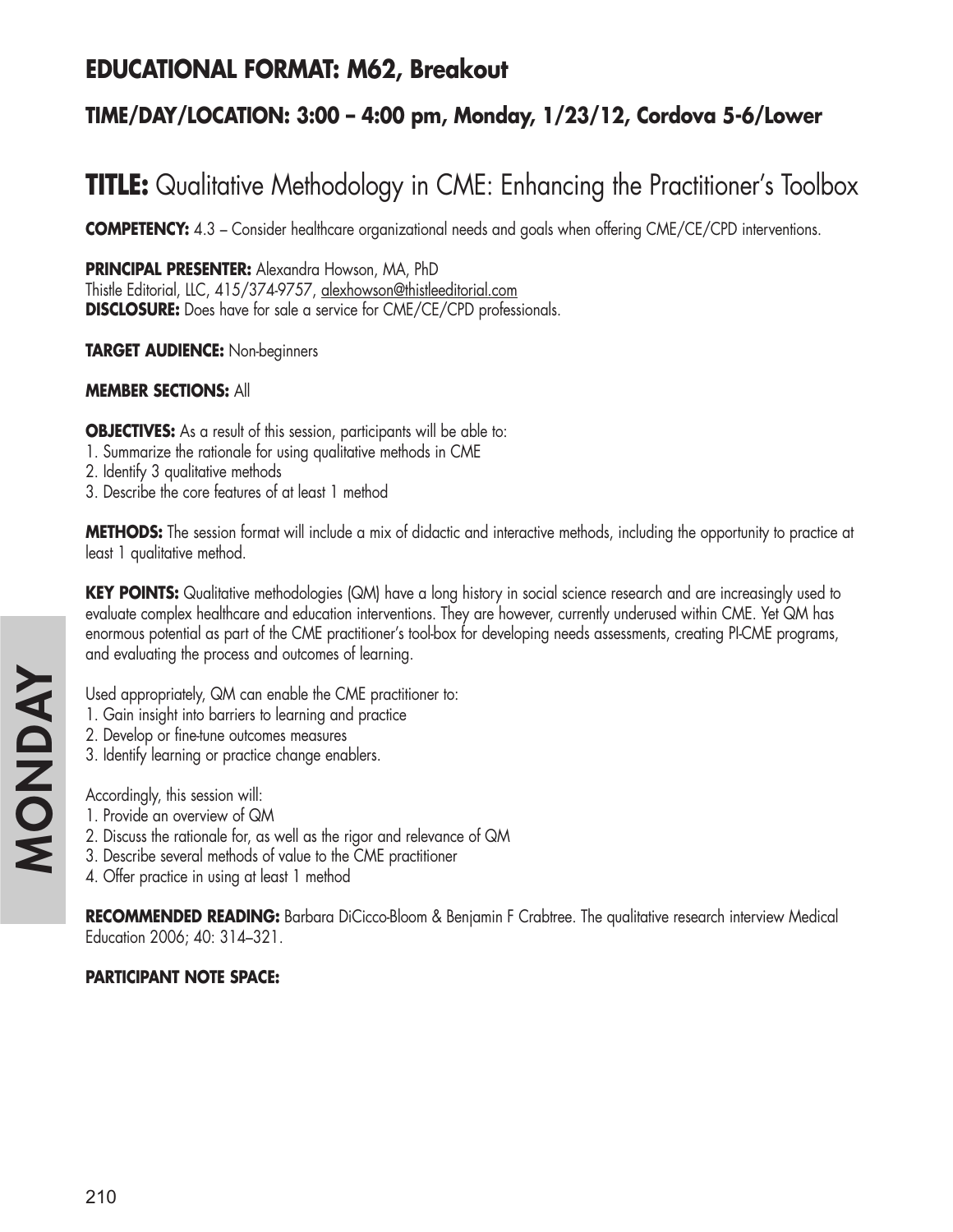## **EDUCATIONAL FORMAT: M63, Breakout**

## **TIME/DAY/LOCATION: 3:00 – 4:00 pm, Monday, 1/23/12, Del Lago 3-4/Lower**

# **TITLE:** Engineering Successful Systems-based Quality Improvement (QI) **Activities**

**COMPETENCY:** 4.3 – Consider healthcare organizational needs and goals when offering CME/CE/CPD interventions.

#### **PRINCIPAL PRESENTER:** Sara Miller, MS Med-IQ, 410/838-3459, smiller@med-iq.com **DISCLOSURE:** Does not have for sale a technology, program, product, and/or service for CME/CE/CPD professionals.

**CO-PRESENTER:** Hershel Caywood, Jr., MHA, NHA Freedom Square Rehabilitation and Nursing Services, 727/398-0478, hcaywood@brookdaleliving.com **DISCLOSURE:** Does not have for sale a technology, program, product, and/or service for CME/CE/CPD professionals.

**CO-PRESENTER:** Kevin O'Neil, MD, FACP, CMD Brookdale Senior Living Inc., 727/398-0478, koneil@brookdaleliving.com **DISCLOSURE:** Does not have for sale a technology, program, product, and/or service for CME/CE/CPD professionals.

**CO-PRESENTER:** Debra Bottinick, MPH Sanofi US, 908/981-4974, debra.bottinick@sanofi.com **DISCLOSURE:** Does not have for sale a technology, program, product, and/or service for CME/CE/CPD professionals.

### **TARGET AUDIENCE:** Non-beginners

### **MEMBER SECTIONS:** All

**OBJECTIVES:** At the completion of this session, participants will be able to: (1) describe the unique design and planning requirements for closed-system QI initiatives and how they differ from traditional CME activities, (2) plan and implement institution-specific gap analyses focused on patient-level clinician performance, (3) identify meaningful performance measures based on treatment guidelines and institution protocols, and (4) describe systems-based barriers that hinder patient care and the need for education that address these barriers.

**METHODS:** Presentation, interactivity, and metrics will illustrate key points related to QI planning, delivery and measurement. Presenters will guide participants through the design and delivery of an institution-specific QI initiative. They will also share examples of practice-related institutional barriers and strategies that were used to overcome those barriers.

**KEY POINTS:** The identification of institutions (both acute and sub-acute) that demonstrate suboptimal clinical guideline adherence is a quantitative and qualitative process. Strategic assessments including baseline performance data obtained through retrospective chart reviews of patients from the institution, a review of current protocols and order sets, and interviews with relevant clinicians and administrators form the basis for effective QI interventions. Strategies to address the environmental/cultural considerations of the institution, as well as clinician beliefs and attitudes regarding the value of change and their ability to implement it, are critical to the success of these programs.

**RECOMMENDED READING:** Reed D, et al. Challenges in systematic reviews of educational intervention studies. Ann Intern Med 2005;142(12 Pt 2):1080-9.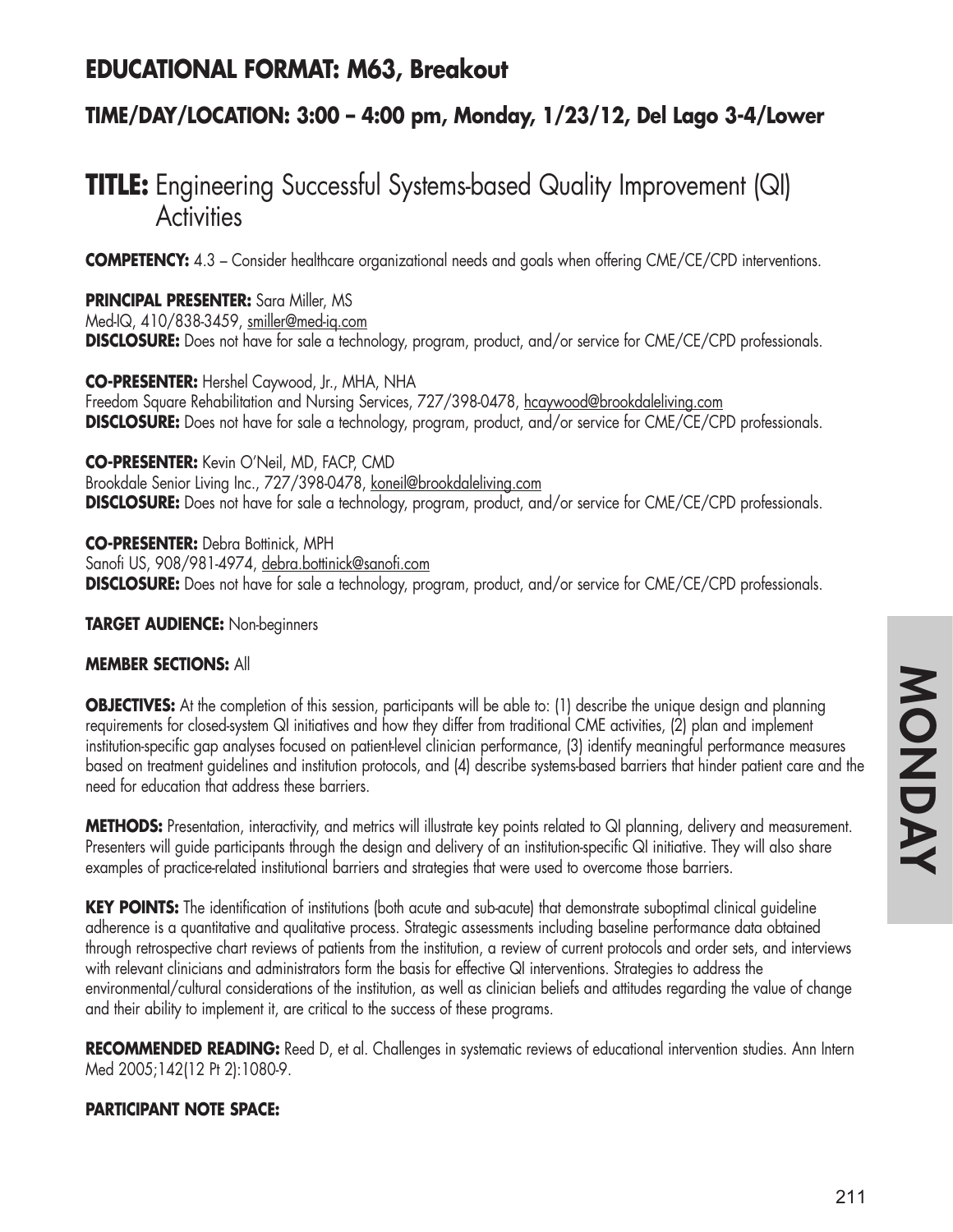## **EDUCATIONAL FORMAT: M64, Breakout**

## **TIME/DAY/LOCATION: 3:00 – 4:00 pm, Monday, 1/23/12, Segura 3-4/Lower**

# **TITLE:** Tackling the Patient Centered Medical Home: Dollars, Doctors and Teams, and Decisions **(Invited Abstract)**

**COMPETENCY:** 4.4 – Enable physicians, or teams, to apply in practice what is learned with limited fear of failure.

**PRINCIPAL PRESENTER:** Carolyn Gaughan, CAE Kansas Academy of Family Physicians, 316/721-9005, kafp@kafponline.org **DISCLOSURE:** Does not have for sale a technology, program, product, and/or service for CME/CE/CPD professionals.

**CO-PRESENTER:** Michael Speight lowa Foundation for Medical Care, 515/223-2900, mspeight@ifmc.org **DISCLOSURE:** Does not have for sale a technology, program, product, and/or service for CME/CE/CPD professionals.

**CO-PRESENTER: Matthew Katz** 

Connecticut State Medical Society, 203/865-0587, mkatz@csms.org **DISCLOSURE:** Does not have for sale a technology, program, product, and/or service for CME/CE/CPD professionals.

**TARGET AUDIENCE:** Non-beginners

**MEMBER SECTIONS:** All, but medical specialty societies and state medical societies in particular

**OBJECTIVES:** At the completion of this session, participants should be able to: 1) determine the components of a PCMH and interprofessional education project that may be transferrable to their organizations; 2) investigate funding sources from industry to foundation to government to support PCMH and interprofessional education; and 3) evaluate the resources necessary in their organizations to engage in initiatives of this nature.

**METHODS:** The presenters will describe their respective PCMH initiatives, including their work with physicians and interprofessional teams, integration of technology, funding sources and CME/CE opportunities. The three panelists have very similar goals, but very different experiences. Participants will be able to answer questions and engage in dialogue that will be useful as they develop PCHM or interprofessional education initiatives seeking funding outside the pharmaceutical industry world.

**KEY POINTS:** Health care reform, CMS and meaningful use are all moving physicians and their practice teams toward a patient-family center medical home model. Medical societies, specialty societies, QIOs, community-based organizations and others are working to assist these teams with integration and implementation of the PCMH. Of the many questions asked, most frequently we hear: how do we pay for this? A question we believe should be asked is whether or not QI/practice improvement staffs are working with continuing education staffs are working together to design, and implement the best possible projects, combining the expertise and resources available.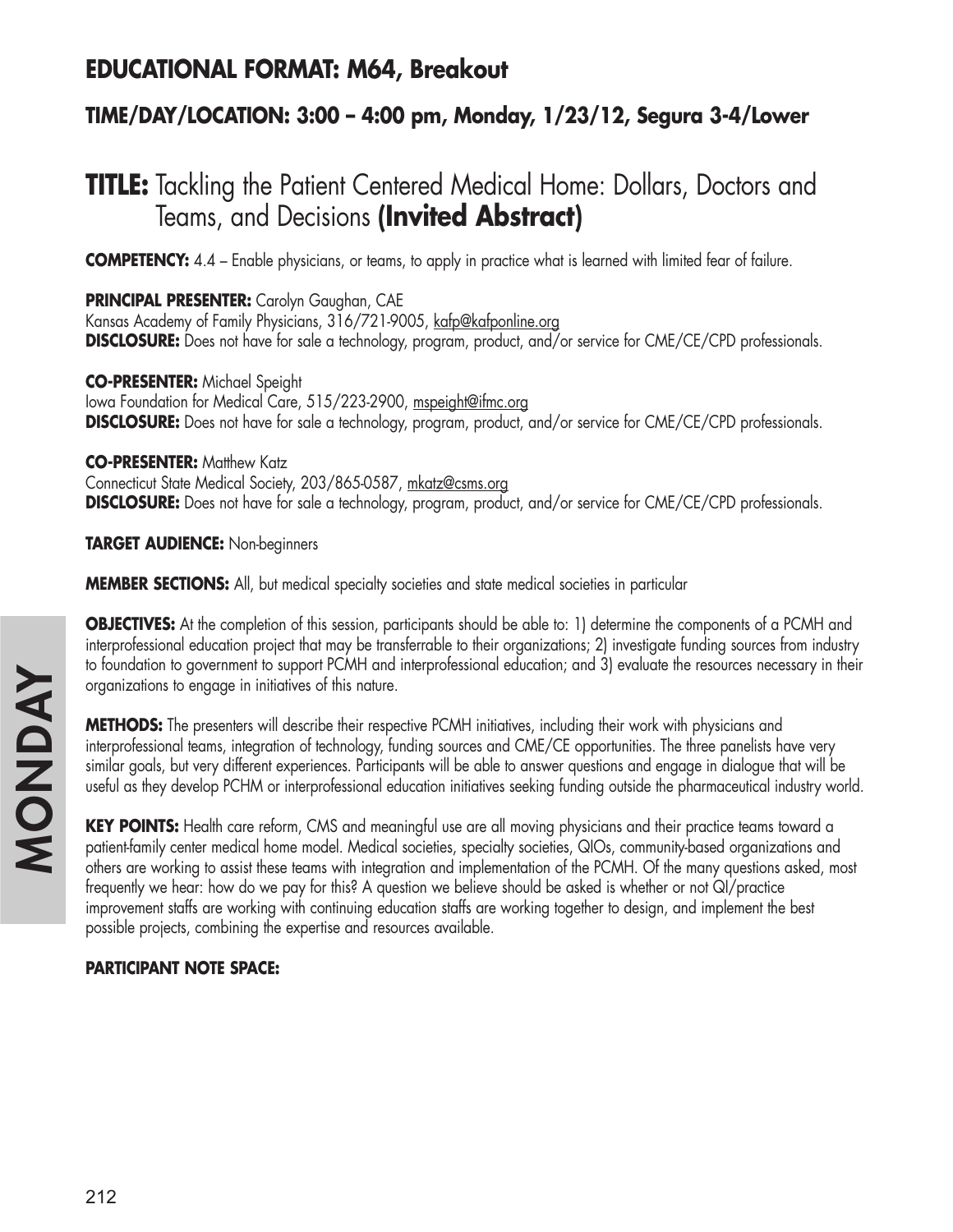## **EDUCATIONAL FORMAT: M65, Breakout**

## **TIME/DAY/LOCATION: 3:00 – 4:00 pm, Monday, 1/23/12, Segura 1-2/Lower**

# **TITLE:** It Does Take a Village: An Integrated Behavior Health Model and Primary Care

**COMPETENCY:** 4.4 – Enable physicians, or teams, to apply in practice what is learned with limited fear of failure.

**PRINCIPAL PRESENTER:** Cynthia Kear, CCMEP California Academy of Family Physicians, 415/586-6660, ckear@familydocs.org **DISCLOSURE:** Does not have for sale a technology, program, product, and/or service for CME/CE/CPD professionals.

**CO-PRESENTER:** Chris Larrison Healthcare Performance Consulting, 317/733-9816, larrison@changingperformance.com **DISCLOSURE:** Does have for sale a service for CME/CE/CPD professionals.

**TARGET AUDIENCE:** Non-beginners

### **MEMBER SECTIONS:** All

**OBJECTIVES:** Interpret changing paradigms for health care practice. Incorporate these paradigms into educational activities, improving outcomes for clinicians whose patients deal with chronic conditions & difficult life style changes. Apply outcomes from an integrated behavioral health pilot into educational activities. Develop and launch an action plan with your organizational team that will engage them in creative and appropriate behavioral health models and new alliances.

**METHODS:** Faculty will discuss & demonstrate the benefits, collective and individual, of cooperating & collaborating to improve patient care in behavioral health. Examples from an innovative pilot project that identified and implemented solutions to barriers for primary care clinicians faced with patients having chronic conditions, such as smoking will be provided.

**KEY POINTS:** Touching on all competencies in section 4, we will focus on 4.4 to show how an established educational collaboration working with a payor group and a behavioral health organization partnered in 5 diverse primary care practice settings to demonstrate that: Working creatively within new health care paradigms, it is possible to diminish clinician's fear of failure. With access to an integrated behavioral health model, clinicians will more readily engage in clinical topics (such as smoking) where cynicism and apathy previously prevailed. It takes a village continues to be true, only more so.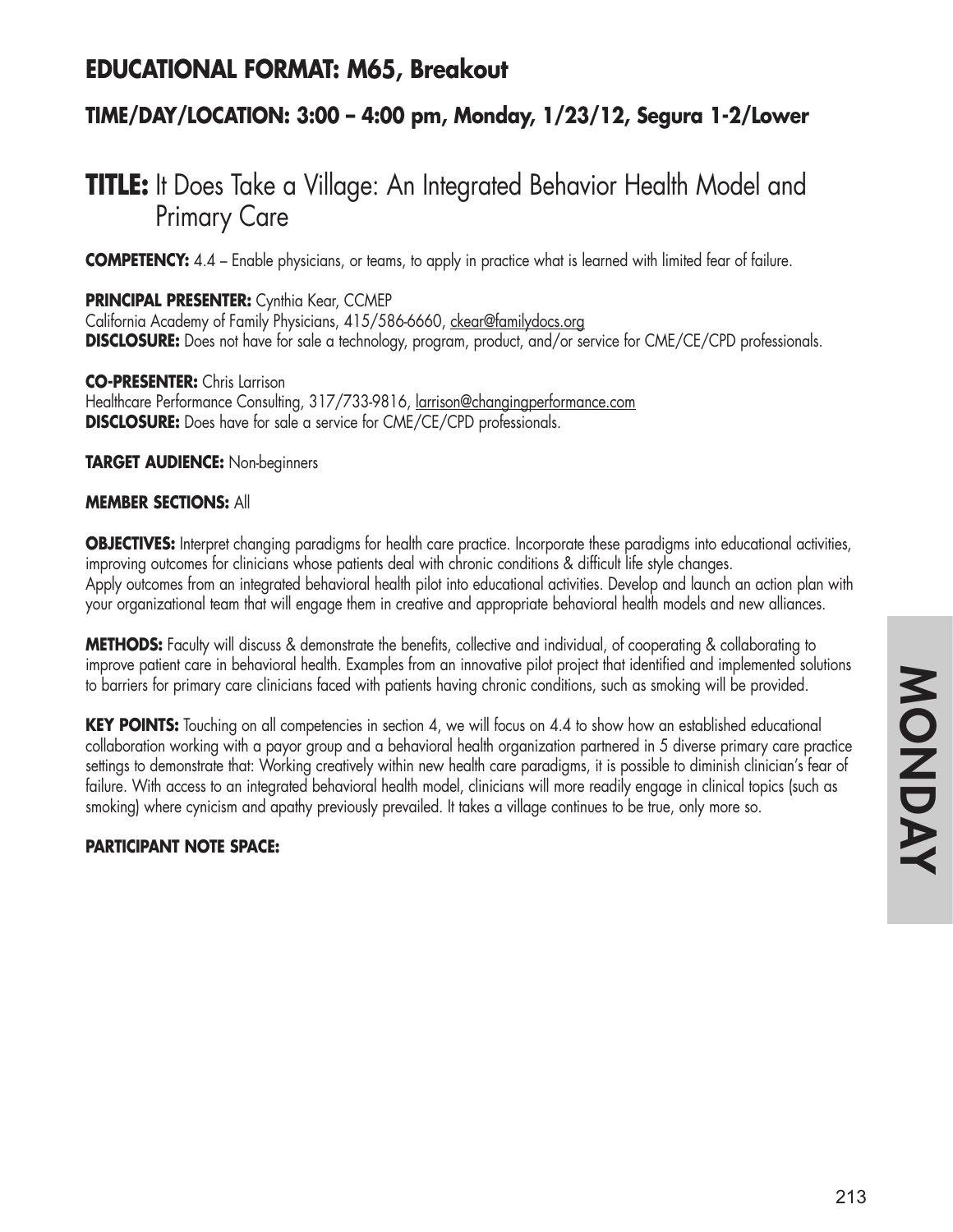## **EDUCATIONAL FORMAT: M66, Breakout**

## **TIME/DAY/LOCATION: 3:00 – 4:00 pm, Monday, 1/23/12, Palazzo B/Lobby**

# **TITLE:** ROUTINE CHANGE - Enabling Practices to Improve Day-To-Day Patient Assessment in Rheumatoid Arthritis through Hands-On, Small Group Seminars

**COMPETENCY:** 4.5 – Design activities with a cumulative goal of helping physicians, or teams of learners, to adopt change incrementally, assuring there is compatibility with present systems and advantage over present behaviors.

### **PRINCIPAL PRESENTER:** Steven Jay Feld, MSW

Albert Einstein College of Medicine-Montefiore Medical Center, 718/ 920-6674, sfeld@montefiore.org **DISCLOSURE:** Does not have for sale a technology, program, product, and/or service for CME/CE/CPD professionals.

### **CO-PRESENTER:** Stephen Chavez

National Center for Continuing Medical Education, LLC, 215/317-5864, schavez@naccme.com **DISCLOSURE:** Does not have for sale a technology, program, product, and/or service for CME/CE/CPD professionals.

**CO-PRESENTER:** Bonny McClain Assessmint, LLC, 336/274-7996, bonny@assessmint.net **DISCLOSURE:** Does have for sale a product for CME/CE/CPD professionals.

**TARGET AUDIENCE:** Non-beginners

## **MEMBER SECTIONS:** All

**OBJECTIVES:** At the conclusion of this session, participants will be able to: (1) Describe a comprehensive model for an experiential education-based CME program; (2) Explain the processes for integrating "hands-on" instructional design into program planning, needs assessment and outcomes design, and (3) Discuss best practices in activities that assist learner teams in adopting systems change.

**METHODS:** A didactic presentation will review a small group seminar activity that utilizes an experiential education model to achieve changes in routine assessment utilizing a nationally recognized patient self-report tool, Health Assessment Questionnaire (HAQ). Panel discussion will cover the effectiveness and value of the educational model from the perspectives of the planners, outcomes experts, and commercial supporter. Participants will apply learning by teaming to design a mock activity using the experiential education model in a therapeutic area of their choice.

KEY POINTS: (1) Overcoming private-practice barriers to systems change. (2) Using a nationally-recognized HAQ. (3) Using a multi-disciplinary, team-based educational approach to collecting quantitative patient data. (4) Effectiveness of hands-on, small group seminar format on translating knowledge to practice.

### **RECOMMENDED READING:**

- 1. www.rheumatology.org/practice/clinical/bibliography/index.asp Bibliography of Criteria, Guidelines, and Health Status Assessments Used in Rheumatology.
- 2. Beard, Colin; Wilson, John P. The Power of Experiential Learning: A Handbook for Trainers and Educators. ISBN-0-7494- 3467-8.

**FINANCIAL OR IN-KIND SUPPORT:** The Routine Assessment in Practice Seminar Series is supported by an educational grant from Genentech Inc., Abbott Laboratories, and Centocor Ortho-Biotech, Inc.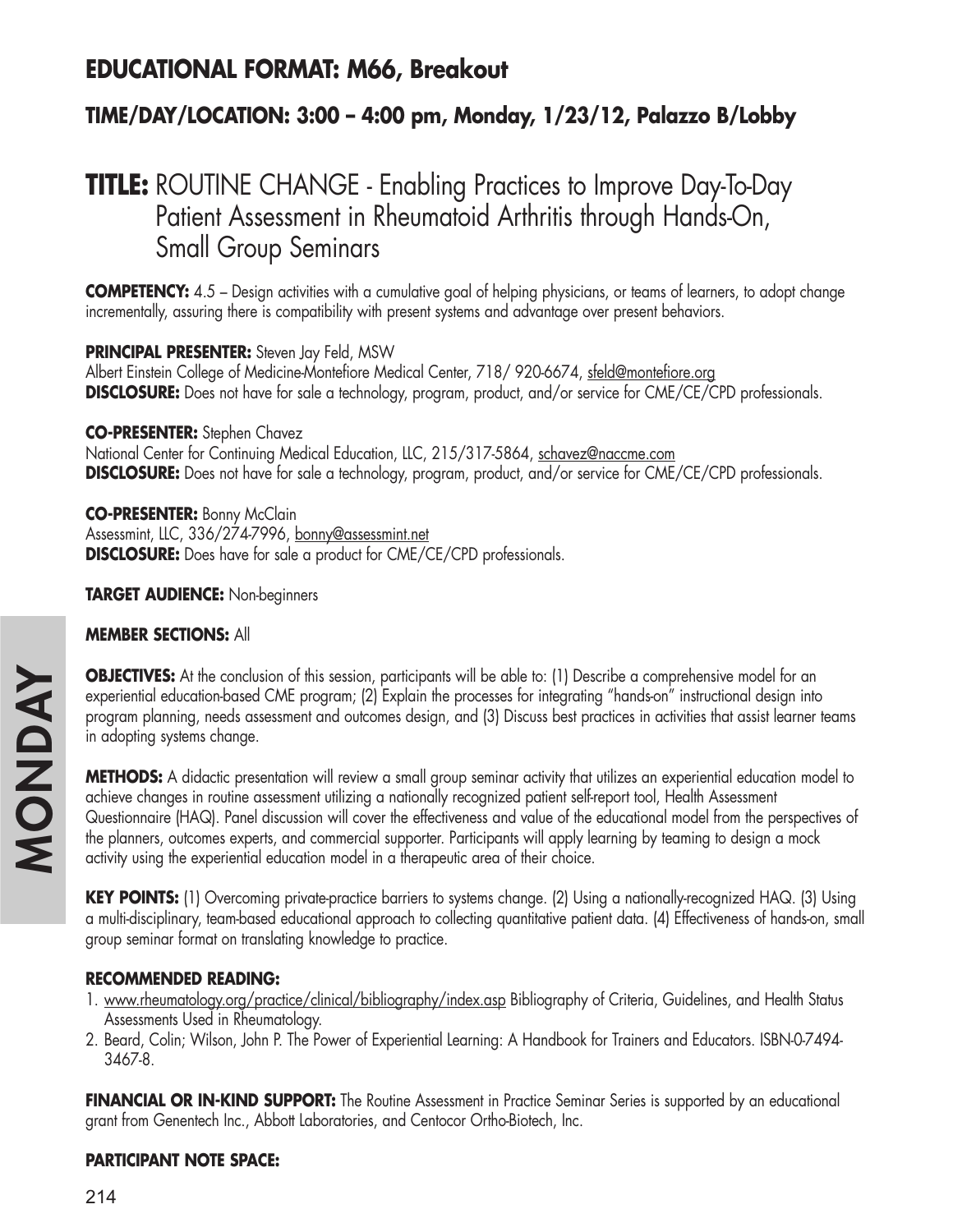## **EDUCATIONAL FORMAT: M67, Breakout**

## **TIME/DAY/LOCATION: 3:00 – 4:00 pm, Monday, 1/23/12, Palazzo G/Lobby**

# **TITLE:** Electronic Health Records Use: Overcoming Barriers to Change by Applying Systems Thinking to Improve Patient Care

**COMPETENCY:** 4.6 – Identify and help modify processes that are barriers to change and the implementation of new knowledge.

### **PRINCIPAL PRESENTER:** Frank Funderburk

Centers for Medicare and Medicaid Services, 410/786-1820, frank.funderburk@cms.hhs.gov **DISCLOSURE:** Does not have for sale a technology, program, product, and/or service for CME/CE/CPD professionals.

**CO-PRESENTER:** Mazi Abdolrasulnia, PhD CE Outcomes, 205/259-1504, mazi@ceoutcomes.com **DISCLOSURE:** Does have for sale a product for CME/CE/CPD professionals.

**CO-PRESENTER:** Jennifer Brown, PhD Medscape, LLC, 212/417-9506, jjbrown@medscape.net **DISCLOSURE:** Does have for sale a program for CME/CE/CPD professionals.

**CO-PRESENTER:** Ronald Viggiani, MD Medscape, LLC, 212/301-6691, rviggiani@medscape.net **DISCLOSURE:** Does have for sale a program for CME/CE/CPD professionals.

### **TARGET AUDIENCE:** Non-beginners

### **MEMBER SECTIONS:** All

### **OBJECTIVES:** participants should be able to:

- 1. Identify areas where healthcare providers experience systems barriers to change and implementation of new knowledge.
- 2. Provide an educational intervention and partnership to assess and modify processes within and between systems that are barriers to change.
- 3. Measure outcomes of the assessment, to identify how attitudes, knowledge, and skills relate to barriers in systems of care.

**METHODS:** We will review the educational intervention and partnership and discuss the value of modifying systems barriers to change. To optimize engagement and learning, the session will incorporate: (1) Individual self-assessment exercises; (2) Didactic presentation; (3) Large group interactive discussion, and (4) Small-group cooperative exercises and interactive large group assessment.

**KEY POINTS:** Medical education interventions may succeed in teaching new knowledge, yet fail to change practices because providers experience barriers to change, including systems barriers. This activity will use examples related to use of electronic health records (EHRs) in typical practice settings to illustrate how systems thinking can be used to diagnose problems and identify high-leverage interventions that can facilitate adoption and meaningful use of EHRs. Ways of adapting the approach to other potential barriers to improving patient care will be discussed.

**RECOMMENDED READING:** Centers for Medicare and Medicaid Services. EHR Incentive Program. Connecting America for Better Health. Overview. Available at: www.cms.gov/EHRIncentivePrograms

**FINANCIAL OR IN-KIND SUPPORT:** The educational activity and analysis study was funded through a contract from the CMS.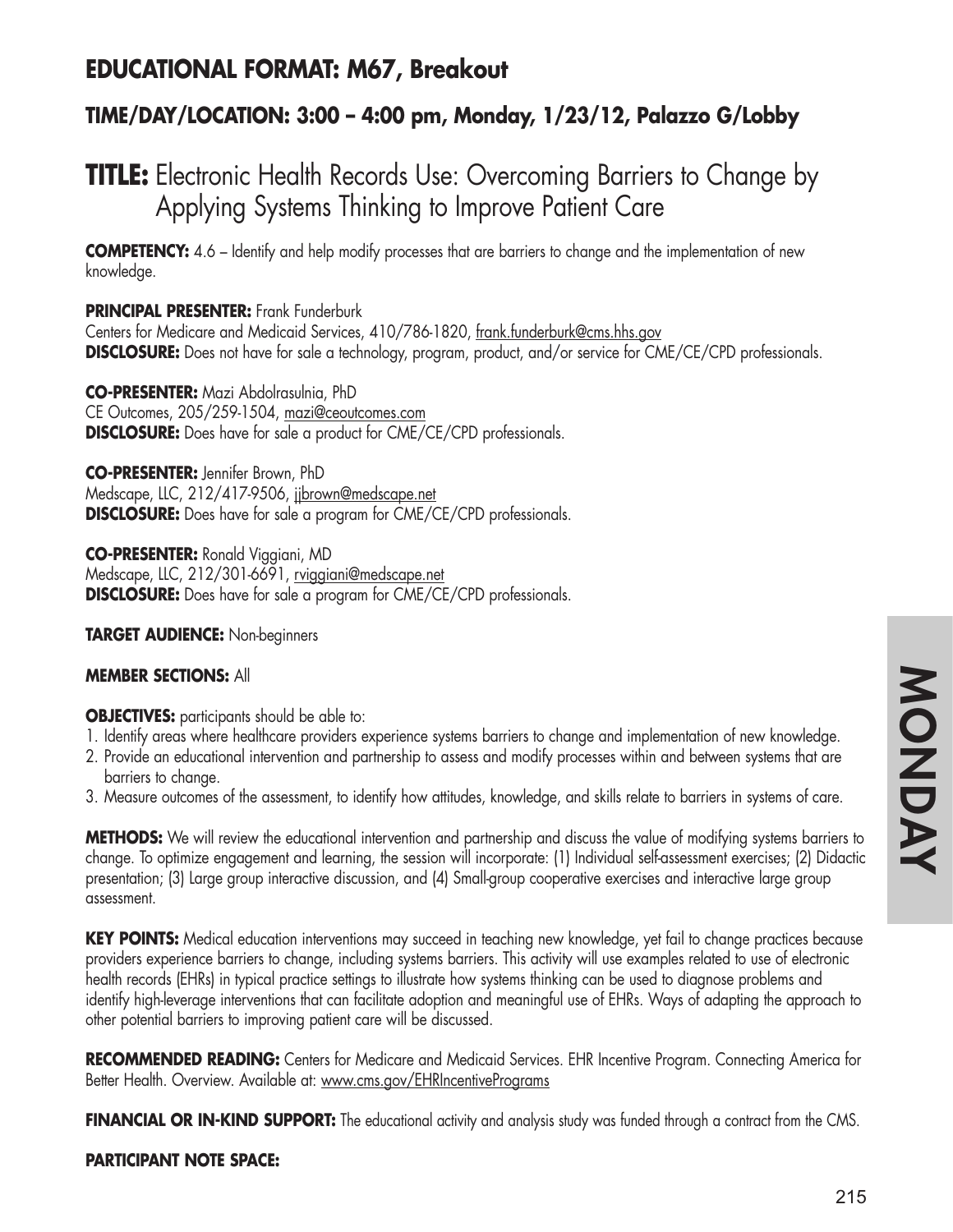# **EDUCATIONAL FORMAT: M68, Breakout**

## **TIME/DAY/LOCATION: 3:00 – 4:00 pm, Monday, 1/23/12, Palazzo H/Lobby**

# **TITLE:** A Collaborative, Systems-based Approach for Improving Patient Outcomes in Long-term Care Settings

**COMPETENCY:** 5.3 – Collaborate and build relationships that support educational improvements for the patient, the physician, and the organization in which the physician works.

**PRINCIPAL PRESENTER:** Ted Singer PeerView Institute for Medical Education, 914/864-1794, ted.singer@peerviewnetwork.com **DISCLOSURE:** Does have for sale a program for CME/CE/CPD professionals.

**CO-PRESENTER:** Alan Bronnenberg, RPh Performance Healthcare Initiative, 812/322-0711, dalanb@bluemarble.net **DISCLOSURE:** Does not have for sale a technology, program, product, and/or service for CME/CE/CPD professionals.

**TARGET AUDIENCE:** Non-beginners

#### **MEMBER SECTIONS:** All

#### **OBJECTIVES:**

- 1. Identify effective strategies for implementing performance-based medical education initiatives in LTC facilities
- 2. Apply strategies for facilitating effective collaboration between diverse partners working together on a multi-faceted medical education initiative

**METHODS:** This interactive workshop will consist of a panel of collaborative partners who will engage in a blend of formal presentations using a case example of a medical education activity titled Optimizing Insulin Dependent Diabetes Management in Long-Term Care. This multifaceted performance improvement platform was implemented in 2009-2010 in multiple LTC facilities in the Midwest Region of the US.

**KEY POINTS:** The focus of this Breakout is to illustrate how, through effective collaboration, continuing medical education was utilized to create system changes within LTC facilities, which increased clinician performance and improved patient outcomes. This session will provide insight into how this diverse group of partners worked together to translate the platform strategy into actionable, measureable system changes within multiple LTC facilities. At the conclusion of this workshop participants will better understand the challenges and barriers to implementing performance-based medical education activities in LTC settings; strategies for overcoming these barriers; and key elements for identifying and engaging appropriate collaborative partners.

**FINANCIAL OR IN-KIND SUPPORT:** This program was funded through an educational grant from sanofi-aventis US.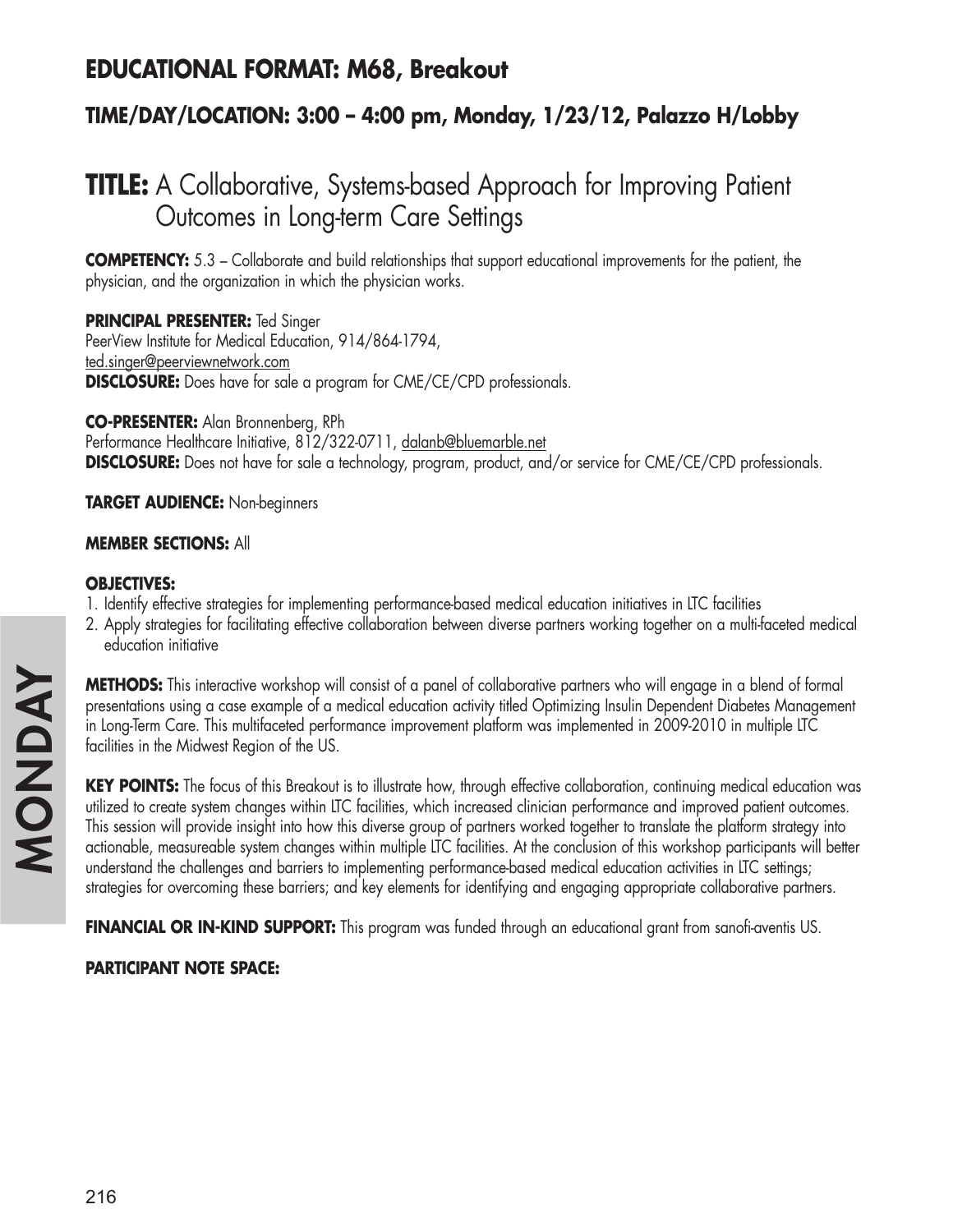## **EDUCATIONAL FORMAT: M69, Breakout**

## **TIME/DAY/LOCATION: 3:00 – 4:00 pm, Monday, 1/23/12, Palazzo E/Lobby**

# **TITLE:** Public Policy and Education for Safe Use: Translating Regulatory Science to Bedside Education

**COMPETENCY:** 6.1 – Provide a vision of present role and future direction for CME/CE/CPD and physician role and responsibilities in continued learning.

**PRINCIPAL PRESENTER:** Carl Kraus, MD Medscape, LLC, 212/417-9813, ckraus@medscape.net **DISCLOSURE:** Does have for sale a program for CME/CE/CPD professionals.

### **CO-PRESENTER:** Dale Slavin, PhD

Food and Drug Administration, 301/796-3757, dale.slavin@fda.hhs.gov **DISCLOSURE:** Does not have for sale a technology, program, product, and/or service for CME/CE/CPD professionals.

### **TARGET AUDIENCE:** Non-beginners

#### **MEMBER SECTIONS:** All

**OBJECTIVES:** Participants will identify critical regulatory target areas for physician education with relevant metrics that impact policy considerations. Including: 1) Understand the FDA's rationale for Safe Use Initiative activities. 2) Characterize responses to Safe Use concerns that incorporate physician education. 3) Develop strategies to measure the educational interventions that are part of Safe Use efforts. 4) Bridge Safe Use efforts to clinically relevant educational gaps at the bedside

**METHODS:** In an open forum format, presenters from the US Food and Drug Administration and Medscape will lead participants through an interactive session consisting of presentations soliciting audience participation with case study discussions.

**KEY POINTS:** Preventable harm from medications is a regrettable patient outcome fueled by poor awareness, education or integration of currently available knowledge into healthcare delivery. Multiple opportunities exist to remedy these gaps in knowledge or performance including enhanced awareness, choice architecture planning, education, training, and policy modifications. One of the key goals of the FDA's Safe Use Initiative is to foster collaborations across the healthcare value chain to identify and plan appropriate interventions that will help limit preventable harm from medication. Case studies will underscore recent activities to help curb these outcomes by public/private educational partnerships.

#### **RECOMMENDED READING:**

- 1. The FDA's Safe Use Initiative: Collaborating to Reduce Preventable Harm from Medications Online Resource www.fda.gov/Drugs/DrugSafety/ucm187806.htm.
- 2. The FDA's Safe Use Initiative: Collaborating to Reduce Preventable Harm from Medications Executive Summary www.fda.gov/downloads/Drugs/DrugSafety/UCM188961.pdf.
- 3. Managing the Risks From Medical Product Use: Creating a Risk Management Framework. www.fda.gov/Safety/SafetyofSpecificProducts/ucm180325.htm.
- 4. Institute of Medicine of the National Academies, The Preventing Medication Errors, National Academies Press, 2007.
- 5. Institute of Medicine of the National Academies, The Future of Drug Safety, Promoting the Health of the Public, National Academy of Sciences, 2007.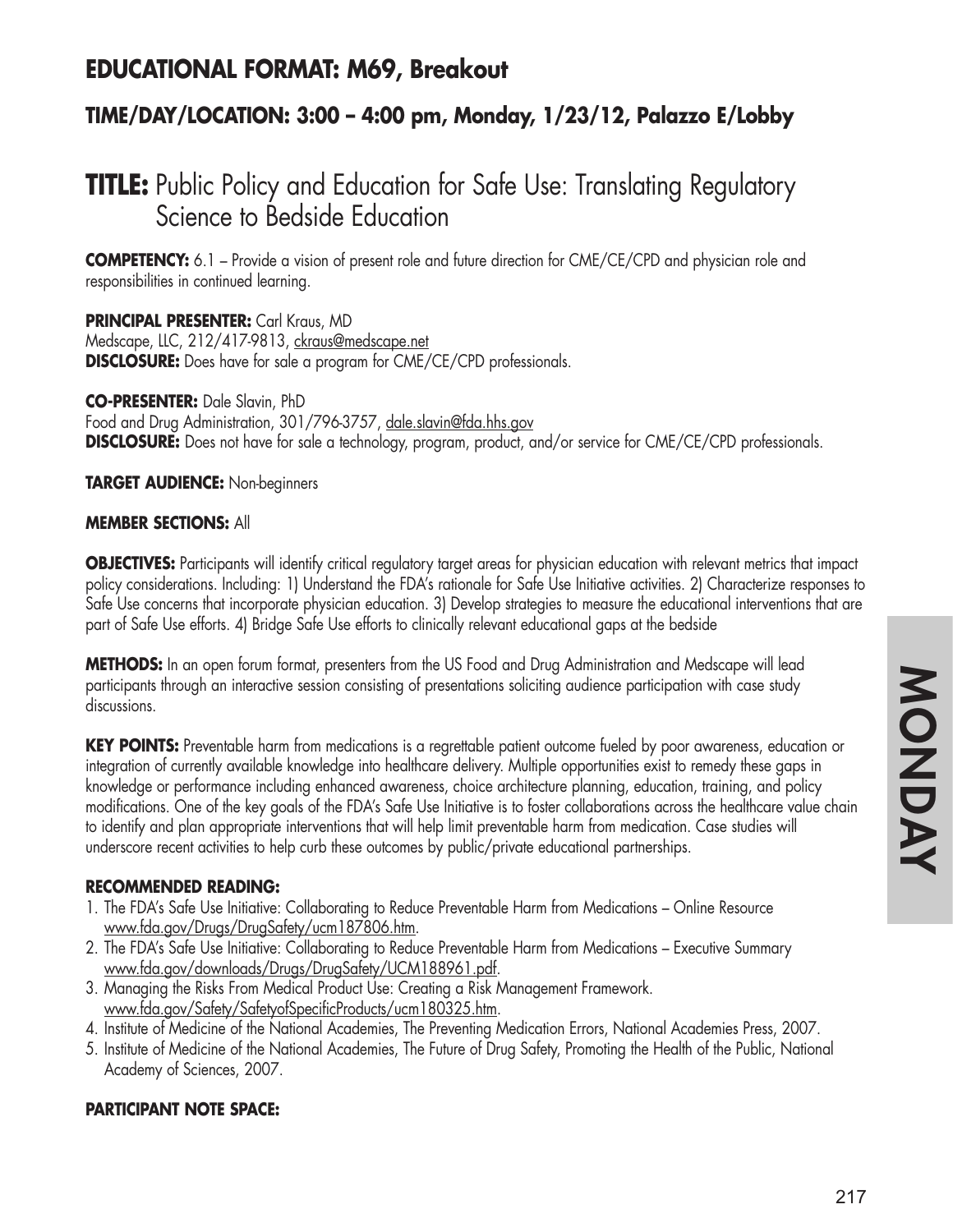## **EDUCATIONAL FORMAT: M70, Breakout**

## **TIME/DAY/LOCATION: 3:00 – 4:00 pm, Monday, 1/23/12, Palazzo F/Lobby**

# **TITLE:** The Value of Maintenance of Certification as a Key Component of Performance Improvement CME

**COMPETENCY:** 8.1 – Engage in self-assessment, identify gaps in knowledge/practice and design an individual learning plan for ongoing improvement.

**PRINCIPAL PRESENTER:** William Mencia, MD, CCMEP

Med-IQ, 443/636-1213, wmencia@med-iq.com **DISCLOSURE:** Does not have for sale a technology, program, product, and/or service for CME/CE/CPD professionals.

**CO-PRESENTER:** Mike Pursel, RPh, MBA Teva Pharmaceuticals, 816/508-5094, mike.pursel@tevapharm.com **DISCLOSURE:** Does not have for sale a technology, program, product, and/or service for CME/CE/CPD professionals.

**CO-PRESENTER:** Beth Page

Eli Lilly & Company, 317/276-6162, bpage@lilly.com **DISCLOSURE:** Does not have for sale a technology, program, product, and/or service for CME/CE/CPD professionals.

**TARGET AUDIENCE:** Non-beginners

### **MEMBER SECTIONS:** All

**OBJECTIVES:** (1) Understand the role of MOC in lifelong learning. (2) Describe the criteria for MOC application across the various specialty boards for a PI-CME activity. (3) Identify sources of performance measures that align with the identified needs of learners. (4) Incorporate specialty board certification into PI-CME activities. (5) Establish realistic expectations regarding which activities should be considered for level 4 MOC.

**METHODS:** Presentations, demonstrations, audience participation, panel-based discussion, and interactive discussion with participants will review the various board certifications available to providers and the value of level 4 MOC for a PI-CME activity.

**KEY POINTS:** This session is designed to explore the nuances and complexities of the MOC application process in CME across the various specialty boards, with a particular focus on discussing strategies for determining the appropriateness of level 4 MOC for certain activities. Through the presentation of real-life examples of activities that have achieved level 4 certification, the presenters will explore the challenges and opportunities of MOC in PI-CME and its role in physician lifelong learning. Presenters will also illustrate the multiple benefits available to both the learners and the provider.

**RECOMMENDED READING:** Miller SH, Thompson JN, Mazmanian PE, et al. Continuing medical education, professional development, and requirements for medical licensure: a white paper of the Conjoint Committee on Continuing Medical Education. J Cont Ed Health Prof. 2008;28:95-98.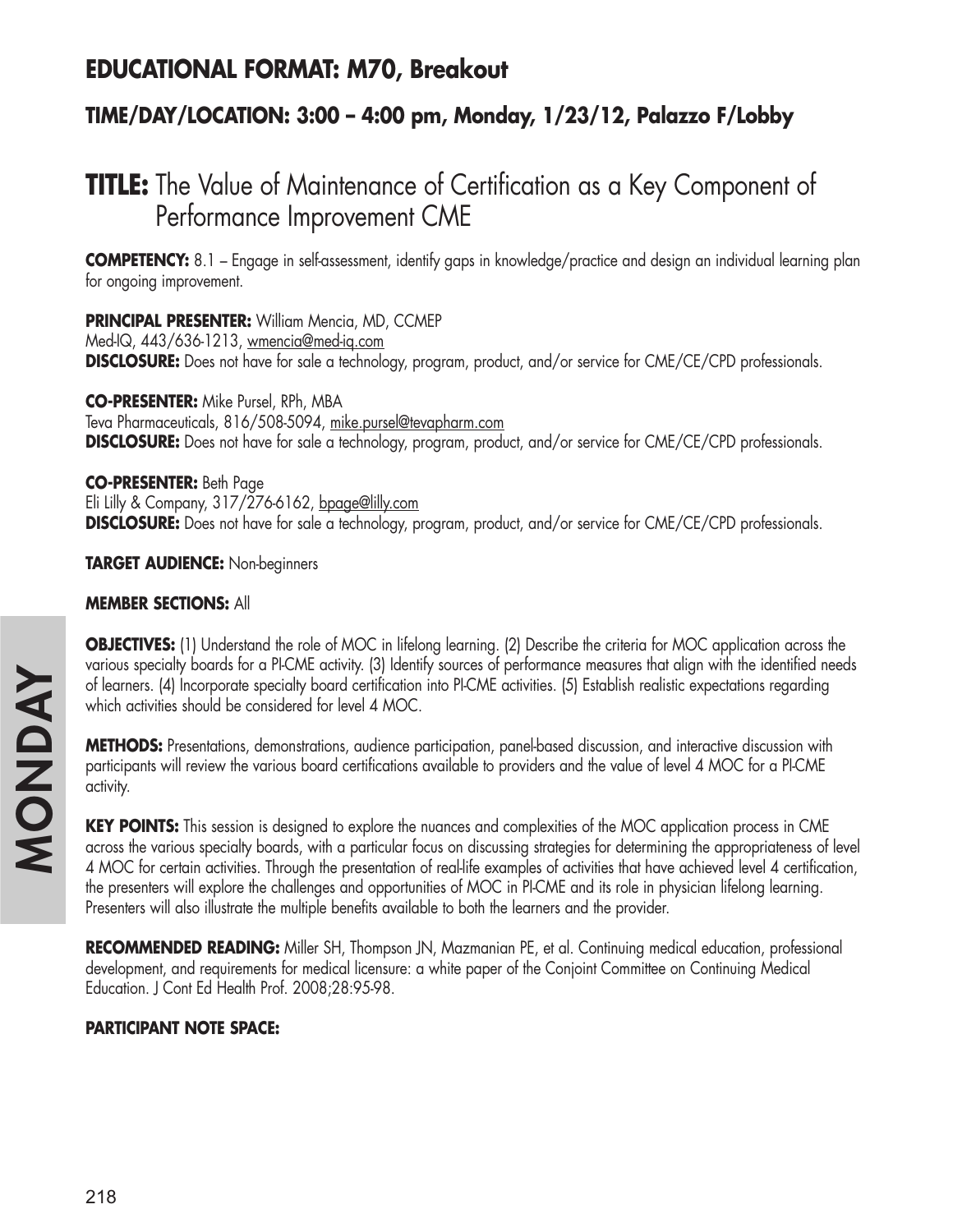## **EDUCATIONAL FORMAT: M71, Member Section Follow-up Meeting (Federal Health Care Educators – All Conference Participants Welcome)**

## **TIME/DAY/LOCATION: 4:15 – 5:15 pm, Monday, 1/23/12, Palazzo Pre-function and H/Lobby**

# **TITLE:** National Health Education Priorities: Recommendations and Resources from Federal and National Public Agencies

**COMPETENCY:** 6.1 – Provide a vision of present role and future direction for CME/CE/CPD and physician role and responsibilities in continued learning.

#### **PRINCIPAL PRESENTER:** Sylvia Scherr MS, RN

Uniformed Services University, 301/295-1537, sscherr@usuhs.mil **DISCLOSURE:** Does not have for sale a technology, program, product, and/or service for CME/CE/CPD professionals

#### **CO-PRESENTER:** Diana Durham, PhD

VHA Employee Education System, 562/826-5505, ext. 4188, Diana.Durham2@va.gov **DISCLOSURE:** Does not have for sale a technology, program, product, and/or service for CME/CE/CPD professionals

#### **TARGET AUDIENCE:** All

#### **MEMBER SECTIONS:** Federal Health Care Educators

#### **OBJECTIVES:**

- 1. Examine health education priorities established by leading public health and care delivery federal agencies.
- 2. Identify methods and resources to enable you to link national priorities to your own population of health care professional learners and their work.
- 3. Identify educational resources and reference material for adoption to your own educational program.
- 4. Develop foundation for a white paper of recommendations to other CE providers regarding educational gaps and needs across our nation.

**METHODS:** Panel presentation from agencies such as ACCME, VHA, CDC, FDA, AHRQ, DoD, CMMS, NIH to include scenarios and case discussions as well as recommendations and suggestions for obtaining more information. There will be time for Q&A and additional resources will be distributed to attendees.

**KEY POINTS:** CE providers are in a position to steer and promote gap analysis and development of new education based upon existing research and data mining performed and provided open source by our federal agencies Federal CE providers are in a unique position to provide unbiased guides on national problems that can be addressed by educational interventions.

**RECOMMENDED READING:** VA Undersecretary for Health performance gaps Nat'l Leadership Board Strategic Planning Summitt 2011.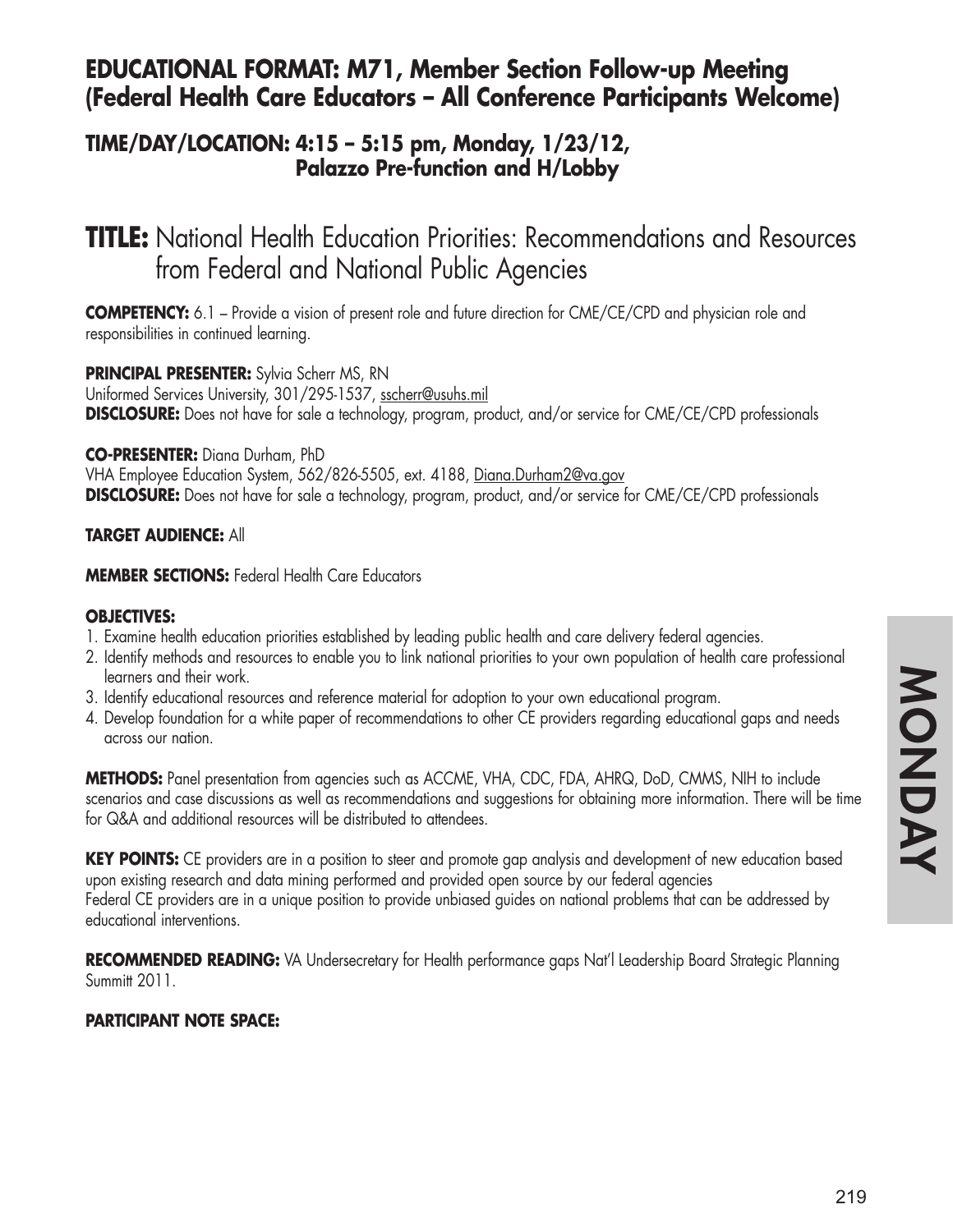## **EDUCATIONAL FORMAT: M72, Member Section Follow-up Meeting (Health Care Education Organizations – All Conference Participants Welcome)**

## **TIME/DAY/LOCATION: 4:15 – 5:15 pm, Monday, 1/23/12, Palazzo Pre-function and C/Lobby**

# **TITLE:** Use of Public Health Data in Gap Analysis

**COMPETENCY:** 2.2 – Identify physician learning needs using data, especially clinical practice data.

**PRINCIPAL PRESENTER:** Lori Marks, PhD

American Gastroenterological Association, 301/941-2624, lmarks@gastro.org **DISCLOSURE:** Does not have for sale a technology, program, product, and/or service for CME/CE/CPD professionals.

**CO-PRESENTER:** Dierdre McKee, MPH

National Comprehensive Cancer Network, 215/690-0247, mckee@nccn.org **DISCLOSURE:** Does not have for sale a technology, program, product, and/or service for CME/CE/CPD professionals

**TARGET AUDIENCE:** Non-beginners

**MEMBER SECTIONS:** Health Care Education Organizations

## **OBJECTIVES:**

- 1. Identify public health data sources useful in the development of CME activities.
- 2. Use common public health data sets to complete a model gap analysis.
- 3. Describe how public health data can be used in support of Moore's Level 6 outcomes—Population Health.

**METHODS:** Presentation, demonstration, group transfer-of-learning exercises with actual data sources, and discussion will illustrate how the public health world and the continuing medical education world intersect with data.

**KEY POINTS:** Public health is the science of protecting and improving the health of communities through education, promotion of healthy lifestyles, and research for disease and injury prevention. Public health offices and practitioners collect and track many types of data which can be of use to medical education providers both in planning and evaluating educational activities which aim to demonstrate outcomes at Level 6—population health.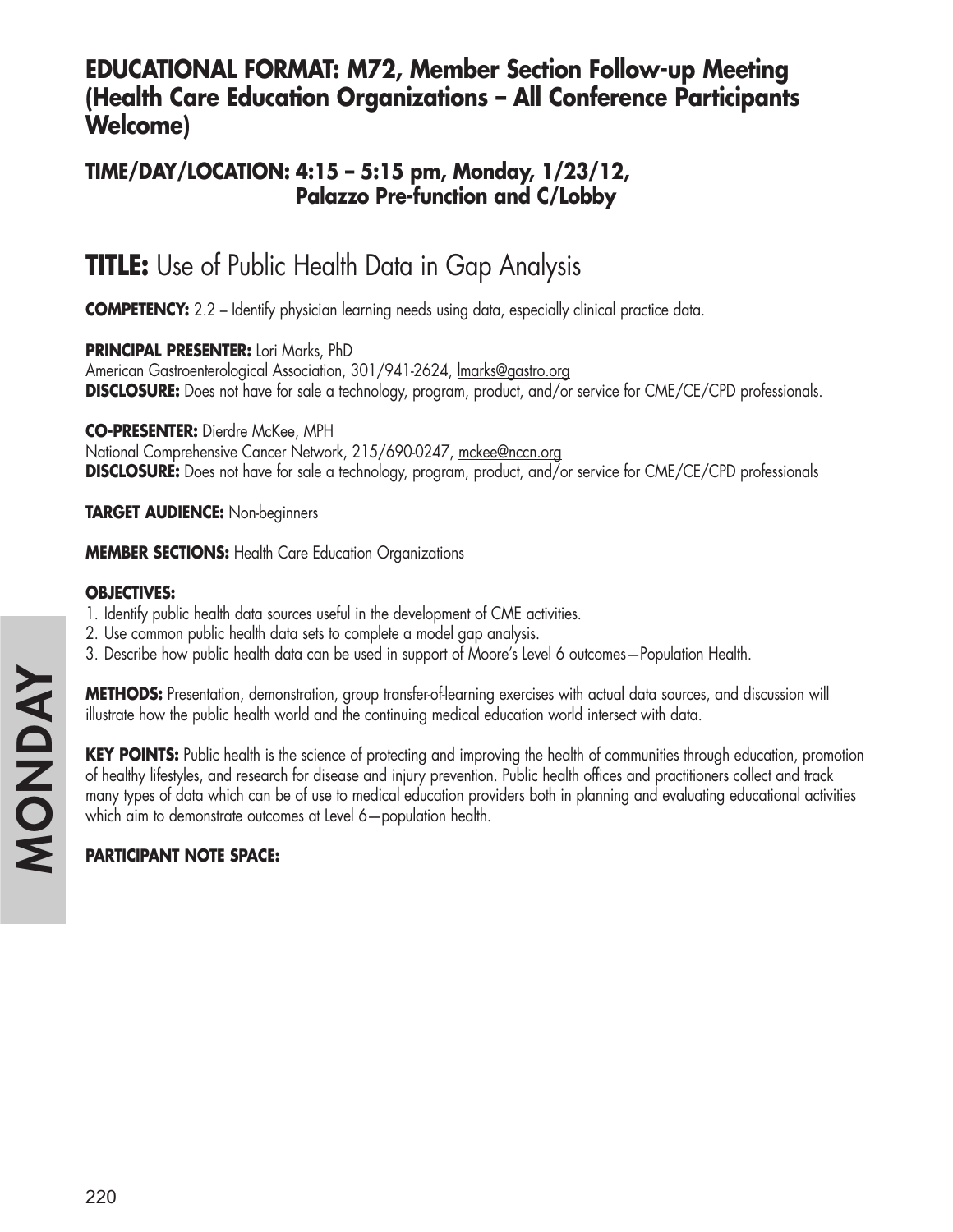## **EDUCATIONAL FORMAT: M73, Member Section Follow-up Meeting (Medical Education and Communication Company Alliance [MECCA] - All Conference Participants Welcome)**

**TIME/DAY/LOCATION: 4:15 – 5:15 pm, Monday, 1/23/12, Palazzo Pre-function and B/Lobby**

# **TITLE:** MECCA Member Section Meeting Recap Session

## **COMPETENCY:**

5.1 – Identify and collaborate with internal partners, including the quality improvement unit, performance improvement unit, the library, patients, and other related units, to accomplish the CME/CE/CPD mission. 5.2 – Identify and collaborate with external partners that enhance effective CME/CE/CPD activity.

**PRINCIPAL PRESENTER: Alicia Sutton, CCMEP** Omnia Education/Prova Education, 215/237-5892, asutton@omniaeducation.com **DISCLOSURE:** Does not have for sale a technology, program, product, and/or service for CME/CE/CPD professionals

**CO-PRESENTER:** Johanna Lackner Marx, MPH, MSW, CCMEP InQuill Medical Communications, LLC, 831/440-8700, johannalackner@inquill.com **DISCLOSURE:** Does have for sale a technology, program, product, and/or service for CME/CE/CPD professionals

### **TARGET AUDIENCE:** All

**MEMBER SECTIONS:** Medical Education and Communication Companies

### **OBJECTIVES:**

- 1. Participate in an open dialog about the "pearls" gained from the numerous Alliance sessions.
- 2. Provide examples of key take-aways from educational sessions.
- 3. Discuss ways to improve the 2013 Alliance meeting (to provide input to the Alliance Board).
- 4. Develop a network of peers from the MECCA section of the 2012 ACME annual meeting.

**METHODS:** Group dialog, open forum, Q&A

**KEY POINTS:** The Alliance Annual Conference provides a multitude of educational and professional networking opportunities. MECCA Chairs will lead a lively discussion with participants to seek "pearls" from the many sessions that can be shared by fellow MECC members through this open forum where participants will provide their own take-aways from sessions they have already attended — sharing their experiences and plans for future enhancements to their educational designs, collaborations, outcomes measurements, and other program features.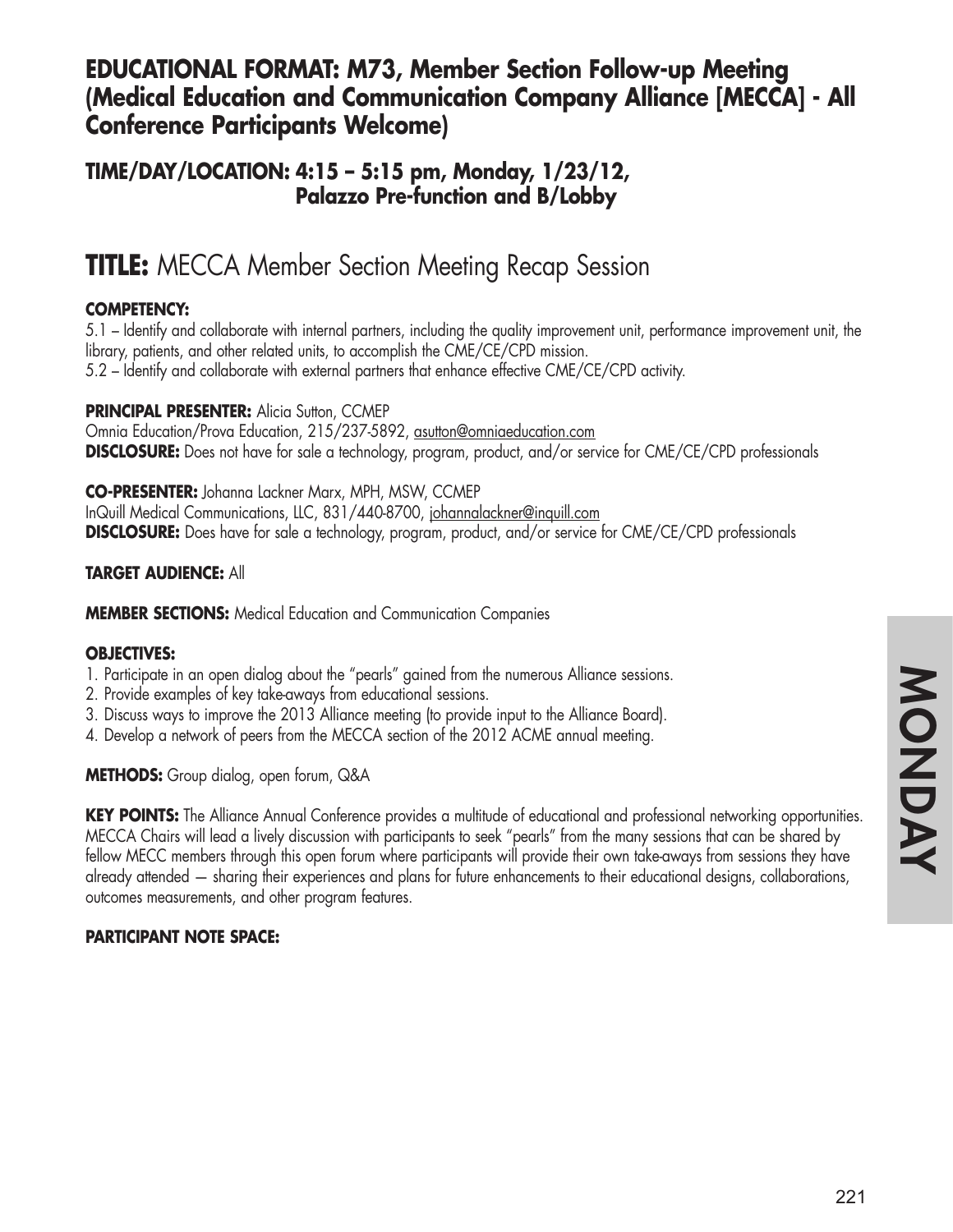## **EDUCATIONAL FORMAT: M74, Member Section Follow-up Meeting (Medical Schools – All Conference Participants Welcome)**

## **TIME/DAY/LOCATION: 4:15 – 5:15 p.m., Monday, 1/23/12, Palazzo Pre-function and A/Lobby**

# **TITLE:** Medical Schools Member Section Follow-Up Session

**COMPETENCY AREA:** 6 – Leadership

### **PRINCIPAL PRESENTER:** Andrew Crim

UNT Health Science Center, 817/735-2644, Andrew.crim@unthsc.edu, **DISCLOSURE:** Does not have for sale a technology, program, product, and/or service for CME/CE/CPD professionals

### **CO-PRESENTER:** Ginny Jacobs

University of Minnesota, 612/625-4660, gjacobs@umn.edu **DISCLOSURE:** Does not have for sale a technology, program, product, and/or service for CME/CE/CPD professionals

**TARGET AUDIENCE:** Non-Beginners

### **MEMBER SECTIONS:** Medical Schools

### **OBJECTIVES:**

- 1. Identify opportunities for Academic CME providers to operate in an international setting
- 2. Compare and contrast the international CME with CME provided in the US

**METHODS:** This session will utilize an interactive presentation method.

## **KEY POINTS:** Agenda items include:

- 1. International CME
- 2. Opportunities to expand existing activities
- 3. New collaboration opportunities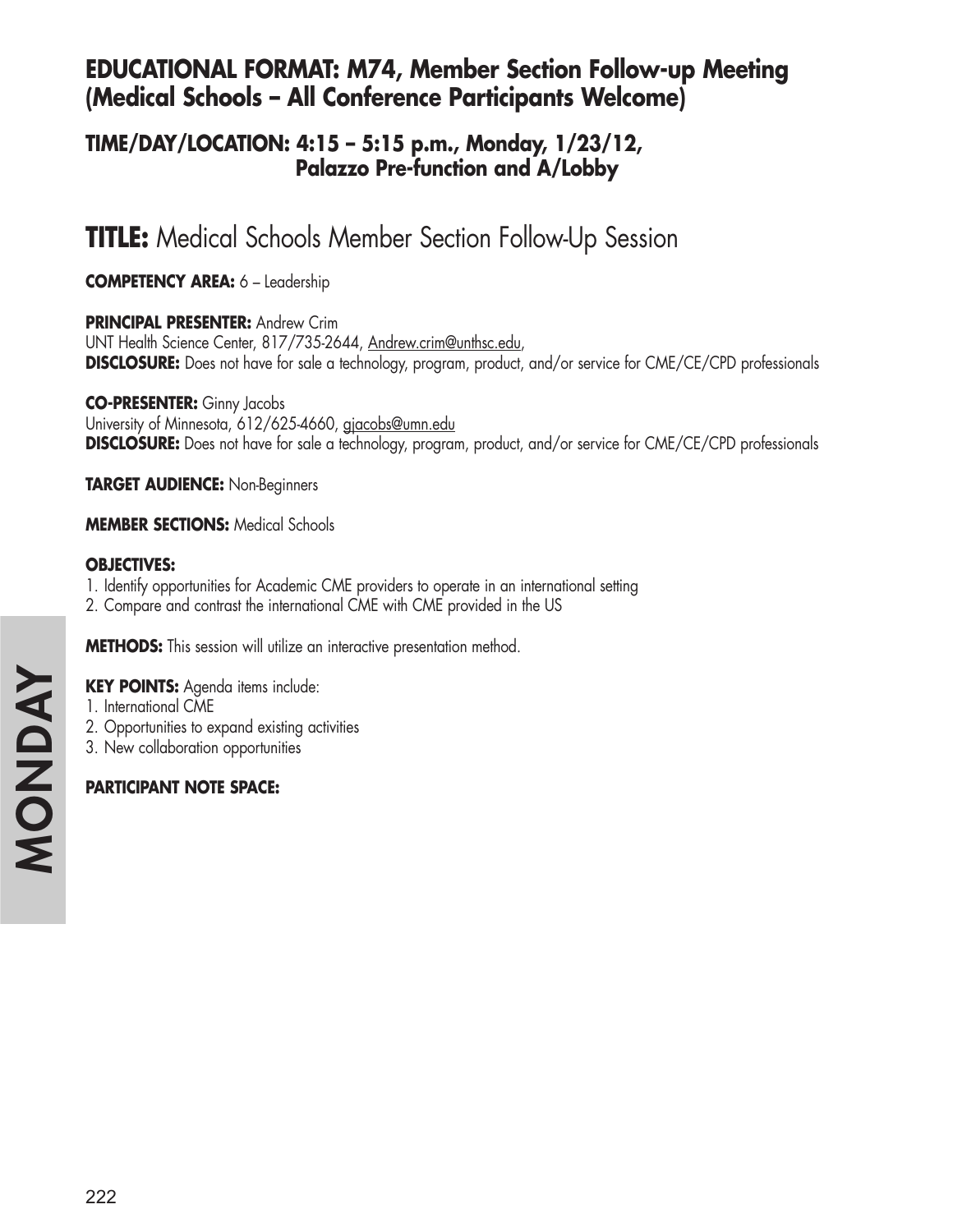## **EDUCATIONAL FORMAT: M75, Member Section Joint Follow-up Meeting (Medical Specialty Societies and Pharmaceutical Alliance for Continuing Medical Education [PACME] – All Conference Participants Welcome)**

**TIME/DAY/LOCATION: 4:15 – 5:15 pm, Monday, 1/23/12, Palazzo Pre-function and E/Lobby**

# **TITLE:** Association and Industry Interactions: Developing Effective Strategies and Compliant Solutions

**COMPETENCY:** 7.5 – Develop a management culture of the office that will reflect a collaborative, service-oriented, continuous improvement system that meets the needs of the physicians served, the organization of the CME/CE/CPD program, and the accreditation standards.

### **PRINCIPAL PRESENTER:** Pamela Mason, BS, CCMEP, FACME

AstraZeneca PLP, 302/885-1325, pamela.mason@astrazeneca.com **DISCLOSURE:** Does not have for sale a technology, program, product, and/or service for CME/CE/CPD professionals.

#### **CO-PRESENTER:** Deborah Samuel, MBA

American Academy of Pediatrics, 847/434-7097, dsamuel@aap.org **DISCLOSURE:** Does not have for sale a technology, program, product, and/or service for CME/CE/CPD professionals.

**CO-PRESENTER:** Walt Wolyniec, MSc Confluent Healthcare Solutions, Inc, 203/417-3990, wwolynie@hotmail.com **DISCLOSURE:** Does have for sale a service for CME/CE/CPD professionals.

### **TARGET AUDIENCE:** All

**MEMBER SECTIONS:** Medical Specialty Societies and PACME

**OBJECTIVES:** (1) Recognize challenges faced by the other stakeholder group from their perspective; (2) Identify possible strategies that can be incorporated into their organization to ensure ACCME compliance from the best practice examples shared; and (3) Describe key components needed to develop an internal roadmap for their organization to ensure compliance and effective communication strategies between both stakeholder groups.

**METHODS:** Interactive session, utilizing examples and case studies that stimulate comments and discussion on best practices that can lead to suggested solutions that benefit participants in their own organizations

**KEY POINTS:** The agenda will include an update of key topics important to both member sections. Utilizing examples, session leaders will challenge participants to explore their current practices and processes such as satellite symposia, newer educational session formats, and separation of promotional opportunities from CME/IME. Results from this discussion will assist the representatives from Medical Specialty Societies and Industry to understand the perspective of each other as they seek solutions that are appropriate for and meet the needs of their organizations. An interactive discussion will be held on options and strategies that ensure ACCME compliance when managing interactions between industry and medical specialty societies.

### **RECOMMENDED READING:**

- 1. ACCME (Accreditation Council for Continuing Medical Education), 2004. ACCME Standards for Commercial Support 2004. www.accme.org/dir\_docs/doc\_upload/68b2902a-fb73-44d1-8725-80a1504e520c\_uploaddocument.pdf (accessed April 26, 2011).
- 2. ACCME (Accreditation Council for Continuing Medical Education), 2009. Ask ACCME: Standards for Commercial Support: Independence 2009. www.accme.org/index.cfm/fa/faq.detail/category\_id/667b72cf-6277-4317-99f9-1e476b621e76.cfm (accessed April 26, 2011).
- 3. CMSS (Council of Medical Specialty Societies) 2010. Code for Interaction with Companies 2010. www.cmss.org/codeforinteractions.aspx (accessed April 26, 2011).
- 4. PhRMA (The Pharmaceutical Research and Manufacturers of America) 2008. Code on Interactions with Healthcare Professionals 2008. www.phrma.org/about/principles-guidelines/code-interactions-healthcare-professionals (accessed April 26, 2011).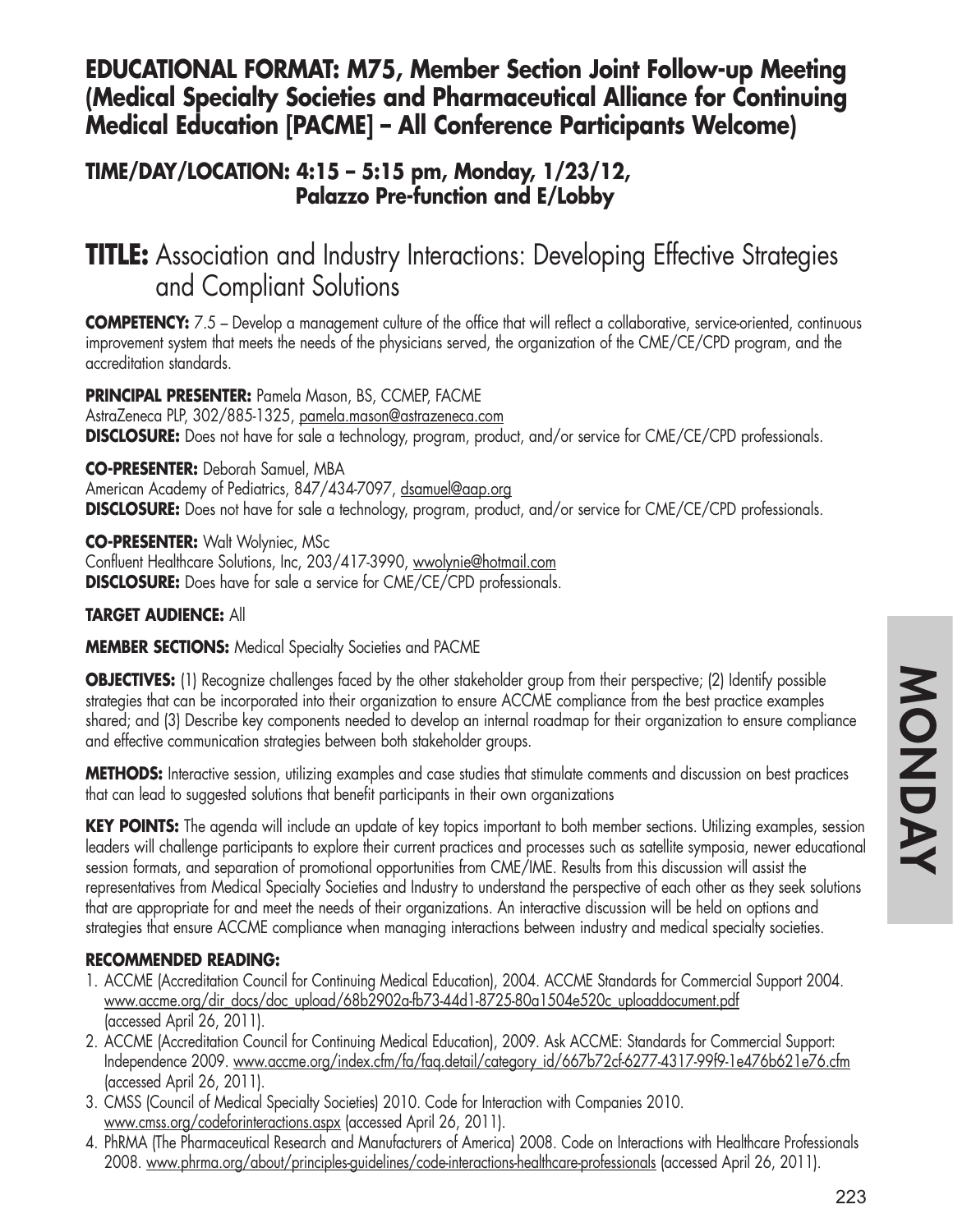## **EDUCATIONAL FORMAT: M76, Member Section Joint Follow-up Meeting (State Medical Societies & Hospitals and Health Systems – All Conference Participants Welcome)**

## **TIME/DAY/LOCATION: 4:15 - 5:15 pm, Monday, 1/23/12, Palazzo Pre-function and D/Lobby**

# **TITLE:** Cultivating the Relationship between the Accreditor and the Accredited Provider

**COMPETENCY:** 5.3 – Collaborate and build relationships that support educational improvements for the patient, the physician, and the organizations in which the physician works**.**

**PRINCIPAL PRESENTER:** Leslie Howell, BA (Section Leader) Pennsylvania Medical Society, 717/909-2624, lhowell@pamedsoc.org **DISCLOSURE:** Does not have for sale a technology program, product, and/or service for CME/CE/CPD professionals.

**CO-PRESENTER:** Debra Jorden, MS, CHES, CCMEP (Section Leader) Cook Children's Medical Center, 682/885-7961, debra.jorden@cookchildrens.org **DISCLOSURE:** Does not have for sale a technology program, product, and/or service for CME/CE/CPD professionals.

**CO-PRESENTER:** Frank Berry, CCMEP (Panelist) Maryland State Medical Society, 410/539-0872, ext. 3307, fberry@medchi.org **DISCLOSURE:** Does not have for sale a technology program, product, and/or service for CME/CE/CPD professionals.

**CO-PRESENTER:** Gayla Bruner, RN, BSN, CCMEP (Panelist) Memorial Hermann Hospital System, 713/448-5101, Gayla.Bruner@memorialhermann.org **DISCLOSURE:** Does not have an interest in selling a technology program, product, and/or service to CME professionals

**CO-PRESENTER:** Billie Dalrymple, BA (Panelist) Texas Medical Association, 512/370-1446, billie.dalrymple@texmed.org **DISCLOSURE:** Does not have for sale a technology program, product, and/or service for CME/CE/CPD professionals.

**CO-PRESENTER:** Casey Harrison, BA (Panelist) Seton Family of Hospitals, 512/324-8202, charrison@seton.org **DISCLOSURE:** Does not have for sale a technology program, product, and/or service for CME/CE/CPD professionals.

**CO-PRESENTER:** Steve Singer, PhD (Panelist) Accreditation Council for Continuing Medical Education (ACCME), 312/527-9200, ssinger@accme.org **DISCLOSURE:** Does not have for sale a technology program, product, and/or service for CME/CE/CPD professionals.

## **TARGET AUDIENCE:** All

**MEMBER SECTIONS:** State Medical Societies and Hospitals and Health Systems

**OBJECTIVES:** At the completion of this session, participants should be able to:

- 1. Explain the respective roles/responsibilities of the accreditor and the accredited provider
- 2. Discuss what each party needs/wants from the other in order to strengthen the relationship
- 3. Identify ways to make our respective jobs easier and more collaborative with each other

**METHODS:** Panelists representing the SMS section, the HHS section, and the ACCME will facilitate discussions with the audience.

**KEY POINTS:** Collaboration between the accreditor and the accredited provider will strengthen the CME process and facilitate compliance with ACCME guidelines.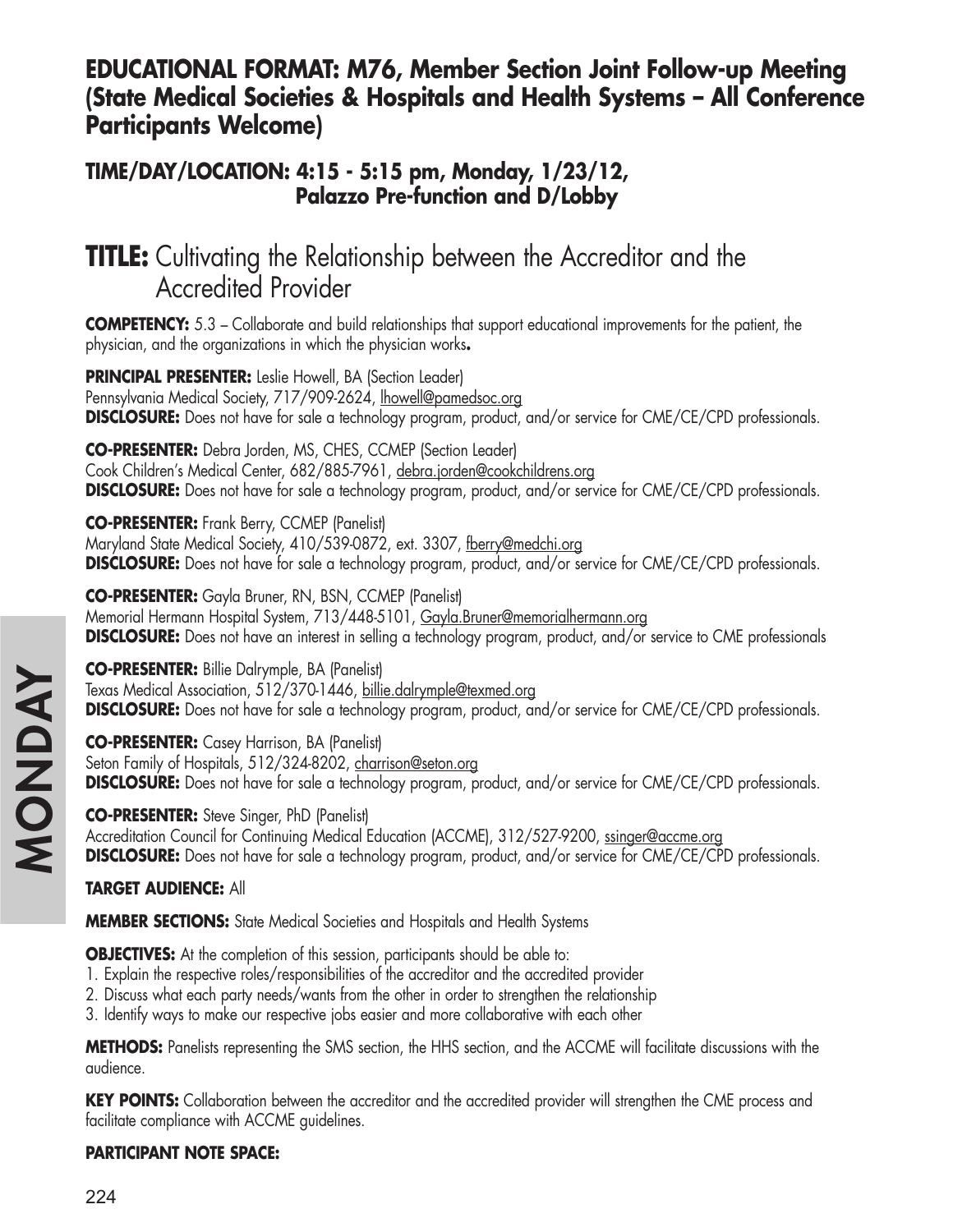## **EDUCATIONAL FORMAT: M77, Member Section Follow-up Meeting (Other – All Conference Participants Welcome)**

## **TIME/DAY/LOCATION: 4:15 – 5:15 pm, Monday, 1/23/12, Mediterranean 1-8/Lobby**

# **TITLE:** Redesigning the 'Other Member Section': Making Sure it Can Best Support our Needs **(Part 2)**

**COMPETENCY:** 6.3 – Provide and support an environment for continuous improvement in educational practice and office operations.

#### **PRINCIPAL PRESENTER:** Harold Magazine, PhD

Science Care, 602/288-0046, harold.magazine@sciencecare.com **DISCLOSURE:** Does not have for sale a technology, program, product, and/or service for CME/CE/CPD professionals.

#### **CO-PRESENTER:** Moss Blachman, PhD

University of South Carolina School of Medicine, 803/434-4211, blachman@sc.edu **DISCLOSURE:** Does not have for sale a technology, program, product, and/or service for CME/CE/CPD professionals.

#### **TARGET AUDIENCE:** Non-beginners

#### **MEMBER SECTIONS:** All

**OBJECTIVES:** At the conclusion of the breakouts, participants should be able to engage in a process to address their unmet needs.

**METHODS:** Presentation and interactive small group discussions to:

- 1. Review range of needs and initial ideas of strategy to address them.
- 2. Agree on a strategy to ensure "Other Member Section" needs are met or appropriately addressed by the Alliance.

### **KEY POINTS:**

- 1. Address the concern that some members feel that:
	- They do not fit cleanly into any specific member section and
	- Their specific needs and concerns may not be fully recognized and supported.
- 2. Identify the range of needs (met and unmet) of the members of the "Other Member Section."
- 3. Formulate a plan to address these needs and communicate it to the Alliance.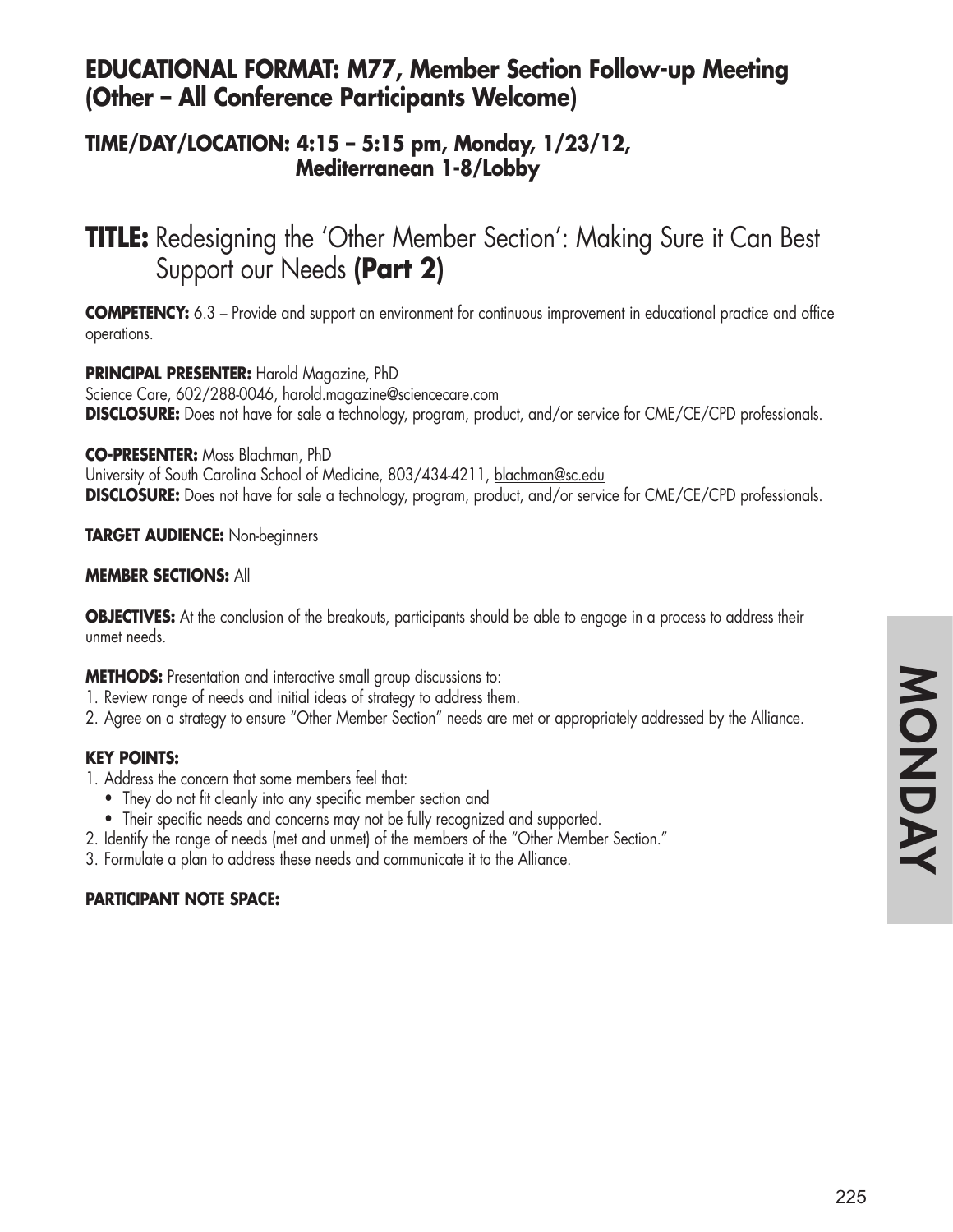## **EDUCATIONAL FORMAT: T1, Plenary**

## **TIME/DAY/LOCATION: 8:30 – 9:30 am, Tuesday, 1/24/12, Mediterranean 1-8/Lobby**

# **TITLE:** The Future of Care: Physician Education, Research and New Models of Care **(Invited Abstract)**

#### **PRINCIPAL PRESENTER:** Carolyn Clancy, MD

Agency for Healthcare Research and Quality, 301/427-1203, carolyn.clancy@ahrq.hhs.gov

**DISCLOSURE:** Does not have for sale a technology, program, product, and/or service for CME/CE/CPD professionals.

### **OBJECTIVES:**

- Provide an overview of current trends and pressures that are generating momentum for current efforts to transform the U.S. health care system;
- Describe how more focused attention on strategies involving quality improvement, patient-centered outcomes research and patient safety will factor into those efforts; and
- Identify how the relationships between these efforts and strategies built on local/regional/national collaboration –will transform 21st century health care into an information-rich, patient-focused enterprise.

While the momentum that has been created around health care over the last few years has already generated an abundance of solutions to prevent, treat and manage clinical and behavioral conditions, an enormous gap remains between what can improve health outcomes and what is currently being delivered to the greatest number of Americans. Dr. Clancy will focus on key issues being addressed in the delivery of care today, including the ways in which more focused attention on issues such as implementation, dissemination and patient engagement factor into goals ranging from improving the quality of care for all Americans to system transformation. Dr. Clancy will also talk about the importance of physician education in the transformation.

FINANCIAL OR IN-KIND SUPPORT: Audience response technology provided by Turning Technologies.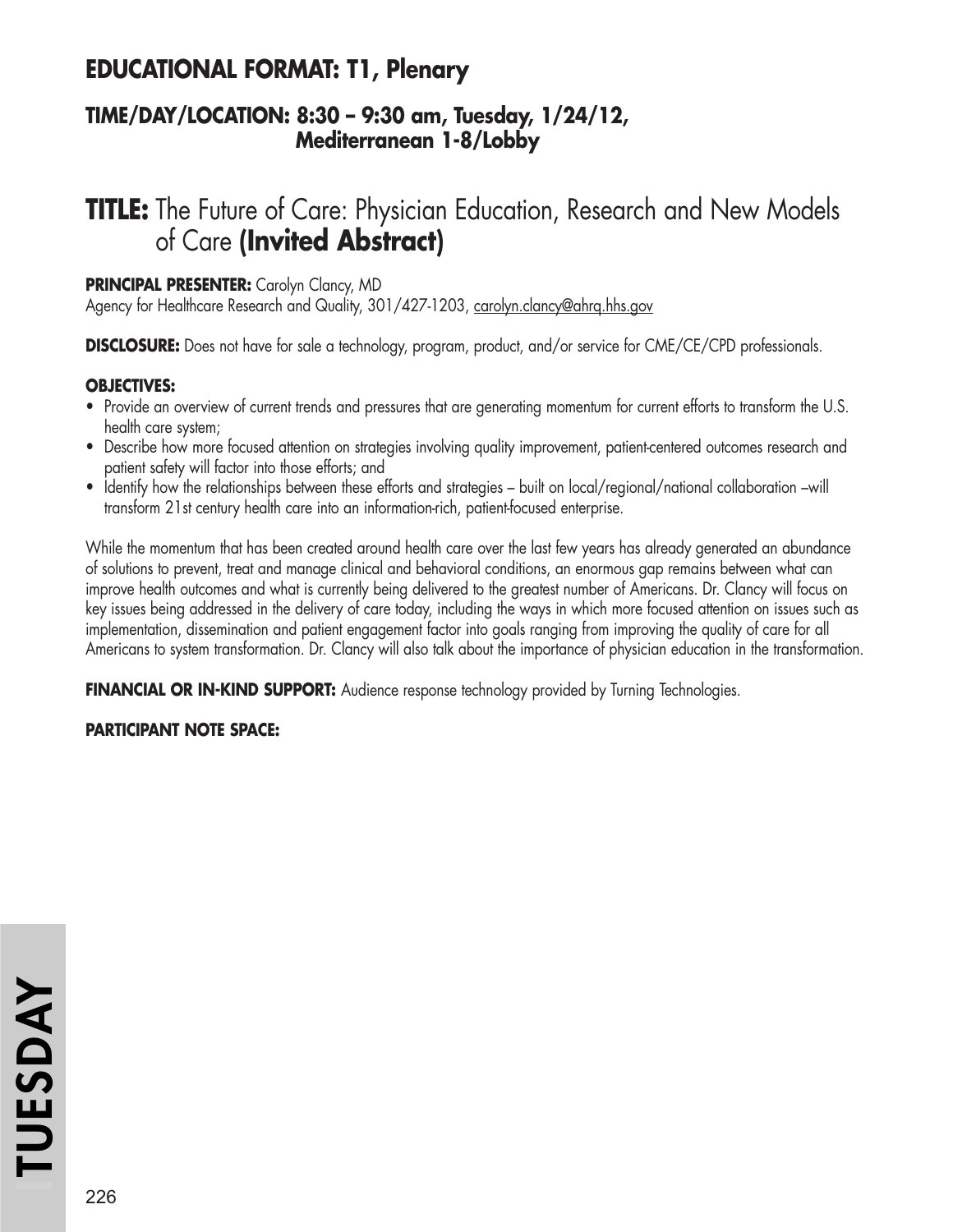## **EDUCATIONAL FORMAT: T2, Intensive**

## **TIME/DAY/LOCATION: 10:00 am – 12:15 pm, Tuesday, 1/24/12, Marbella Pre-function and 1-2/Lower**

# **TITLE:** Virtual Worlds (VWs): Harnessing Emerging New Learning Environments for Health Care Clinicians

**COMPETENCY:** 2.9 - Provide interactive learning and opportunities to practice skills that lead to change in physician performance.

### **(REAL WORLD)**

**PRINCIPAL PRESENTER:** Cynthia Kear, CCMEP

California Academy of Family Physicians, 415/586-6660, ckear@familydocs.org **DISCLOSURE:** Does not have for sale a technology, program, product, and/or service for CME/CE/CPD professionals.

### **CO-PRESENTER:** Robin Heyden

Education Consultant, 781/772-1308, robinheyden@gmail.com **DISCLOSURE:** Does have for sale a service for CME/CE/CPD professionals.

### **(IN WORLD)**

John Wiecha, MD Boston University Family Medicine, 617/414-4465, John.Wiecha@bmc.org **DISCLOSURE:** Does not have for sale a technology, program, product, and/or service for CME/CE/CPD professionals.

Marianna Shershneva, MD, PhD University of Wisconsin Office of Continuing Professional Development, 608/240-6007, mbshershneva@ocpd.wisc.edu **DISCLOSURE:** Does not have for sale a technology, program, product, and/or service for CME/CE/CPD professionals.

### **TARGET AUDIENCE:** All

### **MEMBER SECTIONS:** All

### **OBJECTIVES:**

- 1. Provide attendees an entrance to the Virtual World of education, via Second Life, focusing on the benefits and challenges of inworld learning, and how VWs being used in a variety of clinical educational programs, spanning time and location differences.
- 2. Present emerging evidence of efficacy, exploring how immersive learning and the Proteus Effect could enhance CME/CPD/CE activities and programs and providing early research data on VW educational outcomes using the CS2day motivational interviewing/smoking cessation research project as a basis.
- 3. Apply a suggested checklist and assess an organization's readiness for this new learning modality/environment.

**METHODS:** This intensive will be taught in the real world and in world – faculty will be both live and avatar, demonstrating the innovative use of technology for education. In addition to demonstrating unique learning opportunities in a VW, based upon CME activities conducted in Second Life (the largest free VW), the intensive will include discussion of research done on in-world learning. Cases include: MI and Smoking Cessation, MI and Colorectal Screening and Diabetes Care Mgt. An Organizational Readiness Check will be reviewed.

## **KEY POINTS:**

- 1. VW are increasingly seen as viable venues for rich information exchange, immersive learning experiences, and opportunities for skill practice leading to performance change and improvement.
- 2. VWs offer a unique and compelling learning environment (Proteus Effect, opportunity for anonymous role-playing) but not all organizations are ready for VW nor are all programs appropriate for VWs.
- 3. It is important to efficiently leverage what is unique about VWs in instructional design and consider the nascent but available Best Practices for CME/CE/CPD and VWs.

### **RECOMMENDED READING:**

- 1. Learning in a Virtual World: Experience with Using Second Life for Medical Education, www.jmir.org/2010/1/e1/.
- 2. Extending the Reach of Health Care for Obesity and Diabetes Using Virtual Worlds, www.journalofdst.org/March2011/PDF/VOL-5-2-SYM10-MORIE.pdf.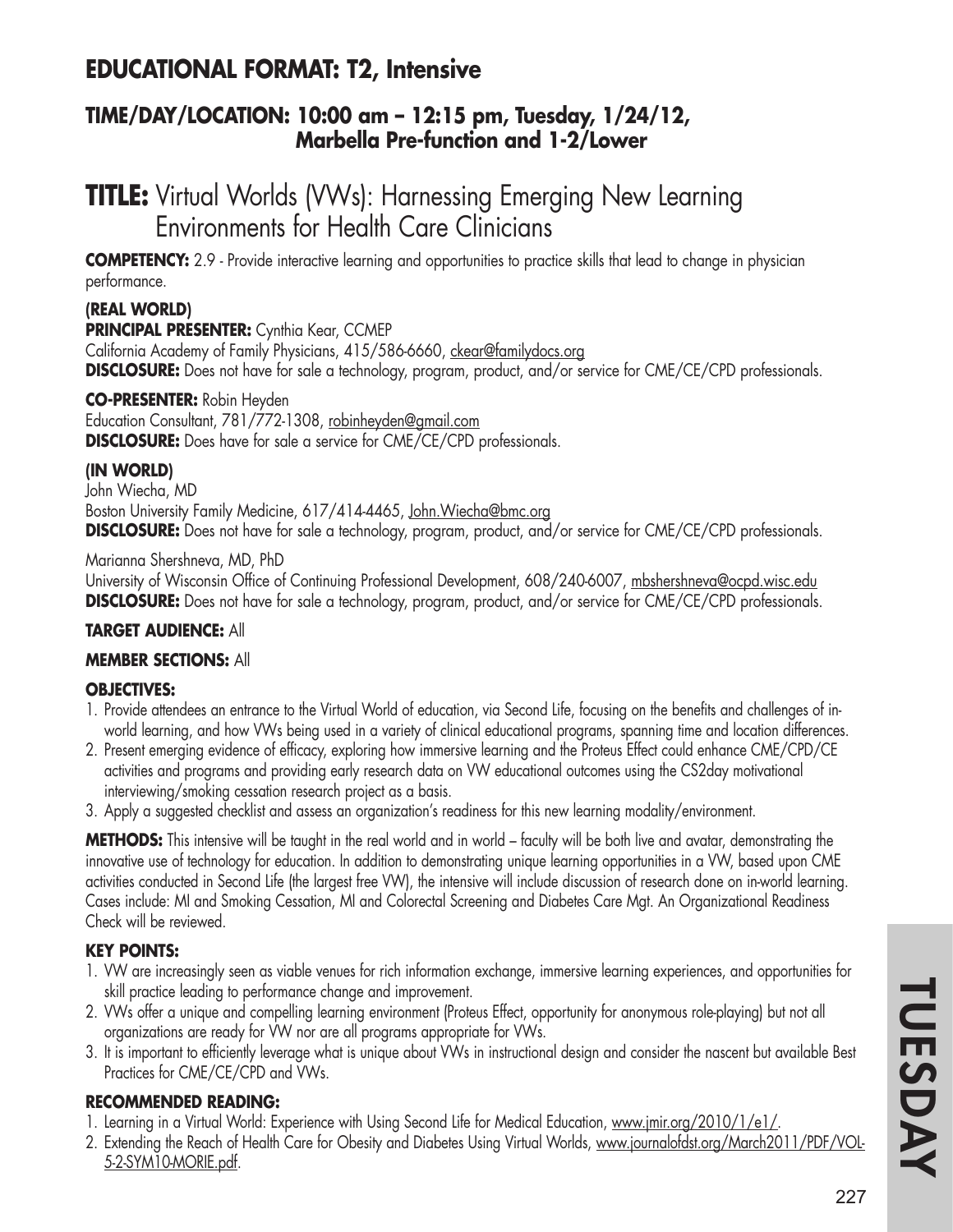# **EDUCATIONAL FORMAT: T3, Mini-plenary**

## **TIME/DAY/LOCATION: 10:00 – 11:00 am, Tuesday, 1/24/12, Mediterranean 1-8/Lobby**

# **TITLE:** Update on ABMS Maintenance of Certification® (ABMS MOC®) and Maintenance of Licensure (MOL) **(Invited Abstract)**

## **COMPETENCY:**

2.3 – Facilitate physician self-assessment, self-directed learning and evaluation using appropriate data. 2.4 - Assist physician-learners to reflect upon present and desired levels of performance and plan the next step in their personal education.

## **PRINCIPAL PRESENTER:** Richard Hawkins, MD

American Board of Medical Specialties, 312/436-2603, rhawkins@ABMS.org **DISCLOSURE:** Does not have for sale a technology, program, product, and/or service for CME/CE/CPD professionals.

## **CO-PRESENTER:** Jon Thomas, MD

Federation of State Medical Boards, 817/868-4067, jthomas@FSMB.org **DISCLOSURE:** Does not have for sale a technology, program, product, and/or service for CME/CE/CPD professionals.

## **TARGET AUDIENCE:** Non-beginner

## **MEMBER SECTIONS:** All

**OBJECTIVES:** As a result of this presentation, participants should be able to:

- 1. Understand the current standards for ABMS Maintenance of Certification and their relationship to continuing education (CE) and continuing professional development (CPD); and
- 2. Understand the current plan to implement Maintenance of Licensure across the United States.

**METHODS:** ABMS Maintenance of Certification is over ten years old while Maintenance of Licensure (MOL) is just beginning to take shape following eight years of diligent and deliberate study and deliberation with stakeholders. These two hallmark programs are closely aligned in that they affirm the need for reflective self-assessment, external validation of expertise, and practice based assessment and improvement. Further, both programs rely on continuing professional development in order to ensure the public that the nation's physicians are competent to provide high quality and safe care to patients.

In an effort to provide clarity, dispel myths, and engage the continuing professional development (CPD) community, the speakers will describe the current status of the two programs, including plans for MOL implementation and the current and potential future role of CME/CPD in both ABMS MOC and MOL. Didactic presentations will be followed by an interactive component that will allow participants to self assess their understanding of the two programs.

**KEY POINTS:** Although many physicians are now enrolled in ABMS MOC or the osteopathic equivalent known as OCC (osteopathic continuous certification), the pilots for MOL are just getting started. In addition, many physicians still do not understand these programs, why they were created, and where they are heading. Indeed, the standards set forth by the American Board of Medical Specialties (ABMS) and the Federation of State Medical Boards (FSMB) continue to evolve and many questions remain.

## **RECOMMENDED READING:**

- 1. McGreal, S., Pouwels, V. M. (2010). The American Board of Medical Specialties: Higher Standards, Better Care®. *Almanac*, 32(11), 2-3.
- 2. McGreal, S., Pouwels V. M. (2011). Evolution of the Competency Movement: American Board of Medical Specialties Certification and Maintenance of Certification Programs. *Almanac*, 33(2), 3-7.
- 3. McGreal, S., Pouwels V. M. (2011). The American Board of Medical Specialties MOC® Program: Reflecting a Commitment to Lifelong Learning and Periodic Self-assessment. *Almanac*, 33(5), 3-6.

**FINANCIAL OR IN-KIND SUPPORT:** Audience response technology provided by Turning Technologies.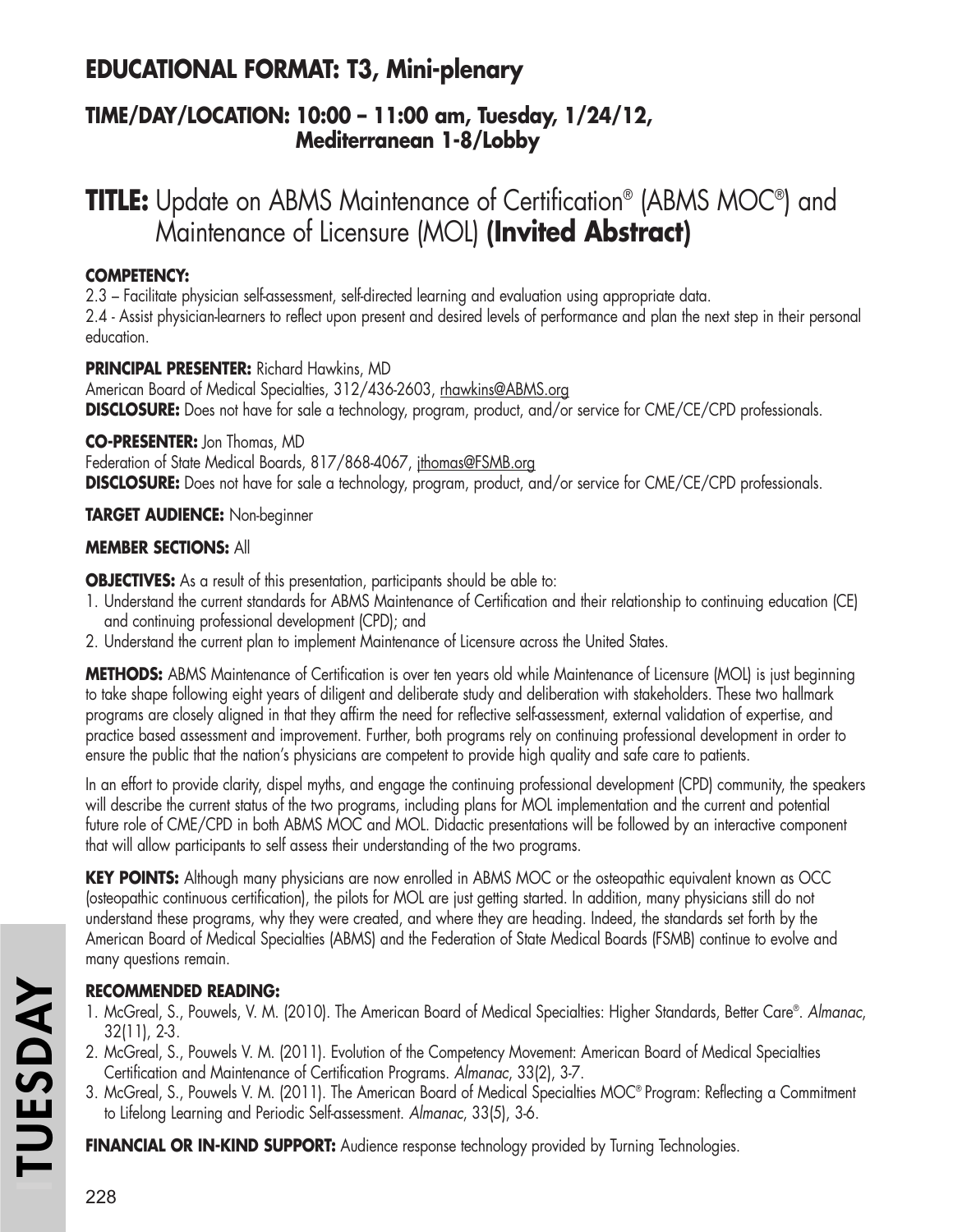## **EDUCATIONAL FORMAT: T4, Breakout**

## **TIME/DAY/LOCATION: 10:00 – 11:00 am, Tuesday, 1/24/12, Palazzo D/Lobby**

# **TITLE:** How to Approach Moving Towards Accreditation with Commendation for CME Providers **(Invited Abstract)**

**COMPETENCY:** 3.5 – Promote continuous improvement as an administrative skill for the staff of the CME/CE/CPD office.

**PRINCIPAL PRESENTER:** Moss Blachman, PhD University of South Carolina, 803/434-4211, Morris.Blachman@uscmed.sc.edu **DISCLOSURE:** Does not have for sale a technology, program, product, and/or service for CME/CE/CPD professionals.

**CO-PRESENTER:** Dion Richetti, DC, CCMEP Accreditation Council for Continuing Medical Education (ACCME), 312/527-9200, drichetti@accme.org **DISCLOSURE:** Does not have for sale a technology, program, product, and/or service for CME/CE/CPD professionals.

**TARGET AUDIENCE:** All

### **MEMBER SECTIONS:** All

**OBJECTIVES:** At the conclusion of this session, participants will be able to:

- 1. Describe processes and methods to move a CME program toward accreditation with commendation.
- 2. Identify the most effective documentation to demonstrate improvement and compliance with Criteria 16 22.
- 3. Discuss methods of gaining participation and buy in from stakeholders.
- 4. Measure the effectiveness of their improvements in demonstrating compliance.

**METHODS:** Presentation and case-study discussion.

**KEY POINTS:** Continuous improvement is now an important process for all CME accredited providers. As providers improve, moving the CME program toward Accreditation with Commendation is often a goal. This session will examine strategies and processes for taking an accredited CME program to the next level of accreditation with commendation. Emphasis will be on strategies to take the steps necessary, stakeholder buy in and participation and documenting compliance with Criteria 16 - 22.

**RECOMMENDED READING:** ACCME in line FAQ's, ACCME Guide to the Process for ACCME Reaccreditation: An Overview and Submission Requirements and ACCME Accreditation Toolkit.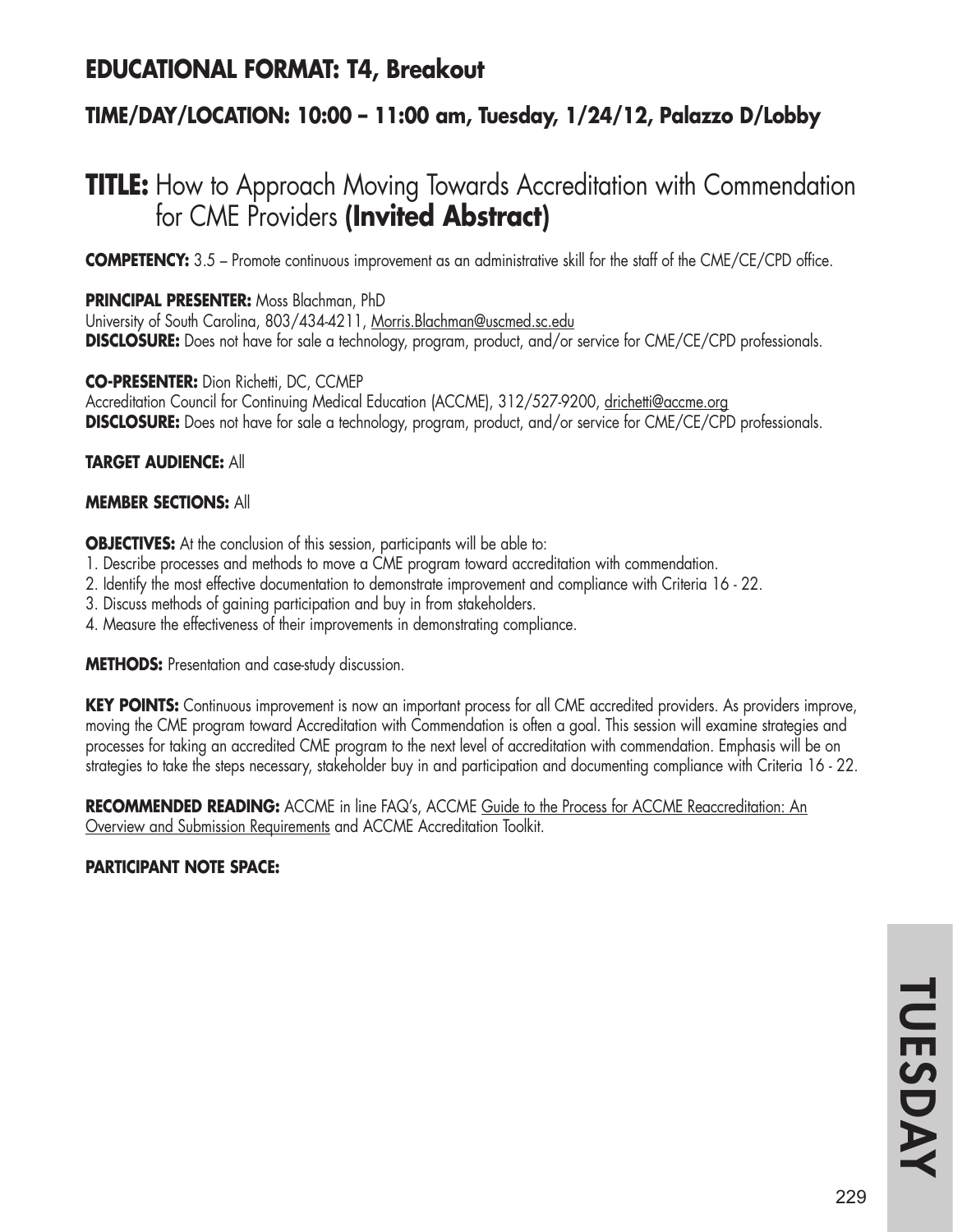## **EDUCATIONAL FORMAT: T5, Breakout**

## **TIME/DAY/LOCATION: 10:00 – 11:00 am, Tuesday, 1/24/12, Palazzo E/Lobby**

# **TITLE:** Integrating Evidence-based Resources from AHRQ's Effective Health Care Program into CME Activities: Lessons Learned for CME Providers and Faculty

**COMPETENCY:** 2.6 - Consider the learning environment, select and apply learning formats that are effective for physician learning and meeting the expected outcome.

**PRINCIPAL PRESENTER:** Michael Fordis, MD Baylor College of Medicine, 713/798-8246, fordis@bcm.edu

**CO-PRESENTER:** Robert Baron, MD, MS University of California-San Francisco, 415/476-3414, baron@medicine.ucsf.edu

**CO-PRESENTER:** Jack Kues, PhD, FACME, CCMEP University of Cincinnati, 513/558-3196, kuesjr@uc.edu

**CO-PRESENTER:** Robert Morrow, MD Albert Einstein College of Medicine, 718/884-9803, rmorrow@montefiore.org

**CO-PRESENTER:** James Norton, PhD University of Kentucky College of Medicine, 859/323-8018, jnorton@email.uky.edu

**DISCLOSURE:** Presenters do not have for sale a technology, program, product, and/or service for CME/CE/CPD professionals.

## **TARGET AUDIENCE:** Non-beginners

## **MEMBER SECTIONS:** All

**OBJECTIVES:** Attendees should be able to: (1) identify components of AHRQ's effective health care (EHC) program; (2) discuss resources and tools produced through the EHC Program and how these might be integrated into CME activities; (3) suggest strategies for integrating EHC resources into CME activities (e.g., live and Web-based interactive activities, grand rounds, enduring materials, and academic detailing); and (4) articulate problems, lessons learned, barriers, and solutions associated with use of strategies discussed.

**METHODS:** The activity presents results of a feasibility study involving strategies identified above and tested in a variety of CME venues reflective of settings across the CME enterprise. Lessons learned from testing done by member organizations of the Society for Academic CME (SACME) will be presented. Implications for future efforts to integrate EHC resources and tools into CME will also be explored.

**KEY POINTS:** (1) AHRQ Effective Health Care Program and components, including 15 evidence-based research centers, are addressing field-generated questions and knowledge gaps related to clinical practice; (2) physician- and patient-centered information products and support tools have been and are currently being developed with input from the stakeholders (e.g., physicians in practice, faculty); (3) AHRQ has engaged academic partners through SACME and the AAMC to explore ways of using EHC products to support evidence-based learning by physicians in practice; (4) these partnership efforts are bringing into focus strategies that work in adapting EHC products for integration in CME, as well as areas where further work is required; and (5) more input from the CME community is needed for ongoing development and to leverage results of the feasibility projects in mounting new efforts to capitalize on EHC evidence and resources.

**RECOMMENDED READING:** Bonham AC, Solomon MZ. Moving comparative effectiveness research into practice: implementation science and the role of academic medicine. Health Aff (Millwood). Oct 2010;29(10):1901-1905.

FINANCIAL OR IN-KIND SUPPORT: Financial support for this project and this activity was provided by the Agency for Healthcare Research and Quality (AHRQ) under contract HHSA290200810015C.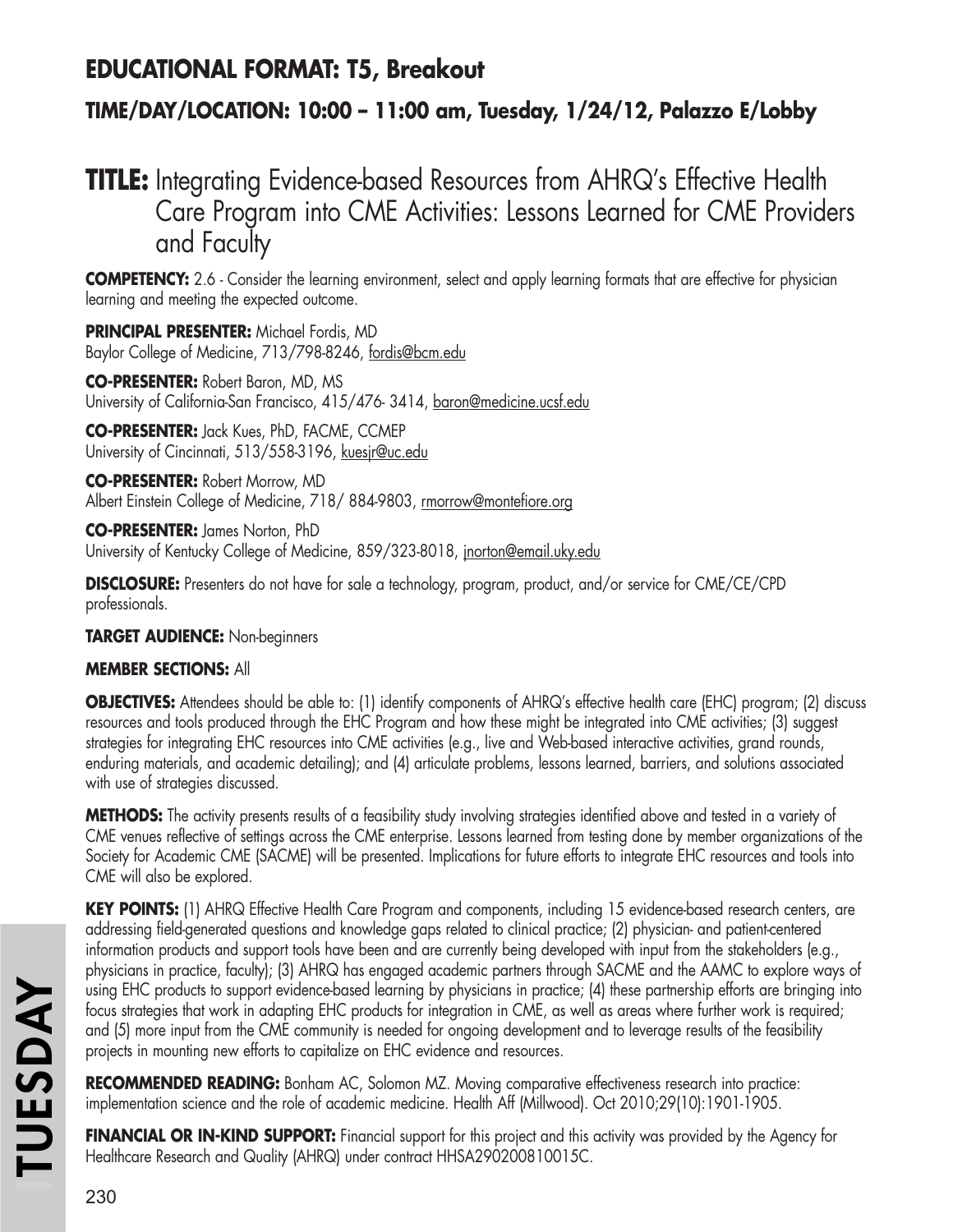## **EDUCATIONAL FORMAT: T6, Breakout**

## **TIME/DAY/LOCATION: 10:00 – 11:00 am, Tuesday, 1/24/12, Palazzo B/Lobby**

# **TITLE:** Beyond the Classroom: Enhancing Educational Outcomes through Peer Mentoring

**COMPETENCY:** 2.6 - Consider the learning environment, select and apply learning formats that are effective for physician learning and meeting the expected outcome.

**PRINCIPAL PRESENTER:** Vesna Drenovac, RPh, MS

Vemco MedEd, 908/704-2400, vdrenovac@vemcomeded.com **DISCLOSURE:** Does not have for sale a technology, program, product, and/or service for CME/CE/CPD professionals.

**CO-PRESENTER:** Debra Goff, PharmD, FCCP Ohio State University Medical Center, 614/293-8470, Debbie.Goff@osumc.edu **DISCLOSURE:** Does not have for sale a technology, program, product, and/or service for CME/CE/CPD professionals.

#### **CO-PRESENTER:** Paul DeLisle

Center for Independent Healthcare Education, 908/797-1240, info@jointsponsor.com **DISCLOSURE:** Does not have for sale a technology, program, product, and/or service for CME/CE/CPD professionals.

**CO-PRESENTER:** Maja Drenovac, PharmD Vemco MedEd, 908/704-2400, mdrenovac@vemcomeded.com **DISCLOSURE:** Does not have for sale a technology, program, product, and/or service for CME/CE/CPD professionals.

### **TARGET AUDIENCE:** Non-beginners

### **MEMBER SECTIONS:** All

#### **OBJECTIVES:**

- 1. Assess the impact of peer mentoring as part of an educational intervention on the learners competence and practice performance.
- 2. Discuss tips and tools for establishing a successful peer mentoring

**METHODS:** This session is designed to be interactive, with a blend of presentation and group discussion on effective learning methods. All presenters have experience in engaging the learners in an ongoing dialogue regarding the subject matter. The presenters will provide examples of how the peer mentoring enhanced learning, increased interaction and performance and how it resonated with learners. The discussion will also explore potential logistical and financial challenges with these approaches and provide strategies to overcome them.

**KEY POINTS:** CME is very often presented as a didactic presentation or a lecture. These presentations, though cost-effective, are often ineffective in changing learners' attitudes and behaviors. Different educational interventions are necessary for ensuring change in the practice setting and thus improving patient care. This course discusses a follow-up peer mentoring strategy that allowed learners to practice and implement newly acquired competencies using personal coaching and peer mentoring throughout a 1-year period. Through this learners can demonstrate learning and evaluate their success through their own activity and pace. This strategy allows for limited fear of failure and increased confidence.

### **RECOMMENDED READING:**

- 1. Aldrich, C. Learning by Doing. Pfeiffer 2005.
- 2. Weimer, M. Learner-centered teaching. Jossey-Bass 2002.

**FINANCIAL OR IN-KIND SUPPORT:** The CME/CPE activities described in this presentation were supported by an educational grant from Astellas Pharma Global Development, Inc. and jointly sponsored by Vemco MedEd and Center for Independent Healthcare Education.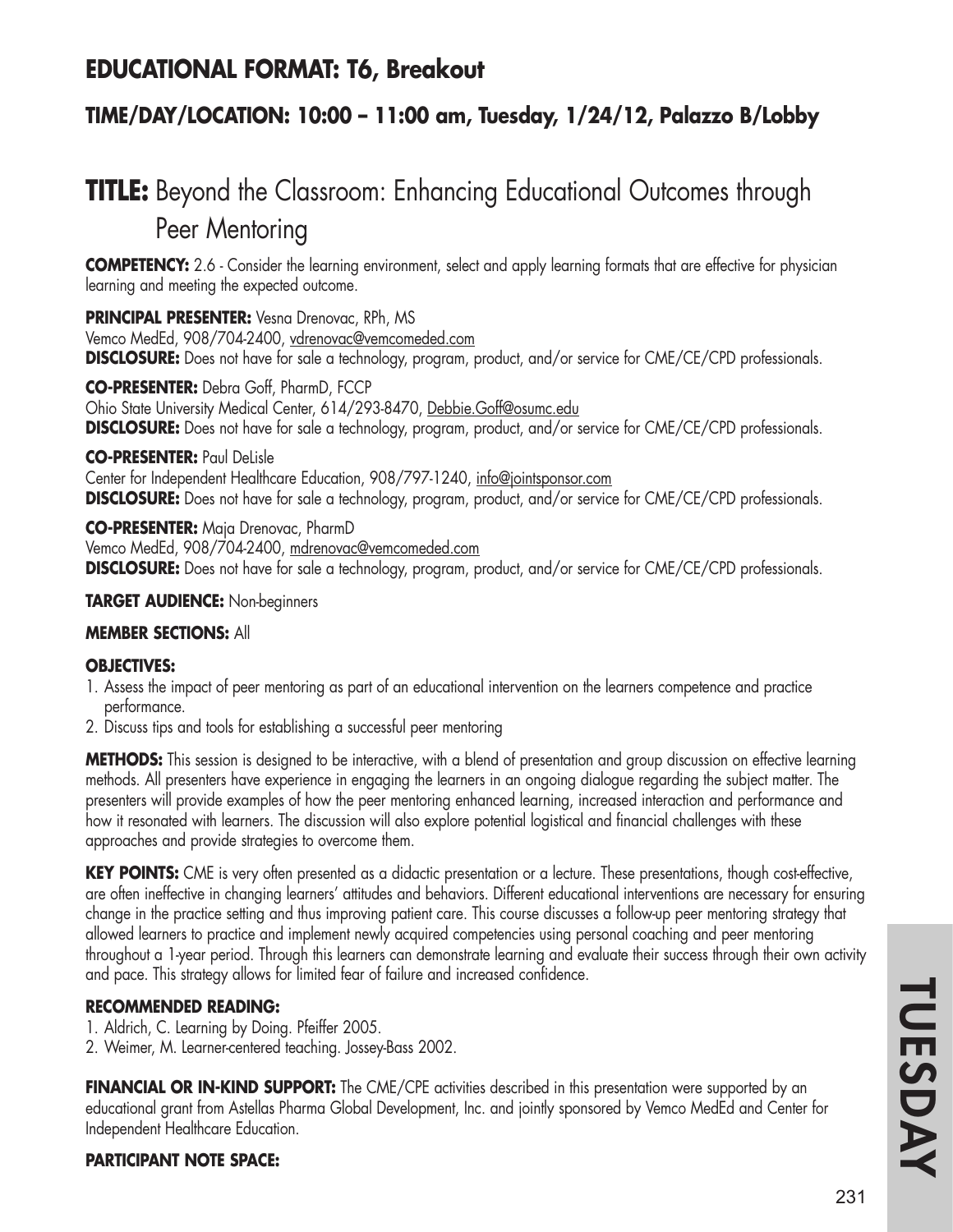## **EDUCATIONAL FORMAT: T7, Breakout**

## **TIME/DAY/LOCATION: 10:00 – 11:00 am, Tuesday, 1/24/12, Segura 1-2/Lower**

# **TITLE:** Innovations in Learning Tools: Can You Tweet the QR Code to Your App?

**COMPETENCY:** 2.6 - Consider the learning environment, select and apply learning formats that are effective for physician learning and meeting the expected outcome.

### **PRINCIPAL PRESENTER:** Derek Warnick, MSPT

Curatio CME Institute, 610/363-1619, derek.warnick@curatiocme.com **DISCLOSURE:** Does not have for sale a technology, program, product, and/or service for CME/CE/CPD professionals.

**TARGET AUDIENCE:** Non-beginners

### **MEMBER SECTIONS:** All

**OBJECTIVES:** At the conclusion of this program, participants should be able to:

- 1. Summarize the role innovative learning tools such as QR codes, Twitter, and custom-designed mobile apps can play in facilitating delivery of education
- 2. Outline the steps for creating and using custom-designed QR codes and mobile apps
- 3. Demonstrate multiple methods for using Twitter in educational design
- 4. List additional innovative learning tools available for consideration

**METHODS:** The learning tools to be discussed will be used throughout the presentation so that participants can experience their application. Participants are encouraged to bring smart phones (with QR code reader) and tablets compatible with the iOS platform to fully engage in the session.

**KEY POINTS:** The pool of resources for delivering education has been dramatically expanded by an explosion in the use of innovative learning tools. QR codes, Twitter, and mobile apps are the focus of this session, as they each represent a unique aspect of learning methodology. During the presentation, participants will have a chance to use each of these tools and see demonstrations of their practical application in a CME activity.

**RECOMMENDED READING:** "QR What? Leveraging 2D Codes for Public Health" http://bit.ly/id9b5i.

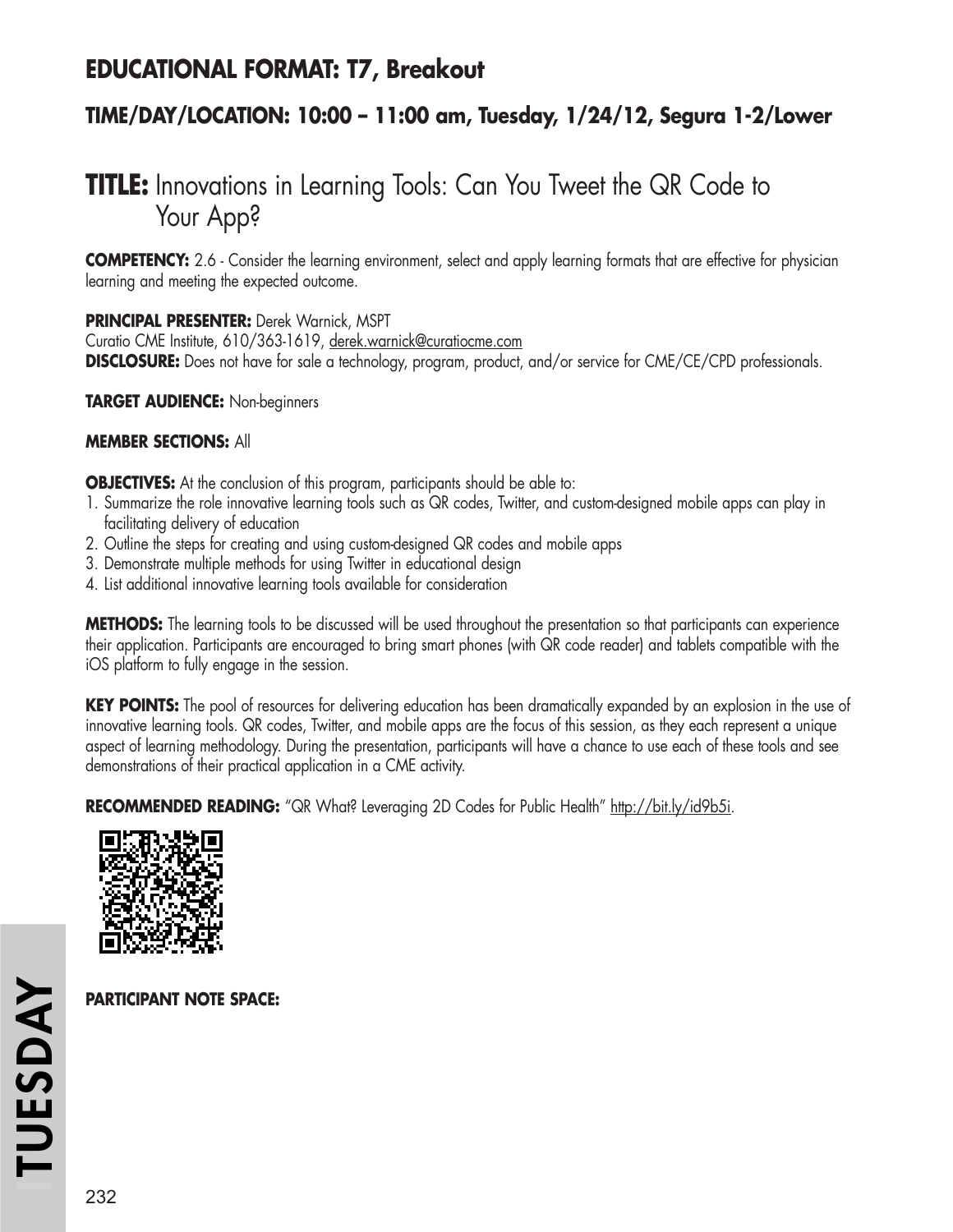## **EDUCATIONAL FORMAT: T8, Breakout**

## **TIME/DAY/LOCATION: 10:00 – 11:00 am, Tuesday, 1/24/12, Palazzo C/Lobby**

# **TITLE:** Creating Standards in Educational Outcomes: A Worthwhile Mission or Mission Impossible?

**COMPETENCY:** 3.2 - Use measurement data to assess outcomes/results of the learning intervention as a basis for determining future learning needs and for determining the application of the educational knowledge and skills.

#### **PRINCIPAL PRESENTER:** Mindi McKenna, PhD

American Academy of Family Physicians, 913/906-6204, mmckenna@aafp.org **DISCLOSURE:** Does not have for sale a technology, program, product, and/or service for CME/CE/CPD professionals.

#### **CO-PRESENTER:** Jason Singer, PharmD

Lilly USA LLC, 317/277-8333, jsinger@lilly.com **DISCLOSURE:** Does not have for sale a technology, program, product, and/or service for CME/CE/CPD professionals.

#### **TARGET AUDIENCE:** Non-beginners

#### **MEMBER SECTIONS:** All

**OBJECTIVES:** At the conclusion of this session, participants should be better able to: (1) understand complications created by inconsistencies in educational outcomes, especially definitions, data collection tools, assessment systems and reporting formats, and (2) develop and utilize potential approaches to standardize outcomes with organizations and across the industry.

**METHODS:** The co-presenters will share examples of inconsistencies in educational outcomes, and discuss why greater standardization is needed. It should be understood this will be an active session and participants will work in teams to develop potential approaches to outcomes measurement that could potentially become standardized across the CME/CE community.

**KEY POINTS:** While much work has been done over the past several years including Moore's widely-recognized outcomes model, the CME industry continues to struggles with the topic. This presents a barrier to the advancement in the research base for CME and the general goal of improving patient care through CME. This session will investigate the widely different interpretations of outcome definitions, tools and scales utilized today. Recognizing the most typical inconsistencies can improve understanding and progress the industry towards a standardized method of measurement. This working session will allow all participants to actively engage in reviewing inconsistent outcome definitions, tools, and scales, and proposing approaches that have potential to become future standards.

**RECOMMENDED READING:** Casebeer L, Kristofco RE, Strasser S et al. Standardizing Evaluation of On-line Continuing Medical Education: Physician Knowledge, Attitudes, and Reflection on Practice. JCEHP 24(2):68-74, 2004.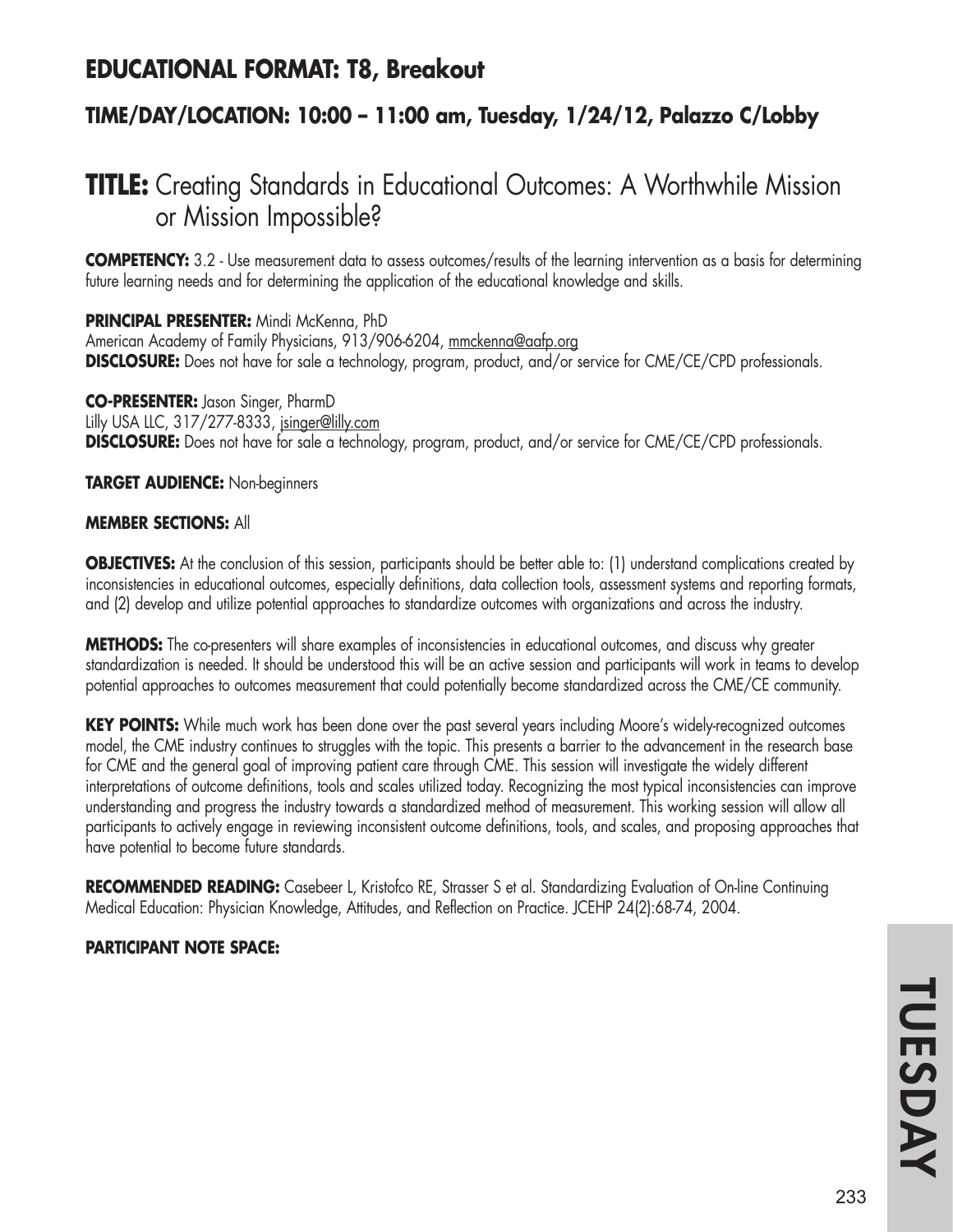## **EDUCATIONAL FORMAT: T9, Breakout**

## **TIME/DAY/LOCATION: 10:00 – 11:00 am, Tuesday, 1/24/12, Segura 3-4/Lower**

# **TITLE:** Learning from a Live Series of Collaborative CME/CE Workshops: Examining the Outcomes

**COMPETENCY:** 3.2 - Use measurement data to assess outcomes/results of the learning intervention as a basis for determining future learning needs and for determining the application of the educational knowledge and skills.

**PRINCIPAL PRESENTER:** JoEllen Wynne, RN, MSN, FNP-BC

American Academy of Nurse Practitioners, 512/442-4262, jwynne@aanp.org **DISCLOSURE:** Does not have for sale a technology, program, product, and/or service for CME/CE/CPD professionals.

### **CO-PRESENTER:** Jennifer Pitts, MA

American College of Chest Physicians, 847/498-8373, jpitts@chestnet.org **DISCLOSURE:** Does not have for sale a technology, program, product, and/or service for CME/CE/CPD professionals.

### **TARGET AUDIENCE:** Non-beginners

## **MEMBER SECTIONS:** All

**OBJECTIVES:** At the end of this session attendees will be able to:

- 1. Differentiate between true vs. pseudo collaboration
- 2. Describe the process of designing a multi-displinary educational program using an instructional design model
- 3. Review the data used to determine if there is a change in leaner knowledge, competence, and performance
- 4. Identify the strengths and weakness of the outcome data analysis in order to determine future learning needs

**METHODS:** This session will summarize a collaborative, multidisciplinary initiative previously presented at the Alliance meeting in 2010. Data from the final program analysis will be reported. This session will also provide an opportunity for learners to break into small groups and explore how the outcome data from this program can be utilized to help identify gaps to impact future educational activity development.

**KEY POINTS:** Developing collaborative relationships to create and deliver continuing education in the health professions is no longer unique. Establishing group trust is critical to any program's success. This presentation will illustrate how organizations came together to create an interactive CME/CE program by applying a systematic approach to instructional design based on sound educational principles. A formative assessment process was used throughout the design process. Analysis from the data indicated significant self-reported changes in clinical practice, as well as, significant improvements in self-confidence, knowledge, and comprehension. Utilizing outcome data from a CME/CE collaborative program can assist in identifying gaps and guide future educational activity development.

## **RECOMMENDED READING:**

- 1. Mazmanian PE, Davis DA, Galbraith R, American College of Chest Physicians Health and Science Policy Committee. Continuing medical education effect on clinical outcomes: effectiveness of continuing medical education: American College of Chest Physicians Evidence-Based Educational Guidelines. Chest 2009; 135:49S-55S.
- 2. Miller BM, Moore DE Jr, Stead WW, Balser JR. Beyond Flexner: a new model for continuous learning in the health professions. Acad Med 2010; 85:266-72.

## **PARTICIPANT NOTE SPACE:**

**ITUESDAY**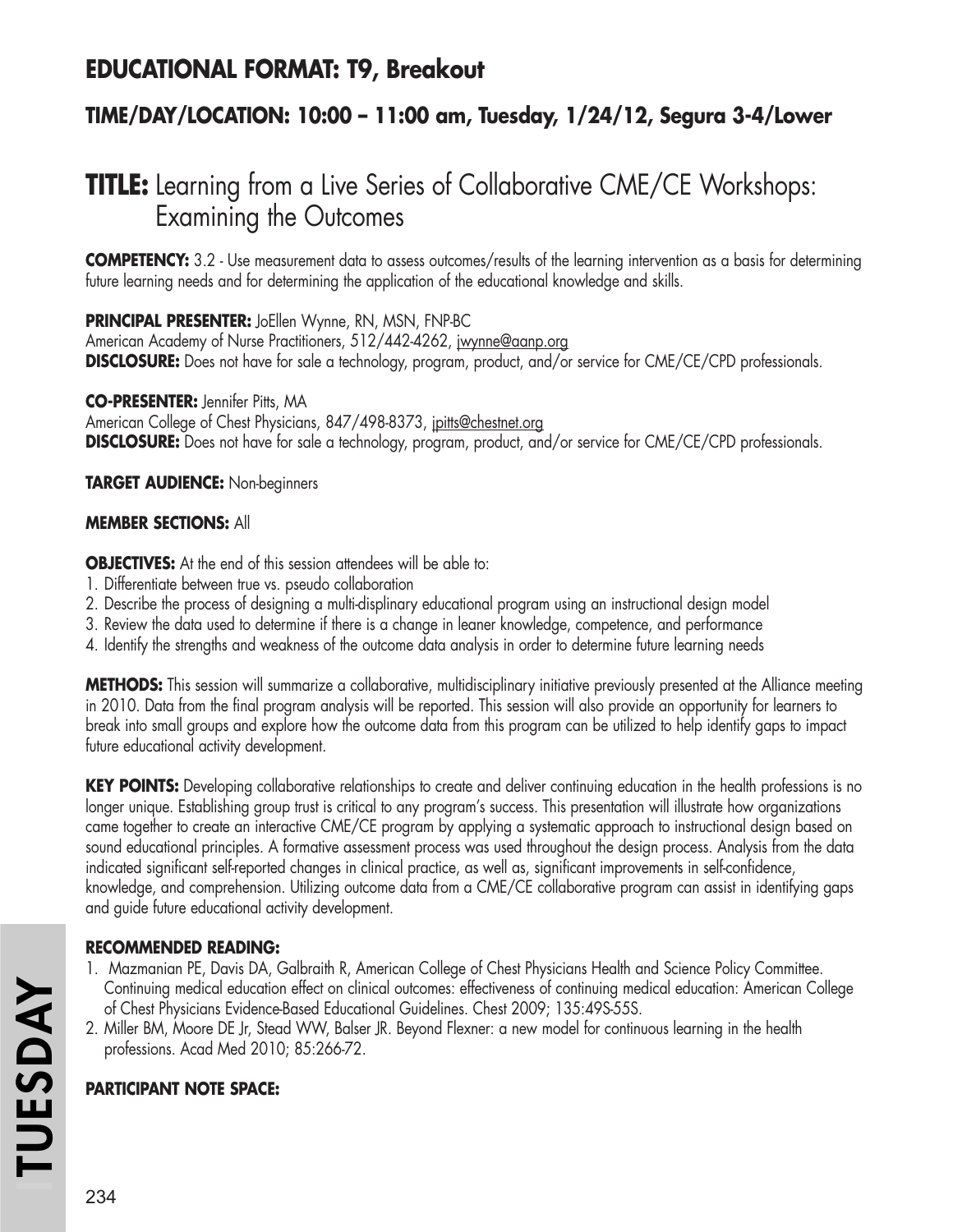## **EDUCATIONAL FORMAT: T10, Breakout**

## **TIME/DAY/LOCATION: 10:00 – 11:00 am, Tuesday, 1/24/12, Palazzo G/Lobby**

# **TITLE:** Online PI CME: Taking Learners beyond Simple Data Collection

**COMPETENCY:** 3.4 – Promote continuous improvement and performance measurement as skills for physicians during educational interventions.

**PRINCIPAL PRESENTER:** Lori Morawski, MPH, CHES American Academy of Pediatrics, 847/434-3786, lmorawski@aap.org **DISCLOSURE:** Does not have for sale a technology, program, product, and/or service for CME/CE/CPD professionals.

#### **TARGET AUDIENCE:** Beginners

#### **MEMBER SECTIONS:** All

**OBJECTIVES:** Participants will be able to: (1) Describe key elements in creating effective online PICME activities, (2) Discuss content & tools providers can include in PICME that will help learners better understand QI & implement change in their practice of medicine, (3) Identify how content, tools,& techniques like barrier grids, I Basics modules, case studies,& teamwork modules can add educational value & content to online PI activities, (4) Identify learning intervention opportunities within the PI CME process, and (5) Describe the framework used to develop AAP EQIPP courses.

**METHODS:** Use didactic lecture, web-based demonstration, and interactive group discussion to: (1) Discuss elements needed to develop stand alone online PI CME activities; (2) Describe various improvement tools and resources for online PI CME, and (3) Illustrate barriers in the development and implementation of online PI CME and how to overcome them.

**KEY POINTS:** Developing PI CME activities can be overwhelming and challenging. Adapting this process to an online environment for learners to self-direct their improvement requires the development of a comprehensive set of resources and learning materials in addition to data collection. EQIPP is the American Academy of Pediatrics online PI CME program. Servicing over 4500 subscribers, EQIPP provides not only a system for data collection and analysis, but also a framework for learning the performance improvement process with resources and tools to make change in practice. Using the Model for Improvement as a guide, EQIPP provides guidance on creating aim statements, improvement plans, and identifying ideas for change in practice.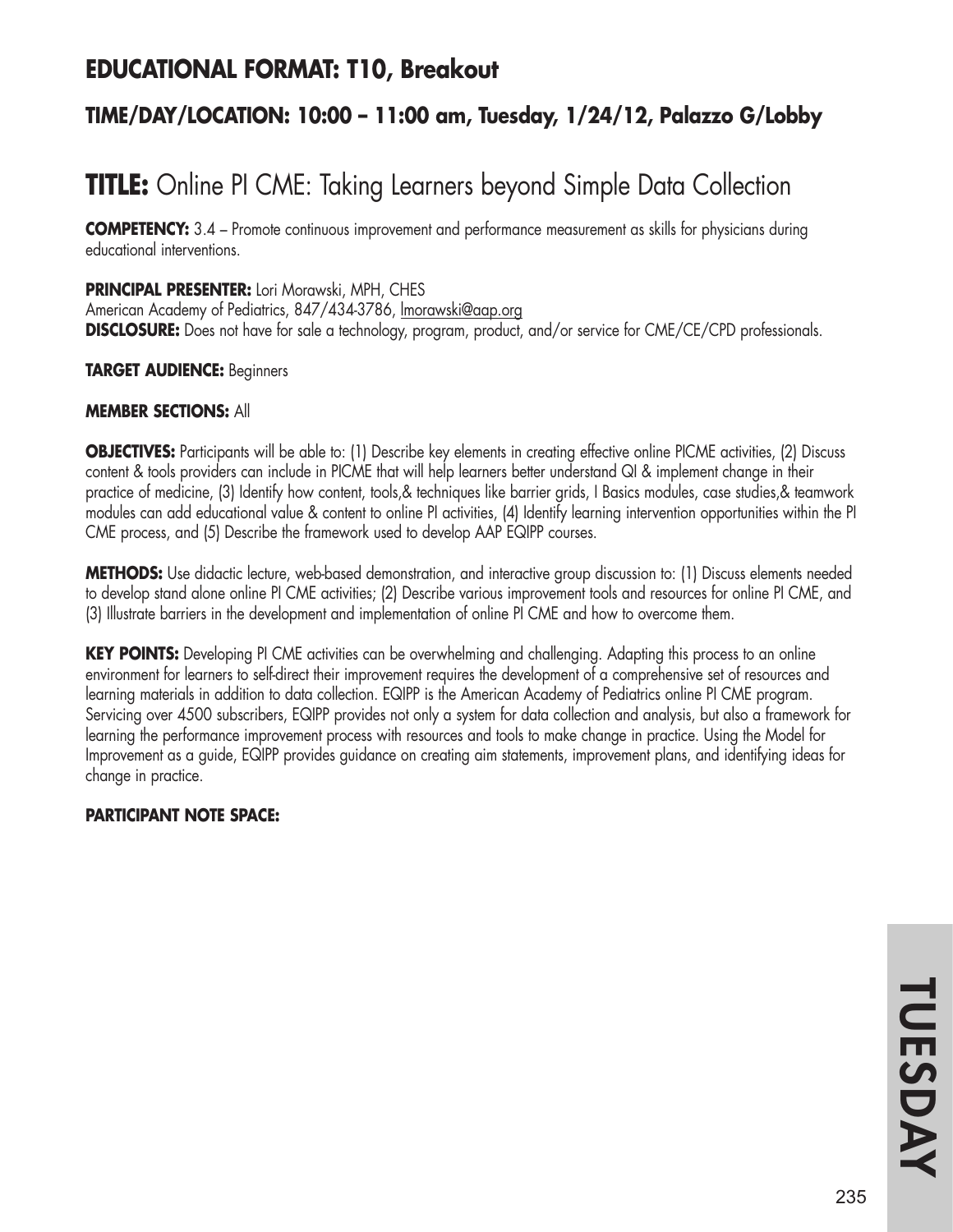# **EDUCATIONAL FORMAT: T11, Breakout**

## **TIME/DAY/LOCATION: 10:00 – 11:00 am, Tuesday, 1/24/12, Amarante 2-3/Lower**

# **TITLE:** Educating for Quality Improvement and Patient Safety (EQUIPS): Interprofessional Teamwork for Clinical Safety and Effectiveness

**COMPETENCY:** 3.4 – Promote continuous improvement and performance measurement as skills for physicians during educational interventions.

## **PRINCIPAL PRESENTER:** Jan Patterson, MD, MS

UT Health Science Center San Antonio School of Medicine, 210/567-4445, pattersonj@uthscsa.edu **DISCLOSURE:** Does not have for sale a technology, program, product, and/or service for CME/CE/CPD professionals.

### **CO-PRESENTER:** Amruta Parekh, MD, MPH

UT Health Science Center San Antonio School of Medicine, 210/567-1871, parekha@uthscsa.edu **DISCLOSURE:** Does not have for sale a technology, program, product, and/or service for CME/CE/CPD professionals.

### **CO-PRESENTER:** Brenda Johnson, MEd, CCMEP

University of Texas Medical Branch-Galveston, 409/772-9305, br2johns@utmb.edu **DISCLOSURE:** Does not have for sale a technology, program, product, and/or service for CME/CE/CPD professionals.

### **CO-PRESENTER:** Marissa Howard

UT Health Science Center San Antonio School of Medicine, 210/567-4435, howardm@uthscsa.edu **DISCLOSURE:** Does not have for sale a technology, program, product, and/or service for CME/CE/CPD professionals.

### **TARGET AUDIENCE:** Non-beginners

### **MEMBER SECTIONS:** All

## **OBJECTIVES:**

- 1. Relate the integration of quality improvement techniques to PI CME
- 2. Improve patient health outcomes by assimilating interprofessional education among healthcare professionals.
- 3. Describe how optimal healthcare for patients can be achieved by healthcare professionals learning and working together.

**METHODS:** Presentation and case-study discussion will illustrate how UT Health Science Center San Antonio Center for Patient Safety & Health Policy's Clinical Safety and Effectiveness Course facilitated practice improvements among interprofessional healthcare teams resulting in improved patient outcomes and significant return on investments within University of Texas System Health Science Centers.

**KEY POINTS:** Learners will discover a proven model which integrates quality improvement tools and techniques, interprofessional educational and PI CME, resulting in improved patient outcomes.

## **RECOMMENDED READING:**

- 1. Institute of Medicine. Health Professions Education: A Bridge to Quality. Washington DC: National Academy Press;2003. Washington DC: National Academy Press; 2001.
- 2. Shine KI. Health care quality and how to achieve it. Acad Med 2002;77(1):91-9.
- 3. Leonhardt D. Making Health Care Better. New York Times Magazine, November 8, 2009.
- 4. Regnier K, Kopelow M, Lane D, Alden E. Accreditation for Learning and Change: Quality and Improvement as the Outcome. Jour Cont Educ Health Prof 2005;174-182.

**FINANCIAL OR IN-KIND SUPPORT:** The UT Health Science Center San Antonio Clinical Safety & Effectiveness Project, EQUIPS, is supported in part by an educational grant from Pfizer, Inc.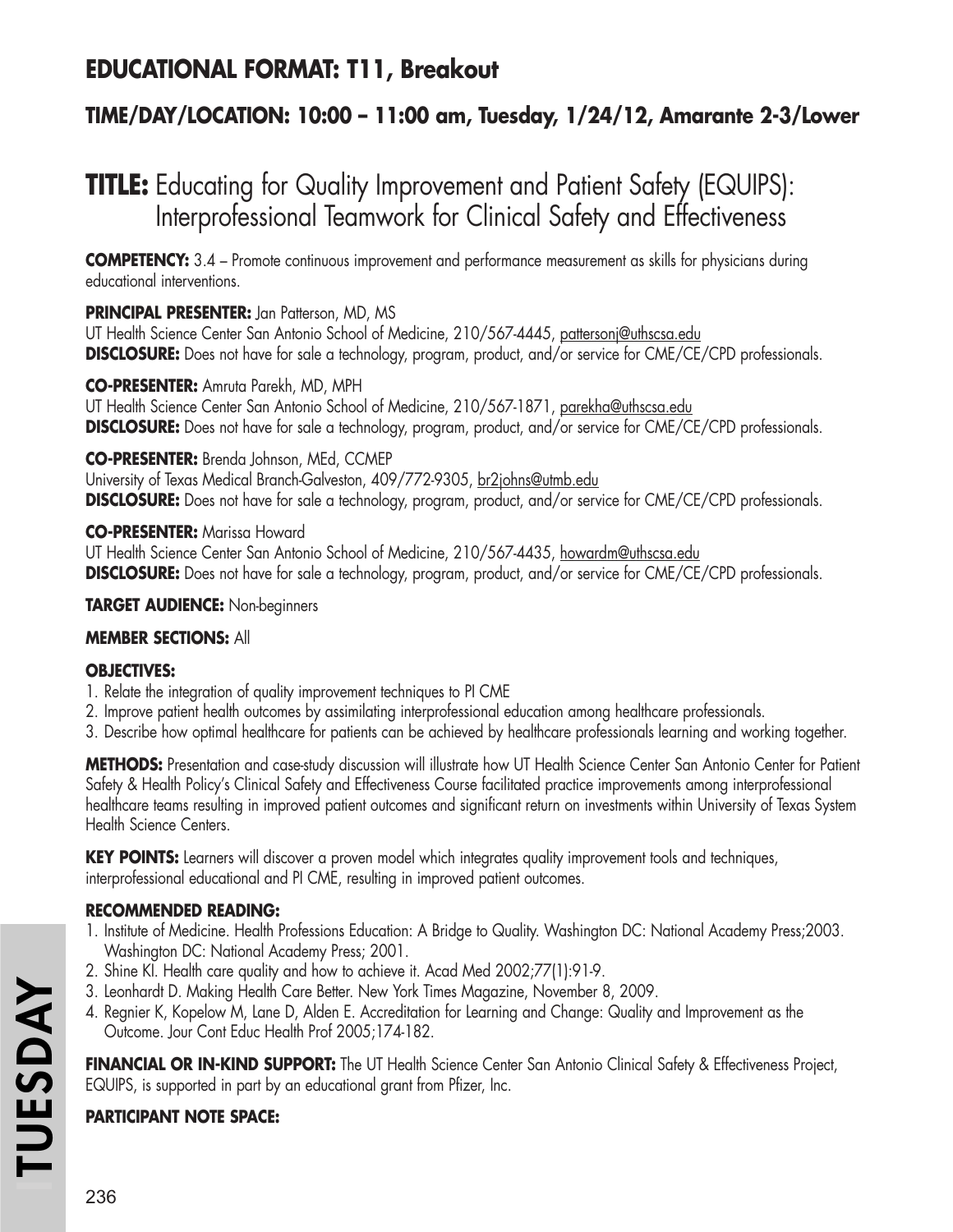## **EDUCATIONAL FORMAT: T12, Breakout**

## **TIME/DAY/LOCATION: 10:00 – 11:00 am, Tuesday, 1/24/12, Segura 5/Lower**

# **TITLE:** Interdisciplinary Education and the Purpose of Moore's Level of Outcomes vs. Bloom's Taxonomy

**COMPETENCY:** 4.1 – Recognize that, when offering learning interventions, CME/CE/CPD professionals and the individual physicians they serve are part of a team and the system in which they work.

**PRINCIPAL PRESENTER:** April Reynolds, MS, ELS

Institute for Continuing Healthcare Education, 215/446-8088, ext.1392, areynolds@iche.edu **DISCLOSURE:** Does not have for sale a technology, program, product, and/or service for CME/CE/CPD professionals.

**CO-PRESENTER:** Christine O'Leary, PharmD, BCPS, CCMEP Institute for Continuing Healthcare Education, 215/446-8088, ext.1576, coleary@iche.edu **DISCLOSURE:** Does not have for sale a technology, program, product, and/or service for CME/CE/CPD professionals.

**CO-PRESENTER:** John Ruggiero, PhD, CCMEP Genentech, 650/467-6848, ruggiero.john@gene.com **DISCLOSURE:** Does not have for sale a technology, program, product, and/or service for CME/CE/CPD professionals.

**TARGET AUDIENCE:** Non-beginners

## **MEMBER SECTIONS:** All

### **OBJECTIVES:**

- 1. Compare the similarities and differences of Moore's Level of Outcomes and Bloom's Taxonomy
- 2. Evaluate how the differences and similarities of these 2 theories relates to CME/CPE content development
- 3. Apply the 2 theories to an educational activity to determine if it is appropriate for an interdisciplinary audience and crosscertification

**METHODS:** A comparison of the two theories will be provided, and attendees will discuss how these theories apply to CME/CPE. Examples of educational activities intended for cross-certification will be presented, and attendees will vote on whether or not the activity is appropriate for a CME audience, a CPE audience, or both.

**KEY POINTS:** By comparing Moore's and Bloom's theories, the similarities and differences are illuminated. Both theories advocate the use of assessable verbs in learning objectives so that the impact of the education can be measureable; however, the overarching differences are that Moore's Level of Outcomes is intended to measure the impact of CME whereas Bloom's Taxonomy is used to develop measurable learning objectives in CPE. Four of Moore's levels have no equivalent in Bloom's Taxonomy; the rest of Moore's levels can be aligned with an approximate equivalent in Bloom's Taxonomy. An understanding of these two theories helps guide the CME/CPE provider in the development of educational activities, especially those intended for cross-certification.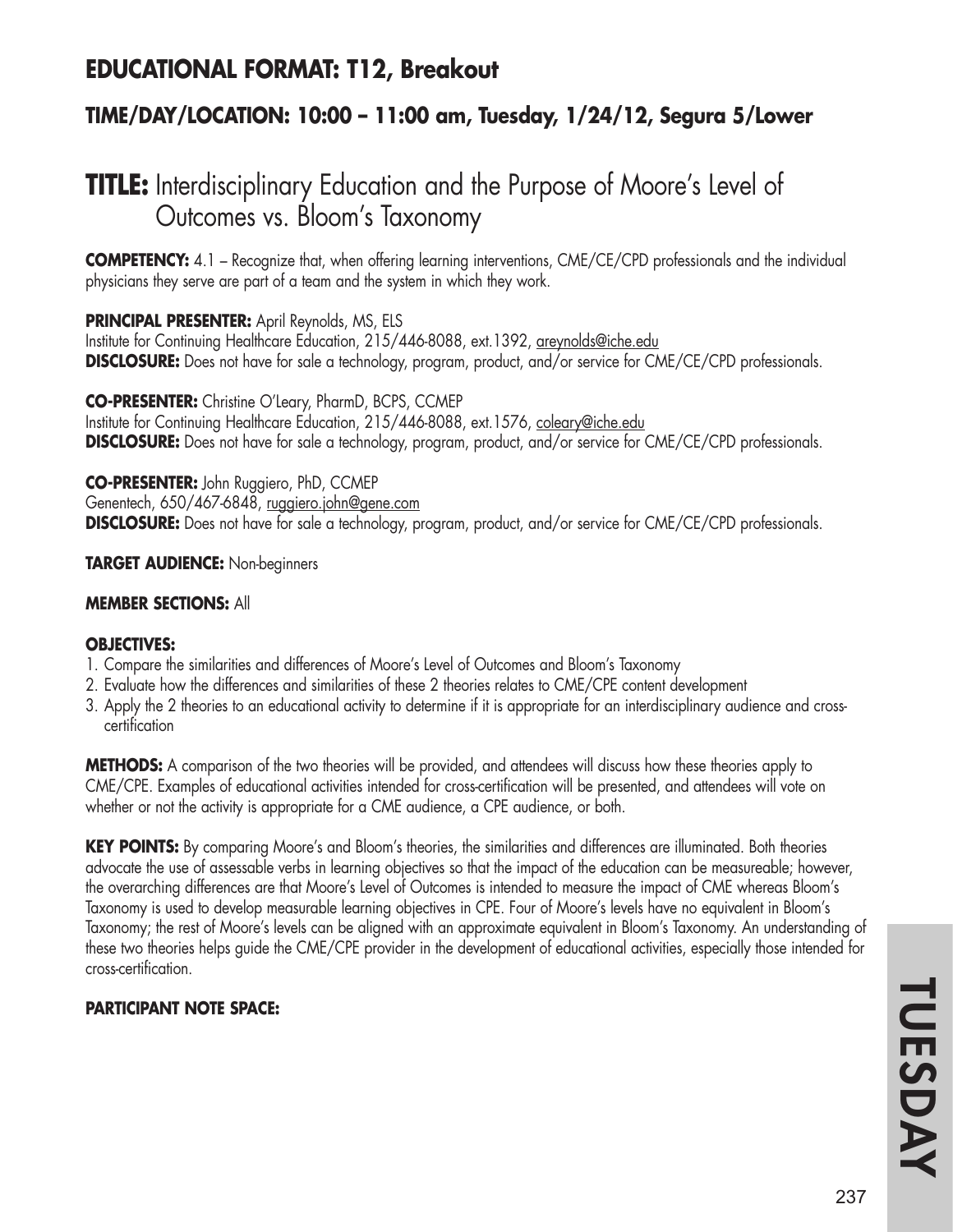# **EDUCATIONAL FORMAT: T13, Breakout**

## **TIME/DAY/LOCATION: 10:00 – 11:00 am, Tuesday, 1/24/12, Palazzo H/Lobby**

# **TITLE:** Developing High-Impact Longitudinal Education: Benefits, Challenges and Pitfalls

**COMPETENCY:** 4.5 – Design activities with a cumulative goal of helping physicians, or teams of learners, to adopt change incrementally, assuring there is compatibility with present systems and advantage over present behaviors.

**PRINCIPAL PRESENTER:** Kathleen Marian, MEd

American Academy of Family Physicians, 913/906-6000, kmarian@aafp.org **DISCLOSURE:** Does not have for sale a technology, program, product, and/or service for CME/CE/CPD professionals.

**CO-PRESENTER:** Ann Karty, MD

American Academy of Family Physicians, 913/906-6000, akarty@aafp.org **DISCLOSURE:** Does not have for sale a technology, program, product, and/or service for CME/CE/CPD professionals.

## **CO-PRESENTER:** Amanda Hanova, MSM

American Academy of Family Physicians, 913/906-6000, ahanova@aafp.org **DISCLOSURE:** Does not have for sale a technology, program, product, and/or service for CME/CE/CPD professionals.

## **TARGET AUDIENCE:** Non-beginners

## **MEMBER SECTIONS:** All

### **OBJECTIVES:**

- 1. Align educational design, clinical content, team-based outcomes and business strategies to support the delivery of highimpact longitudinal continuing professional development to improve patient care.
- 2. Evaluate the barriers that impact the successful alignment and delivery of education that addresses multiple interventions including PI CME.
- 3. Analyze the technology, business model, planning and budgeting requirements that support the delivery of longitudinal education.
- 4. Apply best practices to support your CME Program.

**METHODS:** The presenters will provide an overview of the lessons learned as they implement longitudinal educational planning into their CME portfolio. This includes evaluation of appropriate educational interventions, the selection of clinical topics, development of curriculum plans and needs assessments, coordinating with faculty, delivery of content, evaluation of outcomes and business and budgetary requirements.

**KEY POINTS:** This session will support CME providers as they work to move from individual CME activities to longitudinal models of CME delivery. This session will allow attendees to actively engage in designing longitudinal CME that supports a "layered learning" approach that is designed to enhance knowledge, competence, performance, and ultimately improve patient outcomes to ensure the provision of high-quality, innovative educational experiences that include self-directed assessment and practice-based learning and improvement of care. The presenters will discuss the organizational transformation needed in the operations, budgeting and strategic planning that is required to support the delivery of education. From lessons the presenters learned, attendees will develop action steps that will support their integration of best practices into their CME enterprise.

## **RECOMMENDED READING:**

- 1. Moore, Donald E. Jr. PhD; Green, Joseph S. PhD; Gallis, Harry A. MD. Achieving Desired Results and Improved Outcomes: Integrating Planning and Assessment Throughout Learning Activities. Journal of Continuing Education in the Health Professions. 2009, 29(1):1-15.
- 2. Knowles, Malcom S.; Holton, Elwood F. III; Swanson, Richard A. The Adult Learner: The Definitive Classic in Adult Education and Human Resource Development (6th Ed.) Elsevier Inc.; 2005.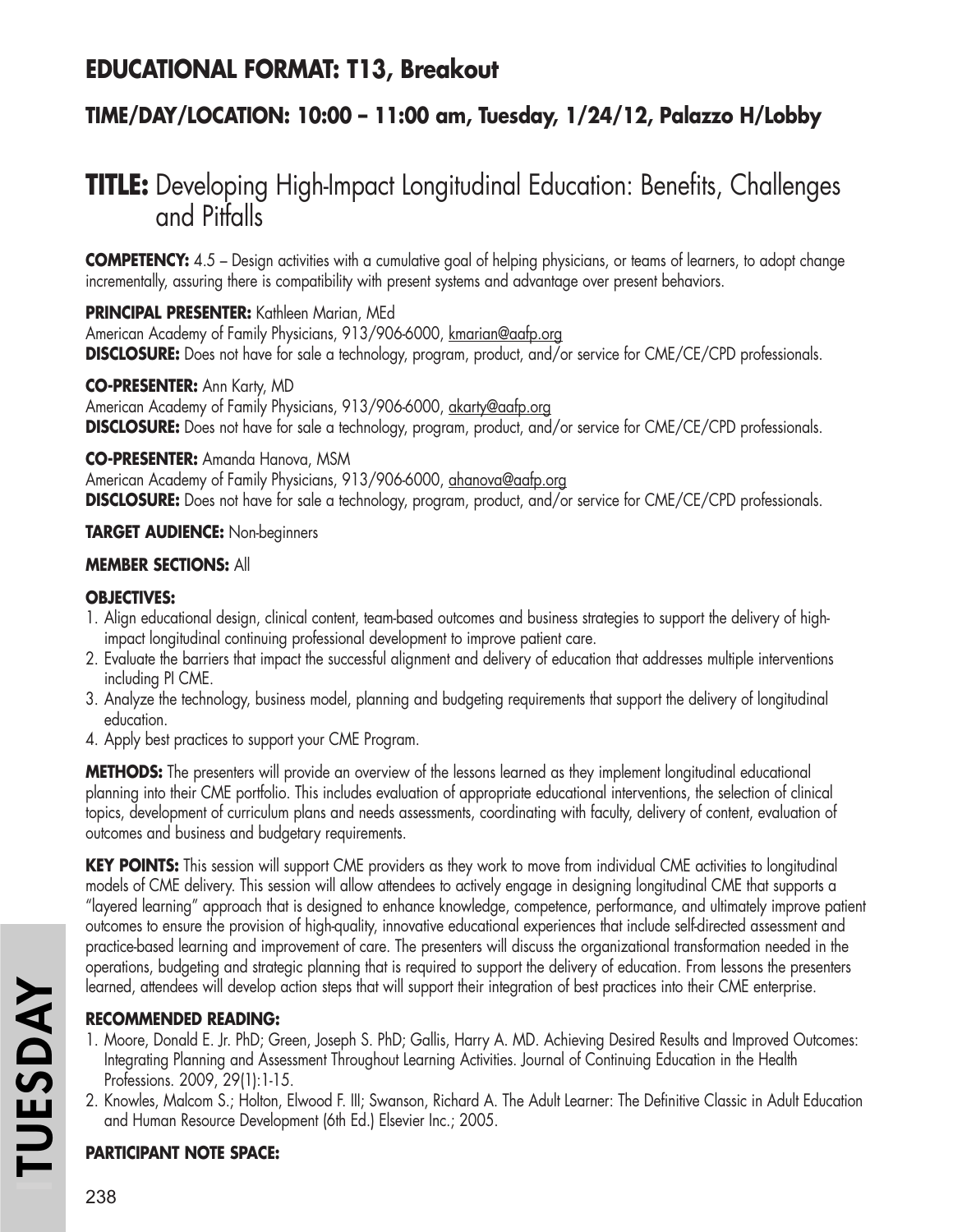## **EDUCATIONAL FORMAT: T14, Breakout**

## **TIME/DAY/LOCATION: 10:00 – 11:00 am, Tuesday, 1/24/12, Del Lago 1-2/Lower**

# **TITLE:** Designing and Implementing Interdisciplinary Diabetes Educational Activities in a Multi-hospital Health System

**COMPETENCY:** 4.5 – Design activities with a cumulative goal of helping physicians, or teams of learners, to adopt change incrementally, assuring there is compatibility with present systems and advantage over present behaviors.

**PRINCIPAL PRESENTER:** Athena Philis-Tsimikas, MD

Scripps Whittier Diabetes Institute, 858/626-5628, tsimikas.athena@scrippshealth.org **DISCLOSURE:** Does not have for sale a technology, program, product, and/or service for CME/CE/CPD professionals.

**CO-PRESENTER:** Stephanie Decker, RN/CDE Scripps Whittier Diabetes Institute, 858/626-5628, decker.stephanie@scrippshealth.org **DISCLOSURE:** Does not have for sale a technology, program, product, and/or service for CME/CE/CPD professionals.

**CO-PRESENTER:** Eric Jones, PharmD Sanofi-Aventis US, 908/981-7277, Eric.Jones@sanofi-aventis.com **DISCLOSURE:** Does not have for sale a technology, program, product, and/or service for CME/CE/CPD professionals.

**TARGET AUDIENCE:** Non-beginners

### **MEMBER SECTIONS:** All

### **OBJECTIVES:**

- 1. Collaborate with key stakeholders to design, develop and deliver a CME and CEU initiative for multidisciplinary hospital teams that leads to an efficient integration of a standardized care process for glucose management in a multi-hospital health system in Southern California.
- 2. Design and implement an outcomes measurement plan that demonstrates a short-term effect on learner performance and evaluates longer-term effects on patient-outcome data for both clinical and financial improvements.

**METHODS:** A three-pronged approach of 8-hour, 4-hour and 2-hour programs were designed to deliver disease-state concepts and provide methods for optimal management of the disease state (diabetes and hyperglycemia) to a multidisciplinary audience of hospital personnel-MDs, RNs, Pharmacists and Dietitians. Pre-post test results and long-term clinical/financial outcomes were collected.

KEY POINTS: Health systems are driving towards integrated approaches to care to improve quality and financial goals. Training personnel to participate in standardized approaches to care becomes critical as reimbursement methods are bundled. Educational activities are key techniques to disseminate information and unify the effort to implement system wide changes. The educational activities of the Scripps Glucose Management program were an integral component of system wide implementation. Design, delivery and execution of the education process will be discussed. Preliminary clinical and financial outcomes of the broader program that demonstrate effect on quality of care and financial performance will be presented.

**FINANCIAL OR IN-KIND SUPPORT:** The educational CME and CEU programs were supported in part by educational and research grants from Sanofi-Aventis and Novo Nordisk.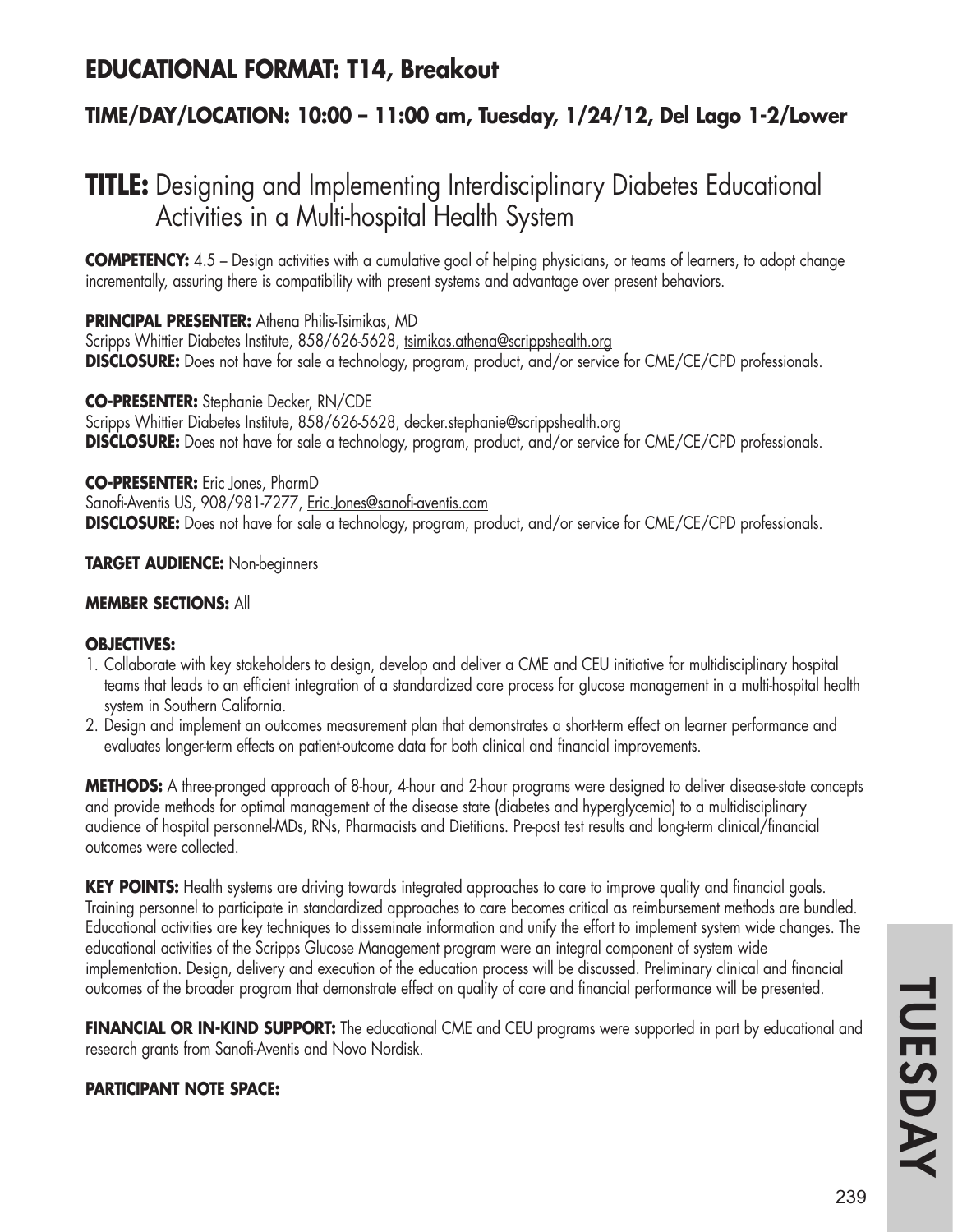# **EDUCATIONAL FORMAT: T15, Breakout**

## **TIME/DAY/LOCATION: 10:00 – 11:00 am, Tuesday, 1/24/12, Del Lago 3-4/Lower**

# **TITLE:** Integrating CME into a Performance-Based Culture

**COMPETENCY:** 5.1 – Identify and collaborate with critical internal partners, including the quality improvement unit, performance improvement unit, the library, patients, and other related units, to accomplish the CME/CE/CPD mission.

**PRINCIPAL PRESENTER:** Robert Beck, MD Fox Chase Cancer Center, 215/214-1490, robert.beck@fccc.edu **DISCLOSURE:** Does not have for sale a technology, program, product, and/or service for CME/CE/CPD professionals.

**CO-PRESENTER:** Kathy Ann Smith, CMP, CCMEP Fox Chase Cancer Center, 215/728-5358, kathy.smith@fccc.edu **DISCLOSURE:** Does not have for sale a technology, program, product, and/or service for CME/CE/CPD professionals.

**CO-PRESENTER:** Delinda Pendleton, RN, MSN, CPHQ Fox Chase Cancer Center, 215/728-2660, delinda.pendleton@fccc.edu **DISCLOSURE:** Does not have for sale a technology, program, product, and/or service for CME/CE/CPD professionals.

**TARGET AUDIENCE:** Non-beginners

**MEMBER SECTIONS:** Hospitals and Health Systems

**OBJECTIVES:** Following this presentation, CME/CPD professionals should be able to: (1) Describe the benefits of an integrated culture in which Quality, CME and Academic Affairs actively facilitate transition to a performance-based culture. (2) Identify opportunities for collaboration within individual organizational structures. (3) Implement a collaborative process that integrates CME and quality management within the overall organizational structure to improve professional performance.

**METHODS:** Didactic presentation on our experience integrating CME and institutional quality, patient safety and performance initiatives and developing an organizational structure that facilitates transition to a performance-based culture. Specific examples will provide details about improvements. We will encourage participants to share best practices and barriers specific to their settings.

**KEY POINTS:** (1) Roles of each member of the team in building relationships and making sure the right people are at the table; importance of leadership in building a solid organizational structure that maximizes effectiveness and supports performance improvement initiatives. (2) Explore our integrated approach to institutional initiatives, including 'Just Culture', 'Patient and Family-Centered Care', Joint Commission requirements and the Baldrige journey. (3) Discuss how a 'best practice' implemented to enhance documentation in Morbidity and Mortality RSS activities translated directly to the Performance Monitoring Committee developing standardized practices for documenting M & M conferences.

## **RECOMMENDED READING:**

- 1. ACCME. CME As A Bridge to Quality. Chicago, IL: Accreditation Council for Continuing Medical Education; 2008. Available at: www.ACCME.org.
- 2. ACCME Essential Areas & Elements (2006 Accreditation Criteria) Available at: www.ACCME.org.
- 3. Institute of Medicine. To Err is Human: Building a Safer Health System. Washington, DC: National Academy Press, 2000.
- 4. Institute of Medicine. Crossing the Quality Chasm: A New Health System for the 21st Century. Washington, DC: National Academy Press; 2001.
- 5. 2011-2012 Health Care Criteria for Performance Excellence. Available at: www.nist.gov/baldrige.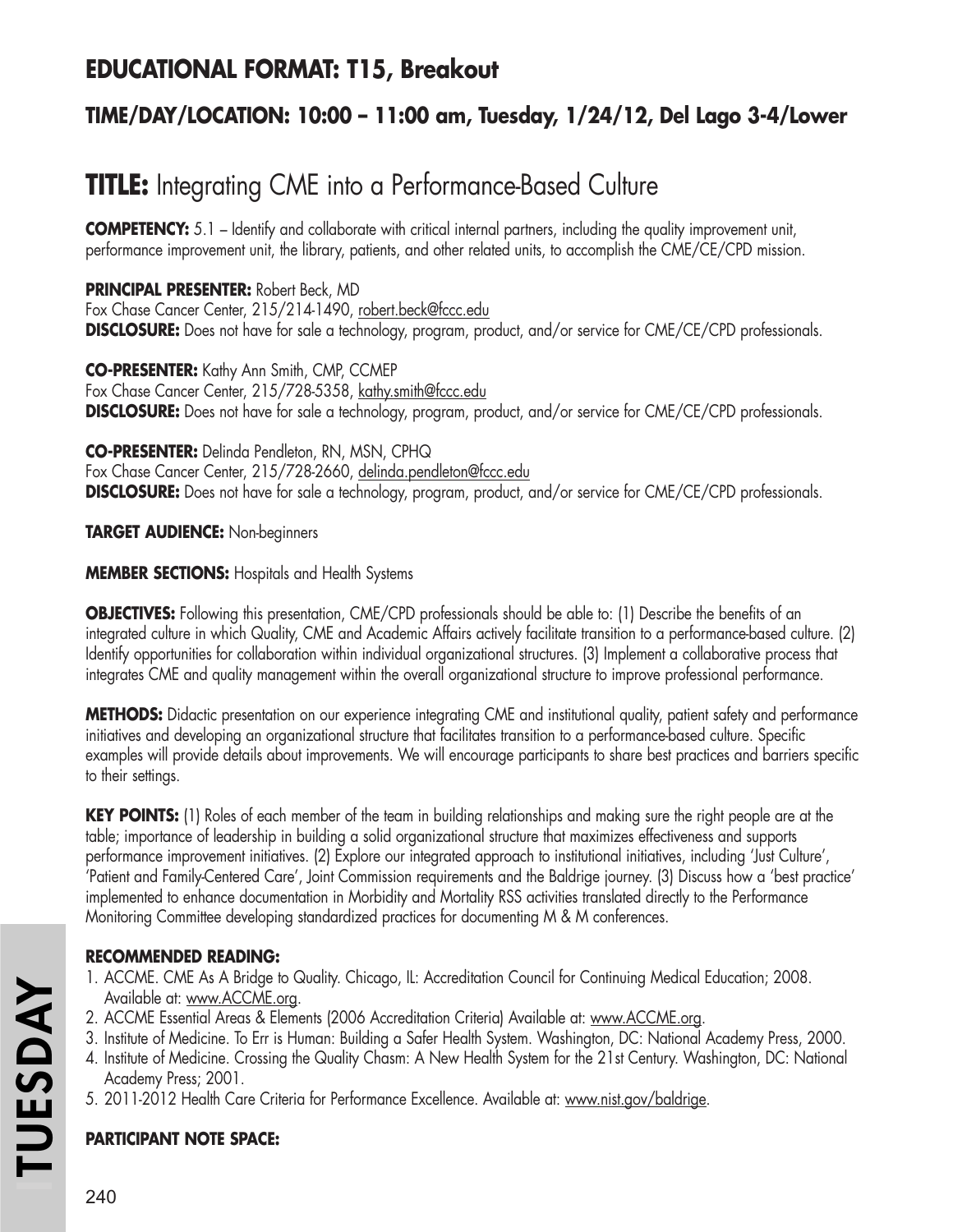## **EDUCATIONAL FORMAT: T16, Breakout**

## **TIME/DAY/LOCATION: 10:00 – 11:00 am, Tuesday, 1/24/12, Cordova 2/Lower**

# **TITLE:** Utilizing Global Connections: A Commercial Supporter's Quest to Improve Competence through Collaboration

**COMPETENCY:** 5.1 – Identify and collaborate with critical internal partners, including the quality improvement unit, performance improvement unit, the library, patients, and other related units, to accomplish the CME/CE/CPD mission.

**PRINCIPAL PRESENTER:** Rolando Brual, RPh Eli Lilly and Company, 317/277-8297, ro\_brual@lilly.com **DISCLOSURE:** Does not have for sale a technology, program, product, and/or service for CME/CE/CPD professionals.

**CO-PRESENTER:** Debra Israel, MBA Eli Lilly Canada, 514/684-7129, israel\_debra@lilly.com **DISCLOSURE:** Does not have for sale a technology, program, product, and/or service for CME/CE/CPD professionals.

**CO-PRESENTER:** Jean-Jacques Murama Eli Lilly and Company, +41- 22-306-0551, murama jean-jacques@lilly.com **DISCLOSURE:** Does not have for sale a technology, program, product, and/or service for CME/CE/CPD professionals.

**CO-PRESENTER:** Ann Rogers, PhD Eli Lilly and Company, 317/276-1952, rogersan@lilly.com **DISCLOSURE:** Does not have for sale a technology, program, product, and/or service for CME/CE/CPD professionals.

**TARGET AUDIENCE:** Beginners

### **MEMBER SECTIONS:** All

**OBJECTIVES:** At the completion of this session, participants should be able to: (1) Understand the need to identify key internal stakeholders for US and international medical education including senior leadership; (2) Discuss opportunities for medical education collaboration around the globe including educational needs, priorities, and strategies, and (3) Share best practices that can lead to US and Global medical education collaboration opportunities.

**METHODS:** The panel will guide participants through a commercial supporter's methodology of collaborating US and Global medical education teams. Additionally, this will be an interactive session as participants will be encouraged to share experiences/issues from their organizations regarding finding synergies between US and global medical education.

**KEY POINTS:** It is recognized that significant differences exist between medical education in the US and outside the US. Historically, these differences have limited the ability to share and collaborate between groups. This interactive session will explore best practices to enhance internal synergies, identify common educational needs and strategies, and how best to collaborate on key opportunities. Additionally, participants will have the opportunity to share key learnings or pitfalls from their own organizations.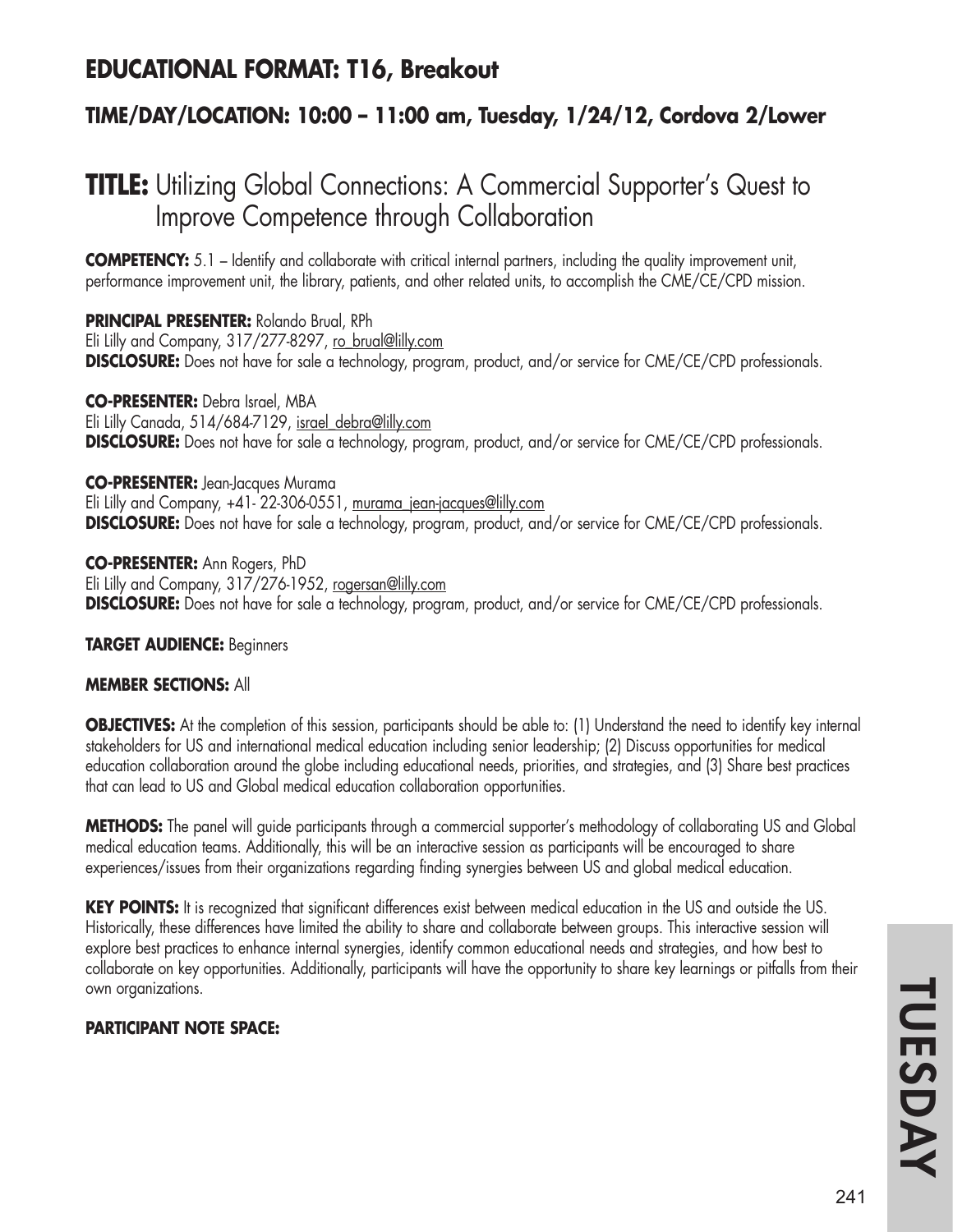## **EDUCATIONAL FORMAT: T17, Breakout**

## **TIME/DAY/LOCATION: 10:00 – 11:00 am, Tuesday, 1/24/12, Palazzo A/Lobby**

# **TITLE:** Designing and Implementing "Community-Based" Education: CS2day as a Case Example

**COMPETENCY:** 5.2 – Identify and collaborate with external partners that enhance effective CME/CE/CPD activities.

**PRINCIPAL PRESENTER:** Robyn Snyder, BA CME Enterprise, 317/846-2761, robyn\_snyder@cmeenterprise.com **DISCLOSURE:** Does not have for sale a technology, program, product, and/or service for CME/CE/CPD professionals.

**CO-PRESENTER:** Mary Ales, BA Interstate Postgraduate Medical Association, 608/237-7331, males@ipmameded.org **DISCLOSURE:** Does not have for sale a technology, program, product, and/or service for CME/CE/CPD professionals.

**CO-PRESENTER:** Beth Mullikin, MS University of Wisconsin School of Medicine and Public Health, 608/240-6003, eamullikin@wisc.edu **DISCLOSURE:** Does not have for sale a technology, program, product, and/or service for CME/CE/CPD professionals.

**CO-PRESENTER:** Sheila Robertson, MPH CME Enterprise, 785/883-4417, sheila\_robertson@cmeenterprise.com **DISCLOSURE:** Does not have for sale a technology, program, product, and/or service for CME/CE/CPD professionals.

**TARGET AUDIENCE:** Non-beginners

## **MEMBER SECTIONS:** All

**OBJECTIVES:** At the completion of this session, participants should be able to

- 1. Describe factors to consider when using a community-based approach to education and identify communities relevant to your organization's initiatives.
- 2. Develop a methodology for approaching communities regarding your educational initiative and partnership opportunities.
- 3. Discuss development and implementation of content and outcomes consistencies and customization across communities.

**METHODS:** Panelists will share novel methods for choosing, engaging, and working with community partners to reach target learners in a smoking cessation educational initiative. Tips and tools will be provided to help attendees apply ideas to their own initiatives. Ample time will be set aside for group interaction.

**KEY POINTS:** Increasingly, medical education is focusing on the learner within their practice environment. This session will demonstrate how a community-based model was developed and implemented, providing examples from the CS2day collaboration. Discussion will include methods for identifying potential communities, evaluating whether a community is the right fit for your educational initiative, and balancing consistency with customization in content and measurement techniques. Preliminary outcomes data will be provided to underscore the impact that may be achieved through this model, and lessons learned along the way will be shared.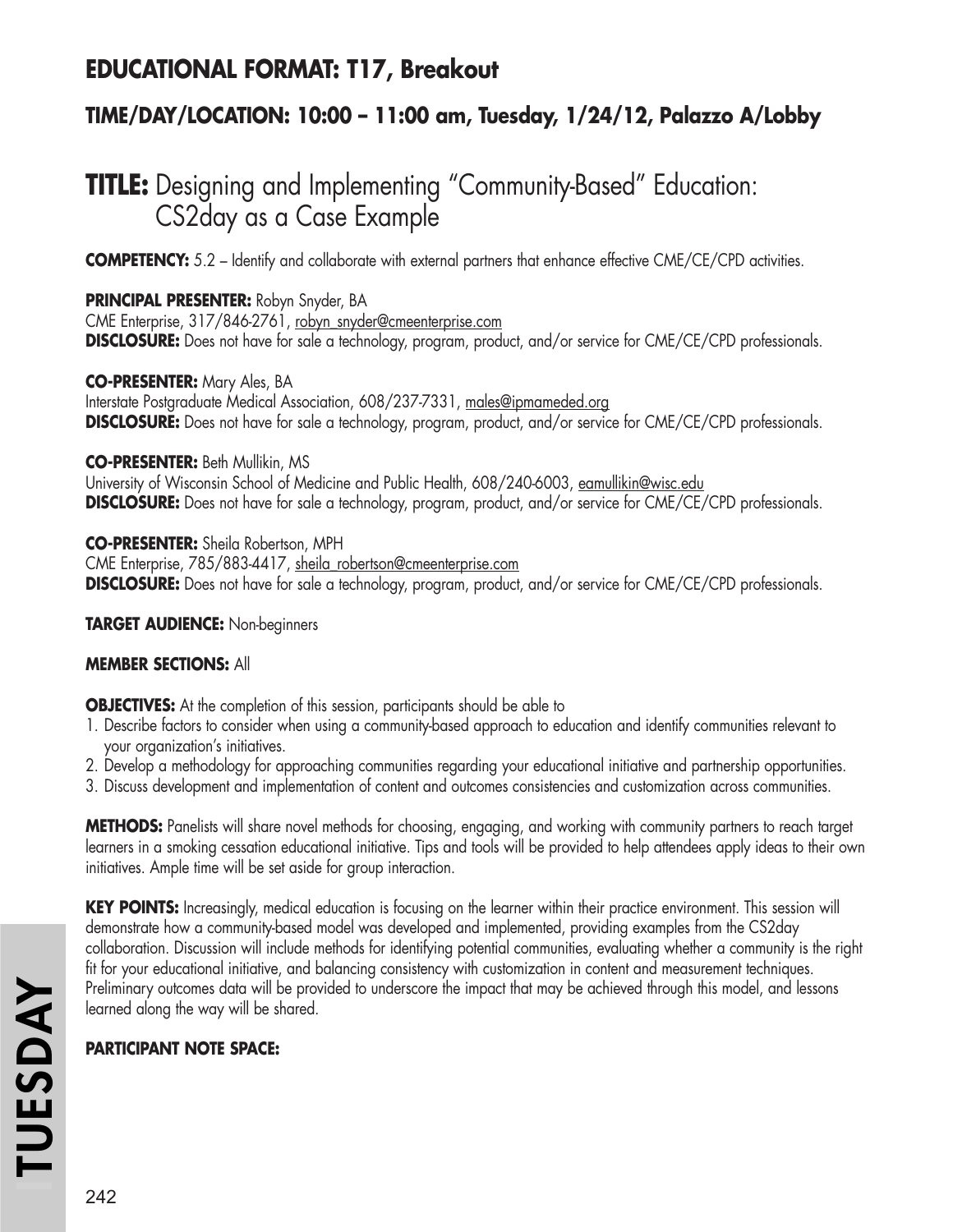## **EDUCATIONAL FORMAT: T18, Breakout**

## **TIME/DAY/LOCATION: 10:00 – 11:00 am, Tuesday, 1/24/12, Palazzo F/Lobby**

# **TITLE:** Using Social Media to Assess Clinical Practice Gaps and Educational Needs in the Oncology Community

**COMPETENCY:** 6.4 – Promote and support appropriate change as an essential component of an effective CME/CE/CPD program.

### **PRINCIPAL PRESENTER:** Joseph Kim, MD

Medical Communications Media, Inc., 267/364-0556, ext. 141, *jkim@medcommedia.com* **DISCLOSURE:** Does not have for sale a technology, program, product, and/or service for CME/CE/CPD professionals.

**CO-PRESENTER:** Christopher Bolwell, BSc Imedex, 678/242-0801, c.bolwell@imedex.com **DISCLOSURE:** Does not have for sale a technology, program, product, and/or service for CME/CE/CPD professionals.

**TARGET AUDIENCE:** Non-beginners

#### **MEMBER SECTIONS:** All

#### **OBJECTIVES:**

- 1. Describe at least one method of using social media to collect data for a continuing education needs assessment.
- 2. Discuss 3 ways in which a virtual focus group differs from a live focus group.
- 3. Recall at least one method of engaging participants using social media in a needs assessment project.
- 4. Incorporate one or more social media strategies into a future CME needs assessment.

**METHODS:** This didactic Breakout will describe our experience using Twitter, Facebook, LinkedIn, Sermo, and other social media to assess clinical practice gaps and educational needs among oncology physicians and nurses. We will also explore innovations in social media that may impact the future practices of the needs assessment process.

**KEY POINTS:** Social media are rapidly becoming important channels of communication in our 21st century society. As computer networks proliferate, these media are being used increasingly by patients and health care professionals. Several medical education providers have already begun using one or more of these media to assess educational needs for individual projects. Harnessing the power of these resources to help assess clinical practice gaps and educational needs holds great promise for the CME enterprise.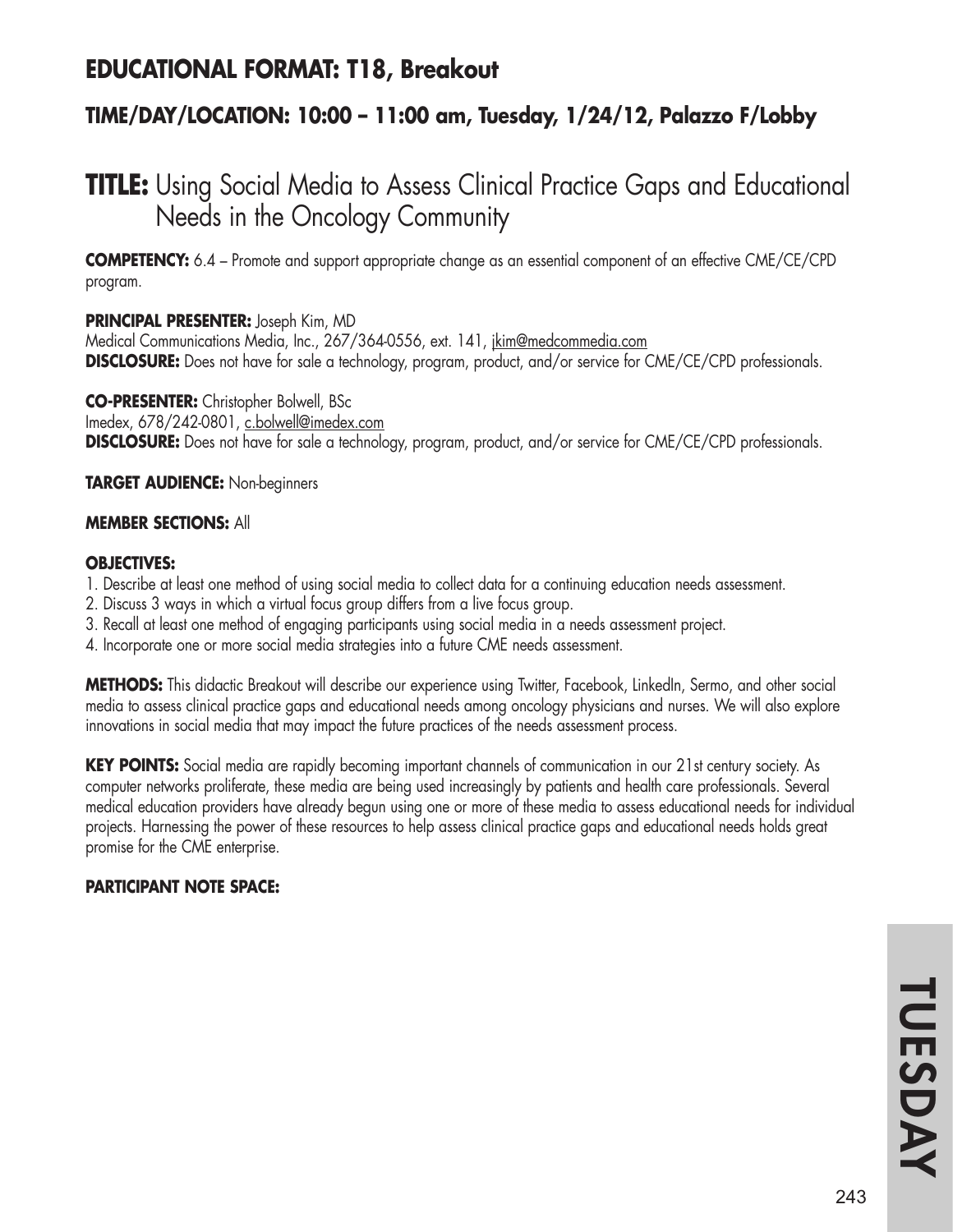## **EDUCATIONAL FORMAT: T19, Breakout**

## **TIME/DAY/LOCATION: 10:00 – 11:00 am, Tuesday, 1/24/12, Cordova 5-6/Lower**

# **TITLE:** Hey Dude! Training the Millennial Mind for Professionalism

**COMPETENCY:** 7.7 – Apply effective management skills including problem solving, communication and interpersonal skills, performance management, delegation and supervision, and organizational development.

### **PRINCIPAL PRESENTER:** Beverly Wood, MD

American Academy of Pediatrics, 818/209-7748, bwood@usc.edu **DISCLOSURE:** Does not have for sale a technology, program, product, and/or service for CME/CE/CPD professionals.

#### **CO-PRESENTER:** Susan Brown Zahn, PhD

American Orthopaedic Society for Sports Medicine, 847/292-4900, susan@aossm.org **DISCLOSURE:** Does not have for sale a technology, program, product, and/or service for CME/CE/CPD professionals.

### **TARGET AUDIENCE:** Beginners

#### **MEMBER SECTIONS:** All

*OBJECTIVES: At the completion of this Breakout, learners will be able to:*

- 1. Identify ways to harness and build the talent of the emerging generation.
- 2. Meet the needs and expectations of the younger generation in the professional workforce.
- 3. Manage a cross-generational workplace with practical solutions.

### **METHODS:**

- 1. Through discussion and debate related to challenging case scenarios, learners will develop ways to assist the Millennial generation attain professionalism and fit into a cross-generational workplace.
- 2. Brief didactic presentations will introduce for discussion issues related to meeting the expectations of the Millennial generation and practical strategies for assisting their professional growth.

### **KEY POINTS:**

- 1. The Millennial generation (born after 1984) is a potentially productive generation 85 million strong, who can be assisted with feedback and mentoring to develop excellent professional skills.
- 2. Managing a cross-generational workplace requires strategies and tactics to bring out the best in all generations and foster collaborative work.
- 3. Overcome your concerns about the younger generation and learn to support them with feedback, mentoring, and application of deliberative thinking.

**RECOMMENDED READING:** Robert Wendover: Center for the Study of Generations, Generational Diversity.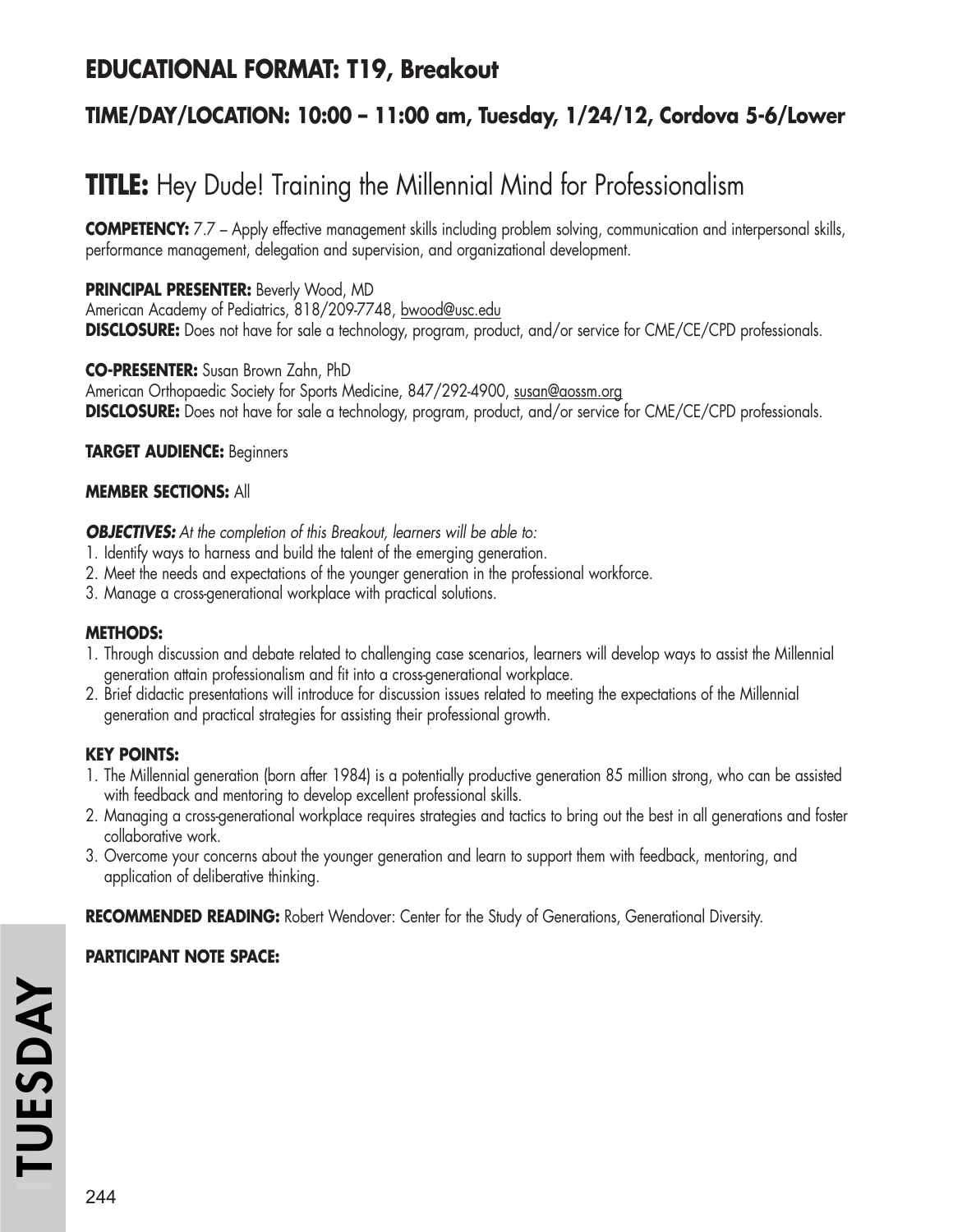# **EDUCATIONAL FORMAT: T20, Mini-plenary**

### **TIME/DAY/LOCATION: 11:15 am – 12:15 pm, Tuesday, 1/24/12, Mediterranean 1-8/Lobby**

# **TITLE:** Take Home Points from the 2012 Alliance Conference **(Invited Abstract)**

**COMPETENCY:** 8.1 – Engage in self-assessment, identify gaps in knowledge/practice, and design an individual learning plan for ongoing improvement.

**PRINCIPAL PRESENTER:** Maureen Doyle-Scharff, MBA, FACME, CCMEP (Moderator) Pfizer, Inc 740/815-9870, maureen.doyle-scharff@pfizer.com **DISCLOSURE:** Does have for sale a technology, program, product, and/or service for CME/CE/CPD professionals.

**CO-PRESENTER:** Nancy Davis, PhD National Institute for Quality Improvement and Education (NIQIE), 412/205-5368, ndavis@niqie.org **DISCLOSURE:** Does have for sale a program, product, and/or service for CME/CE/CPD professionals.

**CO-PRESENTER:** Moss Blachman, PhD

University of South Carolina School of Medicine, 803/434-4211, blachman@sc.edu **DISCLOSURE:** Does not have for sale a technology, program, product, and/or service for CME/CE/CPD professionals.

**CO-PRESENTER:** Charles Willis, MBA American Gastroenterological Association, 301/941-2604, cwillis@gastro.org **DISCLOSURE:** Does not have for sale a technology, program, product, and/or service for CME/CE/CPD professionals.

**CO-PRESENTER:** Stephen Lewis, MA, CCMEP Global Education Group, 303/395-1782, ext. 71, slewis@globaleducationgroup.com **DISCLOSURE:** Does not have for sale a technology, program, product, and/or service for CME/CE/CPD professionals.

**CO-PRESENTER:** David Price, MD Kaiser Permanente-Colorado, 303/614-1308, david.price@kp.org **DISCLOSURE:** Does not have for sale a technology, program, product, and/or service for CME/CE/CPD professionals.

#### **TARGET AUDIENCE:** All

#### **MEMBER SECTIONS:** All

**OBJECTIVES:** At the conclusion of this session, participants will be able to:

- 1. Identify key take home points from the 2012 Alliance Conference.
- 2. Apply concepts from the conference to their own professional environment.
- 3. Asses gaps in their own professional development for further education.
- 4. Develop strategies to implement new concepts, technologies and ideas in their own work environment.

**METHODS:** Interactive presentation from key panelist from multiple member sections and experts.

**KEY POINTS:** Panelists will present the key points from sessions at the 2012 Alliance Conference with application points from their own area of expertise and work environments. Discussion will be led with the attendees to bring the concepts to a personal application.

**RECOMMENDED READING:** 2012 Alliance Conference abstracts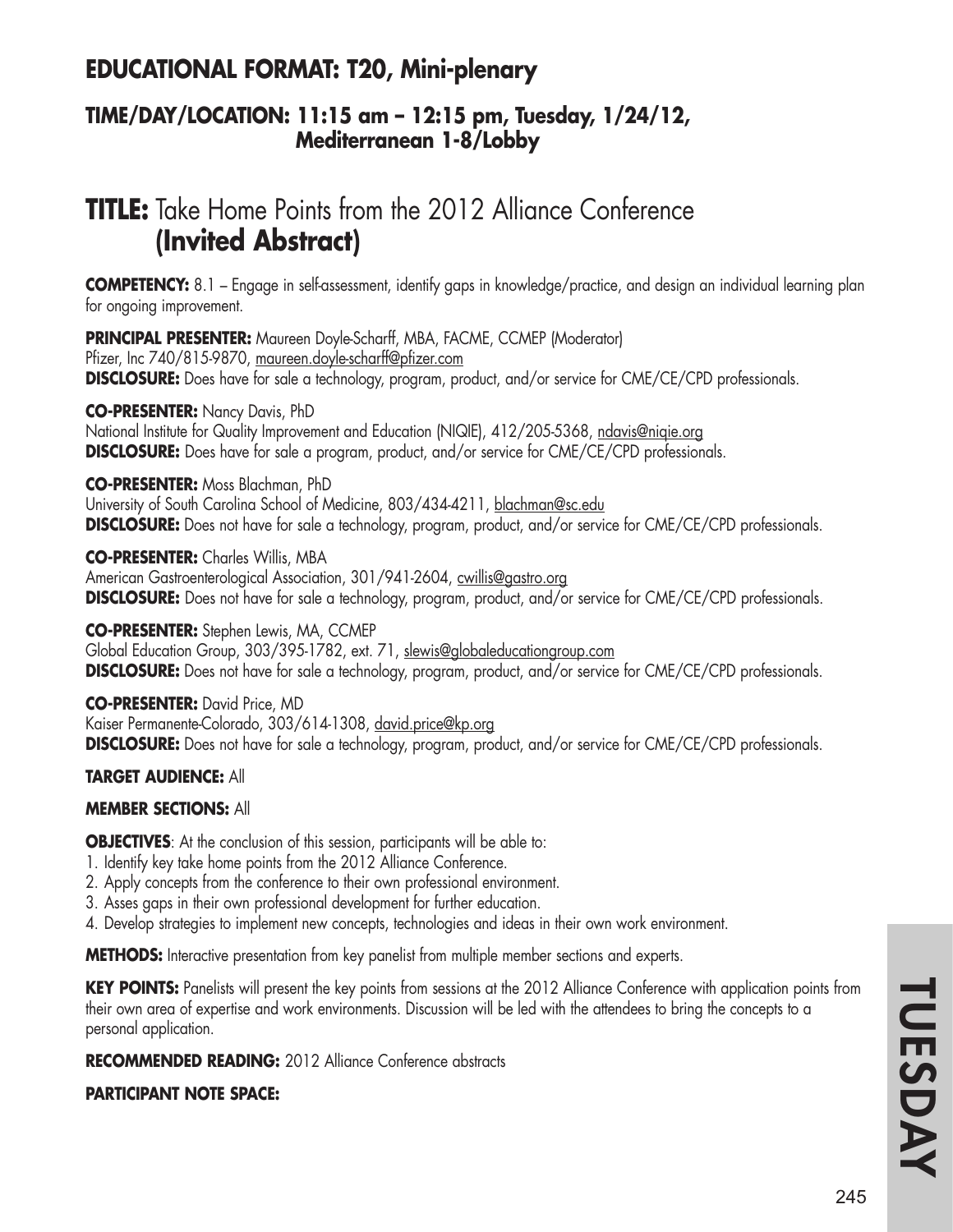# **EDUCATIONAL FORMAT: T21, Breakout**

## **TIME/DAY/LOCATION: 11:15 am – 12:15 pm, Tuesday, 1/24/12, Palazzo D/Lobby**

# **TITLE:** Multi-Specialty MOC® Portfolio Approval Program Pilot: Looking Back and Lessons Learned **(Invited Abstract)**

**COMPETENCY:** 3.6 – Provide measurement tools and utilize reliable data to enable physician-learners to compare present levels of performance with optimum performance.

#### **PRINCIPAL PRESENTER:** Kevin Graves, PMP

American Board of Family Medicine, American Board of Internal Medicine, American Board of Pediatrics, 888/995-5700, ext.1100, kgraves@theabfm.org **DISCLOSURE:** Does not have for sale a technology, program, product, and/or service for CME/CE/CPD professionals

#### **CO-PRESENTER**: Elizabeth Blaylock

American Board of Internal Medicine, 800/441-2246, eblaylock@abim.org **DISCLOSURE:** Does not have for sale a technology, program, product, and/or service for CME/CE/CPD professionals

#### **TARGET AUDIENCE:** All

#### **MEMBER SECTIONS:** All

#### **OBJECTIVES:**

- 1. Describe the background that led to the development of the Multi-Specialty MOC® Portfolio Approval Program Pilot
- 2. Discuss features of the Multi-Specialty MOC® Portfolio Approval Program and plans for expansion
- 3. Identify the organizations approved as Portfolio Sponsors in the Pilot and the kinds of activities that were included in their programs
- 4. Discuss lessons learned from the implementation of the Pilot Program.

**METHODS:** In today's environment, all CME/CPD professionals should stay apprised of new programs, innovative developments, and activities that impact their learners. One such program is the Multi-Specialty MOC® Portfolio Approval Program. , During this session, presenters will share with learners the background of the program, including why it was formed, who is involved, and what the future plans for the program are. In addition, they will discuss specific components of the program, including the standards Portfolio Sponsors must meet, and give some examples of the successes of the Pilot.

**KEY POINTS:** The Portfolio Program is a project that allows diplomats of the American Boards of Allergy and Immunology, Emergency Medicine, Obstetrics and Gynecology, Physical Medicine and Rehabilitation, Internal Medicine, Pediatrics, Family Medicine, and potentially other certified physicians to get ABMS MOC® Part IV Credit for quality improvement activities that are offered by approved organizations. The "Portfolio Sponsor" – the approved organization - supervises the QI activities to ensure that they meet standards established by the certifying boards and that they engage physicians in meaningful participation in the QI project. Organizations involved in CME/CPD should be aware of the program as part of the evolving environment in which their physician learners are practicing.

**RECOMMENDED READING:** www.abms.org/Maintenance\_of\_Certification/ABMS\_MOC.aspx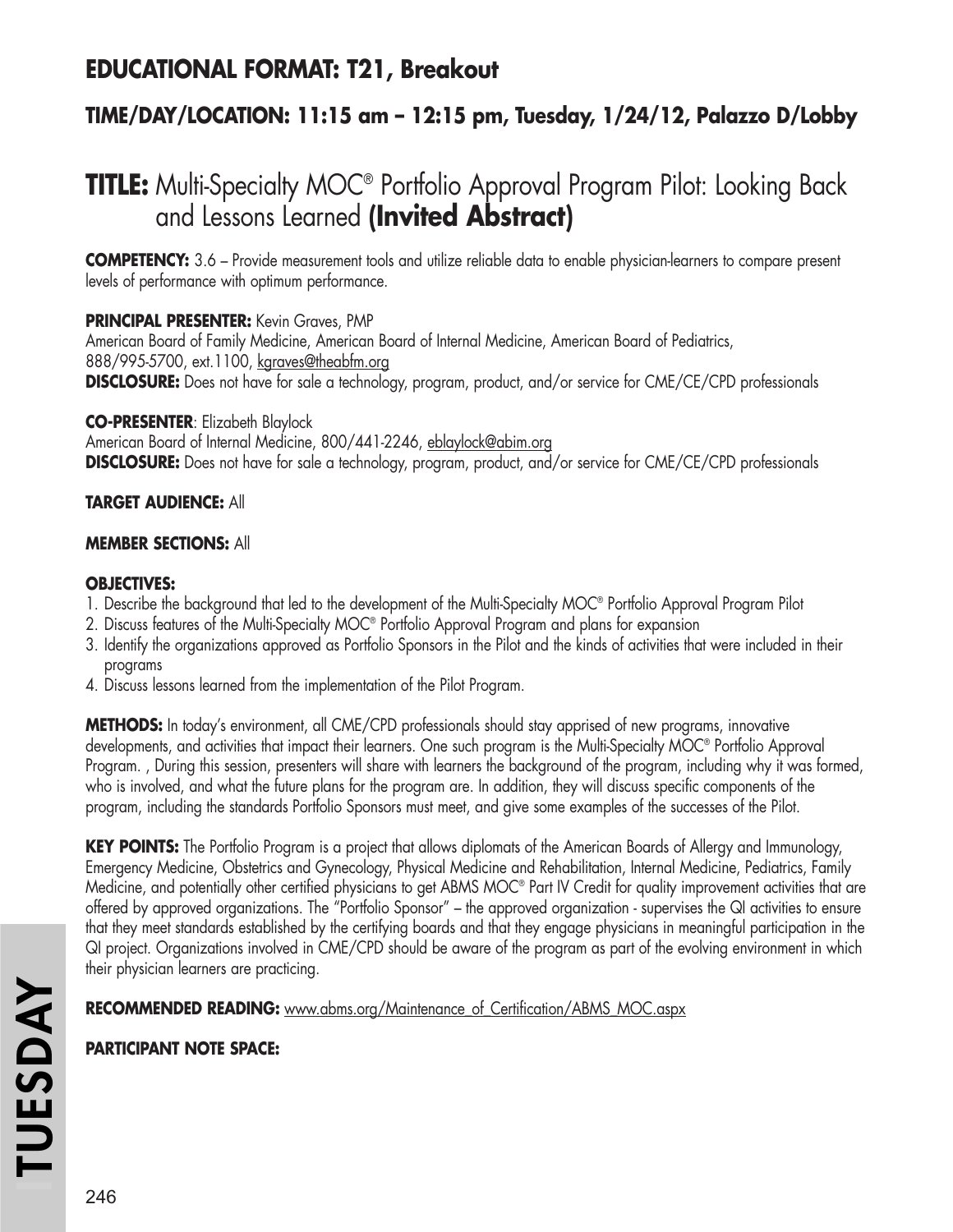# **EDUCATIONAL FORMAT: T22, Breakout**

### **TIME/DAY/LOCATION: 11:15 am – 12:15 pm, Tuesday, 1/24/12, Cordova 5-6/Lower**

# **TITLE:** Time to Think Orange

**COMPETENCY:** 1.2 - Maintain awareness of organizational development practices that improve individual and organizational learning and performance.

#### **PRINCIPAL PRESENTER:** Suzanne Ziemnik, MEd

American Society for Clinical Pathology, 800/267-2727, ext 4744, Suzanne.Ziemnik@ascp.org **DISCLOSURE:** Does not have for sale a technology, program, product, and/or service for CME/CE/CPD professionals.

#### **CO-PRESENTER:** Rhonda Metzler, SCT (ASCP)

American Society for Clinical Pathology, 800/267-2727, ext 3905, Rhonda.Metzler@ascp.org **DISCLOSURE:** Does not have for sale a technology, program, product, and/or service for CME/CE/CPD professionals.

#### **TARGET AUDIENCE:** Beginners

#### **MEMBER SECTIONS:** All

#### **OBJECTIVES:**

- 1. Demonstrate how effective teamwork engages employees, accelerates performance and can transform an entire organization.
- 2. Discuss the characteristics of a successful team (The Rule of 3).
- 3. Facilitate an understanding of the Orange Revolution Model.
- 4. Provide tools to conquer barriers, exceed expectations, and overcome mediocrity.

**METHODS:** Presentation, demonstration and small group work that will illustrate how to apply The Rule of 3 to your organization; resulting in building high-performance teams.

**KEY POINTS:** Gostick and Elton, authors of The Orange Revolution: How One Great Team Can Transform an Entire Organization noted that only 20% of the teams are working anywhere near optimal capacity. This breakout session will take you through the high points of this enlightening text and provide tools to transition your group into an engaged group of colleagues who are focused on working together towards a common goal.

RECOMMENDED READING: Gostick, A and Elton, C. The Orange Revolution: How One Great Team Can Transform an Entire Organization. New York: O.C. Tanner Company. 2010.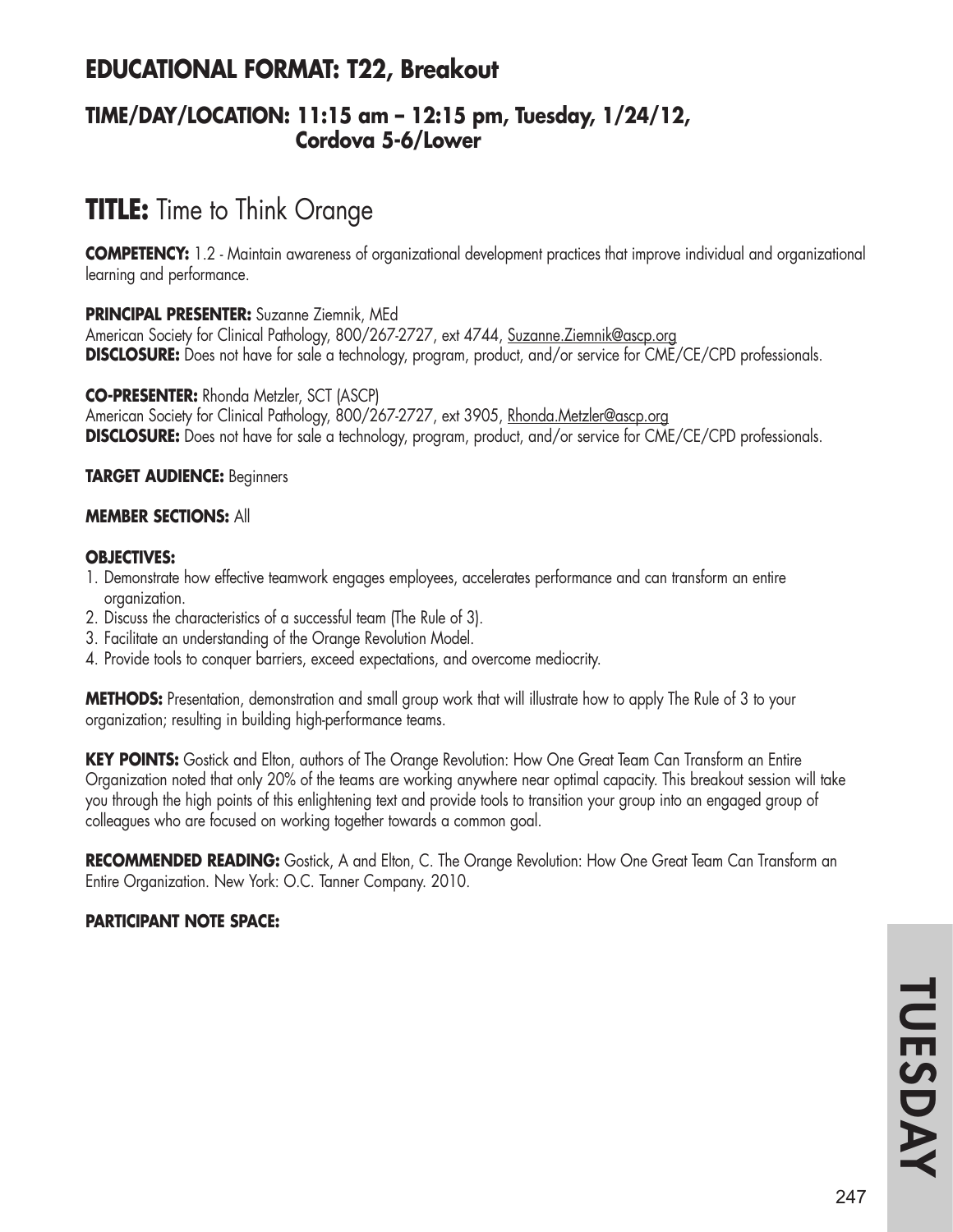# **EDUCATIONAL FORMAT: T23, Breakout**

## **TIME/DAY/LOCATION: 11:15 am – 12:15 pm, Tuesday, 1/24/12, Cordova 2/Lower**

# **TITLE:** What if....Challenging Mental Models

**COMPETENCY:** 2.1 - Use evidence based adult learning principles to guide the practice of CME/CE/CPD.

**PRINCIPAL PRESENTER:** Theresa Barrett, MS, CMP, CAE

New Jersey Academy of Family Physicians, 609/394-1711, tjb@njafp.org **DISCLOSURE:** Does not have for sale a technology, program, product, and/or service for CME/CE/CPD professionals.

**CO-PRESENTER:** Ray Saputelli, MBA, CAE New Jersey Academy of Family Physicians, 609/394-1711, ray@njafp.org **DISCLOSURE:** Does not have for sale a technology, program, product, and/or service for CME/CE/CPD professionals.

**TARGET AUDIENCE:** Non-beginners

#### **MEMBER SECTIONS:** All

#### **OBJECTIVES:**

- 1. Define the term mental models.
- 2. Discuss how mental models act as barriers to change and impede learning.
- 3. Identify three ways to challenge mental models.
- 4. Discuss how challenging mental models can lead to more effective continuing medical education and assessment.

**METHODS:** This session is designed to be interactive, with a blend of presentation and group discussion on mental models and their impact on learning and CME. Table exercises will be used to engage the learners and keep the session moving forward. Both presenters have experience in engaging the learners in an ongoing dialogue regarding the subject matter.

**KEY POINTS:** Mental models are the shorthand we use to function in the world. They are comprised of content knowledge (information), structural knowledge (meaningful connections to information), and procedural knowledge (using the connections). We may not be aware of our mental models because they are so inherent to the way we think. Because of this mental models may inhibit our ability to learn or see things in a different way. As educators, it is important to challenge mental models and create cognitive dissonance, which opens the door to changing the way learners think and therefore behave. This session will explore the impact of mental models on learning and assessment and how to challenge mental models to create new learning opportunities in CME.

**RECOMMENDED READING:** Senge, P. M. (2006). The fifth discipline: The art and practice of the learning organization. New York: Doubleday.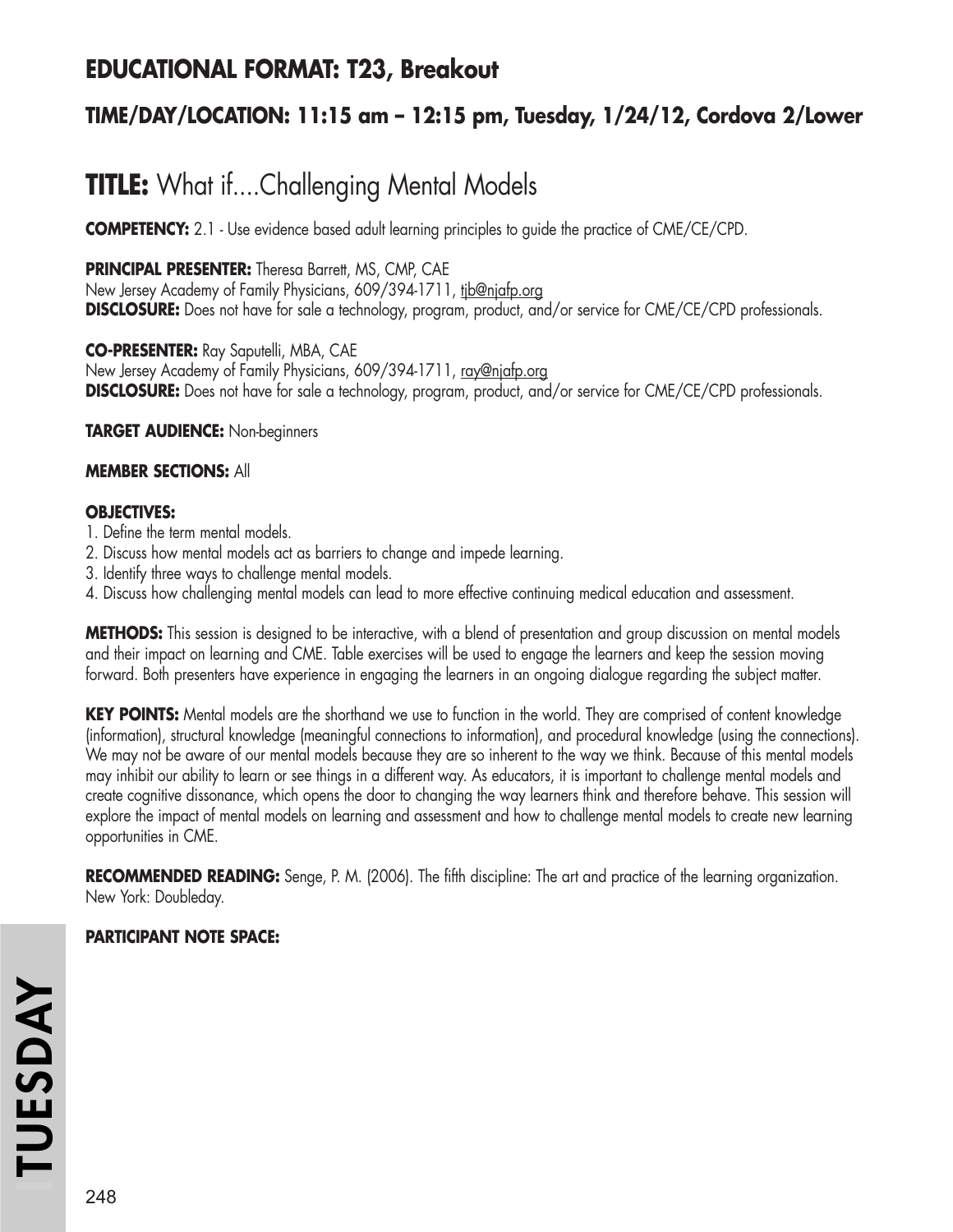# **EDUCATIONAL FORMAT: T24, Breakout**

## **TIME/DAY/LOCATION: 11:15 am – 12:15 pm, Tuesday, 1/24/12, Palazzo C/Lobby**

# **TITLE:** Directly Improving Outcomes for Orphan Disease Patients through Simultaneous Interdisciplinary and Family Education

**COMPETENCY:** 2.7 - Consider multi-disciplinary educational interventions when appropriate.

**PRINCIPAL PRESENTER:** Nick Lombardi NACCME LLC, 609/630-6216, nlombardi@naccme.com **DISCLOSURE:** Does not have for sale a technology, program, product, and/or service for CME/CE/CPD professionals.

**CO-PRESENTER:** Riaz Baxamusa Abbott Laboratories, 847/936-3175, riaz.baxamusa@abbott.com **DISCLOSURE:** Does not have for sale a technology, program, product, and/or service for CME/CE/CPD professionals.

**TARGET AUDIENCE:** Non-beginners

#### **MEMBER SECTIONS:** All

**OBJECTIVES:** (1) Understand the necessity to include caregivers/family members in successful educational initiatives, given their critical role in patient outcomes (2) Recognize the relative lack of family-focused education for individuals with an orphan disease, such as cystic fibrosis (CF) (3) Describe the methodology of developing complementary curriculum tracks to address all members of a healthcare team, including patients/caregivers; and (4) Analyze the value of multidisciplinary education inclusive of the entire healthcare team—from doctors and nurses to parents—on treatment regimens and patient-level outcomes in orphan diseases.

**METHODS:** Didactic presentation will discuss the strategies used to identify and address gaps in education for healthcare professionals and care givers in the same setting.

**KEY POINTS:** CF parents/caregivers have been identified as an integral part of the healthcare team, often spending 3+ hours per day assisting with therapy. With the guidance of a multidisciplinary Advisory Panel attuned to healthcare needs across the CF continuum of care, NACCME implemented an inclusive conference model of concurrent educational tracks for healthcare providers and family members. Healthcare professionals receive optimal care recommendations from CF experts and colleagues; CF caregivers gain perspective into provider decision-making through collaborative sessions with clinical faculty; providers and families exchange information in an educational forum allowing for broader depth of coverage and better reciprocal absorption of information than regular clinic visits.

**FINANCIAL OR IN-KIND SUPPORT:** This activity was supported, in part, by educational grants from Gilead Sciences, Inc. and Abbott.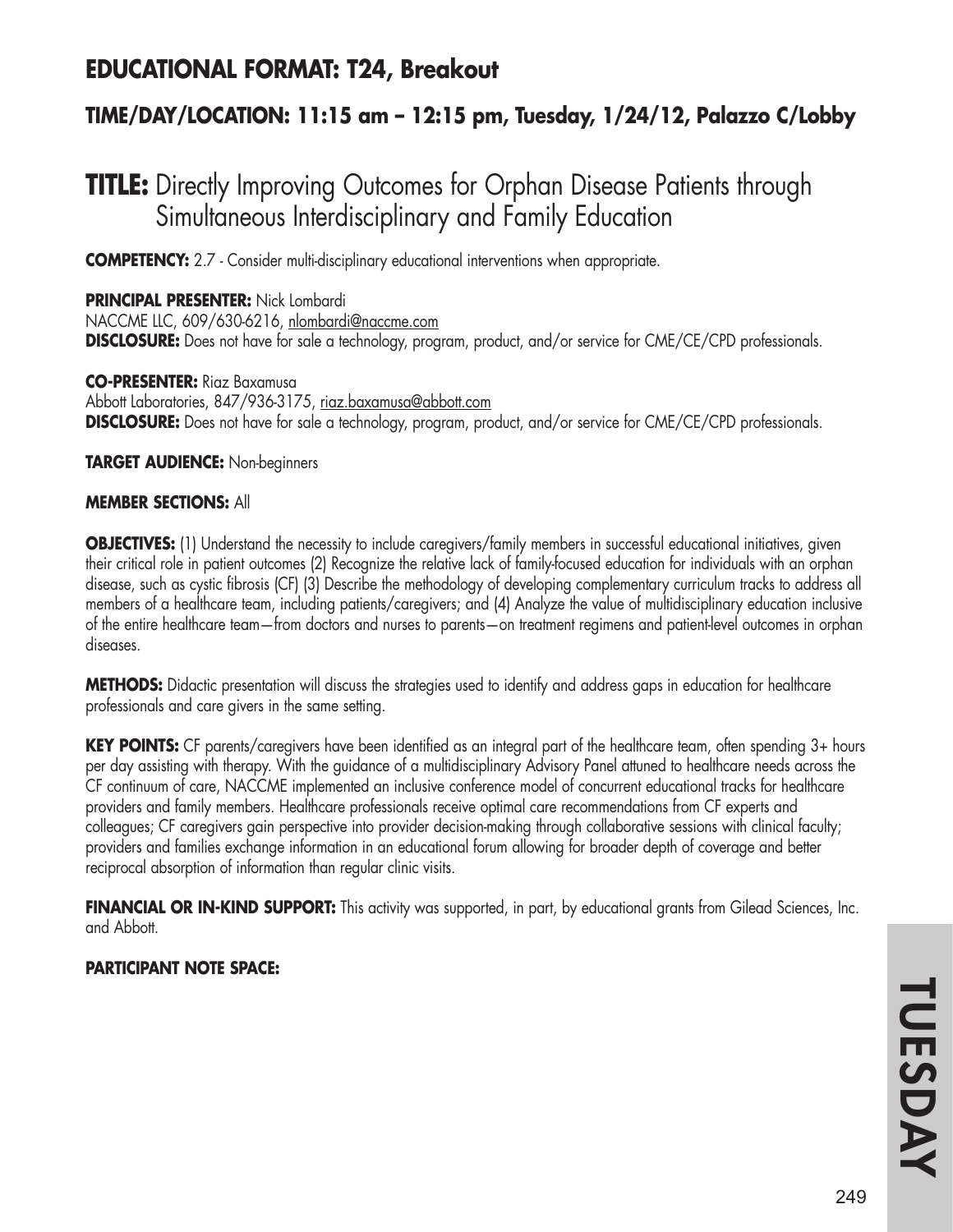# **EDUCATIONAL FORMAT: T25, Breakout**

## **TIME/DAY/LOCATION: 11:15 am – 12:15 pm, Tuesday, 1/24/12, Palazzo B/Lobby**

# **TITLE:** Evaluating Changes in Competency and/or Performance Resulting From Participation in Case-Based Activities

**COMPETENCY:** 2.10 - Emphasize problem-based/practice-based learning.

**PRINCIPAL PRESENTER:** Linda Ritter, PhD Center of Excellence Media, LLC, 732/992-1885, linda@coexm.com **DISCLOSURE:** Does not have for sale a technology, program, product, and/or service for CME/CE/CPD professionals.

**CO-PRESENTER:** Kristin Gusack, RD Medical Learning Institute, Inc, 609/333-1693, ext. 101, kgusack@mlicme.org **DISCLOSURE:** Does not have for sale a technology, program, product, and/or service for CME/CE/CPD professionals.

**CO-PRESENTER:** Sean Walsh Center of Excellence Media, LLC, 732/992-1022, sean@coexm.com **DISCLOSURE:** Does not have for sale a technology, program, product, and/or service for CME/CE/CPD professionals.

**CO-PRESENTER:** Brian Tyburski Center of Excellence Media, LLC, 732/992-1023, brian@coexm.com **DISCLOSURE:** Does not have for sale a technology, program, product, and/or service for CME/CE/CPD professionals.

#### **TARGET AUDIENCE:** Beginners

#### **MEMBER SECTIONS:** All

**OBJECTIVES:** At the conclusion of this session, participants will be able to: (1) Explain why a case-based activity is an appropriate adult-learning methodology for health-care professionals; (2) Describe the value of case-based learning for associating primary knowledge with specific problems and solutions, and (3) Develop suitable evaluation methods for casebased activities that measure changes in participant knowledge, competence, and/or performance.

**METHODS:** Presentation of a case-study will illustrate the development, implementation, and evaluation of a CME/CE program that consisted of 3 case-based activities: a live symposium, a print monograph, and a series of live webinars. This will form the basis of a lively discussion regarding the application of basic adult learning principles for successful education.

**KEY POINTS:** Case based learning emphasizes problem solving and clinical reasoning that coincide with improved performance. Evidence-based evaluation of actual cases (submitted by target audience) allow expert faculty to address real problems encountered by community physicians and provide applicable solutions. Appropriate evaluation methodology and follow-up afford assessment of changes in participant knowledge, competence, and performance.

#### **RECOMMENDED READING:**

- 1. Eshach H, Bitterman H. From case-based reasoning to problem-based learning. Acad Med. 2003;78(5):491-496.
- 2. Williams SM. Putting case-based instruction into context: Examples from legal and medical education. The Journal of the Learning Sciences. 1992;2(4):367-427.

**FINANCIAL OR IN-KIND SUPPORT:** Challenging Cases in Multiple Myeloma: A Dialogue Between Community and Academic Clinicians to Improve Patient Care and Outcomes is supported by an educational grant from Millennium Pharmaceuticals, Inc.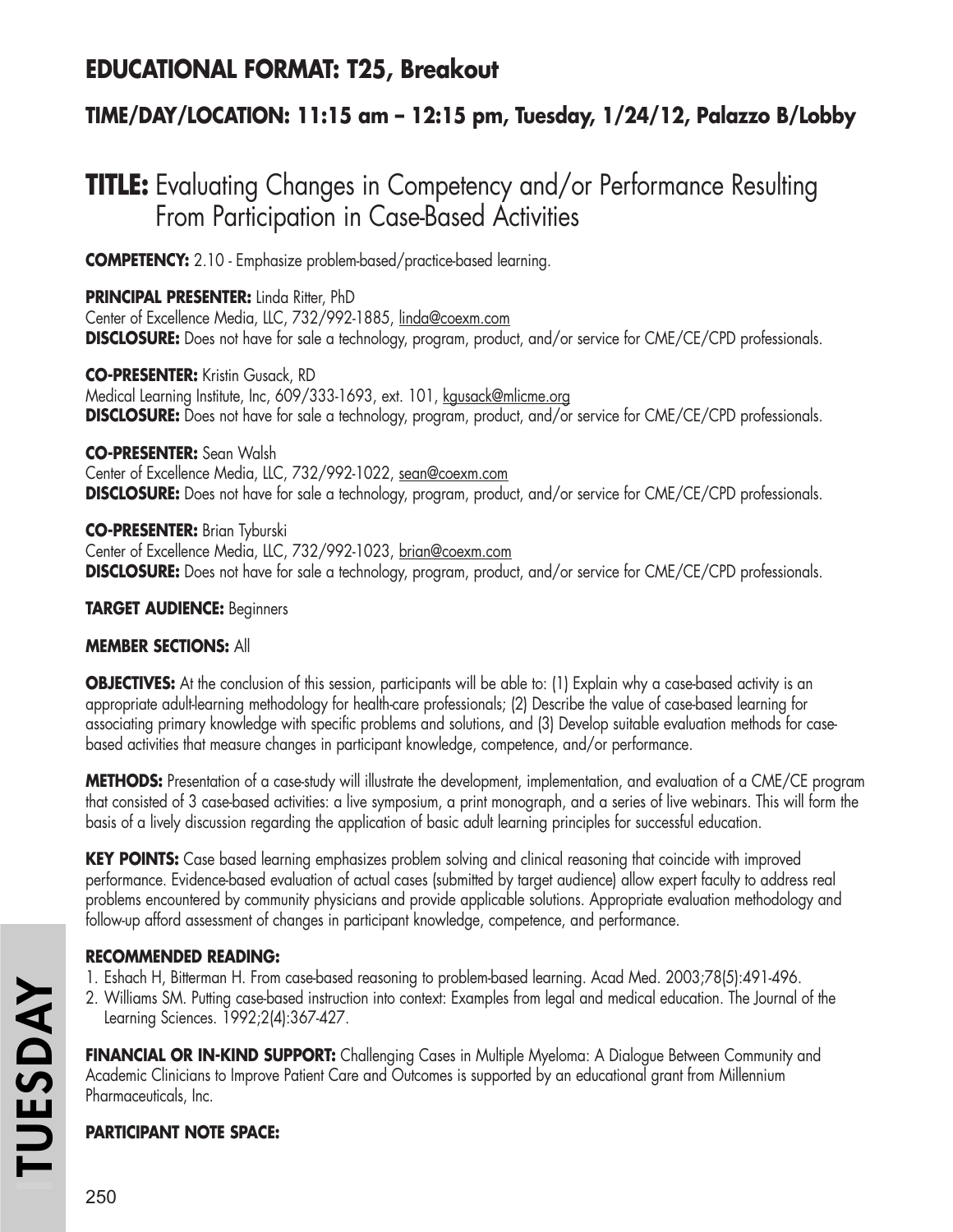# **EDUCATIONAL FORMAT: T26, Breakout**

## **TIME/DAY/LOCATION: 11:15 am – 12:15 pm, Tuesday, 1/24/12, Palazzo A/Lobby**

# **TITLE:** Designing Collaborative Outcomes: A Community Process

**COMPETENCY:** 3.2 - Use measurement data to assess outcomes/results of the learning intervention as a basis for determining future learning needs and for determining the application of the educational knowledge and skills.

#### **PRINCIPAL PRESENTER:** Mary Conklin

Interstate Postgraduate Medical Association, 608/237-1356, msconklin@ipmameded.org **DISCLOSURE:** Does not have for sale a technology, program, product, and/or service for CME/CE/CPD professionals.

**CO-PRESENTER:** Chris Larrison Healthcare Performance Consulting, 317/733-9816, larrison@changingperformance.com **DISCLOSURE:** Does have for sale a service for CME/CE/CPD professionals.

#### **CO-PRESENTER:** Mike Speight

Iowa Foundation for Medical Care, 515/440-8251, mspeight@ifmc.org **DISCLOSURE:** Does not have for sale a technology, program, product, and/or service for CME/CE/CPD professionals.

#### **TARGET AUDIENCE:** Beginners

#### **MEMBER SECTIONS:** All

#### **OBJECTIVES:**

- Identify elements of an initiative wide outcomes report.
- Develop a strategy for recording key elements needed for an outcomes report
- Meet diverse stakeholder needs within an initiative wide outcomes report

**METHODS:** Participants will identify key elements of an initiative wide outcomes report based on the needs of diverse stakeholders. We will identify strategies for recording and reporting data and share several approaches from large initiatives including the CS2day Building on Success collaboration.

**KEY POINTS:** Completion of a comprehensive and well balanced outcomes report within a CME collaboration requires vision, planning, communication, buy-in, and execution. To facilitate comparison of outcomes across a broad variety of certified and non-certified education, a robust data collection strategy must be utilized that reflects the needs of multiple stakeholders. Tools for data collection and reporting can aid in consistent reporting across diverse activities.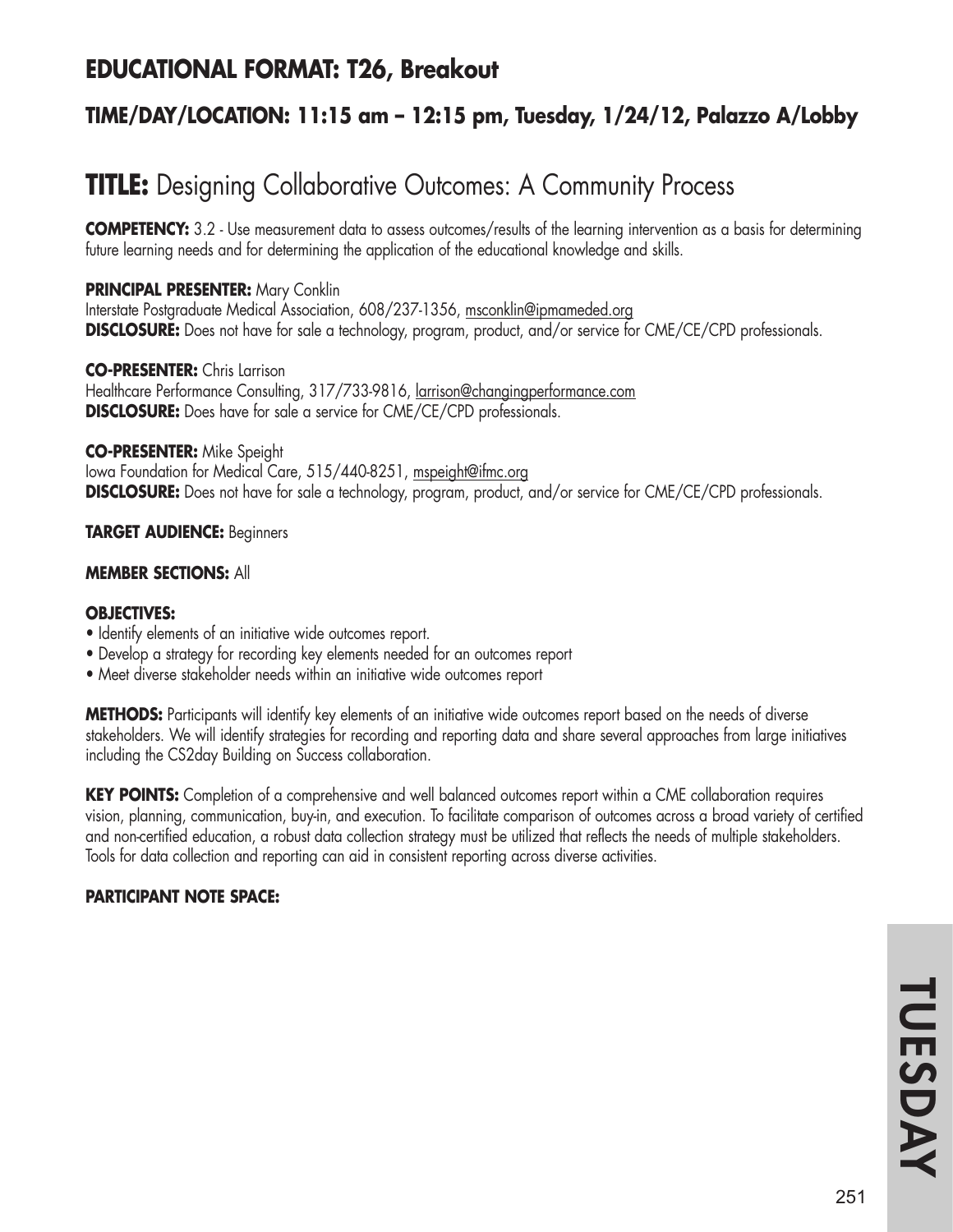# **EDUCATIONAL FORMAT: T27, Breakout (Cancelled)**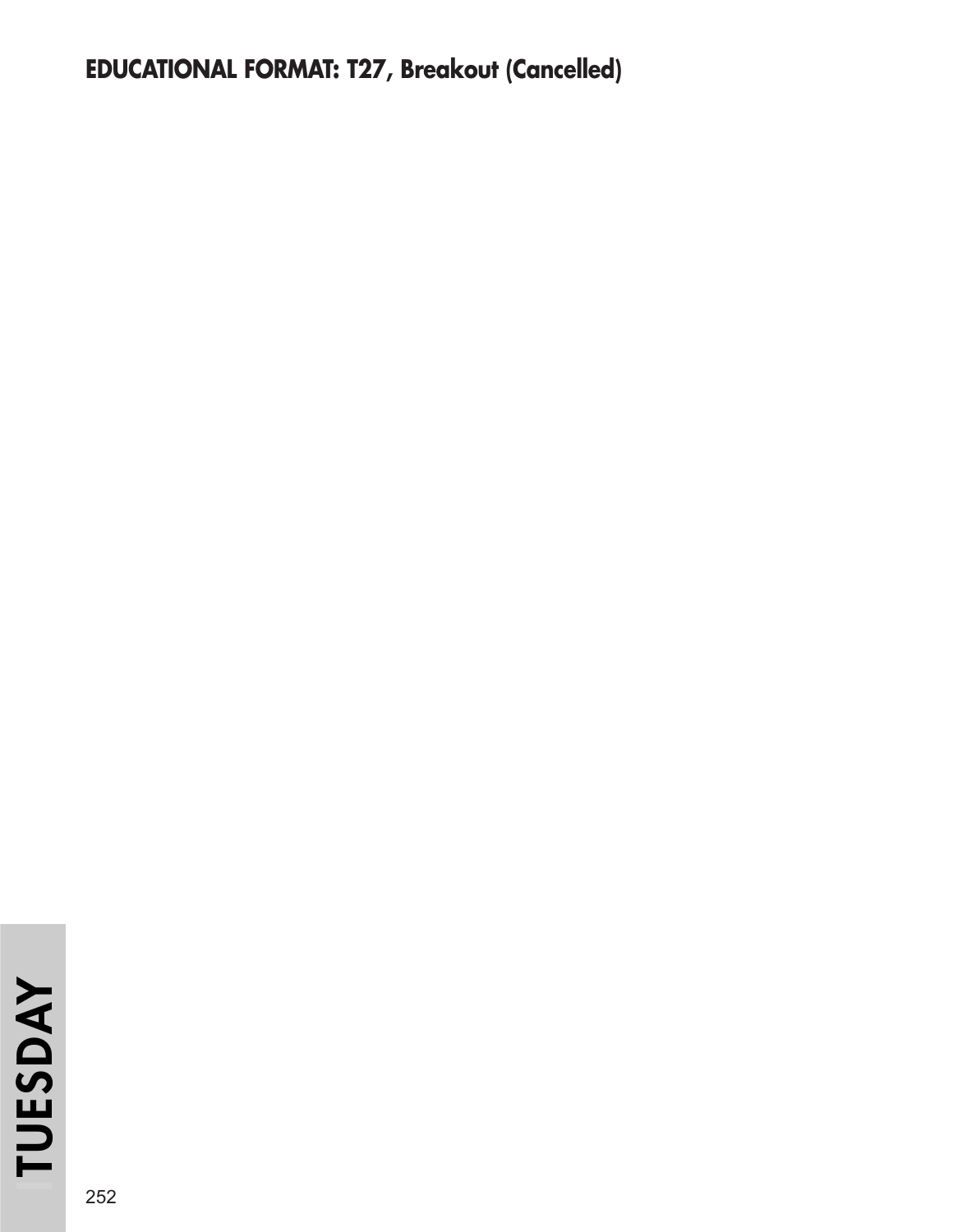## **EDUCATIONAL FORMAT: T28, Breakout**

### **TIME/DAY/LOCATION: 11:15 am – 12:15 pm, Tuesday, 1/24/12, Segura 3-4/Lower**

# **TITLE:** RAPID - A Case Study in Applying Medical Claims Data to CME

**COMPETENCY:** 3.2 - Use measurement data to assess outcomes/results of the learning intervention as a basis for determining future learning needs and for determining the application of the educational knowledge and skills.

#### **PRINCIPAL PRESENTER:** Steve Bender

Curatio CME Institute, 610/363-1619, steve.bender@curatiocme.com **DISCLOSURE:** Does not have for sale a technology, program, product, and/or service for CME/CE/CPD professionals.

#### **CO-PRESENTER:** Jeanne Cole, EdD

Jefferson Medical College of Thomas Jefferson University, 215/955-8411, <u>jgc001@jefferson.edu</u> **DISCLOSURE:** Does not have for sale a technology, program, product, and/or service for CME/CE/CPD professionals.

**CO-PRESENTER:** Susan Connelly, PharmD

Pfizer Inc, 484/619-5289, susan.connelly@pfizer.com **DISCLOSURE:** Does not have for sale a technology, program, product, and/or service for CME/CE/CPD professionals.

**CO-PRESENTER:** Mary Faulkner Abbott, 847/936-1046, mary.faulkner@abbott.com **DISCLOSURE:** Does not have for sale a technology, program, product, and/or service for CME/CE/CPD professionals.

**TARGET AUDIENCE:** Non-beginners

### **MEMBER SECTIONS:** All

**OBJECTIVES:** At the conclusion of this activity, participants will be able to describe how medical claims data can be utilized to:

- 1. Identify appropriate learners
- 2. Verify educational gaps
- 3. Measure performance change
- 4. Validate learning methods

**METHODS:** This didactic presentation will use "RAPID—Rheumatoid Arthritis: A Primary Care Initiative for Improved Diagnosis and Outcomes" as a case study for the application of a medical claims database across a series of CME activities associated with one multi-supported national CME initiative.

**KEY POINTS:** The analysis of claims data represents a novel approach to identifying performance gaps and potential learners. As a multi-tactic initiative spanning multiple years, RAPID is an excellent case study for this approach. PCPs identified through analysis of claims data were invited to a variety of CME events designed to enhance knowledge, competence, and performance in the provisional diagnosis and treatment of RA. 500+ of these PCPs participated in one or more RAPID activities. Analysis of claims data for these participants to identify performance change has been completed and will be shared.

FINANCIAL OR IN-KIND SUPPORT: Support for the certified educational activities and outcomes research was provided through independent educational grants from Abbott, Amgen Inc. / Wyeth Pharmaceuticals, Bristol-Myers Squibb, Centocor Ortho Biotech Inc., Pfizer, Genentech, Inc. and Biogen Idec.

### **PARTICIPANT NOTE SPACE:**

TUESDAY **TUESDAYI**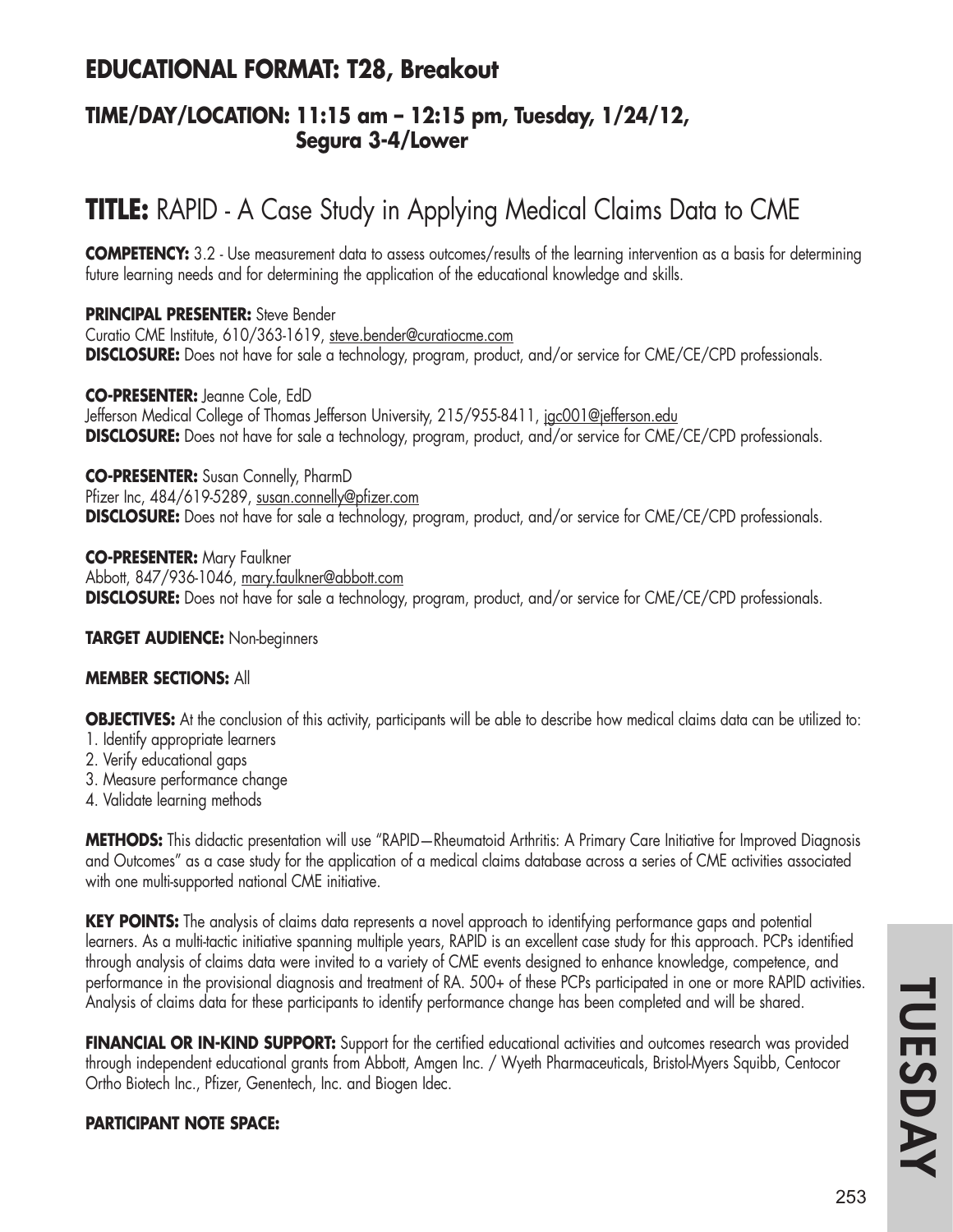# **EDUCATIONAL FORMAT: T29, Breakout**

### **TIME/DAY/LOCATION: 11:15 am – 12:15 pm, Tuesday, 1/24/12, Del Lago 3-4/Lower**

# **TITLE:** Use of Surrogate Markers in Educational Outcomes and Measuring Performance Change in CME

**COMPETENCY:** 3.6 – Provide measurement tools and utilize reliable data to enable physician-learners to compare present levels of performance with optimum performance.

**PRINCIPAL PRESENTER:** Steven Haimowitz, MD RealCME, 646/380-8482, sh@realcme.com **DISCLOSURE:** Does have for sale a technology for CME/CE/CPD professionals.

**CO-PRESENTER:** Karyn Ruiz-Cordell, MA, PhD (ABD) RealCME, 646/380-8490, kruizcordell@realcme.com **DISCLOSURE:** Does have for sale a technology for CME/CE/CPD professionals.

**CO-PRESENTER:** James Neighbours, BS, MEd Joslin Diabetes Center, 617/309-5917, James.Neighbours@joslin.harvard.edu **DISCLOSURE:** Does not have for sale a technology, program, product, and/or service for CME/CE/CPD professionals.

**TARGET AUDIENCE:** Non-beginners

### **MEMBER SECTIONS:** All

**OBJECTIVES:** At the completion of this session, participants should be able to:

- 1. Identify and judge the validity of surrogate markers to assess the impact of CME on learner performance;
- 2. Describe the characteristics of measures that accurately assess changes in learner knowledge, competency, confidence, performance, and practice;
- 3. Generate surrogate marker data from CME activities;
- 4. Translate surrogate marker data collected from activities and integrate into a complete analysis of the CME curriculum to assist in future needs assessments and activity development.

**METHODS:** An interactive presentation will introduce specific examples of surrogate markers used to measure outcomes within a CME curriculum and how to incorporate these markers into outcomes measurement. Participants will then break up into small groups and challenged to select optimal surrogate markers for particular CME curricula.

**KEY POINTS:** The goal of this Breakout session is to increase awareness in the CME community of the use of surrogate markers and their importance in measuring educational outcomes and creating educational assessments. The psychometric properties and measurement capabilities of surrogate markers provide the opportunity to measure outcomes of educational curricula more accurately and efficiently. Identifying the appropriate surrogate markers is key to providing relevant educational outcomes and enhances future educational curricula.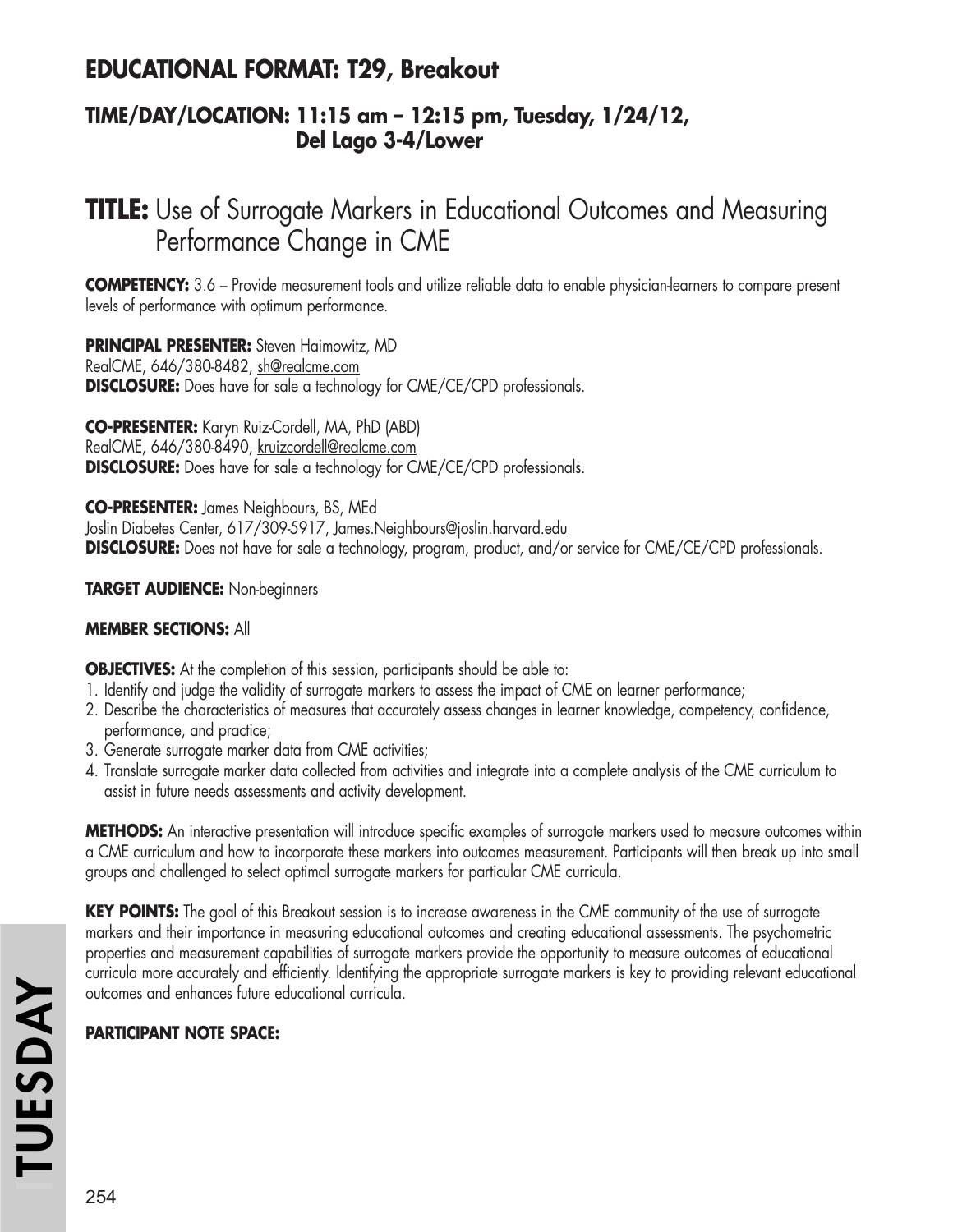# **EDUCATIONAL FORMAT: T30, Breakout**

## **TIME/DAY/LOCATION: 11:15 am – 12:15 pm, Tuesday, 1/24/12, Palazzo F/Lobby**

# **TITLE:** Using a Registry to Assess Clinical Gaps and Educational Need in Stroke Prevention for Patients With Atrial Fibrillation

**COMPETENCY:** 4.2 – Consider a multi-disciplinary focus for needs assessment, educational design, and evaluation, as appropriate.

**PRINCIPAL PRESENTER:** Jill Foster, MD, MPH CE Outcomes, LLC, 205/259-1500, jill.foster@ceoutcomes.com **DISCLOSURE:** Does have for sale a product and/or service for CME/CE/CPD professionals.

**CO-PRESENTER:** Kristan Cline, PhD, CCMEP Ortho-McNeil Janssen Scientific Affairs, LLC, 908/927-6670, KCline1@its.jnj.com **DISCLOSURE:** Does not have for sale a technology, program, product, and/or service for CME/CE/CPD professionals.

**CO-PRESENTER:** Fran Fiocchi, MPH American College of Cardiology, 800/253-4636, ffiocchi@acc.org **DISCLOSURE:** Does not have for sale a technology, program, product, and/or service for CME/CE/CPD professionals.

**CO-PRESENTER:** Nancy Roepke, MBA CE Outcomes, LLC, 205/259-1500, nancy.roepke@ceoutcomes.com **DISCLOSURE:** Does have for sale a product and/or service for CME/CE/CPD professionals.

**TARGET AUDIENCE:** Non-beginners

#### **MEMBER SECTIONS:** All

**OBJECTIVES:** At the conclusion of this session, participants will be able to: (1) Describe the role of registries in defining clinical practice gaps, identifying educational needs, or planning quality improvement initiatives; (2) Discuss how registries respond to major changes in therapeutics and guideline recommendations and monitor trends over time; and (3) Develop techniques for designing a registry query.

**METHODS:** Through a didactic presentation coupled with a hands-on activity, we will describe the use of the PINNACLE Registry to determine clinical practice needs in atrial fibrillation (AF). Participants will identify potential questions that could be explored and plan next steps to translate these questions into successful registry queries.

**KEY POINTS:** A needs assessment was conducted to evaluate knowledge and clinical decision making in stroke and bleeding risk assessment as well as anticoagulation therapy management for patients with atrial fibrillation. As part of this multifaceted assessment, data from the American College of Cardiology's (ACC) PINNACLE Registry® were analyzed to describe the AF patient population in this outpatient clinical registry and assess treatment patterns and management of AF. Using the AF needs assessment as an example, this presentation will provide an overview of clinical registries and describe benefits and challenges to their use in the education setting.

#### **RECOMMENDED READING:**

- 1. Chan PS, Oetgen WJ, Buchanan, et al. Cardiac performance measure compliance in outpatients. JACC. 2010;56(1): 8-14.
- 2. Chan P, Oetgen W, Spertus J. The Improving Continuous Cardiac Care (IC3) Program and Outpatient Quality Improvement. The American Journal of Medicine. 2010;123(3): 217-219.

**FINANCIAL OR IN-KIND SUPPORT:** This project was supported by Ortho-McNeil-Janssen Scientific Affairs, LLC (OMJSA). OMJSA had an active role in the design and implementation of the needs assessment study, including input into audience type, survey tool development, data analysis, and interpretation.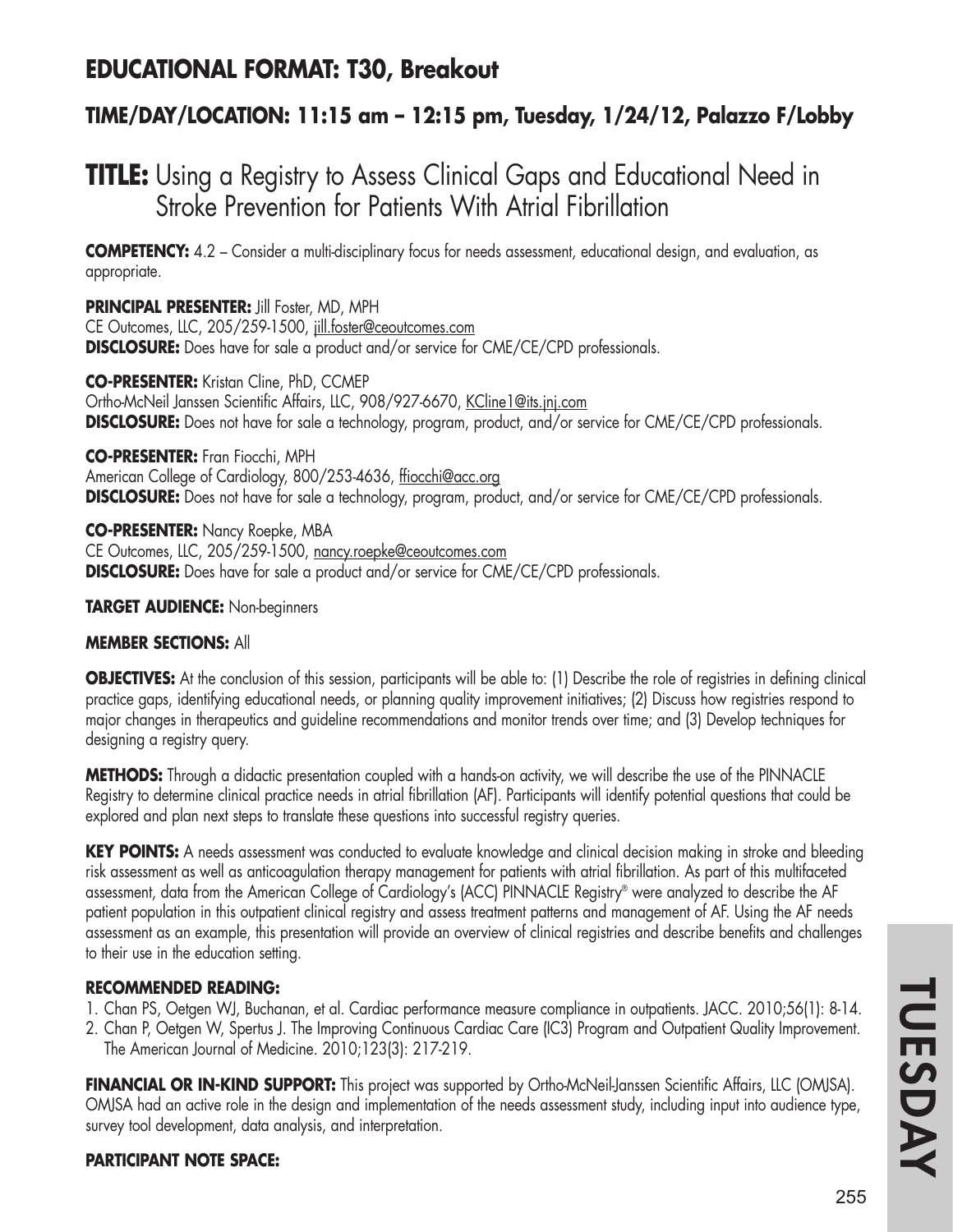# **EDUCATIONAL FORMAT: T31, Breakout**

### **TIME/DAY/LOCATION: 11:15 am – 12:15 pm, Tuesday, 1/24/12, Segura 1-2/Lower**

# **TITLE:** Thinking at the Systems Level: Managing the Ever Changing Landscape of Medicine and its Practice

**COMPETENCY:** 4.5 – Design activities with a cumulative goal of helping physicians, or teams of learners, to adopt change incrementally, assuring there is compatibility with present systems and advantage over present behaviors.

**PRINCIPAL PRESENTER:** Chitra Subramaniam, PhD Duke University School of Medicine, 919/401-1205, chitra.subramaniam@duke.edu **DISCLOSURE:** Does not have for sale a technology, program, product, and/or service for CME/CE/CPD professionals.

**CO-PRESENTER:** Karen Thomas, CCMEP Institute for Continuing Healthcare Education, 215/446-8088, kthomas@iche.edu **DISCLOSURE:** Does not have for sale a technology, program, product, and/or service for CME/CE/CPD professionals.

**CO-PRESENTER:** Sherry Layton, MA Duke University School of Medicine, 919/401-1217, sherry.layton@duke.edu **DISCLOSURE:** Does not have for sale a technology, program, product, and/or service for CME/CE/CPD professionals.

**TARGET AUDIENCE:** Non-beginners

### **MEMBER SECTIONS:** All

**OBJECTIVES:** (1) Describe environmental, social, regulatory, health policy & reform, and technological influences on the practice of medicine; (2) Evaluate the impact of such influences on the scope of practice; (3) Discuss the importance of healthcare organizational needs & goals, and aligning CME interventions with such goals in today's healthcare setting; and (4) Present strategies and educational design approaches that a CME professional can adopt to allow for physicians to learn as teams, and adopt to change incrementally.

**METHODS:** Experienced CME professionals will facilitate engaging group discussions, interactive Breakout sessions and games using the ARS, and innovative design and delivery of the presentation.

**KEY POINTS:** The ever-changing healthcare landscape is moving away from individual physician performance to focus on the healthcare team, systems enhancements, & their capability to deliver coordinated care. Health policy & reform, technology advances, incentive programs, regulatory changes & an emphasis on continuous QI present challenges not only for physicians but for CME providers. Designing educational interventions require more thoughtful & data-driven approaches. Systems level thinking is new to physicians & providers. This session discusses factors that influence & impact the changing needs of physicians & their scope of practice; and will present best practices in using case studies & educational tactics well as considerations for multidisciplinary educational.

### **RECOMMENDED READING:**

- 1. Berwick, D and Nolan T. Physicians as leaders in improving healthcare: Annals of Internal Medicine.
- 2. The Blue Ridge Report: The Emerging Transformational Role of Informatics Berwick D, Brent J, Coye J. Connections between Quality Improvement and Measurement. Med Care.41, 1,pgs 30–38.

**FINANCIAL OR IN-KIND SUPPORT:** Audience response technology provided by Duke University.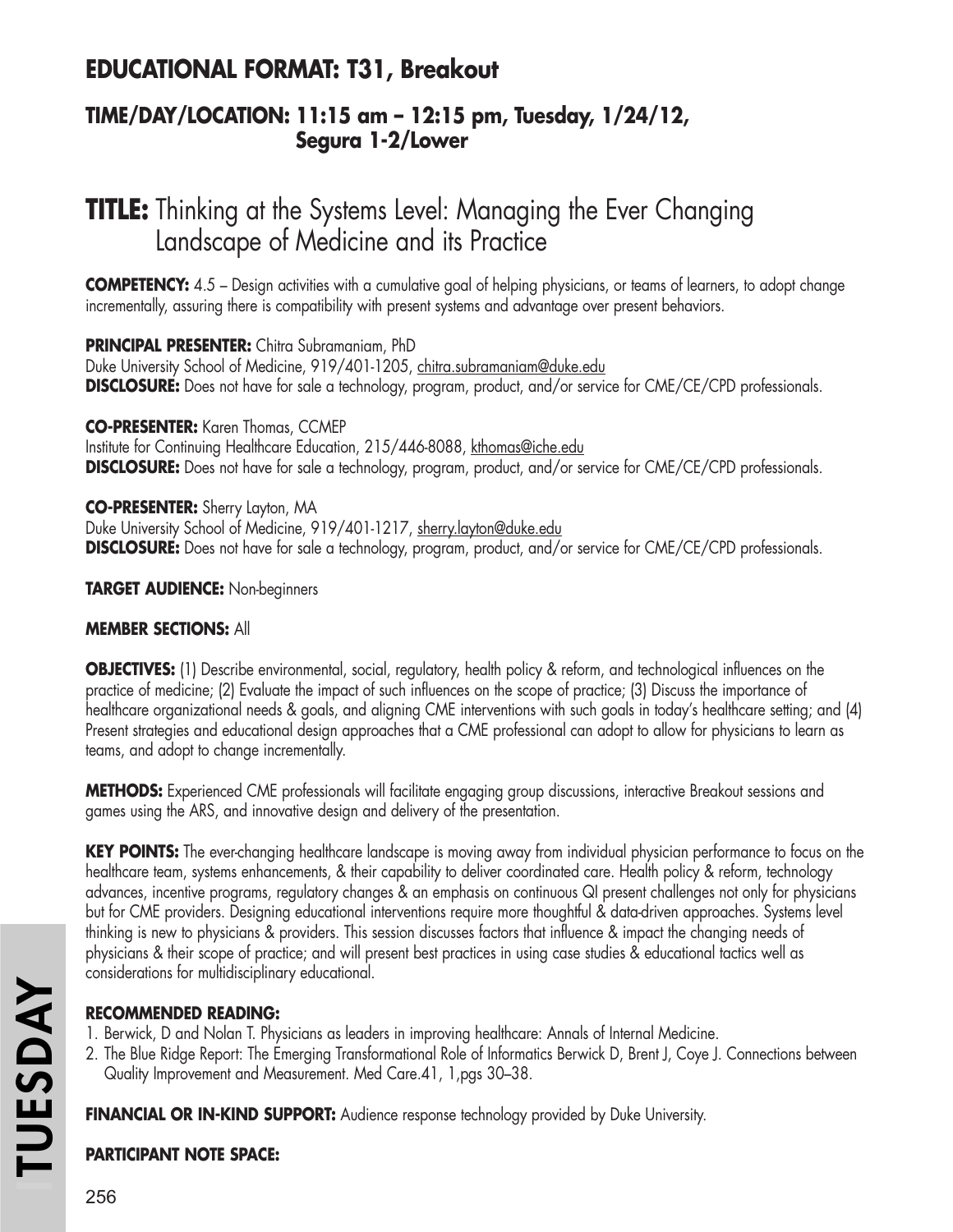# **EDUCATIONAL FORMAT: T32, Breakout (Cancelled)**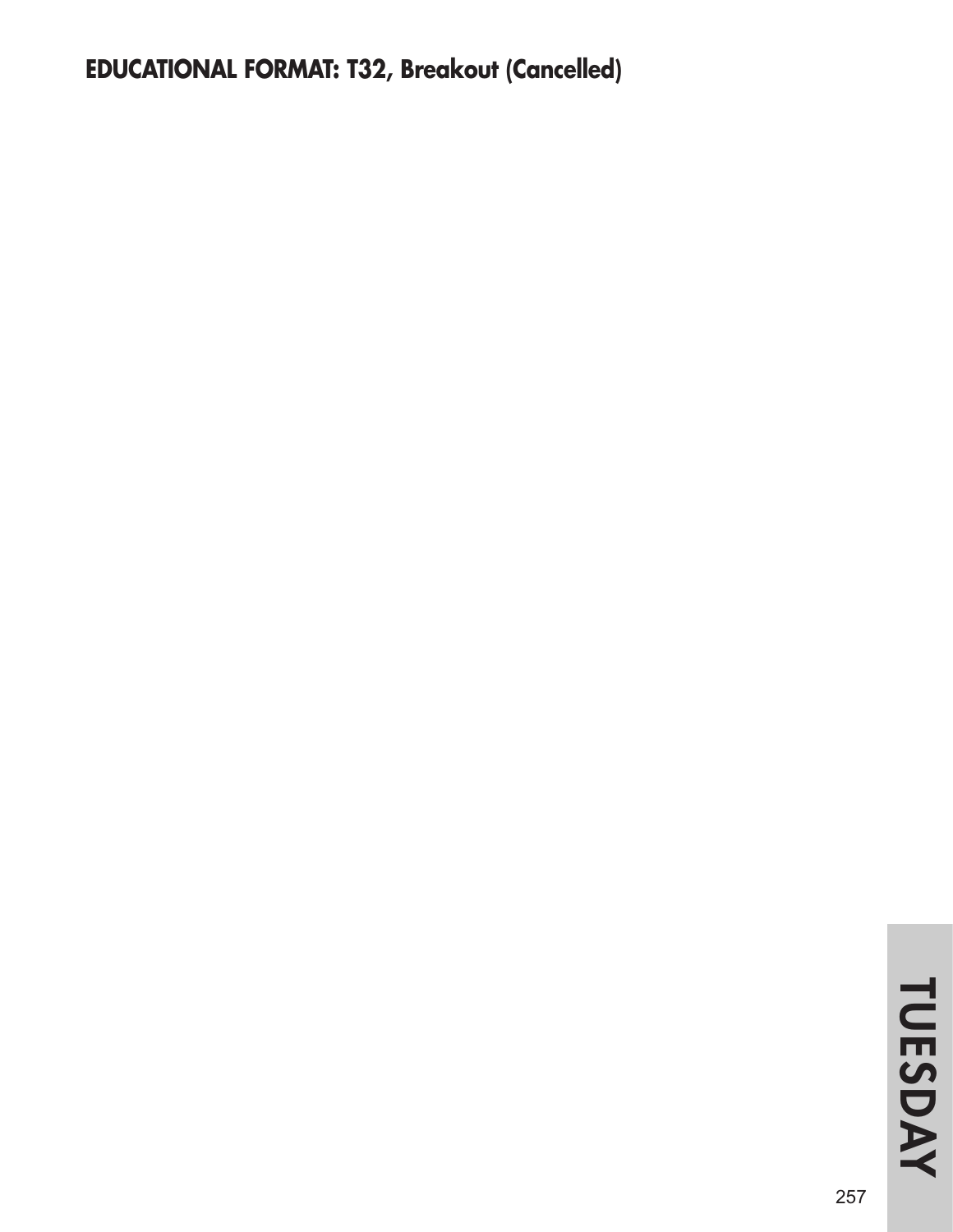# **EDUCATIONAL FORMAT: T33, Breakout**

## **TIME/DAY/LOCATION: 11:15 am – 12:15 pm, Tuesday, 1/24/12, Palazzo H/Lobby**

# **TITLE:** Addressing the Need for Patient Education through Collaboration

**COMPETENCY:** 5.3 – Collaborate and build relationships that support educational improvements for the patient, the physician, and the organization in which the physician works.

#### **PRINCIPAL PRESENTER:** Sarah Janesz

Cleveland Clinic Center for Continuing Education, 216/445-6026, janeszs@ccf.org **DISCLOSURE:** Does not have for sale a technology, program, product, and/or service for CME/CE/CPD professionals.

#### **CO-PRESENTER:** Anne Grothe

Cleveland Clinic Center for Continuing Education, 216/444-8981, grothea@ccf.org **DISCLOSURE:** Does not have for sale a technology, program, product, and/or service for CME/CE/CPD professionals.

**TARGET AUDIENCE:** Non-beginners

#### **MEMBER SECTIONS:** All

#### **OBJECTIVES:**

- 1. Discuss the benefits of collaboration with patient education departments.
- 2. Emphasize the importance of incorporating patient education into the CME curriculum and include the whole healthcare team in the target audience.
- 3. Illustrate specific methods of incorporating patient education into CME activities.
- 4. Identify strategies to assess outcomes, such as increased awareness and intent to change delivery of patient education.

**METHODS:** The process of collaboration between the Cleveland Clinic Center for Continuing Education and the Cleveland Clinic Center for Consumer Health Information Department to incorporate patient education into CME activities will be discussed. Diverse methods of implementing patient education will be described, including non-educational strategies, takehome tools for providers, and offering patient education materials at the point of care to increase utilization/document communication.

KEY POINTS: Cleveland Clinic Center for Continuing Education and the Cleveland Clinic Center for Consumer Health Information created an effective collaboration to achieve our common mission of improved patient care by incorporation of patient education into selected live and enduring CME activities. A variety of methods have been implemented and responses and results will be discussed.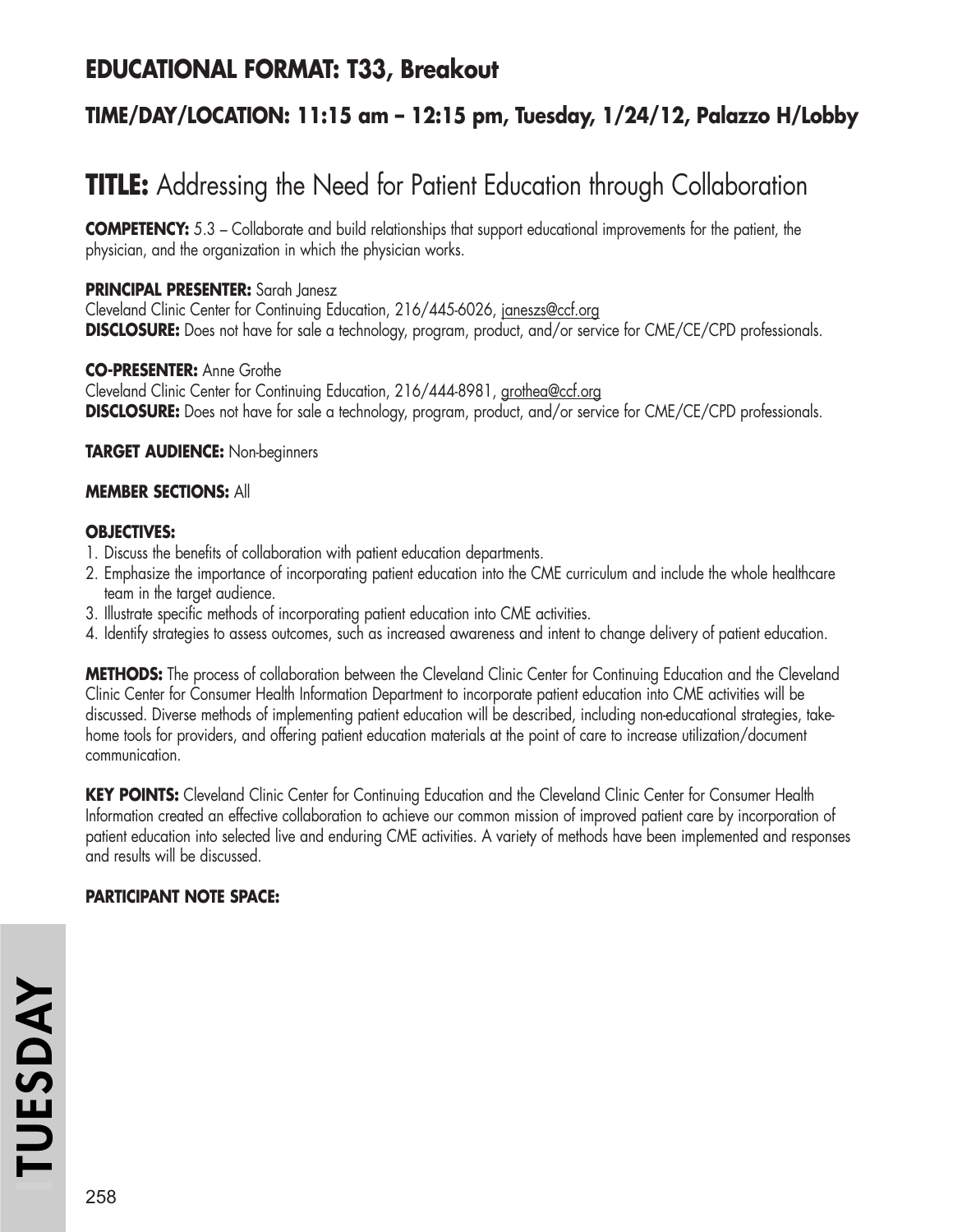## **EDUCATIONAL FORMAT: T34, Breakout**

### **TIME/DAY/LOCATION: 11:15 am – 12:15 pm, Tuesday, 1/24/12, Amarante 2-3/Lower**

# **TITLE:** It takes a Village: Training and Integrating Community Health Workers as Part of the Healthcare System

**COMPETENCY:** 5.3 – Collaborate and build relationships that support educational improvements for the patient, the physician, and the organization in which the physician works.

**PRINCIPAL PRESENTER:** Donna Rice, MBA, BSN, RN, CDE, FAADE Diabetes Health and Wellness Institute, 214/349-4325, donna.rice@baylorhealth.edu **DISCLOSURE:** Does not have for sale a technology, program, product, and/or service for CME/CE/CPD professionals.

**CO-PRESENTER:** Neil Fleming, PhD, CQE Center for Health Care Research, 214/265-3601, NeilFl@BaylorHealth.edu **DISCLOSURE:** Does not have for sale a technology, program, product, and/or service for CME/CE/CPD professionals.

**CO-PRESENTER:** Amaryllis Soto, CCMEP Sanofi-aventis US, 908/981-5149, amaryllis.soto@sanofi-aventis.com **DISCLOSURE:** Does not have for sale a technology, program, product, and/or service for CME/CE/CPD professionals.

#### **TARGET AUDIENCE:** Non-beginners

### **MEMBER SECTIONS:** All

**OBJECTIVES:** At the completion of the session, participants should be able to: (1) outline the evidence for utilizing community health care workers (CHWs) in Diabetes Self-Management Education (DSME), (2) apply a systematic approach to training and integrating CHWs into your community practice, (3) discuss how population/community health outcomes as well as cost savings can be achieved through effectively designed and implemented community-based interventions, and (4) demonstrate the value of this activity/intervention to stakeholders.

**METHODS:** (1) Lecture to present examples of effective activity designs and sample components (tools) utilized in communitybased DSME, (2) video, and (3) question-and-answer with audience.

**KEY POINTS:** Community health workers (aka, promotores de salud) are lay members of the community, either paid or volunteer, who work with the local health care system in rural and urban communities. They usually share the same cultural and ethnic background of the community members they serve. An emerging body of literature appears to support the unique role of these advocates in strengthening existing community networks for care, providing community members with social support, education, and facilitating access to care. This session will outline how CHWs are being trained and utilized within a healthcare system in the implementation of community-based education resulting in patient/population level outcomes for diabetes care.

#### **RECOMMENDED READING:**

- 1. US Department of Health and Human Services Health Resources and Services Administration. Community Health National Workforce Study 2007. Accessed on March 15, 2011 at
	- http://bhpr.hrsa.gov/healthworkforce/chw/communityhealthworkers.pdf.
- 2. CDC's Division of Diabetes Translation Community Health Workers/Promotores de Salud: Critical Connections in the Communities. Accessed on March 15, 2011 at www.cdc.gov/diabetes/projects/pdfs/comm.pdf.

**FINANCIAL OR IN-KIND SUPPORT:** This program is supported by an educational grant from sanofi-aventis US.

### **PARTICIPANT NOTE SPACE:**

TUESDAY **TUESDAYI**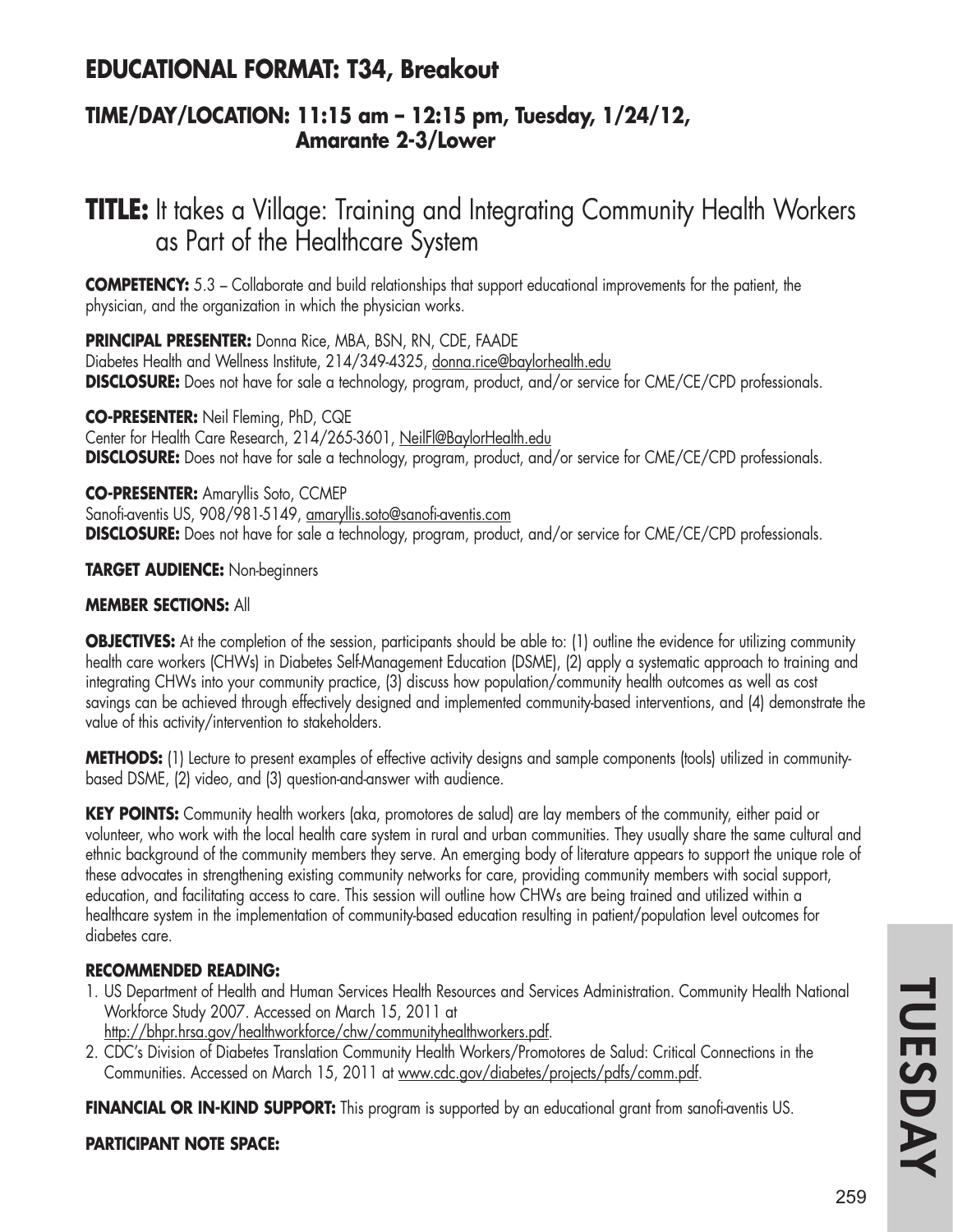# **EDUCATIONAL FORMAT: T35, Breakout**

## **TIME/DAY/LOCATION: 11:15 am – 12:15 pm, Tuesday, 1/24/12, Palazzo E/Lobby**

# **TITLE:** Maintenance of Certification: Staying Ahead of the Wave

**COMPETENCY:** 6.1 – Provide a vision of present role and future direction for CME/CE/CPD and physician role and responsibilities in continued learning.

**PRINCIPAL PRESENTER:** Debra Gist, MPH American Academy of Dermatology, 847/240-1697, dgist@aad.org **DISCLOSURE:** Does not have for sale a technology, program, product, and/or service for CME/CE/CPD professionals.

**CO-PRESENTER:** Christine Presta American Academy of Dermatology, 847/240-1698, cpresta@aad.org **DISCLOSURE:** Does not have for sale a technology, program, product, and/or service for CME/CE/CPD professionals.

**CO-PRESENTER:** Jennifer Thompson, MS American Academy of Dermatology, 847/240-1696, jthompson@aad.org **DISCLOSURE:** Does not have for sale a technology, program, product, and/or service for CME/CE/CPD professionals.

**TARGET AUDIENCE:** Non-beginners

**MEMBER SECTIONS:** Medical Specialty Societies

**OBJECTIVES:** At the conclusion of this session, participants should be able to: 1) Discuss strategies for establishing and maintaining collaborative relationships between the medical specialty society, the certifying board, and subspecialty associations; 2) Delineate a systematic plan for assisting diplomats in meeting the requirements of maintenance of certification and discuss lessons learned; and 3) Outline an effective awareness campaign for diplomats on maintenance of certification requirements.

**METHODS:** An interactive didactic presentation using real-life examples. Participants will apply learning to a case-based scenario.

**KEY POINTS:** 1) The changing landscape of maintenance of certification requires that medical specialty societies be both flexible and strategic. 2) Success factors also include collaboration with stakeholders, effective communication, and high quality project management. 3) Overcoming barriers to diplomat acceptance of maintenance of certification requires staff expertise in a number of disciplines.

**RECOMMENDED READING:** Building the Evidence Base in Support of the American Board of Medical Specialties Maintenance of Certification Program, Richard E. Hawkins, MD, and Kevin B. Weiss, MD, Acad Med. 2011;86:6–7.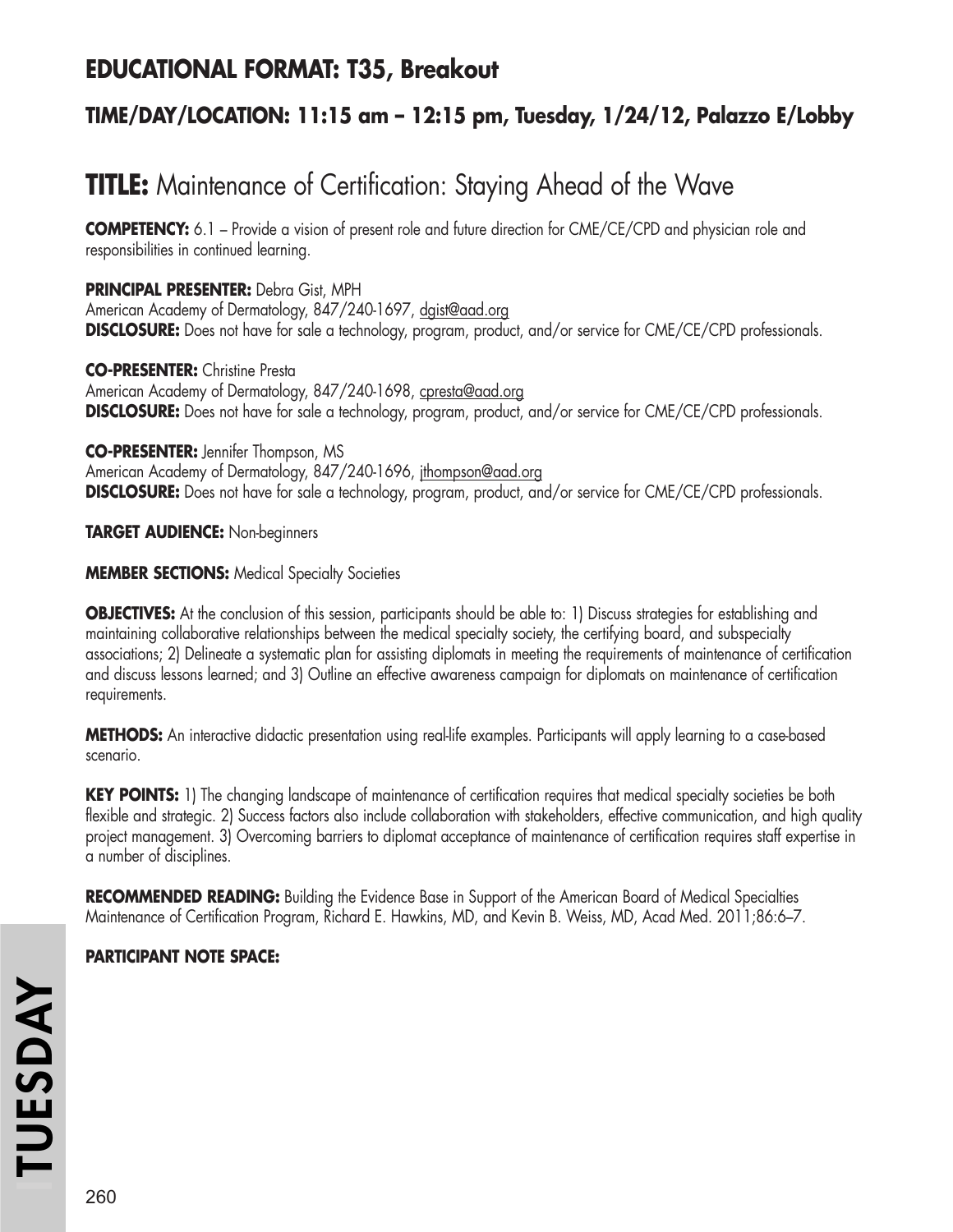# **EDUCATIONAL FORMAT: T36, Lunch and Intensive**

### **TIME/DAY/LOCATION: 12:30 – 4:00 pm, Tuesday, 1/24/12, Marbella Pre-function and 1-2/Lower**

# **TITLE:** Transferring PI and QI Principles to PI-CME Programming and Processes **(Invited Abstract) (\$)**

**COMPETENCY:** 3.6 – Provide measurement tools and utilize reliable data to enable physician-learners to compare present levels of performance with optimum performance.

**PRINCIPAL PRESENTER:** Mary Martin Lowe, PhD Alliance for Continuing Medical Education, 312/576-6080, mlowe@acme-assn.org **DISCLOSURE:** Does have for sale a technology, program, product, and/or service for CME/CE/CPD professionals.

**CO-PRESENTER:** Melinda Steele, MEd, CCMEP, FACME Alliance for CME Annual Conference Chair, 806/789-6918, melindas@suddenlink.net

**DISCLOSURE:** Does have for sale a technology, program, product, and/or service for CME/CE/CPD professionals.

**CO-PRESENTER:** Joseph Green, PhD Professional Resource Network, Inc., 202/557-4670, prn.jgreen@mindspring.com **DISCLOSURE:** Does have for sale a service for CME/CE/CPD professionals.

**CO-PRESENTER:** Ron Murray, EdD University of Virginia School of Medicine, 434/982-3687, rtm7a@virginia.edu **DISCLOSURE:** Does not have for sale a technology, program, product, and/or service for CME/CE/CPD professionals.

**CO-PRESENTER: Walter Fox, CCMEP** Ortho-McNeil Janssen Scientific Affairs, LLC, 908/218-7201, wfox@its.jnj.com **DISCLOSURE:** Does not have for sale a technology, program, product, and/or service for CME/CE/CPD professionals.

**CO-PRESENTER:** Chitra Subramaniam, PhD Duke University School of Medicine, 919/401-1205, chitra.subramaniam@duke.edu **DISCLOSURE:** Does not have for sale a technology, program, product, and/or service for CME/CE/CPD professionals.

**CO-PRESENTER:** Suzanne Ziemnik, MEd American Society for Clinical Pathology, 312/541-4744, suzanne.ziemnik@ascp.org **DISCLOSURE:** Does not have for sale a technology, program, product, and/or service for CME/CE/CPD professionals.

**CO-PRESENTER:** Nancy Davis, PhD National Institute for Quality Improvement and Education, 412/205-5368, ndavis@niqie.org **DISCLOSURE:** Does have for sale a program, product, and/or service for CME/CE/CPD professionals.

**TARGET AUDIENCE:** Non-beginners

#### **MEMBER SECTIONS:** All

**OBJECTIVES:** After participating in this session, you should be able to:

- 1. Link PI and QI principles to effective CE design
- 2. Identify practical strategies for implementing PI-CME
- 3. Apply lessons learned about PI-CME from colleagues to your own PI-CME plans
- 4. Develop steps for linking PI-CME efforts to MOC processes examples that the control of 2

TUESDAY **TUESDAYI**